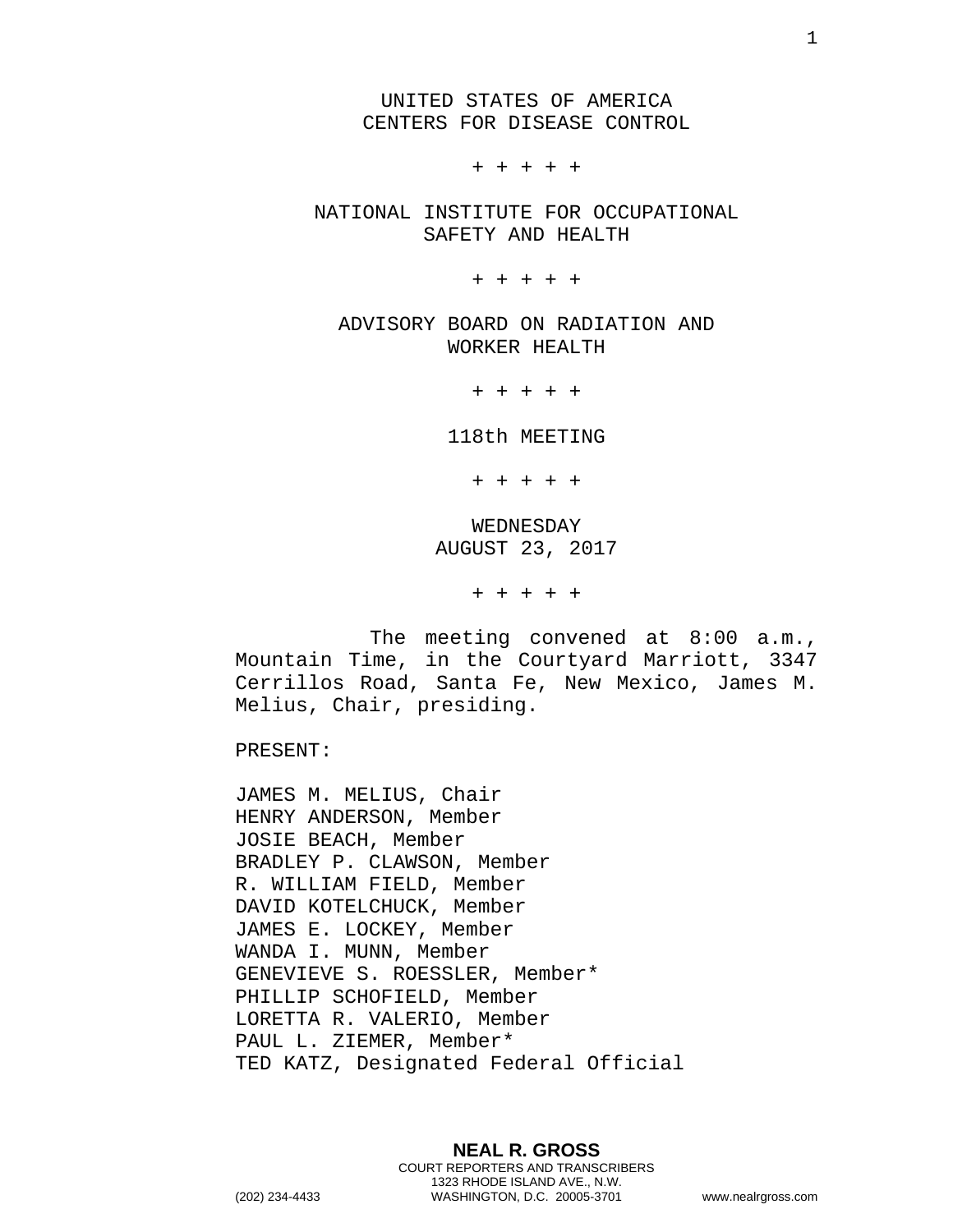## REGISTERED AND/OR PUBLIC COMMENT PARTICIPANTS

ADAMS, NANCY, NIOSH Contractor ARMIJO, ROBERTO BACA, LOUIS BARRIE, TERRIE BARTON, BOB, SC&A\* BEHLING, HANS, SC&A\* BEHLING, KATHY, SC&A\* BLAZE, D'LANIE BROWN, MIKE BURGOS, ZAIDA, NIOSH BUSTOS, ANGIE BUSTOS, ERIC CASADOS, DONNA CORDOVA, GLORIA CORDOVA, HERMINIO CORIZ, EPPIA CRULL, FELICIA DOMINA, KIRK DURAN, PETE EVASKOVICH, ANDY FITZGERALD, JOE, SC&A FROWISS, AL, SR. FROWISS, AL, JR. FUENTES, JERRY GARCIA, MOLLY GARCIA, ROBERT GRIFFON, MARK HARDESTY, WILLIAM HERNANDEZ, CHARLES HINNEFELD, STU, DCAS HUGHES, LARA, DCAS JACQUEZ-ORTIZ, MICHELE JERISON, DEB KISPERT, ROBERT KOTSCH, JEFF, DOL\* LEA, CARL LEWIS, GREG, DOE LEYAN, JANEEN LOPA, ADELMO LOPEZ, LUIS LUBRUM, ALANA LUCERO, CHARLES MACK, DANIEL MARTINEZ, GINA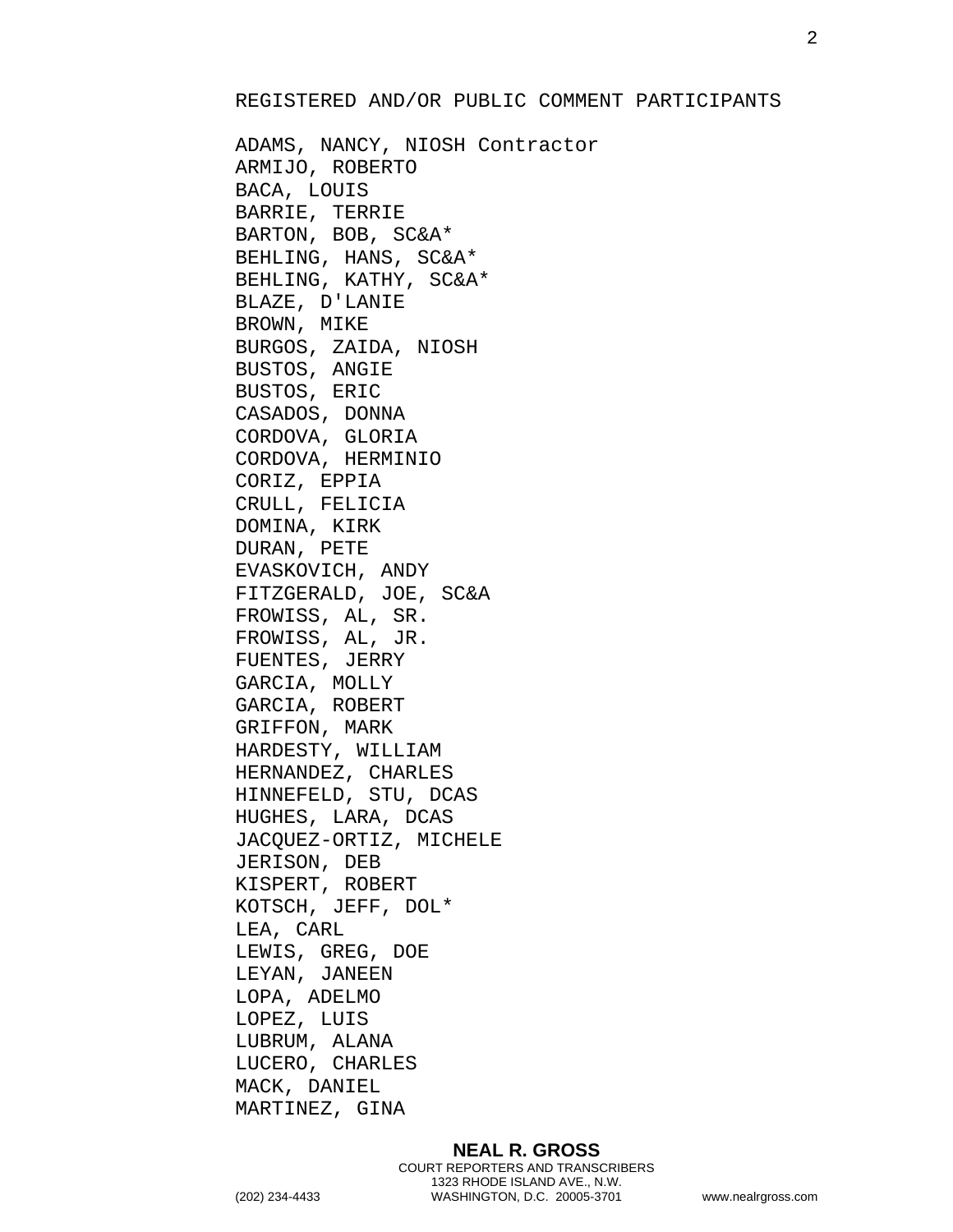MCFEE, MATT, ORAU Team MEDINA, IGNACIO NETON, JIM, DCAS ORTIZ, DIANE ORTIZ, EDWIN ORTIZ, LEROY QUINTARA, DIANE RAEL, ELVE, DOE RODRIGUEZ, SYLVIA RUTHERFORD, LAVON, DCAS SADLER, JOHN SALAZAR, DANNY SALAZAR, MELANIE SANDOVAL, TONY SENA, BERNICE SENA, JOSE STANTON, RALPH\* STEPHENS, HUGH STIVER, JOHN, SC&A TABOR, ROBERT\* TAULBEE, TIM, DCAS TRUJILLO, JEANETTE ULIBARRI, CHARLENE ULIBARRI, GILBERT VALERIO, P.F. VIRGIL, MIGUEL, JR. WILBARN, GILBERT WHITTEN, DIANNE WORTHINGTON, PAT, DOE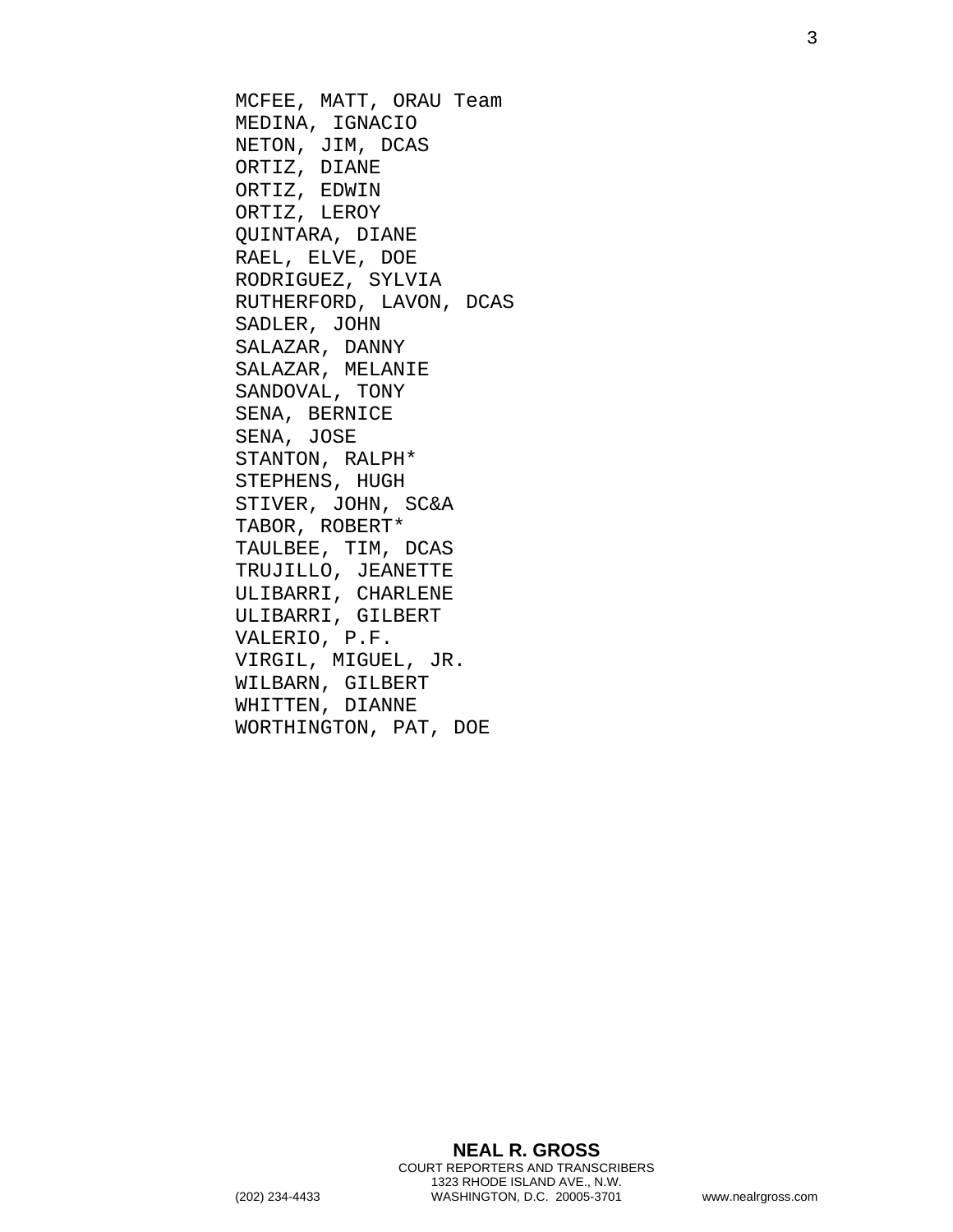## **Contents**

| Welcome and Introduction 5                         |    |
|----------------------------------------------------|----|
|                                                    |    |
| NIOSH Program Update 8                             |    |
| DOL Program Update                                 | 15 |
| DOE Program Update                                 | 23 |
| Pantex Plant Site Profile Review                   | 32 |
| Pacific Proving Grounds Site Profile Review        | 49 |
| Feed Materials Production Center SEC 80            |    |
| Petition (1979/1984-1989; Fernald, OH) 80          |    |
| and Site Profile 80                                |    |
| 118                                                |    |
| Idaho National Laboratory SEC Petition<br>120      |    |
| (Petition #238, 1975-1980, Scoville, ID)<br>120    |    |
| SEC Petitions Status Update<br>160                 |    |
| Board Work Session<br>168                          |    |
| Los Alamos National Laboratory SEC Petition<br>190 |    |
| $(1996 - 2005;$ Los Alamos, NM)<br>190             |    |
| Public Comments<br>251                             |    |
| 324                                                |    |
|                                                    |    |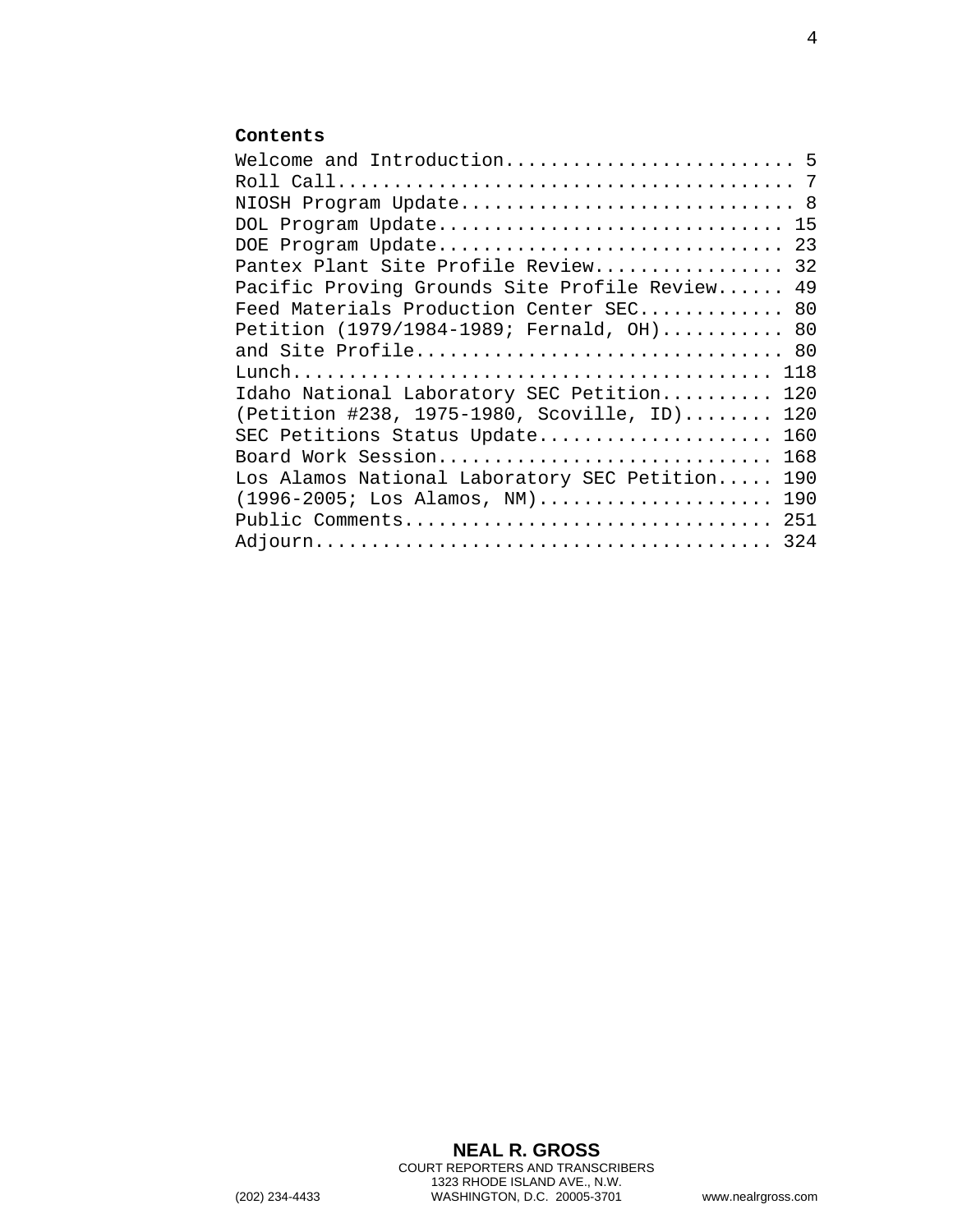<span id="page-4-0"></span>

| $\mathbf 1$    | $P-R-O-C-E-E-D-I-N-G-S$                           |
|----------------|---------------------------------------------------|
| $\overline{2}$ | $8:01$ a.m.                                       |
| 3              | Welcome and Introduction                          |
| 4              | MR. KATZ: Okay, so this is the                    |
| 5              | Advisory Board on Radiation and Worker Health.    |
| 6              | Welcome, everyone in the room and on the line.    |
| 7              | Some preliminaries. The agenda for                |
| 8              | today and the materials for today, for folks on   |
| 9              | the line, if you go to the NIOSH website, this    |
| 10             | program's webpage, schedule of meetings, today's  |
| 11             | date, you'll be able to find there on today's     |
| 12             | date the agenda and all the materials that we're  |
| 13             | discussing and copies of the presentations. So,   |
| 14             | you can follow along that way.                    |
| 15             | There's also a Skype link which you'll            |
| 16             | find on the agenda. You can connect by Skype if   |
| 17             | you want to see the slides that are being         |
| 18             | presented in real-time, as opposed to you looking |
| 19             | through them on your own. You can join that Skype |
| 20             | session. The Skype session, again, is specified   |
| 21             | on the top of the agenda, so that's how you can   |
| 22             | connect, if you want to, by web.                  |
| 23             | Other notes about the agenda. We have             |

**NEAL R. GROSS** COURT REPORTERS AND TRANSCRIBERS 1323 RHODE ISLAND AVE., N.W.

(202) 234-4433 WASHINGTON, D.C. 20005-3701 www.nealrgross.com

5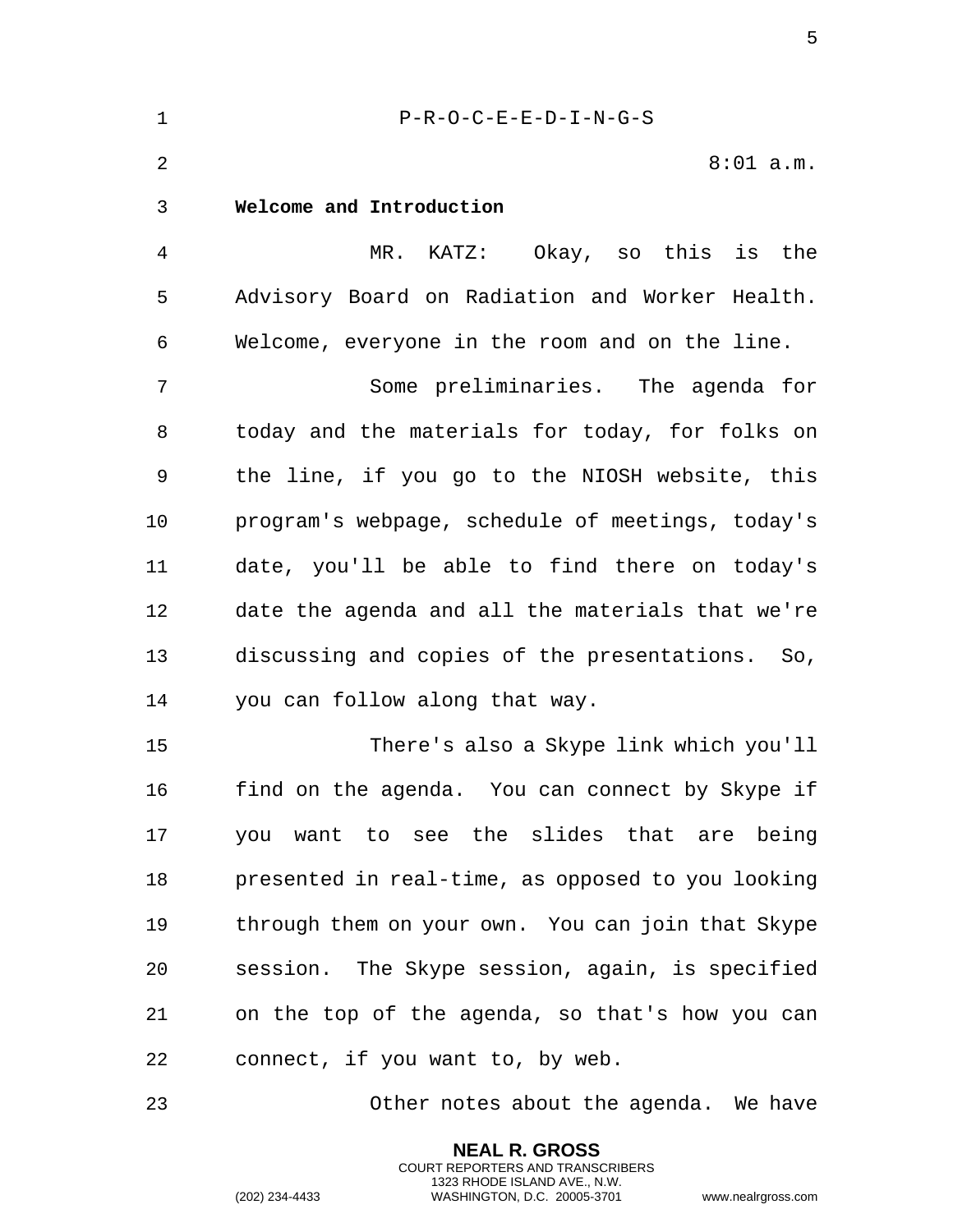a very full agenda for two days. We have a public comment session today, only today, from 5:30 p.m. to 6:30 p.m.

 Folks in the room need to register for that public comment session in the book outside the room. But folks on the line, you don't need to register. Just be in attendance on the line when that public comment session begins at 5:30. And once we get through with the people who are here in the room, we'll go to people on the line and you'll have your opportunity for public comment.

 Okay. And then the other note for everyone on the line, please, is it's going to help you with the audio quality if you mute your phone except when you are addressing the group. For most of the public, that just means during the public comment session. Of course, the Board Members will address the group at all different points during the meeting.

 So please mute your phones when you're listening to this session, this meeting. And to mute your phone, if you don't have a mute button

> **NEAL R. GROSS** COURT REPORTERS AND TRANSCRIBERS 1323 RHODE ISLAND AVE., N.W.

(202) 234-4433 WASHINGTON, D.C. 20005-3701 www.nealrgross.com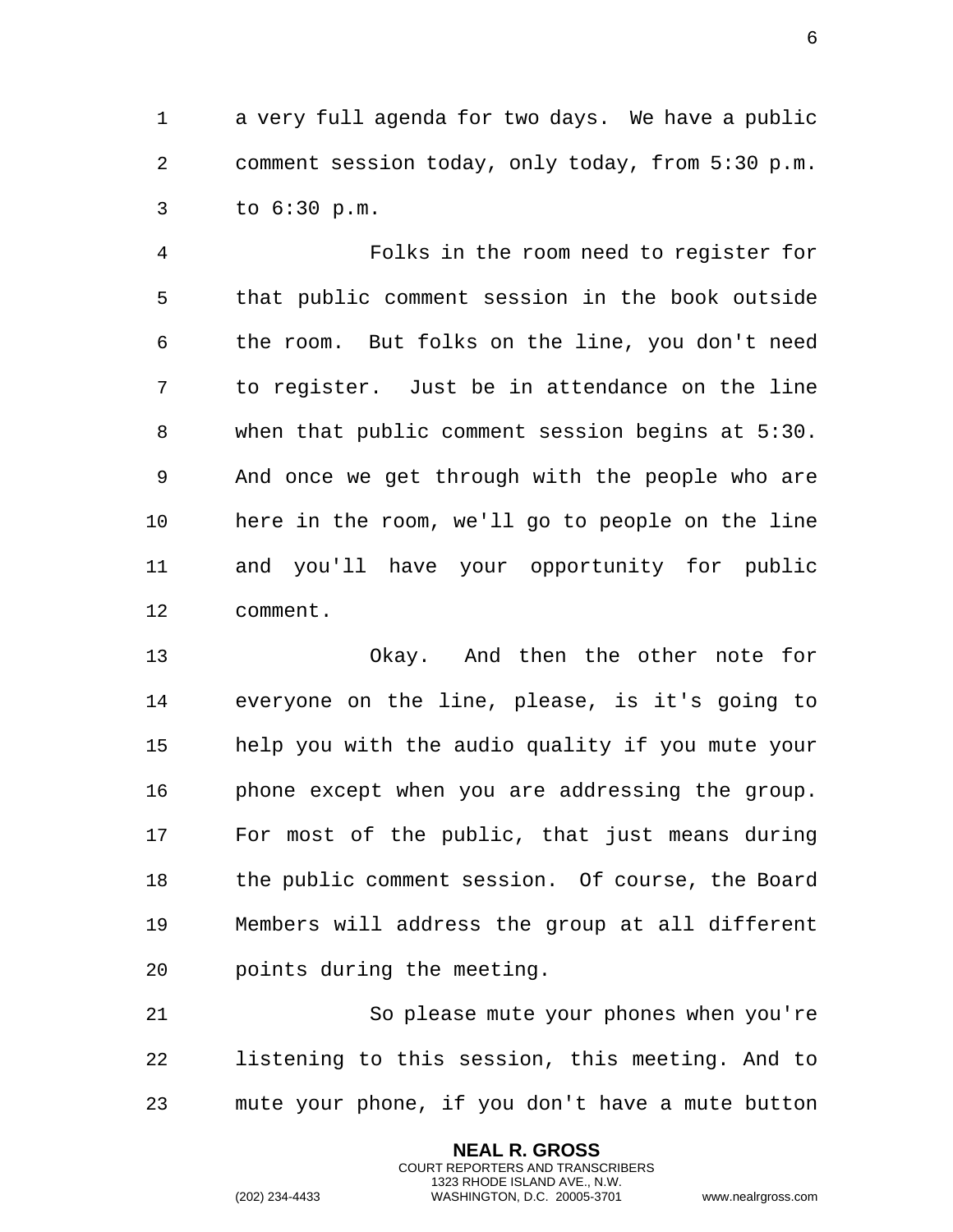1 on your phone, press \* and then six, that'll mute 2 your phone. Press \* and six again and it'll 3 unmute your phone. But please do mute your phone. 4 That'll help everyone, including yourself, in 5 hearing the meeting.

6 And, please, no one put the call on 7 hold at any point, because many people's hold 8 function will cause an audio problem for everyone 9 else on the line. So, hang up and dial back in 10 if you need to leave for a piece, but please don't 11 ever put the call on hold.

12 Okay, so I think that takes care of 13 those preliminaries. I'm going to do roll call 14 now.

- <span id="page-6-0"></span>15 **Roll Call**
- 16 (Roll call.)

17 MR. KATZ: And that takes care of roll 18 call. And we have a quorum, so, Dr. Melius, it's 19 your meeting.

20 CHAIR MELIUS: Thank you, Ted. And 21 we'll start right off with the NIOSH Program 22 Update. Stu Hinnefeld. Stu?

> **NEAL R. GROSS** COURT REPORTERS AND TRANSCRIBERS 1323 RHODE ISLAND AVE., N.W. (202) 234-4433 WASHINGTON, D.C. 20005-3701 www.nealrgross.com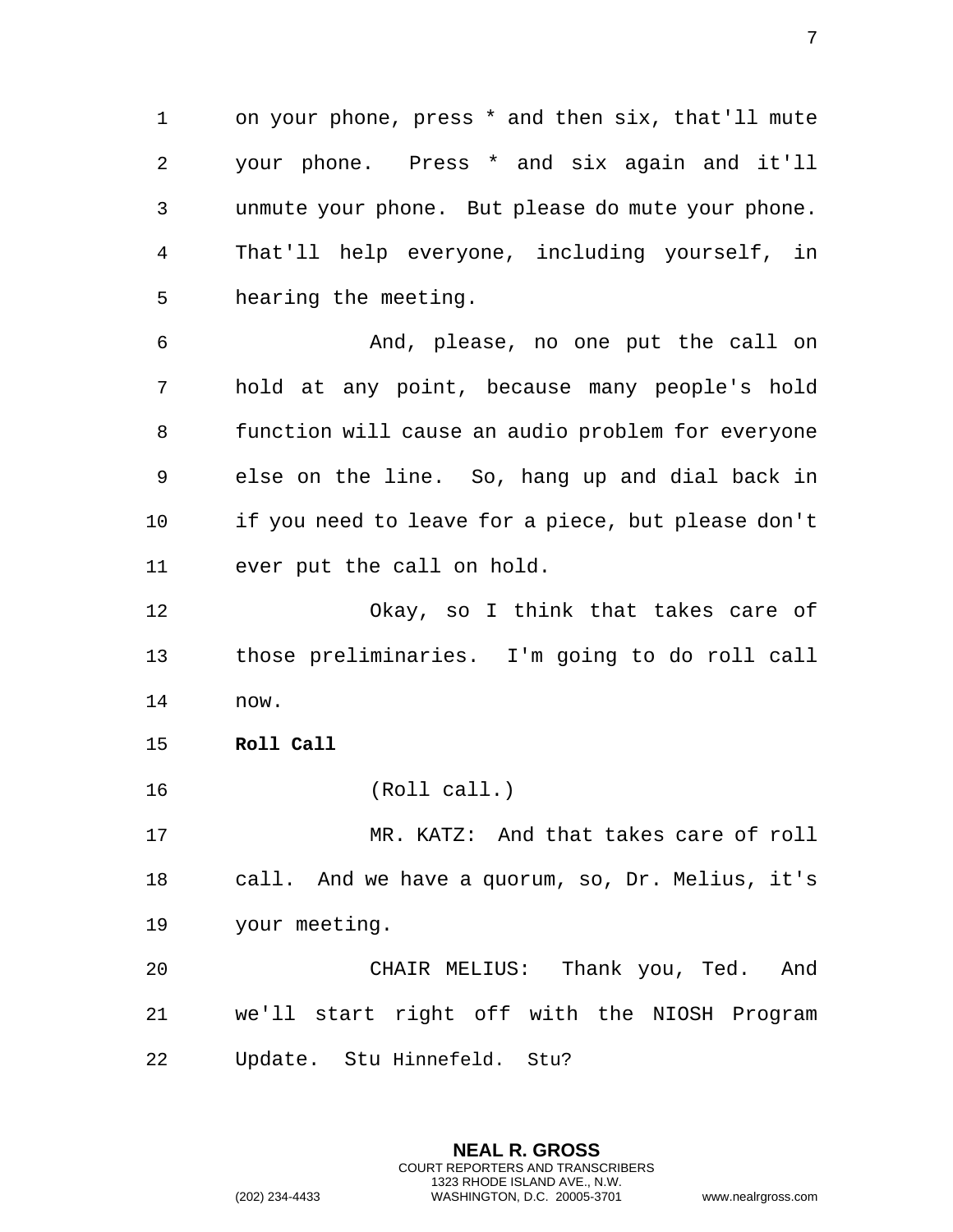## <span id="page-7-0"></span>1 **NIOSH Program Update**

2 MR. HINNEFELD: Thank you, Dr. Melius. 3 Morning, everyone. I'm here to give my periodic 4 update on program status.

5 You're very familiar with the format 6 by now. In terms of news items, I always try to 7 put the budget on here and relate what I know 8 about the budget. There is really no news about 9 the budget until the budget is final. There's 10 talk about the budget, you can kind of read the 11 tea leaves a little bit, but this is all just 12 sort of preliminary based on what's happened so 13 far.

14 Clearly, the President's budget 15 proposed a pretty severe reduction to the main 16 NIOSH budget for 2018. But it proposed a steady 17 funding for this program, which is a separate 18 line item on the budget, on the federal budget.

19 It appears that the Congress doesn't 20 have the stomach for the severe reduction in the 21 President's budget. There are House and Senate 22 committees that mark up their view of the budgets 23 for next year. The House has marked up the budget

> **NEAL R. GROSS** COURT REPORTERS AND TRANSCRIBERS 1323 RHODE ISLAND AVE., N.W.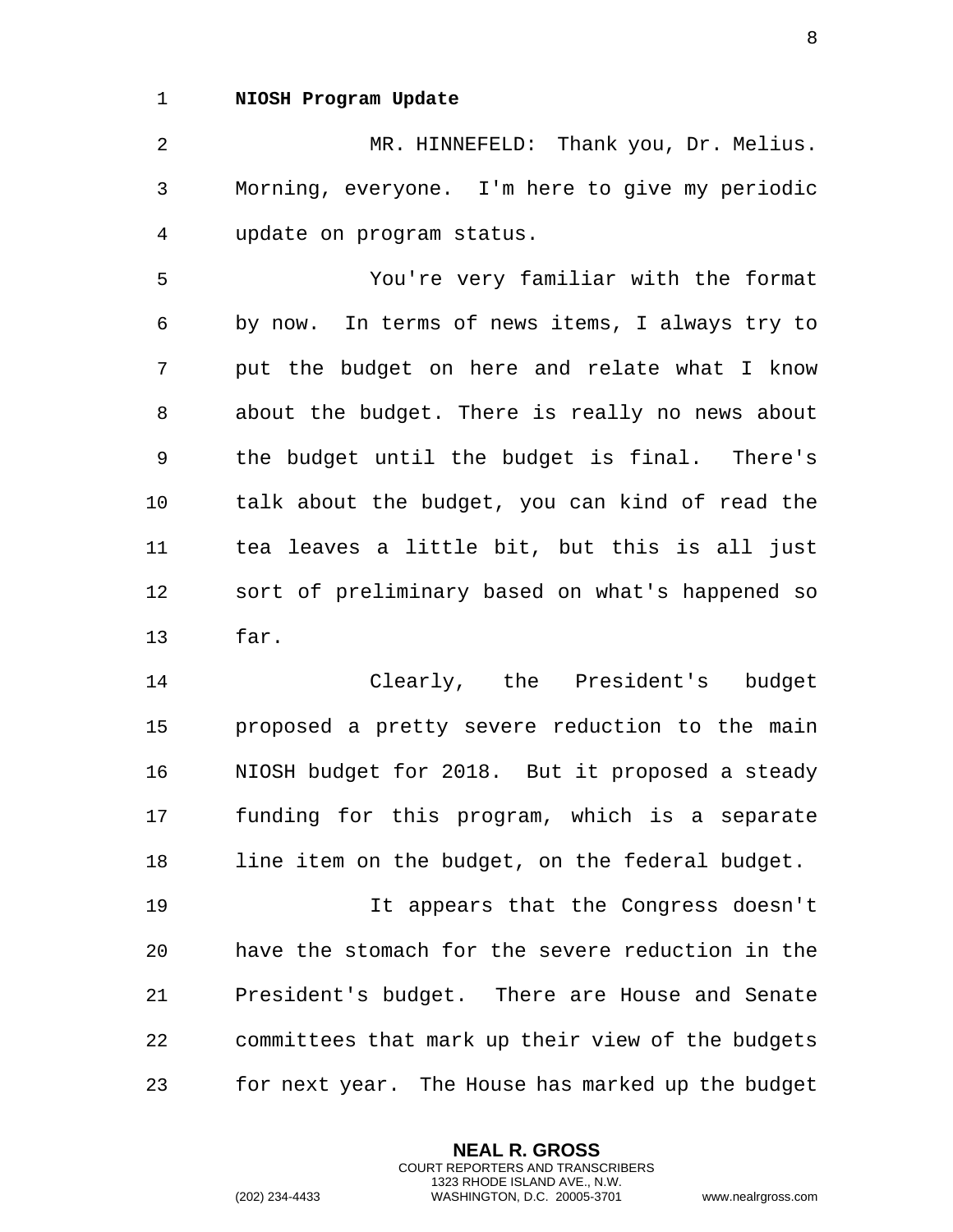for HHS, which has a modest reduction, but nothing like the President's. And the Senate markup's not occurred, but the view is it'll be in the same range as the House markup. It might be a little more severe than the House markup.

 So, the rest of the Institute will have some budgetary restriction next year, but not as severe as originally proposed by the President's budget. At the least, that's the way it looks now.

 And both of them -- or the markup from the House also left our funding unchanged for next year. And the expectation is the Senate markup will be the same. So it appears that we'll be able to continue at the level we've been going at for the last several years.

 We expect to still feel the effects of the sequester, which is about a 10 percent reduction from what the budget line says. I don't know why they do that, but they'll say the budget is \$55 million and then they'll sequester away about \$5 million. So, that's about what we'll have, we think, for the coming year.

> **NEAL R. GROSS** COURT REPORTERS AND TRANSCRIBERS 1323 RHODE ISLAND AVE., N.W.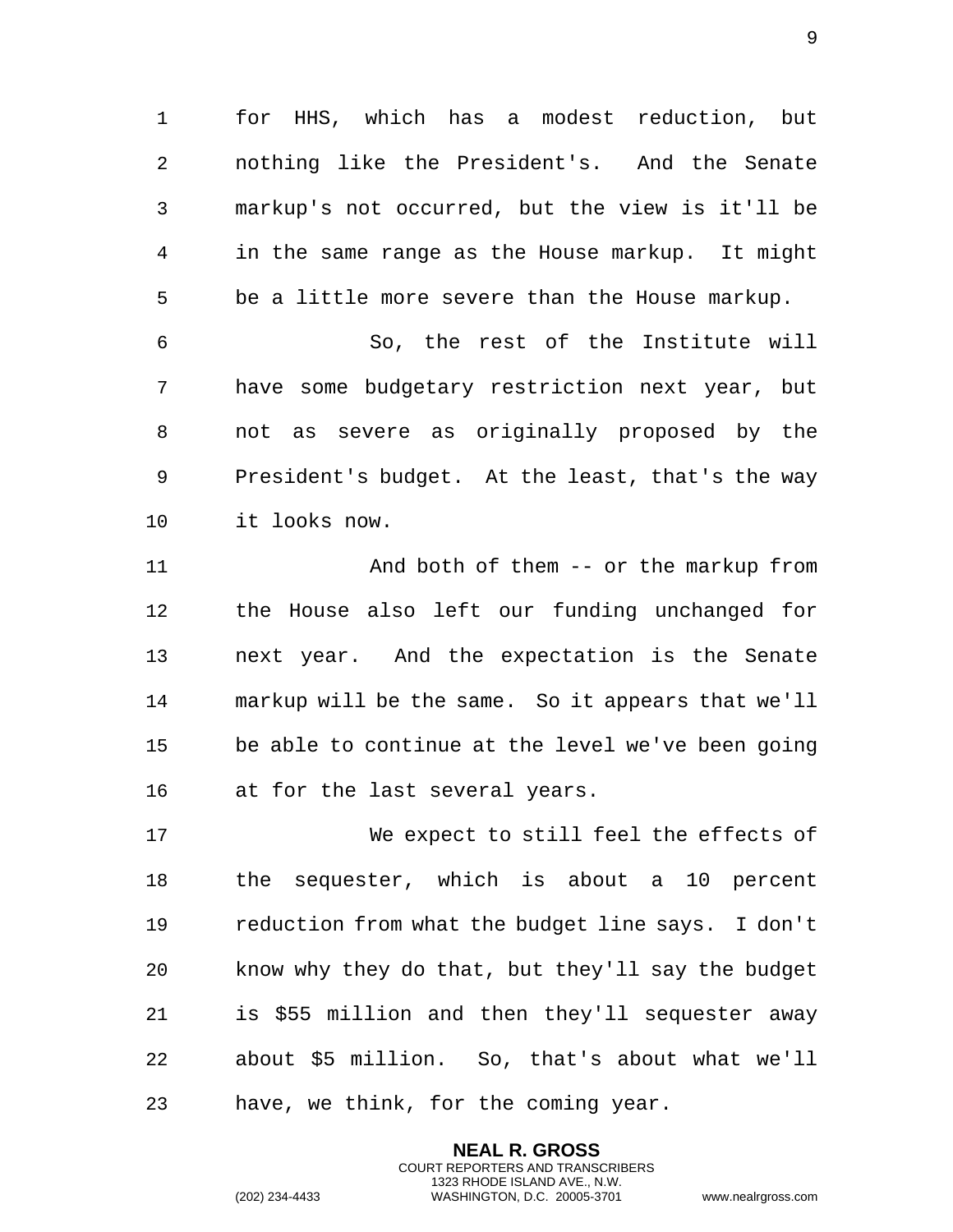1 1 I put a word on here about new hires. We were actually able to hire a couple health physicists. My fingers are crossed because the start date is the day after Labor Day, from our recruitment, which has been going on for the better part of a year.

 We've hired a young woman, Megan Lobaugh, who has worked most recently at IAEA in Vienna, the International Atomic Energy Agency. And she also has some experience at Lawrence Livermore. And our second hire is Christine Corwin, who has been a contract dose reconstructor for us for quite a number of years. And so she's intimately familiar with the program.

 We have a small staff of contractors that actually sit with us and reside in our building, and they do most of the Atomic Weapons Employer dose reconstructions.

 We continue to participate with the other federal agencies in outreach activities. Since our last meeting, we attended and outreach meeting that was sponsored by the DOL Ombudsman

> **NEAL R. GROSS** COURT REPORTERS AND TRANSCRIBERS 1323 RHODE ISLAND AVE., N.W.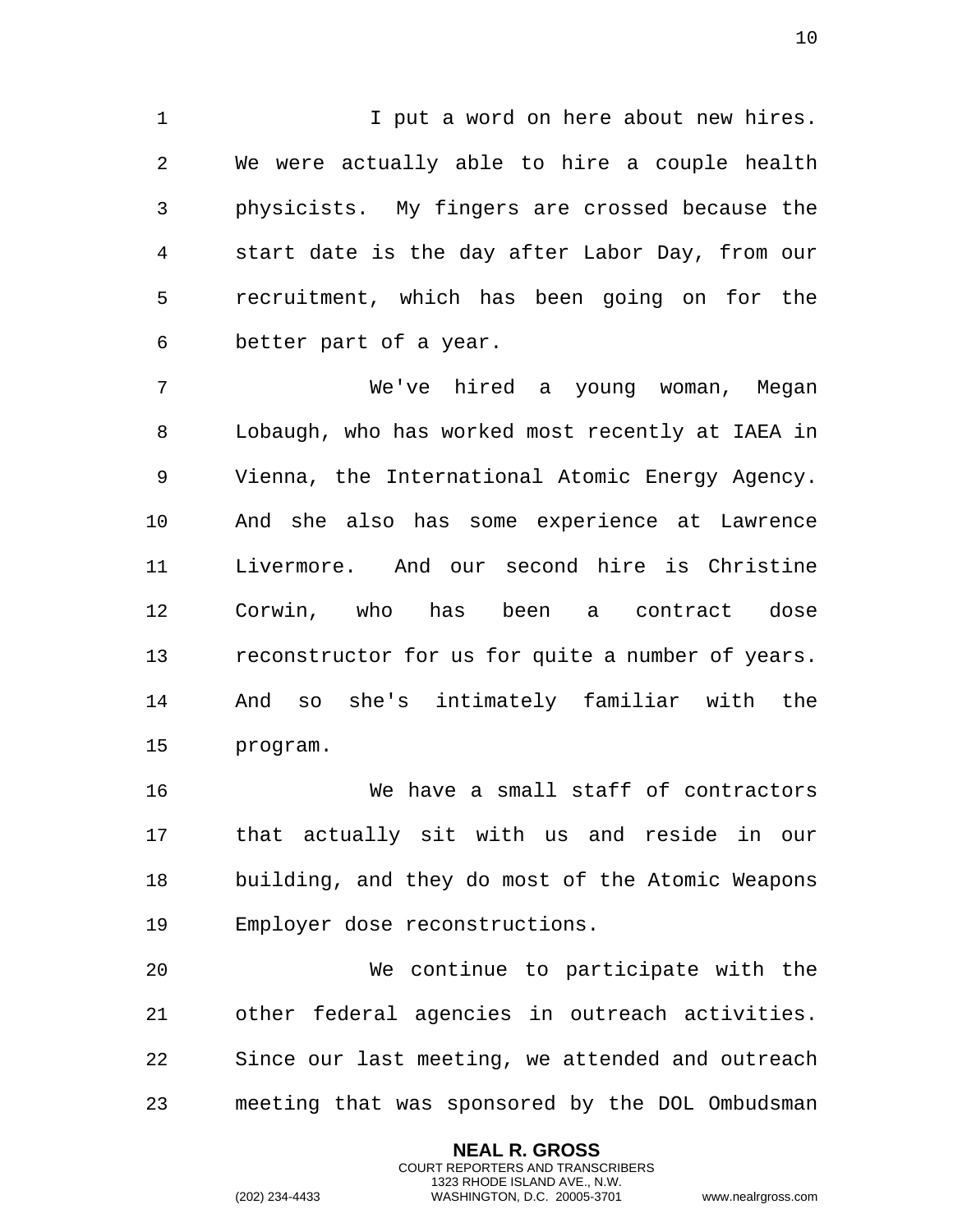in Albany, Oregon. That was for the Wah Chang facility.

 And in April, we attended a joint outreach meeting in Richland with all the other federal agencies that was held in conjunction with the Advisory Board on Toxic Substances and Worker Health.

 In July, we attended a DOL Ombudsman meeting in Toledo, Ohio. There are actually quite a number of facilities in the general area. We didn't get a lot of attendees that were interested in Part B. There are a lot of beryllium vendors in that area, so that part of Part B. There were a lot of beryllium vendors in that area. And that was most of the meeting, was about beryllium.

17 The date on this last one is wrong. This should be in August. We attended this last week. We did our one-day Dose Reconstruction Workshop, Dose Reconstruction and SEC Workshop, at Pantex.

 Our outreach contractor, ATL, organizes usually one two-day conference in

> **NEAL R. GROSS** COURT REPORTERS AND TRANSCRIBERS 1323 RHODE ISLAND AVE., N.W.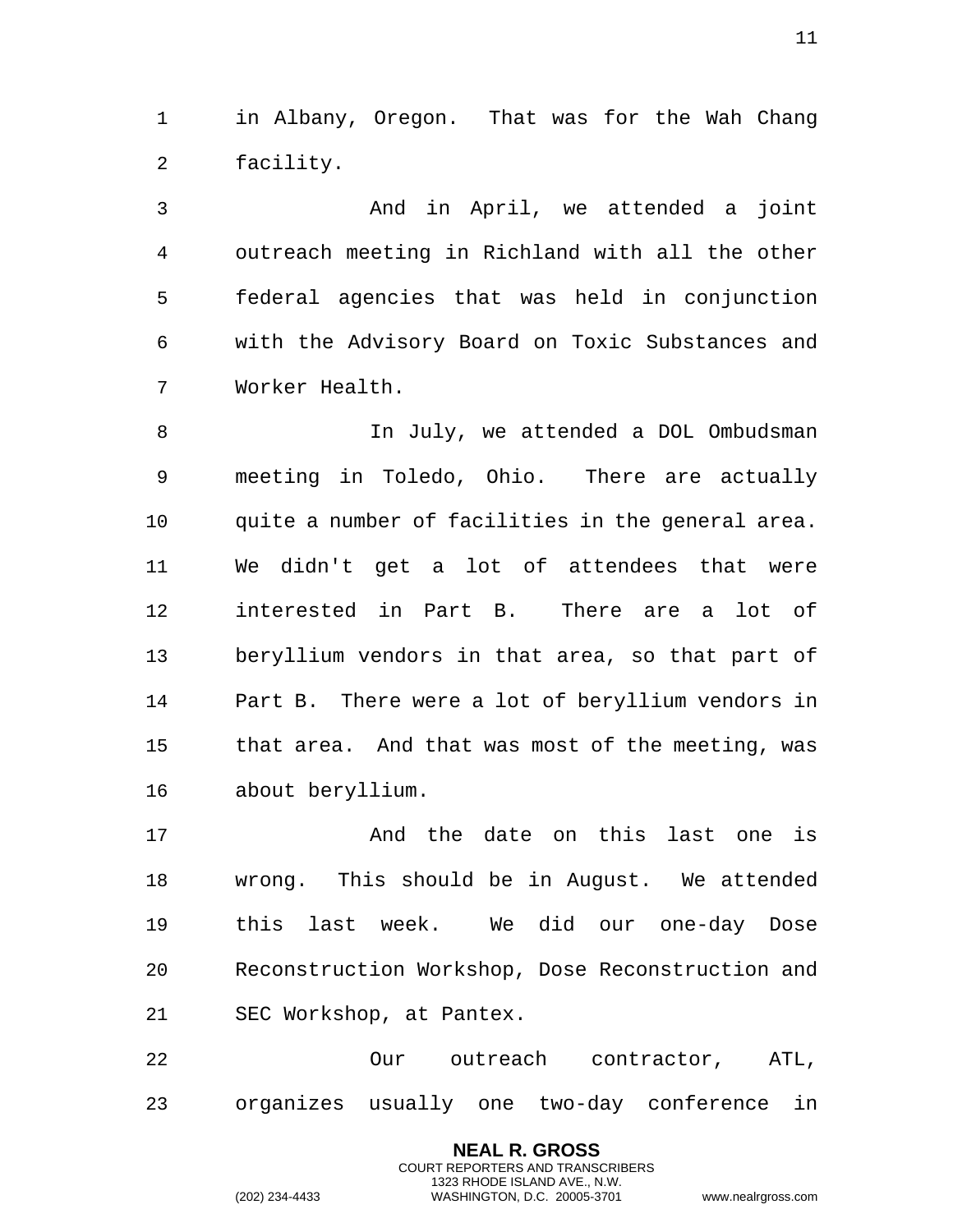Cincinnati each year, and one one-day conference at a site-specific each year. This year we did Pantex on the site-specific. There was thought of Lawrence Livermore but it didn't work out from both of our schedules, so we went to Pantex.

 We actually addressed -- we had quite a number of attendees in the Class who started work at Pantex after the Class. The Class there runs, I think, through the '80s, and they had some newer hires who -- probably their introduction to the program.

 In September, we will do the two-day workshop with ATL in Cincinnati. That invites representatives from several sites around the country.

 And then a quick run-through of the statistics. These numbers just generally go up each time, so I won't spend a lot of time. I did try to check the arithmetic. I think the arithmetic all adds up. These are the ones that were submitted. Most of the ones we've submitted were dose reconstruction. A few were pulled, quite a number were pulled for a couple of

> **NEAL R. GROSS** COURT REPORTERS AND TRANSCRIBERS 1323 RHODE ISLAND AVE., N.W.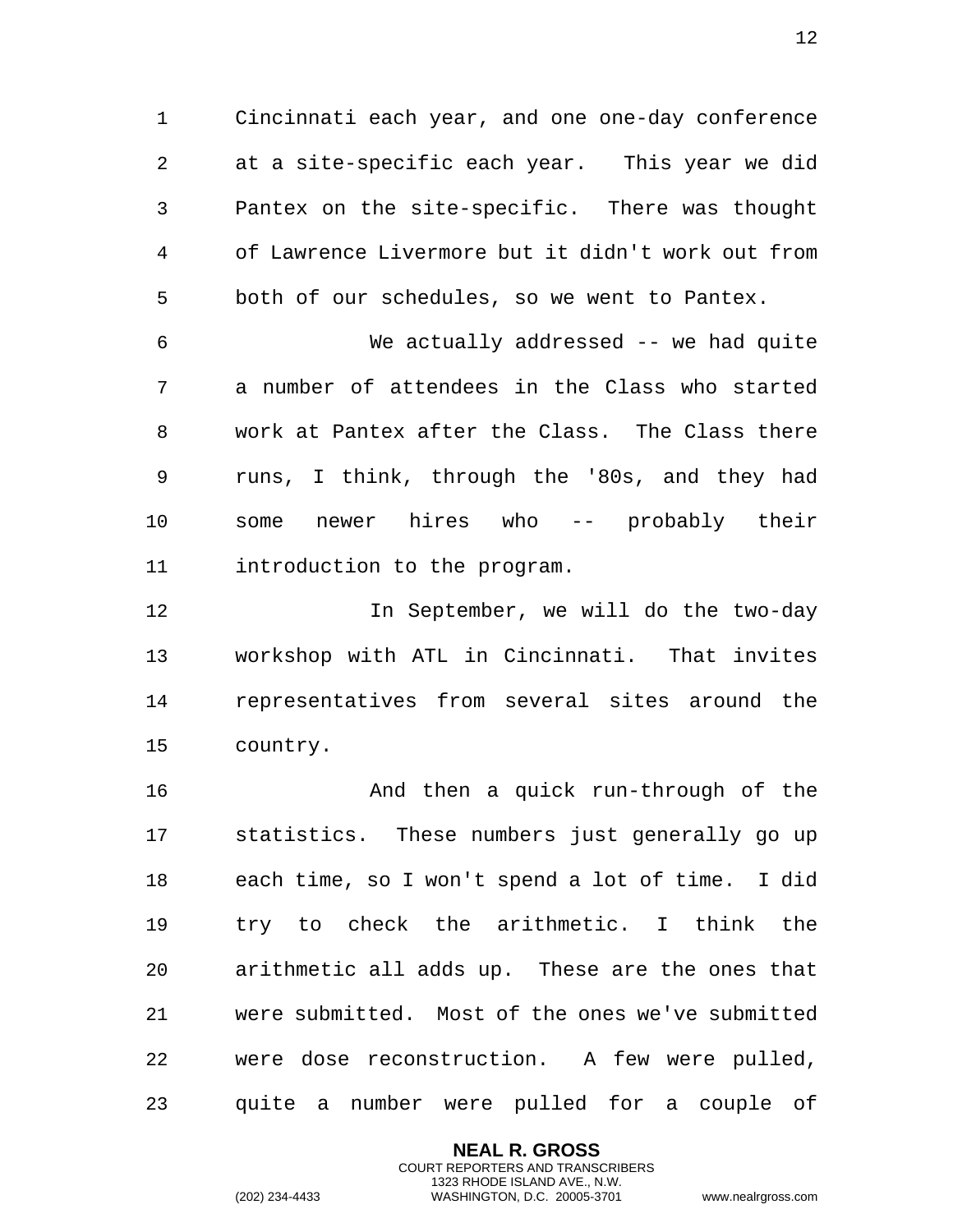different reasons.

 Our active cases, as usual, we have some that are over 200 in the hands of claimants, they have their draft dose reconstruction, but we're waiting for the OCAS-1. That number's kind of standard.

 Probability of Causation stays pretty much the same, around 28 or 29 percent successful when we do a dose reconstruction. And the DOE records requests are being kept up quite well. Periodically a site may have a little budget difficulty, but Pat and Greg do a good job of getting that resolved and so they stay up-to-date on their responses.

 And we're doing a summary of the first 20,000 claims, not 5,000 or 10,000 anymore. Most of these, of course, are DOL. Some of them are still with us. The vast majority of the claims are still with us. 355 out of 410 are administratively closed, you know, people have opted out of the process.

 There's one case on here that's called an initial. The reason for that was this was a

> **NEAL R. GROSS** COURT REPORTERS AND TRANSCRIBERS 1323 RHODE ISLAND AVE., N.W.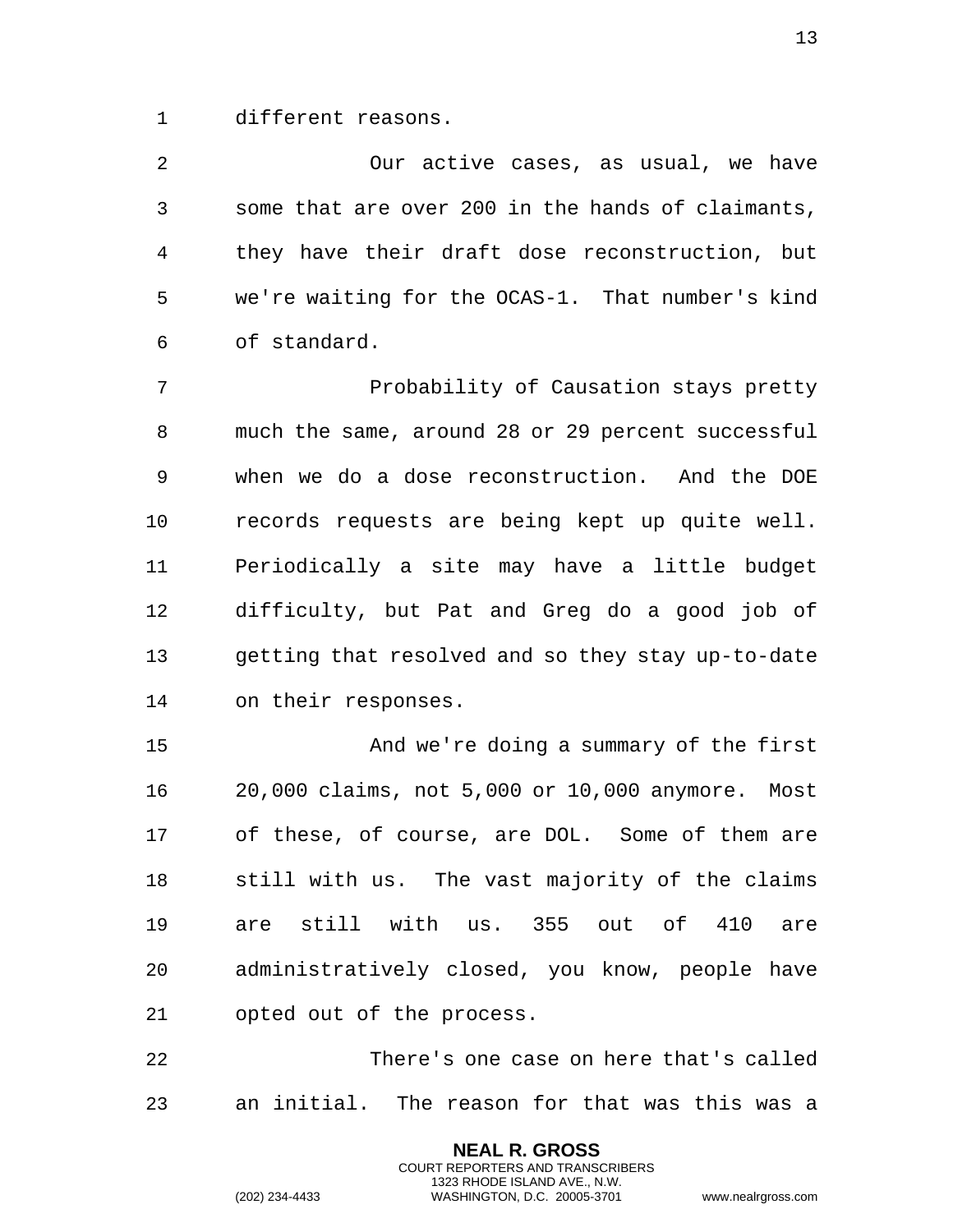claim that was paid through an SEC years ago, and then several years later, the claimant came down with another cancer, claimed the second cancer for medical benefits. They don't get another cash compensation, but to get medical benefits for the second cancer, the non-SEC cancer, they had to have a dose reconstruction.

 So, that came back over. Since we had never sent a dose reconstruction back to DOL, because we returned it as an SEC return, it shows up as an initial on our system. So that's the story behind the initial in the first 20,000. Are there any questions?

 CHAIR MELIUS: Board Members, any questions?

 MEMBER BEACH: I liked your updated slides.

 MR. HINNEFELD: Okay, well, if you like the format on the slide, that goes to Josh Kinman. He formatted the slides.

 MEMBER BEACH: Easy to follow. CHAIR MELIUS: Anybody else? Okay, Stu. So, next is the Department of Labor.

> **NEAL R. GROSS** COURT REPORTERS AND TRANSCRIBERS 1323 RHODE ISLAND AVE., N.W.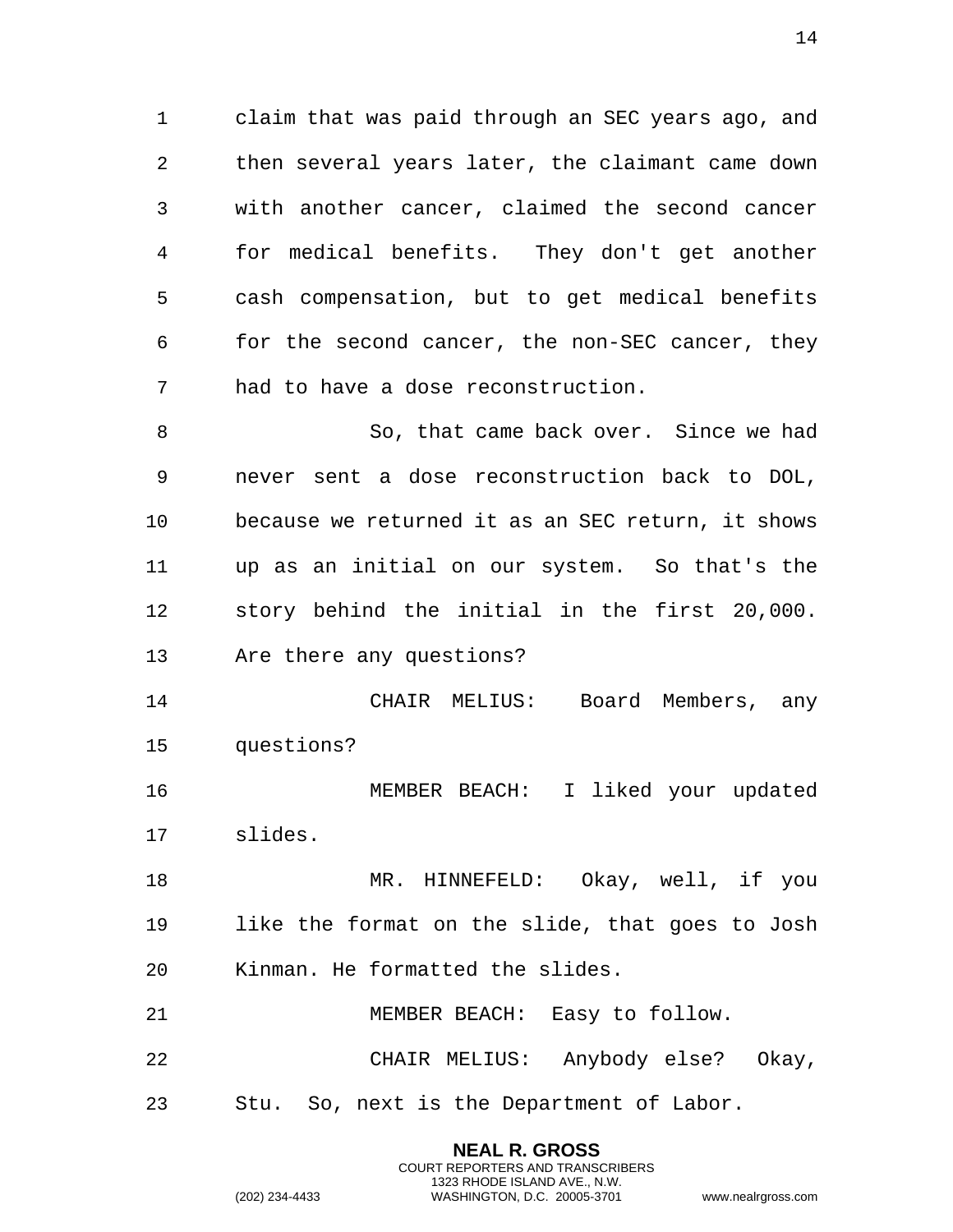<span id="page-14-0"></span>1 **DOL Program Update** 

2 MR. KOTSCH: Good morning, this is 3 Jeff Kotsch. Can you hear me? 4 CHAIR MELIUS: Jeff's on the phone. 5 Welcome, Jeff. 6 MR. KOTSCH: Okay, you're a little 7 soft, but otherwise okay. Could I have somebody 8 there advance the slides? Stu or -- 9 MR. HINNEFELD: I'm trying. I'm 10 trying, Jeff. I'm having a little bit of user 11 error. Okay, I'm set, Jeff. 12 MR. KOTSCH: Alright, thank you. This 13 is Jeff Kotsch with the Department of Labor. It's 14 been a while since I think I've addressed the 15 group. Chris Crawford is taking a few weeks off. 16 He was looking at the eclipse out in Idaho and is 17 now wandering around the West. So he's probably 18 having a better time than most of us. 19 Alright, after the cover slide, the 20 second slide shows the compensation paid. The 21 Part B compensation, that's \$6.3 billion. For 22 Part E, it's \$4.1 billion. And the medical bills, 23 or the medical bill payments that we pay for these

> **NEAL R. GROSS** COURT REPORTERS AND TRANSCRIBERS 1323 RHODE ISLAND AVE., N.W.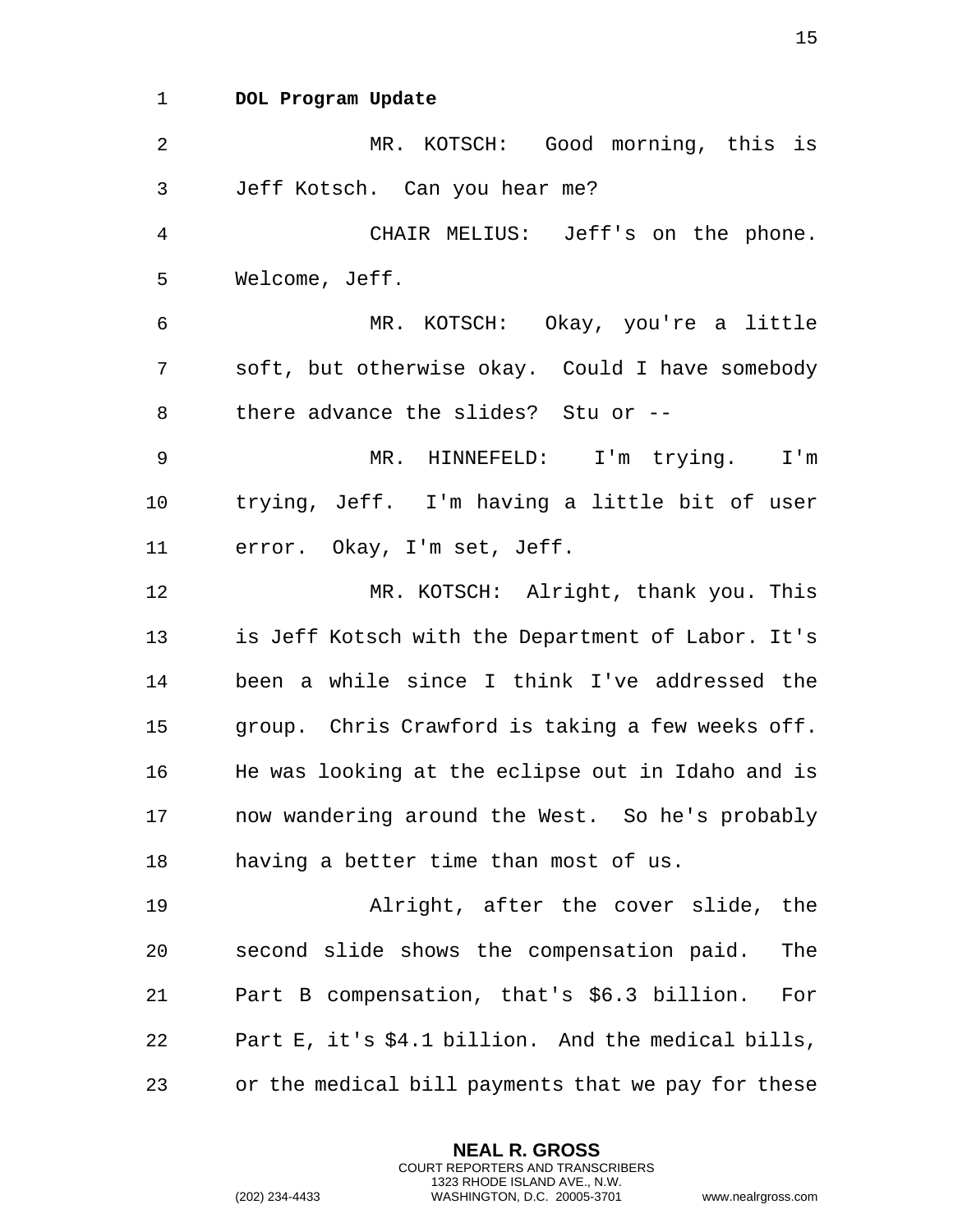claims, is \$3.6 billion.

 That totals, obviously, now it's a little over \$14 billion in total compensation, as well as bills paid. And that's for 195,339 cases that have been filed. This data is as of August 6th.

 The third slide, next slide, is the compensation for the Part B cancers with final decisions to accept. And as you see in the first bullet, there have been 10,262 accepted dose reconstruction cases. That's for a little over \$1.5 billion. The accepted SEC cases are a little over 25,400. That equates to \$3.8 billion. And cases accepted for both SEC status and a PoC of greater than 50, that's 970. That's \$145, a little bit more, million. So that totals out to be \$5.46 billion for 36,648 claims.

18 Next slide. This never quite agrees with the Stu's numbers. It's the status and location of NIOSH referrals. We're showing a little over 48,390 cases referred to NIOSH for does reconstructions. We've received back 46,460. You see the breakdown there for the --

> **NEAL R. GROSS** COURT REPORTERS AND TRANSCRIBERS 1323 RHODE ISLAND AVE., N.W.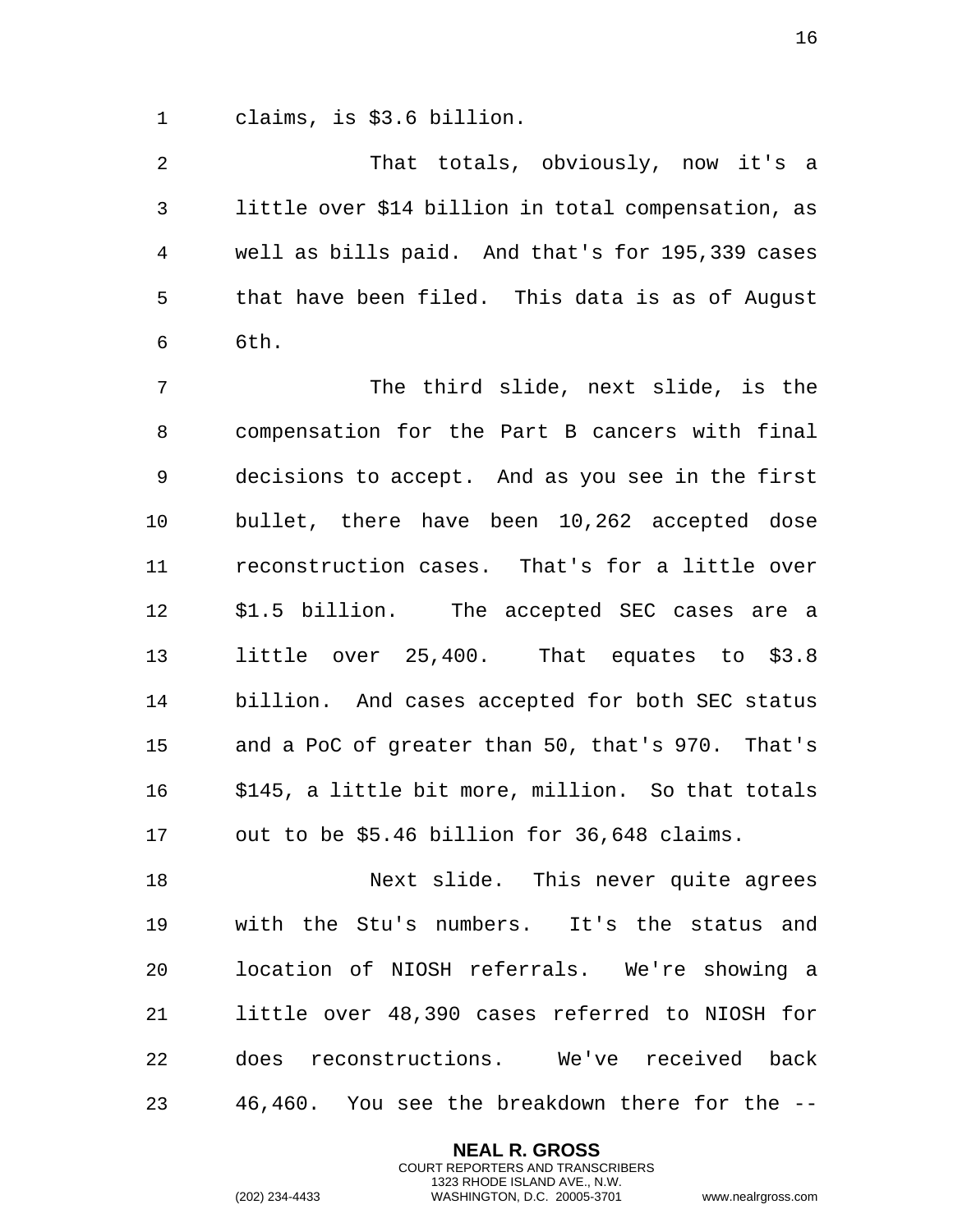most of them, obviously, have dose reconstructions, but there were 6274 that were withdrawn because we had issues with claimant data, employment, things like that. And we're showing 1,931 cases currently at NIOSH.

 Next slide. So, this is just the standard pie chart of the Part B cases with dose reconstructions and final decisions that shows that we have about 65 percent final denials, and 35 percent final approvals. We have about 28,846 final denials, 11,266 approvals.

 Next slide. And then this is another one of the other pie charts which basically shows the breakdown of the Part B cases that have been filed. And you can see 34 percent went to NIOSH, 12 percent were SEC cases referred to NIOSH, 15 percent were SEC cases that never were sent to NIOSH, 9 percent are RECA, which is the totally within DOL. And then the other 30 is the other part of the Part B program. That's the non- cancer part, beryllium sensitivity, chronic beryllium disease, and chronic silicosis.

Next slide is just a pie chart of the

**NEAL R. GROSS** COURT REPORTERS AND TRANSCRIBERS 1323 RHODE ISLAND AVE., N.W.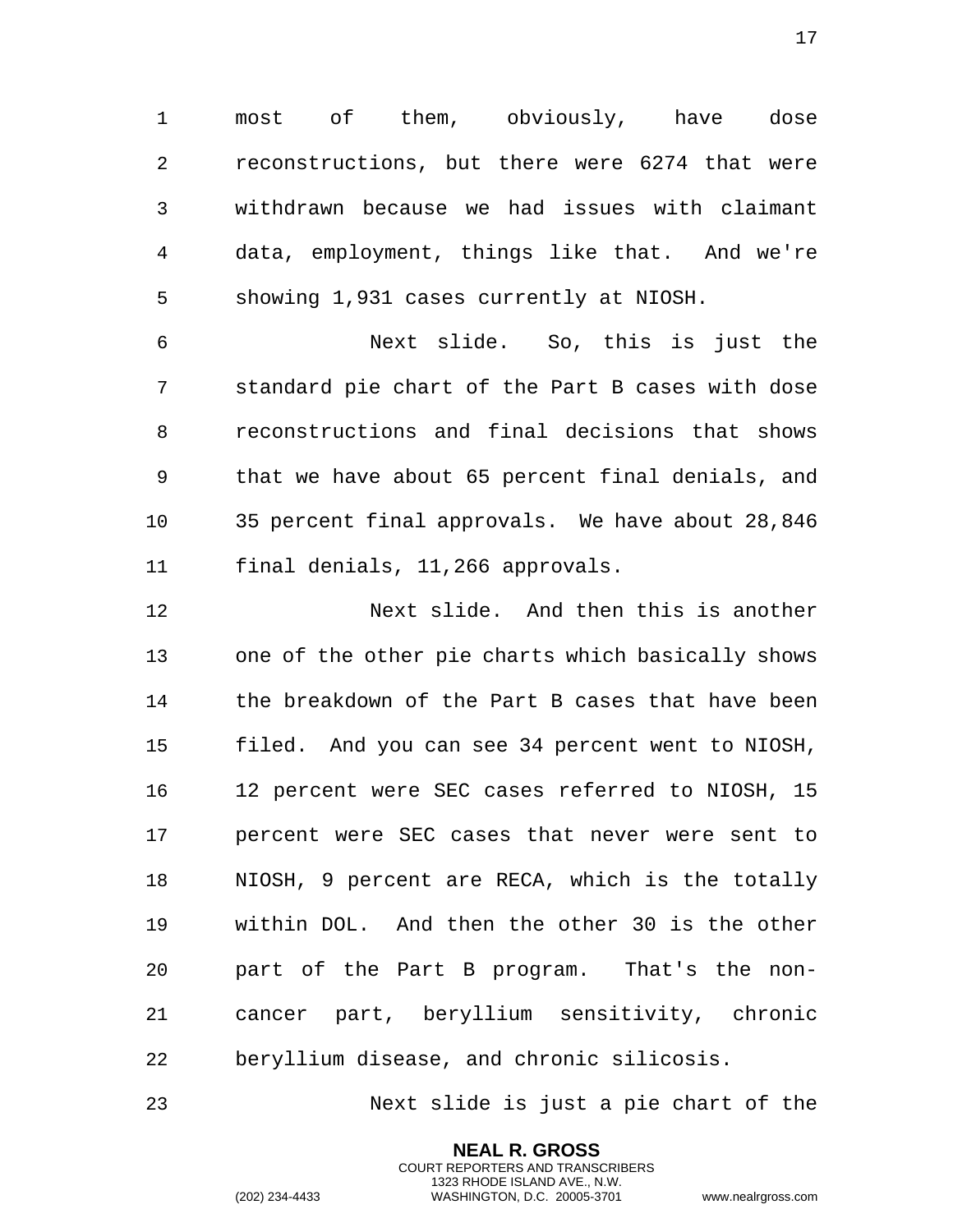Part B final decisions, 52 percent approvals and 48 percent denials. Or in numbers, that's 50,675 Part B approvals, 45,900-plus Part B denials.

 Next slide. This is the listing, and I think it's pretty much follows from the other previous meetings for the four top work sites generating new Part B cases. This is between April 1 and the end of July. And you see Hanford, Savannah River, Y-12, and the Nevada Test Site.

10 And the next slide is the monthly percentages from August 6 of 2016, through July 17, for the distribution of new cases, whether they're DOE cases or AWE cases. And DOE's always running in the high 80s and low 90s.

 Next slide, which would be 10, is the SEC Petition Sites that are being discussed at the meeting. And I'm not going to bother going through this data per se, but the table shows Fernald, Idaho, Los Alamos, Metals Control.

 Next slide is Grand Junction, Area IV of Santa Susana, Savannah River. The next slide, which is 12, is Pantex, Pacific Proving Grounds, and Fernald.

> **NEAL R. GROSS** COURT REPORTERS AND TRANSCRIBERS 1323 RHODE ISLAND AVE., N.W.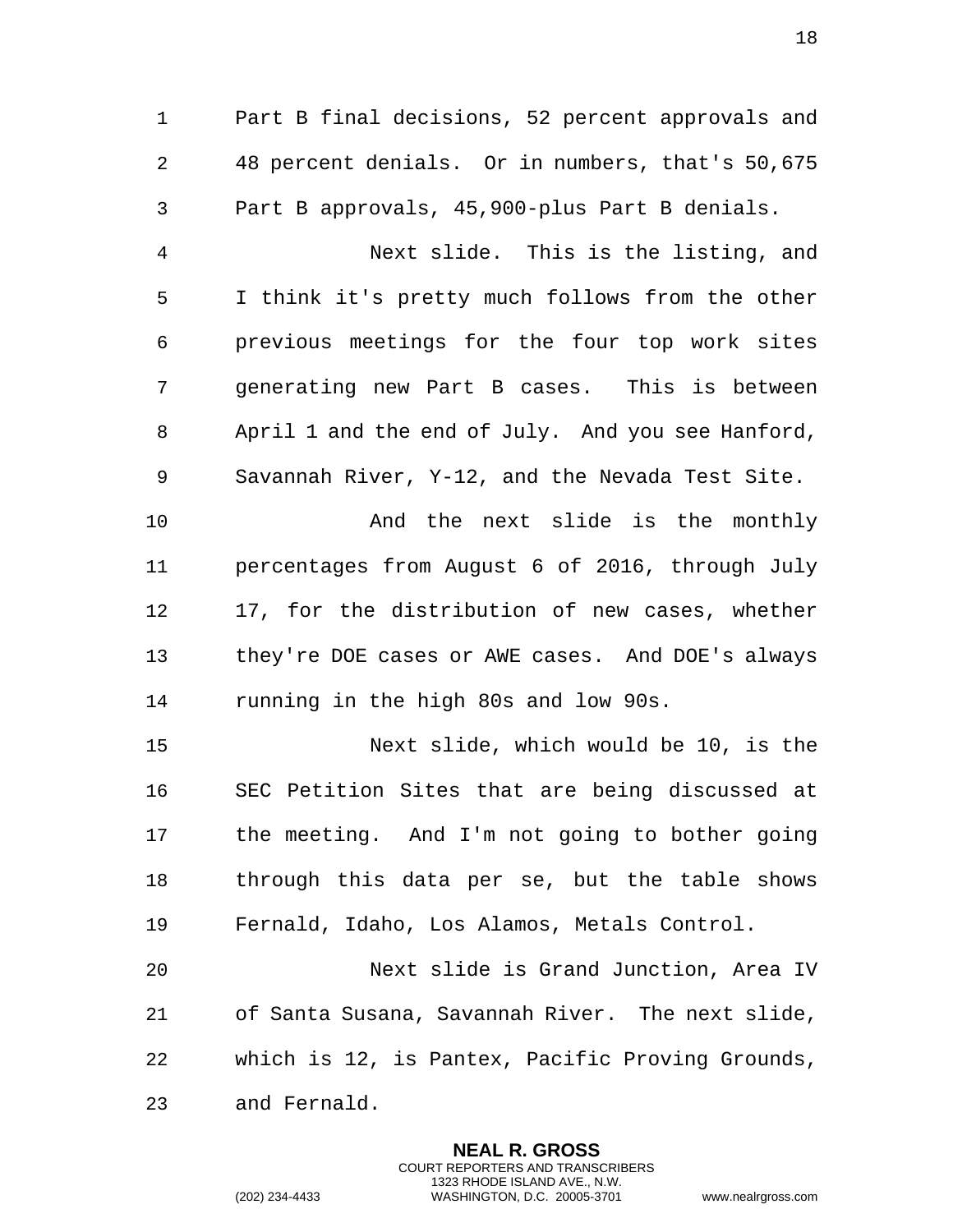The next slide is 13. This is a slide of the DEEOIC outreach events. And, obviously, in the first bullet, in response to new SEC Classes we conduct town hall meetings and traveling resource center meetings, and in cases of smaller SECs, our BOTA group releases press announcements.

 The second bullet is hosting informational meetings regarding medical benefits provided under the Act. And sometimes these informational meetings are conducted in conjunction with an SEC town hall meeting.

 The next slide, which I think Stu mentioned too, and Greg will probably, or DOE, mention too, the makeup of the Joint Outreach Task Group. You can see there it's Labor, Energy, NIOSH Former Workers Program -- well, that's Energy -- National NIOSH.

 For both our program and NIOSH and their meetings, they have monthly conference calls with all members and they conduct the town hall meetings.

And on the next slide, which is 15, we

**NEAL R. GROSS** COURT REPORTERS AND TRANSCRIBERS 1323 RHODE ISLAND AVE., N.W.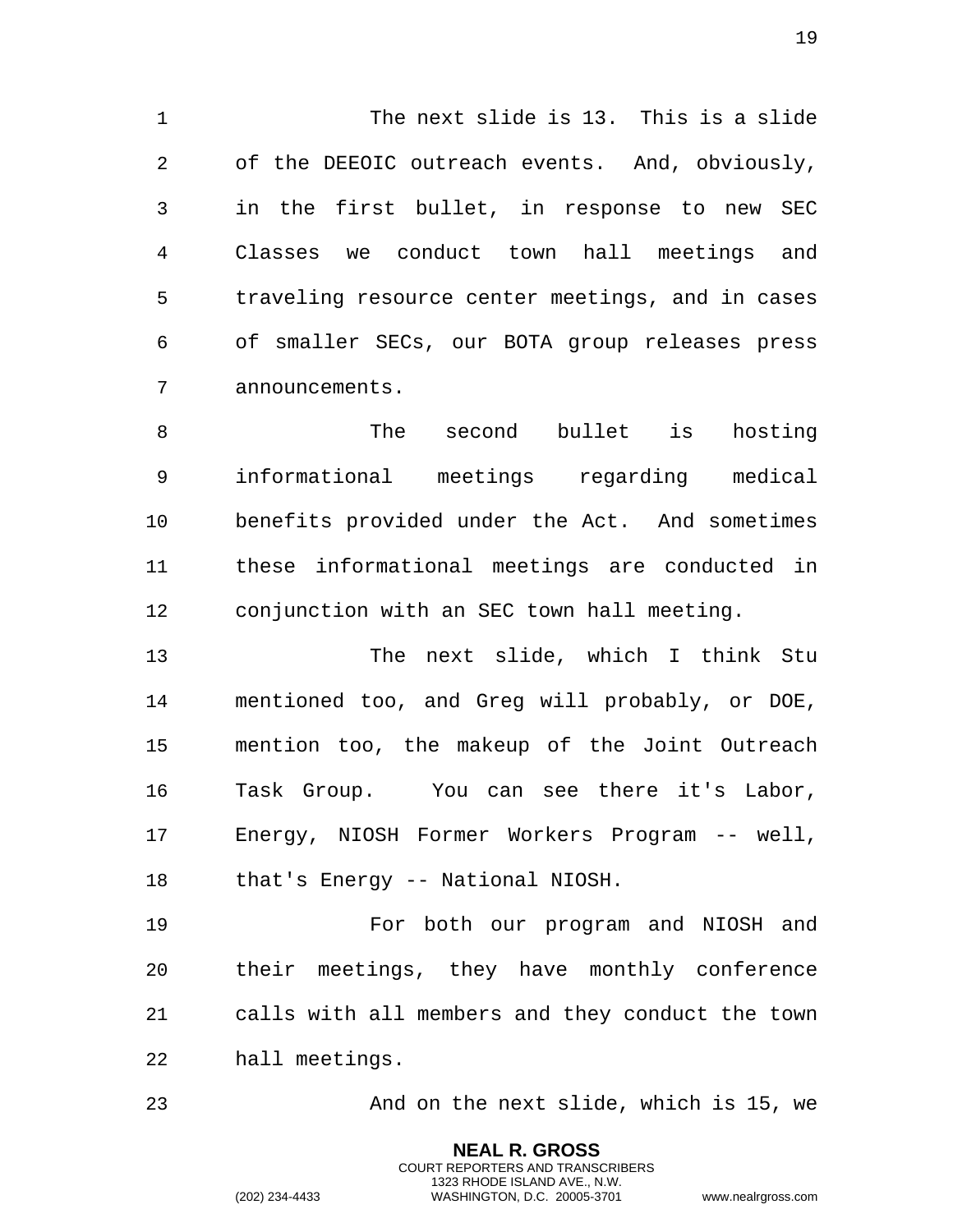have a listing of the outreach events for 2017. Again, you see there, we were in Metropolis on June 14th, and you see the number of attendants and the number of claims taken.

 There was a conference call on May 24th, which was a quarterly medical conference call. There was another conference call on May 23rd for the same topic, just a different group of participants. There was a meeting on April 20th in Pasco, Washington. That was our JOTG outreach.

 Next slide, San Bernardino, California, on March 16th. That was JOTG meeting and our medical benefits meeting. There was a meeting on March 15th in Simi Valley, California, another JOTG meeting and DOL medical benefits meeting.

 February 8th, conference call. February 7th, conference call. Both were quarterly medical conference calls for DOE -- I'm sorry, DOL physicians, or physicians that deal with the program.

The next slide is 17. This is the

**NEAL R. GROSS** COURT REPORTERS AND TRANSCRIBERS 1323 RHODE ISLAND AVE., N.W.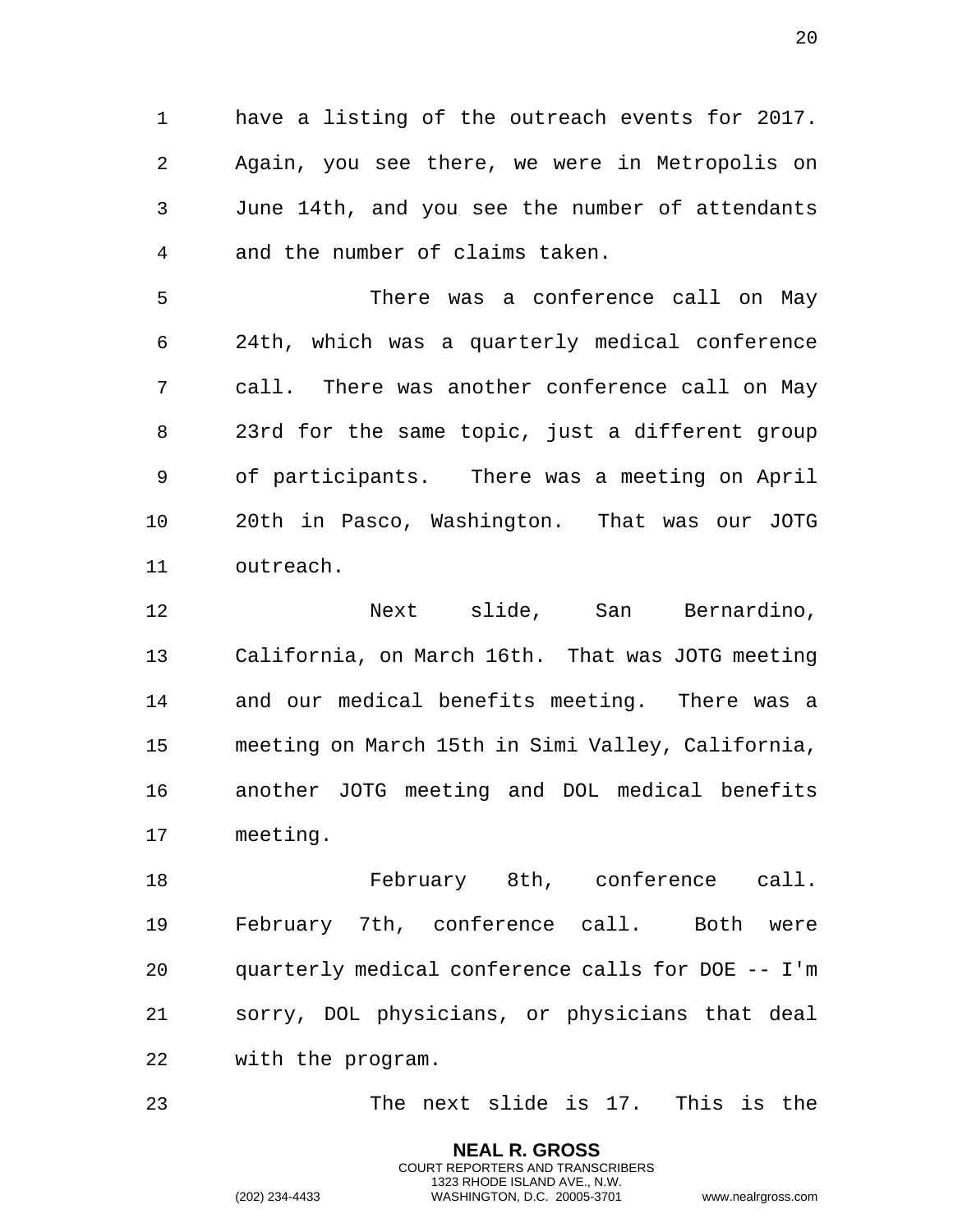future outreach, but actually this slide, for Shiprock, is actually now in the past. Hopefully yesterday there was a meeting in Shiprock, New Mexico, a town hall meeting. And today there will be one in Monticello, Utah, another town hall. And on September 13th and 14th, there's an authorized representatives workshop in Jacksonville scheduled.

 And that's it, really, for the presentation portion. The material behind this, which I think is in the handout, maybe not on the slides, which we don't really need to go through, is just standard background material on the B portion and Part E portion of the program. Are there any questions?

 CHAIR MELIUS: Any questions for Jeff, Board Members? No, no questions for you, Jeff. Thank you very much.

 MR. KOTSCH: Okay, I appreciate it. I appreciate Stu's help.

 CHAIR MELIUS: He's getting better. We're impressed this meeting. But there's lots of presentation to go.

> **NEAL R. GROSS** COURT REPORTERS AND TRANSCRIBERS 1323 RHODE ISLAND AVE., N.W.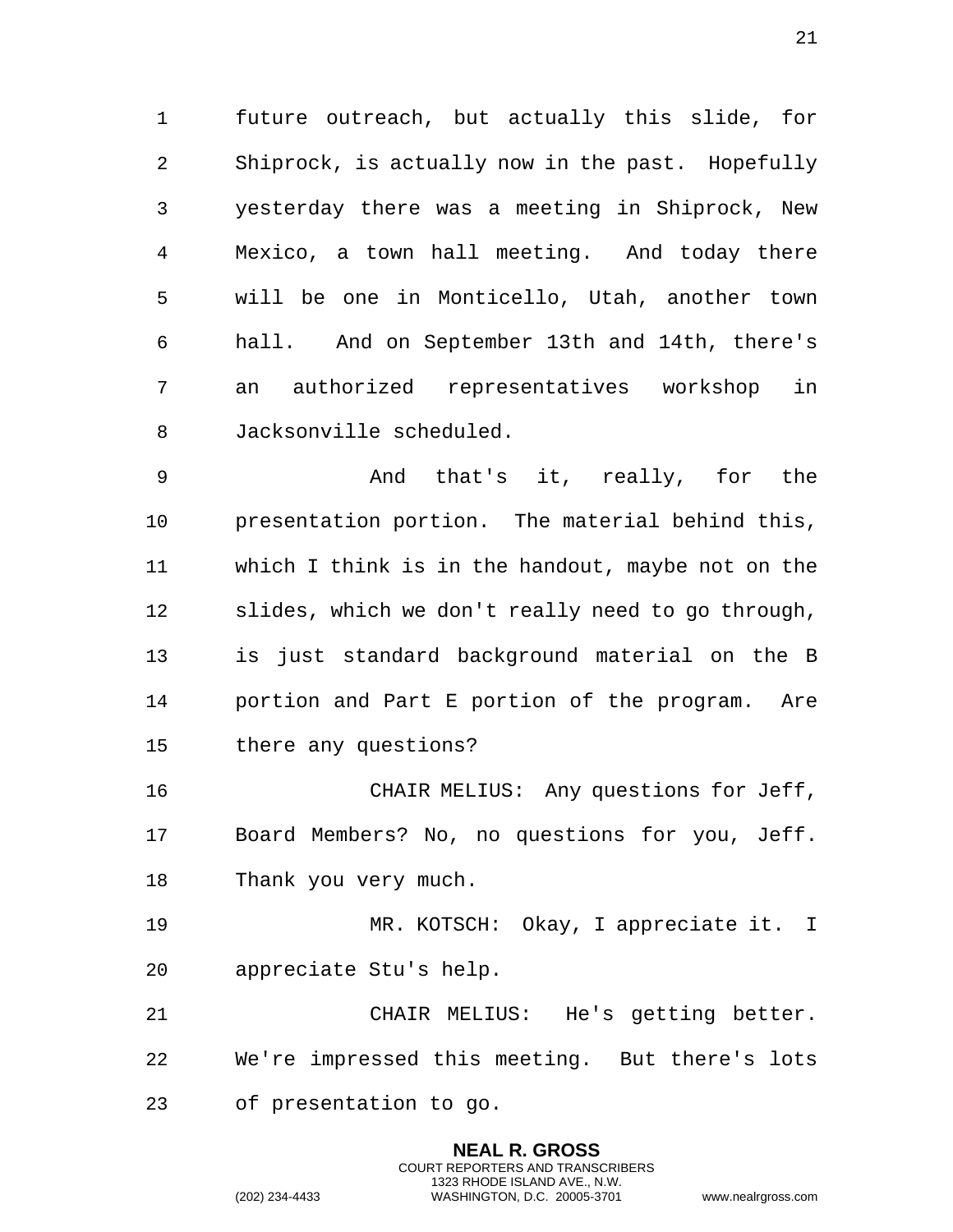1 MR. KOTSCH: Well, thank you, everybody. Have a good day. CHAIR MELIUS: Next, we'll hear from the Department of Energy. And I see Pat Worthington is coming to the -- the agenda was wrong. (Simultaneous speaking.) MEMBER ZIEMER: Jim Melius, it's Paul Ziemer here. I just wanted to let you know that I could hear Jeff really well but I can barely hear you guys in the room. DR. WORTHINGTON: Good morning. I'll get started while we're working on the slides. Again, it's always a pleasure to come before the Board to show our commitment as well as our interest in the various things that are being discussed here today. I'll follow suit from my colleague from NIOSH and speak just briefly about the budget. For us at the Department of Energy, it remains a very important program. We believe that in 2018, by 2018, that we'll be able to hold our budget without taking reductions. And as we

> **NEAL R. GROSS** COURT REPORTERS AND TRANSCRIBERS 1323 RHODE ISLAND AVE., N.W.

(202) 234-4433 WASHINGTON, D.C. 20005-3701 www.nealrgross.com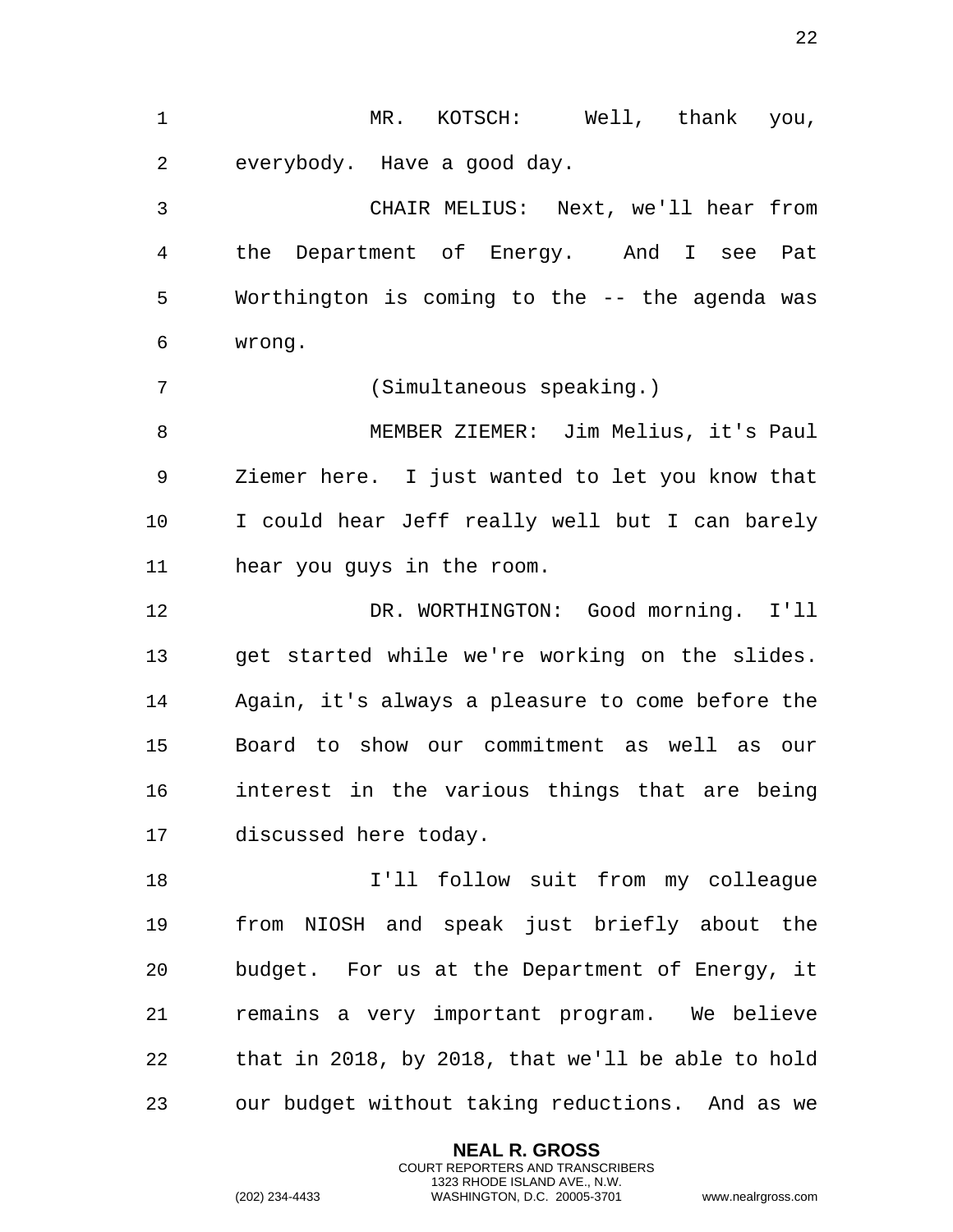1 look forward to 2019, that will still be our goal, 2 to make sure that we have appropriate funds that 3 are available for that program.

4 Greg Lewis is here with us today, and 5 a lot of the success of this program is because 6 of Greg's very aggressive approach in looking for 7 new and innovative ways to fund the things that 8 we need to do to provide the data.

9 Also I think the collaboration that 10 continues to strengthen between the three 11 agencies provides an atmosphere for us to be able 12 to look at this work in a different way in trying 13 to make sure that we're delivering it in a timely 14 manner, as well as in a cost-effective and 15 efficient manner.

16 Again, Greg's actually going to give 17 the stats today. And, again, my pleasure to be 18 here at the Board for this very important 19 meeting. So, we'll have Greg Lewis. I know that 20 you are anxiously awaiting to hear from Greg, so 21 he's coming up now. Thank you.

<span id="page-22-0"></span>22 **DOE Program Update** 

23 MR. LEWIS: Well, that may be an

**NEAL R. GROSS** COURT REPORTERS AND TRANSCRIBERS 1323 RHODE ISLAND AVE., N.W.

23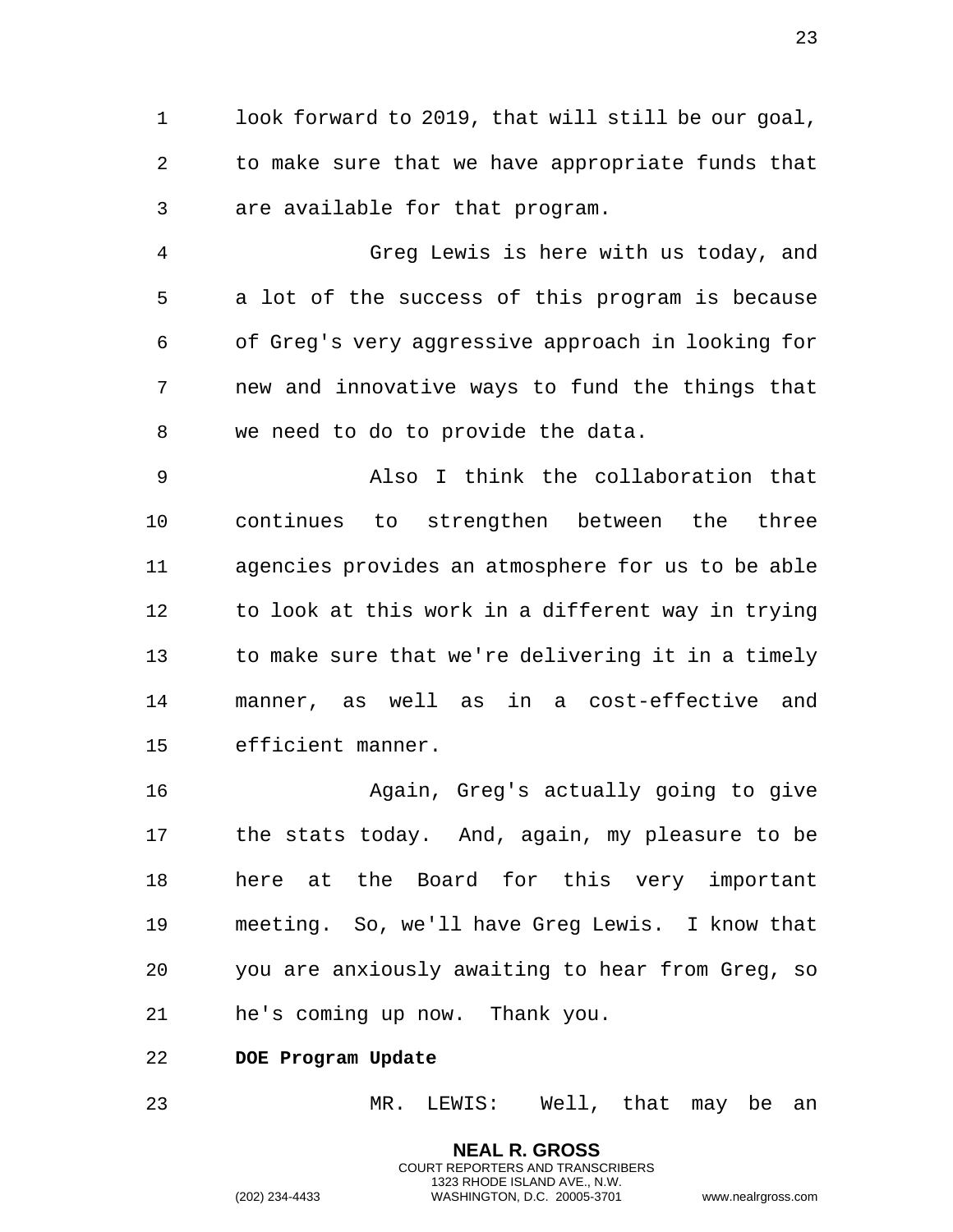1 overstatement, but I'll do my best. Alright. 2 And these are the same slides that we usually do. 3 I've updated them a little bit.

4 So, our core mandate is to work on 5 behalf of program claimants to get all available 6 worker and facility records over to DOL and 7 NIOSH.

8 We do primarily three things. We do 9 the individual claims, we do the large-scale site 10 research requests, as with the Special Exposure 11 Cohort research projects, and then we look into 12 facility coverage. And we always have a few of 13 those facility coverage questions going on at any 14 given time.

15 We do about 18,000 records requests 16 per year. And I'll skip past that because we 17 have the details later in terms of our numbers, 18 our stats. And, you know, our numbers never quite 19 match, as Jeff said, with DOL and NIOSH's because 20 they may go, for one claim, it may go to multiple 21 different sites. And in terms of at each site, 22 the complexity can vary greatly for a 23 subcontractor. We might only be able to find a

> **NEAL R. GROSS** COURT REPORTERS AND TRANSCRIBERS 1323 RHODE ISLAND AVE., N.W.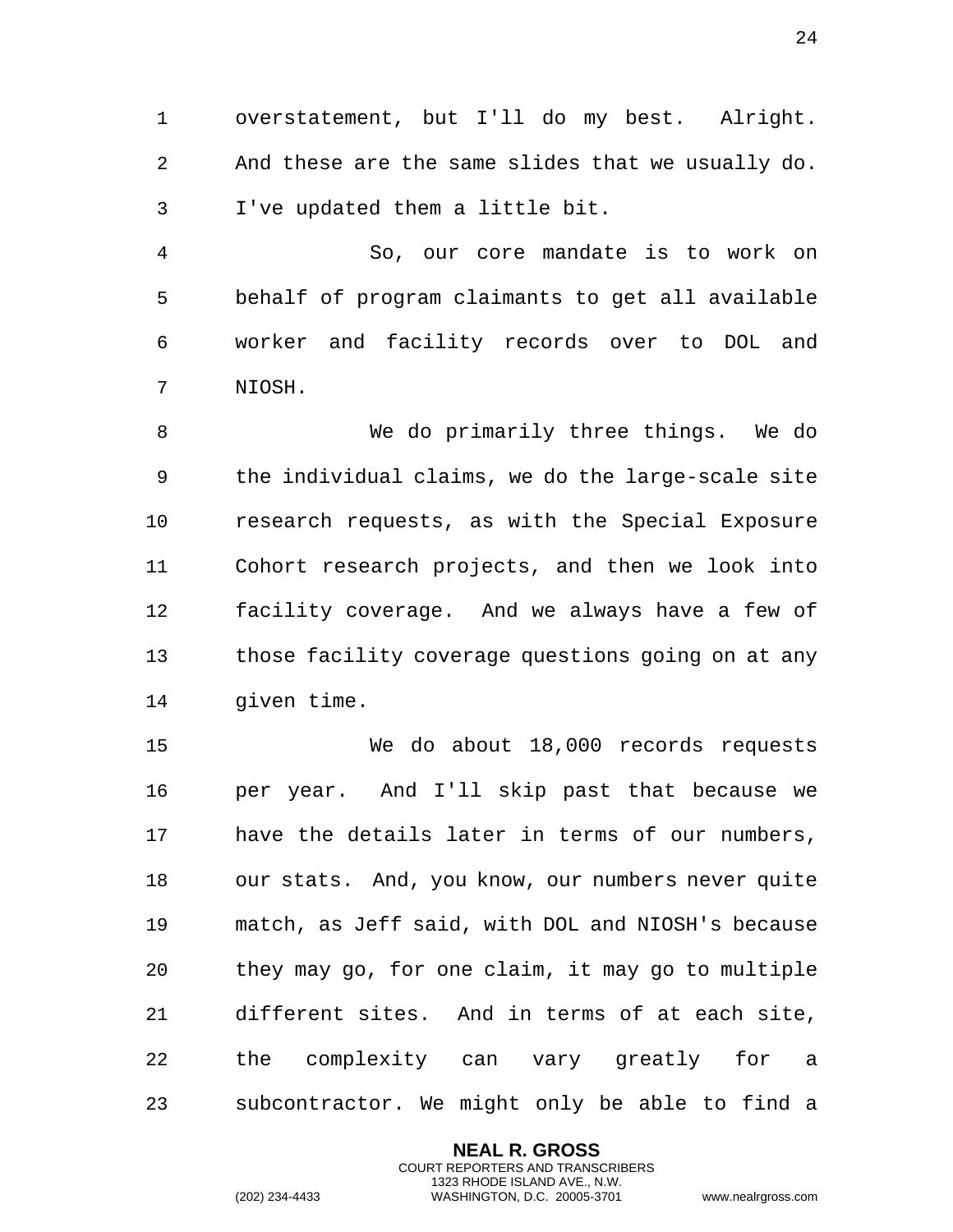few different records, although we may have to search in many different places to find those. Whereas, for a 30-year career employee, we can provide -- I've seen single responses over 3,000 pages for one individual. So it can vary greatly in terms of the level of effort and what we're able to find for each claimant.

8 So, these are some stats that I'm going to go through. And these are FY16 stats, so they're a little bit old. Our budget year closes at the end of September, so once we're able to get all of those stats and pull them together for your next meeting, I'll have the updated 2017 stats.

 So we did 18,621 individual records requests for over 25 different major DOE sites. The average number of pages for an employment verification was 14. For a NIOSH request, it was 50. And for a DAR -- and what we call a DAR is what we send to the Department of Labor. And that's everything.

 So the employment verification is just typically the HR records, maybe a little bit

> **NEAL R. GROSS** COURT REPORTERS AND TRANSCRIBERS 1323 RHODE ISLAND AVE., N.W.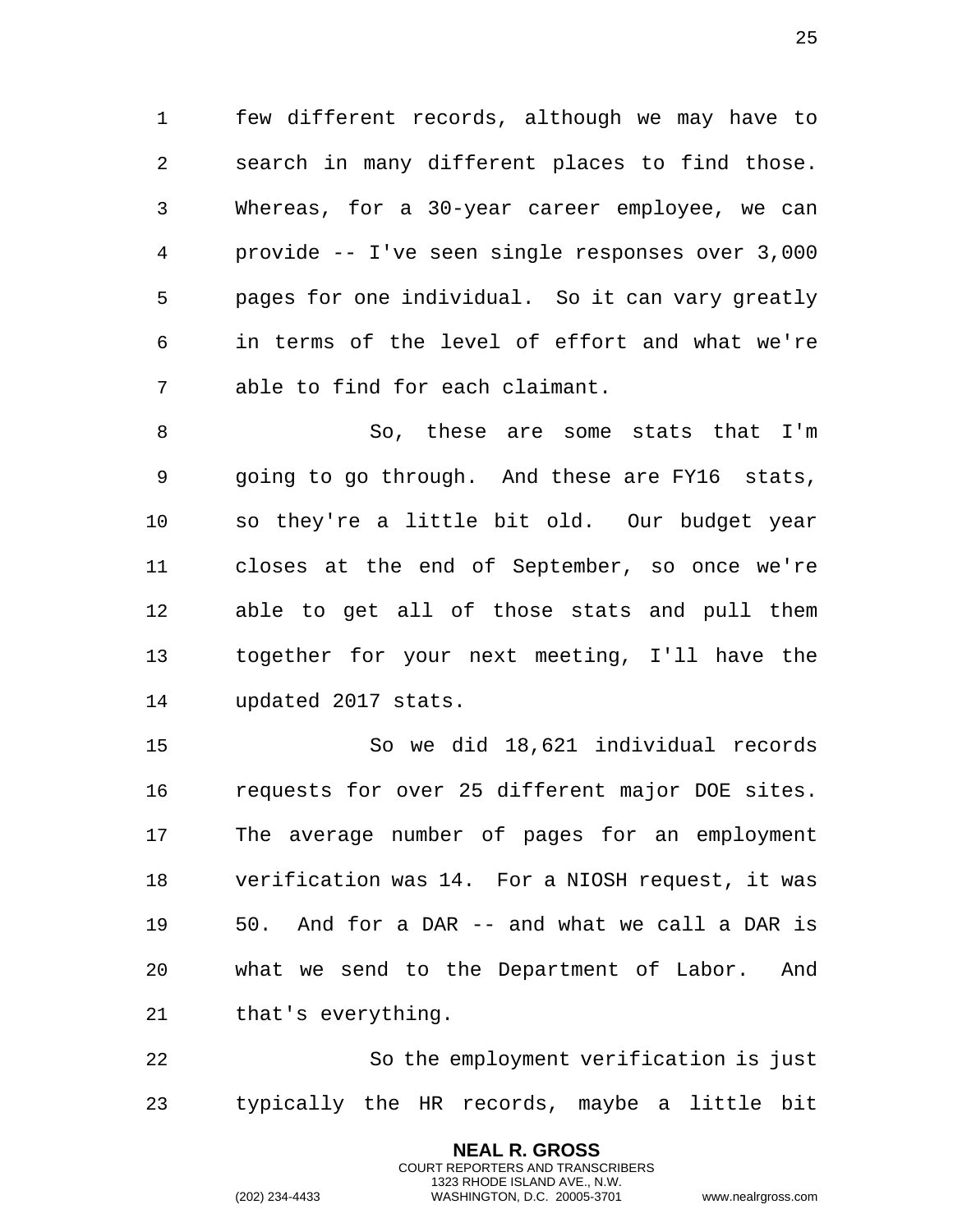more. The NIOSH request is the dosimetry, the radiation monitoring is sometimes part of a medical file if the dosimetry records are in there. And the DAR is going to be everything. So that's going to be IH, medical, incident and accidents, human resources. So that's pretty much everything.

8 And there is some overlap there. So in a DAR we would typically probably have some of what was included in the employment verification, and much of what was included in the NIOSH request as well. So there is some overlap. So that's why the average number of pages per claimant is about 214. But, again, that's the middle number. Realistically, a lot of times, for subcontractors we'll have less and for career employees we'll have more. And we'll update those numbers again as we get our final FY17 statistics at the end of September.

 And so for last year we had a 95 percent on-time response rate, or responding in less than 60 days. And I think that's pretty close to what Stu showed as our current stats.

> **NEAL R. GROSS** COURT REPORTERS AND TRANSCRIBERS 1323 RHODE ISLAND AVE., N.W.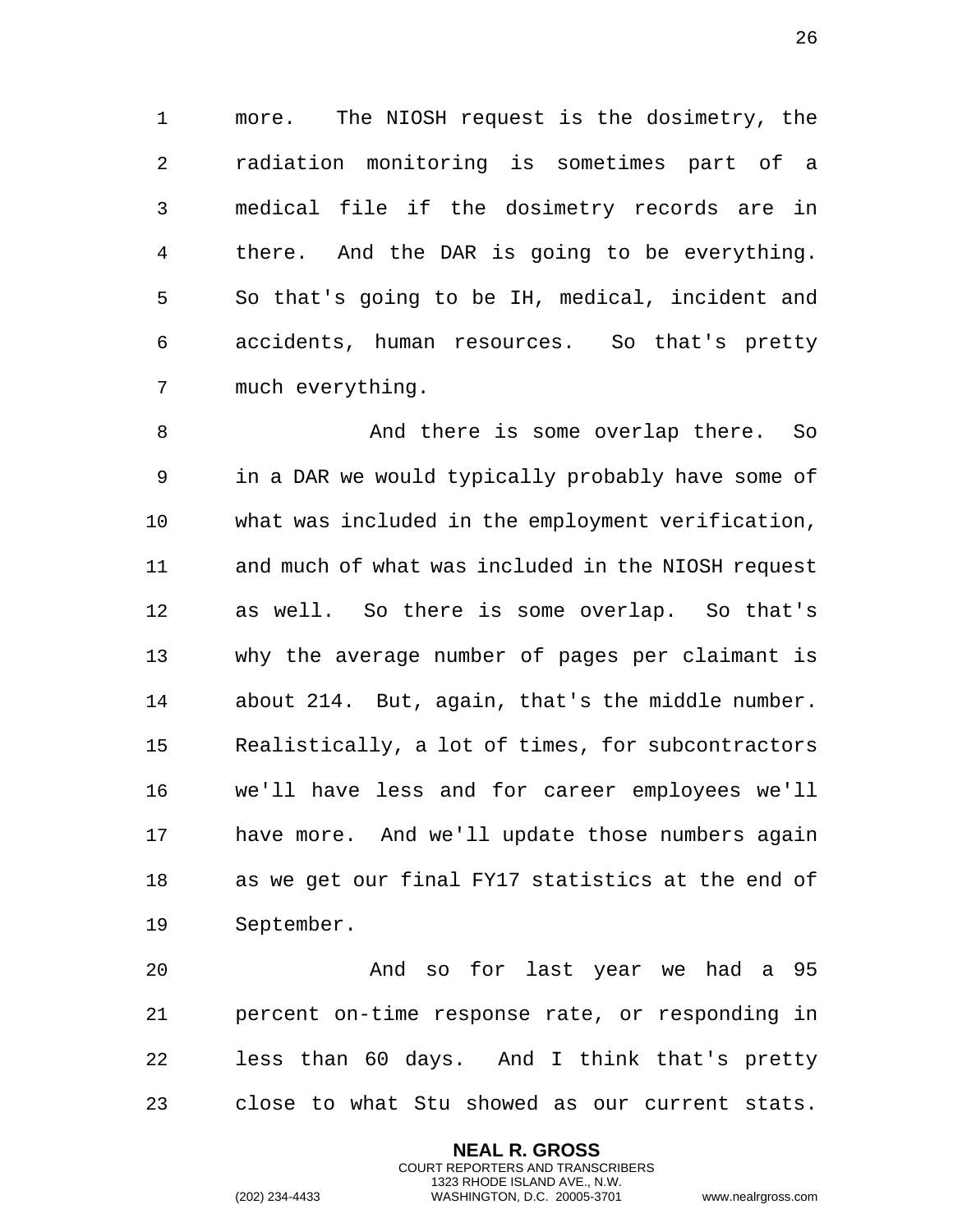We'll update that for FY17 but we expect it to be pretty similar. We've been over 90 percent for some years now, so it fluctuates here and there.

 And there were a fair number of our sites that had almost perfect record for the year. So, last year, K-25, Richland, and Savannah River had well over a 99 percent response rate. So they had very, very few late. Typically, the sites that have lates, it's due to some issue that arises. In fact, this year, at Y-12 we ran into some challenges.

 So you'll see that on next year's stats, Y-12 was probably our most difficult site this year. And that was because they moved their records storage facility. So they closed it down, boxed up everything, and shipped it to a different location.

 So, as that was happening -- it didn't all happen at once, it happened in waves. So, they had probably four or five different waves where they were pulling the boxes, putting them on pallets, wrapping them up, putting them in a truck, and moving them.

> **NEAL R. GROSS** COURT REPORTERS AND TRANSCRIBERS 1323 RHODE ISLAND AVE., N.W.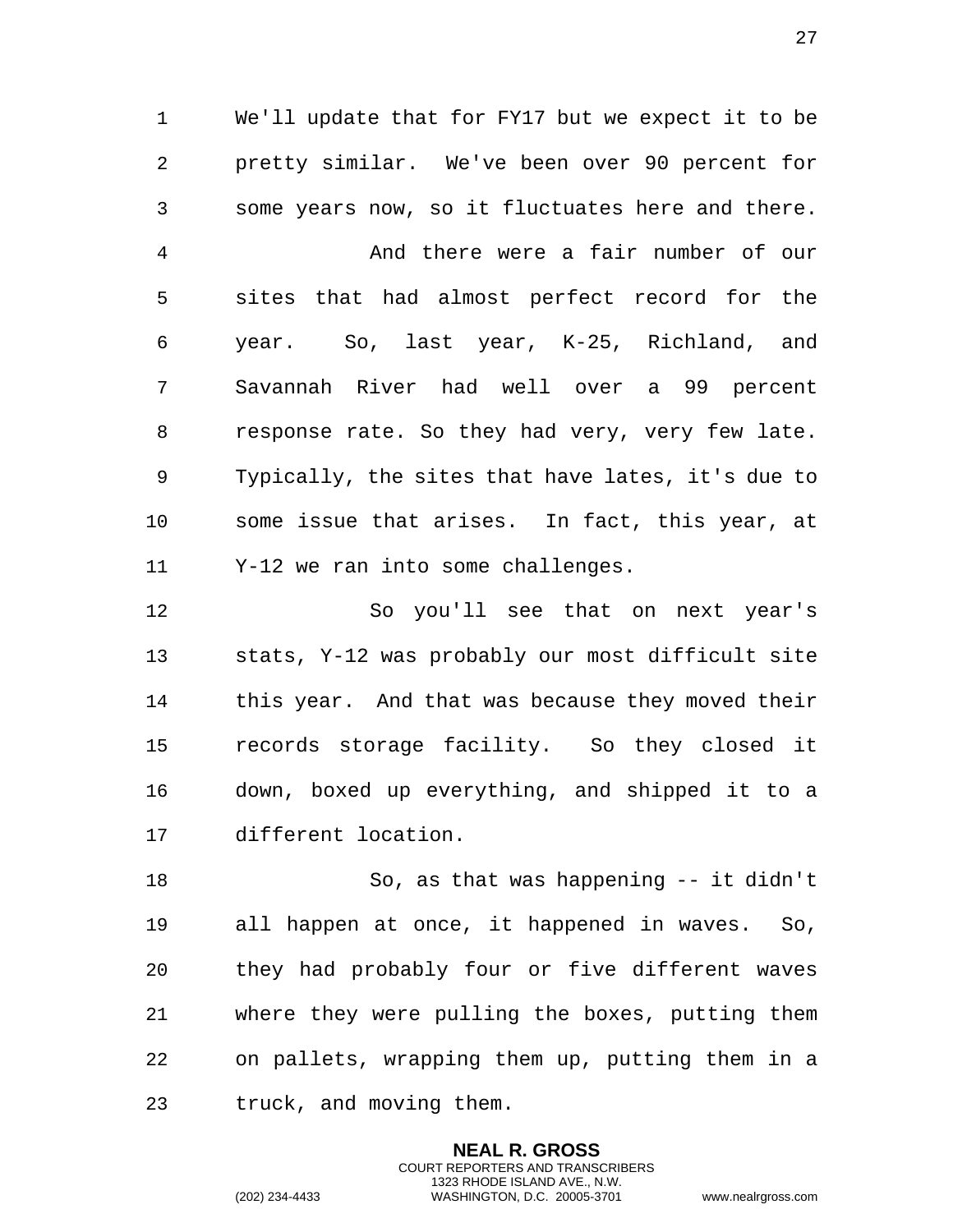So, obviously, as that was happening, the packing and unpacking movement, we were unable to get to certain records. And it wasn't as if one person's record would be in one shipment. It might be that a person's medical record happened to be in transit at that particular time. So we might have everything all ready to go, but the medical record was in shipment so we had to wait until that was unpacked to be able to send it over to DOL.

 In some cases, we sent partial responses. But in many cases we didn't because they weren't going to be able to work on it until they had the full file anyway. So we held them and we shipped it as soon as we could.

 So, again, typically, when we run into problems with timeliness, it's because of something like that. There's some action or there's something that's going on at a site that presents a problem. And we try to deal with that or overcome it as best as we can. But as you see, most of your sites have very, very few claims that go over 60 days.

> **NEAL R. GROSS** COURT REPORTERS AND TRANSCRIBERS 1323 RHODE ISLAND AVE., N.W.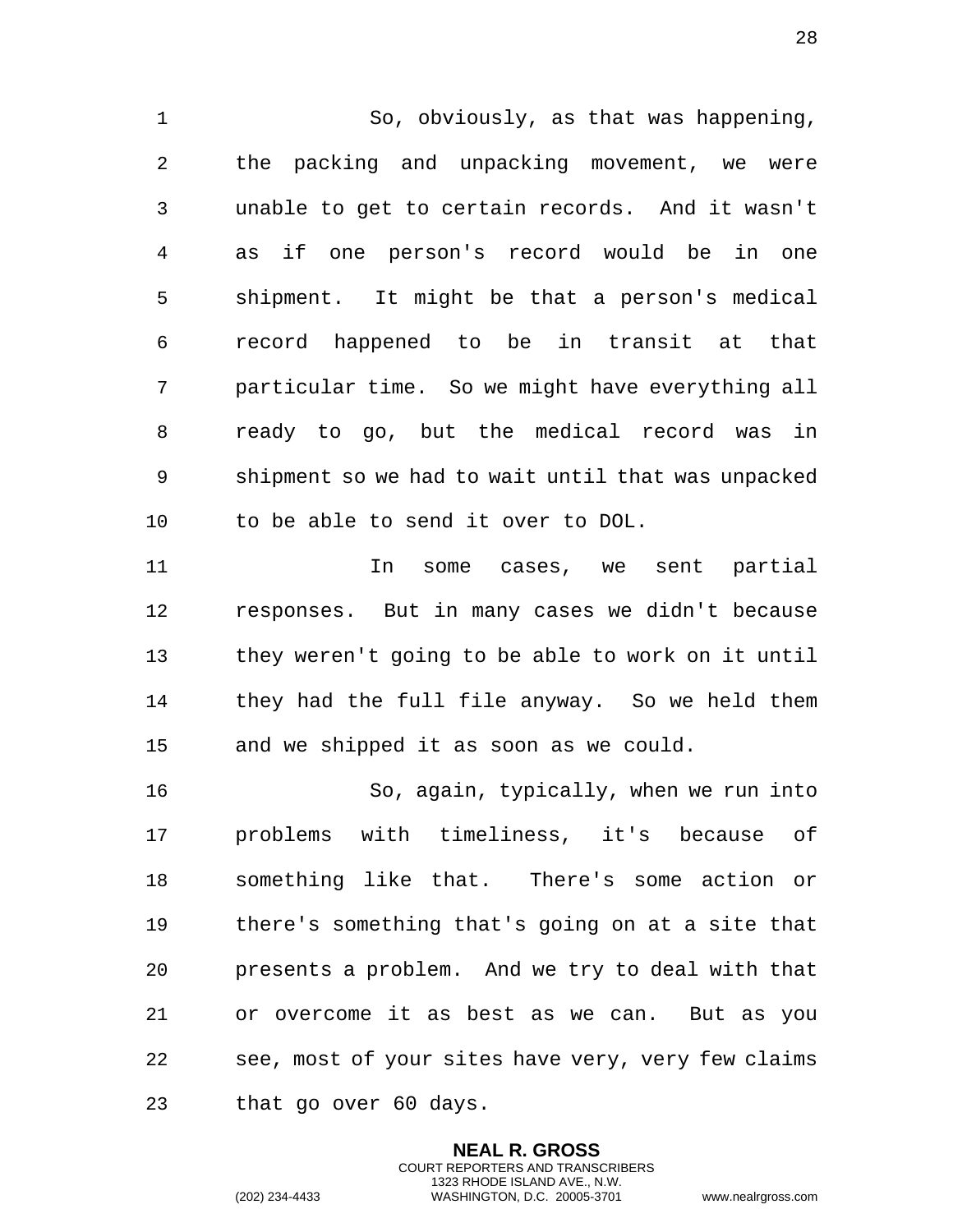So, for the large-scale records research projects, again, they're driven by DOL and NIOSH. We try to work to your schedule and your request as best as we can, particularly given budget challenges.

 These are some of the projects that we've been working on recently, particularly Los Alamos.

 Obviously, in preparation for this meeting, we've been working with NIOSH and SC&A on quite a number of requests. They were smaller and more targeted in nature but those can be challenging, too, trying to find something more specific. We believe we're able to respond to everything within a reasonable timeframe, and hopefully have everything that you need for this meeting.

 And document reviews, due to the sensitive nature of some of the documents, that's always a challenge. In terms of the NIOSH written reports and the Board's reports, we're usually able to return those in about a week or in about eight working days.

> **NEAL R. GROSS** COURT REPORTERS AND TRANSCRIBERS 1323 RHODE ISLAND AVE., N.W.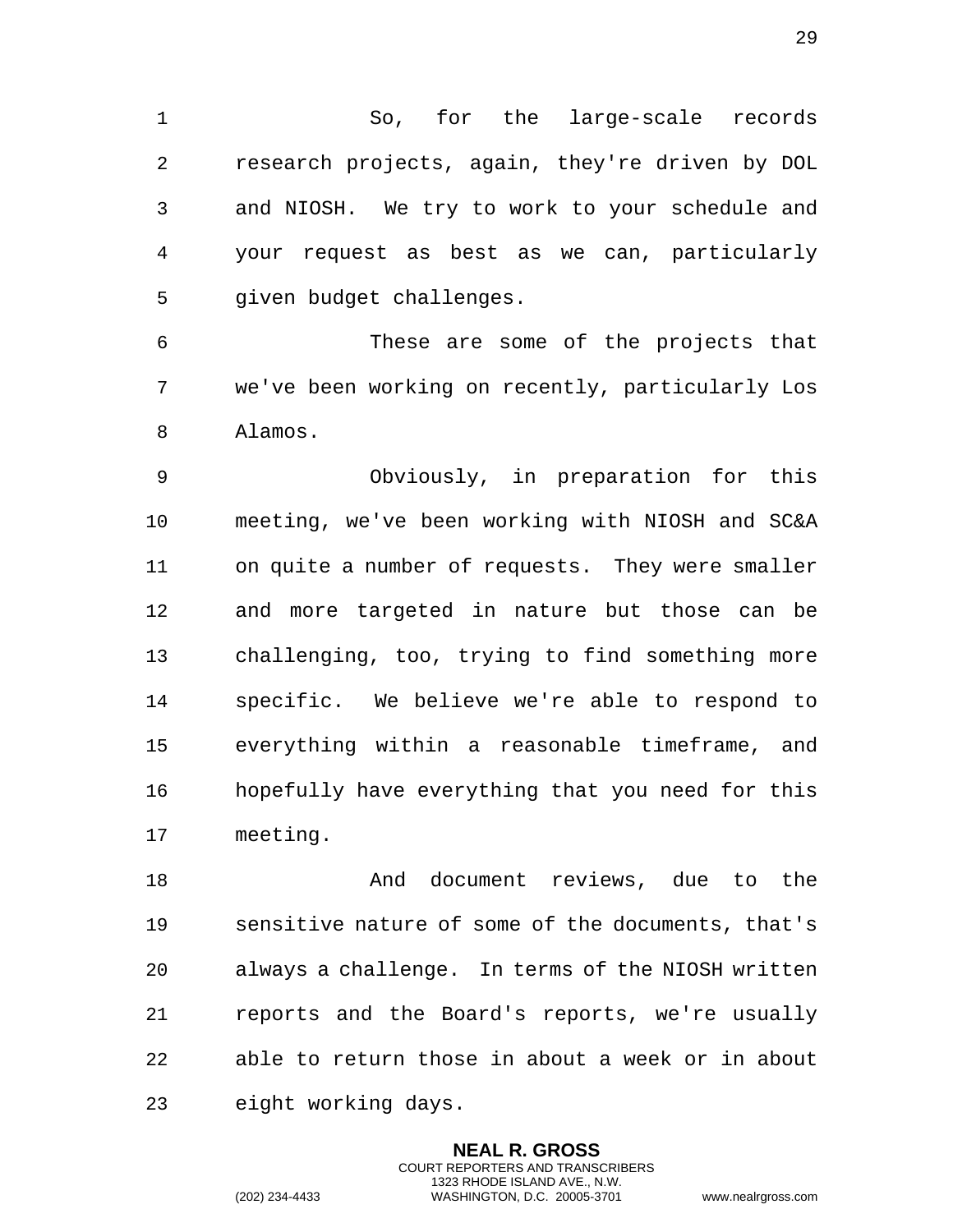The source documents can be a much bigger challenge because those could be hundreds of pages or hundreds of documents requested. But we try to work with you and set a timeframe that's achievable and that works for your schedule.

 And then facility research, again, we always have a few facility questions that come in. Some of those are generated by NIOSH research, when you find records of documents that show that maybe one of the AWE facilities was doing work outside of what's on the listed timeframe, or vice versa, that wasn't doing DOE work during what we have as a covered timeframe. So we do research and try to resolve those as best we can.

 And then outreach, I'll skip past this. I know both Stu and Jeff covered it. But we are very active in the JOTG. The JOTG, Joint Outreach Task Group, is going to be having an annual internal meeting this fall where we're setting our agenda for next year, trying to determine what locations and how many meetings, that sort of thing. So we're looking forward to

> **NEAL R. GROSS** COURT REPORTERS AND TRANSCRIBERS 1323 RHODE ISLAND AVE., N.W.

(202) 234-4433 WASHINGTON, D.C. 20005-3701 www.nealrgross.com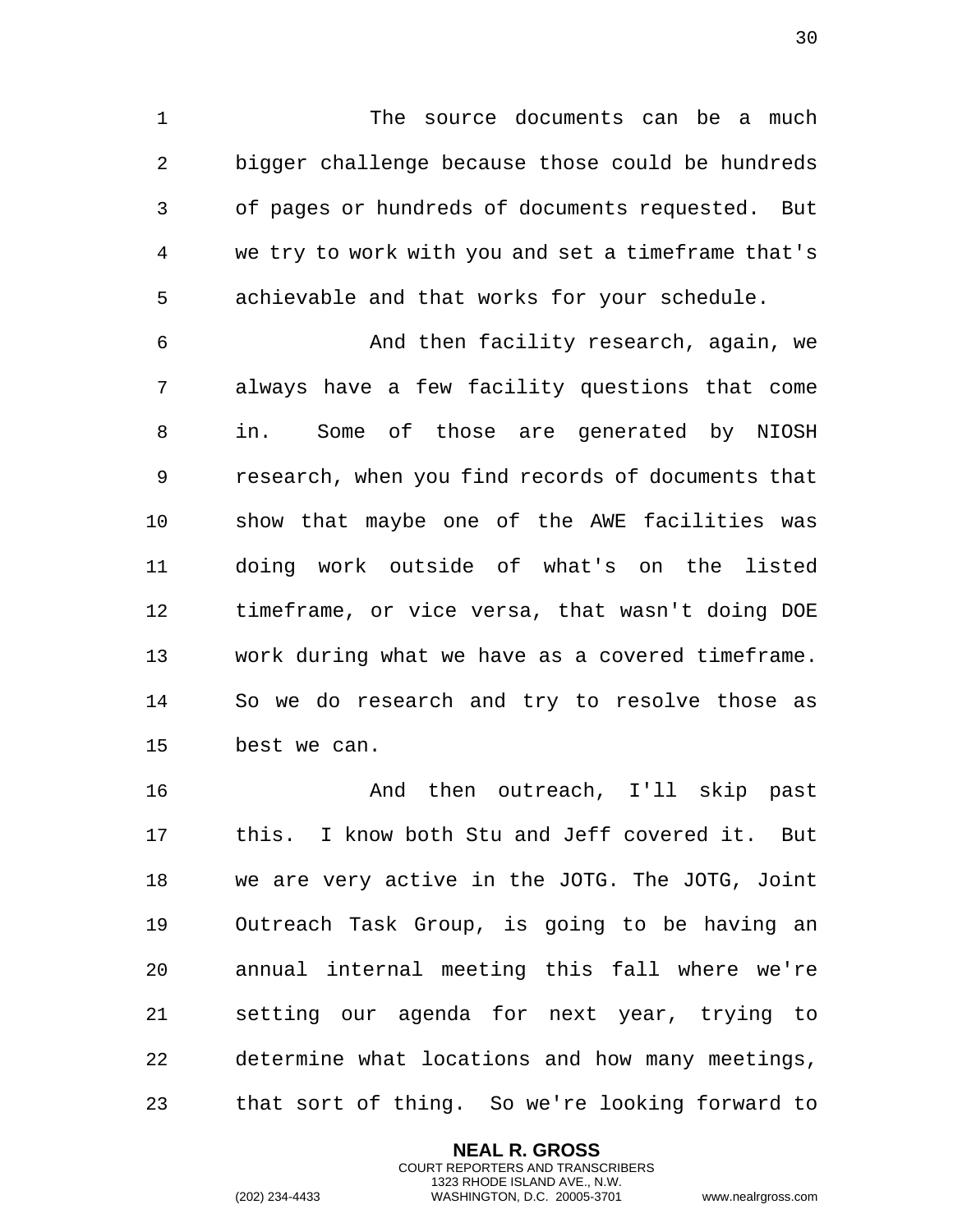that and doing that in the October or early November timeframe. And we'll be participating in the upcoming meetings, including the authorized representative workshop in Jacksonville.

 And then I always mention our Former Worker Medical Screening Program. So, for those of you on the Board or in the audience that work with claimants, even if they've already filed for EEOICPA or if they've already been diagnosed with an illness, they're certainly still eligible to participate in our screening program.

 And if they've participated in the past, every three years they're eligible for a re-screen. I was actually at the end. That's fine. But, you know, I would encourage folks to pass on that information to any claimants that might be interested in the screening. It's free, we can accommodate them close to their home. We look for things in the early stages. The goal is to not wait until you feel sick to come in for a screening. You come in when you feel healthy, and hopefully, if we catch anything, we'll catch

> **NEAL R. GROSS** COURT REPORTERS AND TRANSCRIBERS 1323 RHODE ISLAND AVE., N.W.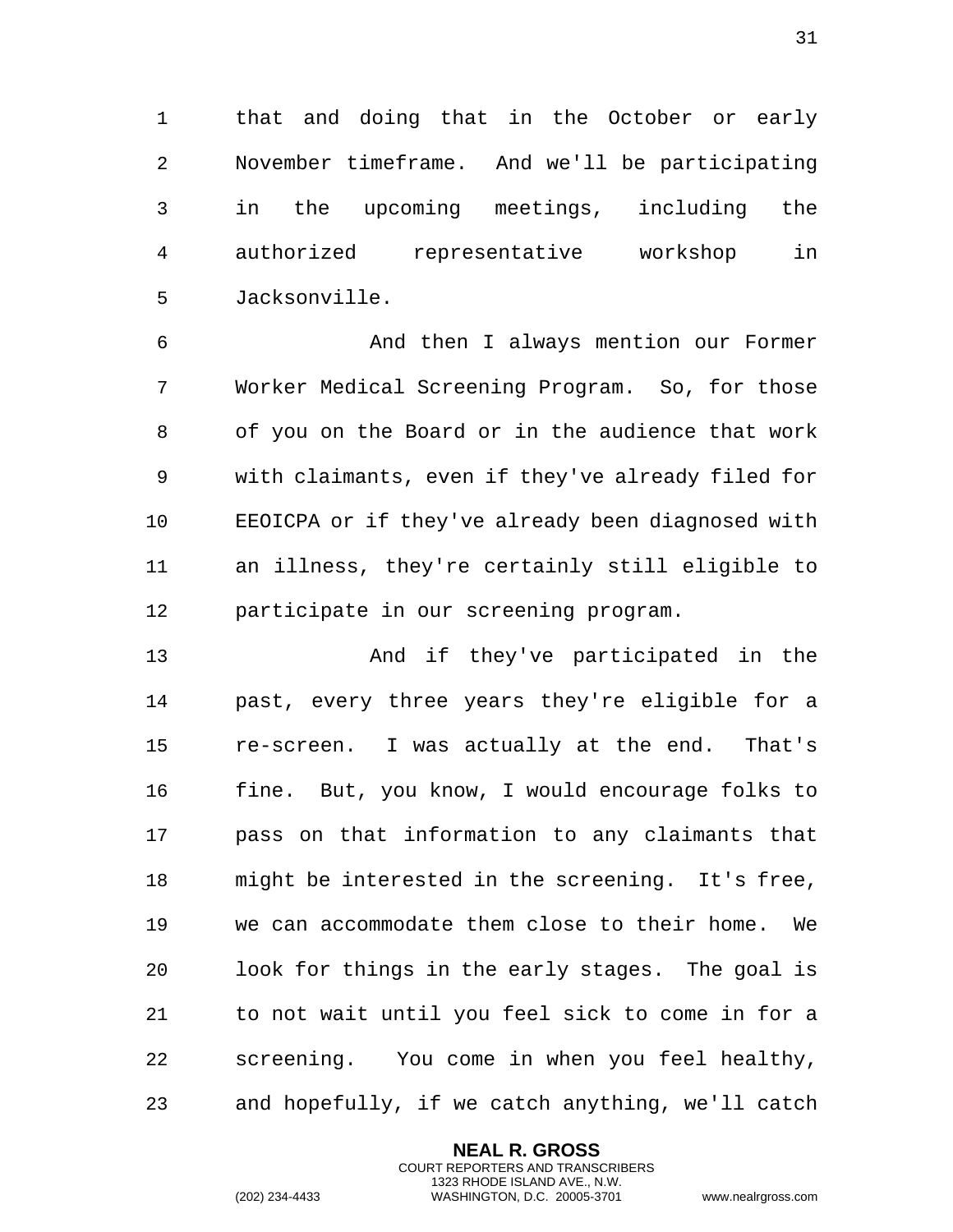**NEAL R. GROSS** 1 it in the early stages where the treatment will 2 be more successful. So I really encourage you 3 to look into that program or get the word out to 4 folks you interact with. 5 And here, you know, it'll be online on 6 my presentation but there's contact information 7 for our Former Worker Program. And with that, 8 I'll take any questions you have for me, or for 9 Dr. Worthington. 10 CHAIR MELIUS: Questions, Board 11 Members? Brad, none today? 12 (Laughter.) 13 MR. LEWIS: So enthusiastic. 14 CHAIR MELIUS: Okay, thank you very 15 much, Greg and Pat. I appreciate it. 16 MR. KATZ: Paul, could you hear Greg 17 fine? Did that work out okay? 18 MEMBER ZIEMER: Greg was very clear. 19 MR. KATZ: Okay, great, thanks. 20 CHAIR MELIUS: So, next up, Brad. 21 Pantex Site Profile Review. 22 **Pantex Plant Site Profile Review**  23 MEMBER CLAWSON: Okay, my name's Brad

> COURT REPORTERS AND TRANSCRIBERS 1323 RHODE ISLAND AVE., N.W.

<span id="page-31-0"></span>(202) 234-4433 WASHINGTON, D.C. 20005-3701 www.nealrgross.com

32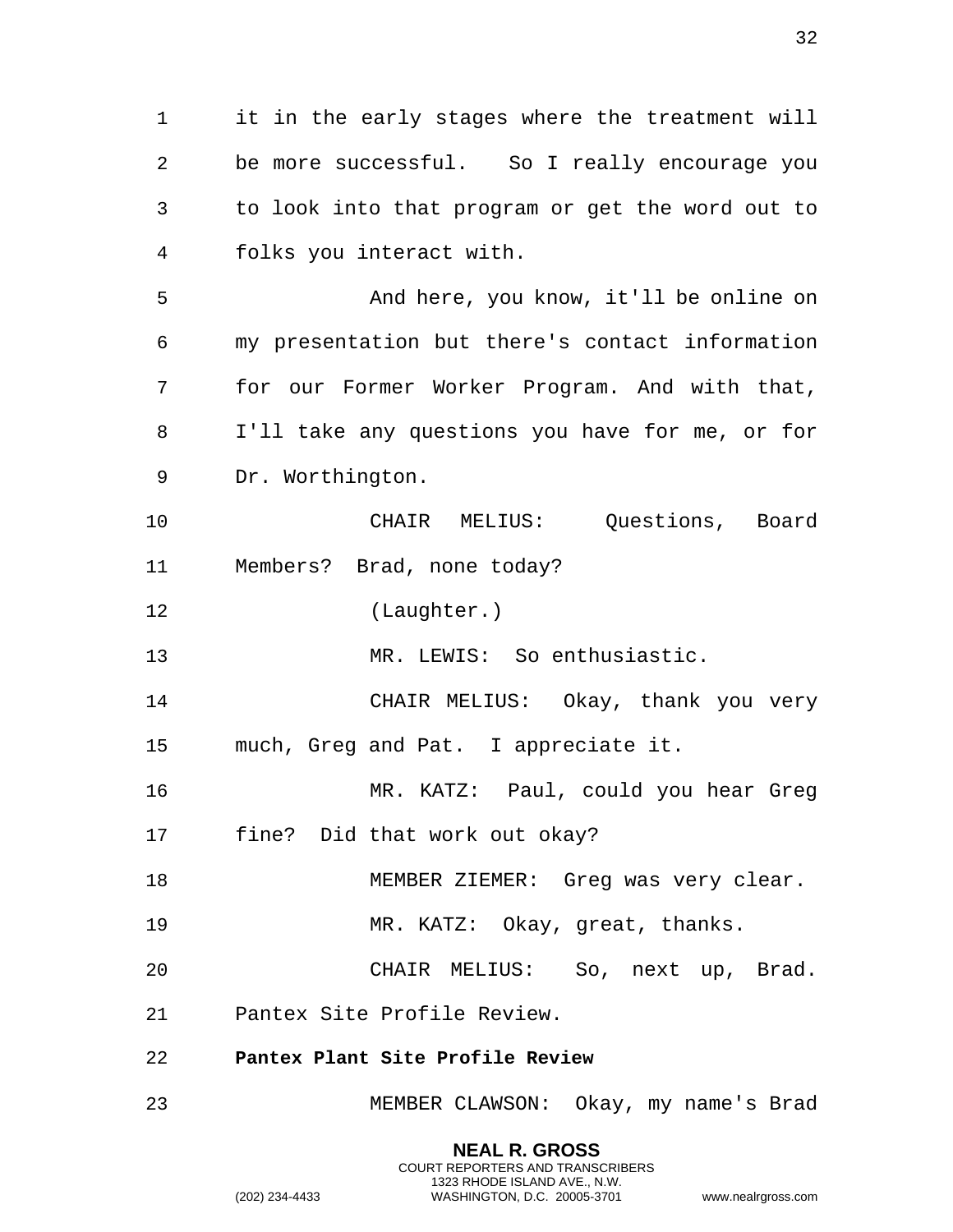1 Clawson. I'm the Work Group Chair for Pantex. 2 And the Members of the Work Group are myself, 3 Josie Beach, John Poston, Sr., and Phil 4 Schofield.

5 A little bit of background on it. 6 November 20th, 2007, the petition qualified. 7 August 8th, 2008, the NIOSH Evaluation Report was 8 issued. October 20th, 2011, the Advisory Board 9 recommended an SEC for 1958 through 1983 for 10 inadequate information necessary to complete the 11 individual dose reconstruction.

12 On August 28th, 2013, the Advisory 13 Board recommended an SEC for 1983 to 1991, lack 14 of sufficient information to establish internal 15 dose for potential exposure to uranium, thorium, 16 related to the disassembly of weapons systems 17 during the time period of 1984 through 1990, and 18 for the thorium into the 1991.

19 The Board concurs with NIOSH that dose 20 reconstruction for 1951 to 1957 could be done. 21 NIOSH concluded, the Board agreed, that the dose 22 reconstruction is feasible for the early years, 23 1951 through 1957, based on the depleted uranium

> **NEAL R. GROSS** COURT REPORTERS AND TRANSCRIBERS 1323 RHODE ISLAND AVE., N.W.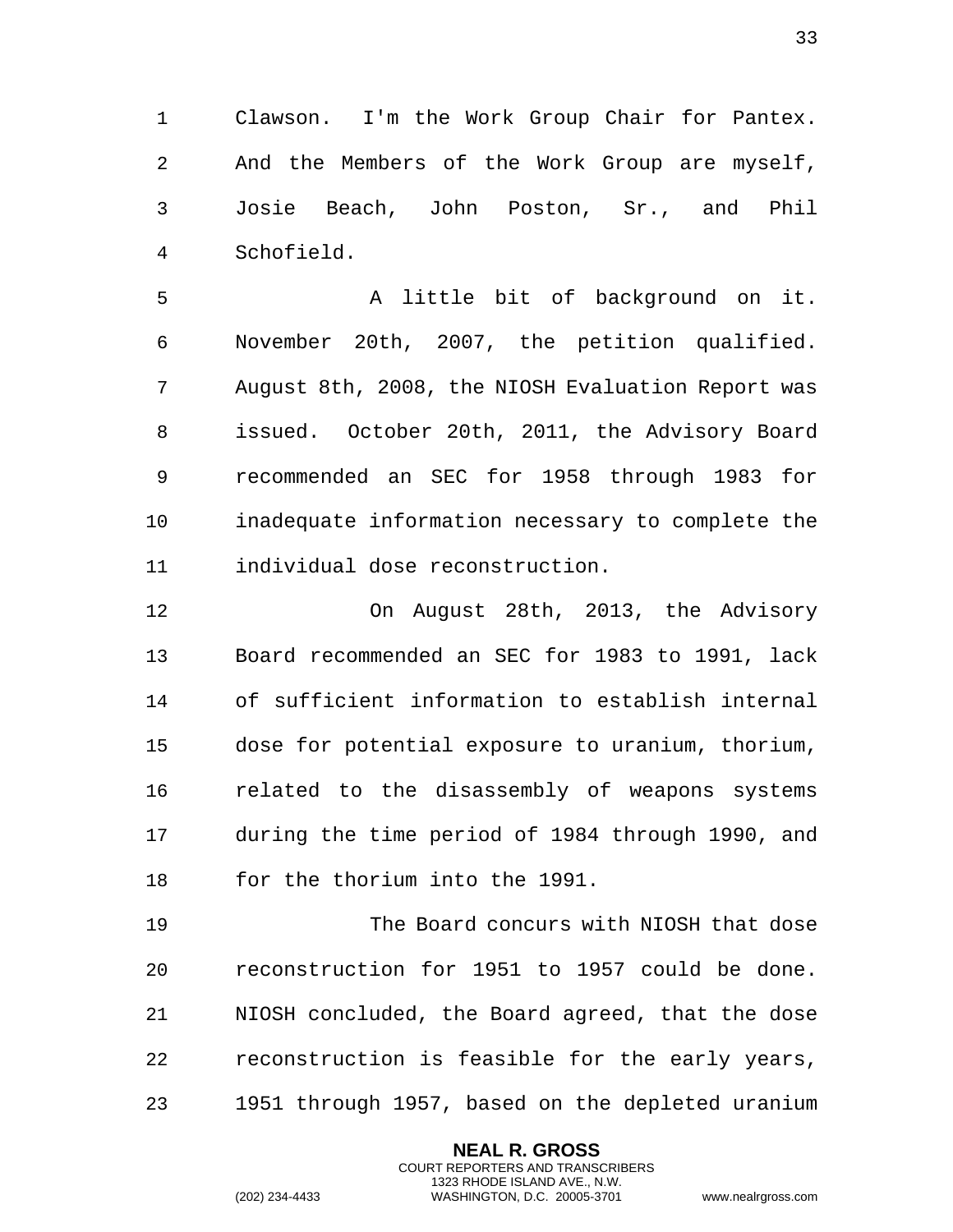contents from weapons components.

 The petitioner appealed this decision to HHS. An Administrative Review Panel was appointed. The Panel concluded the petitioner appeal had merit based on the potential depleted contamination presence of radionuclides beyond the U onsite activities that could present exposure potential to the worker.

 The SEC designated by HHS Secretary, January 1st, 1951, December 31st, 1957. It was noted in the Federal Register on January 19th, 2017.

 Site Profile issues that have been addressed and talked about is adequacy of internal dose. This was closed in the Work Group January 2013.

 Internal dose models for uranium was closed June 2013, at the Work Group. Dose estimate approach for plutonium was closed. Dose estimate approach for thorium was closed, on June 2013 Work Group meeting.

 Internal dose approach for metal tritides, closed. Interpretation of external

> **NEAL R. GROSS** COURT REPORTERS AND TRANSCRIBERS 1323 RHODE ISLAND AVE., N.W.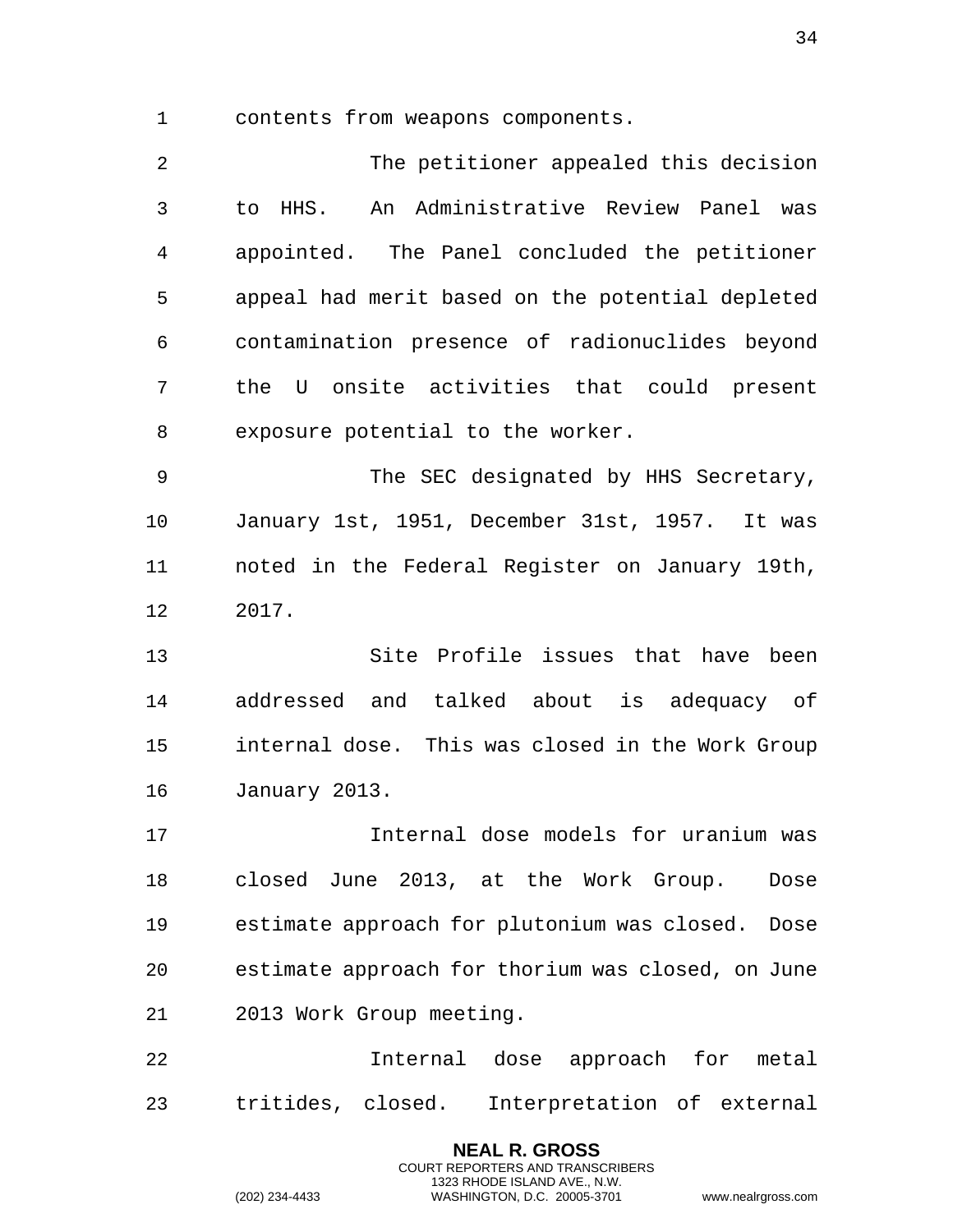dose was closed on August 4th, 2016 Work Group meeting.

 The neutron-to-photon ratio not bounding was closed, pending verification on August 4th, 2016 Work Group meeting. Completeness of exposure sources closed on August 4th, 2016 Work Group meeting. Incidents cited limited, incomplete, was closed on September 4th, 2014. Inadequate consideration given to firing sites was closed on June 2013 Work Group meeting. Validation of whether most exposed workers badged was closed. Accuracy of plant exposure data, petitioner's issue, was closed. Too few workers monitored for valid dose reconstruction, petitioner's issue, was closed on September 4th, 2014 Work Group meeting. Records incomplete for subcontractors, temps, short-term employers, petitioner's issue, was closed. Exposure from tritium leaks,

petitioner's issue, was closed on August 4th,

**NEAL R. GROSS** COURT REPORTERS AND TRANSCRIBERS 1323 RHODE ISLAND AVE., N.W.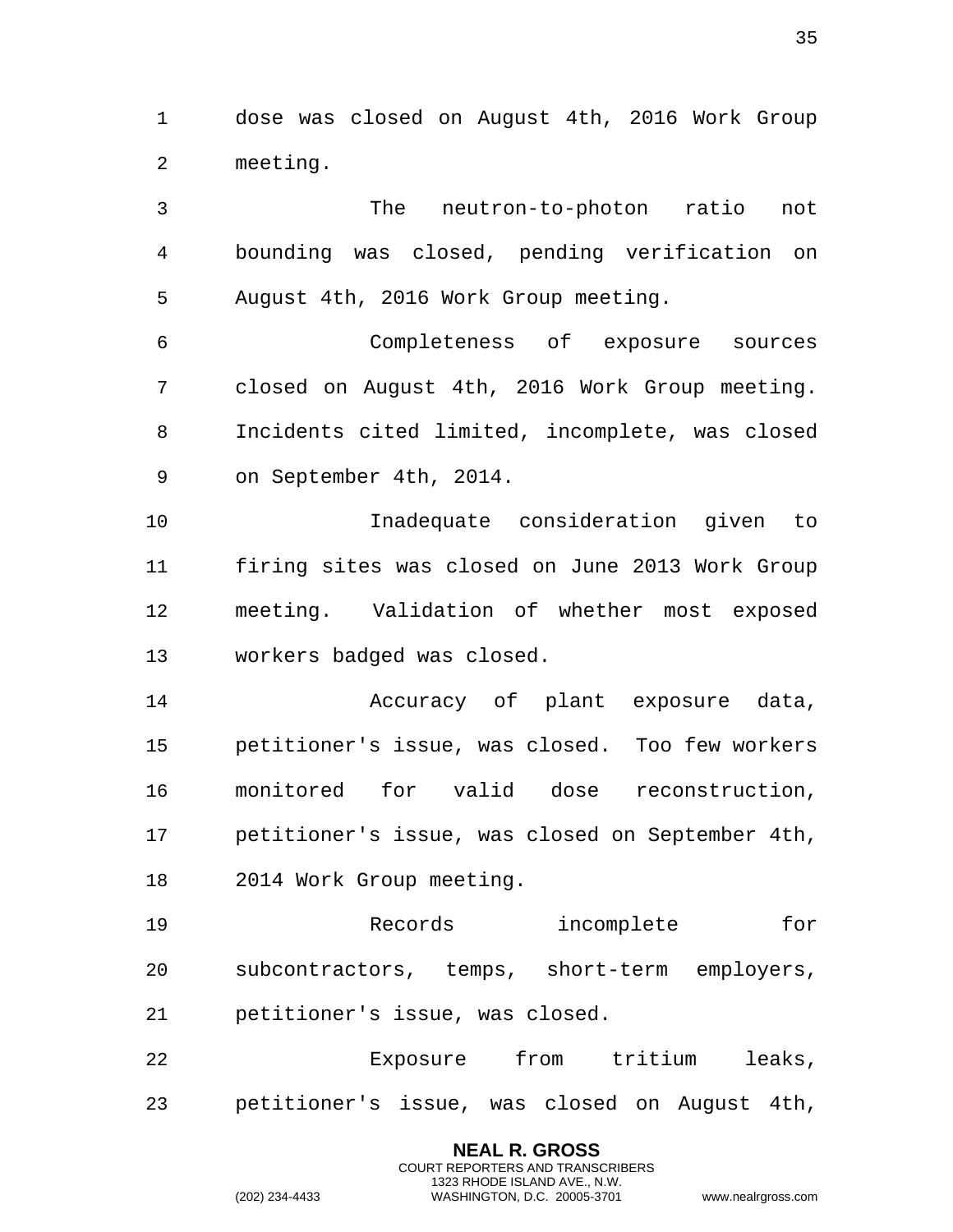2016 in the Work Group meeting. Badge placement, petitioner's issue, closed on September 4th, 2014 in the Work Group.

 Efficiency of health physics and industrial hygienist program, petitioner's issue, this was merged with Other Matrix Issues and was closed on June 2013.

 Final TBD issue resolution, ORAU- TKBS-0013-6, Rev. 2, External Dose TBD, issued on 11/24/2015. Rev. 2 included revisions for Issue 8, additional information added accounting for work-for-others. And this was closed by the Work Group in the 8/4/2016 meeting.

 Issue 6, clarification needed for zeroes in database, closed by the Work Group at 8/4/2016 meeting. And Issue 7, basis for NTA film correction factors needs more substantiation. This is still open.

 ORAUT-TKBS-0013-5, Rev. 4, Internal Dose TBD, issued 6/1/2015. Issue 15, tritium exposure, limits used versus actual minimum detectable activities, MDA. NIOSH agreed to revise the tables and the text in the Internal

> **NEAL R. GROSS** COURT REPORTERS AND TRANSCRIBERS 1323 RHODE ISLAND AVE., N.W.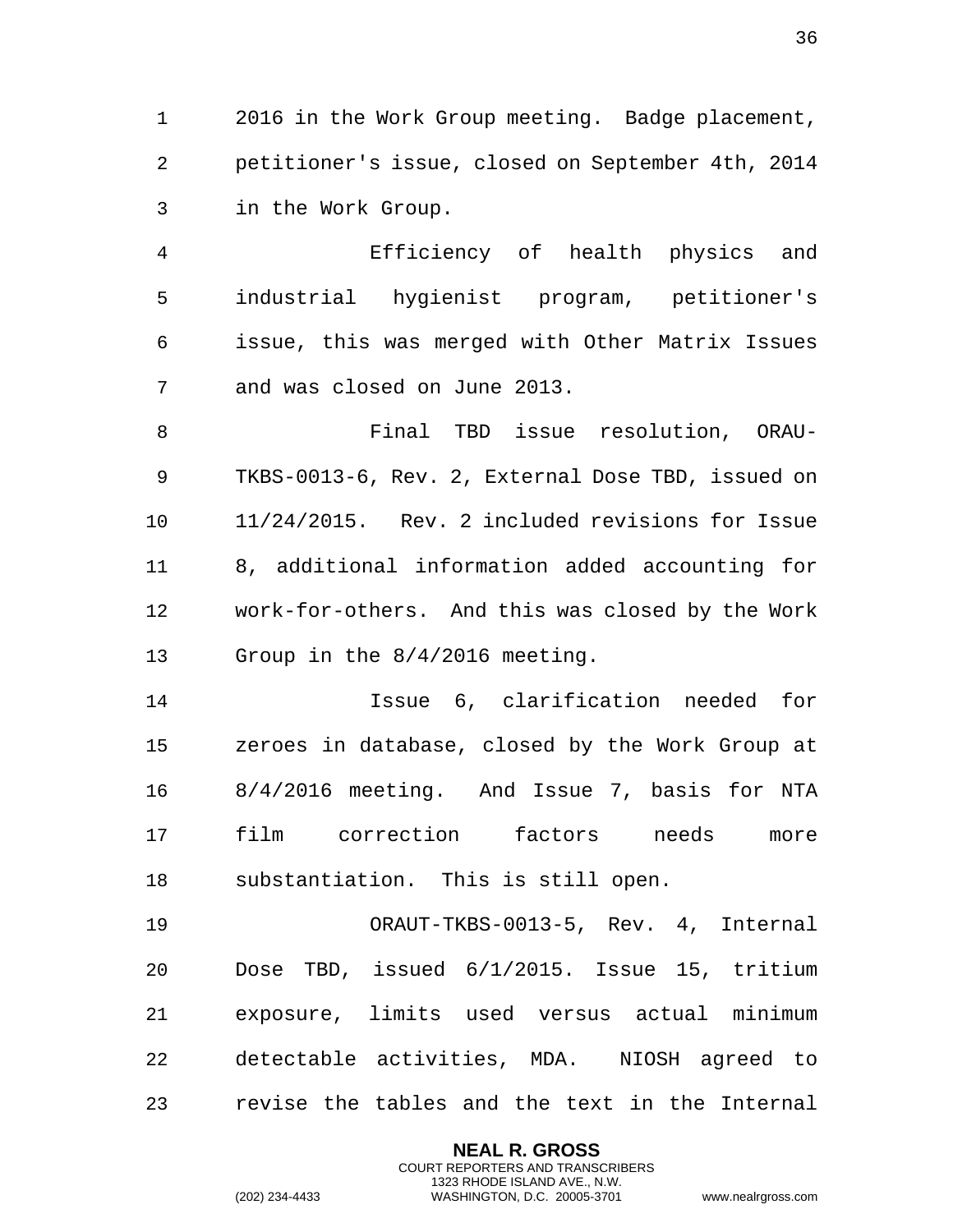Dose TBD to reflect actual Pantex MDA values and simplified dose assignments. This was closed by the Work Group on 8/4/2016 meeting.

 Last Work Group meeting, pending closures. Issue 7, Work Group closure pending SC&A's review of correction factors, including 4/18/2011 White Paper (Ruhter et al.) describing technical basis for NTA film neutron dose correction factors. SC&A provided evaluation of TBD Rev. 2 and ORAUT-OTIB-0086 NTA film correction factor issues on 10/19/2016. SC&A found the NTA film correction factor of 2.9 reasonable. With pending closure verified by SC&A, all TBD issues for Pantex have been resolved.

 So that brings to an end Pantex Site Profile issues. Is there any questions?

 CHAIR MELIUS: Board Members have any questions?

 MEMBER FIELD: So, Slide 5, Number 7. And I just want to clarify on that: it said neutron-to-photon ratio not bounding, closed pending verification. So I assume it was

> **NEAL R. GROSS** COURT REPORTERS AND TRANSCRIBERS 1323 RHODE ISLAND AVE., N.W.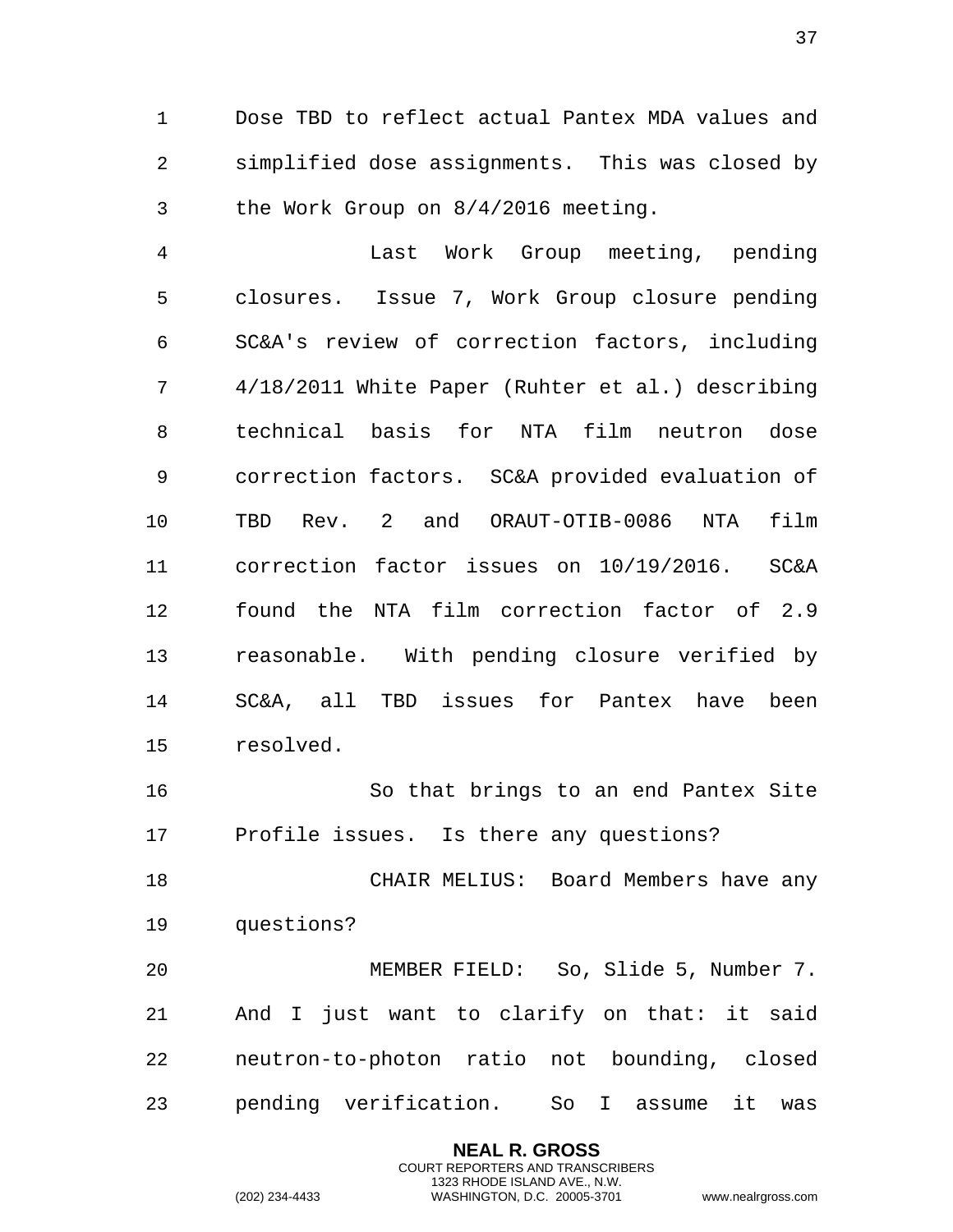verified?

 MEMBER CLAWSON: Yes, it was. MEMBER FIELD: That makes it sound like it's still pending. But it's been verified? MEMBER CLAWSON: Yeah, it's pending their verification of what they've done. MEMBER FIELD: I see. MEMBER CLAWSON: Right, but we're waiting for SC&A's review of that, if I remember right. Is that correct, Joe? MR. FITZGERALD: Yeah, we reviewed it and actually issued a report on October 19. MEMBER CLAWSON: Here, come over here. Use this. MR. FITZGERALD: Yeah, SC&A reviewed this issue and issued a report October 19th, 2016. And what it was is a comparison study looking at the various correction factors. And, certainly, we've verified -- or not even verified but agreed with NIOSH's conclusion that 2.9 was a reasonable correction factor in this particular case. And so that basically was it, except

> **NEAL R. GROSS** COURT REPORTERS AND TRANSCRIBERS 1323 RHODE ISLAND AVE., N.W.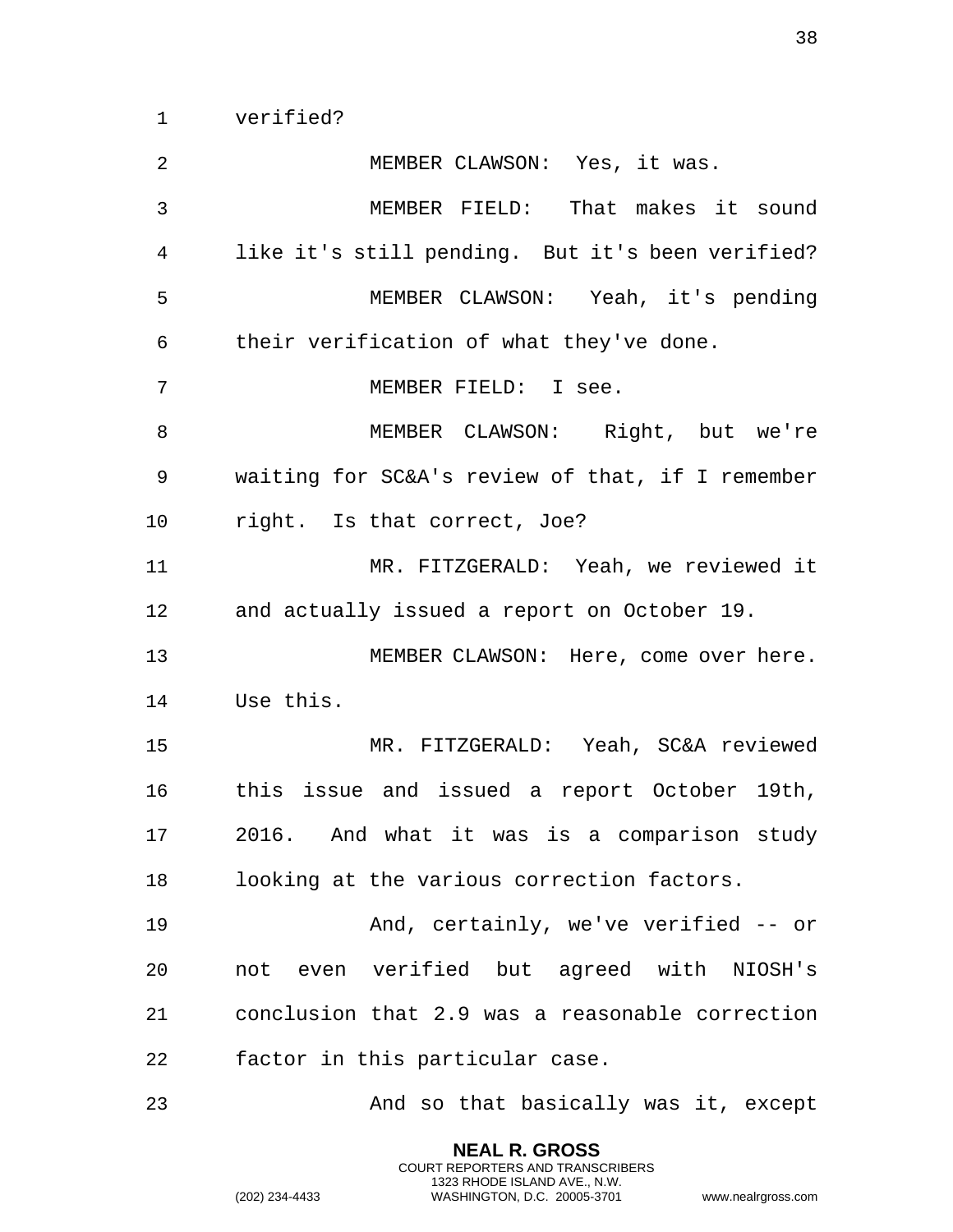there was a clarification, and as I recall, an additional publication. And that was what was cited on the next page, which was this 2011 White Paper, that in terms of the basis, there was some additional discussion in the Work Group about clarifying that a little further and taking a look at it.

8 And I say pending here because it was one of these situations where as long as we didn't have any problems with this additional White Paper and the clarification, then it would be assumed by the Work Group that this issue, in fact, was closed as of that last Work Group discussion.

 And we did review it and did not find any issues, and sent an email out. But it was one of these things where we could have closed it at the last Board meeting, but again, it was sort of one of these, if no one said anything, it was effectively closed. So, it wasn't really clear and that's one reason we're doing it now.

 DR. NETON: Joe is exactly right on that point, but I'd just like to issue a point of

> **NEAL R. GROSS** COURT REPORTERS AND TRANSCRIBERS 1323 RHODE ISLAND AVE., N.W.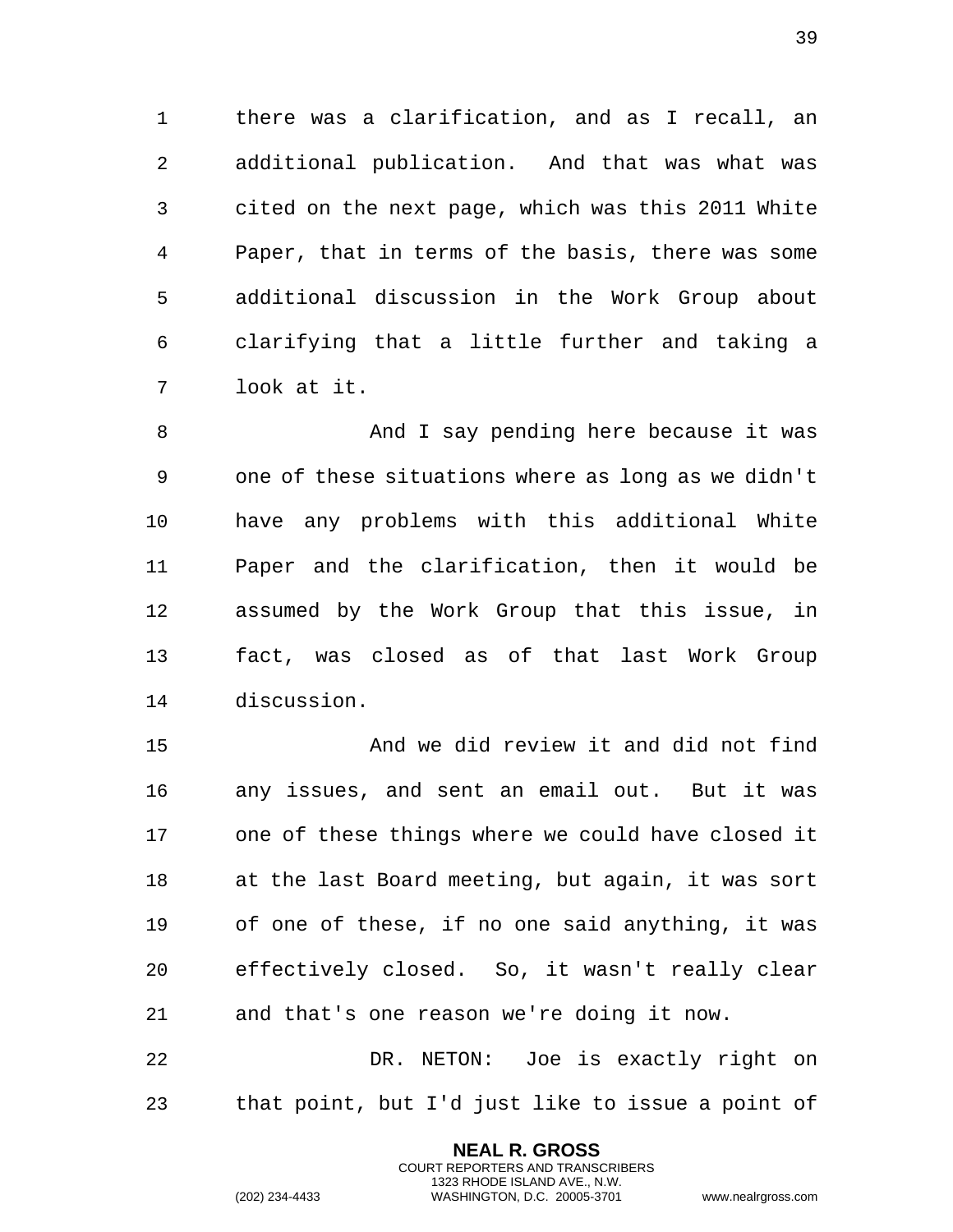technical clarification. We ended up not using the neutron-photon ratio at Pantex for a variety of reasons. And at the end of the day, we ended up using the log-normal distribution of all the neutron doses and used the 95th percentile of the monitored neutron doses. And that was acceptable to the Work Group.

 MEMBER CLAWSON: Any other questions? MEMBER ROESSLER: This is Gen on the phone. Am I on mute?

 MEMBER CLAWSON: No, we can hear you, Gen.

 MEMBER ROESSLER: Okay, I just wanted to report that for those of us -- for me on the phone, I can hear the speakers, the presenters really well, but I can barely hear Melius. And I think Bill Field was talking. I couldn't hear that. So it seems the mics around the table don't work very well for us on the phone.

 MEMBER CLAWSON: Gen -- MEMBER ZIEMER: I'm having the same

experience also. This is Ziemer.

MEMBER CLAWSON: Jim Lockey and Bill

**NEAL R. GROSS** COURT REPORTERS AND TRANSCRIBERS 1323 RHODE ISLAND AVE., N.W.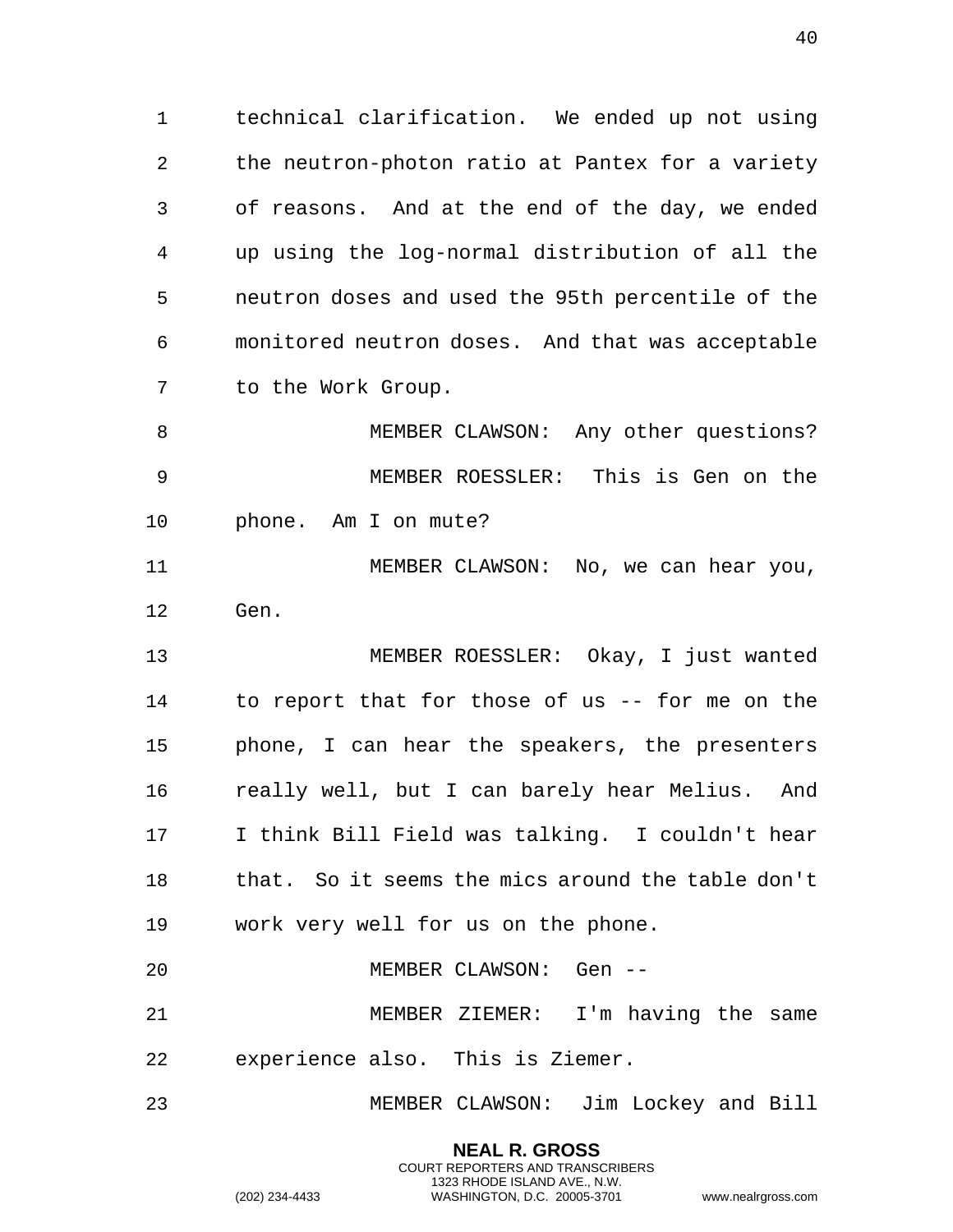were trying to figure out how to turn the mic on. MR. KATZ: Yeah, but the other issue is, Paul, I assume you can hear me well. You have to literally put your mouth up right close to the mic. MEMBER ZIEMER: I can hear you well, Ted, yeah. MEMBER ROESSLER: And I can hear you too. MEMBER CLAWSON: Are there any other questions for Pantex? CHAIR MELIUS: I have a comment. I just want to make sure that we documented all of this. The only documentation that was sent out was for some of the latter period. And some of this goes back. And I heard one thing is resolved by an email, which can disappear into never-never land at some point. Then there's changes to the methodology and so forth. I just want to make sure that we have a record of all that the Work Group has done and the resolutions that have been reached. And

these resolutions stretch out back I think to at

**NEAL R. GROSS** COURT REPORTERS AND TRANSCRIBERS 1323 RHODE ISLAND AVE., N.W.

(202) 234-4433 WASHINGTON, D.C. 20005-3701 www.nealrgross.com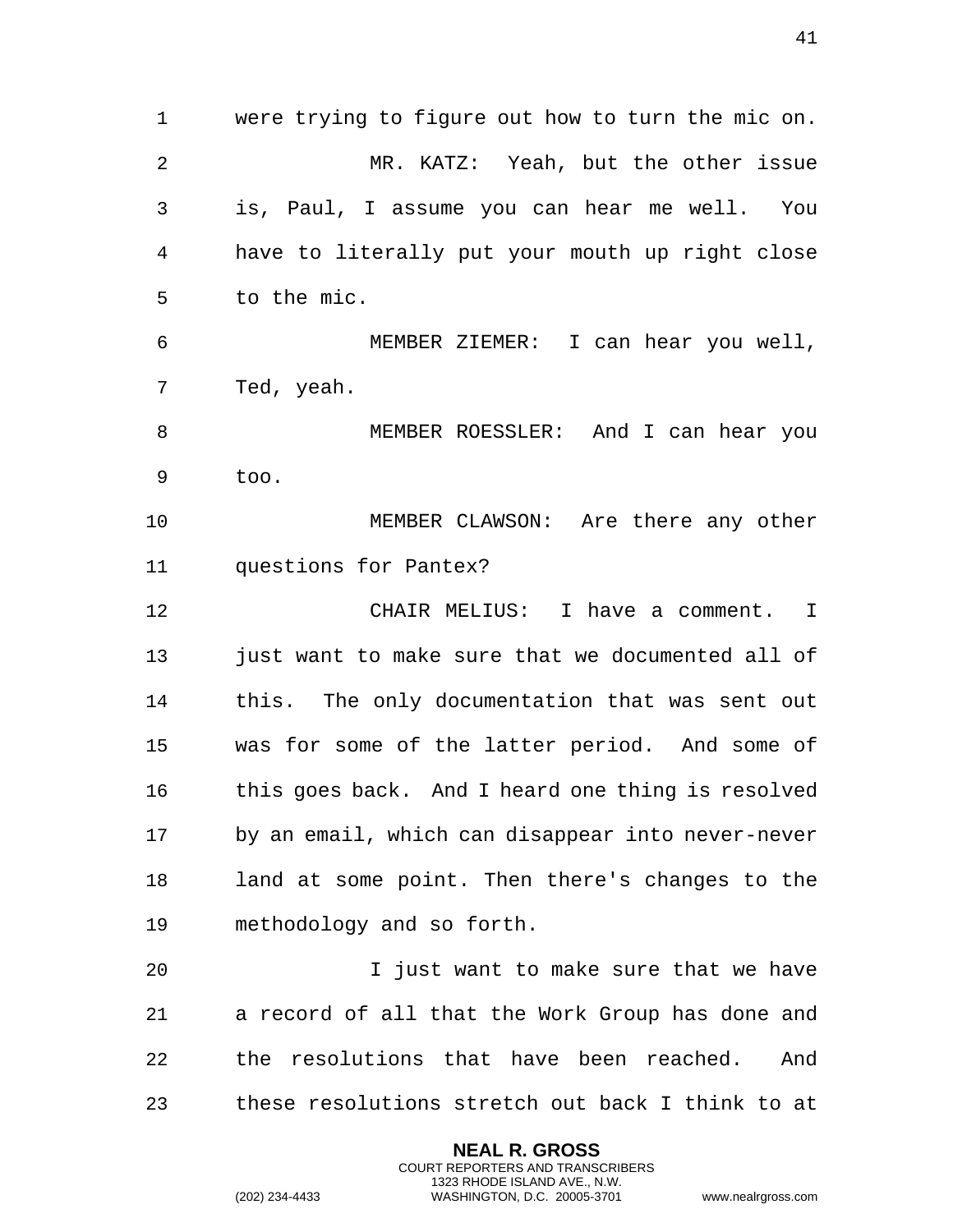least 2013 and maybe longer than that. And I really think it's important that we make sure there is an adequate record of all of this. And I don't necessarily see that from what's being presented.

 Now, I'm not going to go back through and search through every report going back six years trying to figure out where all this stuff is.

 MEMBER CLAWSON: The biggest one that came down was the neutron-photon, and that was a little -- when we first started down that path, we were, like Jim said, at the very end of it is when we changed. We were looking at one neutron- photon ratio that would be able to be used for everything. And we came out that it had to be site-specific.

 So, I'll work with Joe and Jim to make sure all this is documented and go from there.

 MEMBER BEACH: I have a comment on that.

CHAIR MELIUS: Okay.

MEMBER BEACH: This should all be

**NEAL R. GROSS** COURT REPORTERS AND TRANSCRIBERS 1323 RHODE ISLAND AVE., N.W.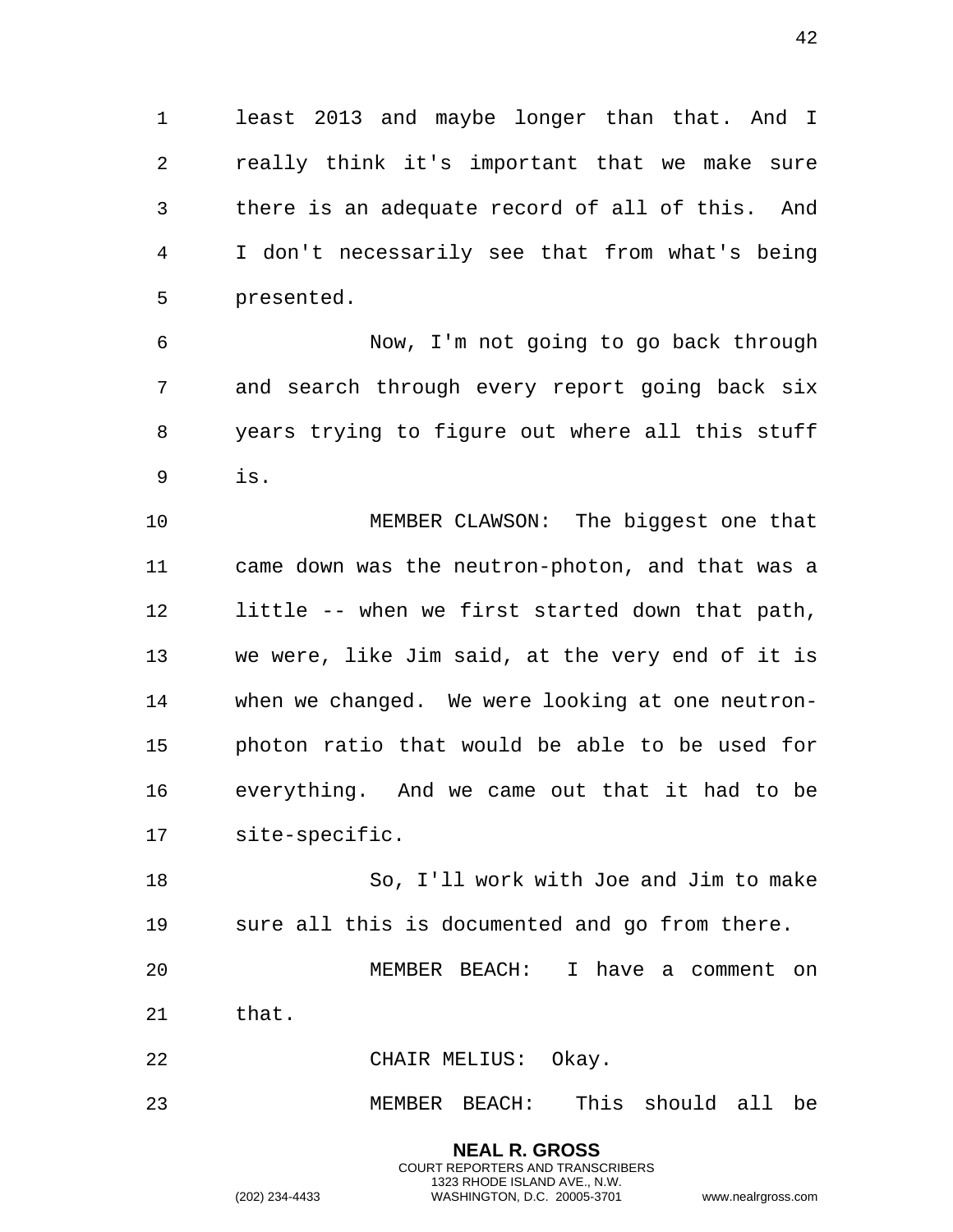documented. I'm not sure if it is yet, but it should be on the BRS system, which would encompass all of the different issues and the comments. Is that not correct? Because I don't know if this one's actually made it to the BRS system.

MEMBER CLAWSON: Come on over.

8 MR. FITZGERALD: Yeah, BRS was updated, but I would add that we need to go back and just make sure that the very last actions are included.

12 12 I was going to say, on the important issues, which Brad referred to, neutron-photon, some of the real key issues, they're documented in the reports, formal reports that were issued. But some of the discussions in the Work Group and also this final, "yes, we didn't have any problems" type of thing, I agree that we've got to make sure that the BRS is complete as we wrap up this site. So, I think that's a good admonition anyway.

 CHAIR MELIUS: Anybody else? MEMBER BEACH: So, is that a tasking

> **NEAL R. GROSS** COURT REPORTERS AND TRANSCRIBERS 1323 RHODE ISLAND AVE., N.W.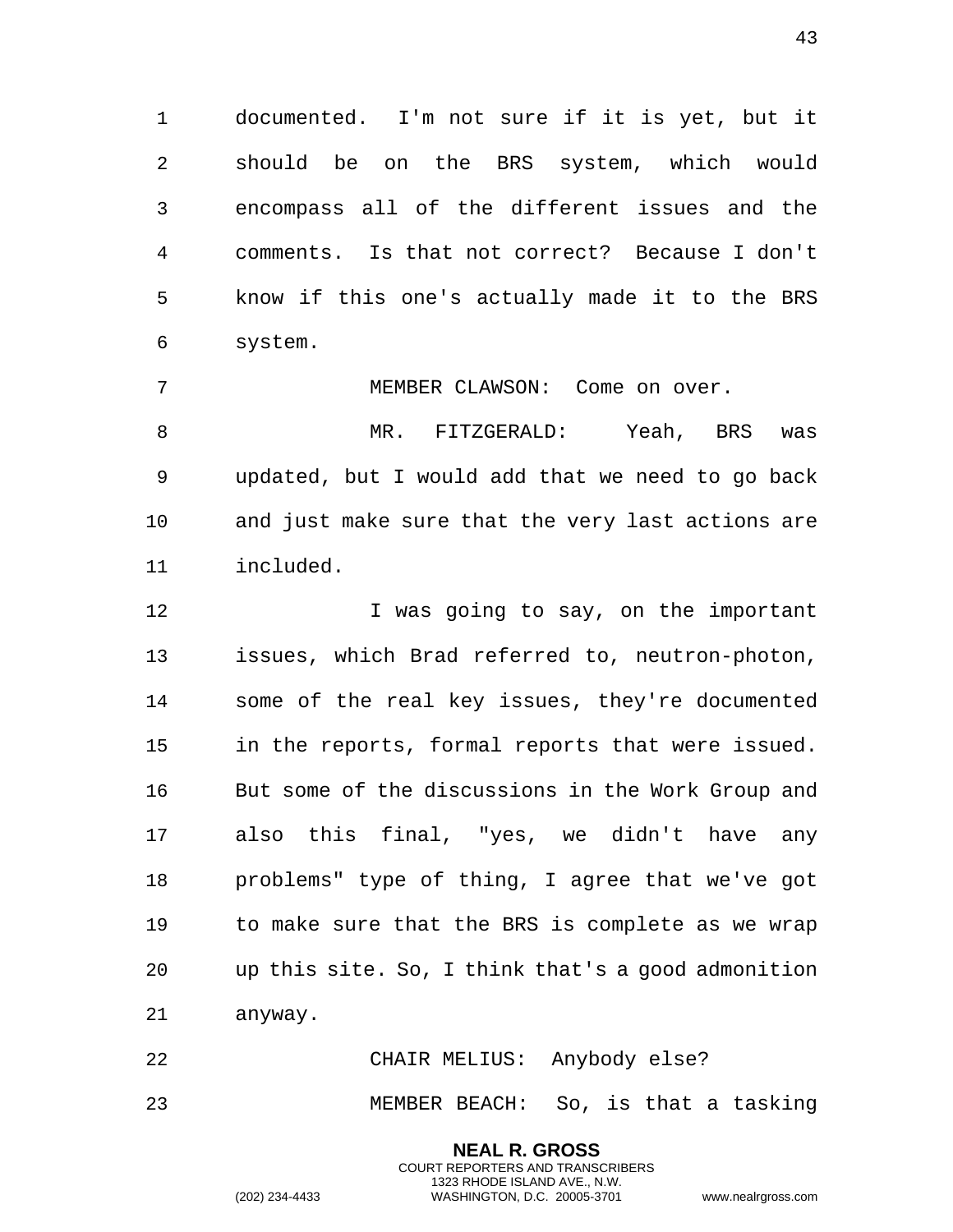or is that just something you'll do automatically, Joe?

 MR. FITZGERALD: No, I think we do that normally. But I think this is a good thing, when we're wrapping up the site in total, to go back and make sure that the BRS reflects all the different reports as well as the Work Group closures.

 These Work Group closures are in the transcripts. But I think the BRS needs to point to where the closure took place to make sure that you can trace it, because traceability's what you're saying, in the future.

 So I think that's a good thing to maybe use just as an example of making sure that all those are tied into the BRS before we close it out completely. So we'll take that action 18 just to connect the dots to make sure everything's there.

 CHAIR MELIUS: So, therefore, so tasked. Josie?

 MEMBER BEACH: So, that brings to mind Kansas City. We closed out all of Kansas City's

> **NEAL R. GROSS** COURT REPORTERS AND TRANSCRIBERS 1323 RHODE ISLAND AVE., N.W.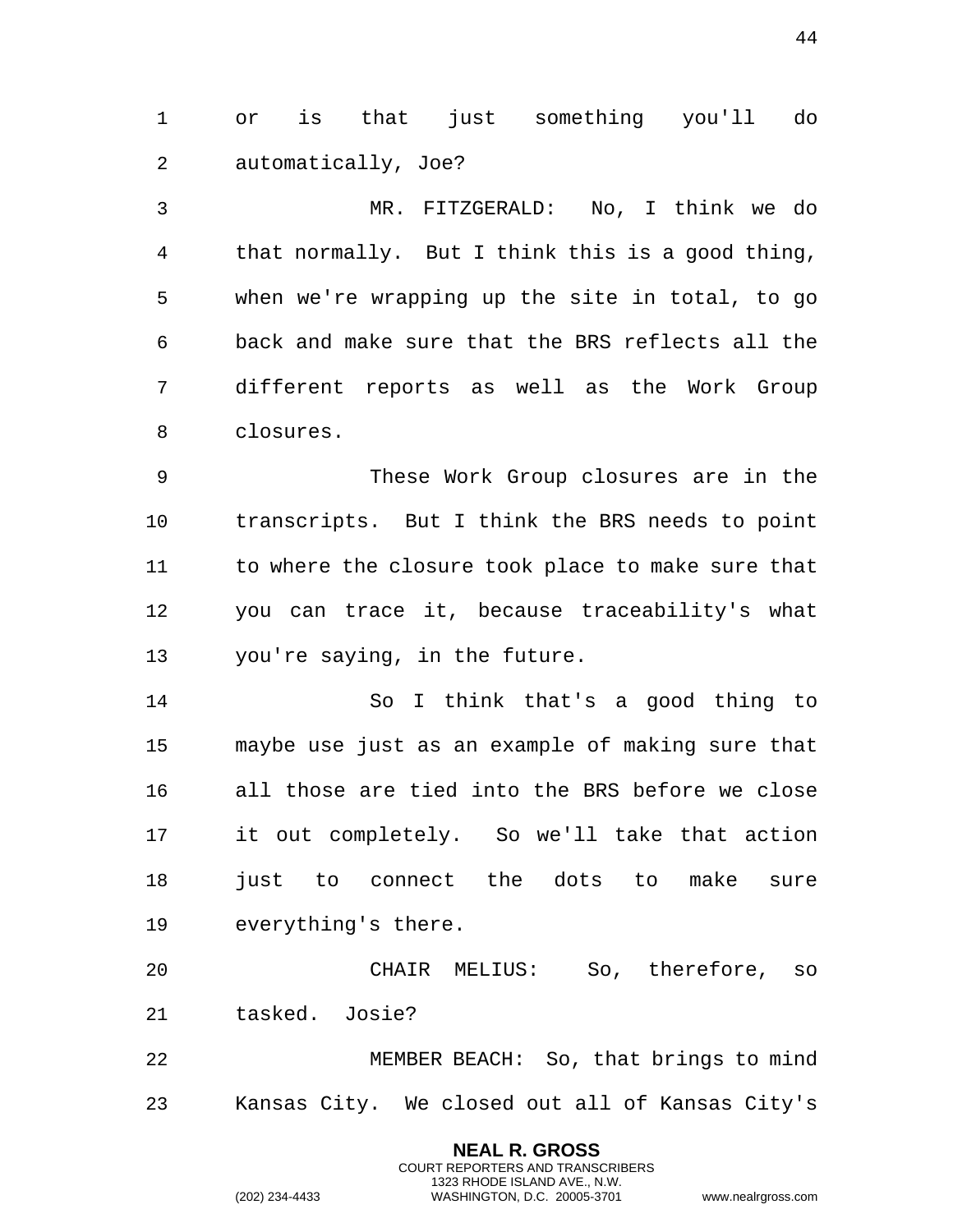TBDs. So that should be looked at to make sure it's updated. Just going forward, I think it was a good catch, Jim.

 MR. KATZ: Right, but in a lot of cases we're doing that in the BRS. So it may have fallen through the cracks with Pantex in the last step, but that's what the BRS is for, and we've been doing that for at least a number of the work sites.

 CHAIR MELIUS: Yes, but have we done it going back to 2011, 2013 for the work sites? MR. KATZ: No, but what we have for the older ones is we have the matrices, which were updated at the tail-end. We had final matrices that showed all the resolutions.

 CHAIR MELIUS: But then I would ask that our DFO please provide those to us before we do a close-out like this, so we have it.

MR. KATZ: Right.

 CHAIR MELIUS: So we can reference it. MR. KATZ: And I have in other cases, like Fernald, you have the matrices.

CHAIR MELIUS: Yeah, I understand. I

**NEAL R. GROSS** COURT REPORTERS AND TRANSCRIBERS 1323 RHODE ISLAND AVE., N.W.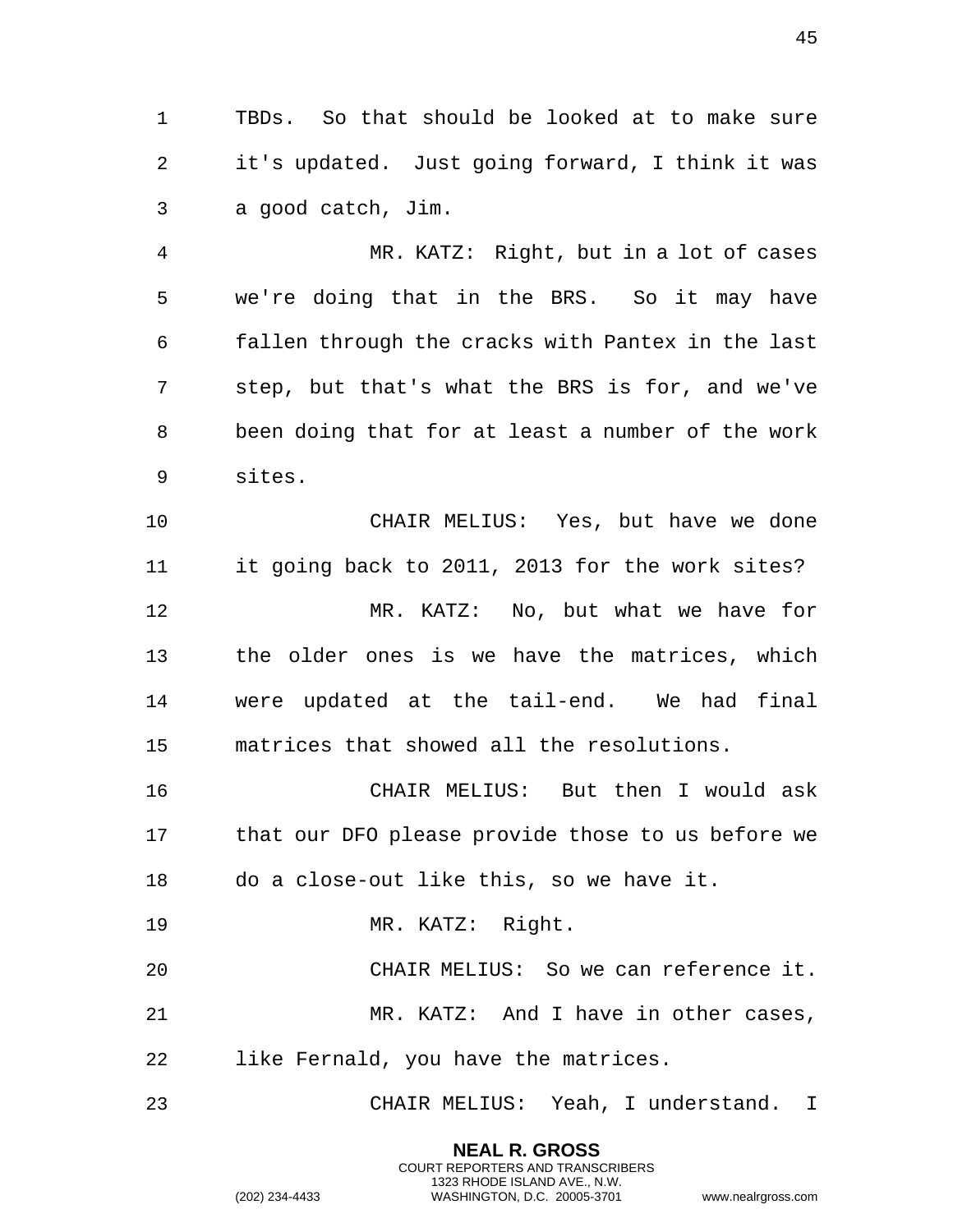think the Board needs to be able to see that, because this is something that's stretched out over a long period of time. And we're being asked to sort of approve something or review something. And, again, it's not counting the work of the Work Group and SC&A and NIOSH and so forth. But I just think we need to make sure we've documented that.

 Any other comments or questions? MEMBER CLAWSON: I'd just like to add one thing into this. Being the Work Group Chair with this, we have spent countless hours debating this. I'd just like to thank NIOSH, Stu, Mark, Jim, all the Work Group Members because there was an awful lot of work that went into this, a lot of Site Profile issues.

17 DOE got us into Pantex, one of the most secure facilities around. We had an excellent tour on this and that's what brought a lot of this to closure. I'd just like to thank them all for it.

 CHAIR MELIUS: Okay, thank you. MEMBER BEACH: Jim, do we need a

> **NEAL R. GROSS** COURT REPORTERS AND TRANSCRIBERS 1323 RHODE ISLAND AVE., N.W.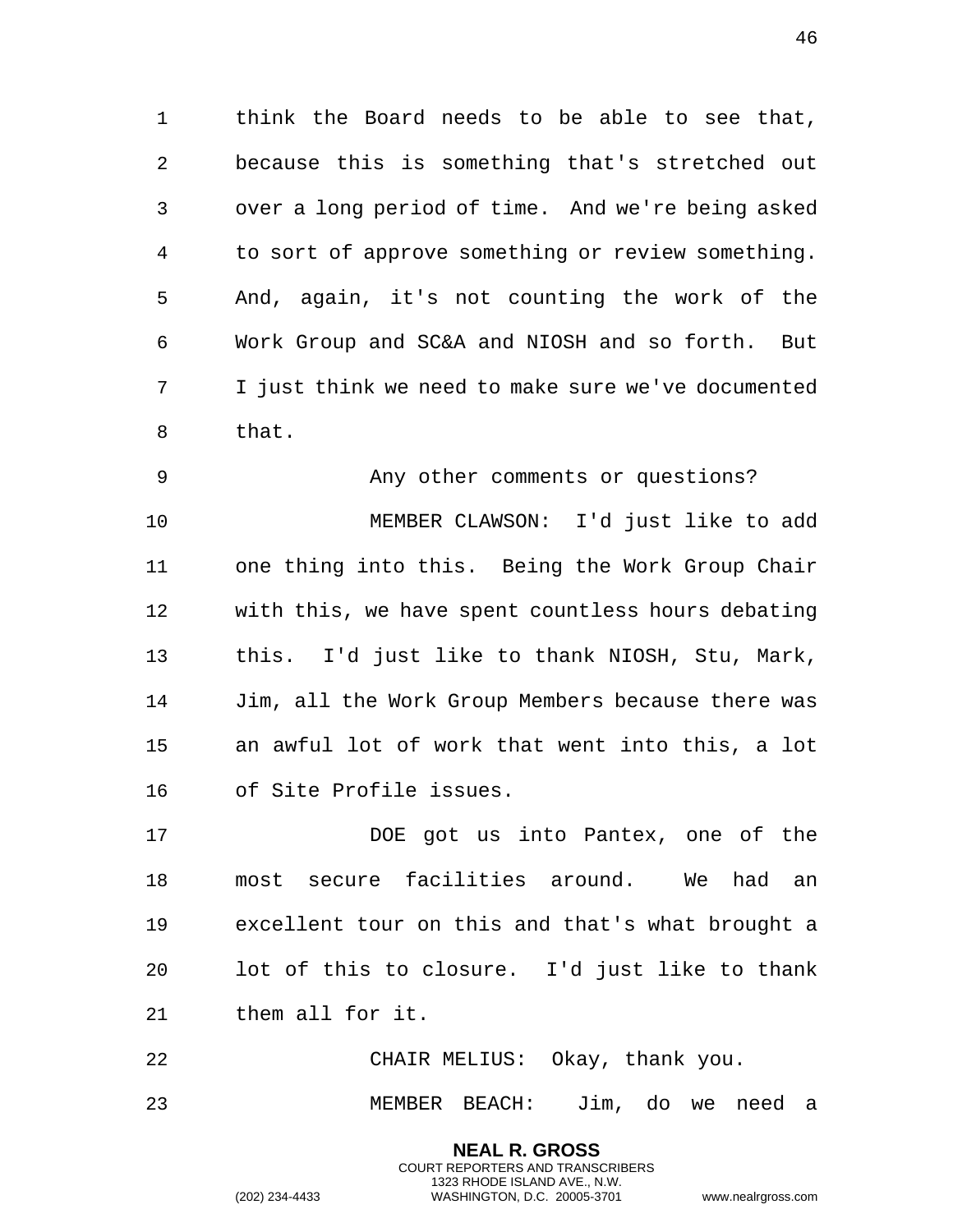motion to close those or is it just -- CHAIR MELIUS: We should have a motion. MEMBER BEACH: So, I make the motion that we accept the Work Group's recommendation to close the TBD issues for Pantex. CHAIR MELIUS: And do I have a second? Second from Jim Lockey. Brad was a bit slow. And all in favor just say aye. (Chorus of aye.) CHAIR MELIUS: Opposed? Abstain? Okay. I'm sorry, I was skipping over a thing. Pacific Proving Grounds, back to Lockey. (Pause.) MR. KATZ: While we're waiting, when you update the final PPG on the BRS, let's just also put a final matrix out that we can post for today's date. That way people can go to the website and actually get that documented. It will be documented there, too. Okay, thanks. (Pause.) MS. K. BEHLING: Ted, this is Kathy Behling. Are you available?

> **NEAL R. GROSS** COURT REPORTERS AND TRANSCRIBERS 1323 RHODE ISLAND AVE., N.W.

(202) 234-4433 WASHINGTON, D.C. 20005-3701 www.nealrgross.com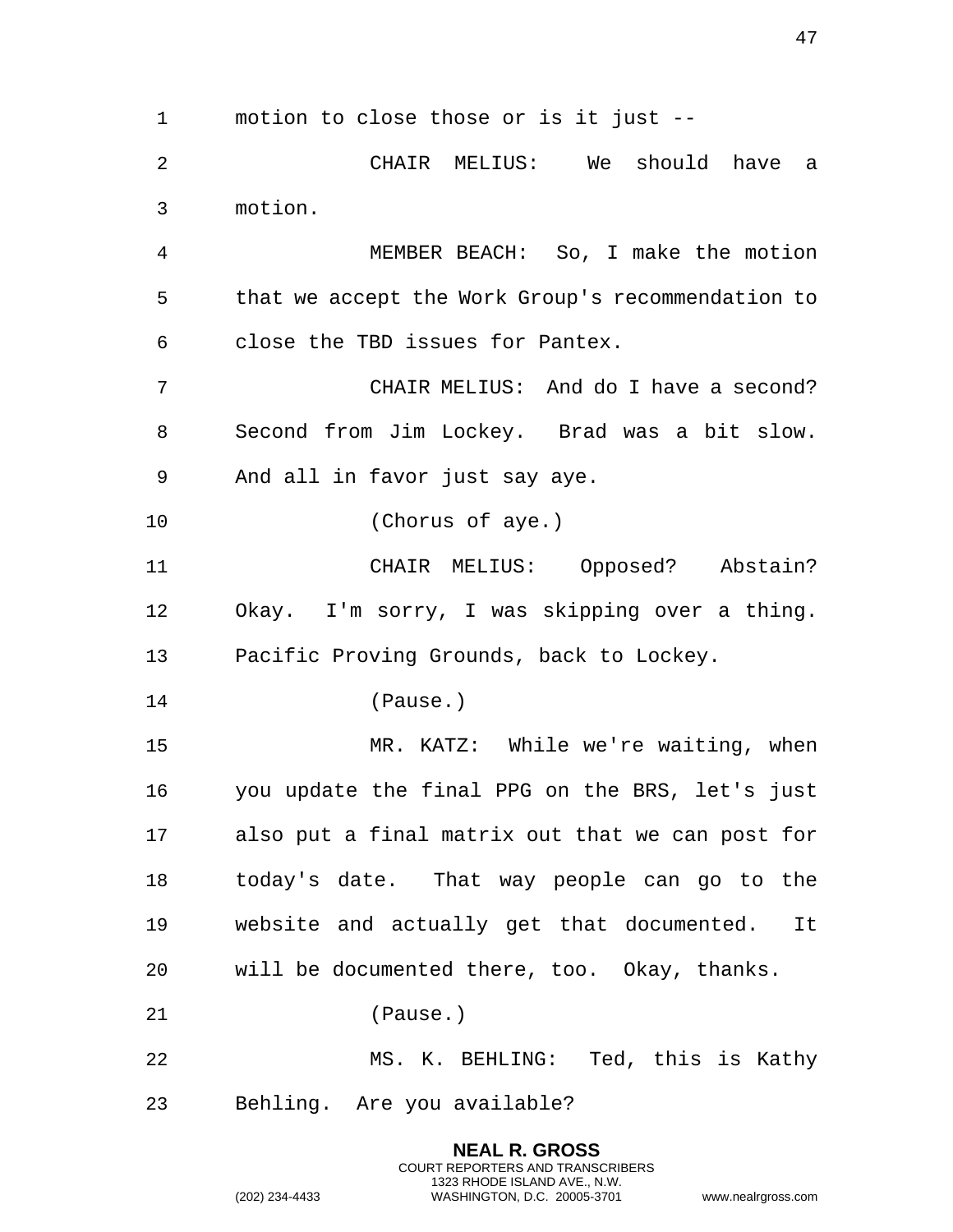MEMBER ZIEMER: Kathy, I think they may be looking over something on the slides. I'm not sure. MR. KATZ: Paul, Stu's still working on getting the slides up. MEMBER ZIEMER: Yeah, that's what I was telling Kathy. I think she was wondering if anybody was there. MS. K. BEHLING: Yeah, Ted, this is Kathy Behling. I just wanted to let you know that the BRS has been updated with the resolutions to the findings for the PPG. 13 MR. KATZ: Thanks. (Pause.) MR. KATZ: Kathy, just as with Pantex, I mentioned to John Stiver here, let's get the PPG matrix finally, since it's updated on the BRS, let's get it printed out and posted for today's meeting. It'd be after the fact, but that's fine, but it means people can come and find it down the road. MS. K. BEHLING: Okay, I'll make sure that happens.

> **NEAL R. GROSS** COURT REPORTERS AND TRANSCRIBERS 1323 RHODE ISLAND AVE., N.W.

(202) 234-4433 WASHINGTON, D.C. 20005-3701 www.nealrgross.com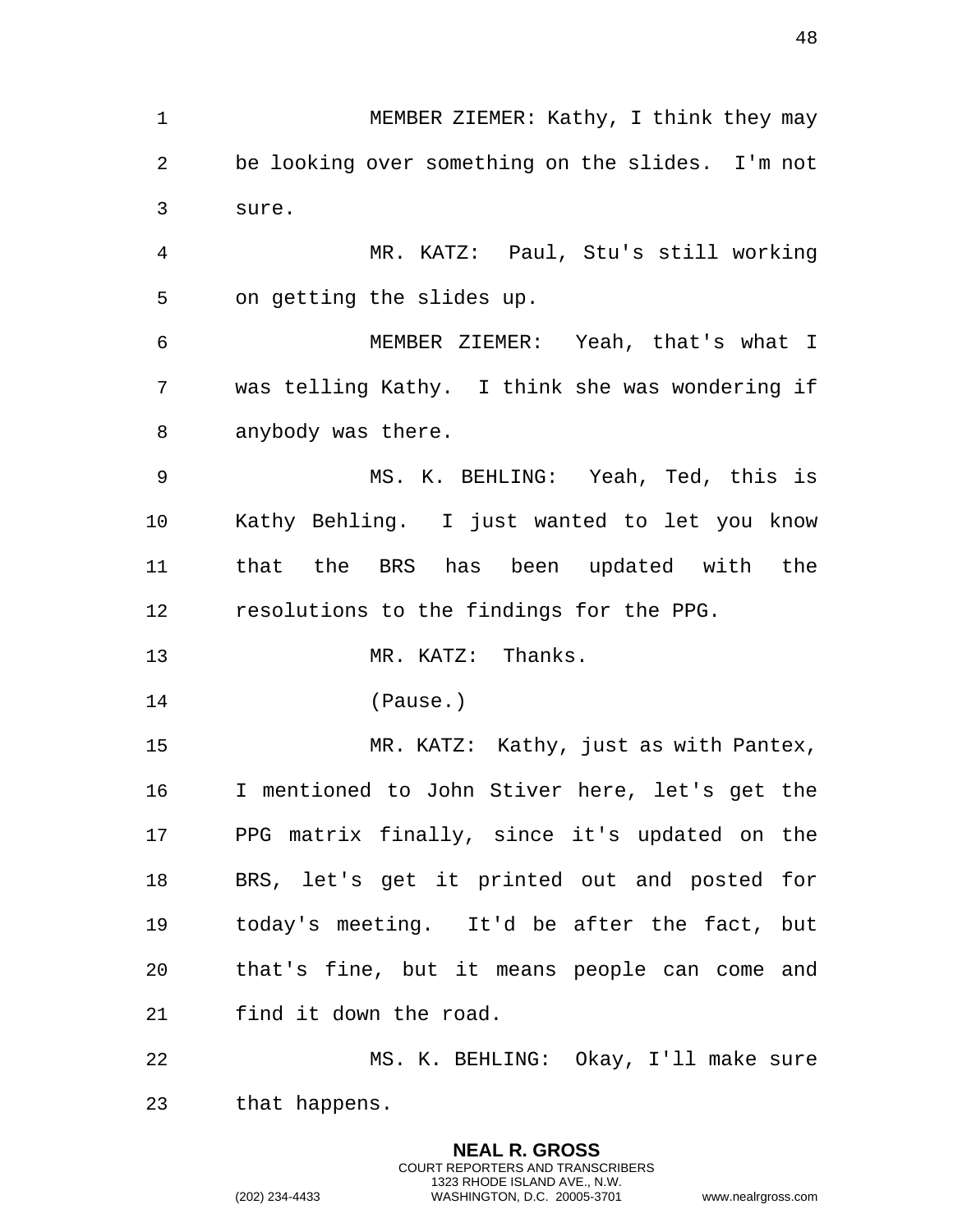1 MR. KATZ: Thanks, Kathy. 2 MS. K. BEHLING: You're welcome. 3 DR. H. BEHLING: Ted, this is Hans. 4 We were not able to pull up data slides that 5 should have been available to me through this 6 presentation for the TBD. I don't know why 7 they're not on my Skype. 8 MR. KATZ: I don't know. I asked 9 Stiver to give you access to the Skype. I don't 10 know what's happened. I can go and check with 11 him. 12 (Pause.) 13 MR. KATZ: So, Hans, there's some sort 14 of technical bug that's a problem with Skype 15 right now. So, I think that's what's going on. 16 DR. H. BEHLING: Okay, thank you for 17 the information. 18 (Pause.) 19 **Pacific Proving Grounds Site Profile Review**  20 MEMBER LOCKEY: So, I want to thank 21 the Committee Members for their help with this, 22 as well as Hans, as well as NIOSH, for all their 23 hard work. I appreciate the spelling of my last

> **NEAL R. GROSS** COURT REPORTERS AND TRANSCRIBERS 1323 RHODE ISLAND AVE., N.W.

(202) 234-4433 WASHINGTON, D.C. 20005-3701 www.nealrgross.com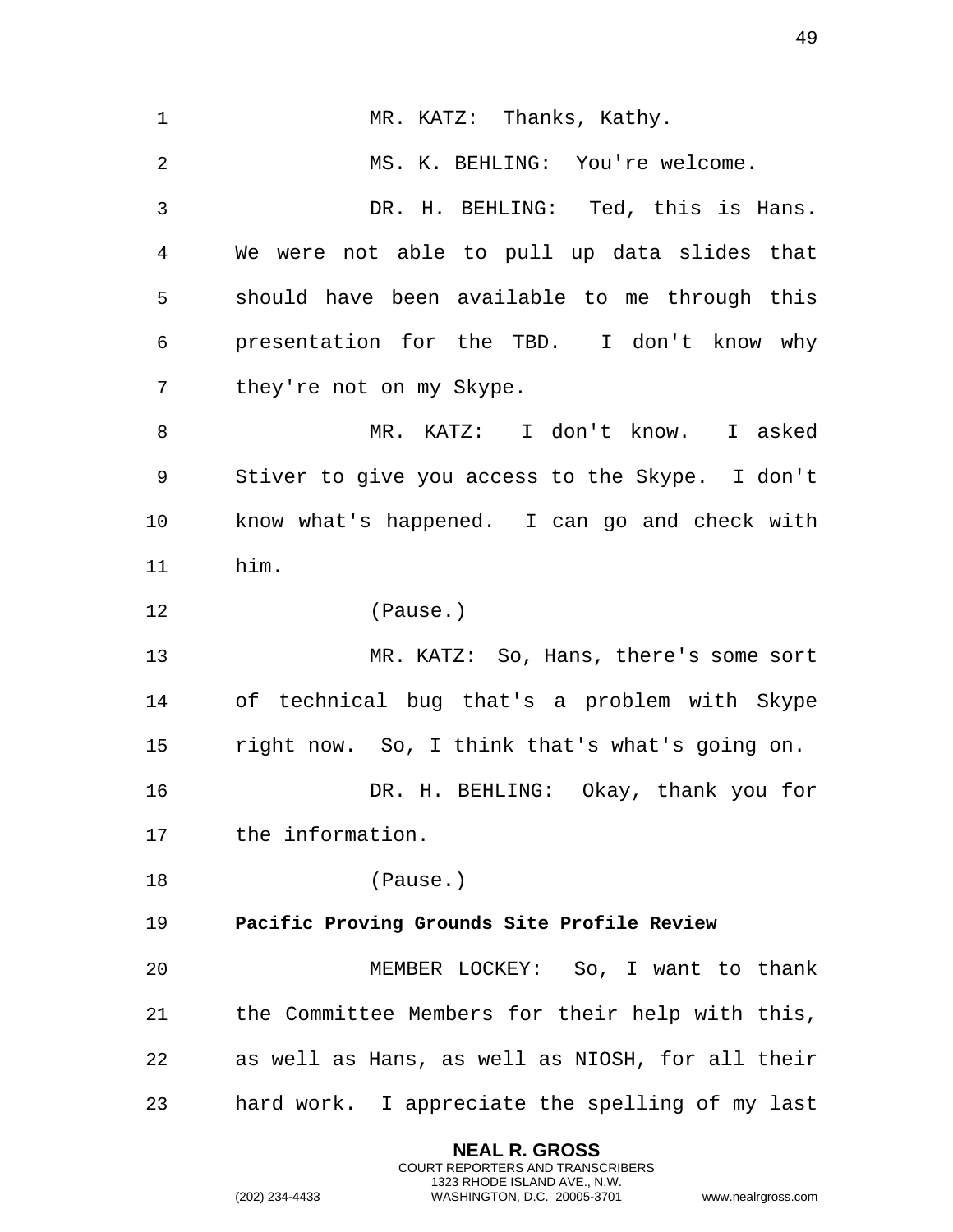1 name. At times, I'm called that so it doesn't 2 -- anyway, Pacific Proving Grounds is very unique 3 and is a very interesting site to review for a 4 lot of different reasons.

5 The main issue here is that you can't 6 really do adequate dose reconstruction. But in 7 relationship to the Technical Basis Document, it 8 needed to be reviewed and updated in regard to 9 the fallout issues that took place at that site 10 over a number of different years. And so that's 11 really what was being addressed by this 12 Subcommittee.

13 So, as an overview, the Pacific 14 Proving Ground activities and locations. This is 15 for background information. Between '46 and '62, 16 the U.S. Atomic Energy Commission conducted 105 17 atmospheric and underwater nuclear tests at 18 several locations, including Bikini, Enewetak 19 Atoll, Johnston Island, Christmas Island, as well 20 as other Pacific locations.

21 And from a perspective on this -- Hans 22 did a great job putting these slides together. 23 This may be difficult to read because it's

> **NEAL R. GROSS** COURT REPORTERS AND TRANSCRIBERS 1323 RHODE ISLAND AVE., N.W.

(202) 234-4433 WASHINGTON, D.C. 20005-3701 www.nealrgross.com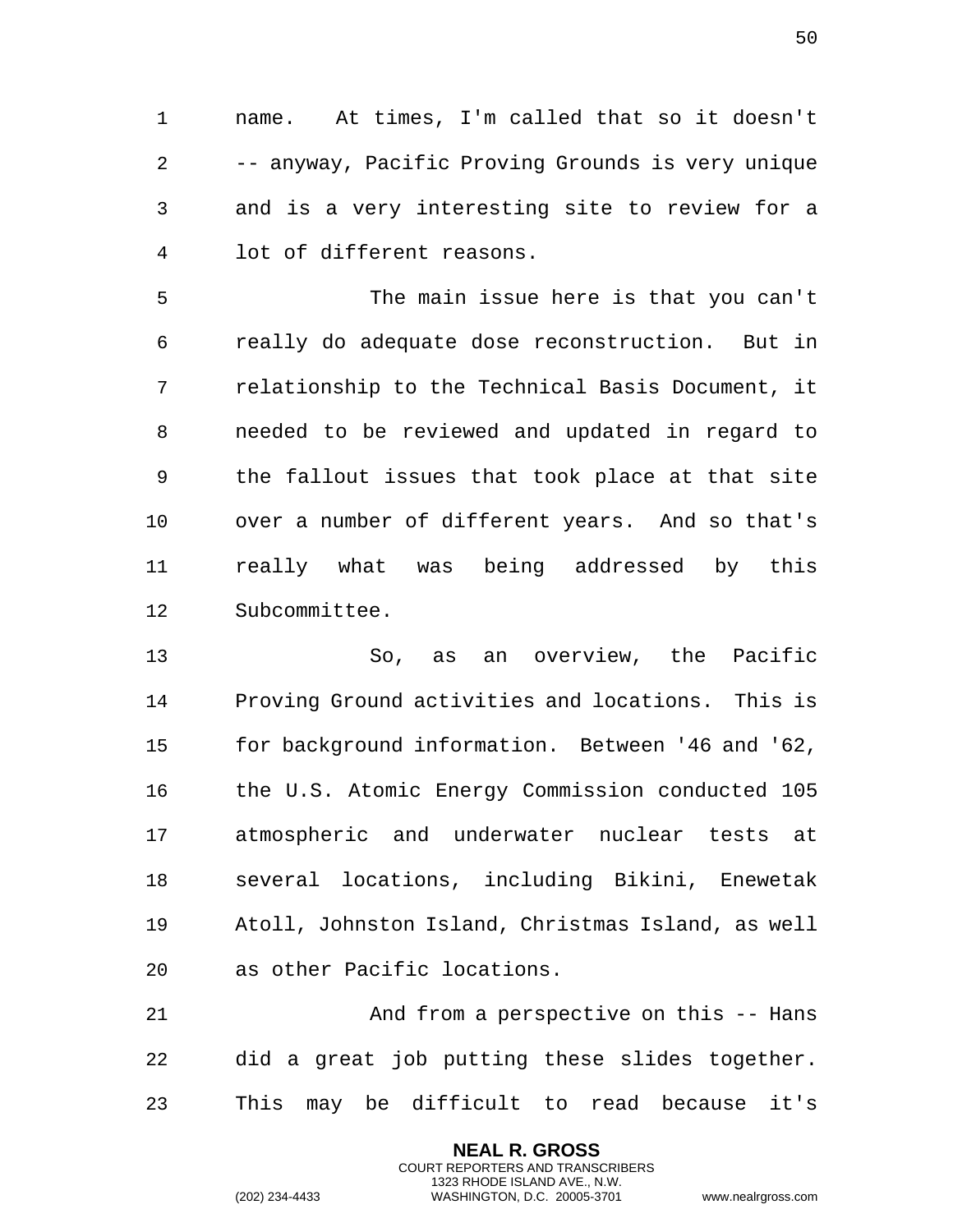relatively small. But in comparison to the Nevada Test Site, the thermonuclear weapons that were detonated in Pacific Proving Grounds were 100 times the magnitude in comparison to the nuclear test site.

 And the best way you can look at that is in the lower part of the slide. In the continental U.S., there was 107 nuclear detonations of a total megaton yield of 1.38. In all the Pacific Proving Ground locations, there were 105 with a total megatons of 151. So you see there's a magnitude of difference in relationship to weapon size.

 In relationship to resolution of the PPG Technical Basis Documents, on August 30th of 2006, NIOSH issued ORAUT-0052, the Summary Site Profile for PPG. In June of 2012, SC&A was tasked to conduct a review of the PPG Site Profile.

 In November of 2013, SC&A issued a review of the Summary Site Profile for PPG, which identified nine findings and one observation. And we'll go through that today in the presentation. In response to the SC&A's findings

> **NEAL R. GROSS** COURT REPORTERS AND TRANSCRIBERS 1323 RHODE ISLAND AVE., N.W.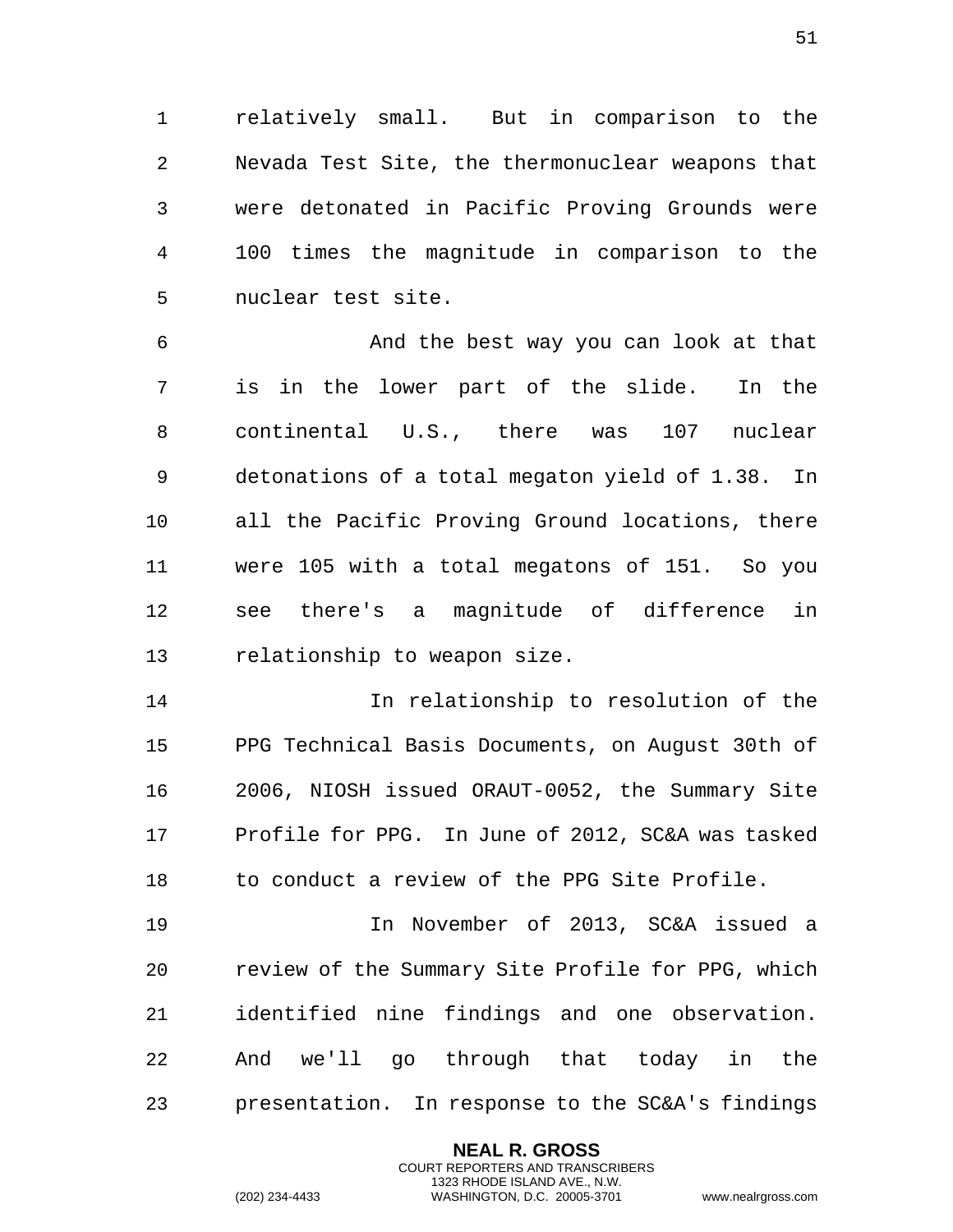and observations, NIOSH did issue an Issues Resolution Matrix in 2014.

 Okay, so, in January of 2015, we had a Work Group teleconference. We discussed the findings, as well as the observations. We concluded that NIOSH's proposed resolutions really addressed the SC&A issues, and then they were put in abeyance awaiting revision of the Site Profile.

 In July of 2016, NIOSH issued Revision 01, and on August 9th and 10th, the Full Board directed the SC&A to do a limited review of the NIOSH Revision 01.

(Pause.)

 MEMBER LOCKEY: Okay, so, in December of 2016, SC&A issued its review of the NIOSH Revision 01 to the Site Profile, and concurred with the revisions and recommended closure for all the findings and the one observation.

 The Working Group had a teleconference call in April of 2017, and we discussed the SC&A review. And we concurred with their recommendations, and we thought that all findings

> **NEAL R. GROSS** COURT REPORTERS AND TRANSCRIBERS 1323 RHODE ISLAND AVE., N.W.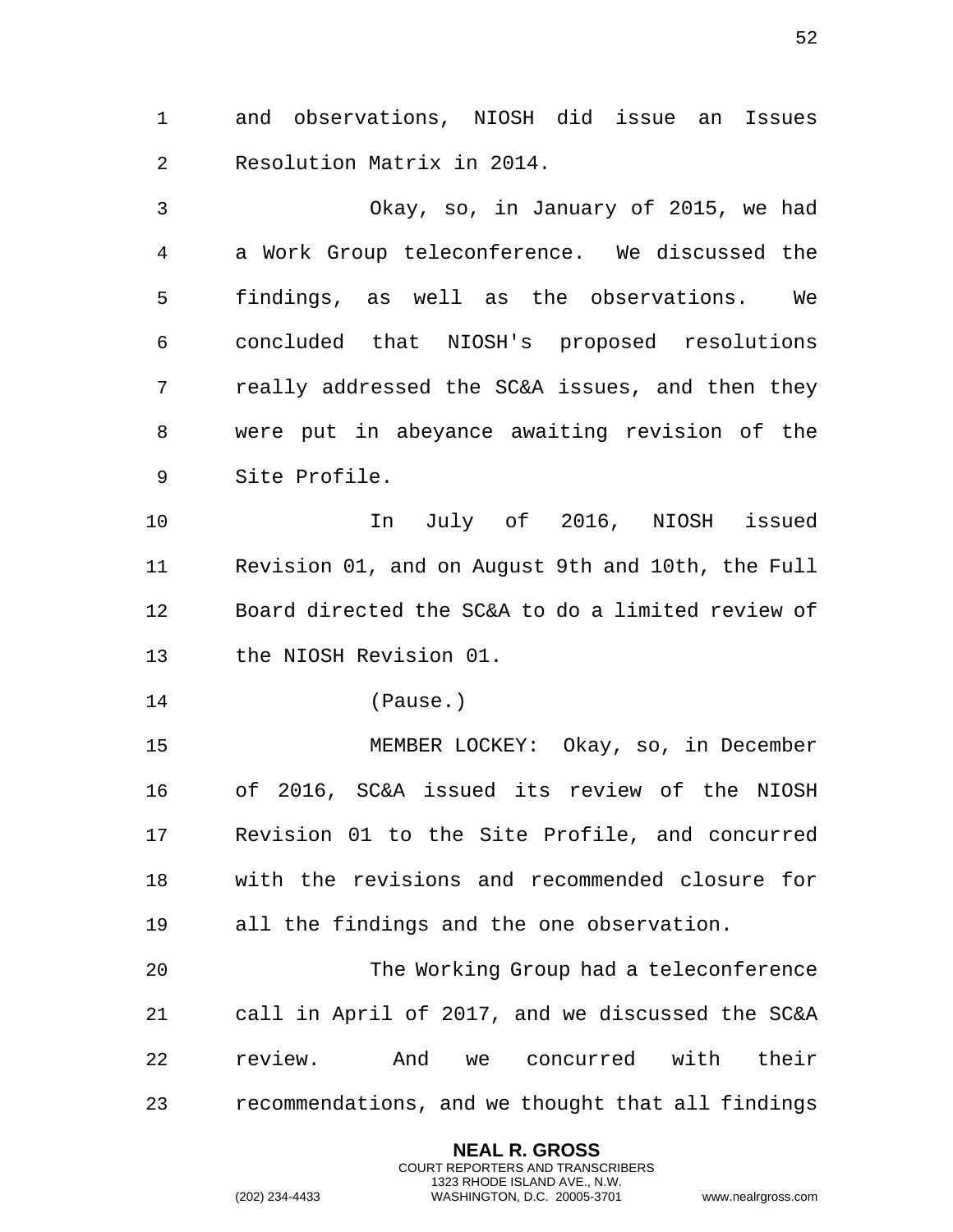and the observation should be closed at that point.

 So, to review the summary of the findings and the resolutions, that's what the next number of slides will go to. And Hans, so you know, we're on Slide Number 7 right now. DR. H. BEHLING: I'm watching and I'm right with you. MEMBER LOCKEY: Very good, okay. Finding No. 1 was update the ORAUT-0052 Revision 00 regarding the 250-workday requirement for SEC Class inclusion, based on Bulletins 06-15 and 07- 05. And that was one of the issues about Pacific Proving Grounds. The people were there 24/7, 7 days a week. So it's not an eight-hour workday. It's really equivalent to a 24-hour workday. So, NIOSH's resolution to Finding No. 1. The Site Profile was amended. And it was amended in a way that any 24-hour period working

> **NEAL R. GROSS** COURT REPORTERS AND TRANSCRIBERS 1323 RHODE ISLAND AVE., N.W.

or living on the Pacific Proving Ground was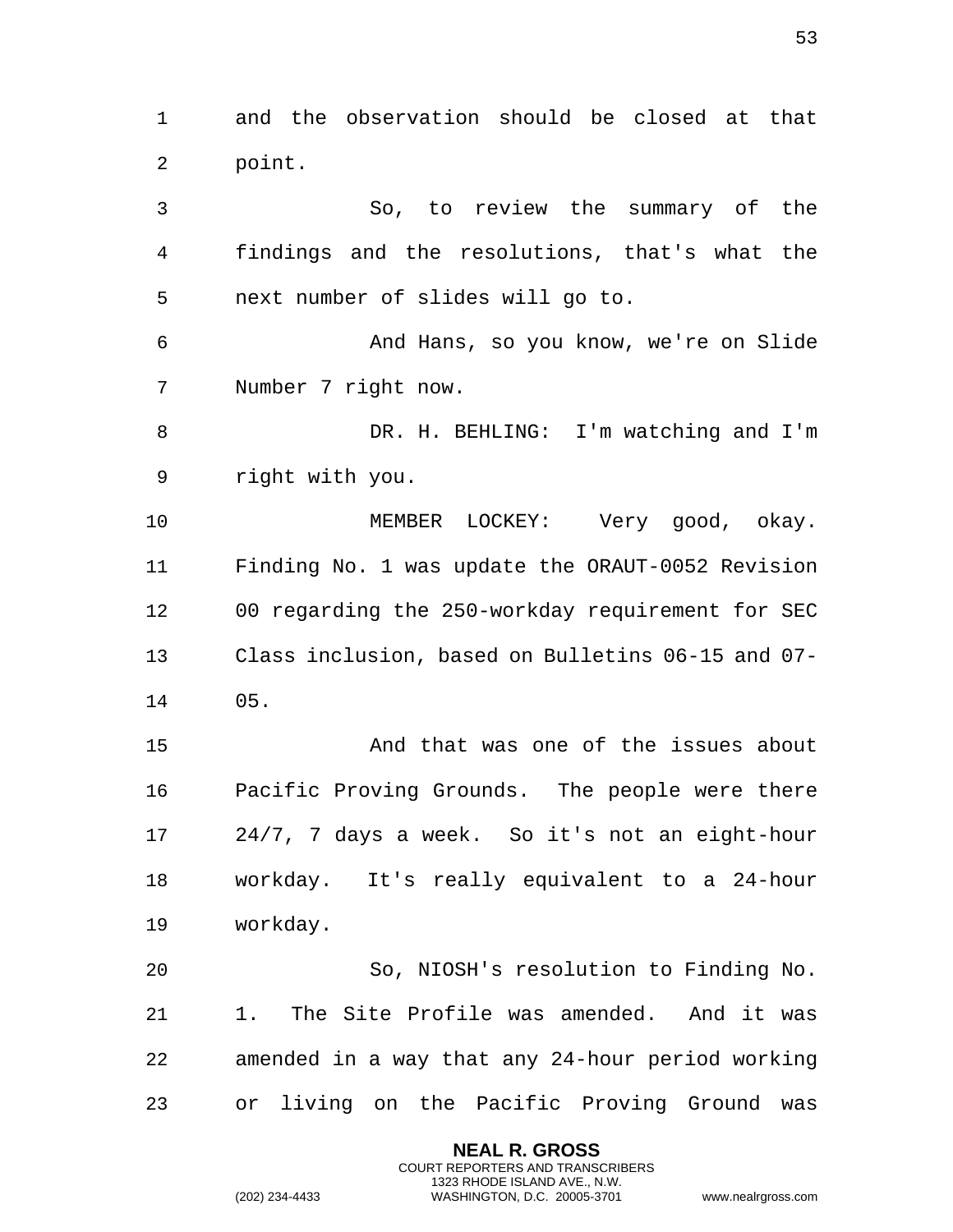equivalent to three eight-hour workdays for establishing the 250-day workday requirement for potential inclusion in the SEC.

 So if you worked there for a week, that's equivalent to three weeks of a typical eight-hour workday.

 So, the status of Finding 1, the Work Group agreed with SC&A's recommendation and closed Finding No. 1.

 Finding No. 2, in regards to Section 4.0, Occupational Environmental Dose, that really ignores the environmental doses for all PPG locations from fallout. And fallout was, of course, one of the primary issues for this location.

 NIOSH's resolution to Finding 2: SC&A's concern regarding exposure to fallout before 1955 was acknowledged in Section 4.0, Occupational Environmental Dose, and they provided definitive guidance for assigning unmonitored external exposure to fallout before 1955, as provided in revisions to Section 6.2 and Section 6.3 and Attachment A of the PPG Site

> **NEAL R. GROSS** COURT REPORTERS AND TRANSCRIBERS 1323 RHODE ISLAND AVE., N.W.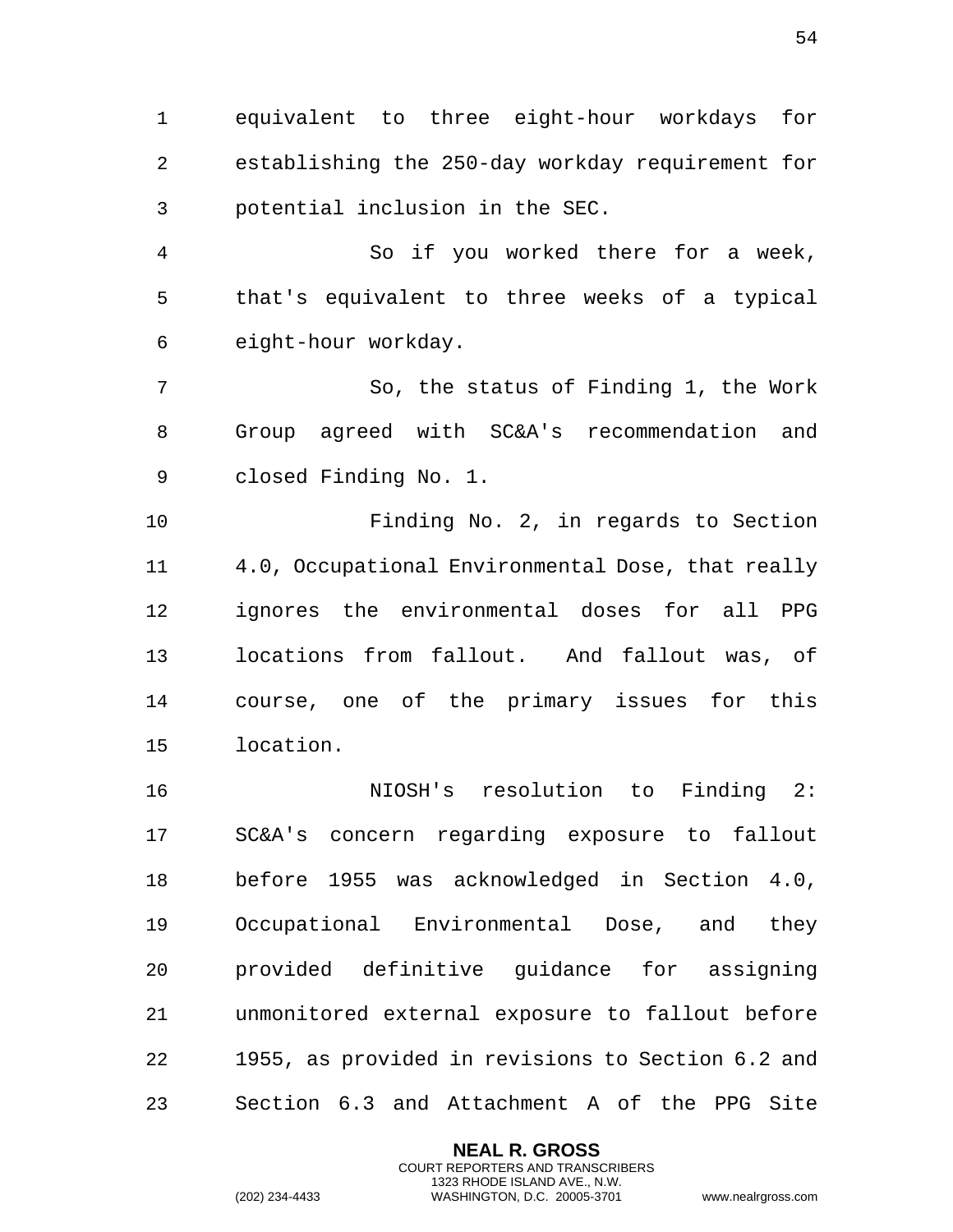Profile.

 So, the status of Finding 2: Section 6.0 revisions provide the necessary guidance to account for unmonitored external exposure to fallout before 1955. And the Working Group recommended closure for Finding No. 2. So, Hans, we're on Page 9 now of the slides, "PPG Findings and Their Resolution." This is continued. There are four findings that were summarized together here, in Findings 3, 4, 8 and 9. Finding 3, DOE records may be incomplete or inaccurate and may also not include unmonitored exposures associated with cohort badging, exposure to fallout, et cetera. And then Finding 4, ORAUT-0052 does not provide a definition for an unmonitored dose as it applies to PPG participants, or any specific guidance in regards to that issue. Finding No. 8, use of the 50th percentile coworker dose is not justified for PPG participants for operations up to and inclusive of Operation Castle.

> **NEAL R. GROSS** COURT REPORTERS AND TRANSCRIBERS 1323 RHODE ISLAND AVE., N.W.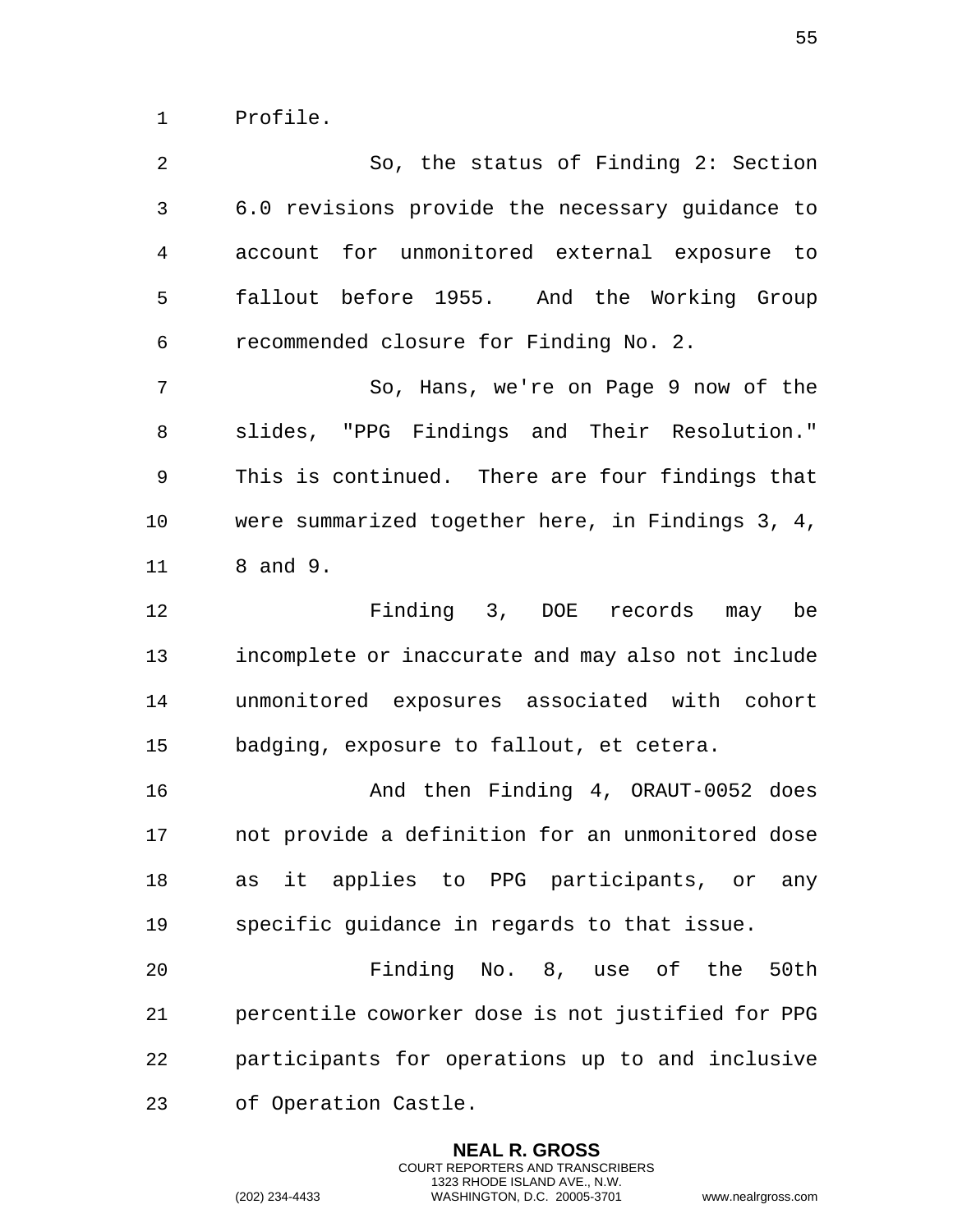And Operation Castle, most of you probably already know, but that was during the timeframe that I think they tested the highest- yield thermonuclear weapons at the Marshall Islands. And Castle Bravo, I think, was 15 megatons, which was the highest-yield nuclear weapon tested by the U.S. In comparison, I think the Soviet Union tested a 50-megaton weapon at one point, which was their highest yield.

 And there was significant fallout contamination over a large area from Castle Bravo. I think over 5,000 square miles or something, a rather large area.

 Finding No. 9, operation-specific dose distributions defined by the Defense Nuclear Agency must be adjusted to account for the minimal detectable activity value of film dosimetry, regardless of what percentile value is employed.

 So, NIOSH'S resolutions for 3, 4, 6, and 8, were as follows. Limitations of personal dosimeters, their limited use, and other procedural practices were well recognized by

> **NEAL R. GROSS** COURT REPORTERS AND TRANSCRIBERS 1323 RHODE ISLAND AVE., N.W.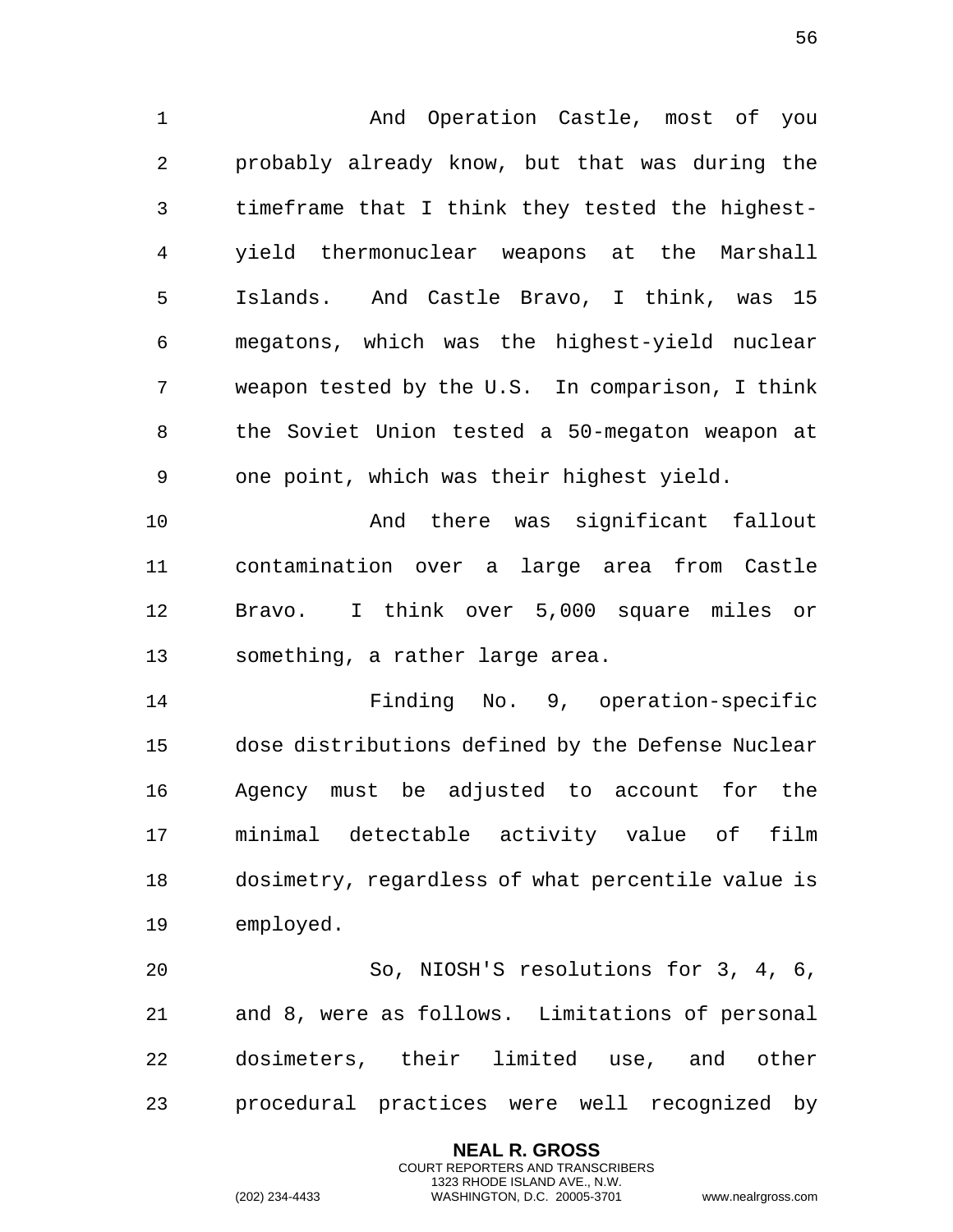NIOSH as deficiencies, and these are really intractable issues. To overcome these deficiencies, NIOSH proposed the use of the 95th percentile coworker doses defined in Attachment A of the Revised PPG Site Profile.

 In relationship to SC&A, they recognized the deficiencies that NIOSH faced in dose reconstruction of PPG personnel. And given the intractable nature of such limitations, SC&A believes that the use of the coworker values cited in Attachment A of Revision 01 of ORAUT- 0052 is a reasonable resolution. And the Working Group concurred with that and we closed findings on 3, 4, 8, and 9.

 Finding No. 5, the average photon energies for fallout are well above 250 keV. Depending on the exposure geometry, a default photon energy of 30 to 250 keV may not be claimant-favorable.

 NIOSH's resolution to Finding No. 5: while NIOSH acknowledged the photon energies above 250, its choice of 30 to 250 photon energy in AP geometry represents claimant-favorable dose

> **NEAL R. GROSS** COURT REPORTERS AND TRANSCRIBERS 1323 RHODE ISLAND AVE., N.W.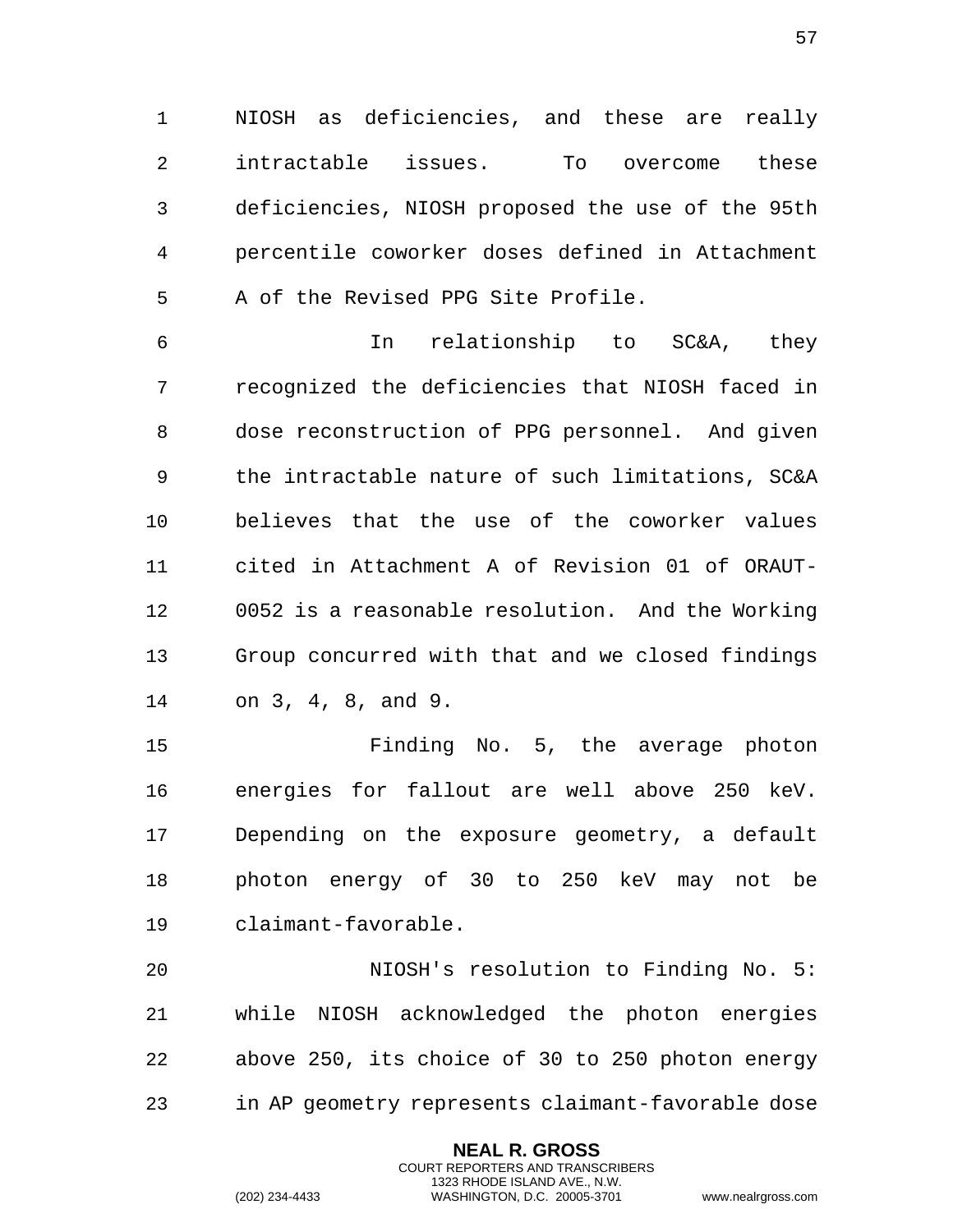conversion factors for all but four organs. They were the lung, the esophagus, red bone marrow, and bone marrow.

 For these four organs, revisions to Section 6.3.3 suggests that an AP-to-ROT geometry ratio should be considered for claim- favorability, with ISO geometry for cases requiring best estimates.

 The status of Finding 5: because the lower photon energy and AP geometry generally yields higher DCF/PoC values, SC&A agrees that NIOSH should retain its best practice to provide DCF yielding the highest PoC. And we concurred and we felt that Finding No. 5 could be closed.

 Finding No. 6, assignment of external dose from PPG fallout for skin cancers requires that beta-to-gamma dose ratio that is defined by the distance to the skin cancer location above the source plane. A second variable affecting dose is the age of the fallout.

 NIOSH's resolution to Finding 6: in Section 6.1 in the revised PPG Site Profile, NIOSH eliminated the default Nevada Test Site

> **NEAL R. GROSS** COURT REPORTERS AND TRANSCRIBERS 1323 RHODE ISLAND AVE., N.W.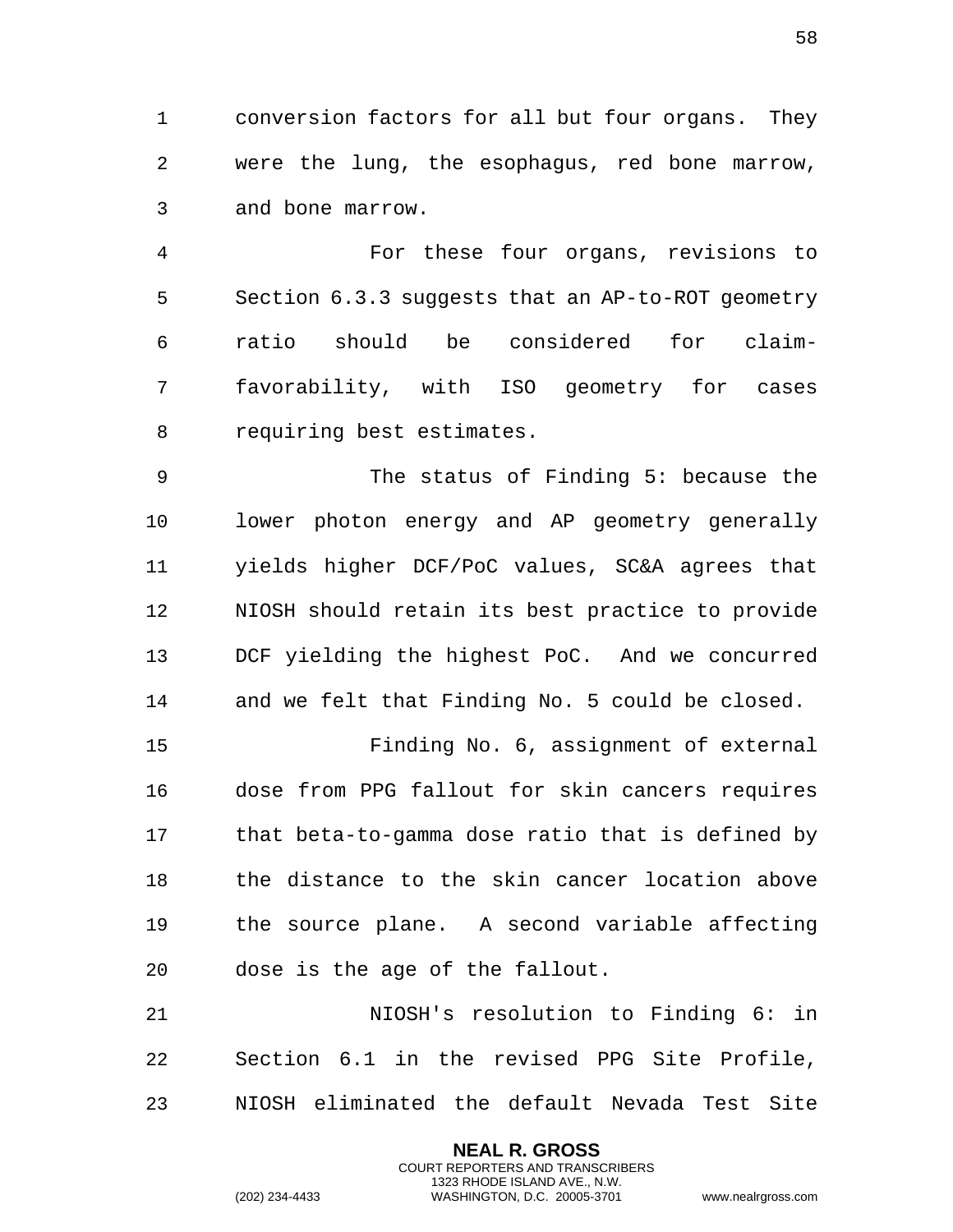beta-to-gamma ratio of 1:1 and revised guidance that included beta-to-gamma ratios by Barss and Weitz, along with efficiency ratios that include the effects of weathering.

 The status of Finding 6: revisions incorporated into Section 6.1 fully address the critical variables that include age of fallout, distance, and weathering impacts on the beta-to- gamma ratios that must be used to derive the beta dose contribution for select tissues. The Working Group agrees with the revisions of Section 6.1 and recommended closure of Finding 6.

 Finding 7, NIOSH's guidance for assignment of missed photon dose is based on assumptions that are not supported by facts and, in the face of uncertainty, are not claimant-favorable.

 NIOSH's resolution to Finding 7: to account for unmonitored exposures and uncertainties of recorded film badge data prior to 1955, NIOSH revised Section 6.0 of the PPG Site Profile as follows.

Number 1, 95th percentile coworker

**NEAL R. GROSS** COURT REPORTERS AND TRANSCRIBERS 1323 RHODE ISLAND AVE., N.W.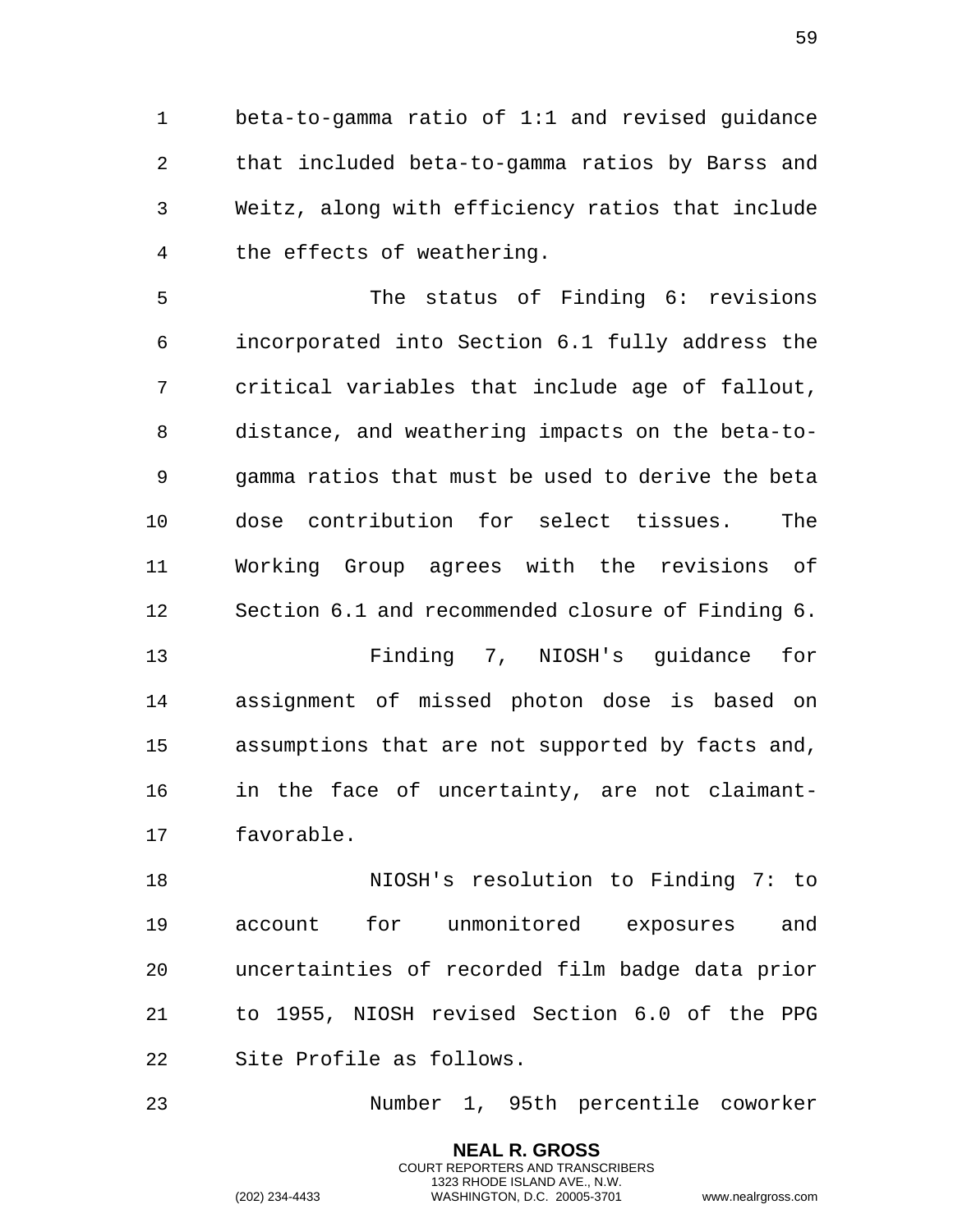doses should be assigned when data are incomplete or non-existence. Pre-1955, recorded doses should be compared to the 95th percentile doses and assigned the larger of the two doses.

 And the second point, Section 6.1, 6.2, and 6.3 were revised to address exposures to Operation Greenhouse fallout in 1951.

8 The overall status of Finding 7, therefore: SC&A has assessed all revisions to Section 6 of ORAUT-0052. In context with the stated findings, the Working Group concludes that the current guidance adequately addresses Finding 7, and recommended its closure.

 There was one observation, and that was more definitive guidance was needed for assignment of occupational medical dose in behalf of claimants with no formal affiliation with the DOE or Atomic Weapons Employer facilities.

 NIOSH's resolution to Observation 1: to address this finding, NIOSH revised Section 3.0, which substituted protocols defined in "Occupational X-Ray Dose Reconstruction for DOE Sites," which is NIOSH 2004, for guidance

> **NEAL R. GROSS** COURT REPORTERS AND TRANSCRIBERS 1323 RHODE ISLAND AVE., N.W.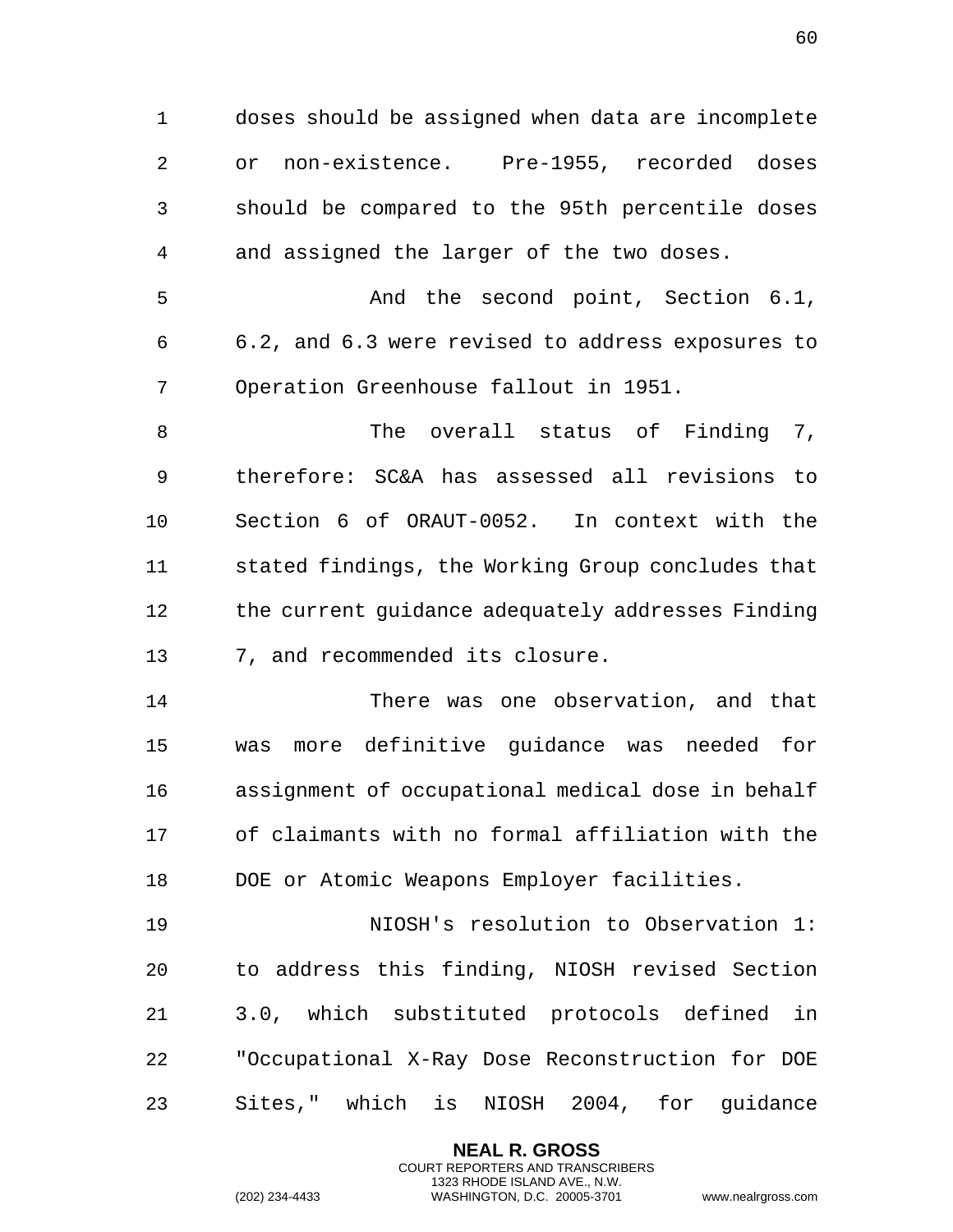provided in "Guidance on Assigning Occupational X-Ray Dose under EEOICPA for X-Rays Administered Off Site." And that was NIOSH 2011. The Work Group concurred with this text revision in Section 3.0 and recommended closure of Observation 1.

 So, in regard to path forward, there has to be an issuance of a Progress Evaluation Report addressing changes incorporated in Revision 1 to ORAUT-0052. This has to be reviewed by SC&A, and then resolution and approval of the Progress Evaluation Report by the Working Group.

 And just as important, selection of a the sample of dose reconstructions for review and compliance by SC&A, particularly in relationship 16 to the dose reconstruction for skin cancer, which is plenty applicable here.

18 And I want to thank Hans for preparing the slides, he did an excellent job. Any questions?

 DR. H. BEHLING: Just a comment, Dr. Lockey. Your name is not misspelled. We corrected that error about a month ago, and if

> **NEAL R. GROSS** COURT REPORTERS AND TRANSCRIBERS 1323 RHODE ISLAND AVE., N.W.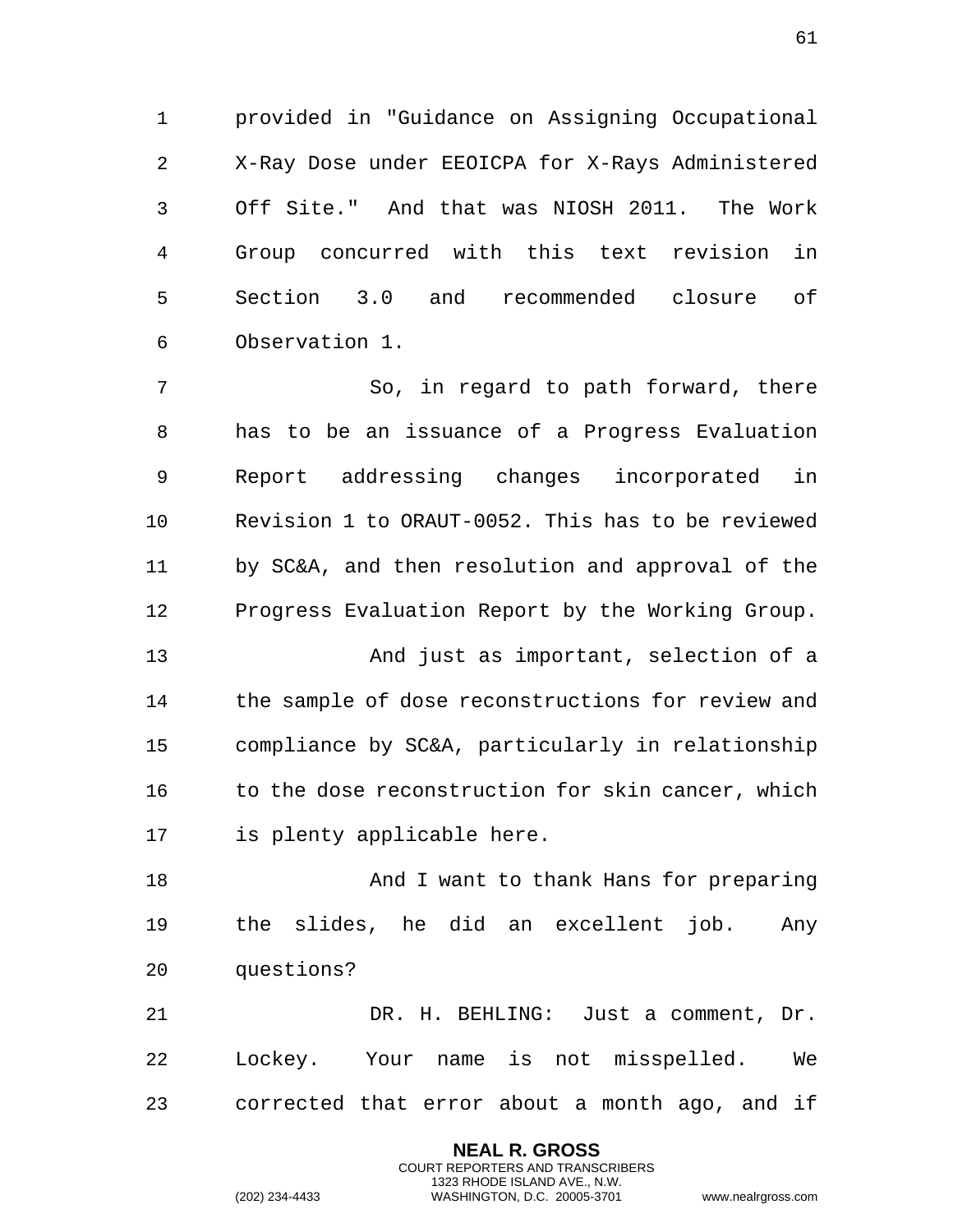you go on the website, you will find your name properly spelled. And I apologize that somehow it didn't get to you in time.

 MEMBER LOCKEY: Hans, I don't take it personally. I looked at the website and it was spelled correctly. I'm going to blame this on Stu.

8 (Laughter.)

MR. HINNEFELD: There, I fixed it.

 DR. H. BEHLING: Also, I do want to mention a correction here for Finding 5. We mentioned that they were four different tissues that would benefit from an assumption of a higher photon dose; that is, the lung, esophagus, red bone marrow. And here is an error that I will 16 take credit for, because the last one is not bone marrow. We had red bone marrow and bone marrow, but it's bone surface.

 So, I'll take blame for that error in the slide. I didn't catch it until just now when you went through it. And we may have to correct the record for that slide. But for the tissue question, it's not, again, bone marrow. It is

> **NEAL R. GROSS** COURT REPORTERS AND TRANSCRIBERS 1323 RHODE ISLAND AVE., N.W.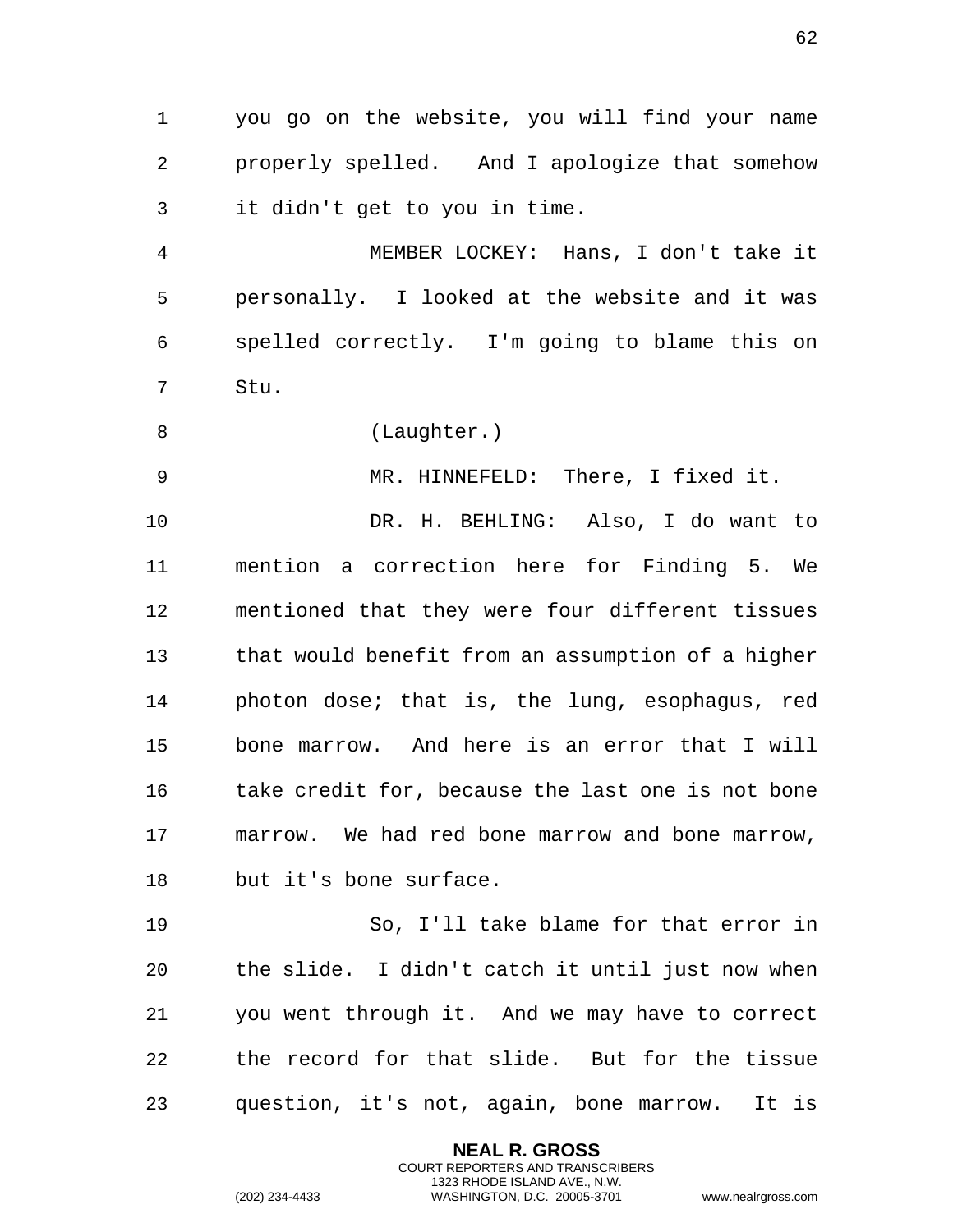bone surface.

 CHAIR MELIUS: Board Members, any questions? Then I'll go. So, my question is, I think I noticed it in one other presentation later on, which is it says it deals with the resolution of Findings 3, 4, 8, and 9. And there's a series of issues there. And then it sort of goes into, given the intractable nature of these deficiencies, we're just going to call it, give them the 95th percentile. And my question is, so where's our judgment between that? I mean, we're saying that there are issues with individual dose reconstruction for these -- that are intractable, unless we apply a 95th percentile for the

coworkers.

18 And my question is -- again, I'm not arguing maybe with the conclusion, but based on what we're seeing, I looked at the SC&A report also, which is all I had, was the question, well, what's the difference between -- what is intractable? How does that relate to being able

> **NEAL R. GROSS** COURT REPORTERS AND TRANSCRIBERS 1323 RHODE ISLAND AVE., N.W.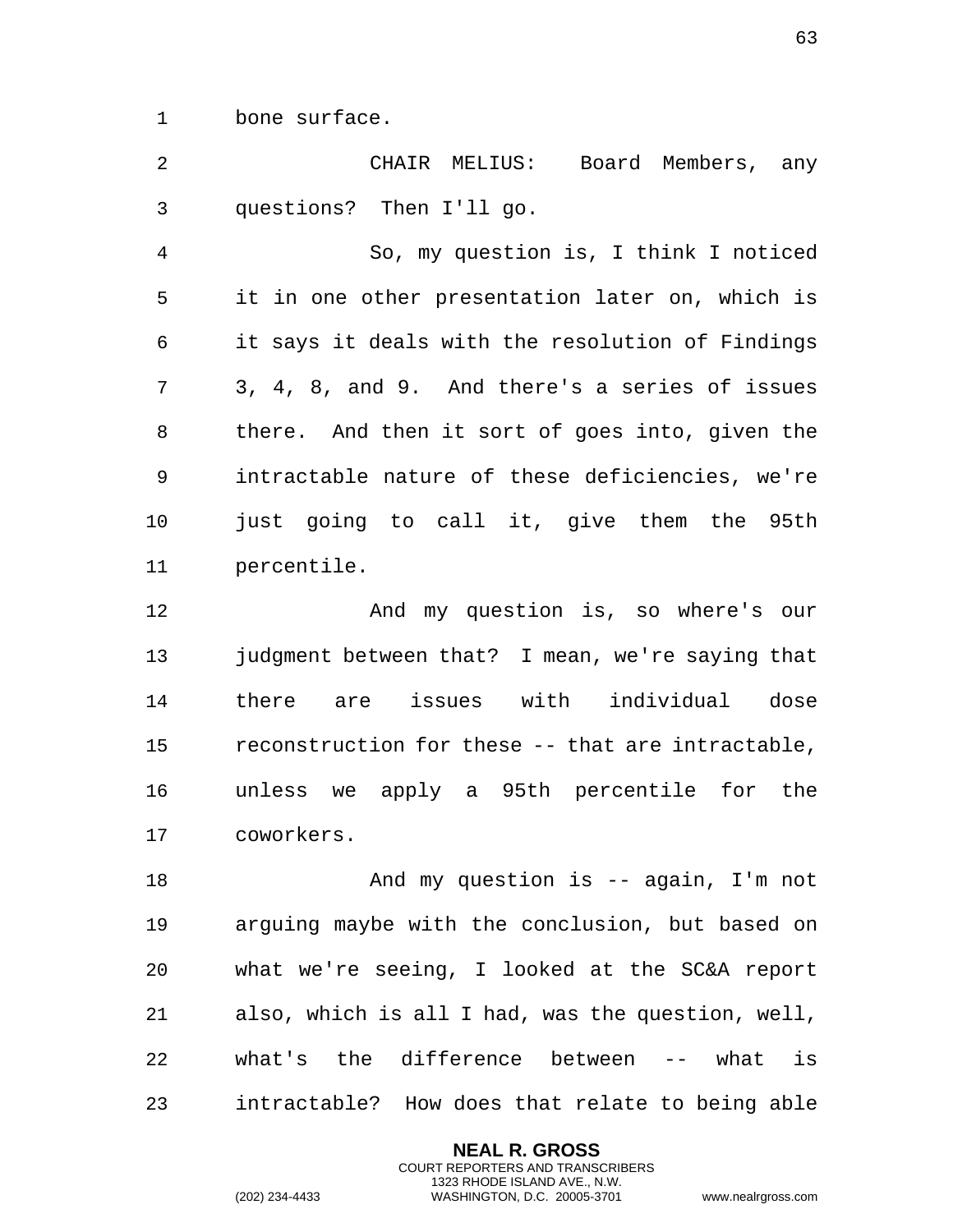to conduct dose reconstructions?

 DR. H. BEHLING: Dr. Melius, if you give me a few minutes, I will explain. CHAIR MELIUS: Well, if you'll give me two minutes to finish my question, then you can explain, or at least try to. Okay. So, we're supposed to do dose reconstructions with sufficient accuracy and it must be plausible. So, now, go ahead, Hans, and respond. Thank you. DR. H. BEHLING: Okay. There are so many factors that, obviously, contribute to this particular issue of intractability. One has to realize the timeframe. We're talking about the '40s and '50s. This is when our scientific knowledge about the impact of radiation on human health and so forth, and the ability to even monitor it, were in their infancy stages. And then you realize, also, the remoteness of the Marshall Islands and PPG, I mean we're talking about thousands of miles

> **NEAL R. GROSS** COURT REPORTERS AND TRANSCRIBERS 1323 RHODE ISLAND AVE., N.W.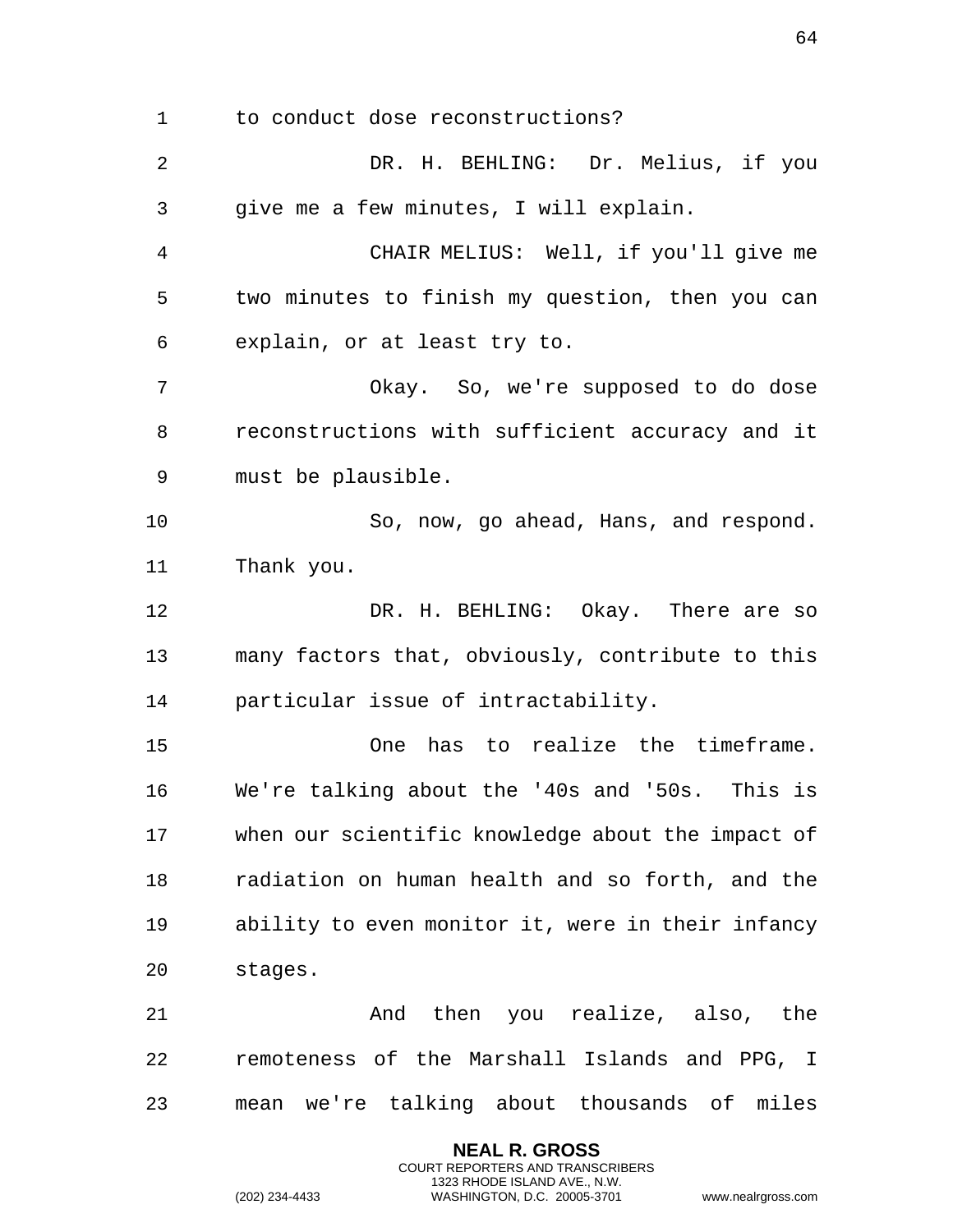removed from the mainland.

 And the reason we chose it, obviously, or our government chose the Marshall Islands, was because we could test thermonuclear devices, such as Braco, at 15 megatons, which is 1,000 times greater than, obviously, the nuclear devices that we detonated at Hiroshima and Nagasaki. You couldn't do that on the continental United States. So, those are the circumstances. And

 of course, the pure volume, I'll just talk about the quantity of people that have to be assessed.

 For the first operation, Operation Crossroads, that involved Able and Baker, the smaller ones, but the ones that were detonated in 1946. There were 42,000 people at the PPG facility. And of course, when you talk about the ability to monitor people, you have to be selective.

 And then I'll get to the real issues, the dosimeters that -- first of all, there's no internal exposure monitoring capabilities there. And for external, we had to deal with these huge

> **NEAL R. GROSS** COURT REPORTERS AND TRANSCRIBERS 1323 RHODE ISLAND AVE., N.W.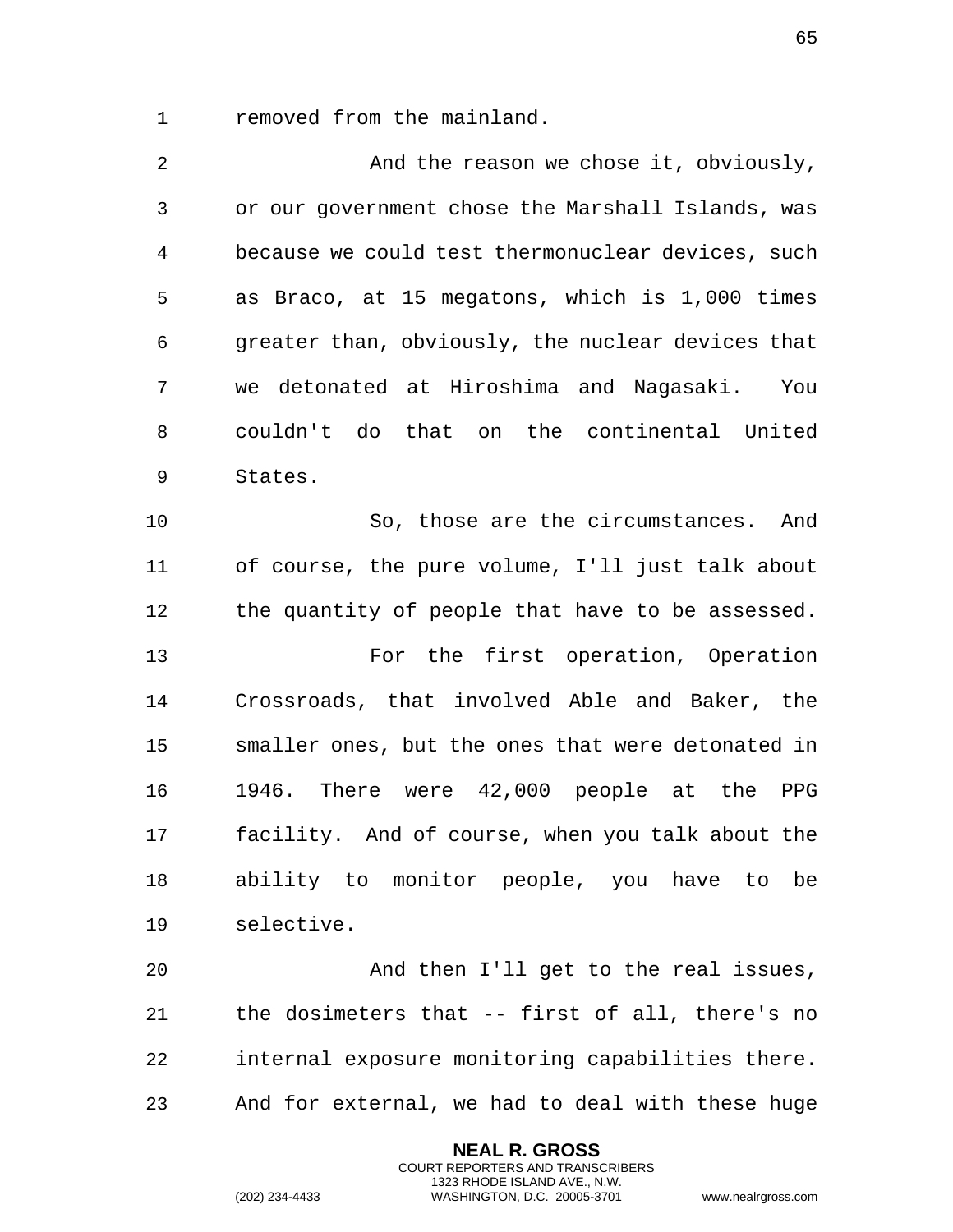numbers of people.

 So, what was in fact done? We used, obviously, mission badges. And mission badges were only assigned for a select number of people who had to go, for instance, after detonation, off to an island. And they were clocked to make sure that they were only for a very brief time. And the exposure on those badges were confined to the very short time periods that they would retrieve, for instance, an instrument or certain measurement.

 Those are mission badges. In addition, there were always instances where people didn't have enough badges to go around, so they had cohort badging. So you may have had a single person who was badged, and that badge reading was obviously to represent the exposure people received, and it may have been hundreds of people.

 And so the records were not always there, and we can't be sure of records -- the dosimeters used in that time period were not very reliable for the beta component.

> **NEAL R. GROSS** COURT REPORTERS AND TRANSCRIBERS 1323 RHODE ISLAND AVE., N.W.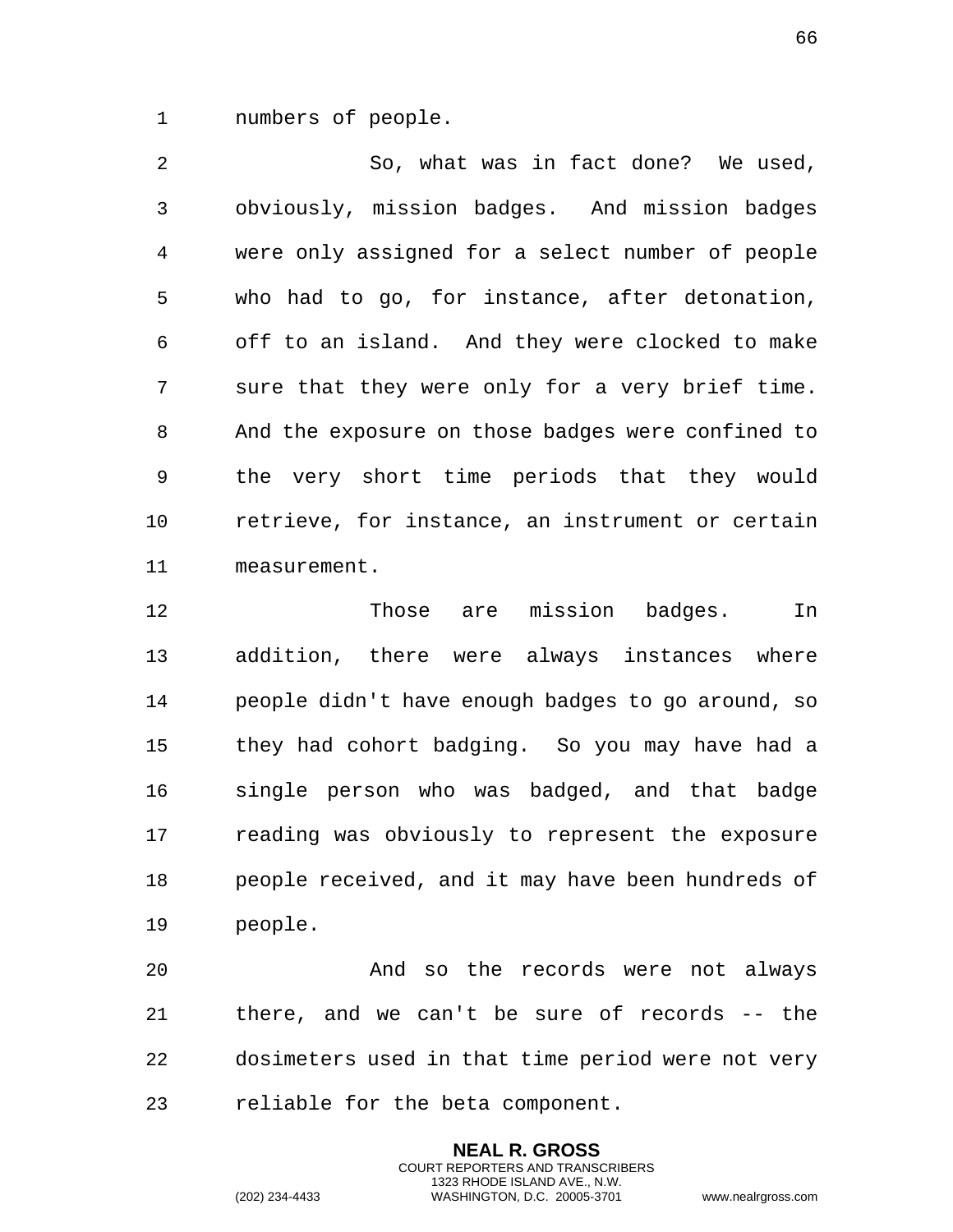1 And so this is why we had one of the findings of the beta-gamma ratio that had to be corrected. And that was obviously corrected as well.

 So there are many, many deficiencies and I could go on and on. And sometimes, for instance, they wanted to measure just the exposure that a person received for a specific mission.

10 And so when a badge was read, they used to subtract always the background, and this is the very reason why we needed to obviously institute a protocol under the SEC that says you are exposed 24/7. In other words, the exposure you received may have been mostly or largely due to fallout, which was usually always subtracted from the badges.

 In addition, there were other problems. But I spent six years of my life, from 1998 to 2004, at the Marshall Islands. I was there on locations where all these tests took place. I was there at Enewetak, Bikini, and many, many other locations, and I understand the

> **NEAL R. GROSS** COURT REPORTERS AND TRANSCRIBERS 1323 RHODE ISLAND AVE., N.W.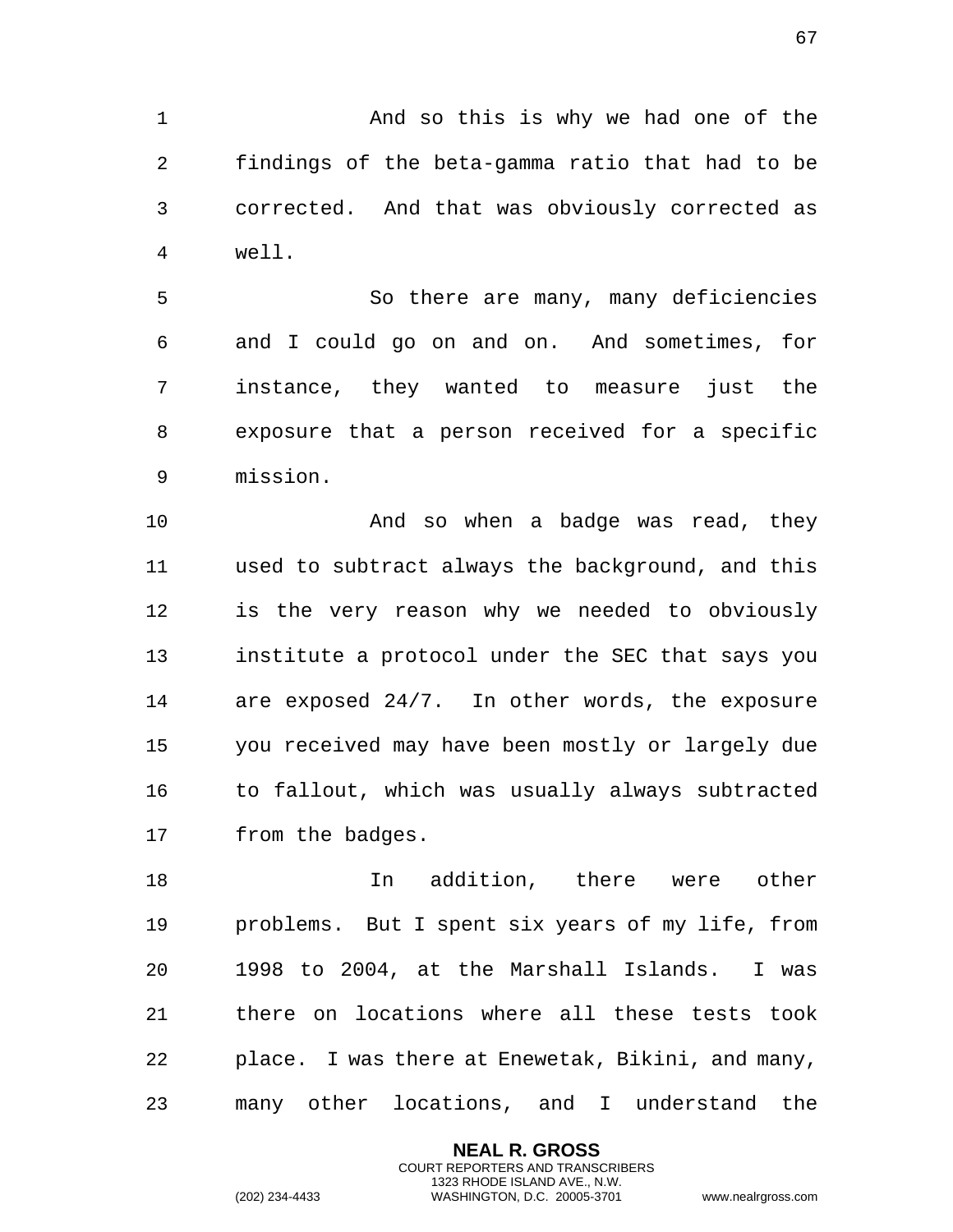problem associated with trying to actually assess exposures. And we're not talking about a DOE facility in the conventional, we have to realize we were in the middle of nothing out there.

 There were, obviously, no facilities. When the people came there, there was no infrastructure. Many of these people had to live in tents and so forth, and they were exposed to radiation that was not monitored. This is why the environmental exposure is not really appropriate even as a term.

 And this is why before 1955, Operation Greenhouse, many of the people during a period of a few weeks were exposed to background radiation up to 4 rem. And so that was never captured in any of the dosimetry.

 Anyway, as I mentioned, I'm fully sympathetic to the problem NIOSH faced in doing dose reconstruction. And I'm fully concurrent, you cannot restore information that doesn't exist.

 And so in the process, I believe NIOSH did the admirable thing in taking a higher dose,

> **NEAL R. GROSS** COURT REPORTERS AND TRANSCRIBERS 1323 RHODE ISLAND AVE., N.W.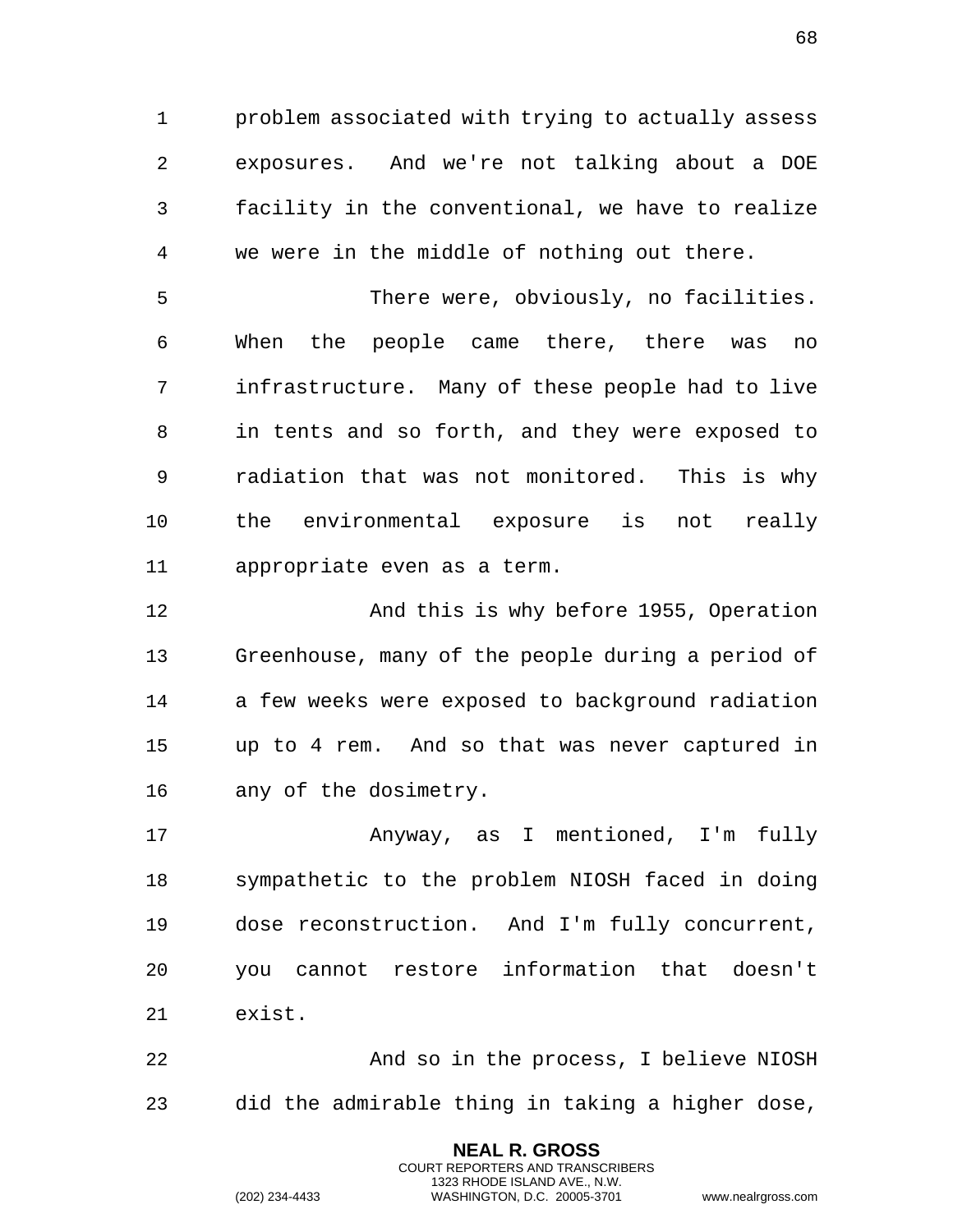the 95th percentile dose, of doses that were in fact captured, and assuming that 95th percentile covers all of these exposures that were never recorded or never even monitored, et cetera, et cetera.

 So, based on my experience, and I have lots of experience, six years' worth, of looking at the data, because I did a lot of work for the Marshallese, and I understand why it's very difficult.

 And if you're going to do anything, you have to at least aim high, and I believe NIOSH did that. And I believe that, hopefully, the 95th percentile and the other provisions that were made do, in fact, at least take into consideration these deficiencies.

17 and for those people do not qualify for a SEC, it is at least one good chance to perhaps get compensation. And this particularly prevalent for the one cancer that is not covered under SEC, and that is namely skin cancers.

 So, I hope, at least as I could talk, try to provide you some basis for the concept of

> **NEAL R. GROSS** COURT REPORTERS AND TRANSCRIBERS 1323 RHODE ISLAND AVE., N.W.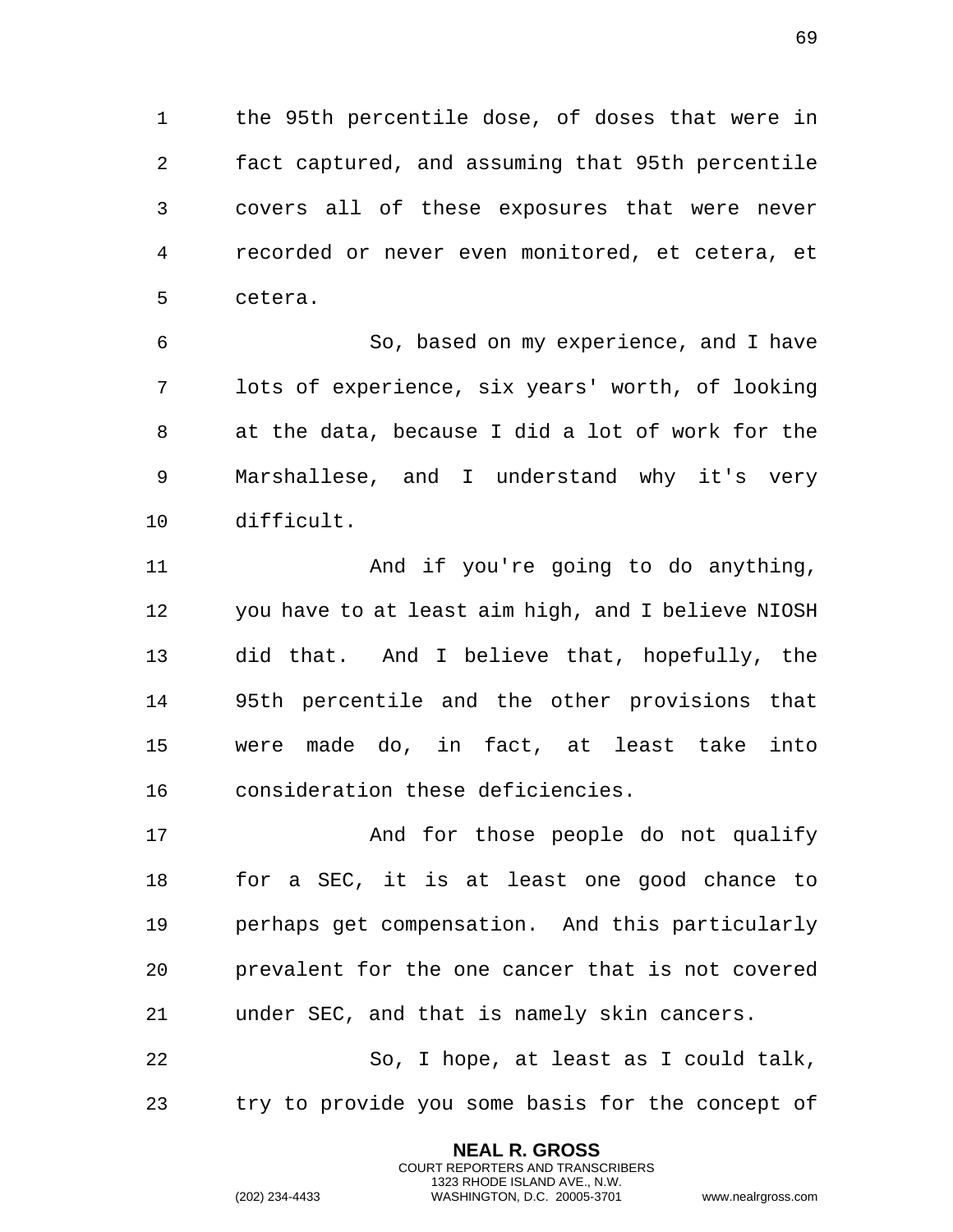intractability and why I believe that term is correct.

 CHAIR MELIUS: So, Jim Neton, do you want to say something?

 DR. NETON: Well, I was just going to mention exactly what Hans finished up with, was that this decision arose in the context of the site: Pacific Proving Grounds is an SEC for an all-covered period.

 And so the decision was either to say we can't reconstruct external dose with sufficient accuracy, and assign people with non- presumptive cancers zero exposure. Or we could use the 95th percentile, which we believed at the time, and I believe if you look at the record of our discussions, it would be bounding under plausible circumstances.

 You have two choices, you can either use the 95th percentile or zero. And we felt the 95th percentile was adequate.

 CHAIR MELIUS: But I think we have to be consistent in terms of how we're making these determinations. So, if we want to use it, we say

> **NEAL R. GROSS** COURT REPORTERS AND TRANSCRIBERS 1323 RHODE ISLAND AVE., N.W.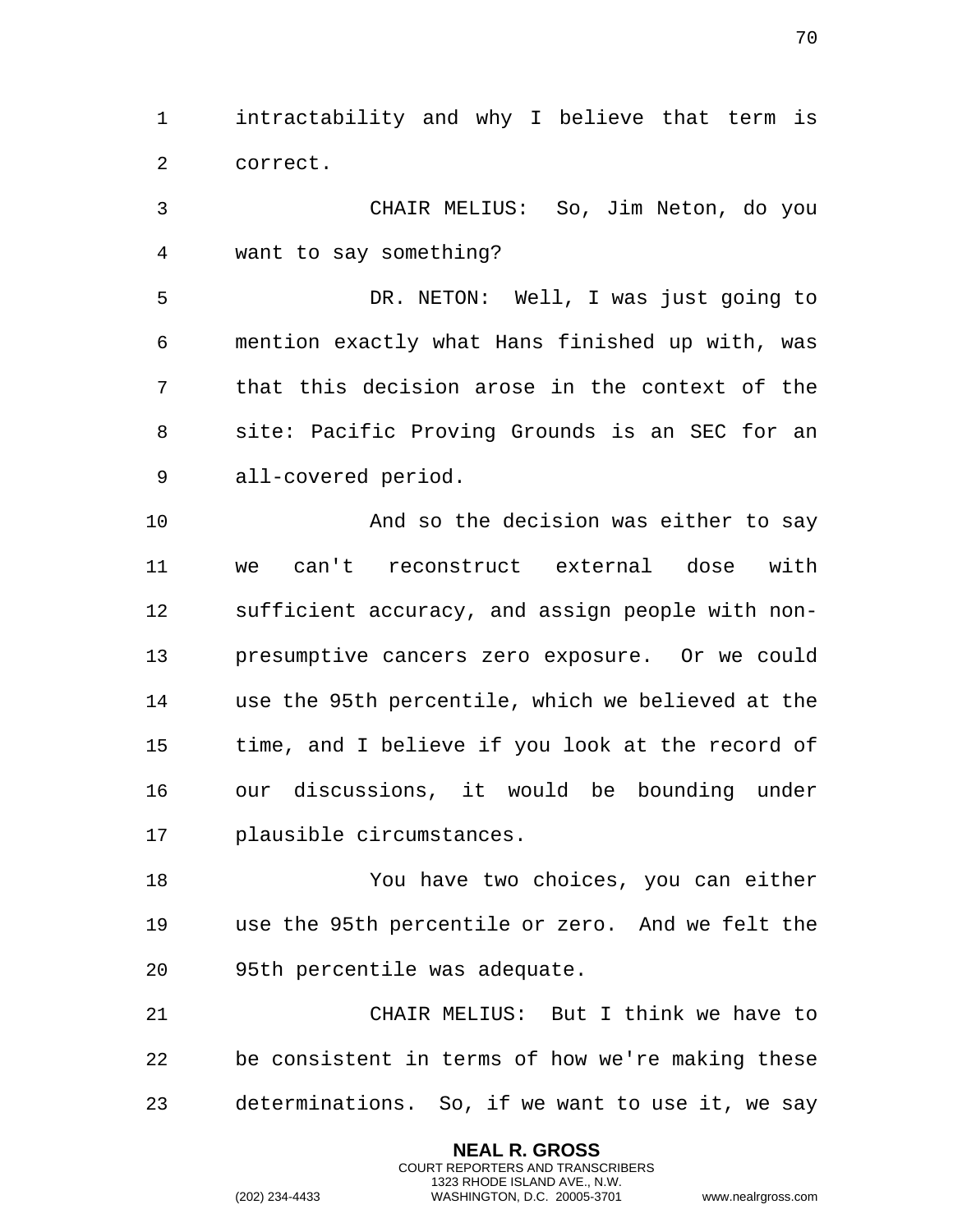it's intractable, and if we don't --

 DR. NETON: Well, I don't recall the word intractable being used in the discussion. Maybe I've forgotten that. But, yeah, intractable might not be the best choice of words to characterize that. Because if it's intractable, it's intractable, right? I mean, that's true.

CHAIR MELIUS: Yeah.

 DR. NETON: We believe that there were issues and nuances associated with whether you assigned environmental, the 50th percentile at the full distribution, or the 95th percentile. And we felt the 95th percentile was the best choice, given all the uncertainties associated with the exposure conditions.

 CHAIR MELIUS: And is that documented in the records?

 DR. H. BEHLING: I will -- CHAIR MELIUS: Hans, I'm asking Jim.

 DR. NETON: I can't be certain, I have to go back and look. But my feeling is it is.

DR. H. BEHLING: If I may, I will go

**NEAL R. GROSS** COURT REPORTERS AND TRANSCRIBERS 1323 RHODE ISLAND AVE., N.W.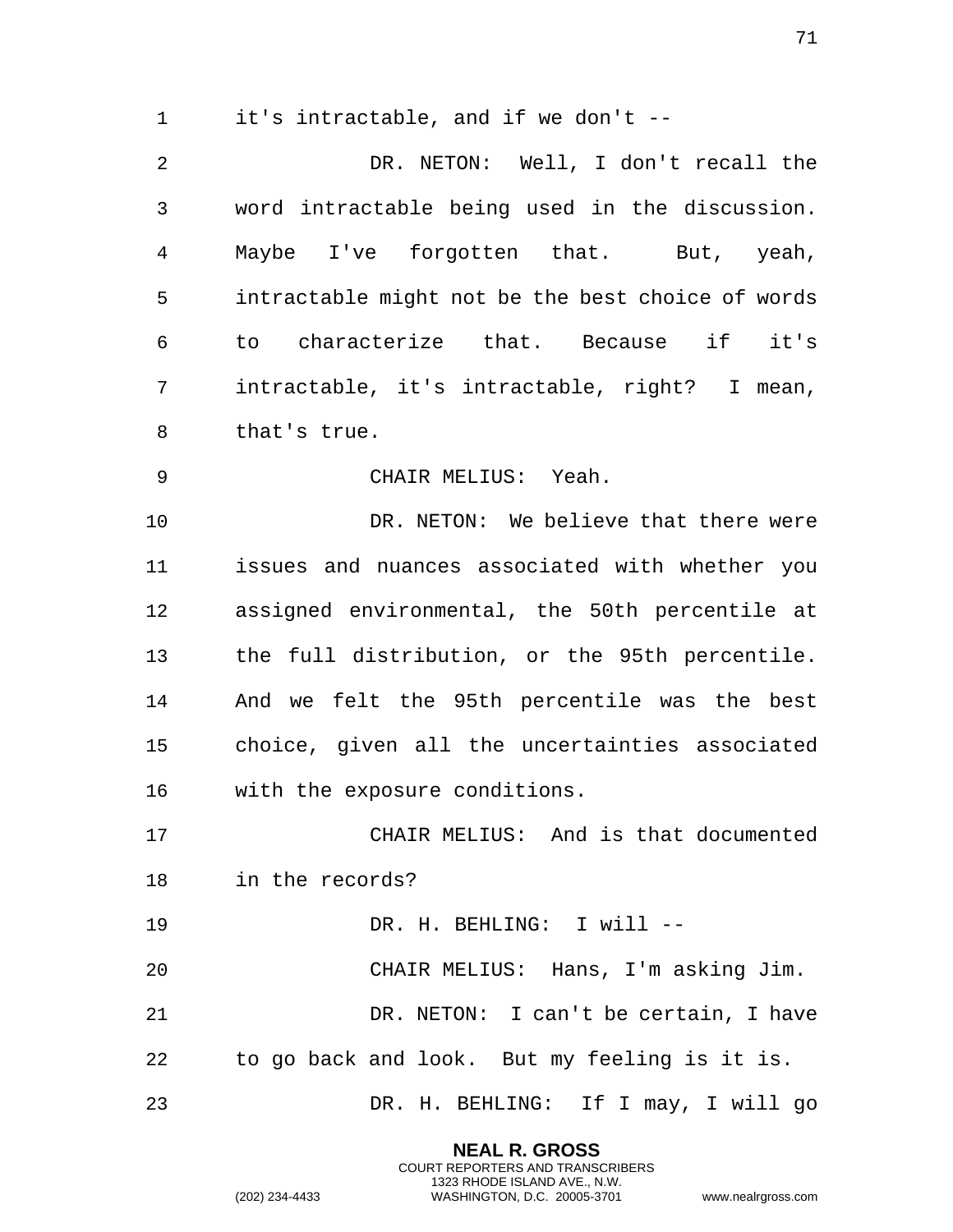back to the issue Resolution Matrix.

 And we have Finding Three, NIOSH states the following: NIOSH understands there are serious deficiencies related to film badge dosimetry data, and procedural practices identified by the NRC, SAIC, etc., and Perkins. In light of these deficiencies, NIOSH finds it, quote, intractable to achieve more accurate dose assessment than those provided by the DNA and reduced in Attachment A. So, the word intractable was incorporated in the Resolution Matrix that was issued by NIOSH. DR. NETON: All right, I stand corrected. I didn't recall that but I would still submit that that's probably an improper choice of words for that characterization. 18 CHAIR MELIUS: Any points, Dave? MEMBER KOTELCHUCK: Yes, it just seems like choosing 95th percentile, if we're forced to make a decision about an individual claim, it would seem arbitrary. Why 95? Why not 99? And also, another issue to me is it

> **NEAL R. GROSS** COURT REPORTERS AND TRANSCRIBERS 1323 RHODE ISLAND AVE., N.W.

(202) 234-4433 WASHINGTON, D.C. 20005-3701 www.nealrgross.com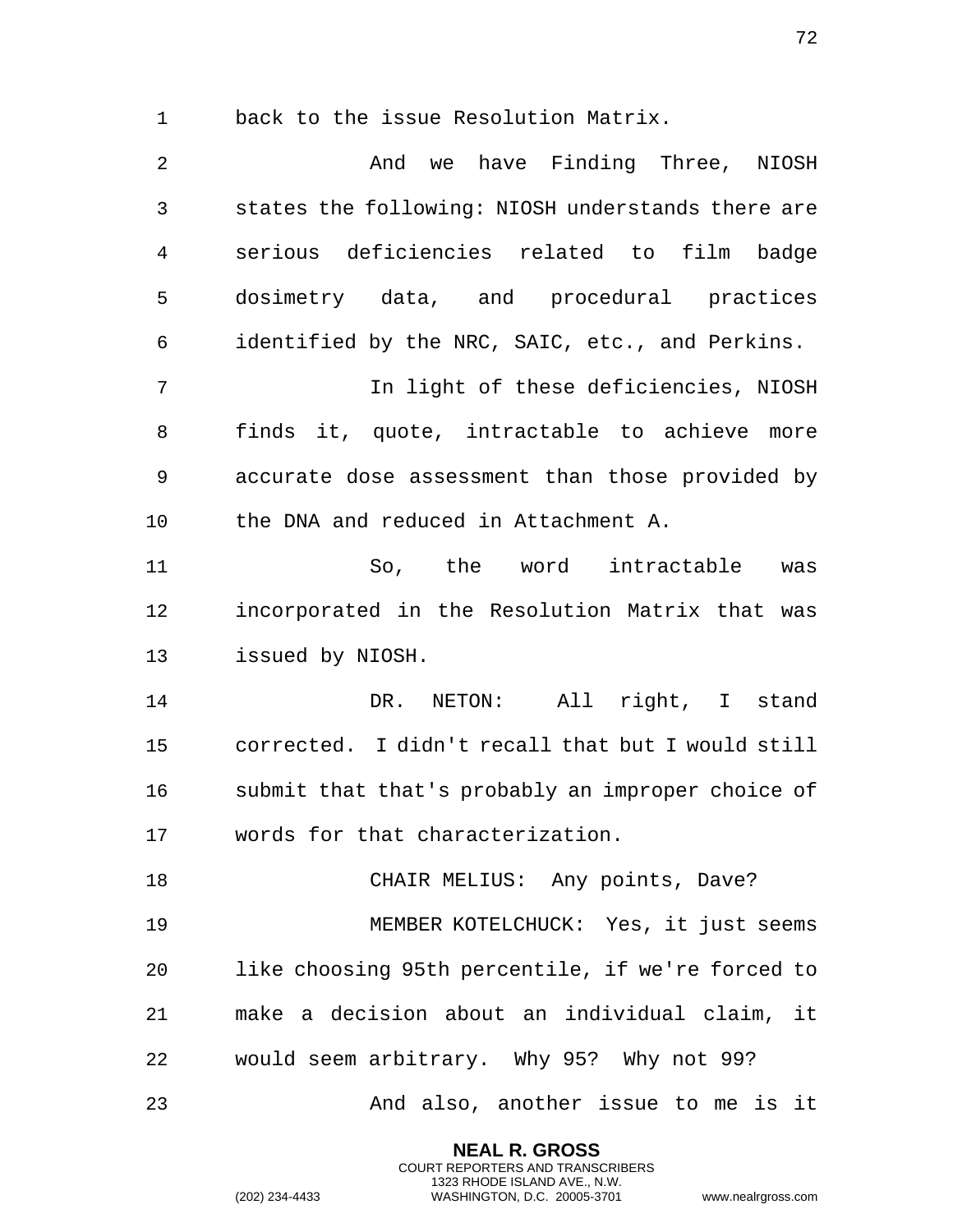seems sensible in an individual case to say if you have 24 hours exposure, it's equivalent of 3 days of exposure.

 But for that, where's the scientific evidence that that makes sense, or there should be 4 days equivalent for 24 hours?

 DR. NETON: I think that's a separate issue.

MEMBER KOTELCHUCK: It is?

 DR. NETON: I think if you have the 95th percentile, I think it's our feeling that it's bounding, in the sense that you have 95th percentile of all the modern workers, and the exposure for the people where we have unmonitored sections of their history.

16 16 It's a bounding scenario.

 We can go back and re-look at the record I suppose and come to a different conclusion, but I think this is --

 CHAIR MELIUS: Does anybody recall how we handled Amchitka? Or have we in that regard? DR. NETON: I don't recall.

CHAIR MELIUS: I don't either. I

**NEAL R. GROSS** COURT REPORTERS AND TRANSCRIBERS 1323 RHODE ISLAND AVE., N.W.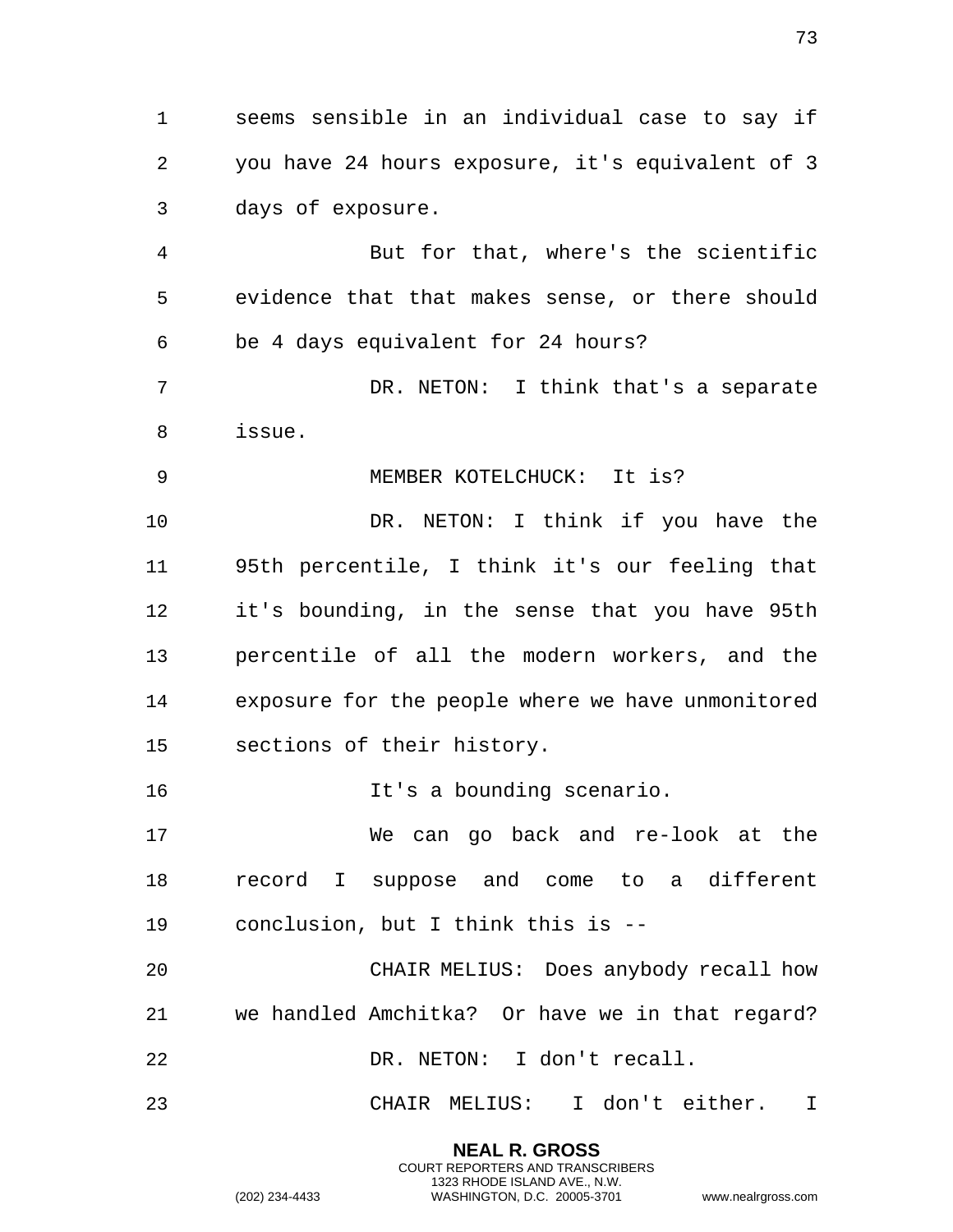don't know.

**NEAL R. GROSS** DR. NETON: Well, Amchitka, of course, was added as one of the original SECs. CHAIR MELIUS: Yes, but I would look. It'd be on the Site Profile. DR. NETON: I don't know that we have monitoring data for Amchitka. CHAIR MELIUS: Jim knows more about it. DR. NETON: Very limited. See, we had quite a bit of monitoring data for Pacific Proving Grounds. It's not like we have zero. We have a fair amount of monitoring data, it's just are those gaps so egregious that there are huge exposures that won't be captured by the 95th percentile? 17 That's the question you're asking. CHAIR MELIUS: Yes, right. I don't know. DR. NETON: I'd be happy to go back and re-look at this issue and -- CHAIR MELIUS: I want to underline the work -- I think it's important that we try to

> COURT REPORTERS AND TRANSCRIBERS 1323 RHODE ISLAND AVE., N.W.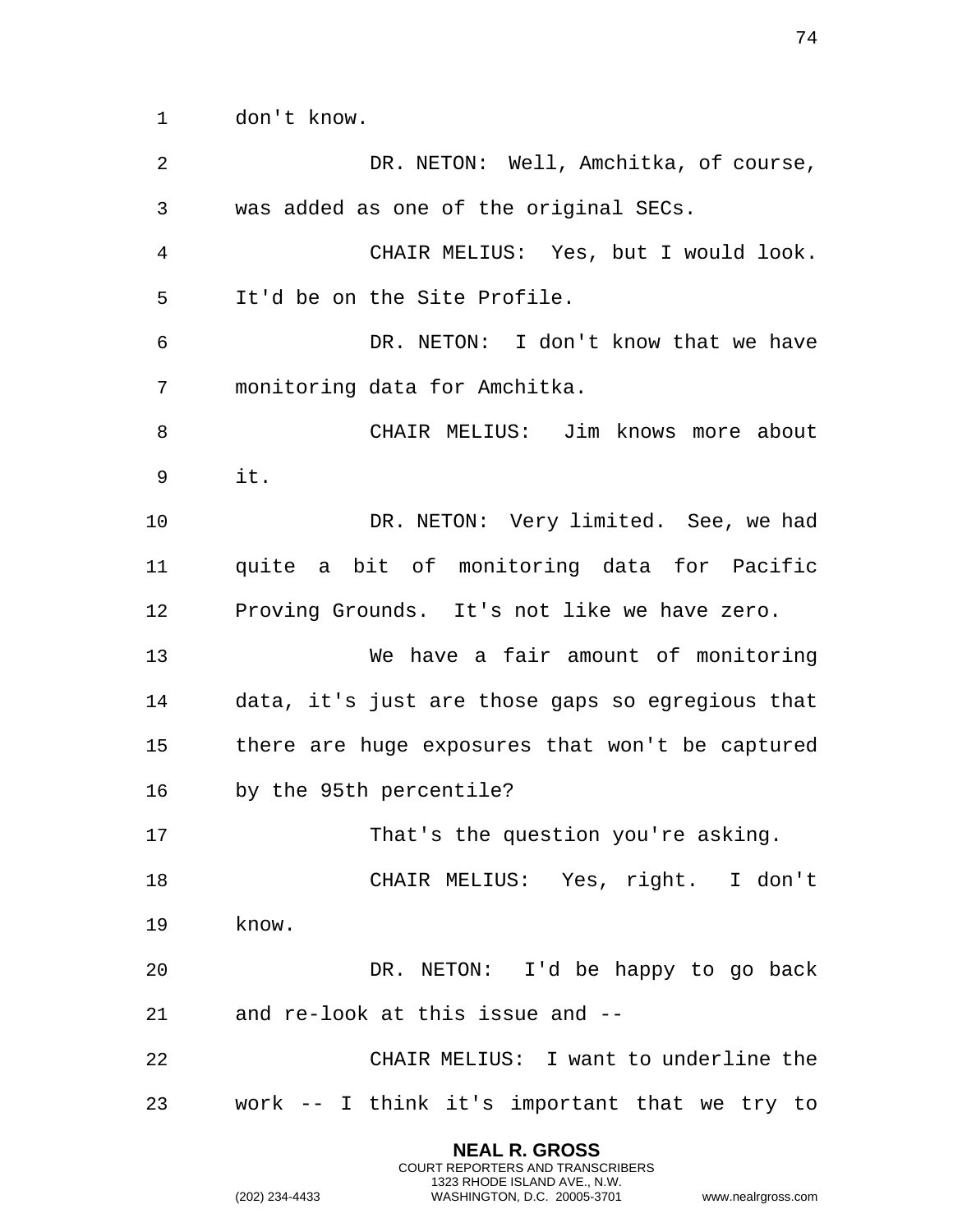make sure we have something on the record that does indicate that and we've looked at that issue.

 DR. NETON: Well, I think Hans went through a lot of discussion that I think was captured in the Work Group discussions.

 We can go back and try to recapture all the points and try to more definitively demonstrate why we believe the 95th percentile is bounding.

11 That's what you're asking?

 CHAIR MELIUS: And why is it plausible?

14 DR. NETON: Yes, sure, that's fine. Dr. H. BEHLING: Can I make a quick comment here? The reason I identified this particular finding is that the actual data that we used in the initial Rev 0 was based on people who obviously received it, in terms of who was included in that pool of monitored people.

 And as I said before, there was obviously a lot of uncertainty.

Because it basically involved only

**NEAL R. GROSS** COURT REPORTERS AND TRANSCRIBERS 1323 RHODE ISLAND AVE., N.W.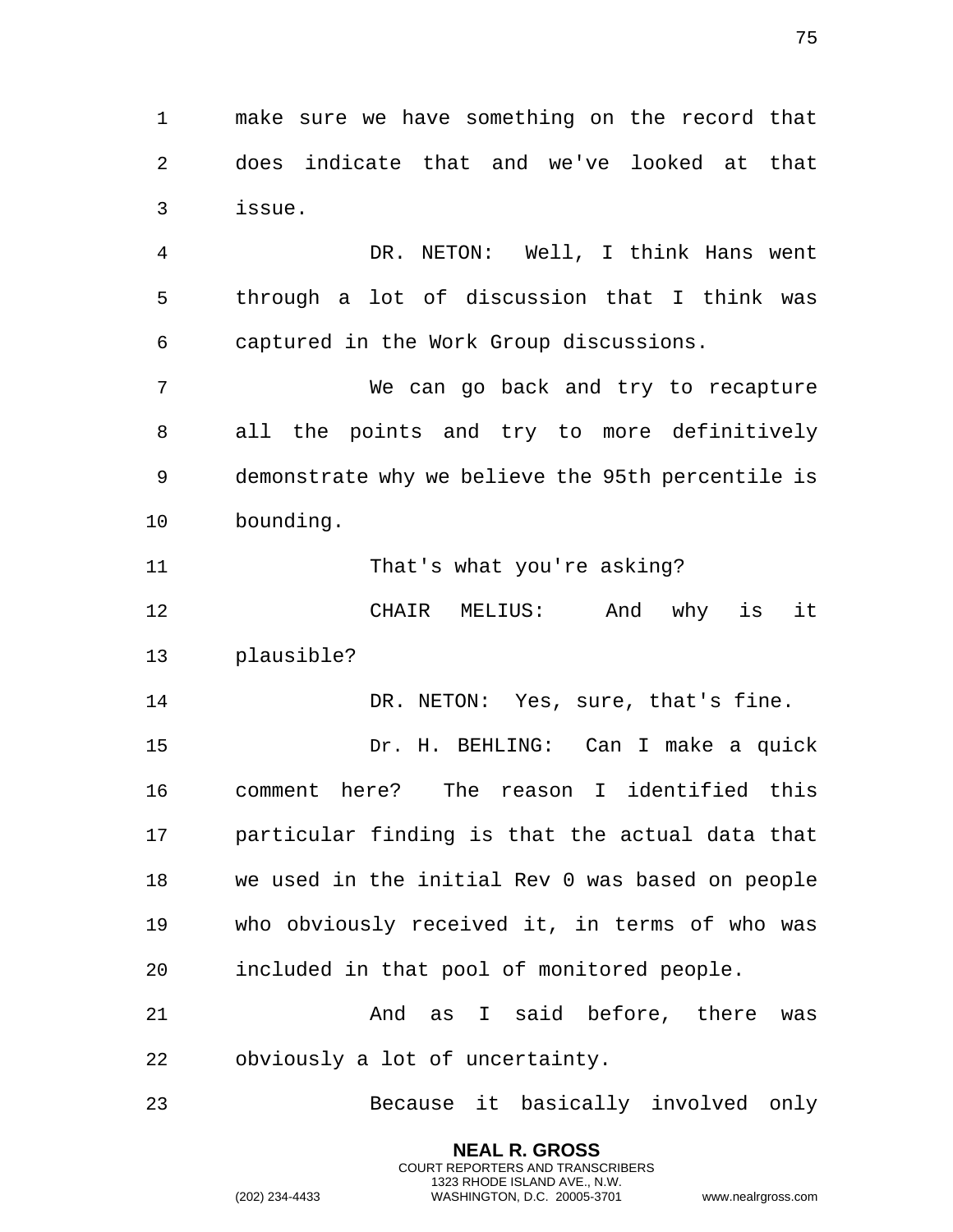mission badges, where a guy got a badge and they said, you will wear this badge until you come back to us.

 It could be an hour or two where he retrieves some instrumentation, the nature of which was heavily radioactively-contaminated. The mission badge was taken away from him and was scored as an exposure.

 But what it's not going to capture are exposures that will continue 24 hours a day from fallout. And we're talking about a pretty extended timeframe.

 Prior to 1955, the people would shoot a badge that they were wearing 24/7, which means that you have an integrated exposure for the full duration of the 24-hour day.

 Beforehand, as I said, you were either by a mission badge or by a cohort badge, which may not even be in your record.

 And this is I came to the conclusion that if you look at the data, to the extent it works, the 50th percentile will not give you a true 50th percentile due to over-deficiencies.

> **NEAL R. GROSS** COURT REPORTERS AND TRANSCRIBERS 1323 RHODE ISLAND AVE., N.W.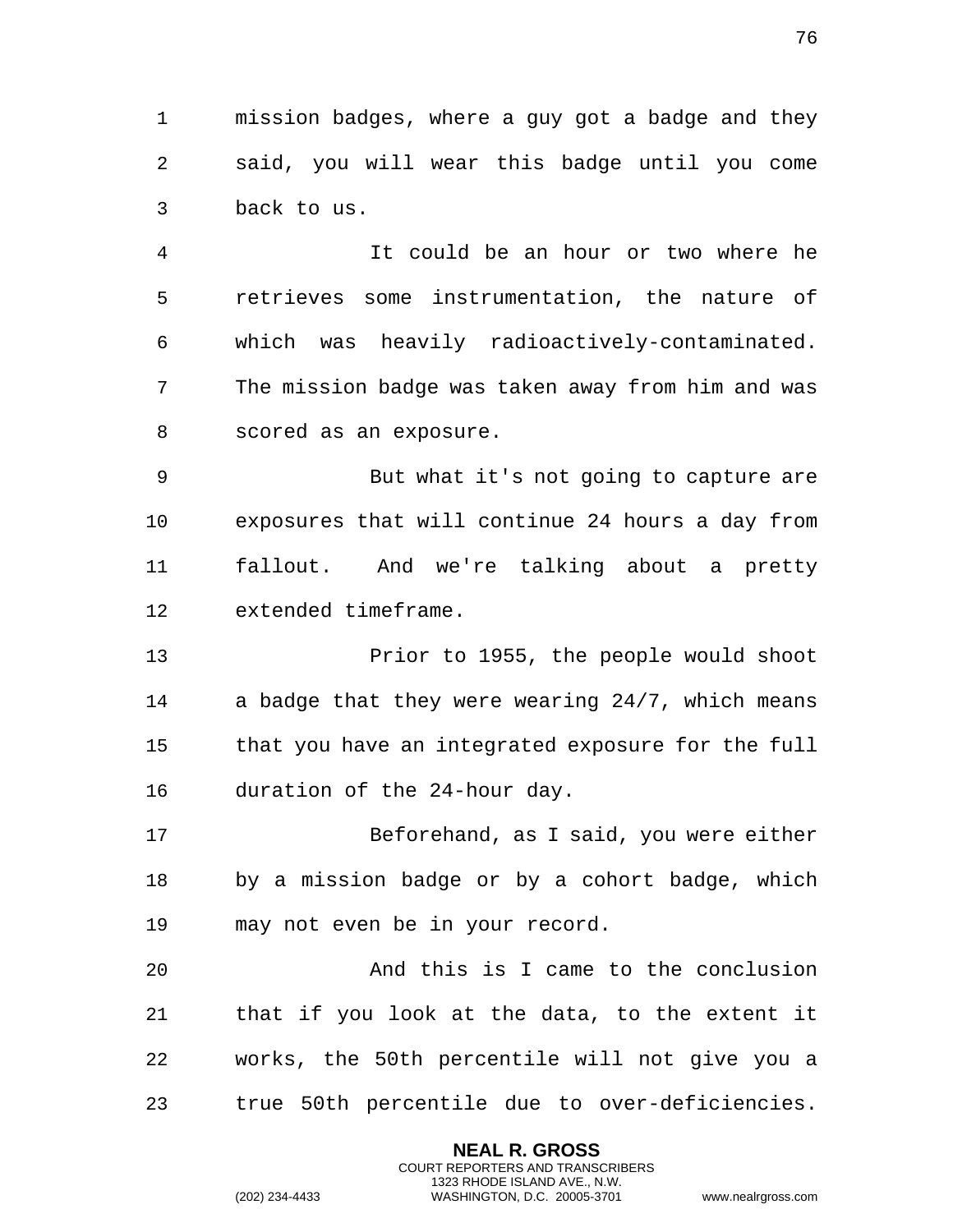**NEAL R. GROSS** And as a result, prior to 1955, NIOSH said we will use that very data, which we know is deficient. But they use the 95th percentile value and, hopefully, those deficiencies will fall by the wayside. This is my interpretation and I think it's a reasonable one. CHAIR MELIUS: But it doesn't address the question. So, thank you, and I think -- any further discussion on this? Dave? MEMBER KOTELCHUCK: Yes, I'd like to ask a question on procedure. As we approve this TBD, are we making a decision about the SEC applications? CHAIR MELIUS: We've already done that. 18 MEMBER KOTELCHUCK: That the SEC has already then -- CHAIR MELIUS: Yes. MEMBER KOTELCHUCK: -- decided and done? Okay. CHAIR MELIUS: Yes, this is just the

> COURT REPORTERS AND TRANSCRIBERS 1323 RHODE ISLAND AVE., N.W.

(202) 234-4433 WASHINGTON, D.C. 20005-3701 www.nealrgross.com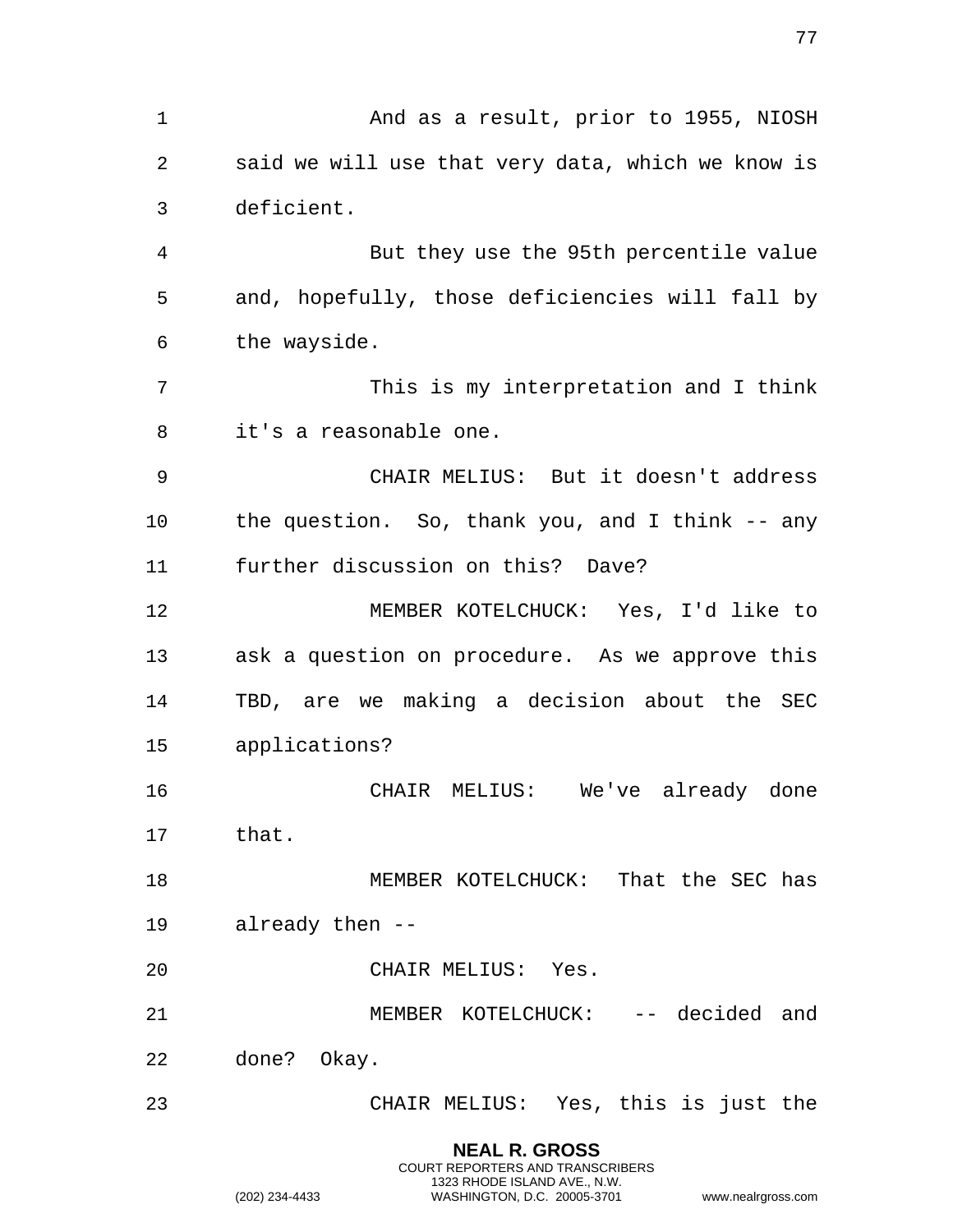-- yes.

 MEMBER KOTELCHUCK: Pardon? This is just?

 CHAIR MELIUS: What can be done for people who are not in the SEC.

 MEMBER KOTELCHUCK: Aha, okay, that was not clear to me anyway. Thank you.

 MEMBER VALERIO: Can you hear me all right? So, I guess I'm needing a clarification because reading through the material again, the implementation of around-the-clock badges wasn't in place until May of 1956.

 So, wouldn't the 95th percentile apply to people, to the workers, through May of 1956, rather than 1955?

 DR. NETON: I don't recall the exact dates of the application of the 95th percentile at this point. Hans may be able to help me out? DR. H. BEHLING: Well, anytime after the period of time when mission badging, cohort badging, or just plain instruments, in fact that was another issue when in the absence of a mission badge or a cohort badge was sometimes used it was

> **NEAL R. GROSS** COURT REPORTERS AND TRANSCRIBERS 1323 RHODE ISLAND AVE., N.W.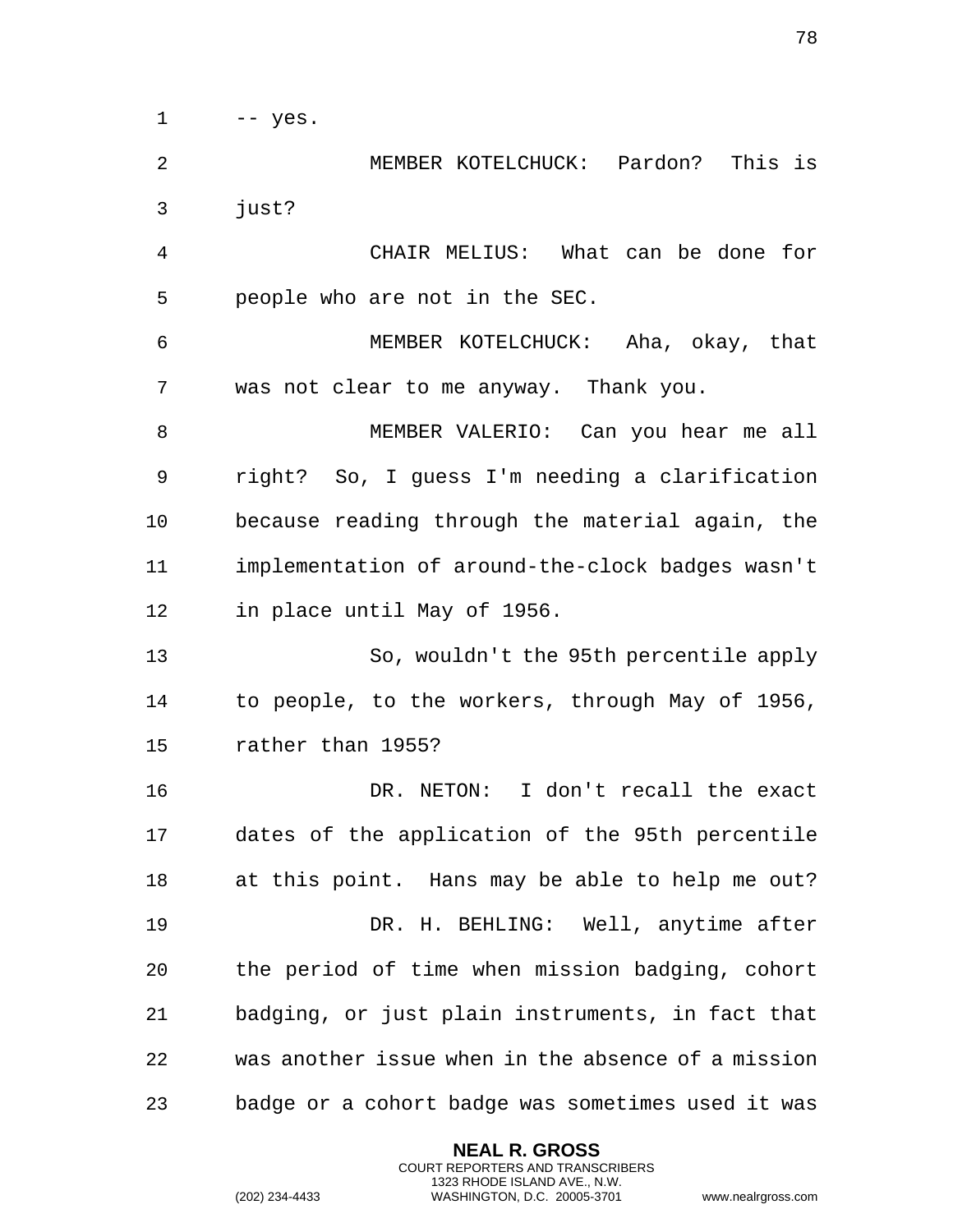strictly an instrument, they had a dose rate limit, meaning that you could stay there obviously for a long time without any acknowledgment or no records.

 But people said you may come in here if you're less than so many millirems per day, and they were no record of it -- anyway, I believe the transition between obviously the 95th percentile and the cohort terminates at the time when you introduce a badge that was worn by a given individual for the full duration, 24/7.

 That was his badge, like you would expect today. And that occurred somewhere after 1955. This was the time Operation CASTLE started when, obviously, the large megaton devices were tested.

 CHAIR MELIUS: So, again, can we address this issue and then come back to the Board and we can close this out?

 DR. NETON: We can do that. MEMBER LOCKEY: So, Jim, just so we're clear, the issue is Y-95? Now there are 99 indications? Is that what you're asking?

> **NEAL R. GROSS** COURT REPORTERS AND TRANSCRIBERS 1323 RHODE ISLAND AVE., N.W.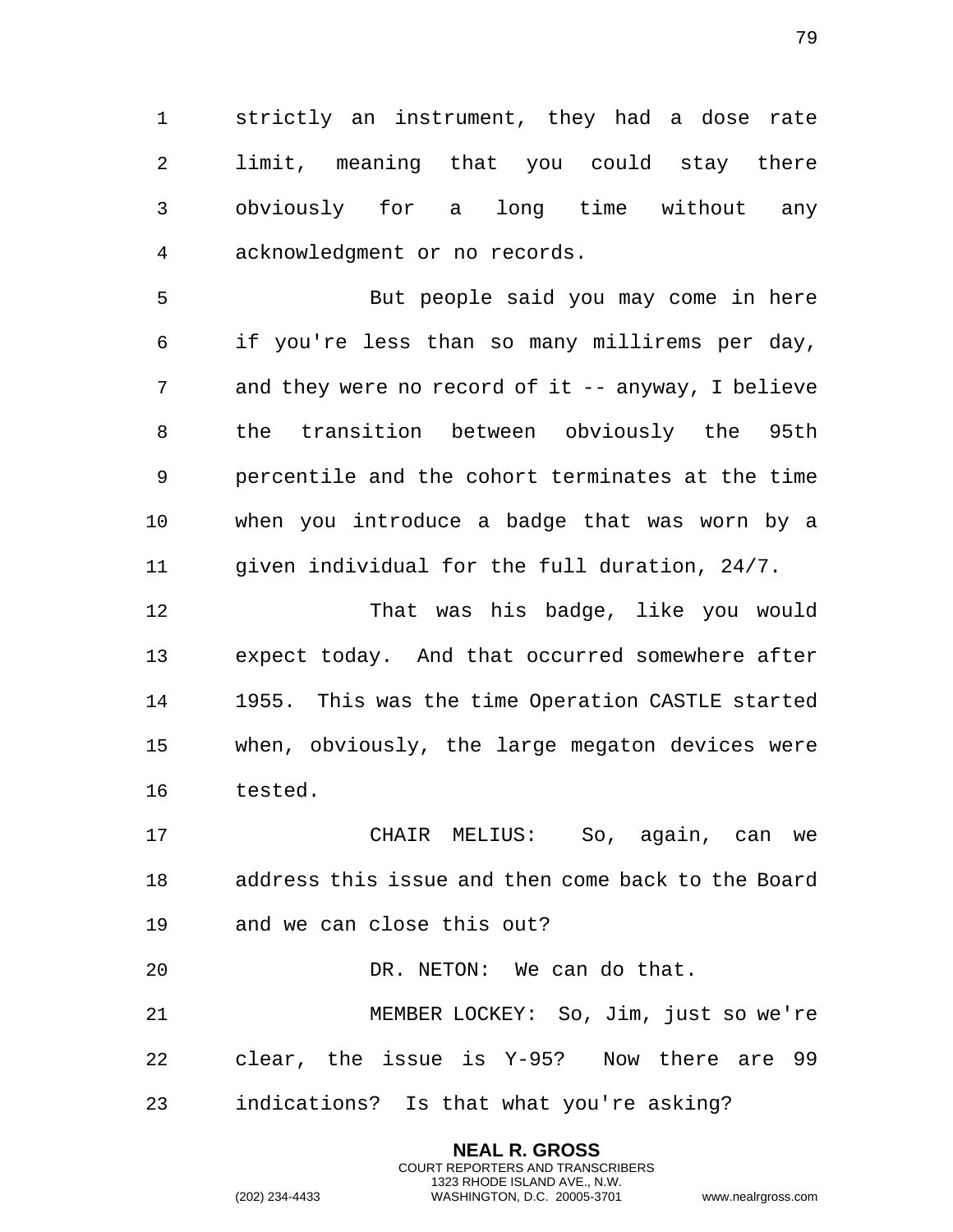1 CHAIR MELIUS: Well, I think whether 2 it's 95 or 99, as much as why -- is it plausible, 3 are these dose reconstructions at the 95th 4 percentile plausible, sufficiently accurate? 5 And I think it probably has to do with 6 what Jim is explaining, that there's adequate 7 data for making this judgment. 8 I don't think it's clear from what 9 we've been given so far. And I haven't gone back 10 and looked at all the transcripts or anything. 11 So, our next item on our agenda is 12 Fernald, I believe. 13 **Feed Materials Production Center SEC**  14 **Petition (1979/1984-1989; Fernald, OH)**  15 **and Site Profile**  16 MR. STIVER: Good morning, Dr. Melius, 17 Members of the Board. I'm John Stiver from SC&A. 18 Today I'm going to be giving an update 19 on the Fernald SEC Petition 0046 and the Work 20 Group's recommendation regarding that, and also, 21 an update on ongoing Site Profile Activities. 22 What I would like to do is go ahead and go 23 through the SEC first, and then entertain any

> **NEAL R. GROSS** COURT REPORTERS AND TRANSCRIBERS 1323 RHODE ISLAND AVE., N.W.

(202) 234-4433 WASHINGTON, D.C. 20005-3701 www.nealrgross.com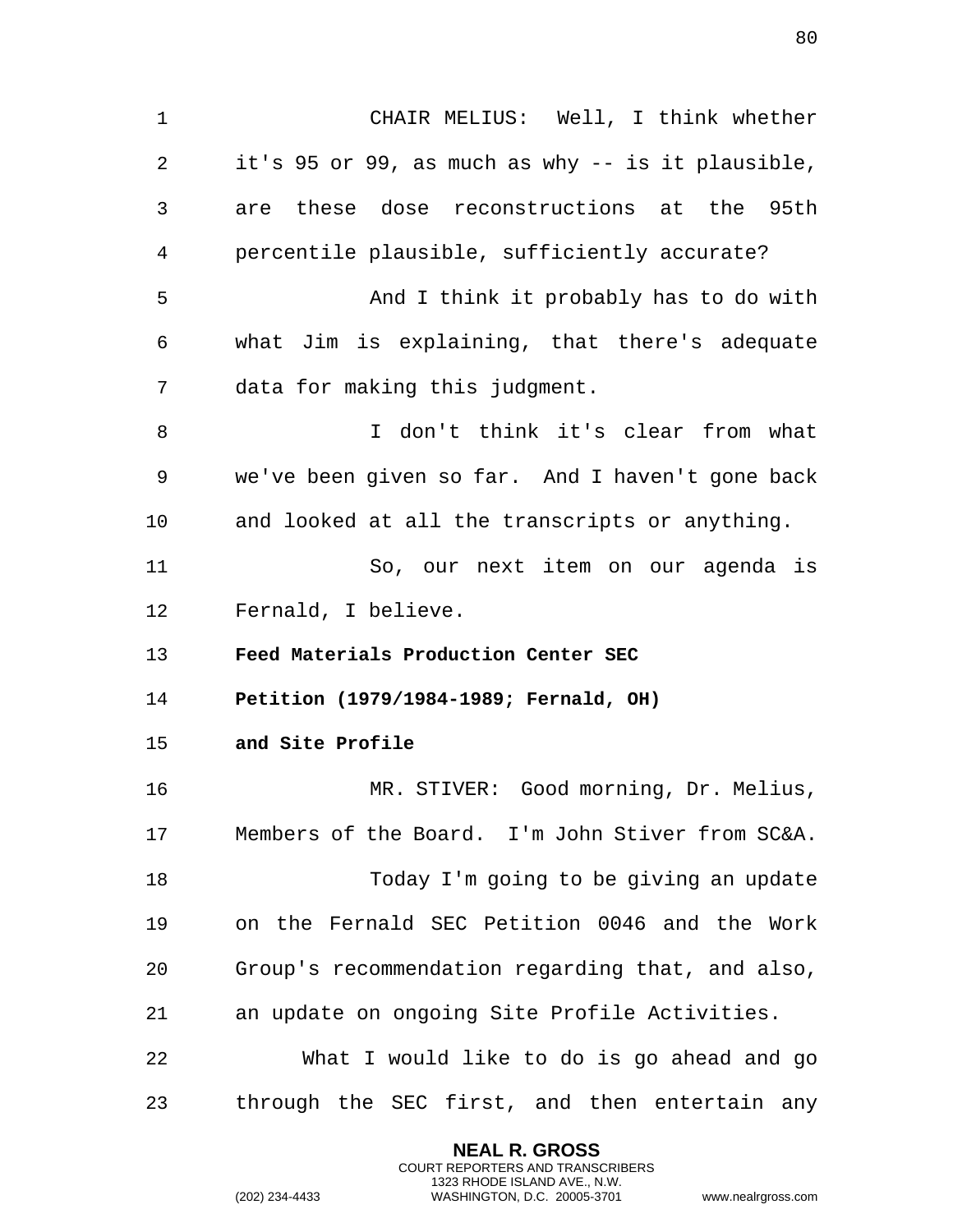1 questions the Board has regarding that, before 2 launching into the Site Profile side of things. 3 So, with that, we can get started 4 here. Following on after Hans is always a tough 5 gig, but I'll go ahead and do my best. 6 A little bit of background about 7 Fernald, which is also known as the Feed 8 Materials Production Center. 9 It's located about 20 miles from 10 Cincinnati. It covers a fairly large area, about 11 10 to 50 acres, with the production area 12 centrally located, about 136 acres in that. 13 It began operation in '51, 1951, and 14 it was fully operational by the end of 1954, and 15 produced product, mainly uranium, some thorium, 16 up until 1989. 17 As you can see here in bold on the 18 Slide Number Two, primary function was to convert 19 uranium ore concentrates and recycled materials 20 to either uranium oxides or highly purified 21 uranium ingots and billets for machining, or 22 extrusion into tubular forms and assorted uranium 23 enrichment.

> **NEAL R. GROSS** COURT REPORTERS AND TRANSCRIBERS 1323 RHODE ISLAND AVE., N.W.

(202) 234-4433 WASHINGTON, D.C. 20005-3701 www.nealrgross.com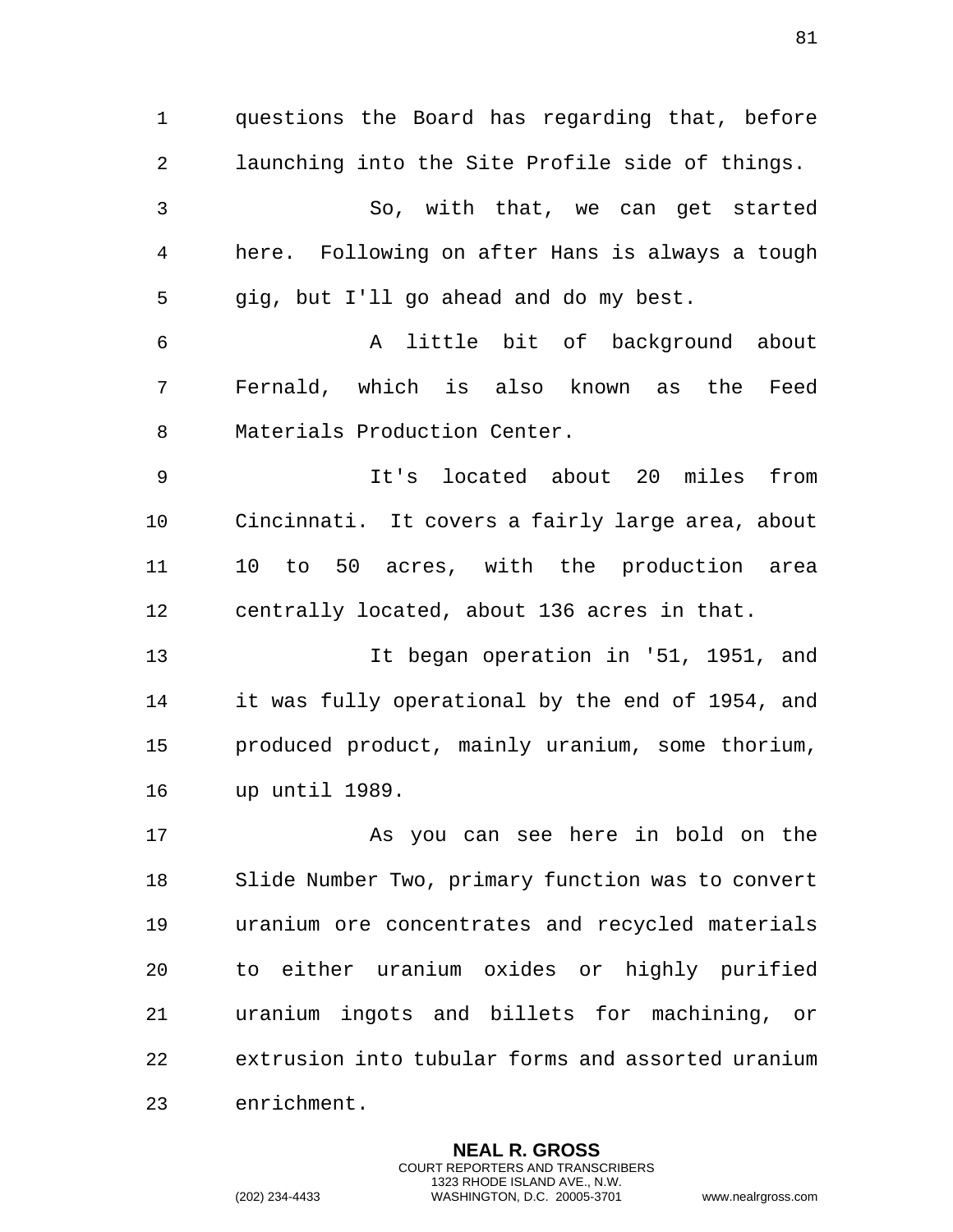The facility has included nine separate plants, along with waste storage areas, two earthen berms, concrete silos that contain the K-65 residues, which were also called raffinates.

 And let me move on here. As far as the review of the Site Profile in the SEC, this is probably one of the longest-lived of all, maybe with the exception of Hanford and Savannah River.

 A Site Profile Review was conducted back in the early days, in 2006. A total of 33 findings were identified. About that same time, SEC Petition 46 was qualified.

 The qualified Class was all employees of DOE, DOE contractors and subcontractors, employed at Fernald from January 1951 through December 31, 1989.

 Our SEC Evaluation Report Review identified six principal SEC issues, first being the classic completeness and adequacy of the coworker model for uranium internal exposures.

Kind of with that or related to that

**NEAL R. GROSS** COURT REPORTERS AND TRANSCRIBERS 1323 RHODE ISLAND AVE., N.W.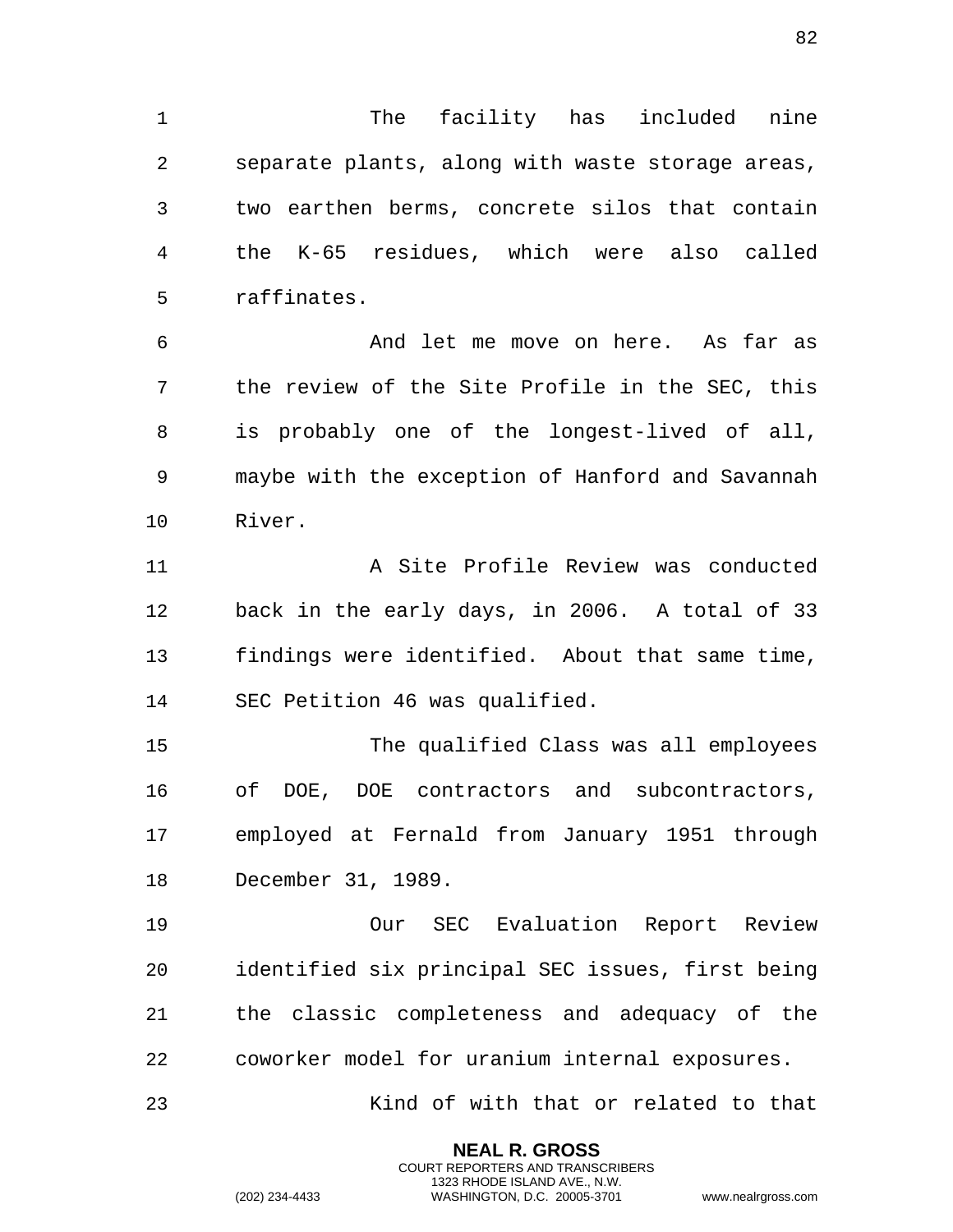is the validation of the electronic database that took the hard-copy records that went into creating that model and put it into electronic format.

 The third is the issue of recycled uranium, how to deal with the impurities in recycled uranium, principally, plutonium, neptunium, and technetium-99, but also, americium-241.

 Issue Four was the use of the radon breath data for reconstructing doses from inhalation of radium-226 and thorium-230.

 Issue Five was a review of radon emissions from the K-65 silos and associated exposures.

 Issue Six was reconstruction of internal exposures from inhalation of thorium- 232, based on time-weighted air concentration data during the first period and also, chest counts at a later period of time.

21 And this SEC 4.5.1 was kind of an orphan issue from way back in the beginning. And this had to do with the absence of performance

> **NEAL R. GROSS** COURT REPORTERS AND TRANSCRIBERS 1323 RHODE ISLAND AVE., N.W.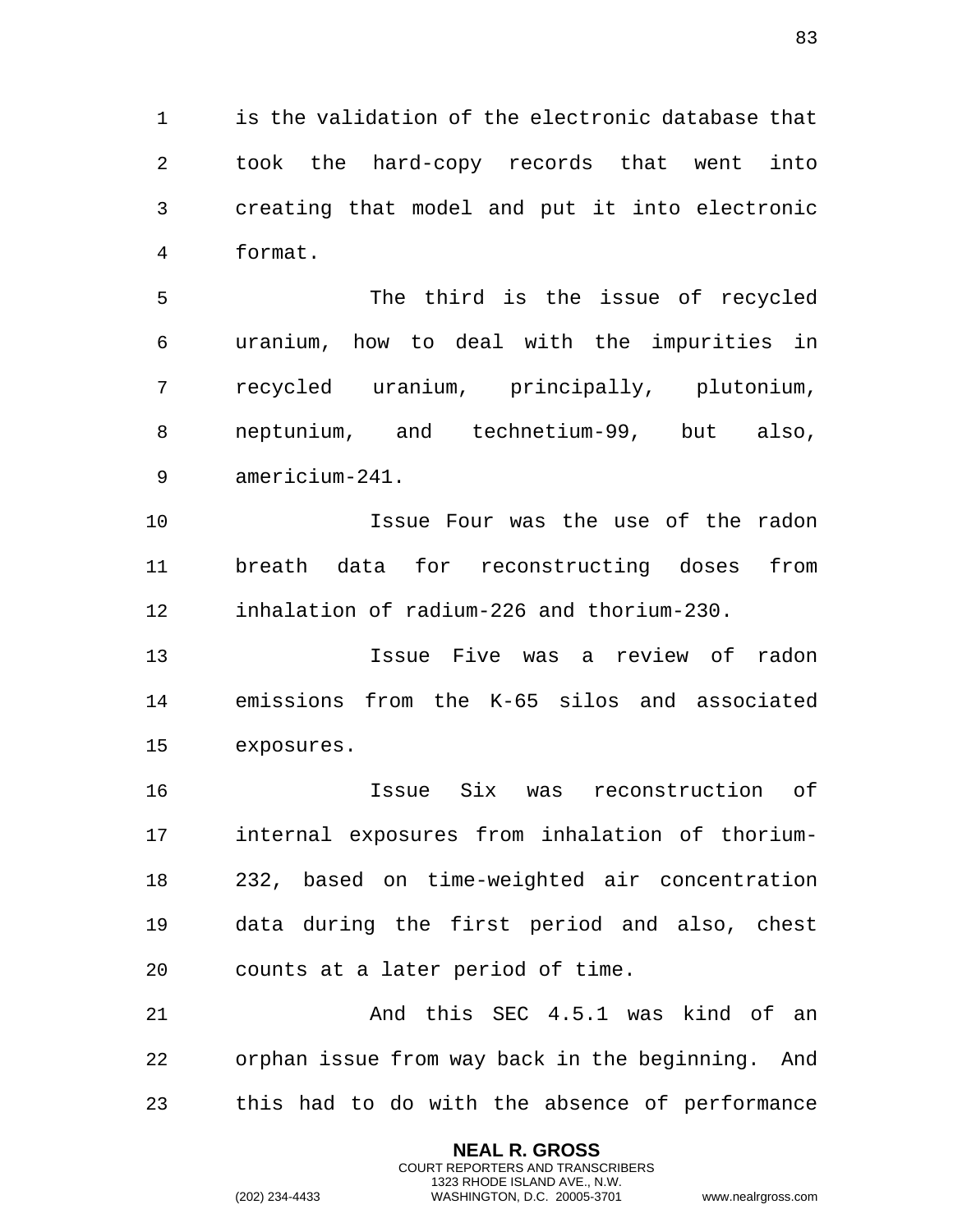standards and quality assurance for external doses, based on film badge dosimetry.

 Our latest iteration of the Fernald Issues Matrix captures in detail all of these findings, the resolution points to the various transcripts where they're resolved.

 I believe it was sent out to the Board a couple of weeks ago, and it should be available on the DCAS website.

 We'll continue with the historical review for just another slide here. There are 22 Work Group meetings that took place over a 10- year period, a vast number of White Paper exchanges and Work Group discussions.

 The last meeting was July 28, just last month, and as of that date, three Classes have been added to the SEC.

 The first were all employees of DOE, their contractors and subcontractors, basically anybody who worked at FMPC from January 68 through December 31, 1978, based on the ability to reconstruct internal doses of thorium from chest count data that were reported in units of

> **NEAL R. GROSS** COURT REPORTERS AND TRANSCRIBERS 1323 RHODE ISLAND AVE., N.W.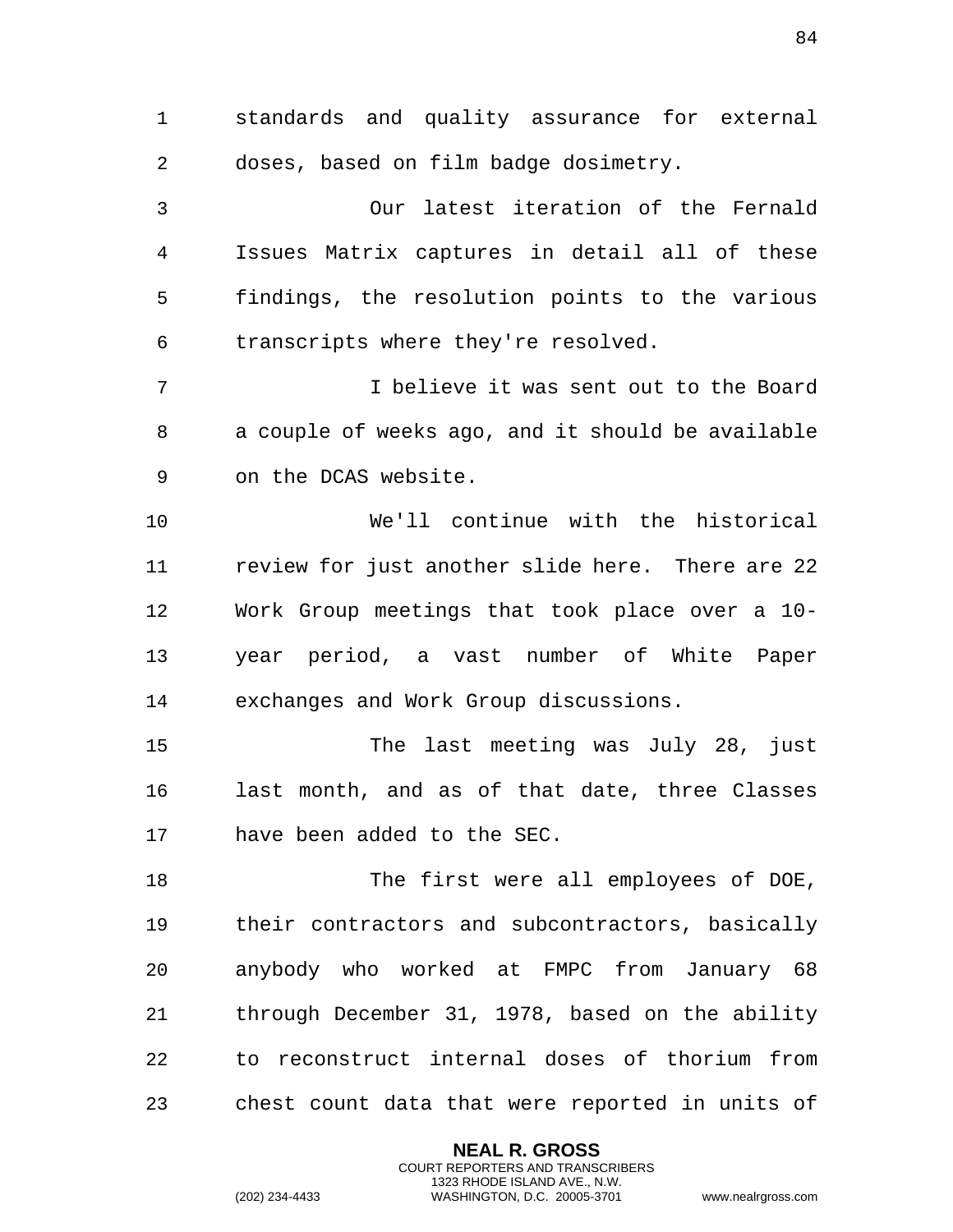milligrams of thorium.

2 And I have the lengths there to the HHS designations, so anybody who wants to can go review those.

 Then the next year, in 2013, another group was added to the SEC.

 And this was basically all the subcontractors employed from January 1, 1951, through December 31, 1983, based on insufficient internal monitoring data for other than prime contractor DOE employees at that time.

 The third also came about in 2013, and this was all employees from January 1, 1954, through December 31, 1967, based on the inability to construct internal doses of thorium from these time-weighted airborne radioactivity concentrations, called daily weighted exposures.

 Next slide. We go through the SEC issues, kind of a 10,000-foot view. Any one of these could have been the topic of an all-day meeting, and I'm sure nobody wants to go through that level of detail right now.

This is basically, like I said, the

**NEAL R. GROSS** COURT REPORTERS AND TRANSCRIBERS 1323 RHODE ISLAND AVE., N.W.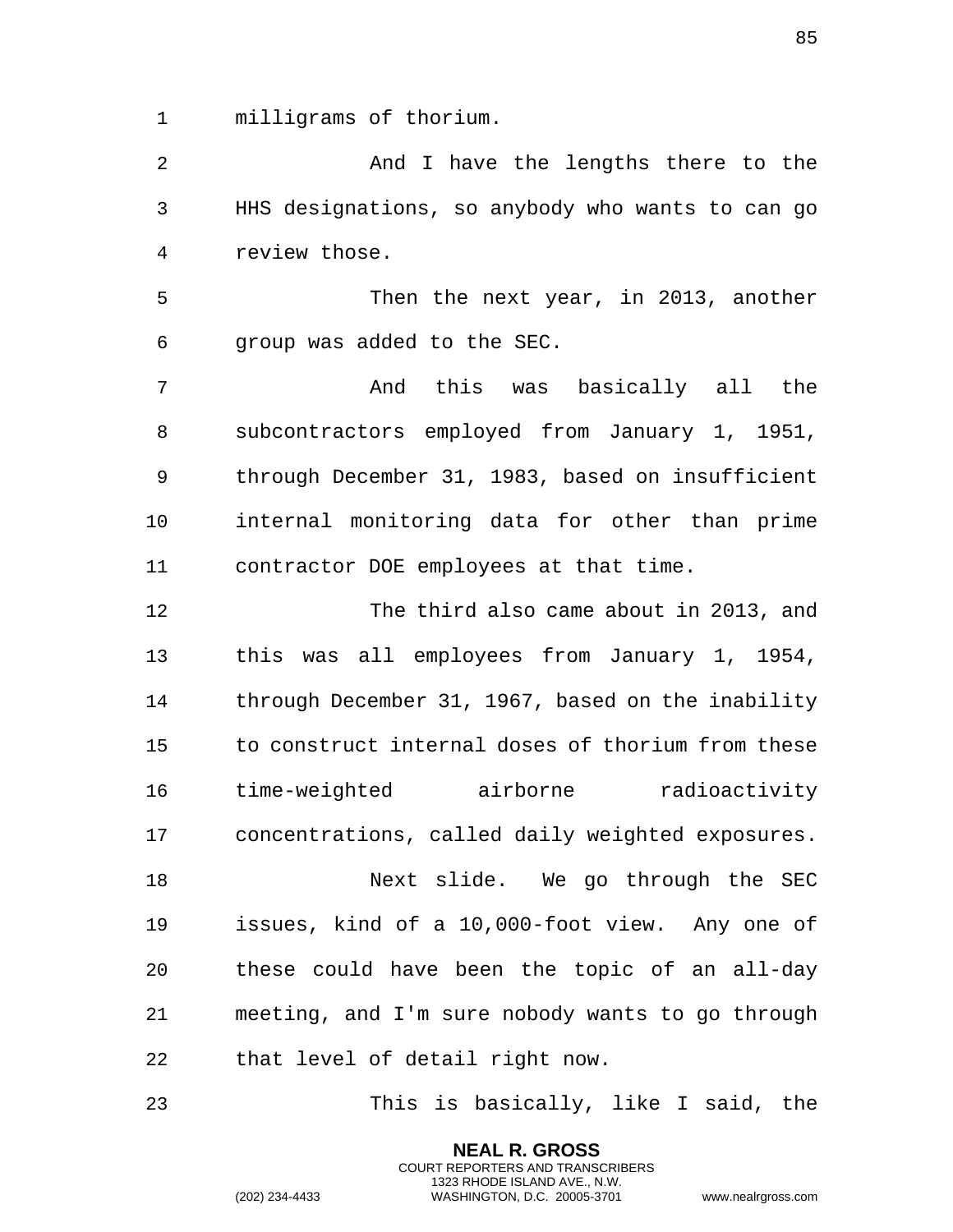completeness and adequacy of the uranium bioassay data for dose reconstruction, to support OTIB- 78. This issue was actually not resolved until 2014, I believe it was, December, 2014.

 OTIB-78 was actually revised three times, and the coworker model was eventually incorporated into the Occupational Internal Dose Revision Three, which came out just last year. And the OTIB was cancelled.

 The issues we raised, the applicability of the coworker model, with the basis for the addition as that second Class of workers to the SEC that we just went over.

 Issue Two is directly related to the coworker model as well. It's mainly validation of the accuracy with which the hard-copy records were transcribed into electronic format.

 That was, let's see, as of December in 2010, NIOSH had delivered a complete validation study that resolved all of our concerns. And the February 8, 2011 Meeting, it was recommended that subpart A be closed out.

2B was concerns about the integrity of

**NEAL R. GROSS** COURT REPORTERS AND TRANSCRIBERS 1323 RHODE ISLAND AVE., N.W.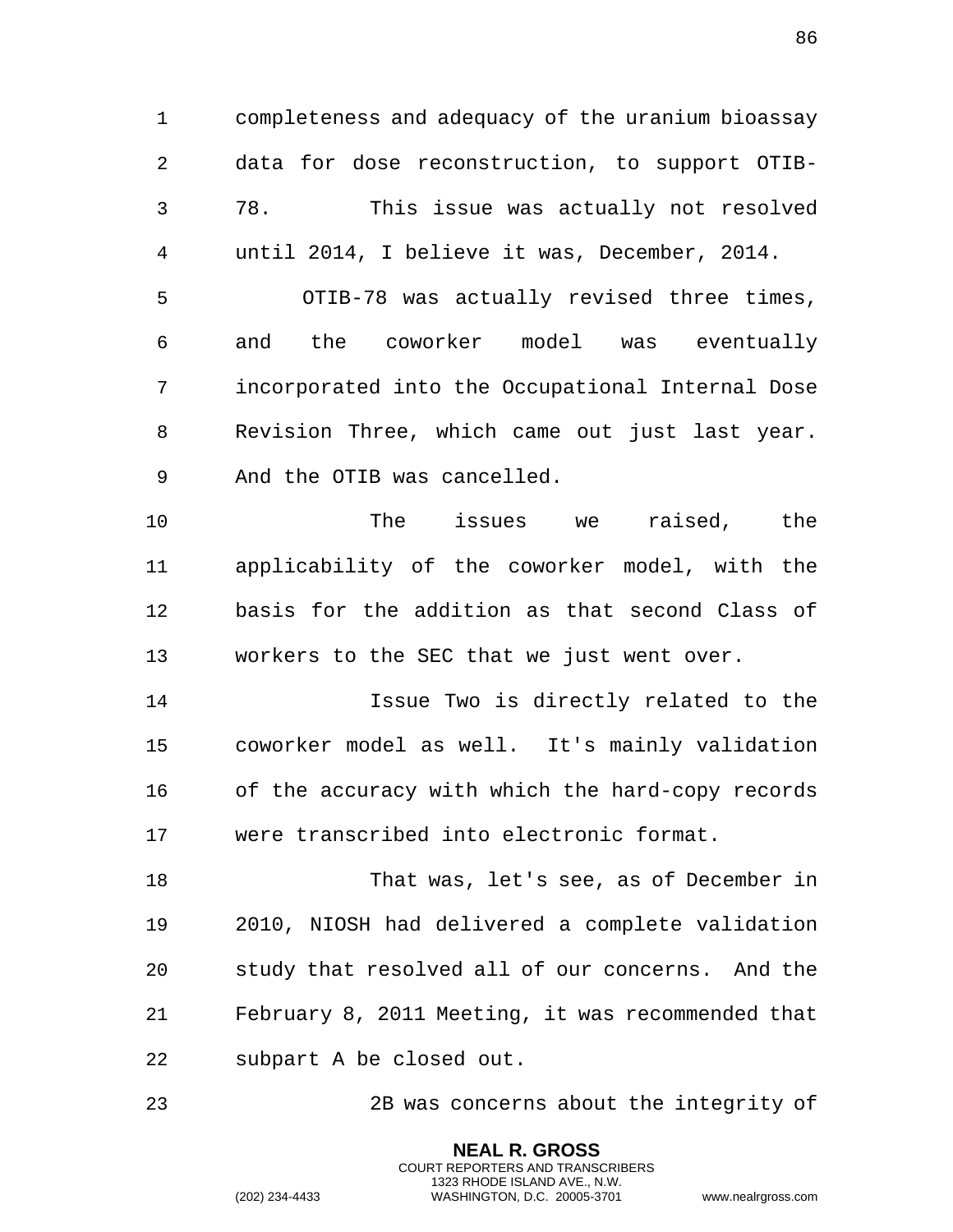the hard-copy bioassay data itself, as raised by a petitioner.

 And this is really more related to there had been some falsification, or I don't know if that's the right term. The methodology for calculating off-site emissions from the scrubbers was called into question.

8 And so, there was still some concern about whether the bioassay data might also have issues related to that.

 There was also, I believe, in the Fernald annual reports, there was some boilerplate in there, and the bioassay data shouldn't be used for a dose assessment.

 And the reason for that we believe was that at the time, that data was really used for assessing chemical toxicity. The plant was 18 really run as a heavy metals plant.

 And also, at the time, we didn't really have the detailed bio-kinetic models to assess organ doses from intakes.

 And so this was the topic of quite a bit of discussion back in the time, and based on

> **NEAL R. GROSS** COURT REPORTERS AND TRANSCRIBERS 1323 RHODE ISLAND AVE., N.W.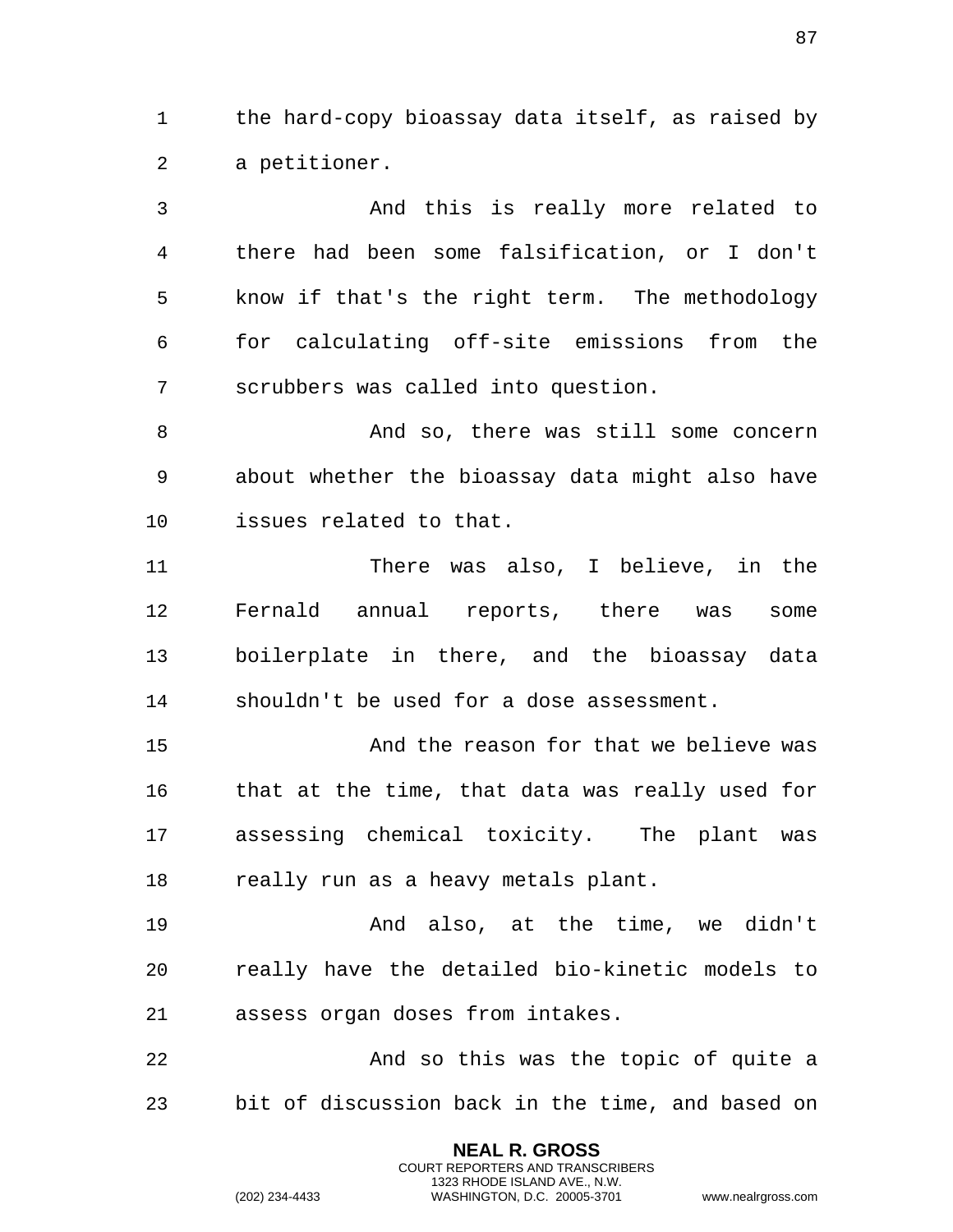our experience with NTS, which have taken a tremendous amount of resources and time. And the results turned out to be inconclusive.

 We decided, the Work Group decided, that it was not worth pursuing that at this time. So, that was closed out.

 Issue Three, recycled uranium, the concern was that the default concentrations that were on a uranium mass basis of plutonium-239, neptunium-237, and technetium-99.

 They're associated with recycled uranium at Fernald. It may not be bounding for certain Classes of workers and activities and time periods.

 Plutonium is quite significant from a dosimetric standpoint with two to five times uranium dose with certain concentration in organs is listed there.

 We have three real periods of interest here that span the time from 1953 to 1985. Actually, from 1953 to 1960, there were some amounts, about 45 metric tons that were in storage, but there was no processing going on.

> **NEAL R. GROSS** COURT REPORTERS AND TRANSCRIBERS 1323 RHODE ISLAND AVE., N.W.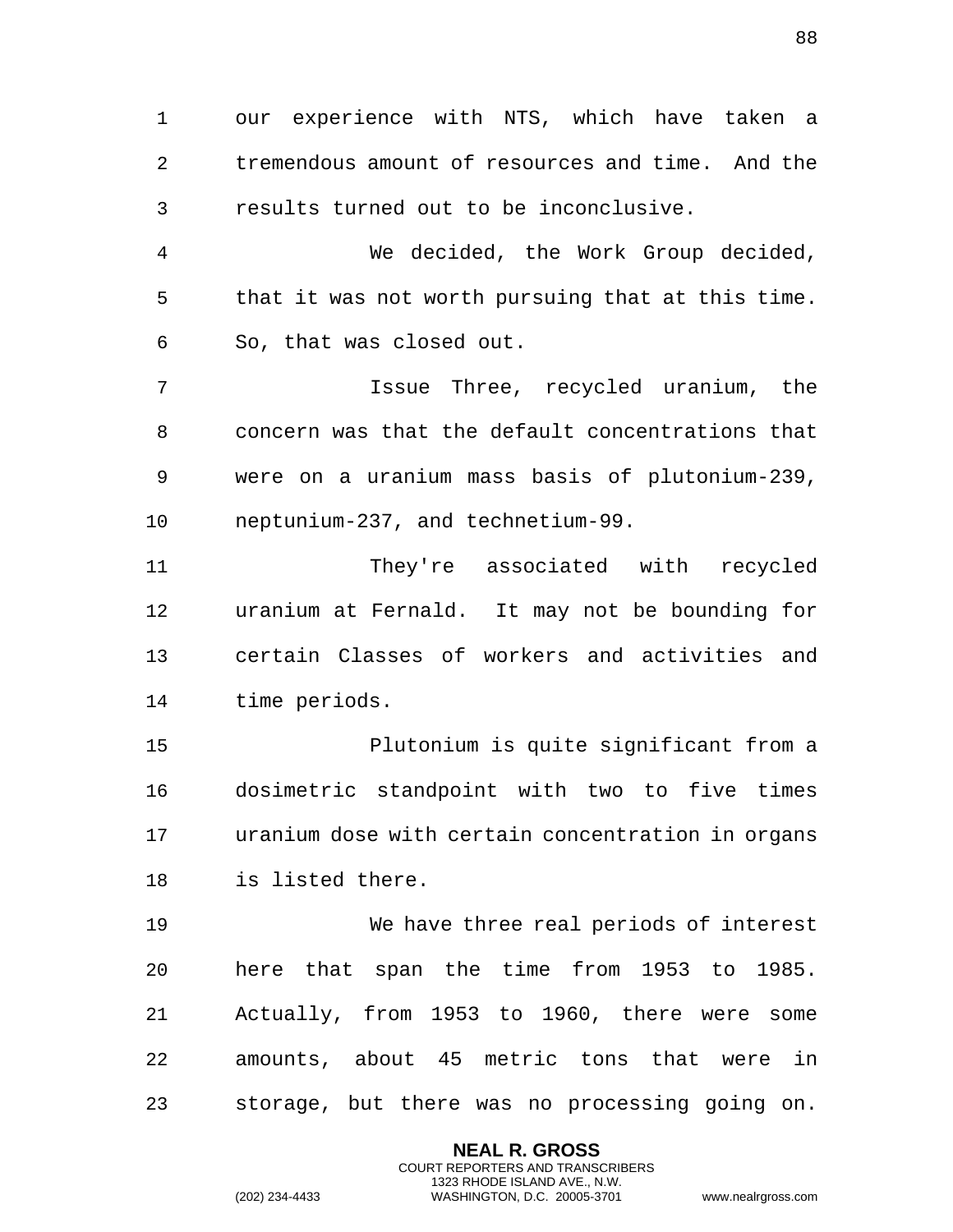From 1961 to 1972, recycled uranium was processed, but most of the data that are available suggests that the levels were within specifications, which was an anomaly, 10 parts per billion plutonium, as I said, on a uranium mass basis.

 From 1973 to 1985, however, RU was received. It was out of specification, mostly from the gaseous diffusion plants.

 This was termed plutonium out of specification, or POOS is the acronym applied. 12 And then in 1986, Westinghouse Materials Company of Ohio took over as the M&O from National Lead of Ohio, and instituted comprehensive improvements in the HP program.

 And from that period forward, we felt that we probably didn't have an SEC issue regarding recycled uranium.

 Six Work Group Meetings took place, a lot of exchanges, a lot of discussions.

 And as of February, 2012, the Work Group and NIOSH reached an agreement on the RU contamination concentrations that are listed in

> **NEAL R. GROSS** COURT REPORTERS AND TRANSCRIBERS 1323 RHODE ISLAND AVE., N.W.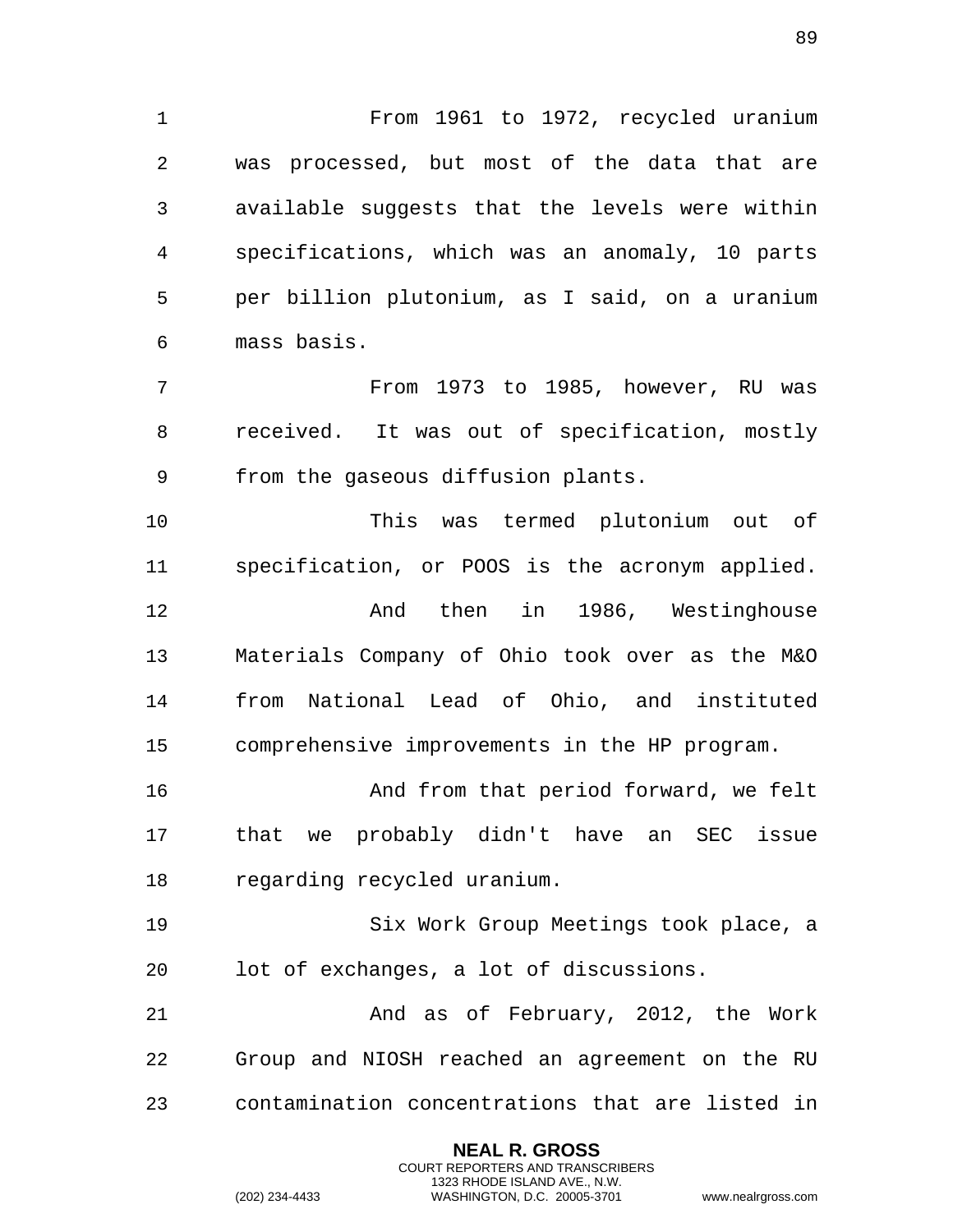this table in here, which was from 1961 to 1972. 100 parts per billion for plutonium, 3500 parts per billion for neptunium, and 9000 parts per billion for technetium. And from 1973 to present, 400 parts per billion, plutonium; 11,000 parts per billion, neptunium; and 20,000 parts per billion, uranium. 8 And this was actually incorporated into NIOSH's Report 52, which cataloged all of their Fernald-related internal dose methodologies. Let's fast forward to 2017. TBD-5 Rev 3 was issued in March, 2017, and in that document, NIOSH actually proposes lower concentration levels for the constituents than what were agreed upon by the Work Group. For 1961 to 1972, plutonium was taken from 100 parts per billion down to 10, neptunium, down to 400, and technetium-99 down to 6000 parts per billion. And in the July Work Group Meeting, NIOSH stated that they don't believe that the data really support the original concentrations.

> **NEAL R. GROSS** COURT REPORTERS AND TRANSCRIBERS 1323 RHODE ISLAND AVE., N.W.

(202) 234-4433 WASHINGTON, D.C. 20005-3701 www.nealrgross.com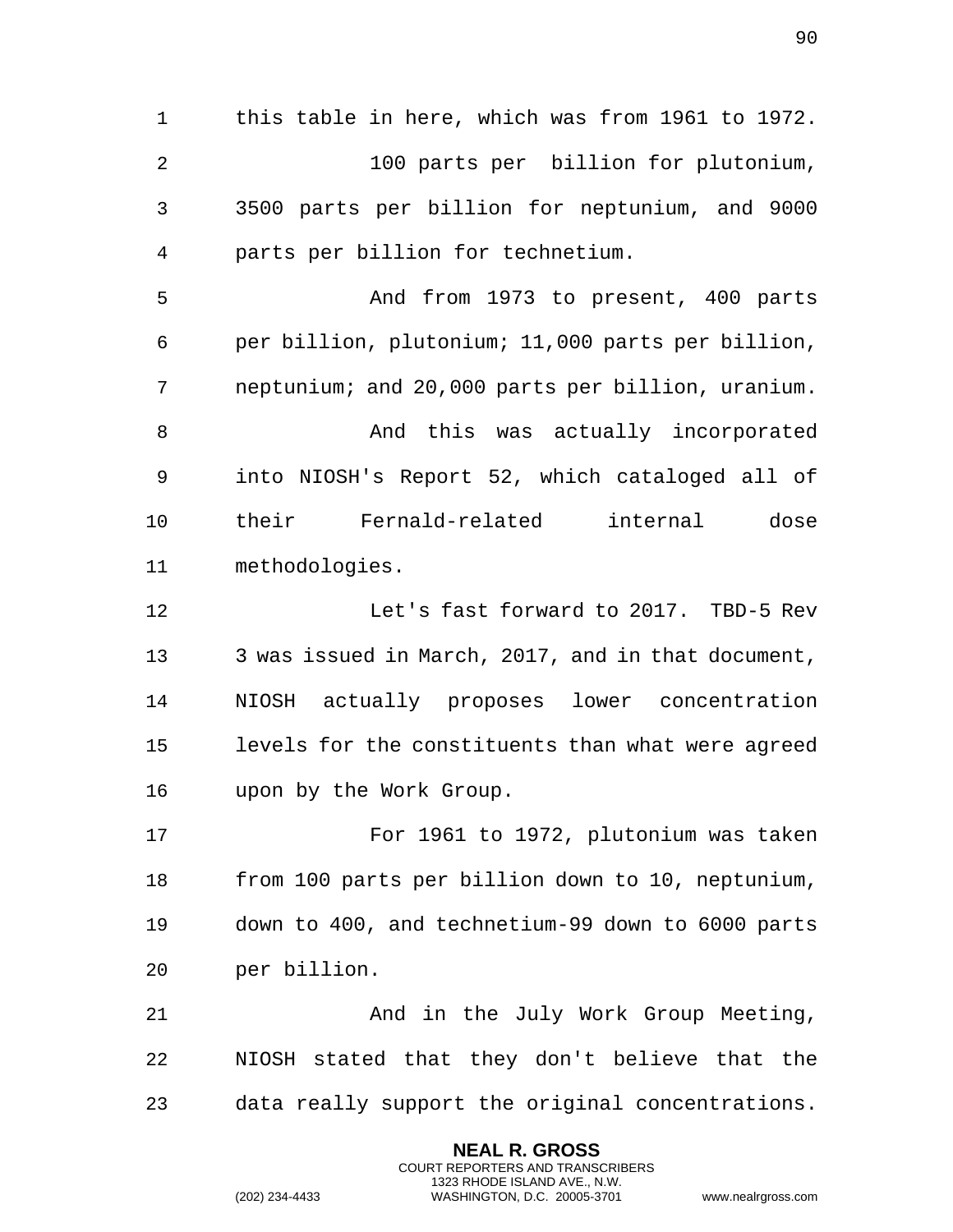That factor of ten was kind of applied administratively to begin with to ensure claimant-favorability and dose reconstruction methodologies have changed and improved. They're now done differently than they were in 2012.

 However, SC&A remains concerned that some of these new defaults might not be adequately bounding to some workers who might not be covered by the SEC. Say, those exposed for less than 250 days.

 The main reason for that being this magnesium fluoride process loop that had an impact on the workers in Plant Five and the millwrights in Plant One.

15 And they had a reduction bomb where they put the green salt, the magnesium, in there, and then converted it to metal.

 This refractory material, what used to be dolomite, but the mag fluoride, would absorb a good portion of these constituents.

 And as it was recycled, you'd get kind of a concentration effect such that what was actually in the feed material, that ten parts per

> **NEAL R. GROSS** COURT REPORTERS AND TRANSCRIBERS 1323 RHODE ISLAND AVE., N.W.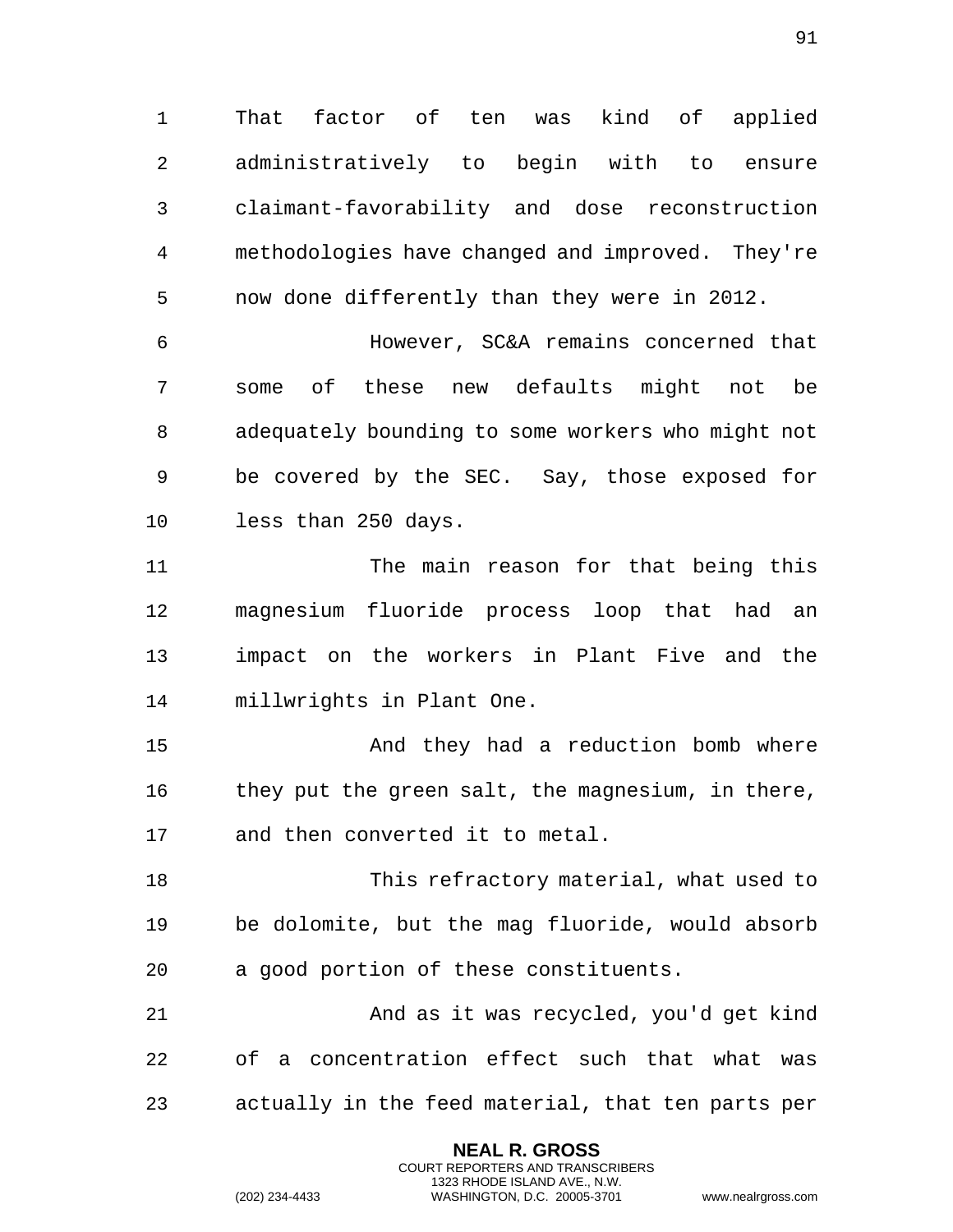billion, could be concentrated quite a bit higher than that.

 Which was really the reason that we felt 100 parts per billion was really more claimant-favorable and probably plausible upper bound to use during that period. NIOSH has agreed to provide a detailed explanation for these default levels for 1961 to 1972. And the issue remains active. We're back. Okay, I recall that this issue was transferred to the Site Profile side of the house back in 2012. And so that relates to TBD Findings 9 and 11 and SEC P3. That component that was related to americium-241 was actually closed out at the July 28, 2017 meeting. We felt that NIOSH's methodology as laid out in Rev. 3 of TBD-5 was more than adequate and claimant-favorable. Issue Four, this is the use of radon- breath data for reconstructing doses from inhalation of radium-226 and thorium-230. We agreed that breath analysis is a

> **NEAL R. GROSS** COURT REPORTERS AND TRANSCRIBERS 1323 RHODE ISLAND AVE., N.W.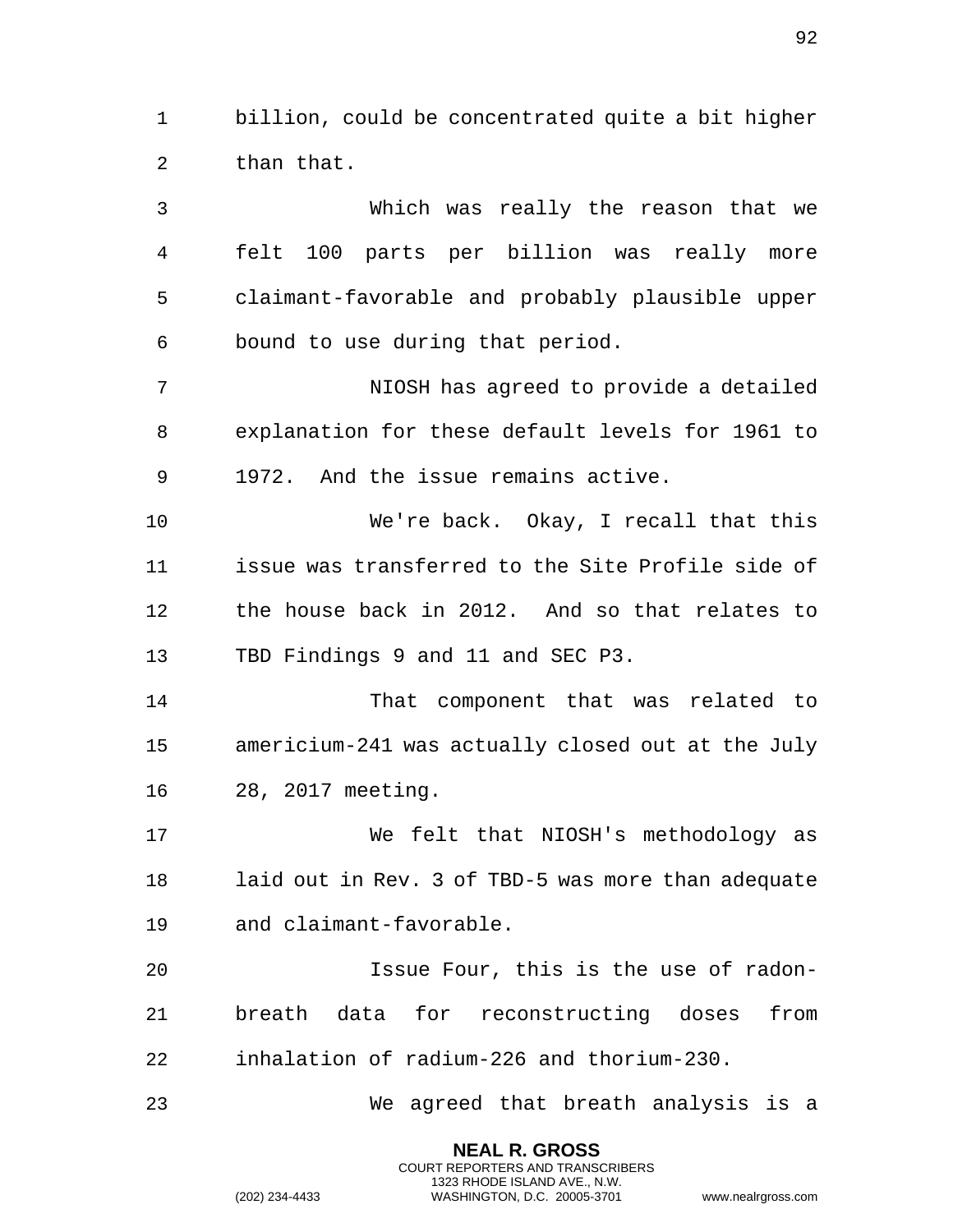valid method for reconstructing intakes of radium and thorium.

 These two isotopes and the intake ratios of the radionuclides are known and it can identify the worker populations.

 The remaining issue was how to reconstruct does from thorium-230 that were poor in uranium or radium. So, you didn't have the - - you really detect it either using bioassay or a chest count.

 You're not going to detect lead-212 or any of the daughter products. So, you might end up with a thorium intake, but you had no way that you could monitor it.

 As of August, 2017, again, lots of White Paper exchanges and discussions. NIOSH at this point believes that there really is no exposure potential.

 This would be on the, quote, clean side of the Refinery Plant 23, now on the site of the gulping station, which is where they actually dumped in the ore and then milled down in Plant One.

> **NEAL R. GROSS** COURT REPORTERS AND TRANSCRIBERS 1323 RHODE ISLAND AVE., N.W.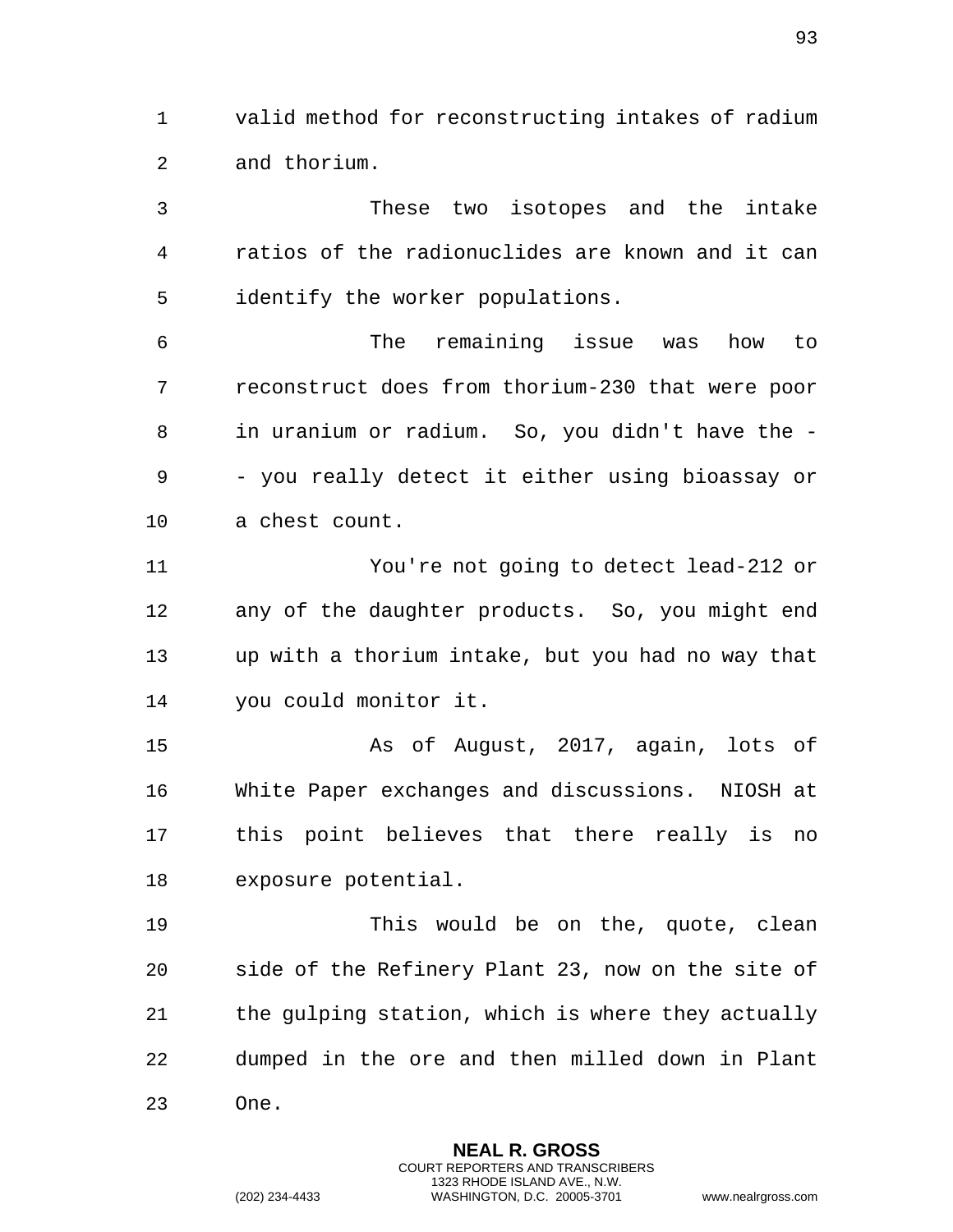1 And actually, we didn't feel there's a problem there in constructing doses, but it was over on the other side where there might be some potential for some intakes that we wanted to look at this.

 NIOSH is going to provide their official written position on this, so again, this remains active. This relates to TBD Issues Seven and Eight.

 Issue Five, this is radon emissions from the K-65 silos and associated exposures. Now, prior to the SEC, from 1954 through 1967 and then 1968 to 1978, this was a pretty hot topic of discussion because some of the doses that could be received here were quite high.

 We felt that the radon-release rates from the K-65 silos, proposed by NIOSH, based on 18 the Radiation Assessment Corporation study, were too low.

 And we felt that the method used to drive the source term dispersion factors was scientifically flawed. A lot of papers were exchanged again.

> **NEAL R. GROSS** COURT REPORTERS AND TRANSCRIBERS 1323 RHODE ISLAND AVE., N.W.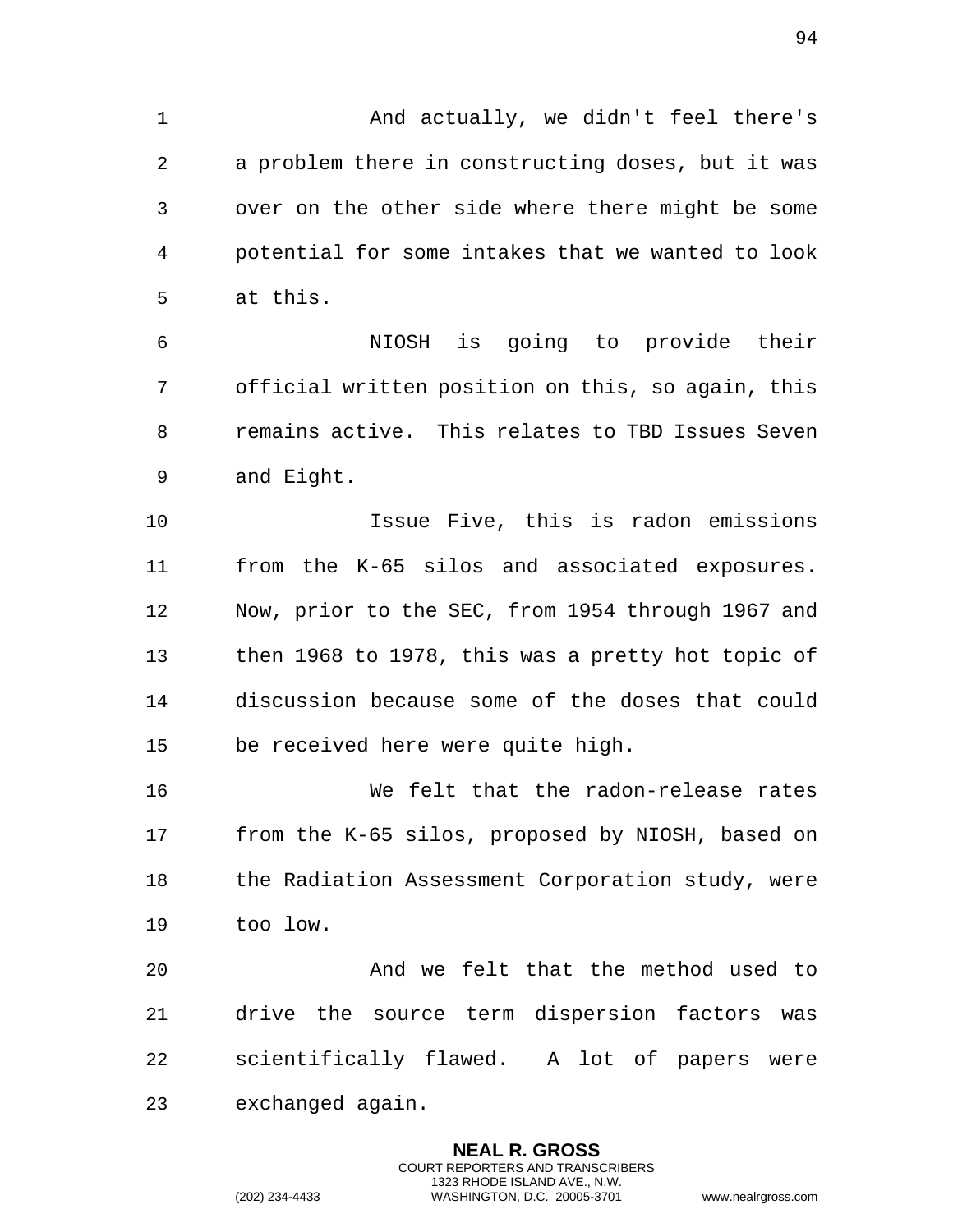1 As a practical matter, though, at this point, since the SEC has been granted, there's only a six-month period here where this radon dose would apply. And since lung is a presumptive cancer, the only non-presumptives would be skin, prostate, and then if there's some segment of the 250-day period in there. So, based on that, we felt that if NIOSH was willing to go ahead and apply the 95th percentile of their model, that we would go ahead and accept that and, as of December, 2015, TBD-4 Rev 1, which is the environmental TBD. NIOSH has indeed incorporated the 95th percentile, and as agreed upon by the Work Group, the issue was closed. This relates to TBD Issues 25 to 26. Now, we're getting to thorium-232. This was Issue 6A, the point being, how do you reconstruct thorium doses based on breathing-zone data and general air sampling, and associated time-weighted air concentrations? Pre-68, July, 2013, the SEC was voted

> **NEAL R. GROSS** COURT REPORTERS AND TRANSCRIBERS 1323 RHODE ISLAND AVE., N.W.

(202) 234-4433 WASHINGTON, D.C. 20005-3701 www.nealrgross.com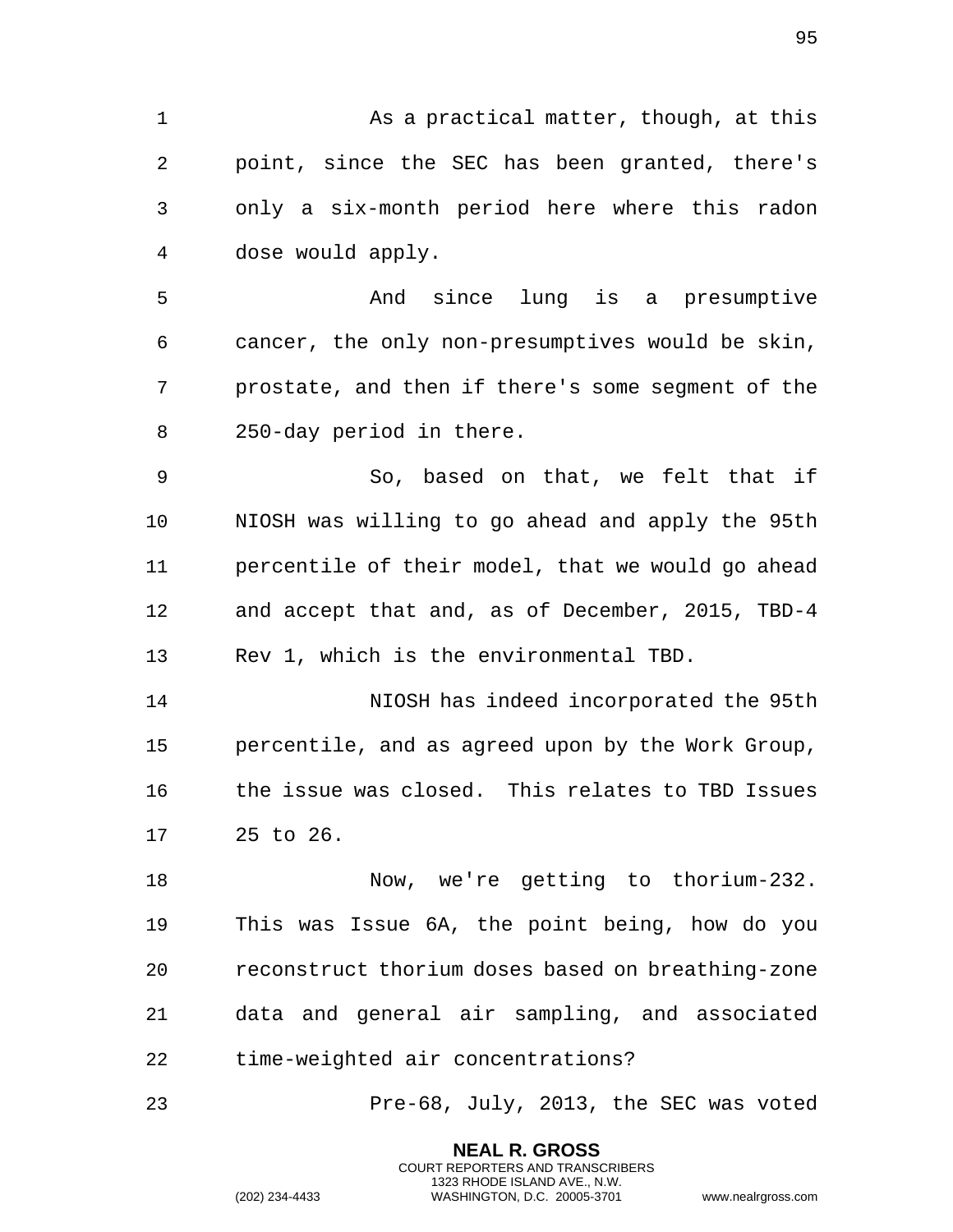for all workers from '54 to '67 based on an inability to reconstruct these doses with sufficient accuracy and plausibility, I might add, for this Class of workers.

 We just didn't have the ability to place workers in particular facilities at particular times, and the highest numbers were often just implausibly high, assigned to everybody.

 So, the decision was made just to go ahead with an SEC for that period.

 Also, note that most of the DWE air sampling is based on gross -- all of it's based on gross alpha activity, and wasn't really focused on thorium work, but uranium.

 And so, you have the situation where a sample could contain unknown portions of uranium and thorium.

 And I said earlier, workers could not be reliably placed for their facilities sometimes.

 6B was the reconstruction of thorium intakes based on chest count data, and there are

> **NEAL R. GROSS** COURT REPORTERS AND TRANSCRIBERS 1323 RHODE ISLAND AVE., N.W.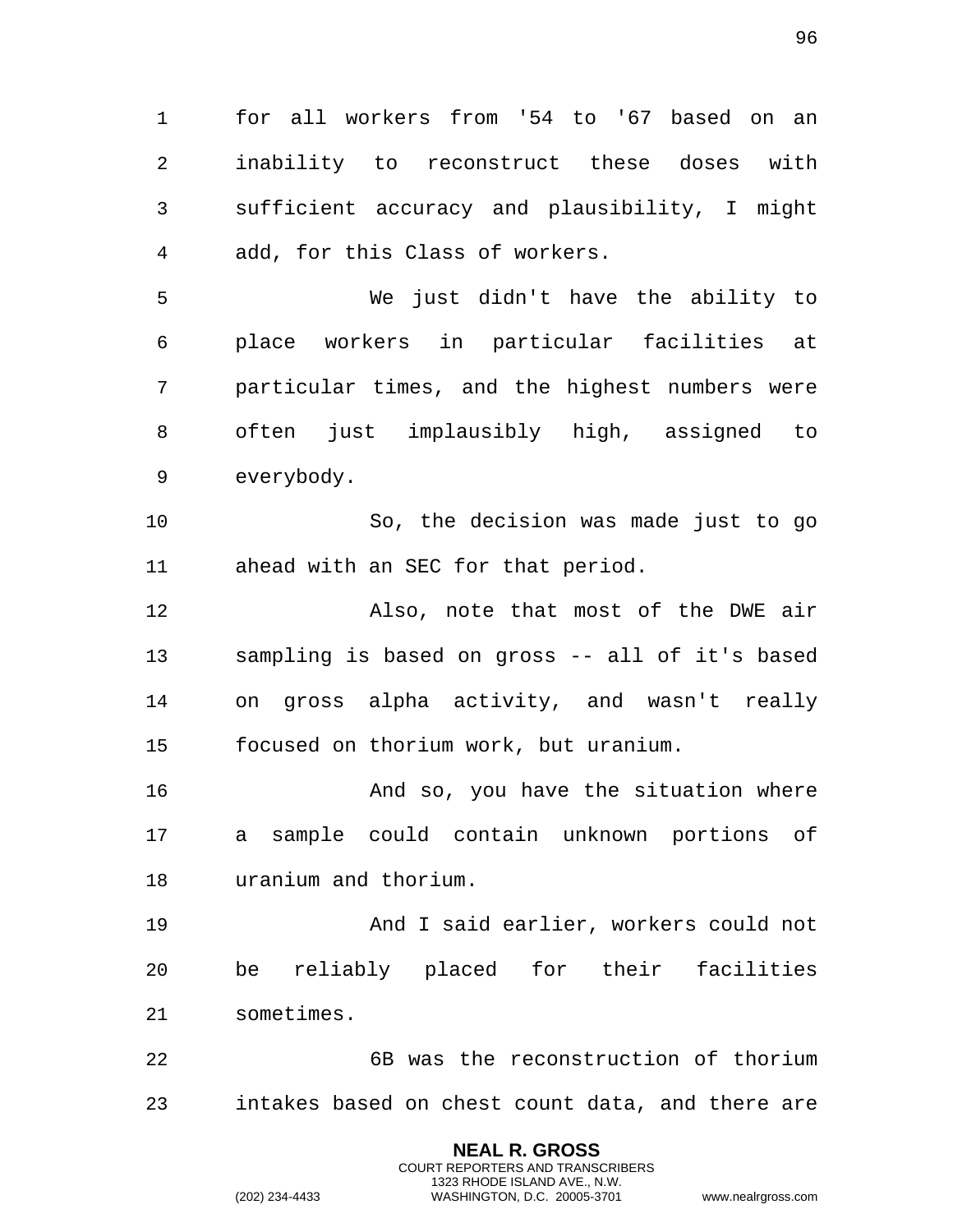only two period of interest here, '68 to '78. Results are reported in milligrams of thorium. As I said earlier in the presentation, an SEC was voted for all workers from '68 to '78, based on inability to place a sufficiently accurate upper bound on these intakes, recorded in milligrams of thorium. 8 This process, or the equation they used, is an empirical equation, you get milligrams of thorium from count data. It was applicable to one particular thorium source term of a certain equilibrium value. And it really wasn't applicable to the forms and conditions of Fernald, and contained very large uncertainties. From '79 to '88, these values were reported inaccurate to thorium, based on lead- 212 measurements. And the Work Group did accept NIOSH's methodology as a sufficiently accurate and claimant-favorable, based on activity measurements of lead-212.

> **NEAL R. GROSS** COURT REPORTERS AND TRANSCRIBERS 1323 RHODE ISLAND AVE., N.W.

(202) 234-4433 WASHINGTON, D.C. 20005-3701 www.nealrgross.com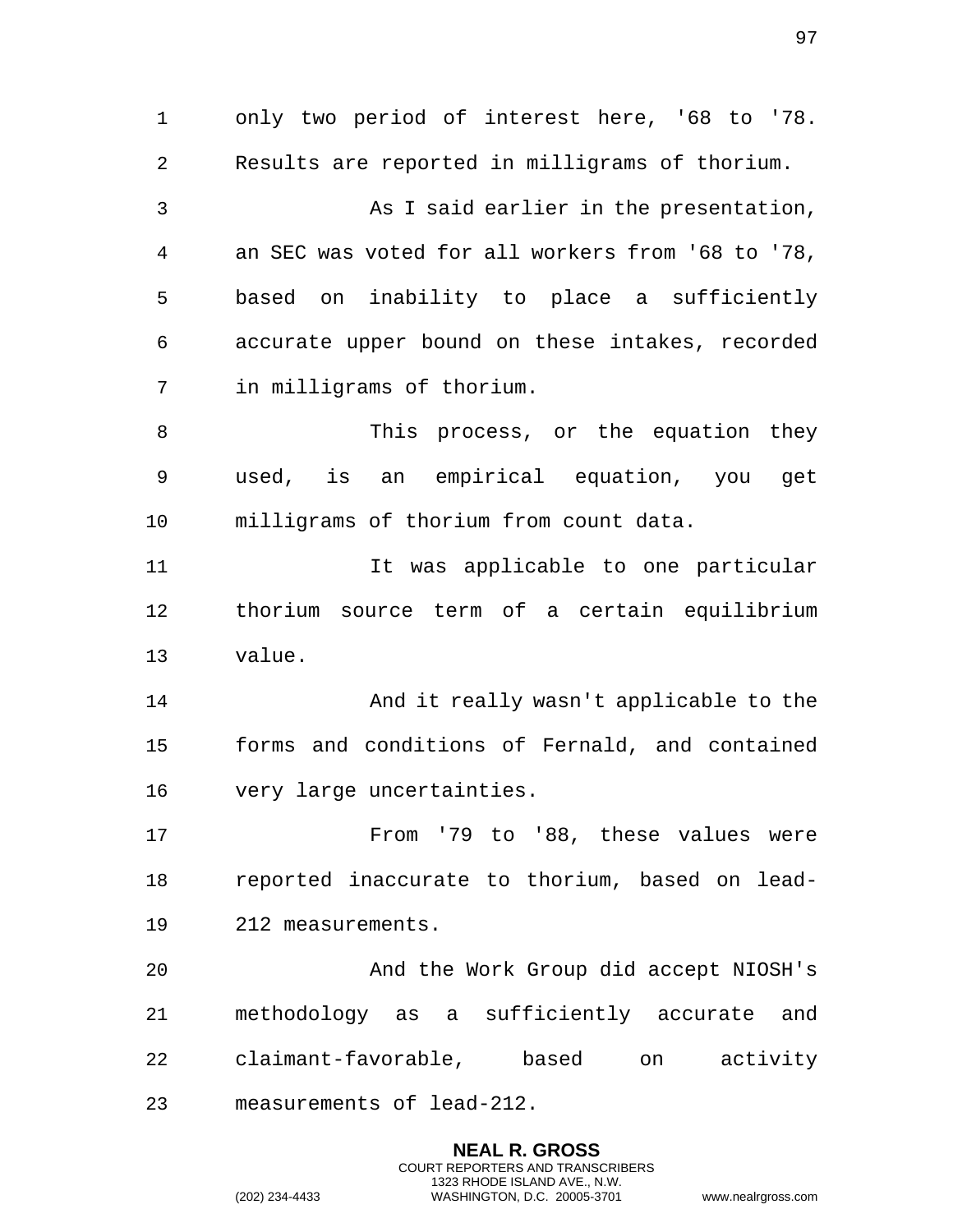This Finding, 4.5.1, that's kind of an orphan issue. Really, it probably should not have been in the SEC Evaluation Report, but more so in the Site Profile.

 And this was just, basically, we didn't feel that there were sufficient rigor in the film badge dosimetry program, that there could be more uncertainties involving human error, based on control badges, or whatever, being processed with badges worn by workers.

11 and they didn't really have an official training program for the technicians who assessed the badges.

 So, we felt that there might be more uncertainties associated with these film badge readings than, say, some other site where they had a more rigorous program.

 Because there was really no way to rectify the deficiencies, the Work Group agreed to close this out at the September, 2014 Meeting. And so this brings us to where we are on the recommendation, on SEC 46. I'll just read this into the record.

> **NEAL R. GROSS** COURT REPORTERS AND TRANSCRIBERS 1323 RHODE ISLAND AVE., N.W.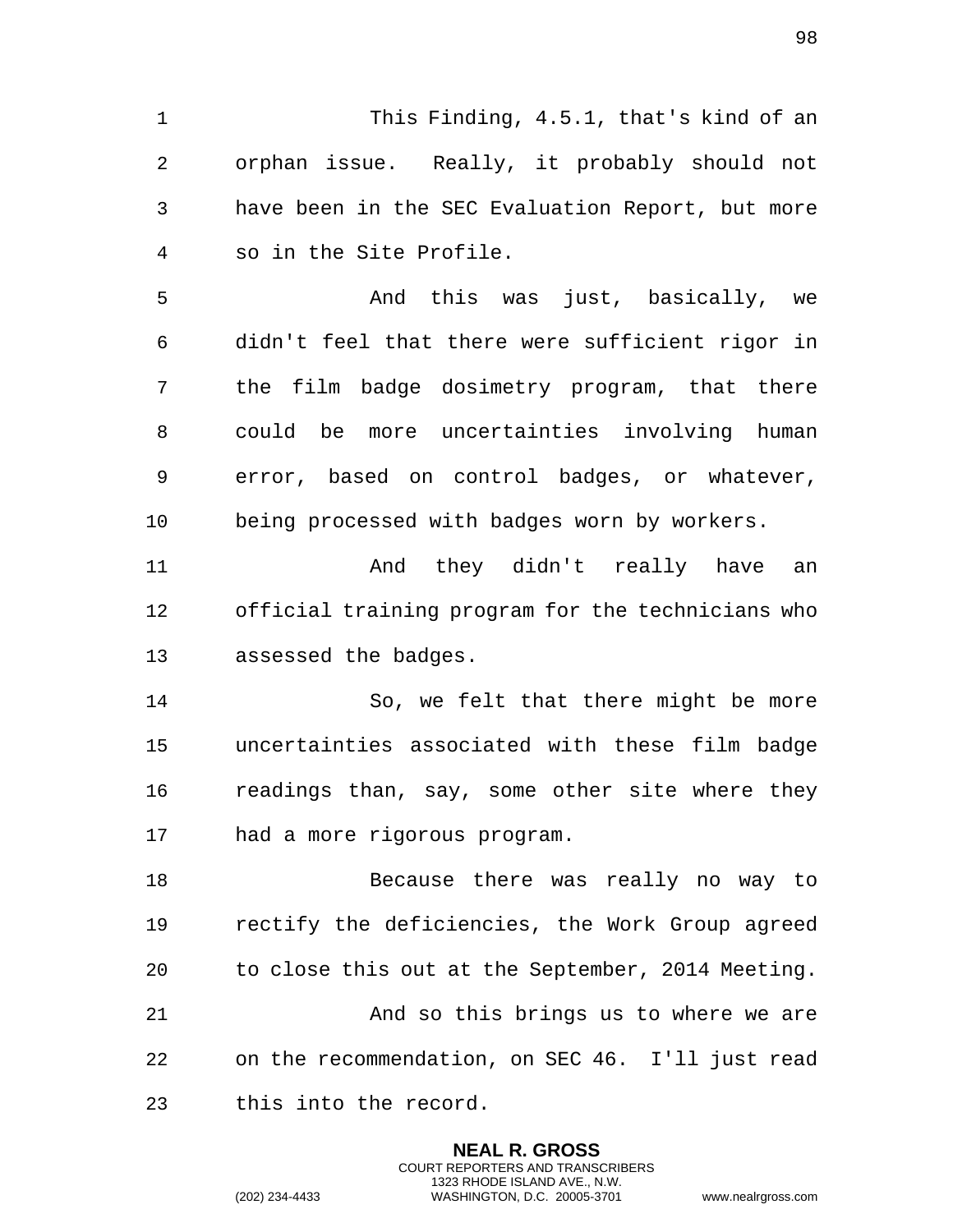The Fernald Work Group recommends that the Board find radiation doses can be estimated with sufficient accuracy for National Lead of Ohio and the parent company, NLO Incorporated, and Westinghouse Materials Company of Ohio, employees from 1979 through 1989, and for covered employees other than NLO and NLO Inc., from 1984 through 1989.

 This would basically be the subcontractor population. And this would then complete the Board's consideration of SEC Petition 46.

 So, at this point, if you like, we can go ahead and take a break, and I can take any questions you might have before proceeding on to the Site Profile side?

 CHAIR MELIUS: So, anybody have questions on what John's presented so far?

PARTICIPANT: I have a question.

 CHAIR MELIUS: All right. No public comment, I'm sorry. Are you a petitioner? No, okay. Any Board Members with questions?

MEMBER ZIEMER: Jim, we're still

**NEAL R. GROSS** COURT REPORTERS AND TRANSCRIBERS 1323 RHODE ISLAND AVE., N.W.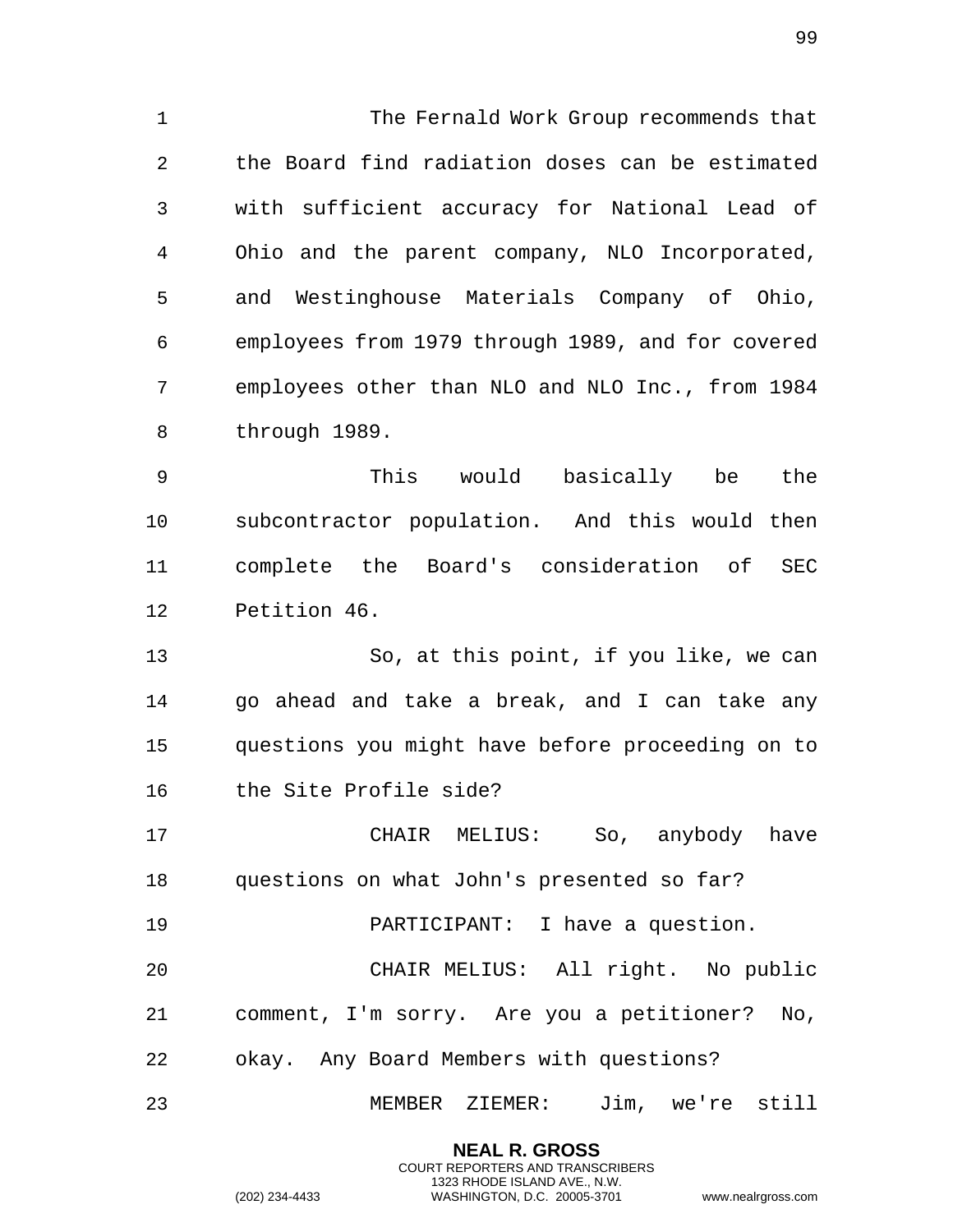having trouble hearing you. I heard John Stiver very clearly.

 CHAIR MELIUS: Well, we got a new microphone. It doesn't seem to work any better, so I don't know. Is this better, Paul? MEMBER ZIEMER: Anyway, I don't have a question I just wanted to compliment John on his presentation. CHAIR MELIUS: So, any questions? Okay. Now, I'll just comment. We've been going back and forth with NIOSH, at least I have with NIOSH, including their attorney, trying to work out a good Class Definition for what we're actually going to approve of that. And I think we have it worked out, and we'll have that for presentation tomorrow to go over. But it doesn't differ from -- it differs in some of the language and just moving around some of the time periods to make it a little bit more straightforward than what is on

> **NEAL R. GROSS** COURT REPORTERS AND TRANSCRIBERS 1323 RHODE ISLAND AVE., N.W.

this slide.

(202) 234-4433 WASHINGTON, D.C. 20005-3701 www.nealrgross.com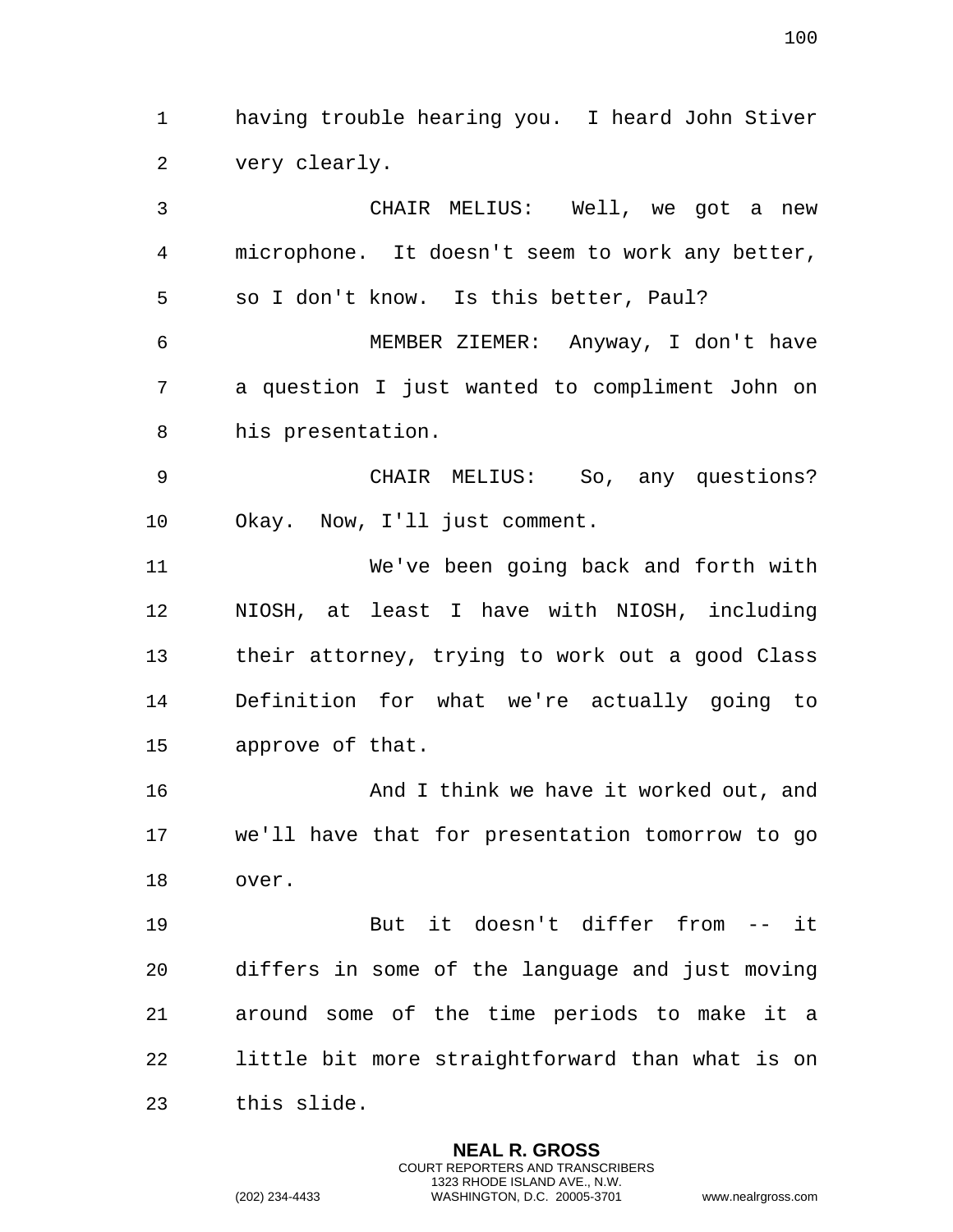But I don't see any reason we can't have a vote, just until we approve this in principle. Now, if there's no objection? MR. KATZ: Do we need to do a roll call on this? CHAIR MELIUS: Okay, that's fine. But before I do that, if there's no comments, is the petitioner for this on the line and wishing to make comment? 11 11 I don't believe they were going to but I just wanted to make sure. So, if not, I'll turn this over to Ted. MR. KATZ: Thanks, Jim. Okay, just running down the line alphabetically. Dr. Anderson? 17 MEMBER ANDERSON: Yes. 18 MR. KATZ: Ms. Beach? 19 MEMBER BEACH: No. MR. KATZ: Mr. Clawson? 21 MEMBER CLAWSON: Yes. MR. KATZ: Dr. Field? MEMBER FIELD: Yes.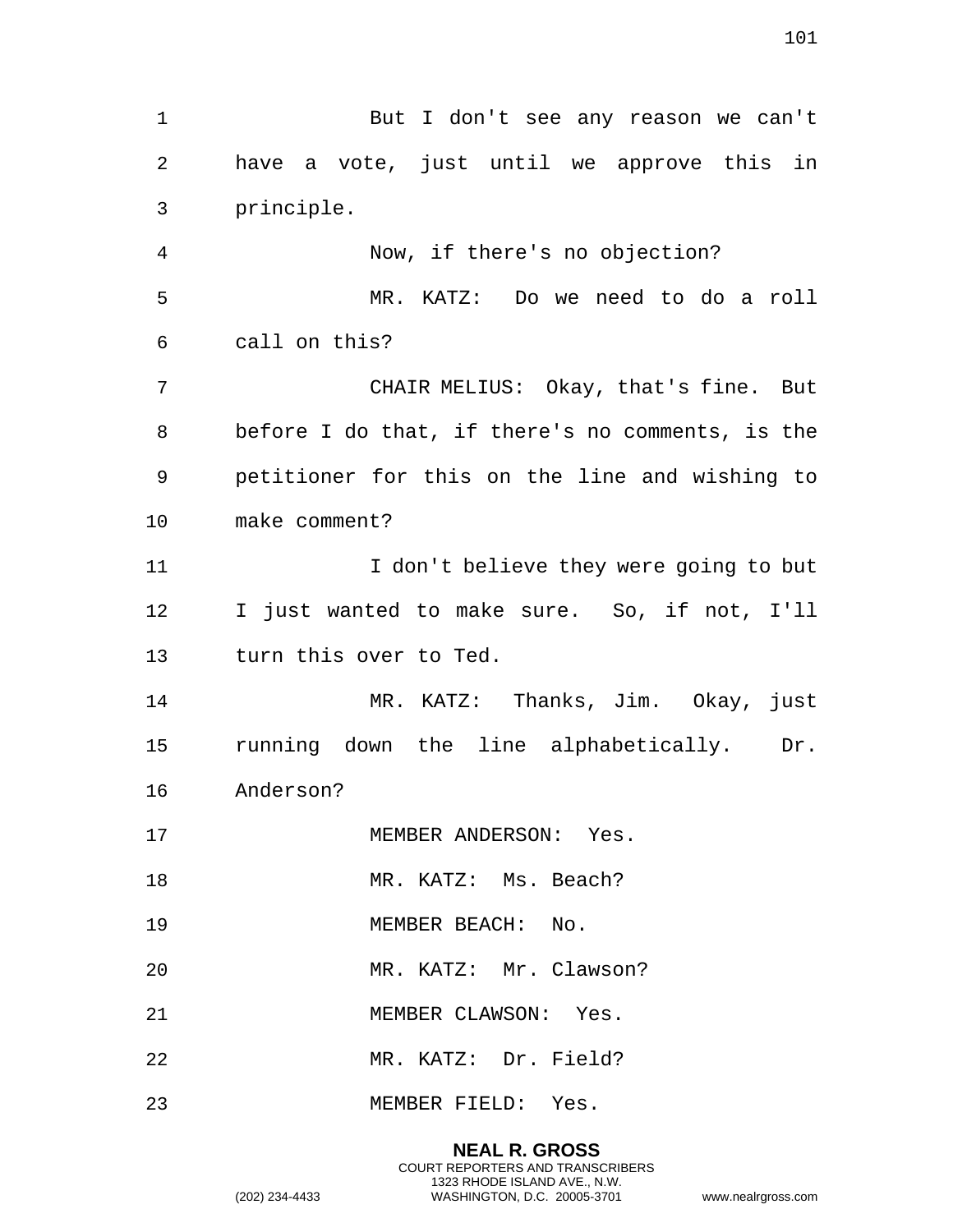| $\mathbf 1$ | MR. KATZ: Dr. Kotelchuck?                       |
|-------------|-------------------------------------------------|
| 2           | MEMBER KOTELCHUCK: Yes.                         |
| 3           | MR. KATZ: Dr. Lemen is absent. I'll             |
| 4           | collect his vote after the fact, and the same   |
| 5           | with -- Dr. Lockey is recused. Dr. Melius?      |
| 6           | CHAIR MELIUS: Yes.                              |
| 7           | MR. KATZ: Ms. Munn?                             |
| 8           | MEMBER MUNN: Yes.                               |
| 9           | MR. KATZ: Dr. Poston's absent, I will           |
| 10          | collect his vote after, and same with Dr.       |
| 11          | Richardson. Dr. Roessler?                       |
| 12          | MEMBER ROESSLER: Yes.                           |
| 13          | MR. KATZ: Mr. Schofield?                        |
| 14          | MEMBER SCHOFIELD: Yes.                          |
| 15          | MR. KATZ: Ms. Valerio is recused.               |
| 16          | Then I'll go on Dr. Ziemer?                     |
| 17          | MEMBER ZIEMER: Yes.                             |
| 18          | MR. KATZ: And that is the majority of           |
| 19          | the Board, so the motion passes.                |
| 20          | MR. STIVER: Okay, I'm going to go               |
| 21          | ahead and move onto the Site Profile?           |
| 22          | CHAIR MELIUS: Go ahead, but we're               |
| 23          | going to break right at 10:45 a.m. So, I may -- |
|             |                                                 |

**NEAL R. GROSS** COURT REPORTERS AND TRANSCRIBERS 1323 RHODE ISLAND AVE., N.W.

(202) 234-4433 WASHINGTON, D.C. 20005-3701 www.nealrgross.com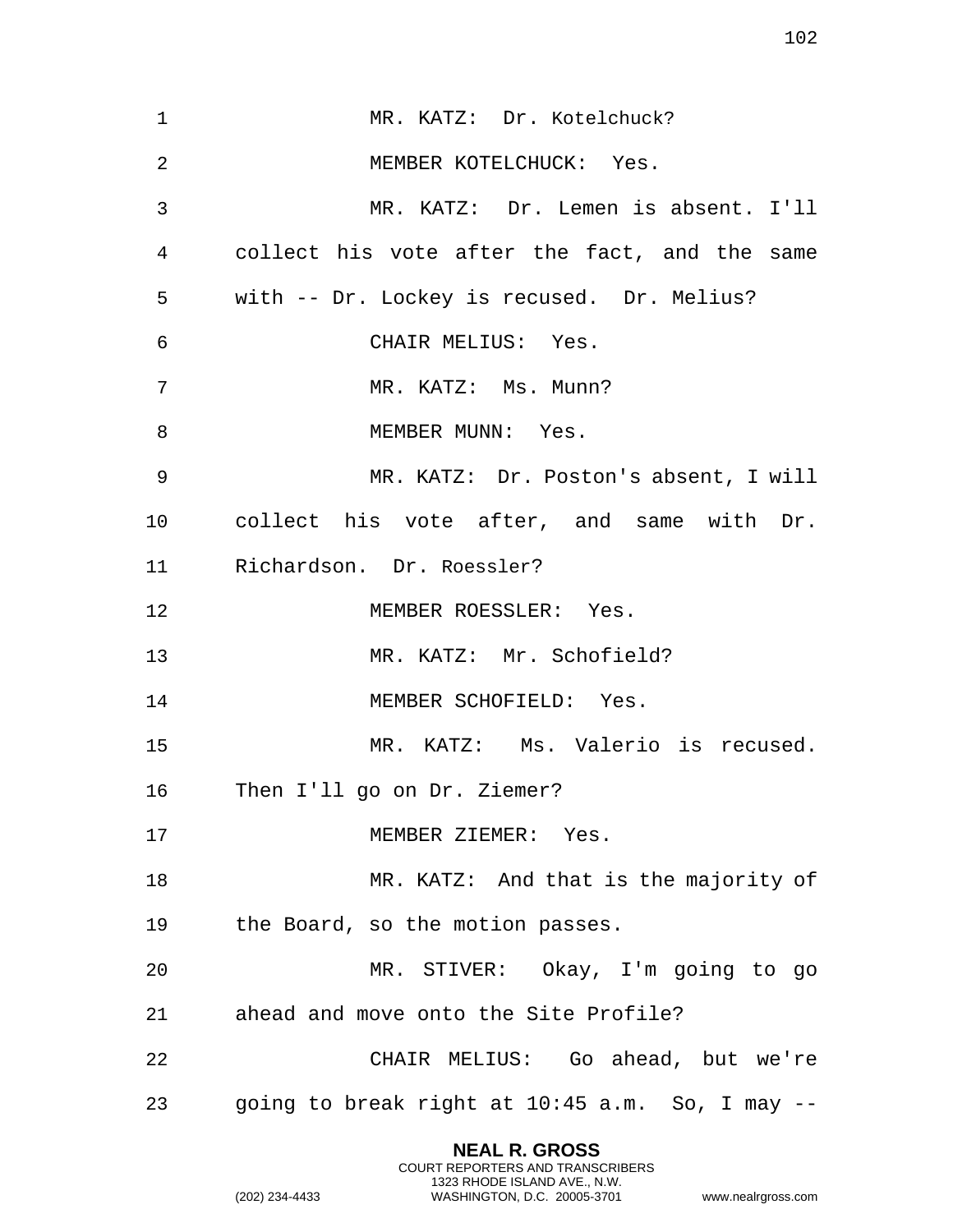1 MR. STIVER: Okay, how much time have we got now? CHAIR MELIUS: We've got a half hour. MR. STIVER: Okay, it shouldn't be much more than that. CHAIR MELIUS: We have a half hour, not just you. I may cut you off at 20 minutes, and whatever. MR. STIVER: I should be able to get through it in time. 11 CHAIR MELIUS: Okay. MR. STIVER: Okay, the Site Profile Status Update, as I said, the original review, there were 33 findings. We've closed out 27 of them, 4 are currently in progress and 2 were transferred to the Procedures Subcommittee. 18 Beyond that, we also looked at two other documents in November of 2014. We reviewed the NIOSH White Paper, which was addressing Fernald dose reconstruction methodology for the post-SEC period. Basically, 1979 to 2006.

> **NEAL R. GROSS** COURT REPORTERS AND TRANSCRIBERS 1323 RHODE ISLAND AVE., N.W.

(202) 234-4433 WASHINGTON, D.C. 20005-3701 www.nealrgross.com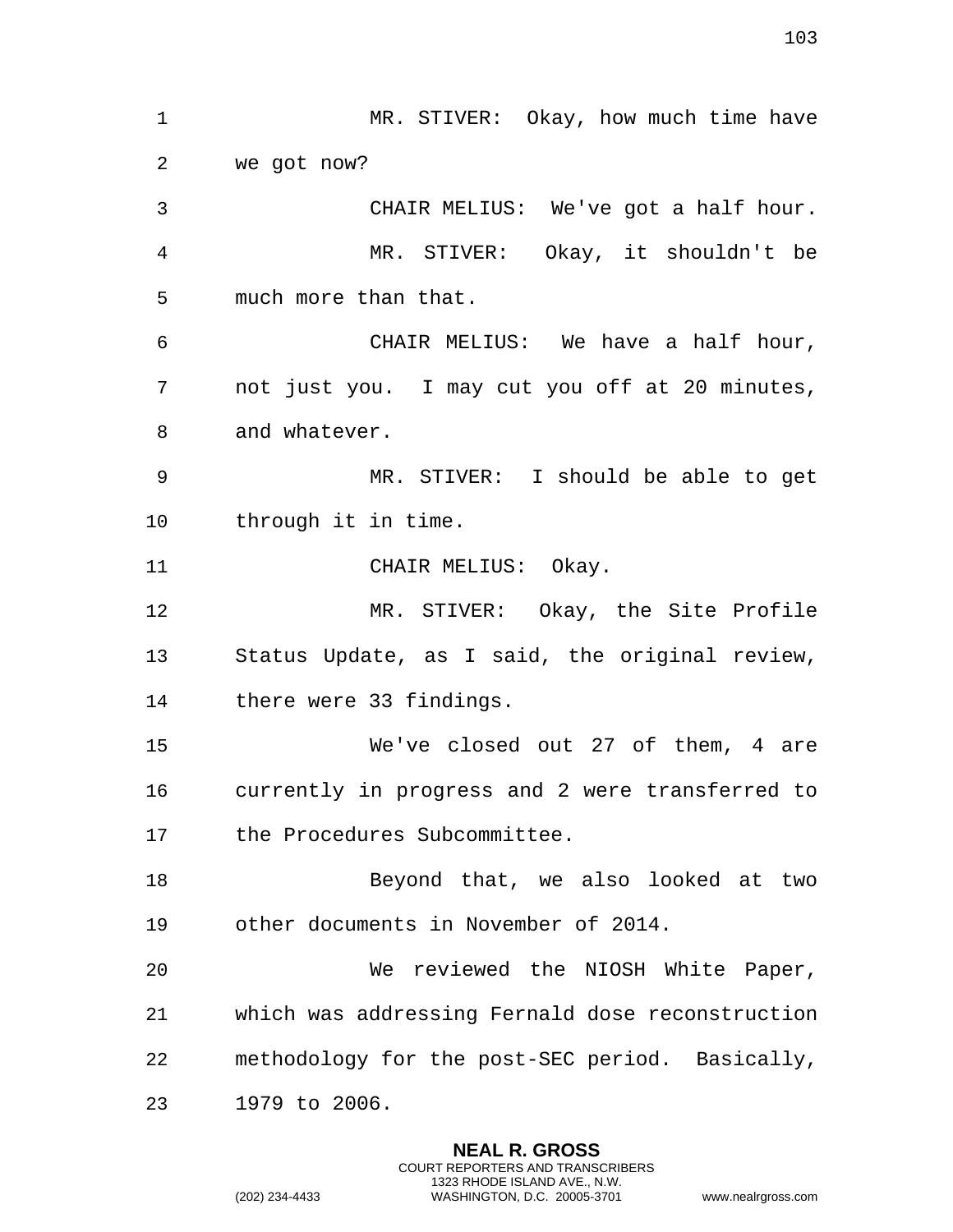1 And that came out June, 2014. We had seven findings and seven observations in our review.

 And then in May of last year, we reviewed the latest iteration of OTIB-78, the internal dosimetry coworker data, or FMPC Revision Three. And we had two findings and six observations out of that review.

 So, what's in progress or transferred at this point? Findings in 7 and 8 from the raffinates, uranium and radium.

 Once again, I think we already went over this, so I went spend any more time on it. But NIOSH is going to provide an official written position on this issue.

 Findings 9 and 11, again, related to recycled uranium. The same thing, NIOSH is going to provide their official written position on the revised ratios.

 And then 17 and 19, those two findings relate to the Correction Factors for extremity date exposures, as measured by film badges.

And the Work Group really determined

**NEAL R. GROSS** COURT REPORTERS AND TRANSCRIBERS 1323 RHODE ISLAND AVE., N.W.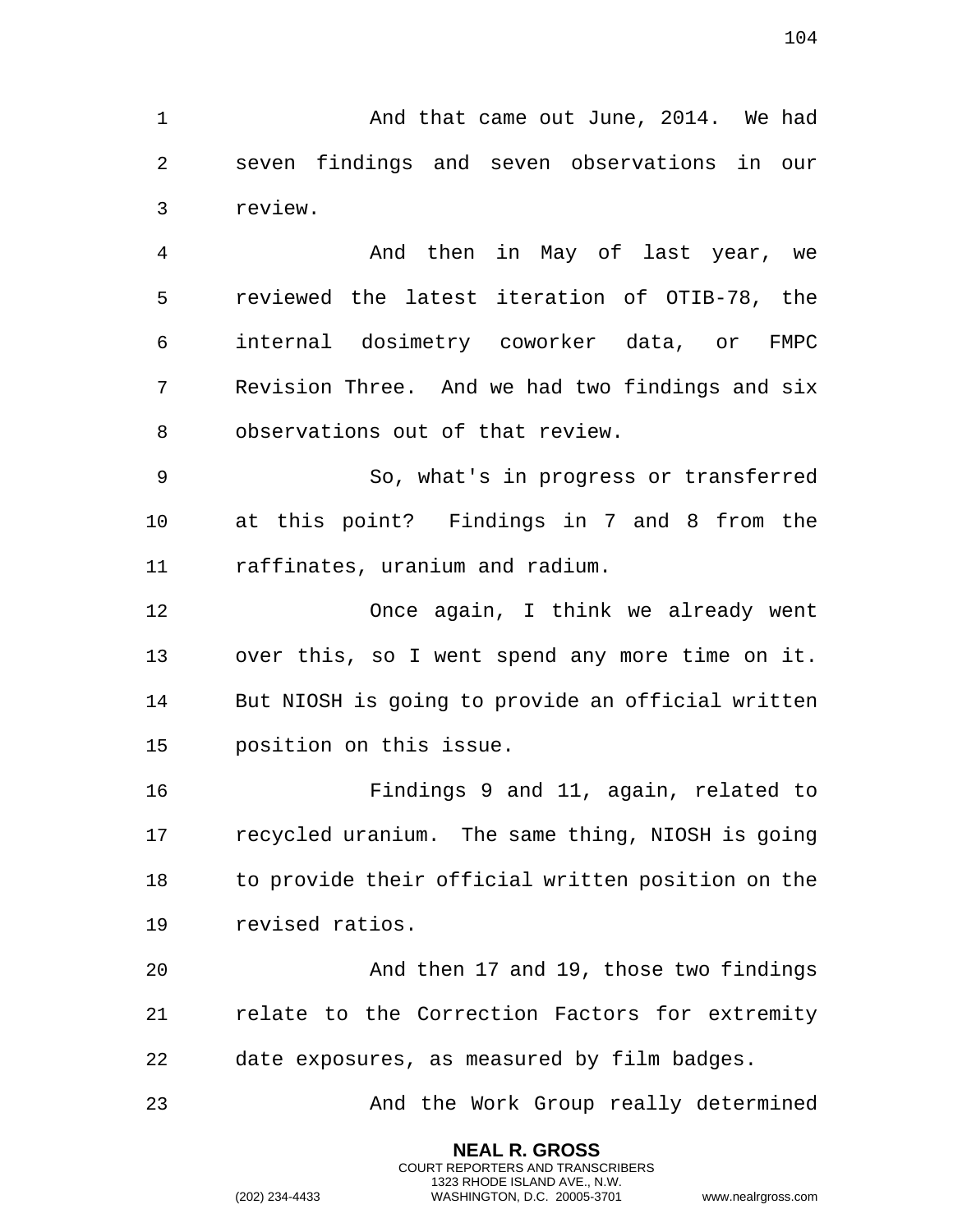that the treatment of extremity dose is a program-wide issue under review by the Subcommittee on Procedures Reviews, mostly in relation to OTIB-13.

 And so it was transferred to that Subcommittee as part of that review.

 Let's take a look now at post-SEC thorium methodologies. There are three periods involved here, with different methodologies employed.

 From '79 to '89, as we discussed earlier, monitored workers are going to get the results from the mobile in-vivo radiation monitoring laboratory result.

 Unmonitored workers are going to get a coworker intake developed from those results.

 From 1990 to 1994, Fernald had a fixed in-vivo examination center, the IVEC, and monitored workers are obviously going to get the results from those scans.

 And the unmonitored workers are going to get 10 percent of the Derived Air Concentration, which will be applied to all

> **NEAL R. GROSS** COURT REPORTERS AND TRANSCRIBERS 1323 RHODE ISLAND AVE., N.W.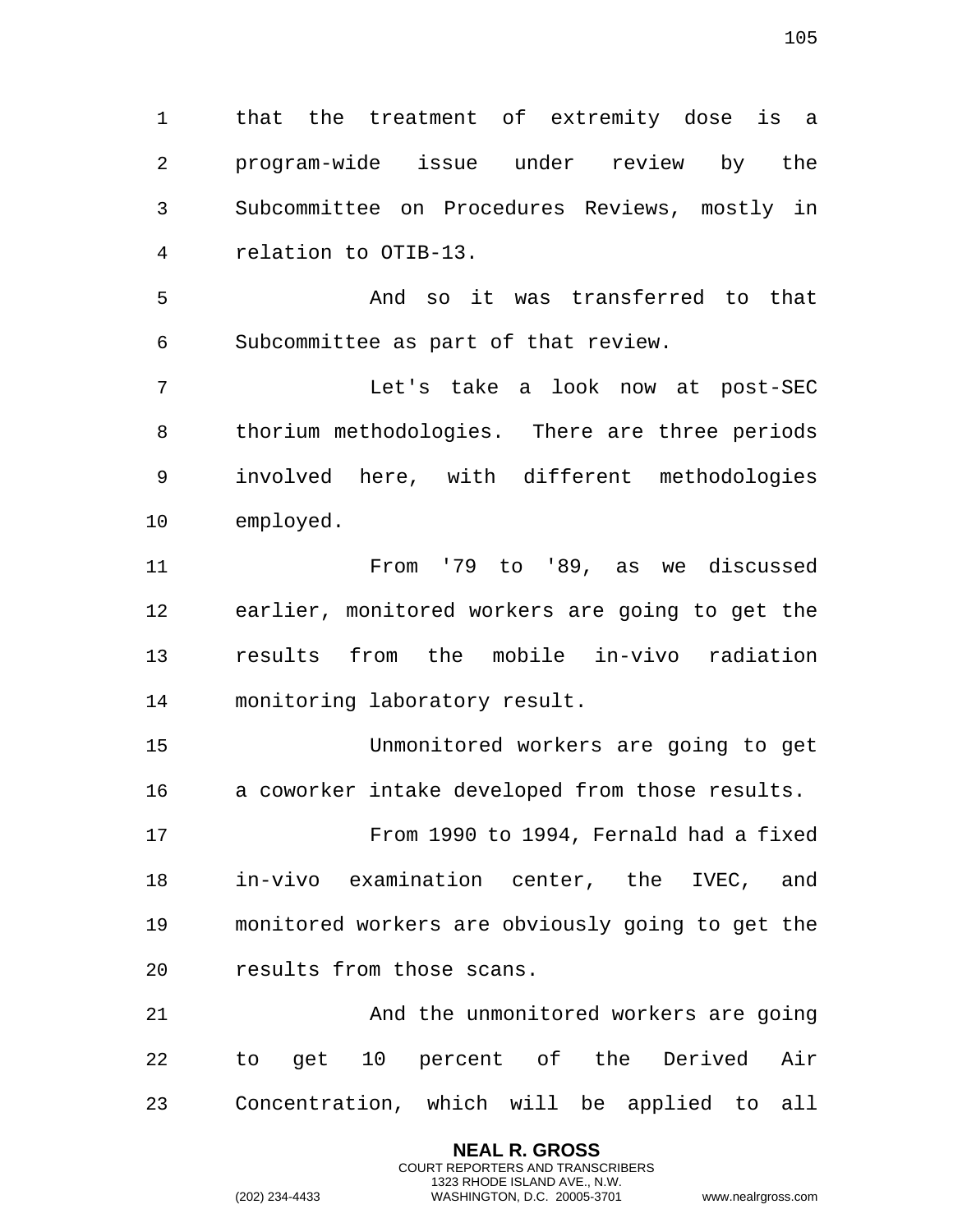radiological workers who aren't monitored.

 We had actually done a sub-study related to that to look at whether 10 percent of the DAC was indeed bounding and claimant-favorable.

 And we determined that, yes, indeed, it was.

 1995 to 2006, monitored workers, again, get their individual IVEC results or breathing-zone data as appropriate.

 And unmonitored workers get no coworker assignment, because at that time, everybody involved in thorium work during this repackaging and the shipping off site were either monitored or had breathing-zone data.

 So, anybody who wasn't monitored, there was really no chance that they could have been involved in thorium work.

 As far as our review, Findings One, Three, and Five all relate to who's going to get the coworker model from 1979 to 1994.

 And the Work Group agreed that it's going to be all radiological workers. And so at

> **NEAL R. GROSS** COURT REPORTERS AND TRANSCRIBERS 1323 RHODE ISLAND AVE., N.W.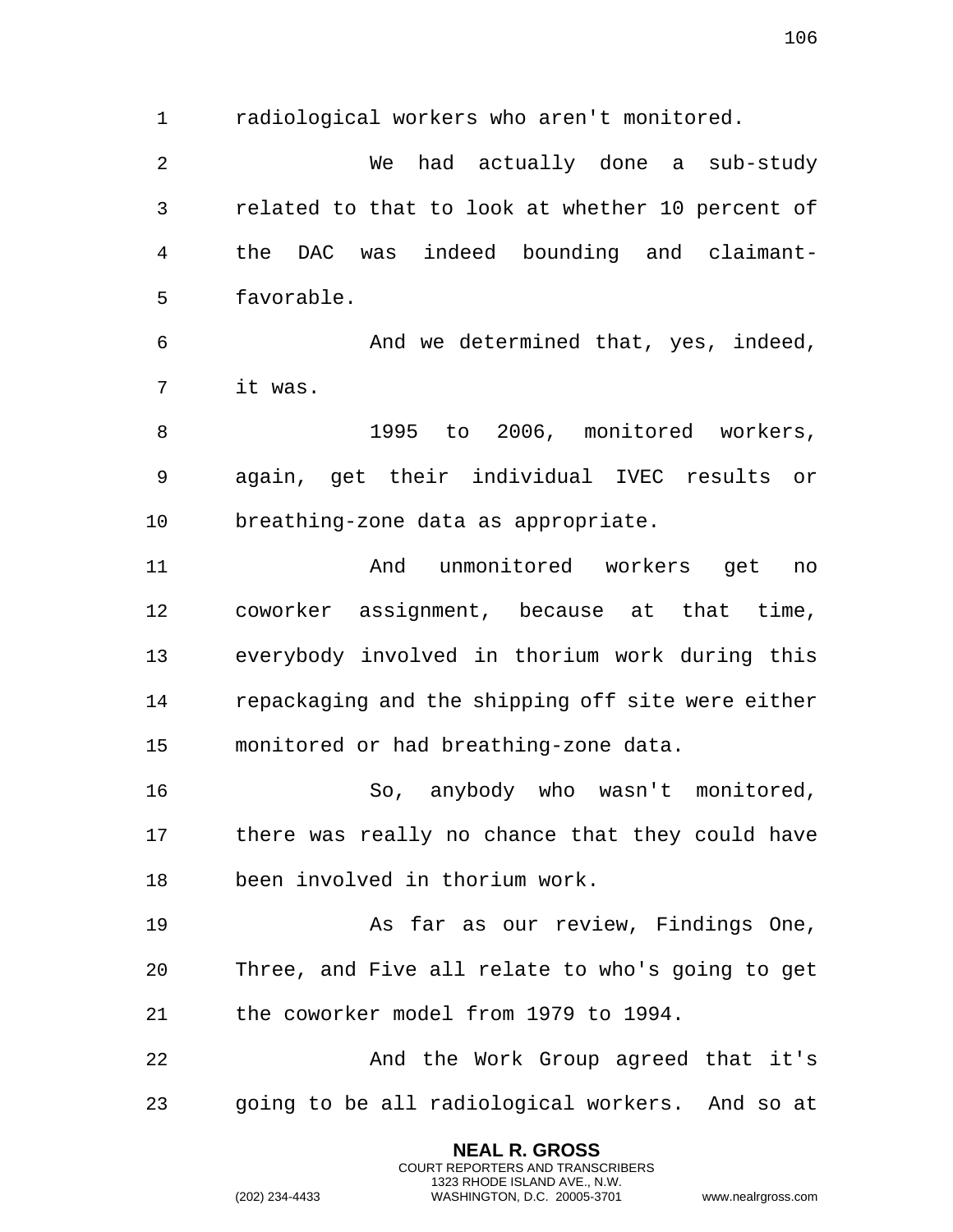the July Meeting, just last month, we recommended closure.

 Finding Two was intake assignment. We felt that despite the fact that we're looking at a period of stewardship, it's not production, but just occasional repackaging and so forth. We still fall into the 95th percentile. Total radiological workers is probably a claimant-favorable way to go because you really don't know who's involved in this work

 However, the Work Group felt that for the reasons stated, it's a period, and not a productive period, but a period of stewardship.

during that period of time.

 And the 50th percentile with associated GSD, which really gets you close to the 84th percentile anyway, would be sufficient for all, or for most, radiological workers, with some 95th percentile exceptions, those who submitted baseline fecal sampling, and those who are employed by IT Corporation who actually performed the repackaging activities.

Again, at last month's meeting, the

**NEAL R. GROSS** COURT REPORTERS AND TRANSCRIBERS 1323 RHODE ISLAND AVE., N.W.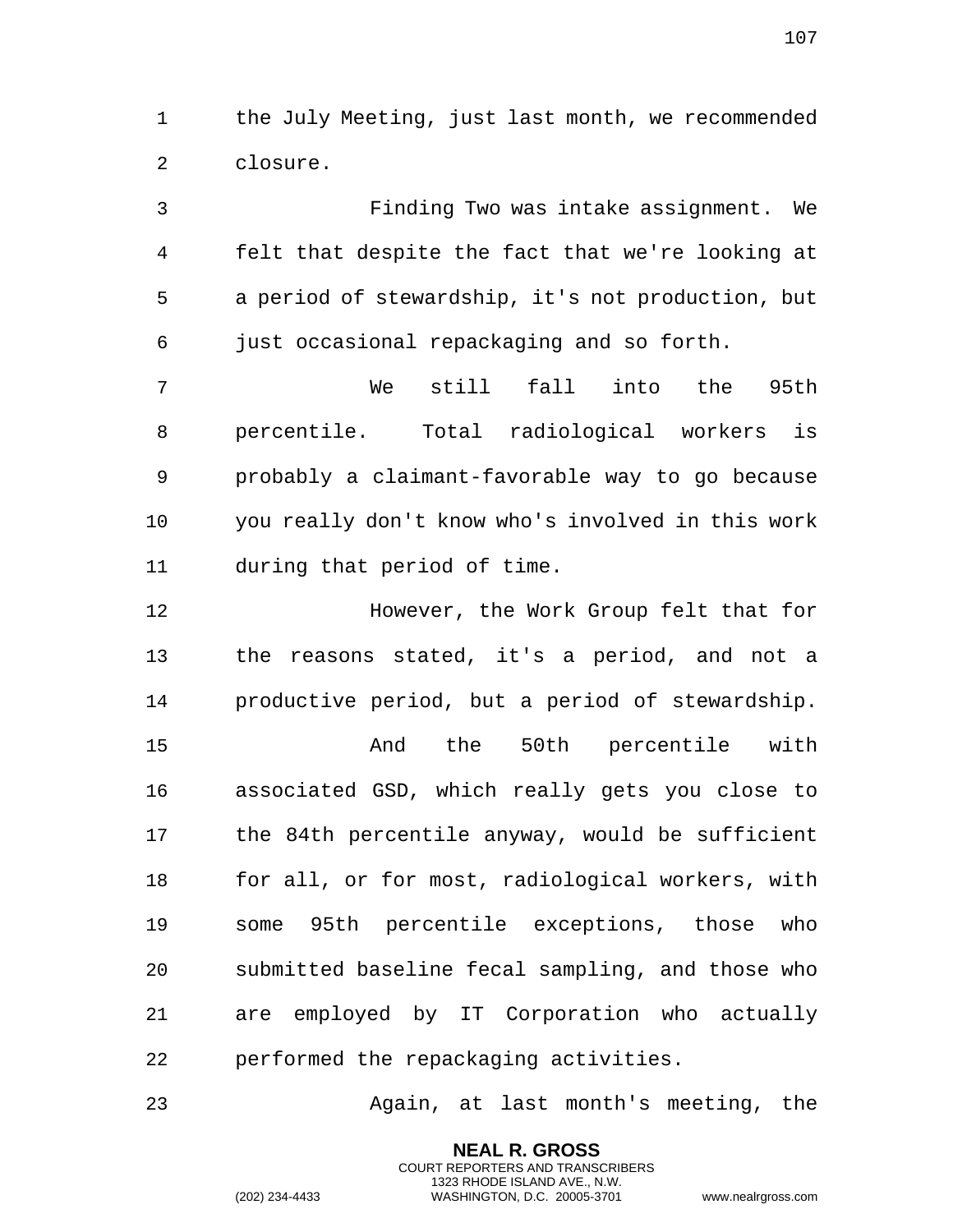Work Group recommended closure on that particular finding.

 Finding Four, we felt that NIOSH would, or at least the TBD, would benefit from investigations of using a higher Class Y DAC value for 1990 to 1994, instead of the currently proposed Class W DAC.

 Our application's at 10 percent DAC values, and NIOSH is going to look into that and provide an official written position on that issue. So, that one is in progress.

 There's a bunch of observations here, no action required on those. They're all captured in the Issues Matrix Version Five, so I won't go through these right now in the interest of time.

 As you can see, seven observations, no action required on any one of them.

 Now, looking at thoron and unsupported radium. NIOSH investigated modeling of Building 65 for exposures in lieu of the current site-wide model, the main reason being that was the thorium storage facility.

> **NEAL R. GROSS** COURT REPORTERS AND TRANSCRIBERS 1323 RHODE ISLAND AVE., N.W.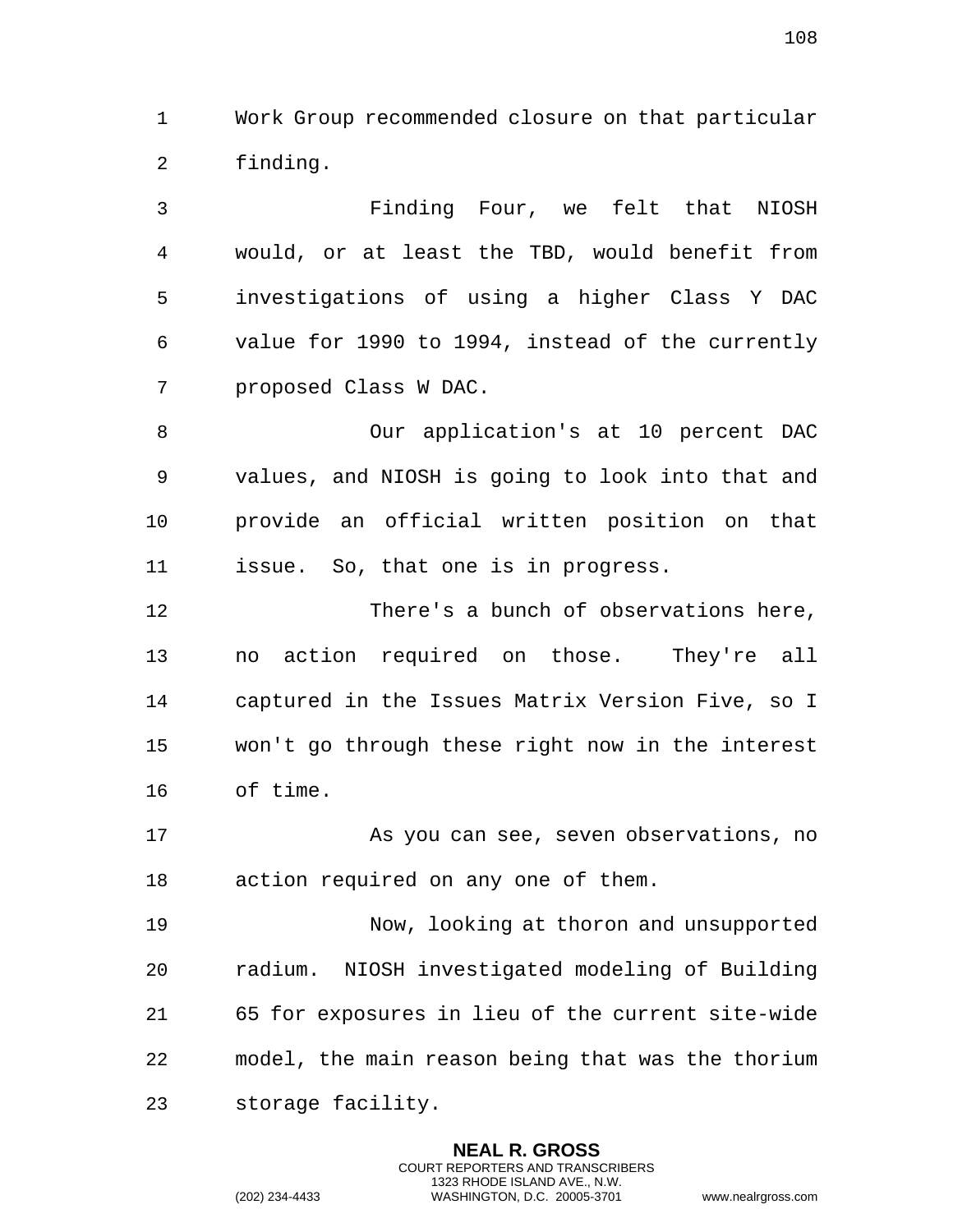And provide an official position on the assumed Occupancy Factors for thoron exposures. This is was subject to our Finding Number Nine. That one is in progress. NIOSH also assigned intakes of unsupported radium, only in the rare cases where the in-vivo result for actinium-228 is a factor of 1.5 or higher than the associated lead-212 result. And that was the subject of SC&A Finding Seven. Again, on that one, on Finding Seven, the Work Group recommends closure. And now, moving onto the uranium coworker model, this is OTIB-78, the third revision, which has since been incorporated into the TBD-5 Revision Three as Attachment C. These intakes are derived using over 400,000 bioassay results.

 Unmonitored intake assignments is going to apply to all prime contract workers from 1952 to 2006, and construction and trade subcontract workers from 1984 to 2006. Because the SEC established from 1951 to 1983 for that

> **NEAL R. GROSS** COURT REPORTERS AND TRANSCRIBERS 1323 RHODE ISLAND AVE., N.W.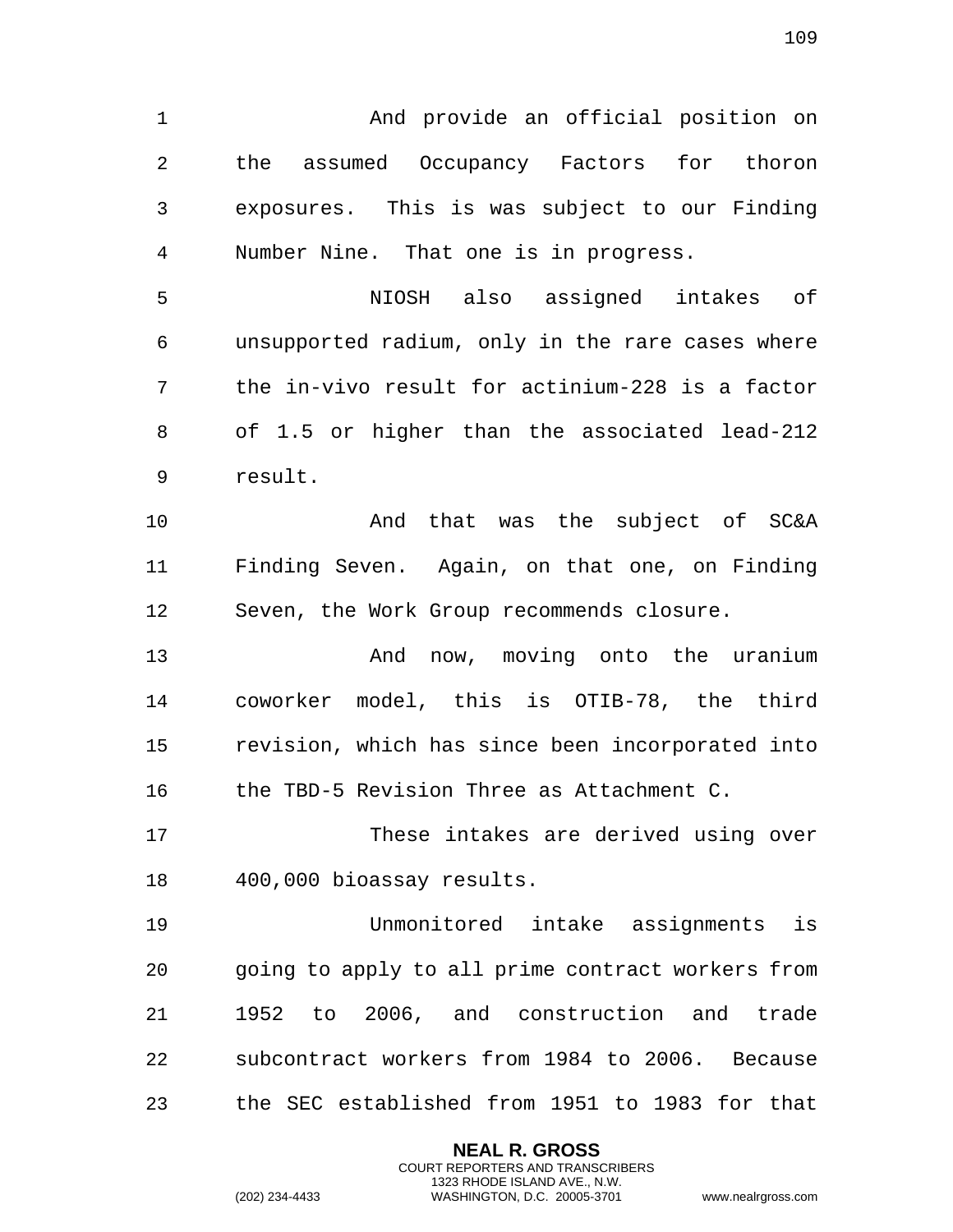category of workers.

 You see that little asterisk down below, you can barely read it. But we're really not clear, I guess this would be a question for Stu, whether NIOSH intends to develop a separate coworker model for that transitional period from 1984 to 1985. 8 1f you recall, the data started picking up in 1983 and then by 1985, it kind of stabilized at a constant level. So, there's still a little bit of question about, what about those years, 1984 and 1985? MR. HINNEFELD: Are you talking about for a different one from coworker models compared to the -- MR. STIVER: Yes, just for the subcontractor. There's a separate model for those ones. MR. HINNEFELD: We've actually looked at that data and there's no numerical difference. MR. STIVER: All right, that was just a loose end that we wanted to tie up. Okay, we've

> **NEAL R. GROSS** COURT REPORTERS AND TRANSCRIBERS 1323 RHODE ISLAND AVE., N.W.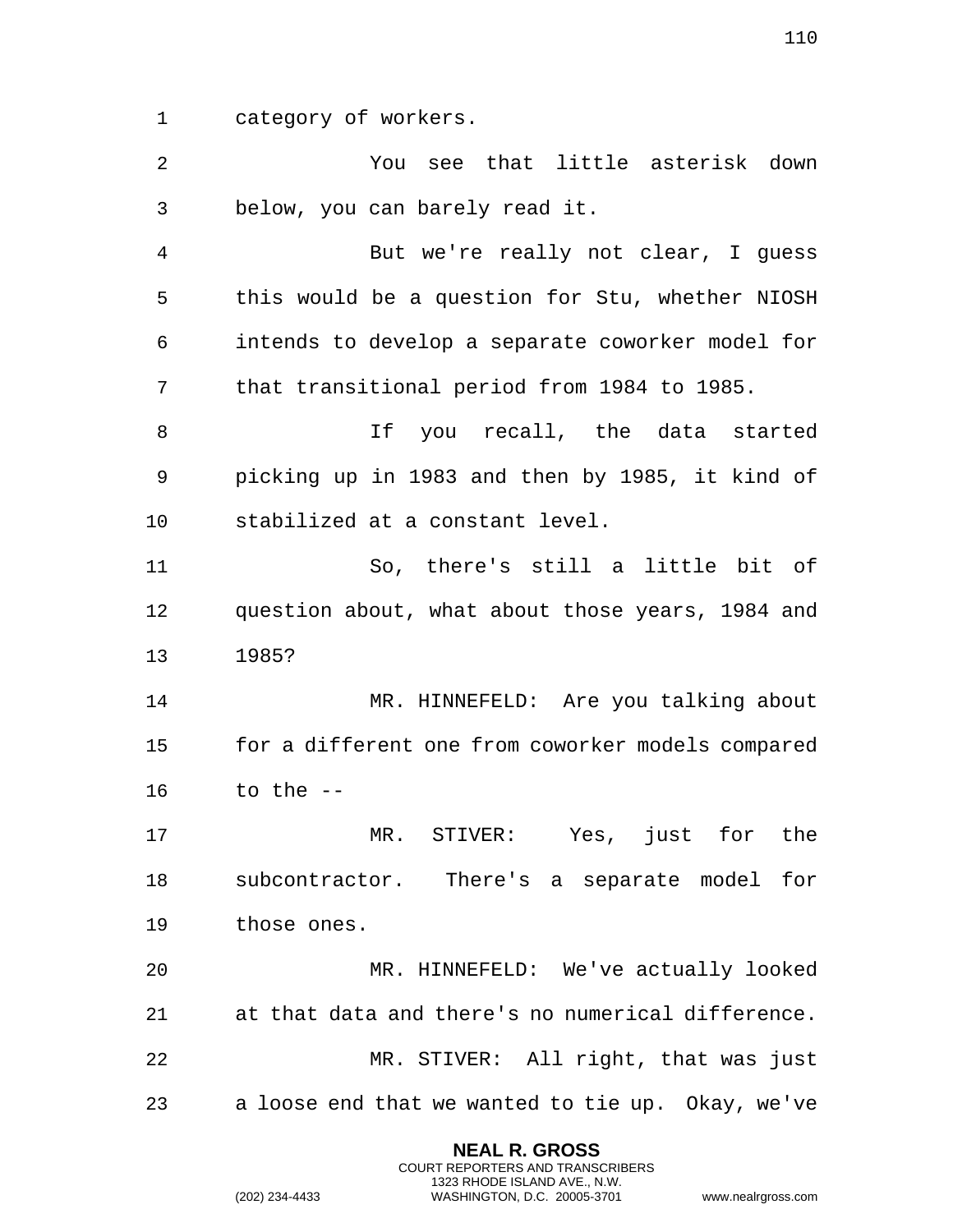got two findings.

 Finding One was the treatment of negative and zero bioassay results, which is not consistent with the guidance in Report 53. I believe the issue there was that they were censoring the data at the highest positive value instead of at zero. The resolution of that was in the future revisions of the coworker model. We used the Report 53 methods. Again, the effect is really more just a matter of using the appropriate methodology but the dosimetric significance is very minimal. So, the Work Group recommended putting that into abeyance until such time as the next iteration the TBD comes out. Finding Two was that we've discovered in our review that paired bioassay measurements for the same worker could be different by one to three orders of magnitude for the same day. And so we kind of had a problem with that, and NIOSH looked into that and determined that the higher result is actually the correct

> **NEAL R. GROSS** COURT REPORTERS AND TRANSCRIBERS 1323 RHODE ISLAND AVE., N.W.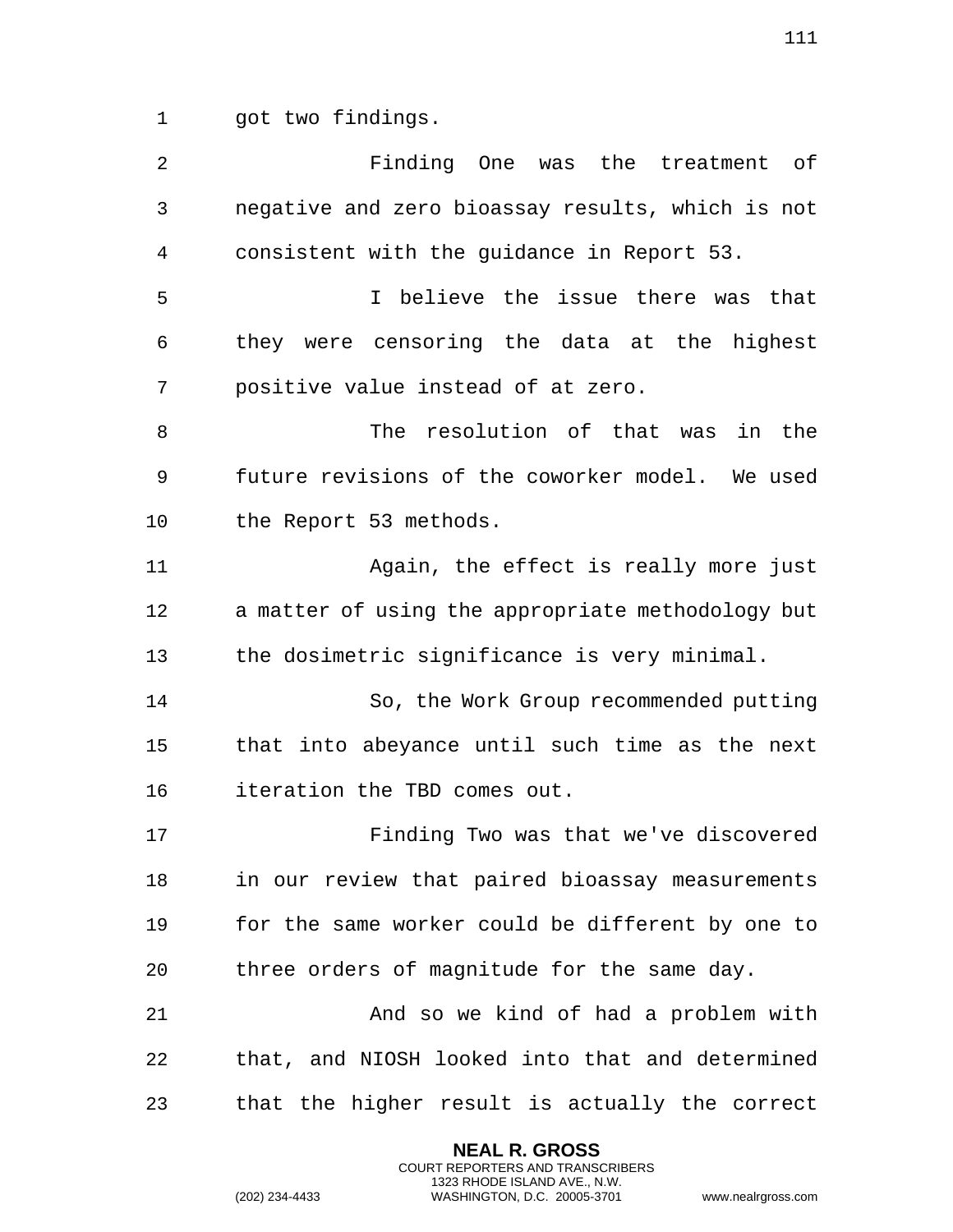result, and therefore, you remove the lower results from the analysis. And the Work Group recommended closure on that particular finding. Again, observations, if we have enough time I can go through some of these. First one is we could not recreate NIOSH's calculation for some years in the late '80s and early '90s. And it turns out, the files we were using were different than those that NIOSH used. And NIOSH actually used the correct procedures, so we withdrew that observation. Observation Two, yes, as expected, the time-weighted OPOS method reduced the variability, but it did not really significantly affect the geometric mean. Closed that one out. Observations Three to Six, additional information bioassay database, comments not utilized in the coworker calculations. NIOSH acknowledges in the future revisions, those comments will be considered. So, the Work Group recommended putting

> **NEAL R. GROSS** COURT REPORTERS AND TRANSCRIBERS 1323 RHODE ISLAND AVE., N.W.

(202) 234-4433 WASHINGTON, D.C. 20005-3701 www.nealrgross.com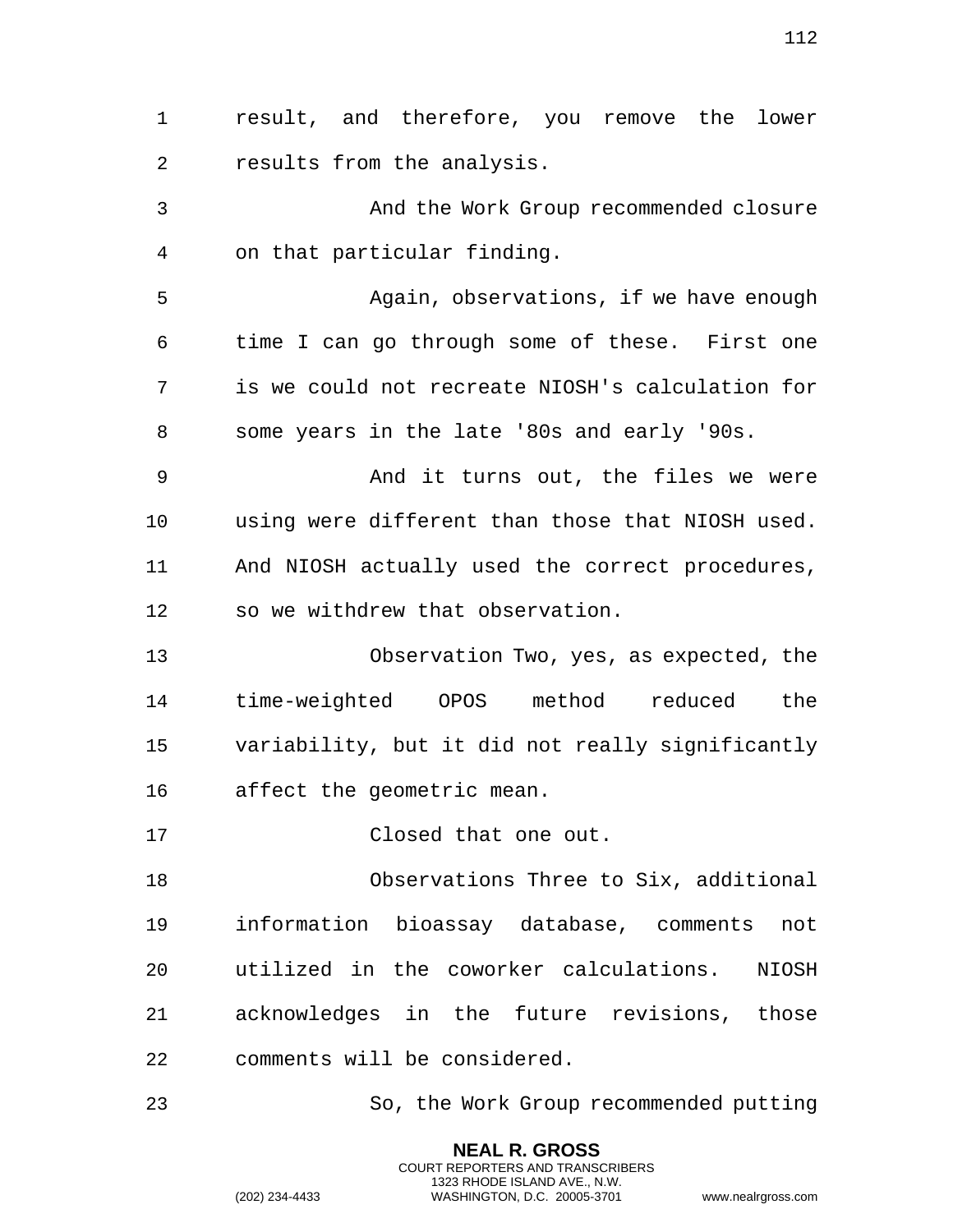those observations into abeyance until future TBD Revisions are performed.

 And finally, the other was the accuracy of information designated solubility type and intake amount couldn't be confirmed. And so, that will not be used, and the

Work Group recommendation closure of Observation

Six.

 So, where do we go from here? As mentioned earlier, NIOSH is going to provide their official written positions on Findings Seven, Eight, Nine, and Ten. That should be 9 and 11. Ten is americium-241.

 They're also going to provide an official written position statement on the use of Class Y DAC for 1990 to 1994, instead of Class W. Also, they'll investigate modeling Building 65 thoron exposure in lieu of the site- wide model, and provide an official position on Assumed Occupancy Factors for thoron exposure. That would have been thoron Finding Six.

 And so, what's some of those response received? We can schedule a Work Group meeting

> **NEAL R. GROSS** COURT REPORTERS AND TRANSCRIBERS 1323 RHODE ISLAND AVE., N.W.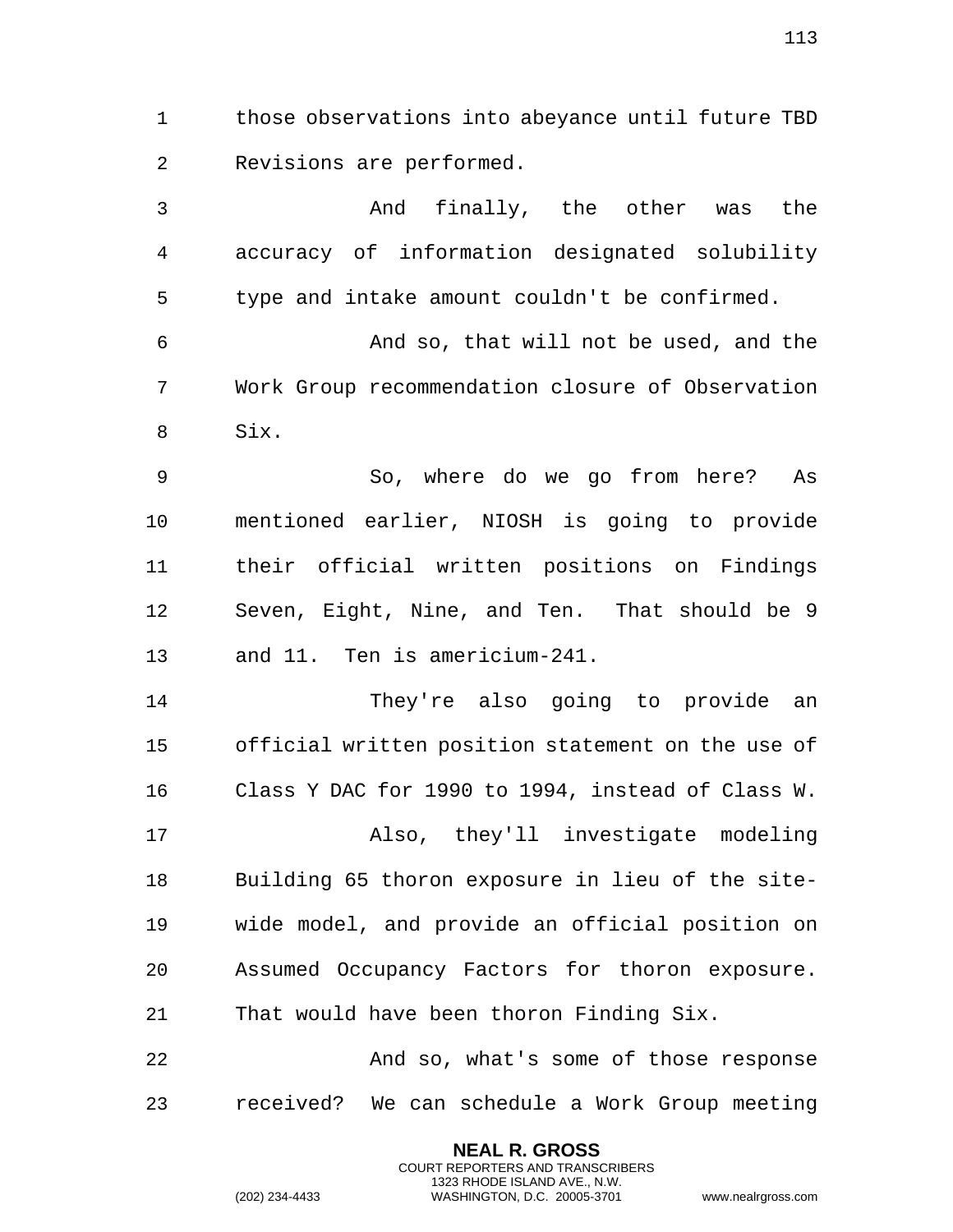to disposition the active findings, and then await future TBD revisions to disposition the issues in abeyance.

 And that's all I have. I'll take any questions?

 CHAIR MELIUS: Questions for John? I have one just to get on the record. The prepared bioassay measurement, could someone give an explanation for -- it sounds.

 MR. HINNEFELD: Well, I can conjecture, but I believe it was probably a unit issue with, at times, there were multiple locations where dosimetry data was written down.

 And when the database was consolidated in the HIS-20, in addition to capturing data that had already been computerized in an earlier database, that didn't encompass all of the written records.

 And so, an effort was made to look at the written records. I believe they were written in different locations, and I think it was a unit issue. I think.

MR. STIVER: Yes, it comes back to

**NEAL R. GROSS** COURT REPORTERS AND TRANSCRIBERS 1323 RHODE ISLAND AVE., N.W.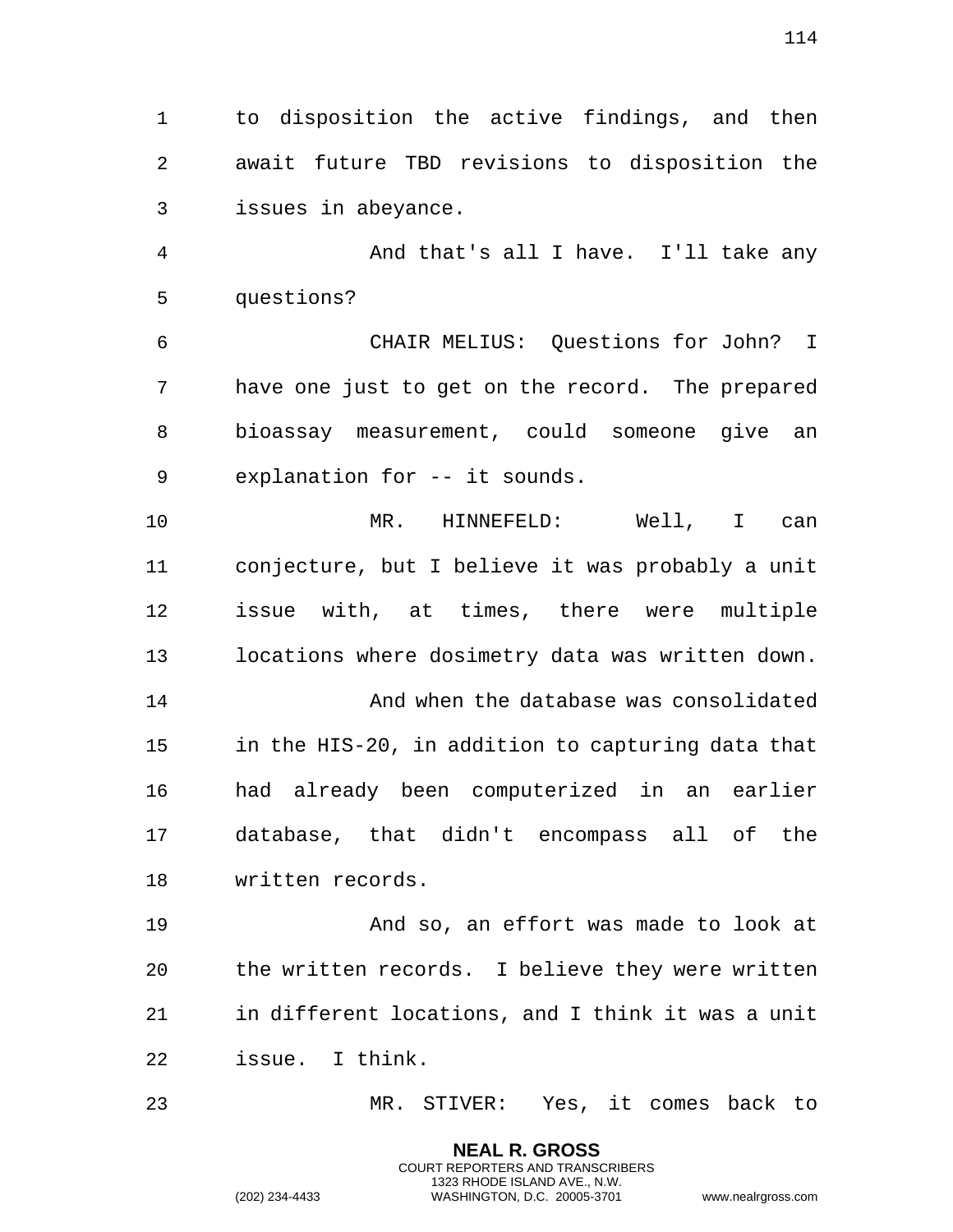mind. Bob Barton, if you're on the line, you're really close to this? Yes, that sounds about right to me. If you'd like to weigh in on that? MR. BARTON: Yes, John, can you hear me? MR. STIVER: Yes. MR. BARTON: Yes, Stu pretty much had it right. Basically, the different sources that they were using to compile that HIS-20 database. And as it turns out, when you add those measurements, really the higher measurement was correct. And so those higher measurements were used, and the lower measurements were removed. And then furthermore, results that we got in that investigation, any entries that had decimal places, essentially indicating units that were below a microgram per liter. Will also see an error because the sites just didn't have the capability to measure that level of detail. So, you have to actually multiply by 100, and correct the units for those

> **NEAL R. GROSS** COURT REPORTERS AND TRANSCRIBERS 1323 RHODE ISLAND AVE., N.W.

(202) 234-4433 WASHINGTON, D.C. 20005-3701 www.nealrgross.com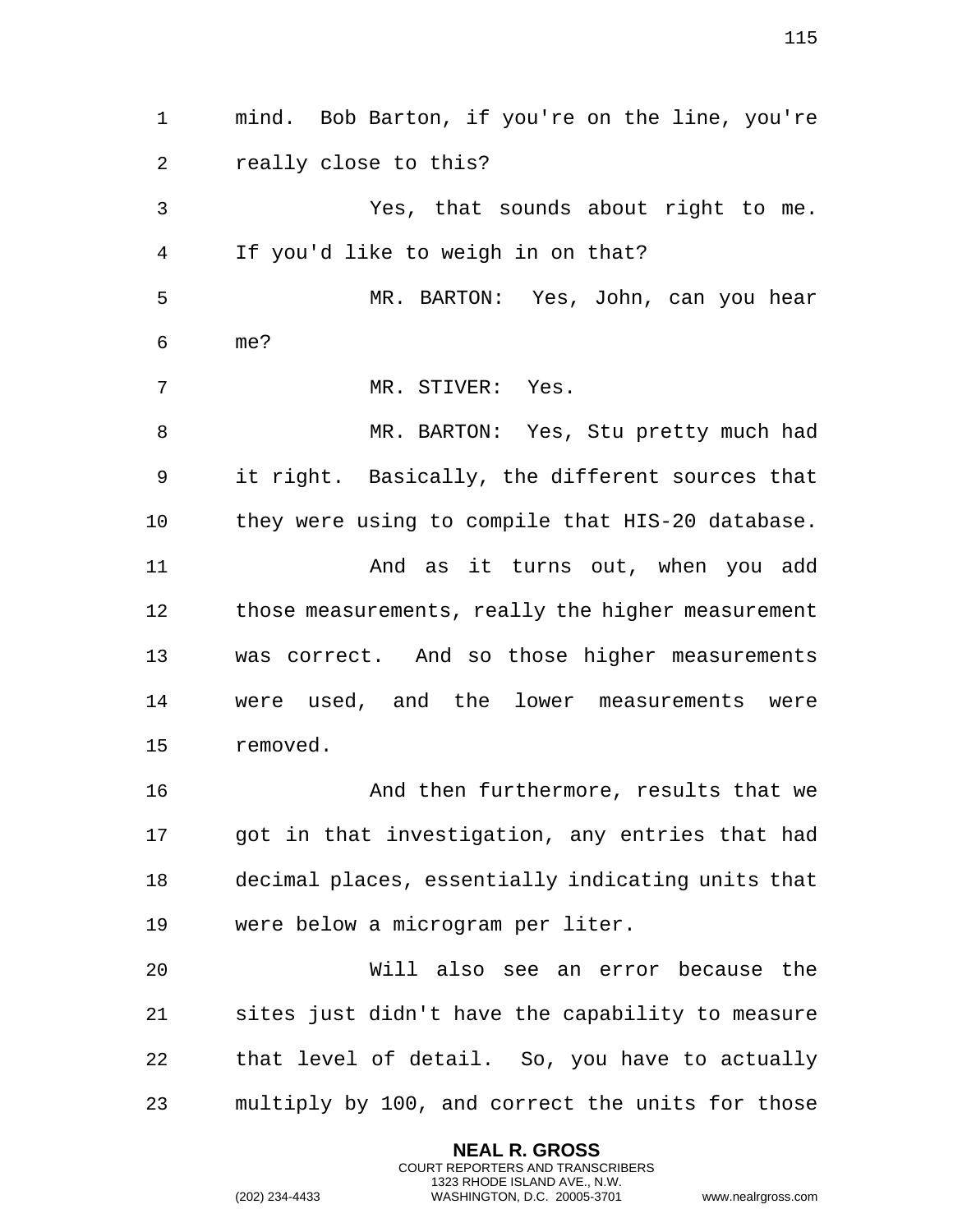as well.

 So, the higher measurements came in and also there were measurements made, to any urinalysis result that showed a decimal place. CHAIR MELIUS: Okay, thanks. Okay, any Board Members on the phone with questions or comments? If not, then I guess we can -- this is still open. There's a number of Site Profile issues open. At the same time, I don't think we necessarily want to go through all these again. So, what we might consider is a motion that would deal with those that are closed, that have reached closure. And those are all indicated in the slides. And since I can't make motions. MR. STIVER: I'll also mention that the BRS has been updated for all issues except for the thoron paper we just got into the BRS. CHAIR MELIUS: Maybe our Work Group Chair would like to make a motion? MEMBER CLAWSON: Yes, I'd like to make a motion that we accept those that are closed.

> **NEAL R. GROSS** COURT REPORTERS AND TRANSCRIBERS 1323 RHODE ISLAND AVE., N.W.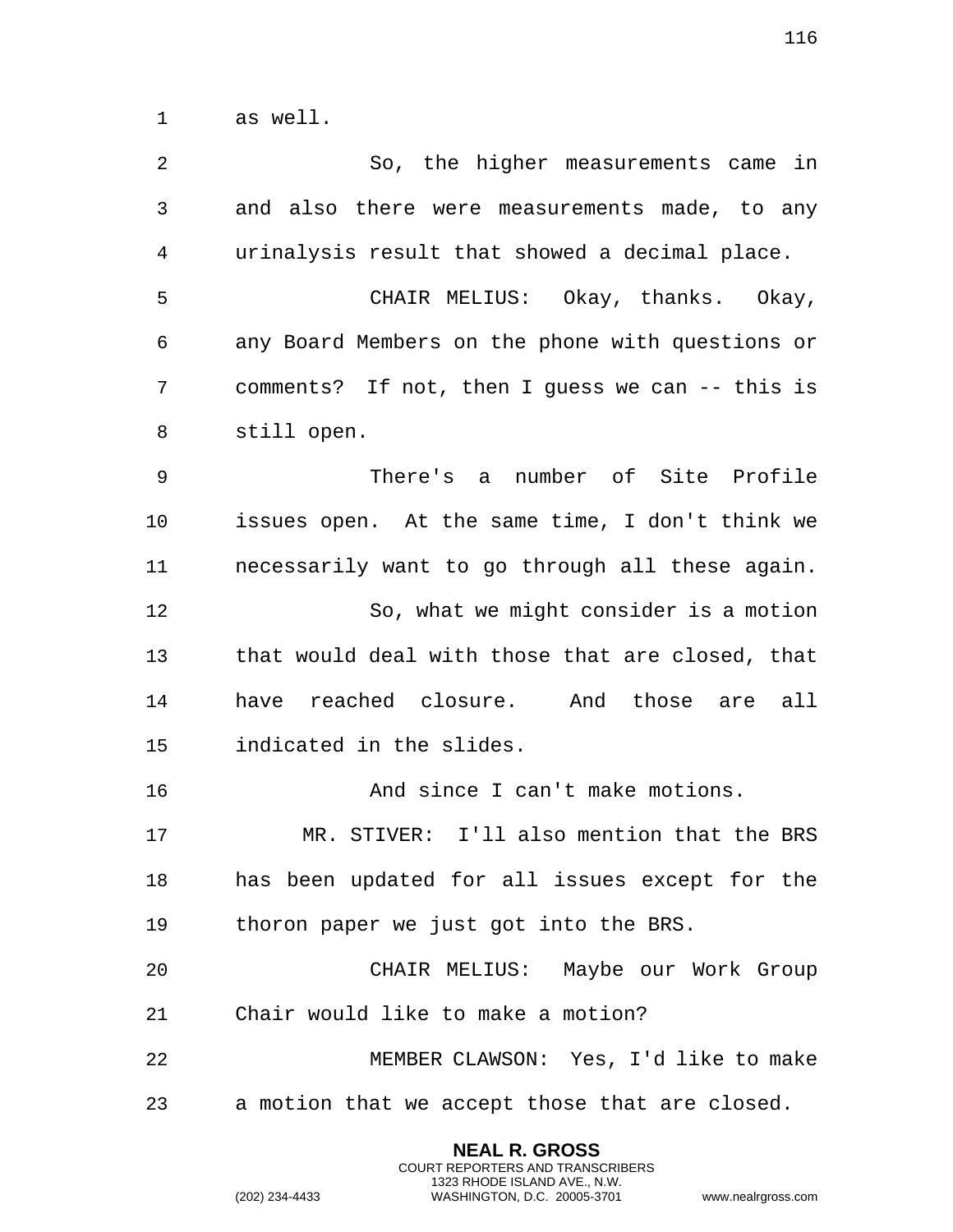| 1              | MEMBER MUNN: Second.                              |
|----------------|---------------------------------------------------|
| $\overline{2}$ | CHAIR MELIUS: Second from Wanda. All              |
| 3              | in favor say aye.                                 |
| 4              | (Chorus of aye.)                                  |
| 5              | Opposed? Okay. One opposition. Good.              |
| 6              | MEMBER ANDERSON: Is there<br>any                  |
| 7              | timeline for when this is going to come out?      |
| 8              | MR. HINNEFELD: I don't have it with               |
| 9              | me. We do have a project schedule that ORAU has   |
| 10             | been working on.                                  |
| 11             | And we have started to populate dates             |
| 12             | on these projects but I don't have it with me and |
| 13             | I don't know that we've finalized it completely.  |
| 14             | CHAIR MELIUS: Okay. We'll have a                  |
| 15             | longer break. Okay, so we're going to take our    |
| 16             | break now.                                        |
| 17             | We're going to have to ask everybody              |
| 18             | to leave the room because we have to have a       |
| 19             | private session from 11:00 a.m. to 12:00 p.m.     |
| 20             | And we'll reconvene here at, what                 |
| 21             | time? At 1:30 p.m. we'll reconvene in this room.  |
| 22             | But until then, I have to ask everybody who's not |
| 23             | on the Board or relevant to the next session.     |

**NEAL R. GROSS** COURT REPORTERS AND TRANSCRIBERS 1323 RHODE ISLAND AVE., N.W.

(202) 234-4433 WASHINGTON, D.C. 20005-3701 www.nealrgross.com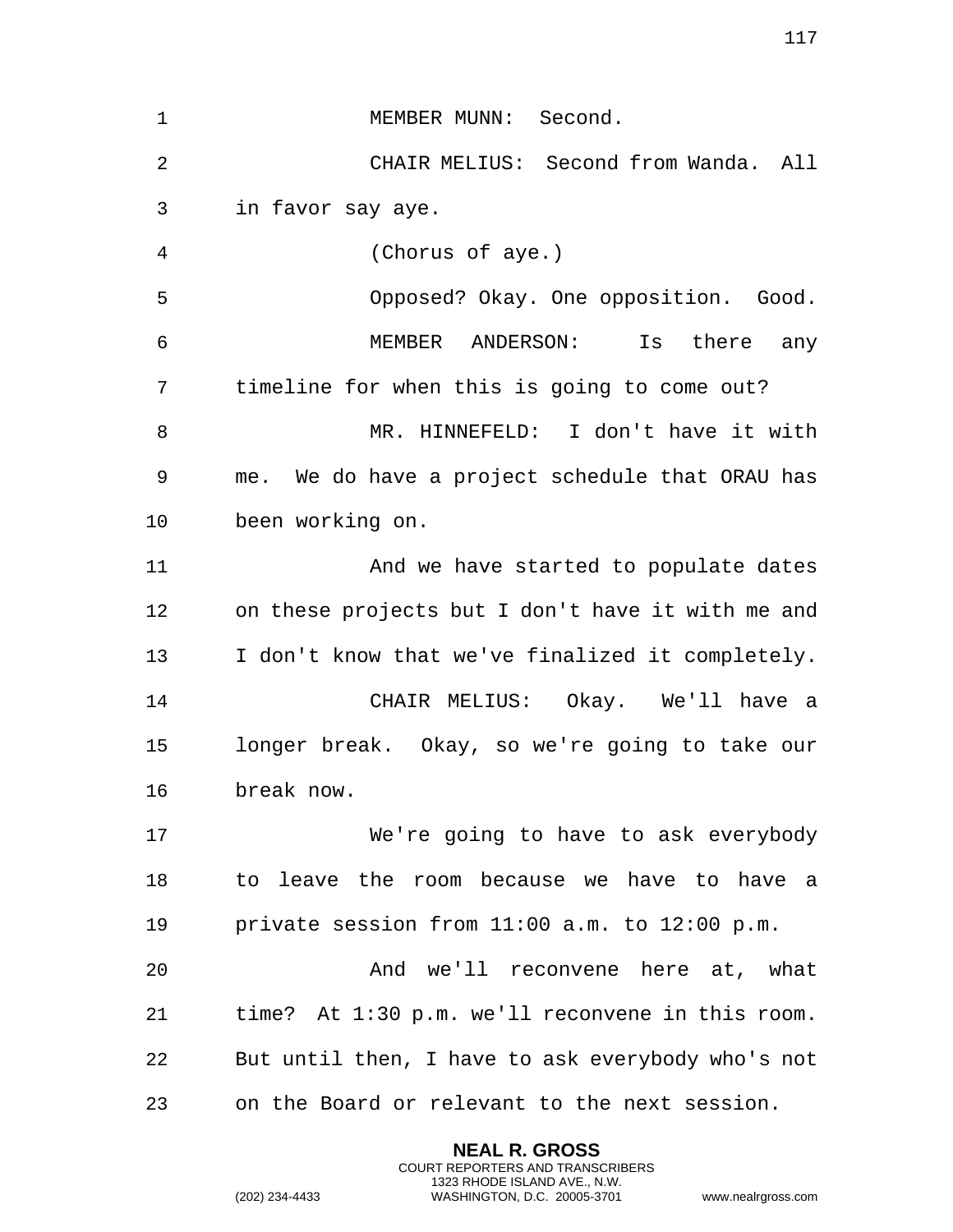1 **Lunch** 

| $\overline{a}$ | (Whereupon, the above-entitled matter              |
|----------------|----------------------------------------------------|
| $\mathfrak{Z}$ | went off the record at 10:32 a.m. and              |
| 4              | resumed at $1:35$ p.m.)                            |
| 5              | CHAIR MELIUS: If everyone would get                |
| 6              | seated, please. And be quiet, we need to get       |
| 7              | started.                                           |
| 8              | MR. KATZ: Let me -- let me first check             |
| 9              | on the line and see that we have our Board Members |
| 10             | who are participating by phone. Dr. Ziemer, are    |
| 11             | you back on?                                       |
| 12             | MEMBER ZIEMER: I'm back on the line.               |
| 13             | MR. KATZ: Super. And welcome. And                  |
| 14             | Gen, Dr. Roessler?                                 |
| 15             | MEMBER ROESSLER: I'm on.                           |
| 16             | MR. KATZ: Super. Thank you. You                    |
| 17             | guys are the only two. And there was one little    |
| 18             | piece of business to just take care of before we   |
| 19             | get started again.                                 |
| 20             | And I'll make another notice about the             |
| 21             | pub -- well, we don't have any additional people   |
| 22             | here, so I won't do that yet.                      |
| 23             | But on the Fernald vote I mistakenly               |

**NEAL R. GROSS** COURT REPORTERS AND TRANSCRIBERS 1323 RHODE ISLAND AVE., N.W.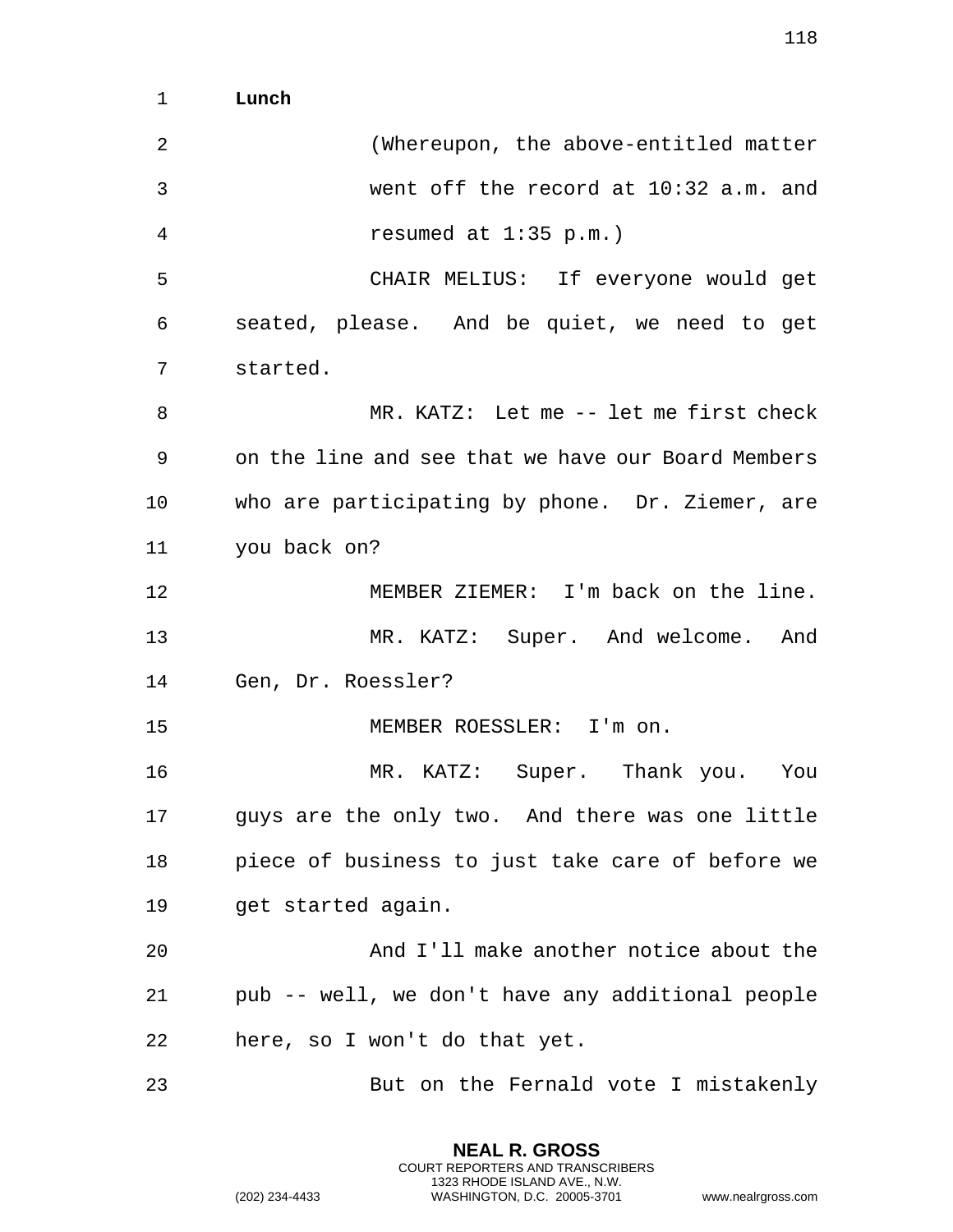said that Loretta was recused from that vote. She is not recused from that vote. And so we'll capture her vote there now instead of doing it as an absentee. And her vote is yes for the record. Thank you. And Loretta is and Brad are recused from the INL session. Which is what we're doing now. MEMBER CLAWSON: Well, here I'll leave. MR. KATZ: To the back of the room is fine. MEMBER CLAWSON: No, that's far enough. MR. KATZ: You don't need to leave the room. We want you to stay. 17 MEMBER CLAWSON: No. That's fine. (Laughing) MR. KATZ: Okay. And they just also remind folks on the phone to mute your phones while you're listening. If you don't have a mute button to press \* and then six to mute your phone. Thanks.

> **NEAL R. GROSS** COURT REPORTERS AND TRANSCRIBERS 1323 RHODE ISLAND AVE., N.W.

(202) 234-4433 WASHINGTON, D.C. 20005-3701 www.nealrgross.com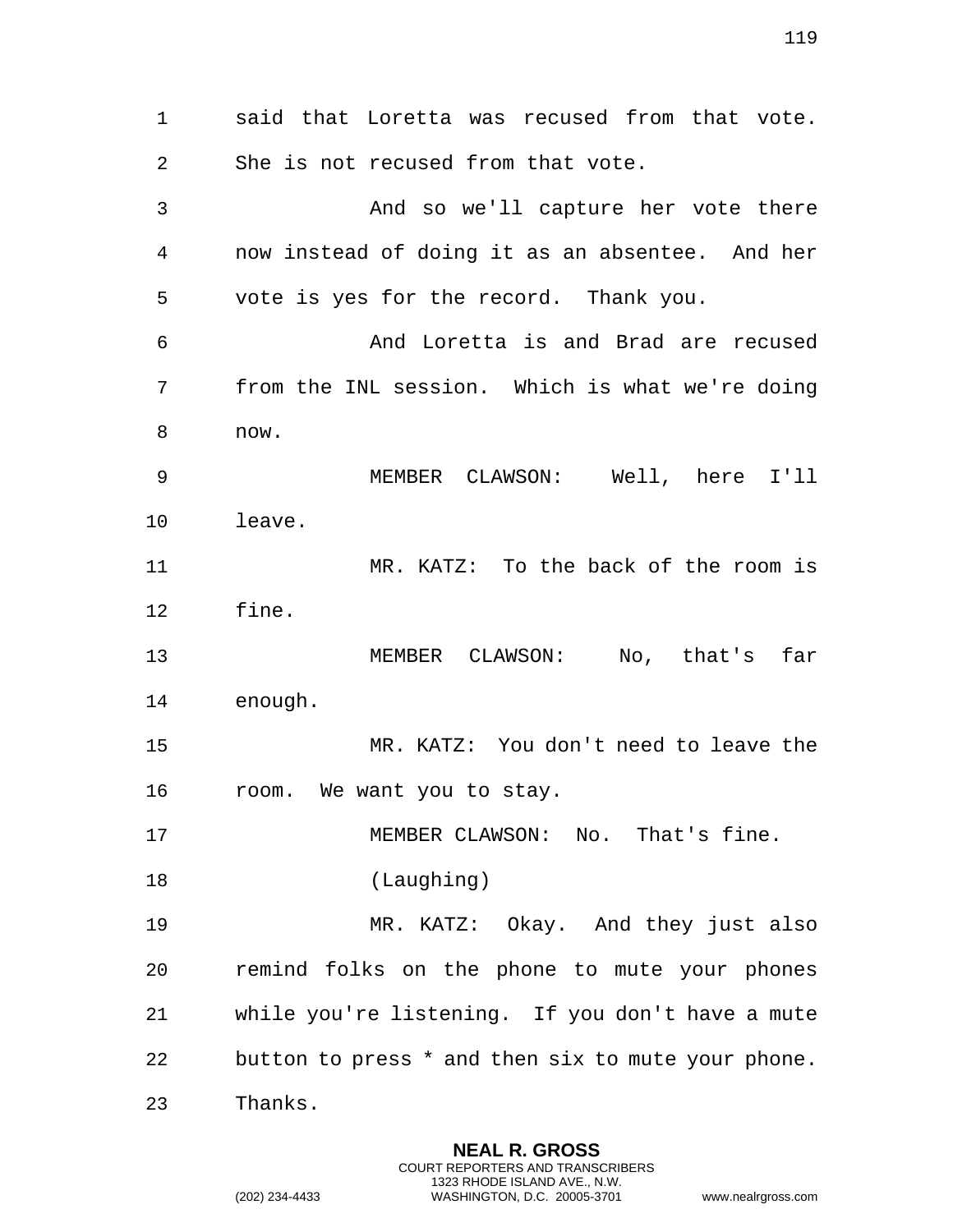1 CHAIR MELIUS: Okay. We'll get 2 restarted. And Idaho National Laboratory, which 3 is an SEC petition and Dr. Tim Taulbee will be 4 presenting. 5 It's a succinct presentation. I've 6 looked at the slides, so. 7 **Idaho National Laboratory SEC Petition**  8 **(Petition #238, 1975-1980, Scoville, ID)**  9 DR. TAULBEE: Thank you Dr. Melius. I 10 tried to be succinct here. Before I get started, 11 I'd like to recognize -- well, the title of the 12 talk is Idaho National Laboratory SEC Evaluation 13 Report. 14 And this is for SEC 238. And before 15 I get started, let me recognize my ORAU 16 colleagues who did the lion's share of this. 17 Mitch Finley led the team and did the 18 bulk of this work. He was assisted by Brian 19 Gleckler. And Bill Kline did the technical 20 editing. 21 This particular report came through 22 very well. And with very few comments going back. 23 So, it was a very nice report from the start.

> **NEAL R. GROSS** COURT REPORTERS AND TRANSCRIBERS 1323 RHODE ISLAND AVE., N.W.

(202) 234-4433 WASHINGTON, D.C. 20005-3701 www.nealrgross.com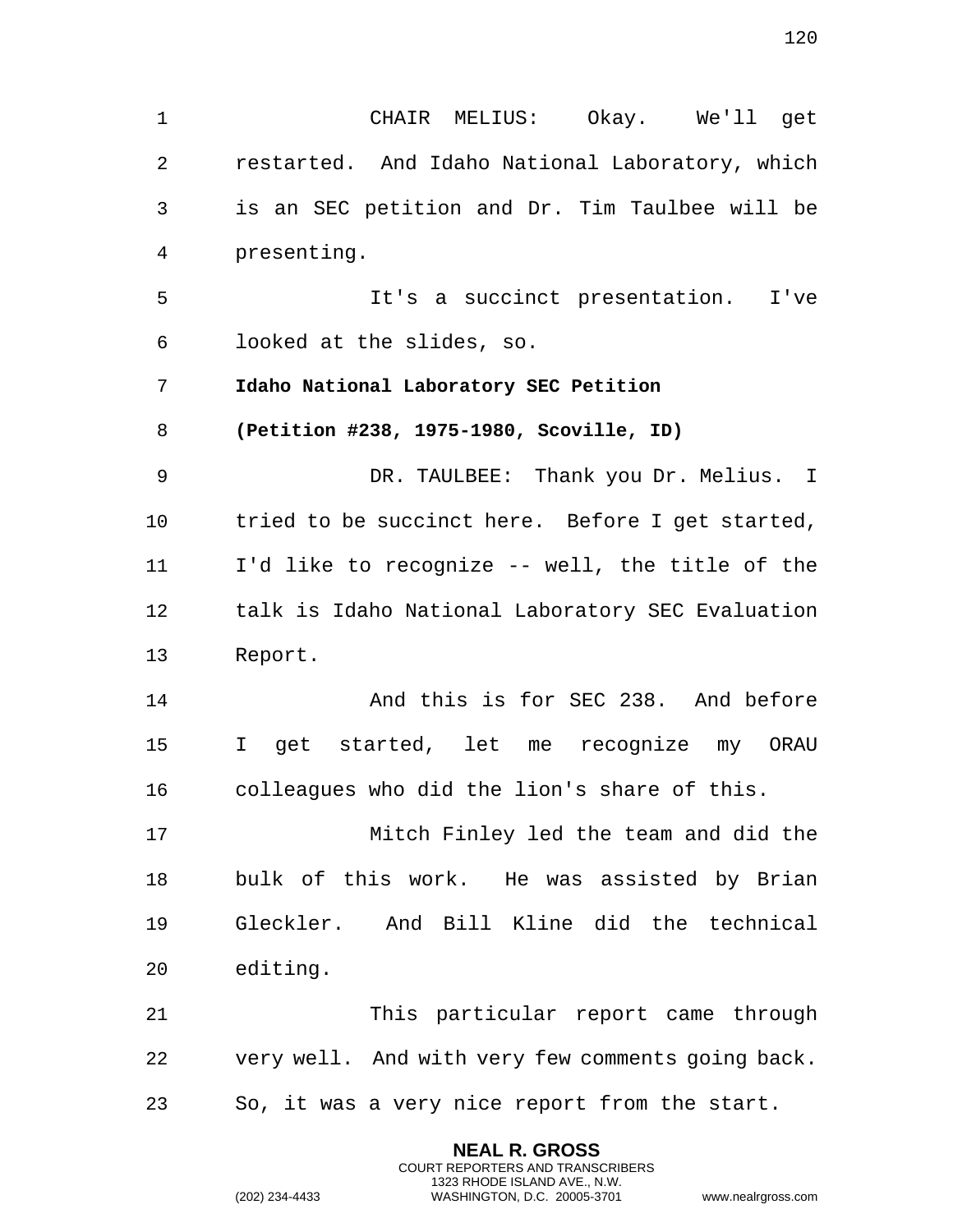To give a little background on this particular petition, most of the petitions that we receive are 83.13s. This one is an 83.14.

 So at the conclusion of the SEC 219, NIOSH cut off the evaluation period for CPP at December 1974. And we did this as it was the first indication of site awareness of the contamination issues that were going on at CPP in the laboratories and the cells, and the need for bioassay monitoring for alpha contaminants.

 So, if you recall, they issued a report. And I've got it listed here at the bottom, ACI 167. Which was a preliminary ICPP health physics upgrade program report.

 And so what we were looking at was when were these recommendations implemented? You know, was it January 1975? Was it six months later? Was it later on in the following year? We really didn't know at that time. So we needed to do some follow up evaluation. Which is why we proposed to look at this under an 83.14.

And what we found, in brief, is that

**NEAL R. GROSS** COURT REPORTERS AND TRANSCRIBERS 1323 RHODE ISLAND AVE., N.W.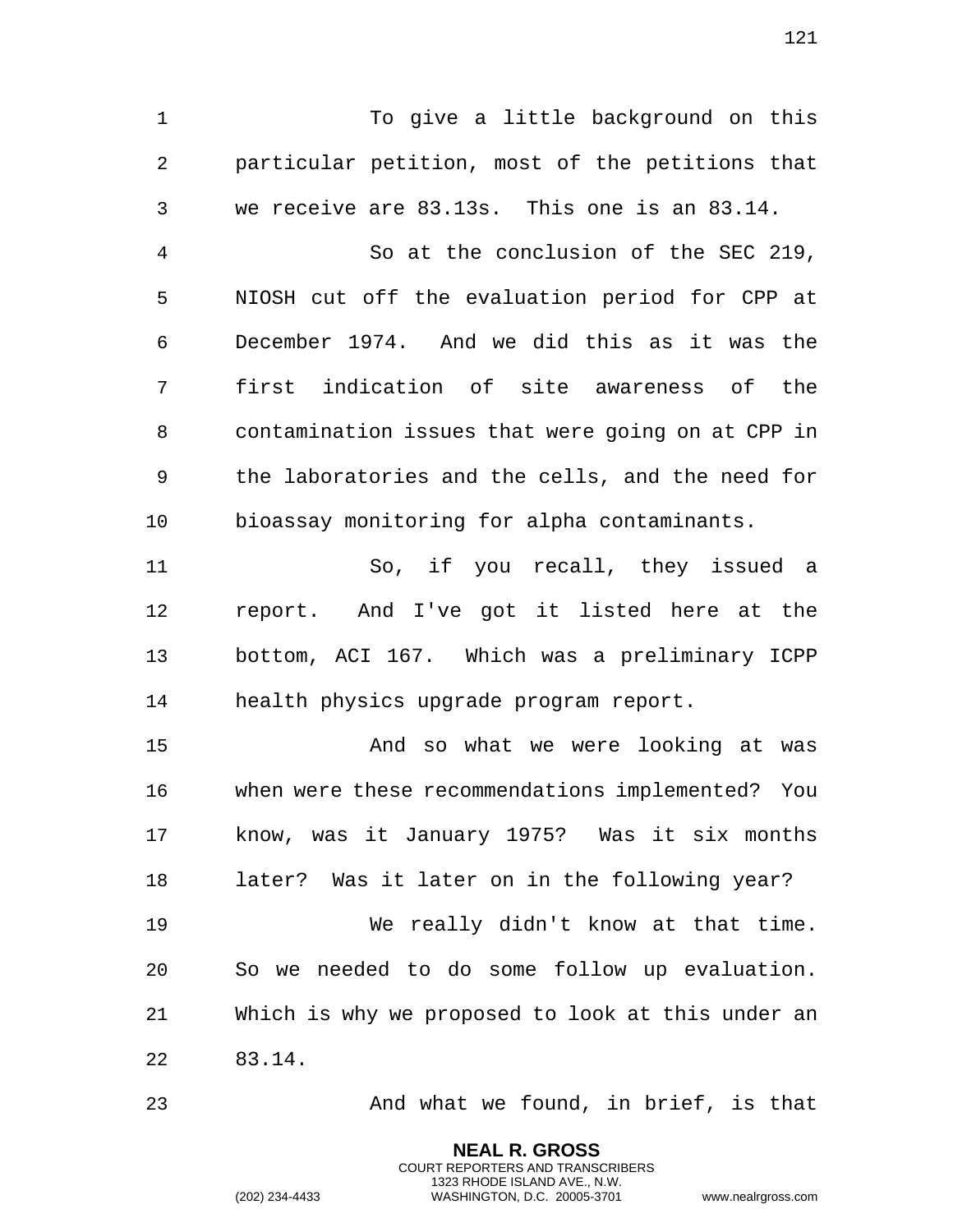the site did not implement those recommendations for several years after. Which was quite a surprise to us.

 So as a result, we're recommending extending the SEC Class for CPP workers through December 31, 1980. And the rest of this presentation will be giving our justification for that and why we came to that conclusion.

 So, to kind of start with the end here, here's the proposed Class that we are recommending. It is all employees of the Department of Energy, its predecessor agencies and their contractors and subcontractors who worked at the Idaho National Laboratory ILN in Scoville, Idaho and who were monitored for external radiation at the Idaho Chemical Processing Plant, CPP.

 For example, at least one film badge or TLD dosimeter from CPP between January 1, 1975 and December 31, 1980. For a number of work days aggregating at least 251 work days, occurring solely under this employment or in combination with work days within the parameters established

> **NEAL R. GROSS** COURT REPORTERS AND TRANSCRIBERS 1323 RHODE ISLAND AVE., N.W.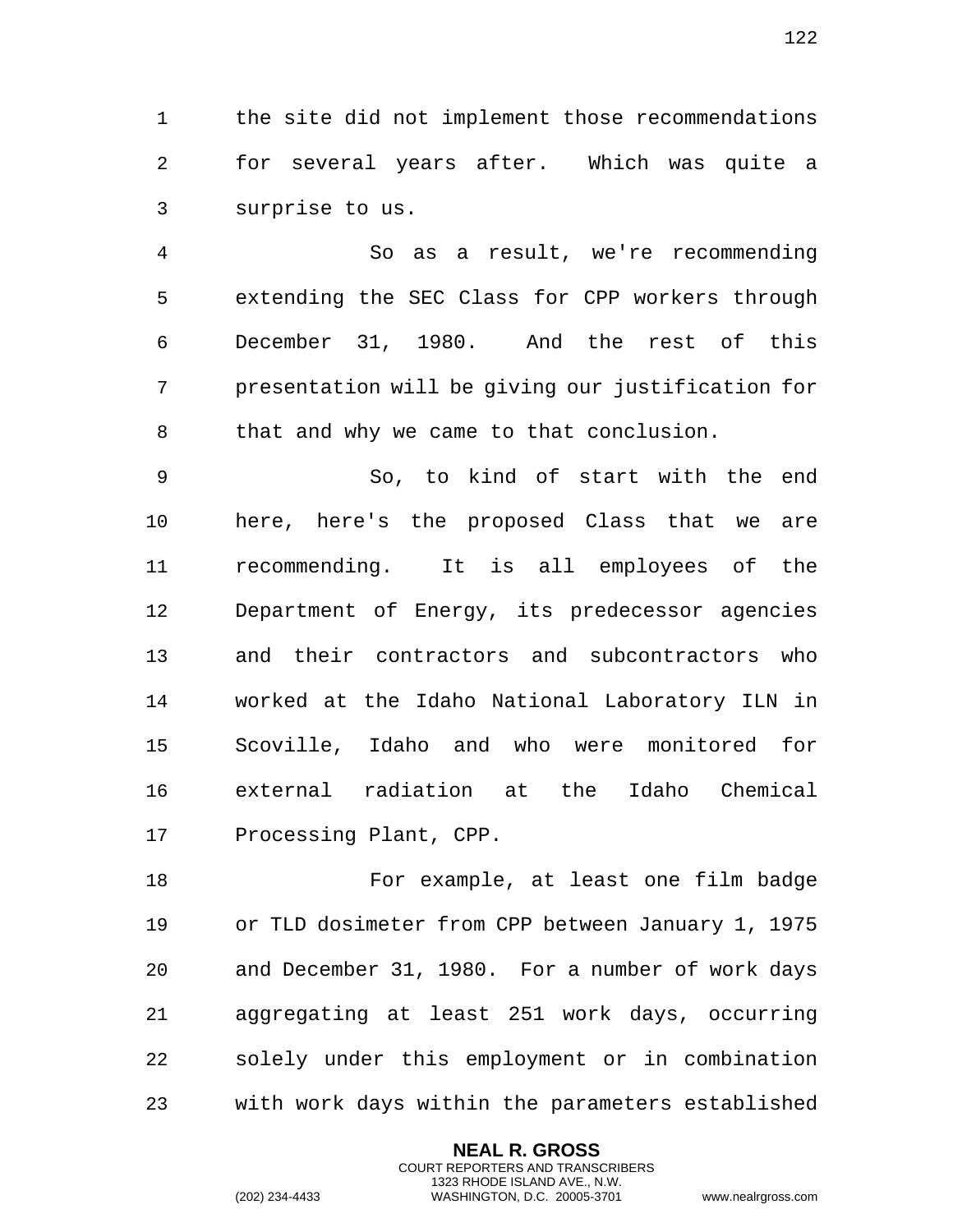for one or more other Classes of employees in the Special Exposure Cohort.

 So, with the 83.14 process, where we start is with an inability to reconstruct dose letters. So, what we found was this infeasibility.

 And so we sent an inability to reconstruct dose letter back on March 2 of this year. Back in the spring. And the petitioner responded with a Form A-83.14 Petition which we received on March 16.

12 July 21 is when we approved the SEC Petition Evaluation Report and sent it to the Board -- the Work Group a couple of days later. So about a month ago.

 And what we're talking about here is that back in October 1974, this was one of the site's internal recommendations. That a routine bioassay program is being developed. And a draft Standard Operating Procedure 1.6.5.22, ICPP bioassay program, has been prepared.

 So in October '74 they knew they needed bioassay. They had written the standard

> **NEAL R. GROSS** COURT REPORTERS AND TRANSCRIBERS 1323 RHODE ISLAND AVE., N.W.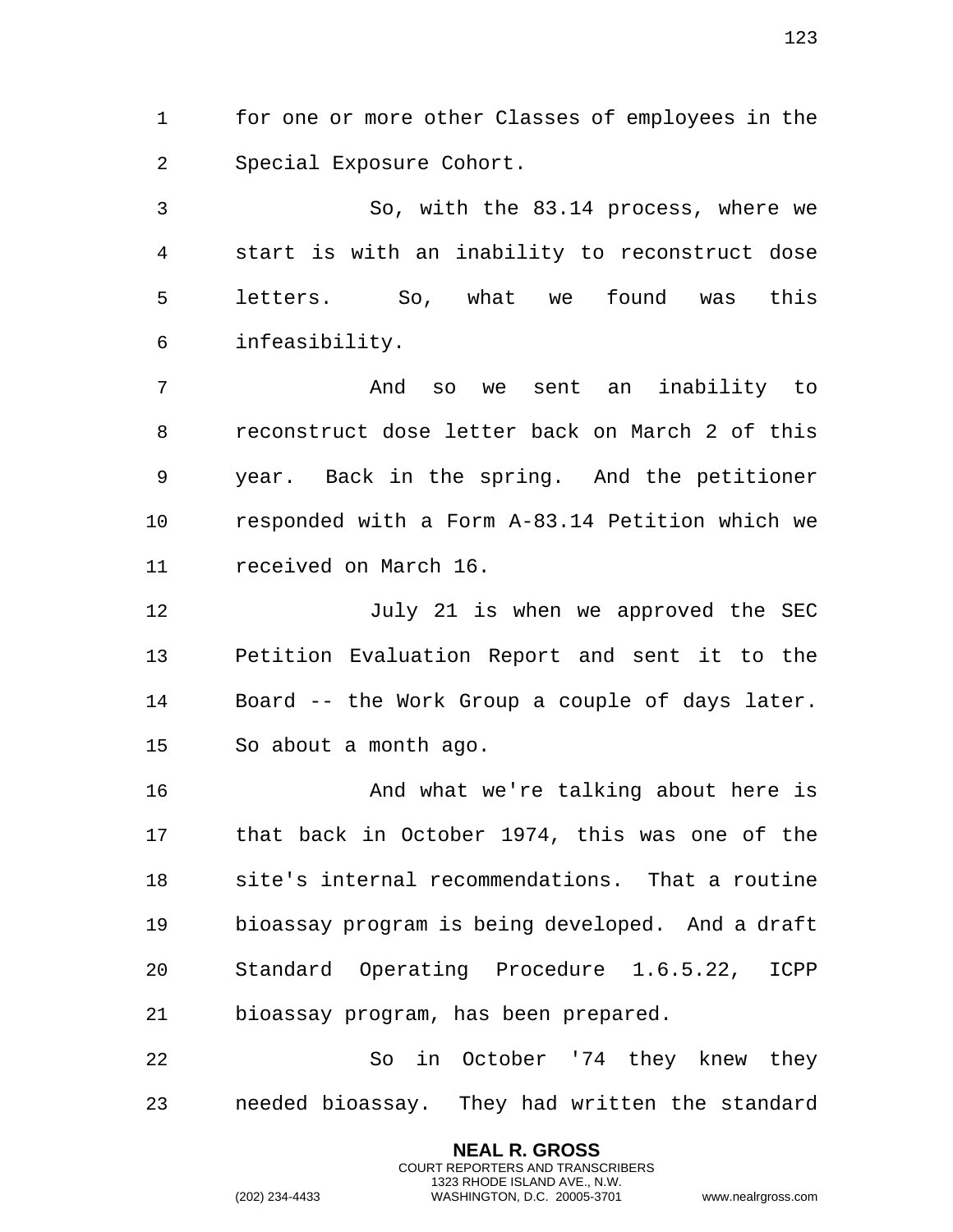operating procedure. And so we are looking for, when did they implement this?

 And what we found in our research and investigations at the site is that what this instituted initially was negotiations between the health and safety laboratory and the contractor in 1976 and '77 to implement a routine plutonium monitoring and fecal and urine samples.

 With the routine monitoring program, the first hints of it really begin in 1978. So there's a couple of years here. We're already now four years after before we start to see any routine monitoring.

 And when they did start the routine monitoring, they limited it to chemists, to analysts, to operations, D&D folks, and instrumentation personnel. Folks that one would assume would be the highest exposed workers is who they started with.

 And the analysis of these limited samples indicated low-level plutonium exposures were still occurring at CPP even after their initial incident or discovery back in 1972.

> **NEAL R. GROSS** COURT REPORTERS AND TRANSCRIBERS 1323 RHODE ISLAND AVE., N.W.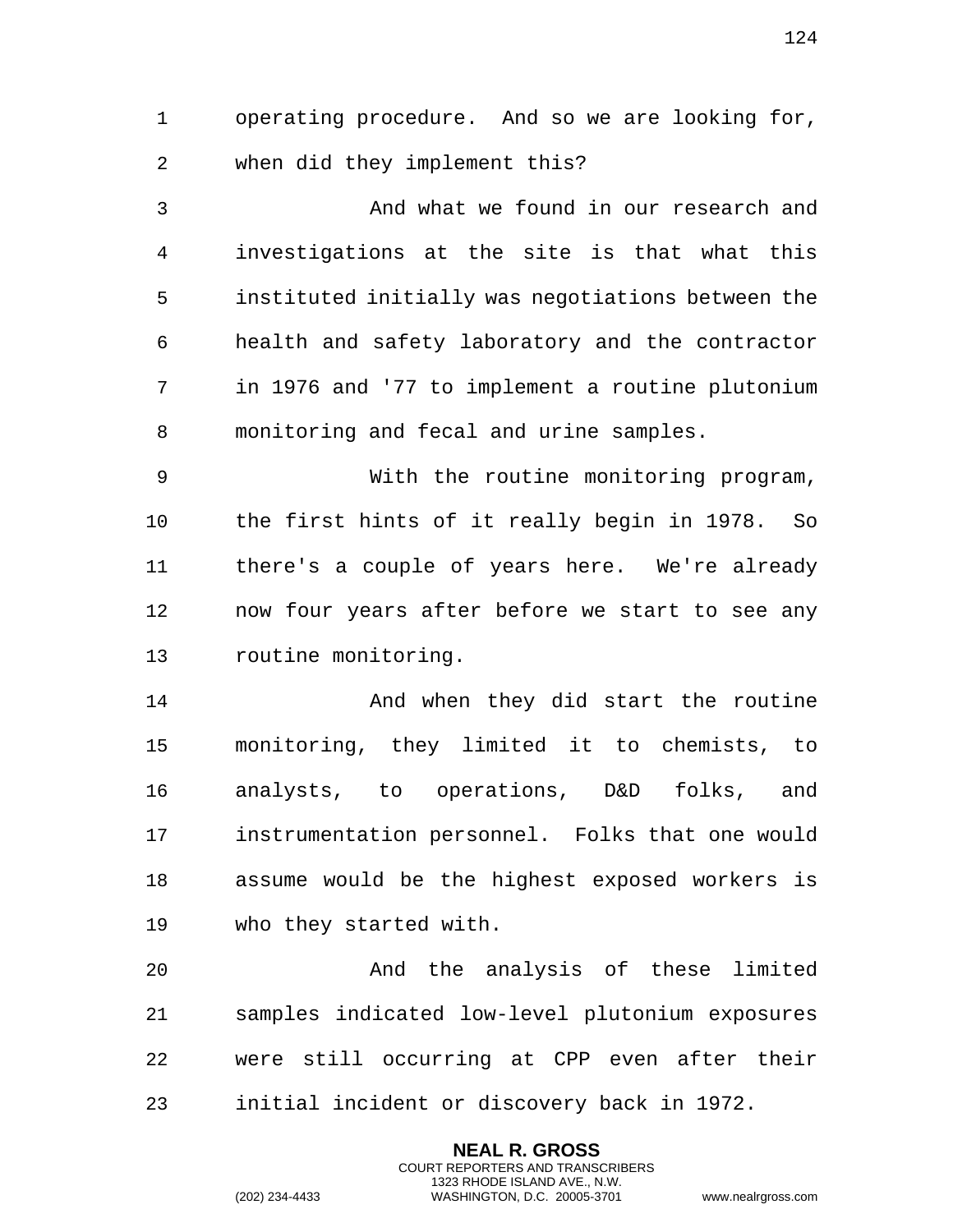So if you look at the plutonium bioassay monitoring at CPP, the current SEC runs 1970 through 1974. And that we've highlighted in red here.

 And you can see that in 1972 with that Shift Lab incident, where they discovered that they had an issue, there was quite a bit of urine monitoring.

 Hold on just a second, Stu? Okay. CHAIR MELIUS: This is to give Stu something to do during these presentations.

 DR. TAULBEE: And so after that Shift Lab incident and they made these recommendations to institute a routine monitoring program, if you look at 1975 through 1980, which is the time period we're recommending, they actually decreased in the number of urine samples that they had during that time period. So, they certainly weren't in any hurry to implement this program.

 Then in 1978 they began with very few. But they do have eight fecal samples, and then 11 the following year. And so they did begin to

> **NEAL R. GROSS** COURT REPORTERS AND TRANSCRIBERS 1323 RHODE ISLAND AVE., N.W.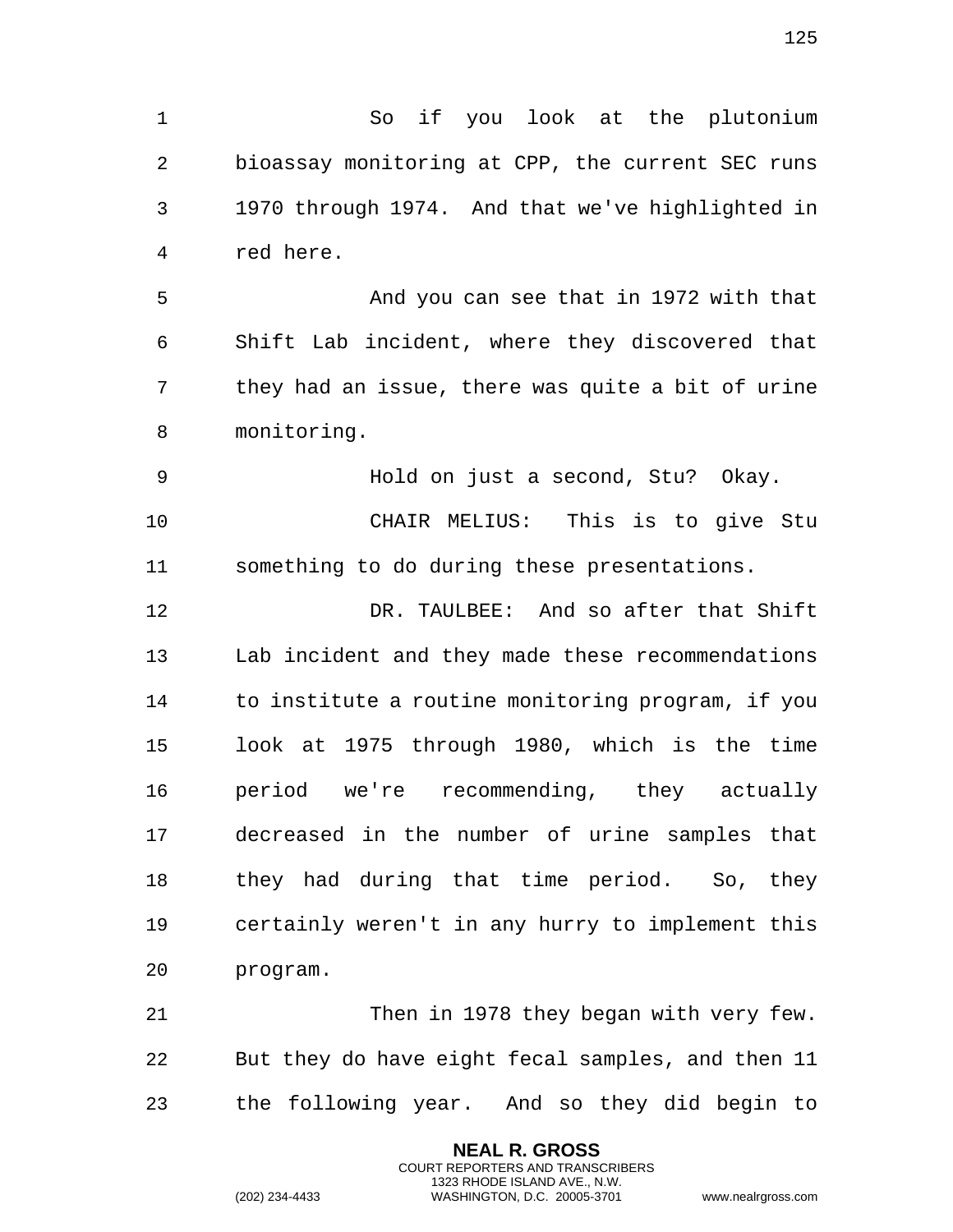implement this routine program.

| 2              | And then you see in 1981 you've got an            |
|----------------|---------------------------------------------------|
| $\mathfrak{Z}$ | order of magnitude jump in the number of samples  |
| $\overline{4}$ | that were being instituted. You've got -- you     |
| 5              | know, it jumps from 36 urine samples to 214 in a  |
| 6              | year. And one fecal to 278 fecal samples.         |
| 7              | So, at that point is where they really            |
| 8              | began doing -- implementing those recommendations |
| 9              | from way back in October 1974.                    |
| 10             | Well, what causes that change in                  |
| 11             | bioassay monitoring? Well, as they began to do    |
| 12             | this routine monitoring they say intakes.         |
| 13             | And so they knew they had a problem               |
| 14             | and they had to start doing something, more       |
| 15             | monitoring. And that you see with the records.    |
| 16             | So, at this point plutonium and                   |
| 17             | uranium bioassay samples were being fully         |
| 18             | implemented.                                      |
| 19             | So, what we've concluded from this                |
| 20             | evaluation is that based on the assessment of the |
| 21             | available employee monitoring data that there are |
| 22             | insufficient internal dosimetry data or<br>air    |
| 23             | monitoring data available to bound the intakes of |

**NEAL R. GROSS** COURT REPORTERS AND TRANSCRIBERS 1323 RHODE ISLAND AVE., N.W.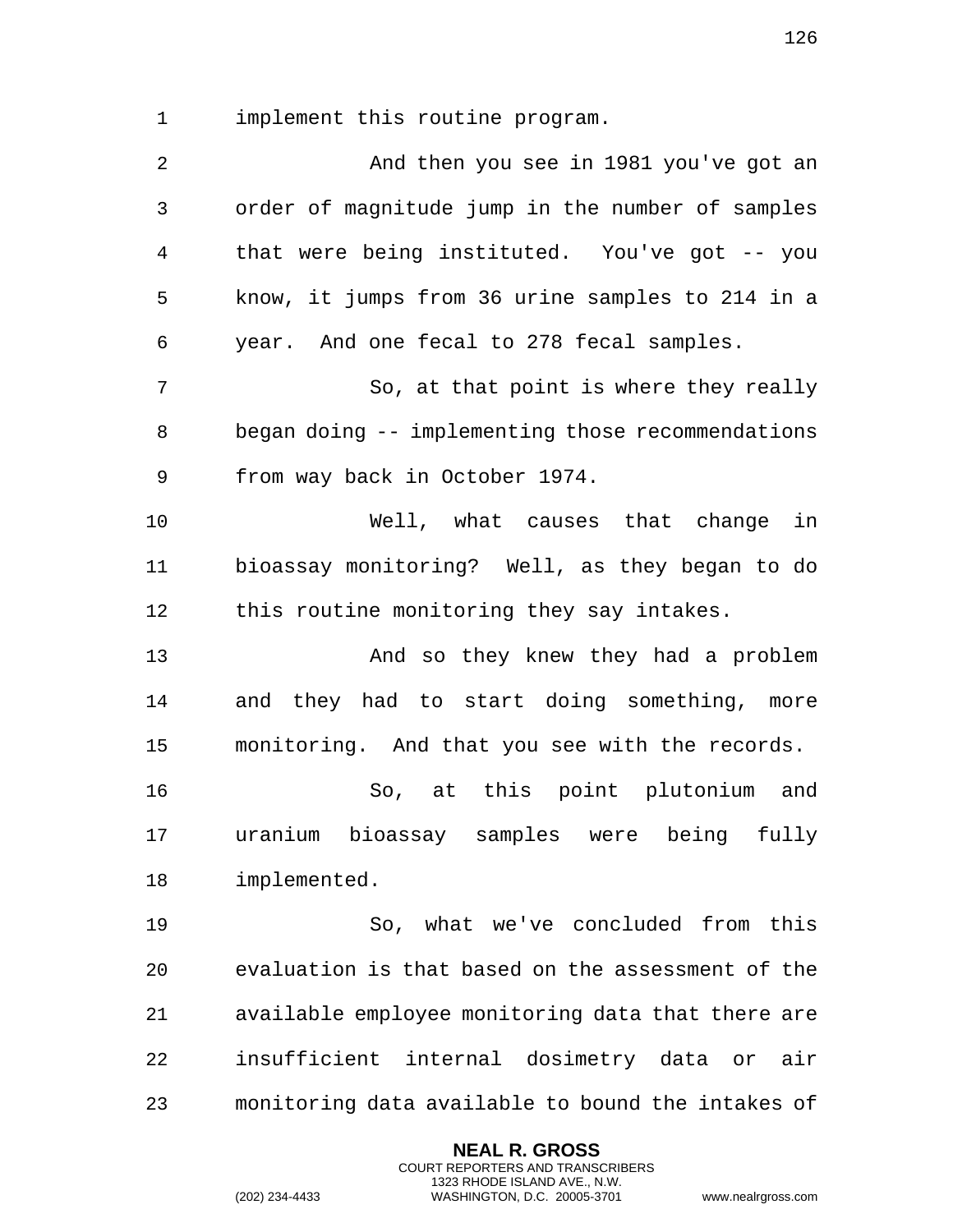transuranic radionuclides for the period from January 1, 1975, through December 31, 1980. And again, that's pretty evident from that chart that I just showed you. With only a handful of bioassay, we really can't do a coworker model on that time period. They were still having intakes. So the air monitoring really wasn't working to identify that people were getting intakes. And so we really have to rely on the bioassay. So until that big shift in 1981, we're left with this infeasibility. From health endangerment, some workers in the Class may have accumulated chronic radiation exposure through intakes of radionuclides at CPP. NIOSH is therefore specifying that health may have been endangered for those workers monitored at CPP who were employed for a number of work days aggregating at least 250 work days. So what about the employees not included in the SEC? We intend to use the monitoring data that is available to conduct

> **NEAL R. GROSS** COURT REPORTERS AND TRANSCRIBERS 1323 RHODE ISLAND AVE., N.W.

(202) 234-4433 WASHINGTON, D.C. 20005-3701 www.nealrgross.com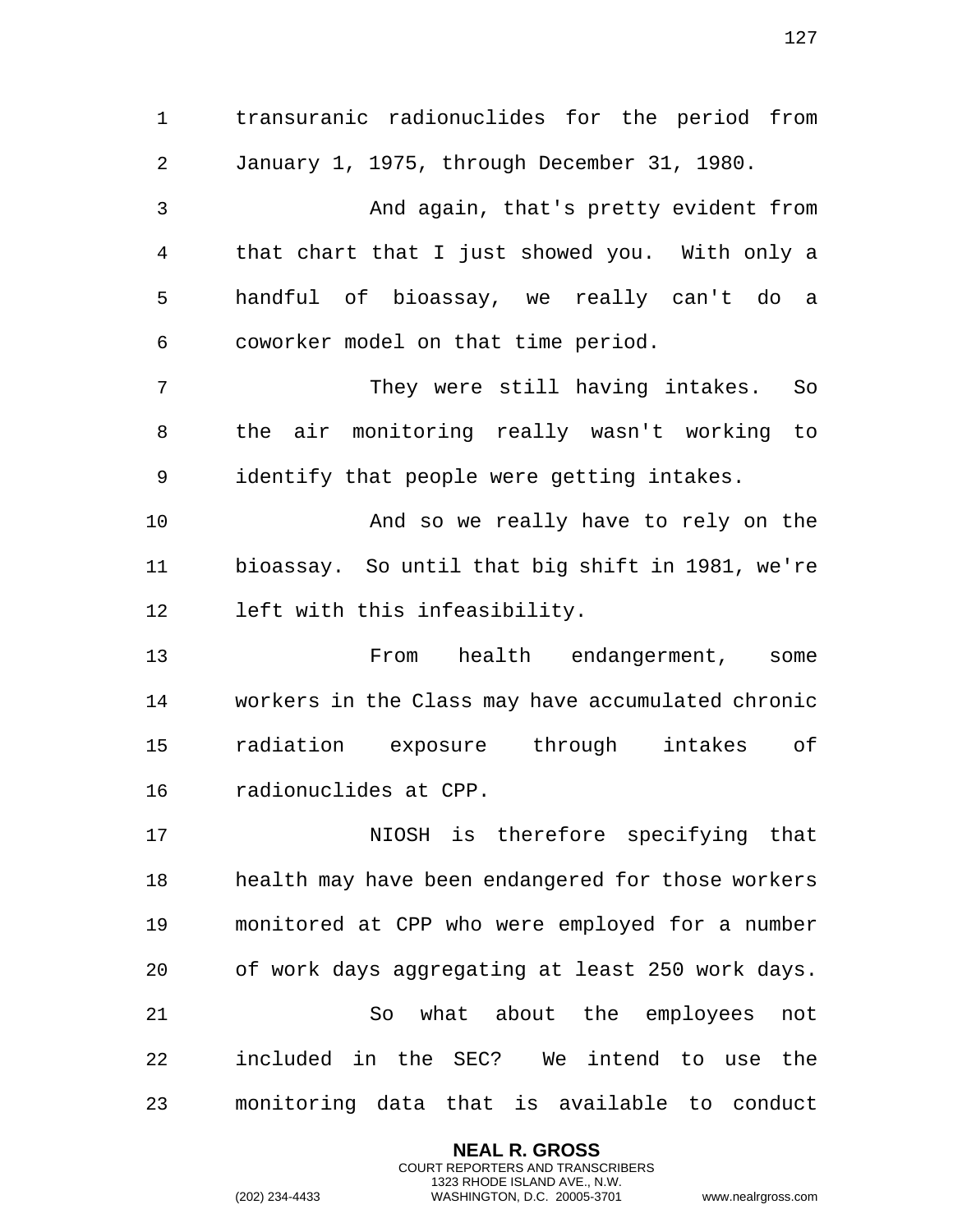partial dose reconstructions for those individuals who don't qualify for the SEC.

 So, some of those workers that have plutonium monitoring in that '78/'79/'80 time period, but their cancer doesn't qualify them for the SEC, we will use their bioassay to reconstruct their dose.

 So again, the proposed Class is listed here. And I'll read it one more time. All employees of the Department of Energy, its predecessor agencies, their contractors and subcontractors who worked at the Idaho National Laboratory in Scoville, Idaho, and who were monitored for external radiation at the Idaho Chemical Processing Plant.

 For example, at least one film badge or TLD dosimeter from CPP between January 1, 1975, and December 31, 1980, for a number of work days aggregating at least 250 work days occurring solely under this employment, or in combination with work days within the parameters established for one or more other Classes of employees of the Special Exposure Cohort.

> **NEAL R. GROSS** COURT REPORTERS AND TRANSCRIBERS 1323 RHODE ISLAND AVE., N.W.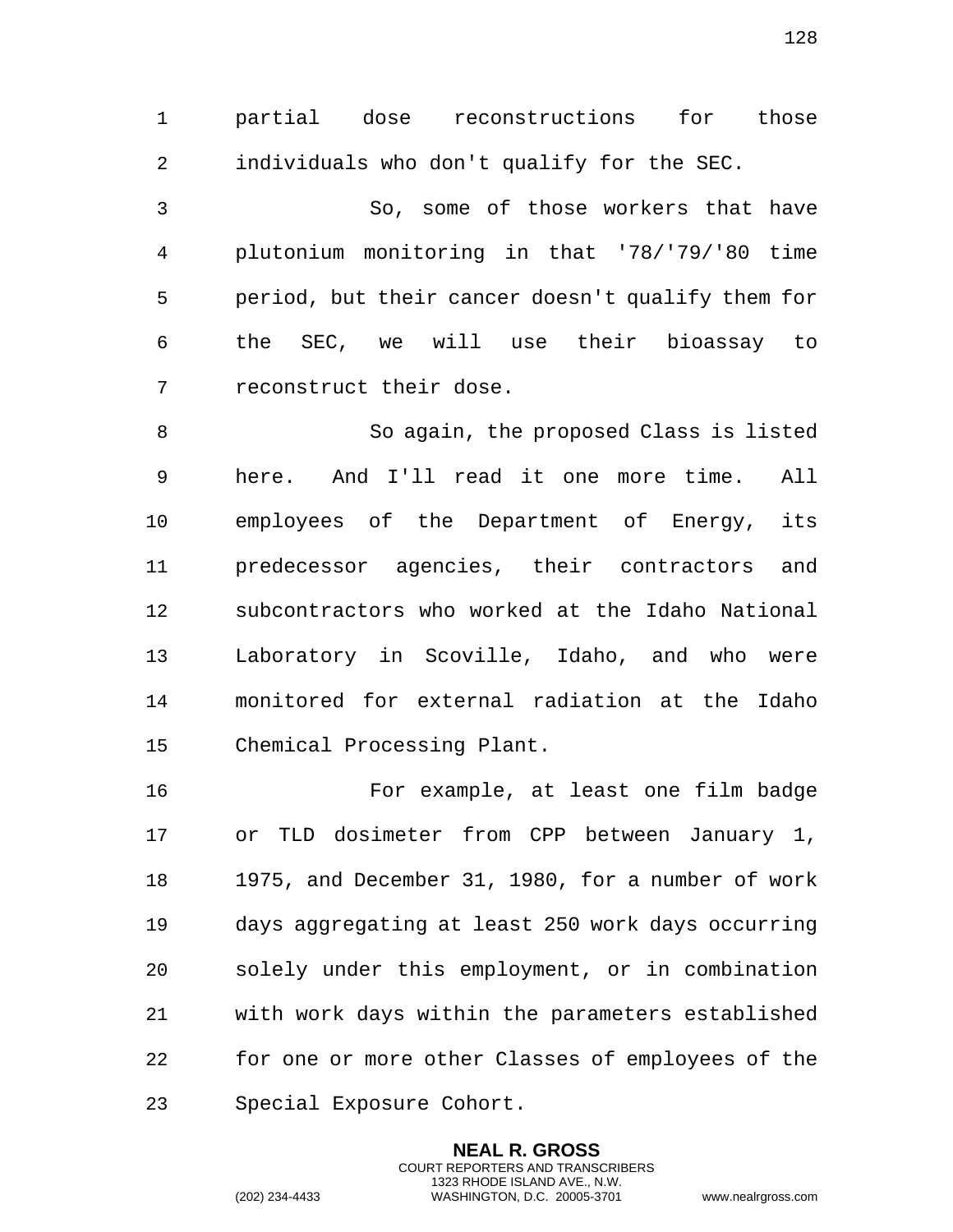Now you notice this Class Definition here reverts back to the initial one that we had back in March 2015. Where we were saying, monitored at CPP.

 The Class that was approved by the Board from March -- March 1970, I'm sorry, through December 1974, is all monitored workers onsite. And the reasoning for that was the monitoring methodology.

10 And if you recall, the reason that we had to make that change in the Definition, where there is a Part A, 1963 through February 1970, and then post our March 1970 through December 1974, was the site went from a one badge one area policy to a one badge multi-area policy. And 16 that was under Idaho Nuclear Corporation.

 Well, in January of 1975 the site returned to the one badge one area policy for external dosimetry and the main reason for that is looking back as to why they switched in the first place.

 When Idaho Nuclear controlled all of the major operating facilities, the Materials

> **NEAL R. GROSS** COURT REPORTERS AND TRANSCRIBERS 1323 RHODE ISLAND AVE., N.W.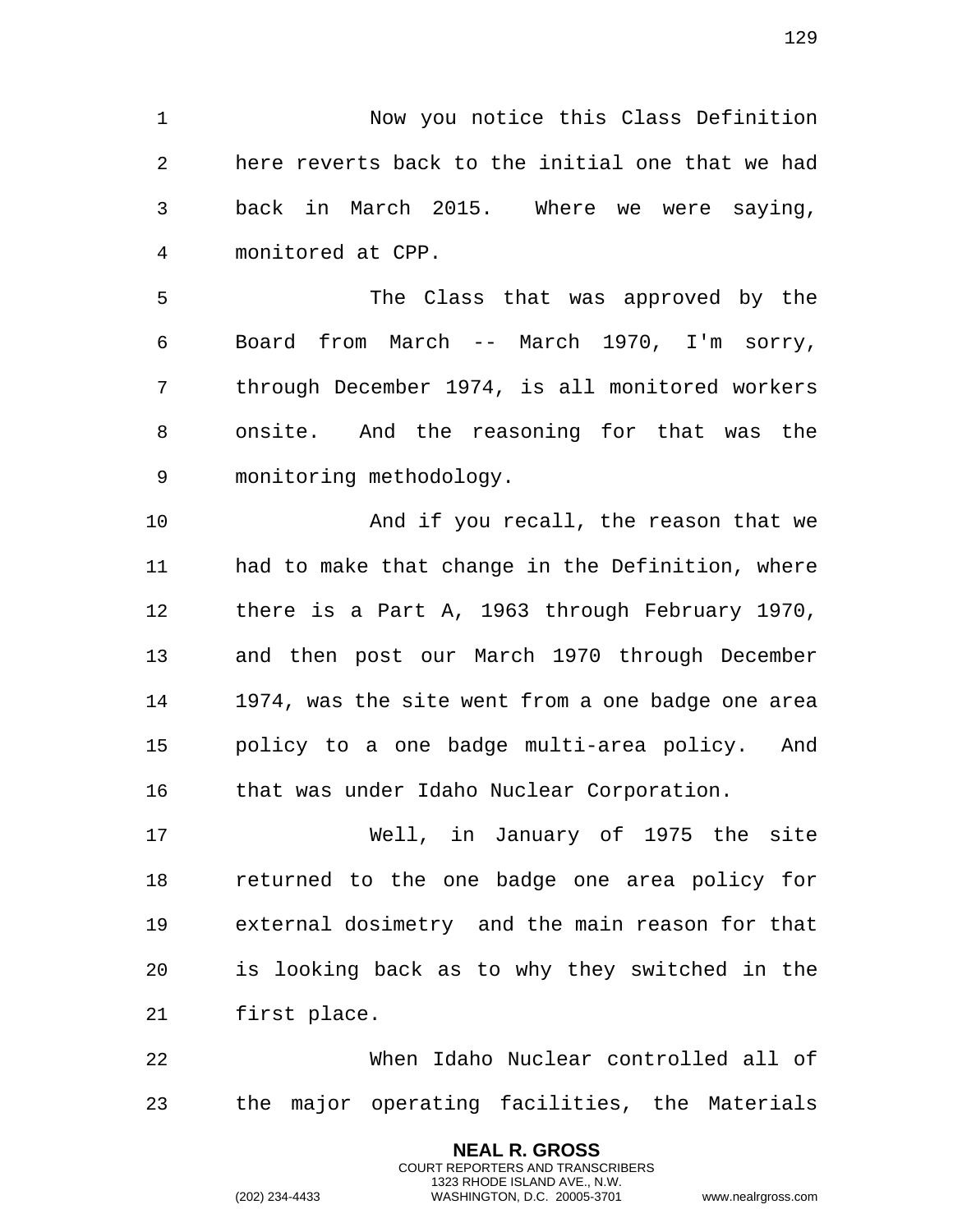Test Reactor Area, the Chemical Processing Plant, the Test Area North, the Central Facilities areas as well as the exterior reactors, they didn't really care where an individual got their exposure or their dose.

 Well, in January 1975 they contract was split between Aerojet Nuclear Company and Allied Chemical Corporation. At the same time DOE was implementing ALARA principals, as low as reasonably achievable.

 And so one company didn't want to be responsible for another company's dose. They wanted to meet their own internal goals.

 So, they switched back to one badge one area methodology. And so this is why our Definition has reverted back to the one -- or to people monitored at CPP.

 Because by company, these workers that might have worked for the other company could have come into CPP. But they were not routinely working there. So all of their dose totals for ALARA goals and so forth would be different.

So this is why we switched, or why the

**NEAL R. GROSS** COURT REPORTERS AND TRANSCRIBERS 1323 RHODE ISLAND AVE., N.W.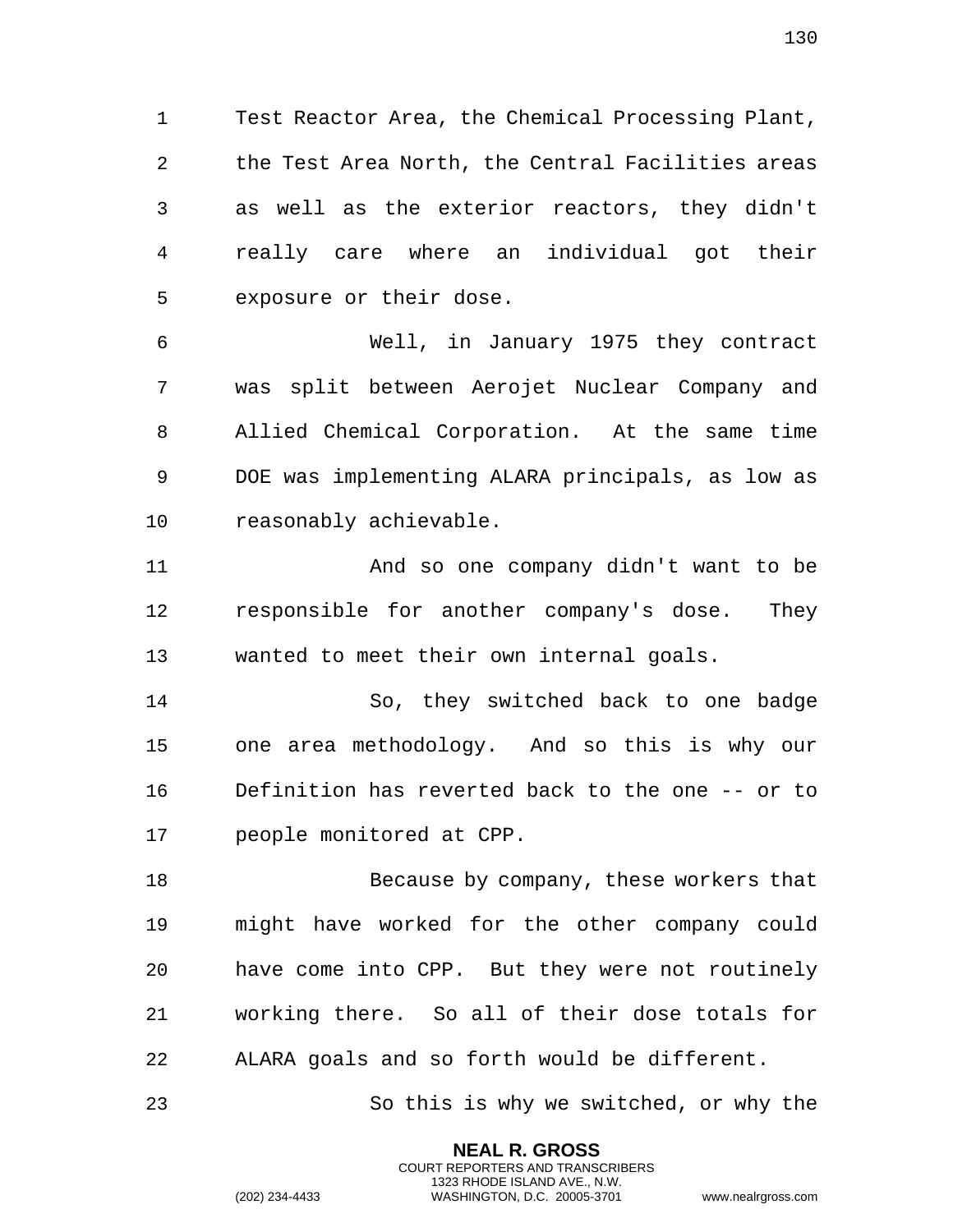Definition has reverted back to that earlier one that we are currently using from 1963 through February 1970.

 One of the Board questions that came out during my presentation back in March 2015 with SEC 219 was how confident are we that the dosimetry is complete?

 So we went through the same exercise that we did with that particular SEC in subsequent presentations to the Board of comparing the monthly reports as well as the dosimeter printouts where we went through and 13 tallied up how many people were monitored.

14 To where if the monthly report says there's 320 people being monitored and we count up and we've got 320 workers, then we're fairly confident that we have a complete set of records from which the Class could be administered.

 And this is a comparison. We do not have all of the monthly reports. But those that you see that we've got here do line up well and compare well.

There's a couple of things there that

**NEAL R. GROSS** COURT REPORTERS AND TRANSCRIBERS 1323 RHODE ISLAND AVE., N.W.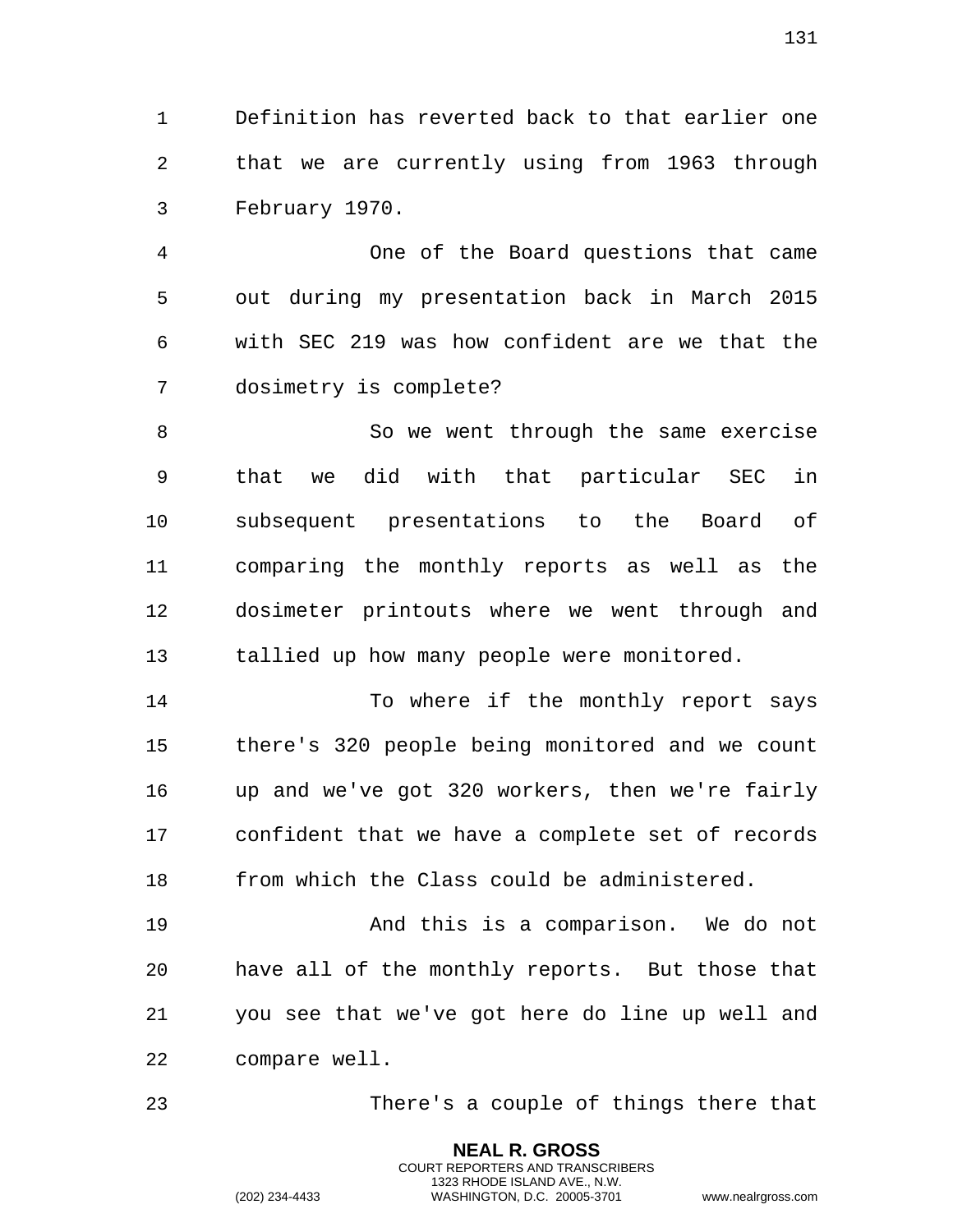I'll point out. There in the middle of 1975, this is a six-month monitoring that they were doing for what we call it CPP kind of area, or location code 55.

 And so you'll see the dosimetry ends up matching the printouts and the monthly reports. But these people, these workers were actually on a six-month monitoring period.

 So they're not going to show up in that initial lower part there. So, it looks kind of goofy with a step change, but it's really people monitoring for an extended period of time, is what's causing that.

 We also looked at the construction trades workers like we did before. And again, 16 for the months where we have the monthly reports and the dosimetry printouts, we're seeing very good agreement between this.

 So that concludes my presentation with the SEC Class Definition. And I'll be happy to answer any questions before I move onto our current INL activities.

So, are there any questions?

**NEAL R. GROSS** COURT REPORTERS AND TRANSCRIBERS 1323 RHODE ISLAND AVE., N.W.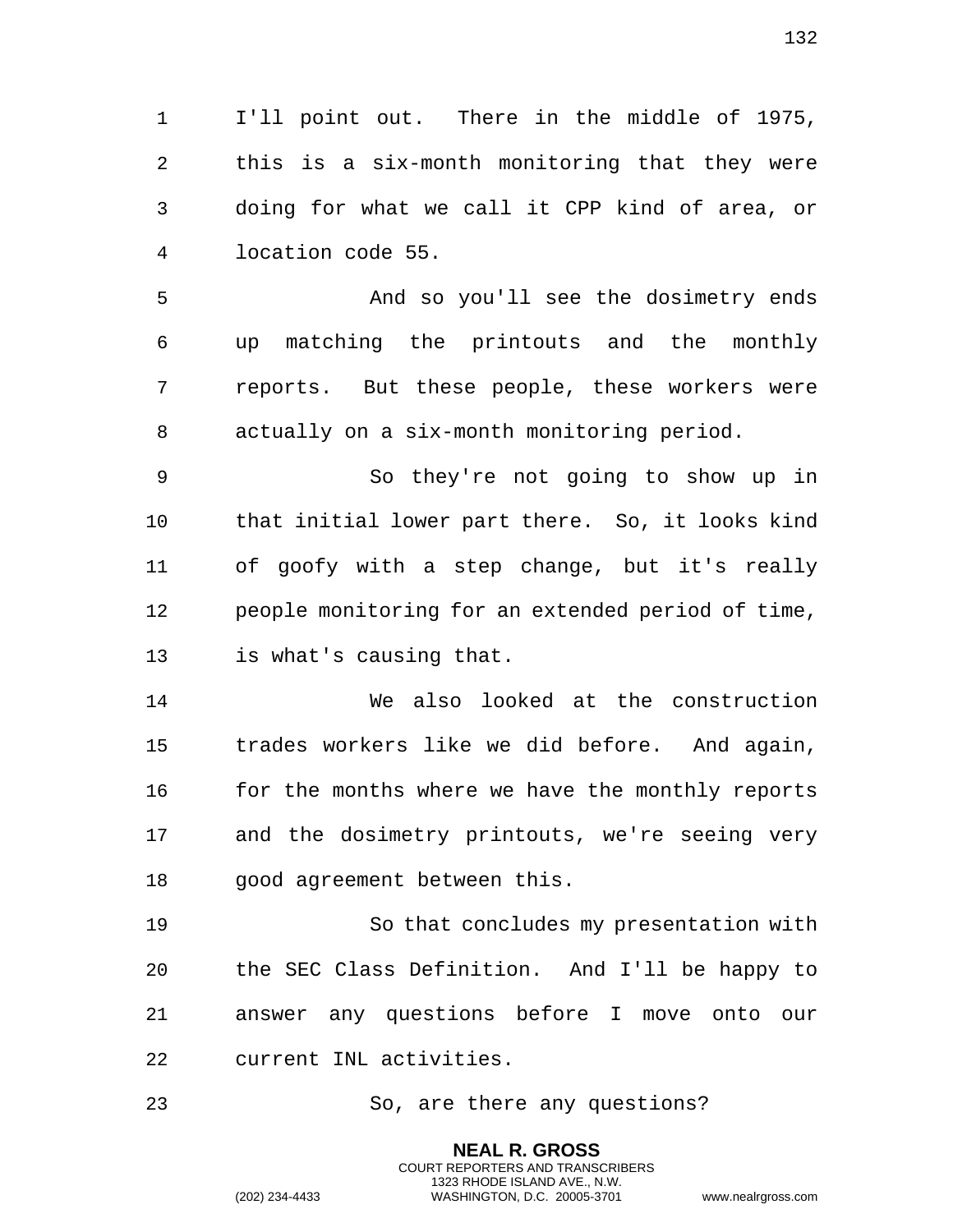**NEAL R. GROSS** CHAIR MELIUS: Yes. Go ahead, Jim. MEMBER LOCKEY: So, I have one question. Maybe, this is on -- what's that slide? It's partial dose reconstructions in regard to -- prior to 1981. You're going to use monitoring data to conduct partial dose reconstructions for individuals not part of the SEC. So, I was thinking, Jim, in relation to your question on Pacific Proving Grounds, isn't that the same -- is that the same type of question here? Or how is it different? 13 That's what I need. CHAIR MELIUS: No. I mean, it's the -- I don't think it is. It's not been sort of fleshed out yet. 17 But, it would be only for -- they would still be using the other data that is not considered to be part of the SEC. The SEC is only based on certain exposures, the internal exposures. MEMBER LOCKEY: No. I meant for the non-SEC dose reconstruction.

COURT REPORTERS AND TRANSCRIBERS 1323 RHODE ISLAND AVE., N.W.

(202) 234-4433 WASHINGTON, D.C. 20005-3701 www.nealrgross.com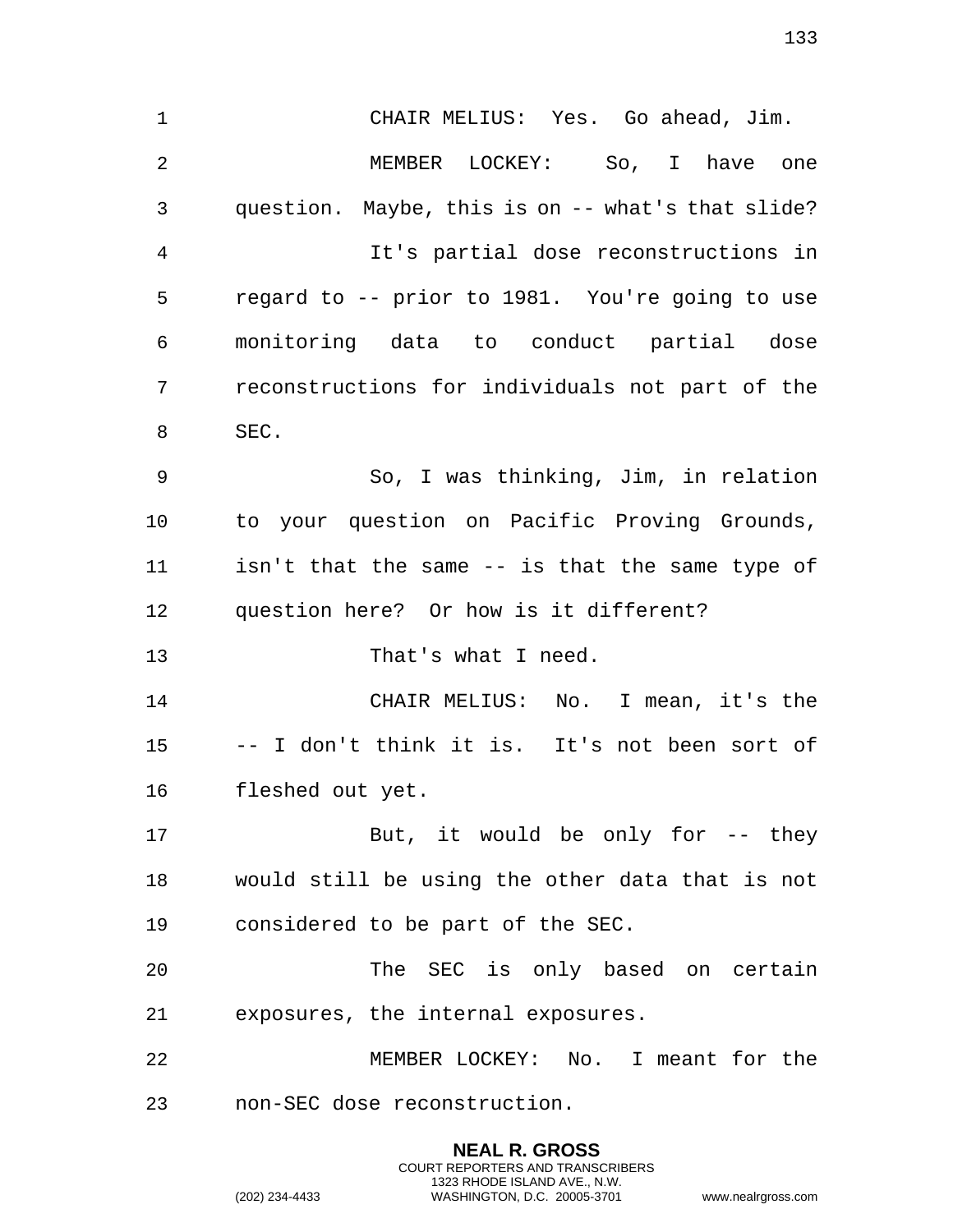CHAIR MELIUS: No. I'm saying, there will still be other data they would be able to use, to utilize. How they would utilize that I don't think has been clarified yet. MEMBER LOCKEY: That's the question. CHAIR MELIUS: Yes? DR. NETON: Well, I think what we're saying is, if say there's 350 people that have bioassay or 35 people have bioassay and they're non-SEC cancers, we will use their individual bioassay to reconstruct their dose. It just makes sense. And there's nothing wrong with the bioassay data. We just don't have it for like 90 percent of the people. MEMBER LOCKEY: So how do you reconstruct that other 90 percent? That's what I was unclear on. 19 DR. NETON: We wouldn't. MEMBER LOCKEY: So to the non-SEC cancers that's -- DR. NETON: If you have a non-SEC cancer and you have a valid bioassay sample, we

> **NEAL R. GROSS** COURT REPORTERS AND TRANSCRIBERS 1323 RHODE ISLAND AVE., N.W.

(202) 234-4433 WASHINGTON, D.C. 20005-3701 www.nealrgross.com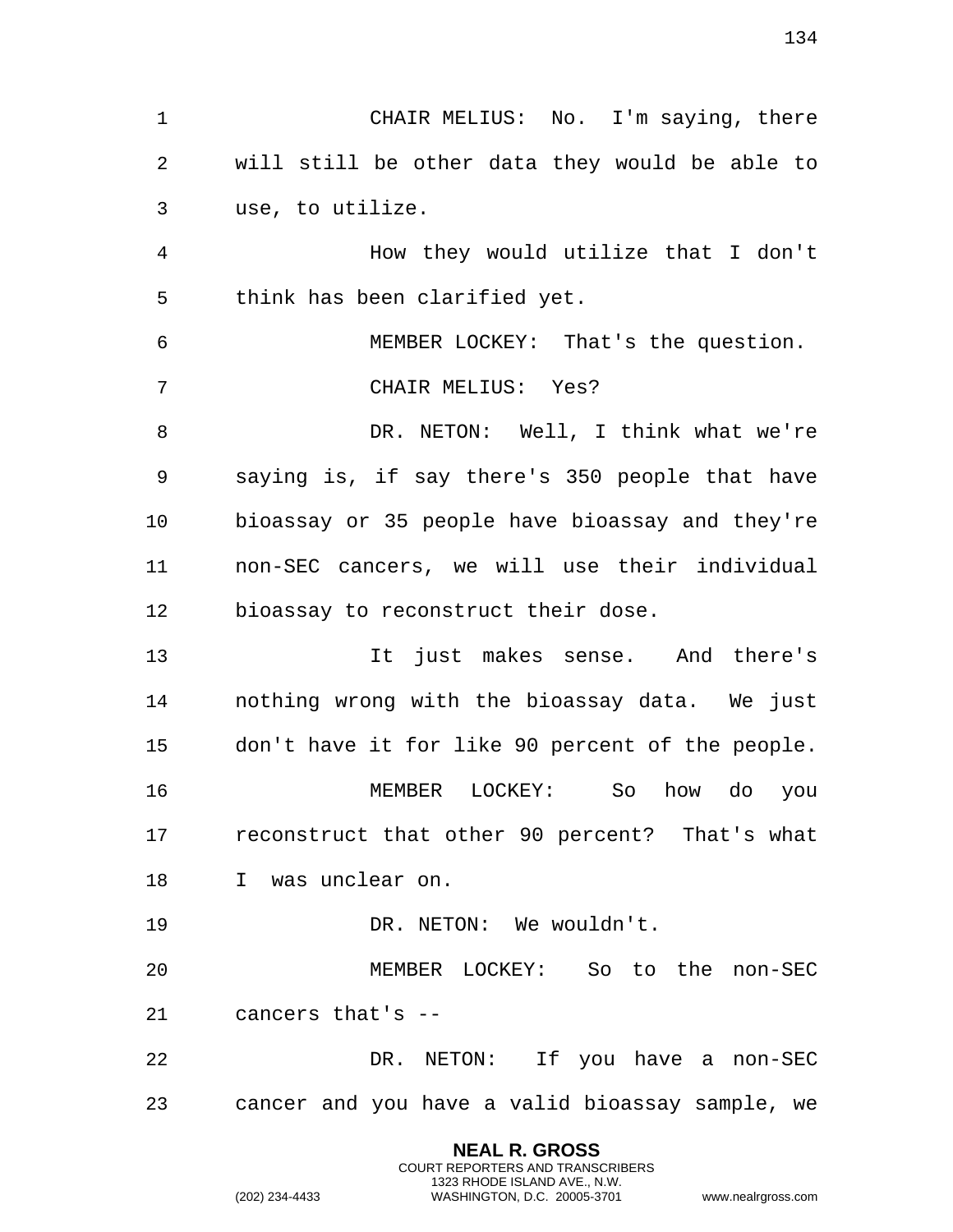**NEAL R. GROSS** will reconstruct your dose for pluton -- well, for -- yeah, plutonium in this case. MEMBER LOCKEY: And if you don't have a bioassay? DR. NETON: You don't do anything. CHAIR MELIUS: Yes. That's correct. For that particular exposure. Yes. Yes. So it's not. DR. TAULBEE: Yes. We would only be using the INL, the bioassay -- CHAIR MELIUS: I understand. DR. TAULBEE: --- listed up here. There's like 36 in 1980. So if one of those people -- CHAIR MELIUS: I had a question. What accounts for the drop off from like, I don't know, I guess it started in '73, in terms of like plutonium bioassay. Why did they like start up and then cut back? And they -- it only coincides with the six month dose batches. I mean, this seems odd. That's all. DR. TAULBEE: It's really not a drop

> COURT REPORTERS AND TRANSCRIBERS 1323 RHODE ISLAND AVE., N.W.

(202) 234-4433 WASHINGTON, D.C. 20005-3701 www.nealrgross.com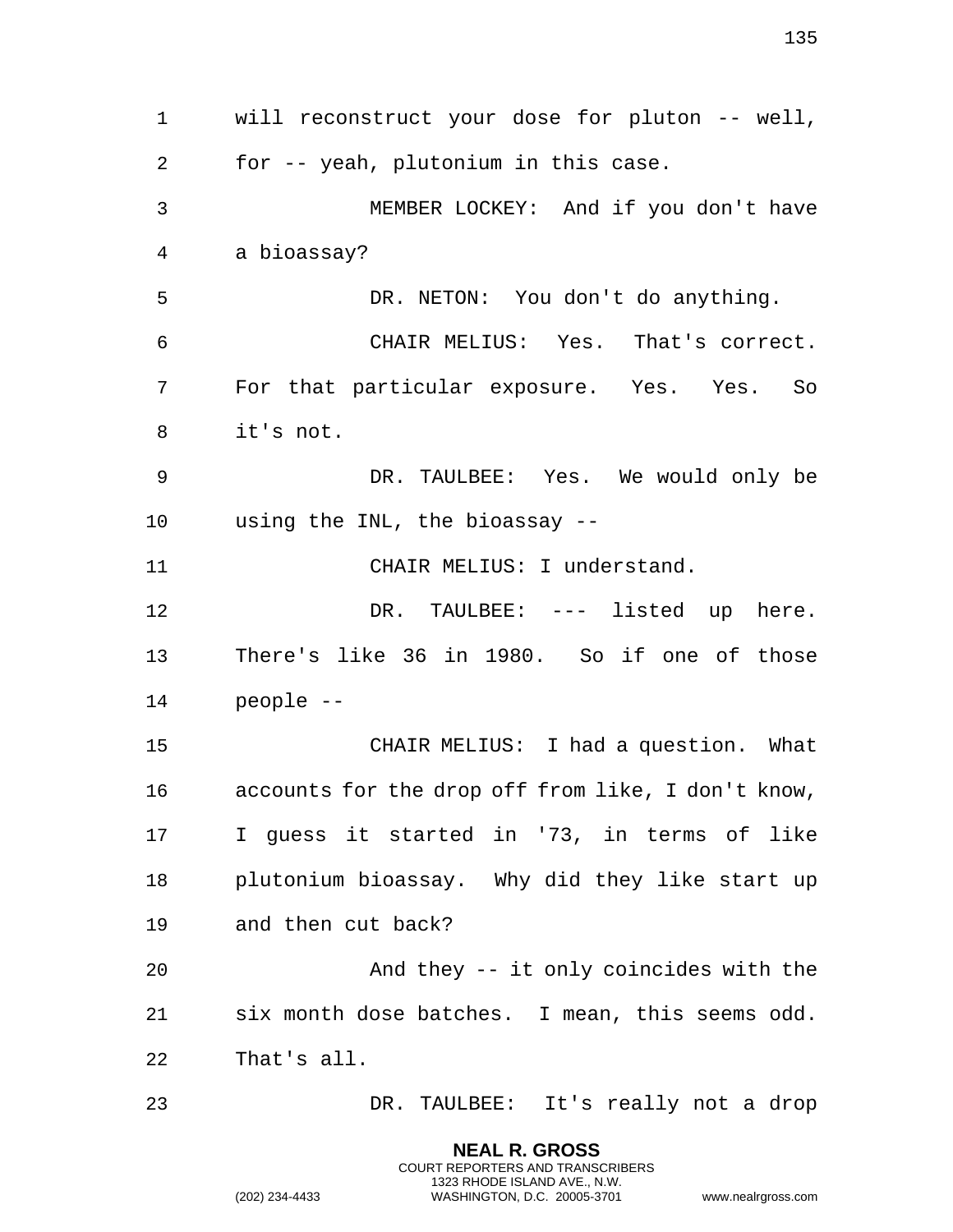**NEAL R. GROSS** off. What you're seeing is -- well, it is a drop off. CHAIR MELIUS: Yes. DR. TAULBEE: What I'm saying is, it's -- there wasn't -- there was not a routine monitoring period. Okay? These samples that you see in '72, 8 '73, '74, none of them were routine. CHAIR MELIUS: Oh, okay. DR. TAULBEE: This was due to an exposure event. And they sampled a bunch of people. 13 CHAIR MELIUS: Okay. DR. TAULBEE: And so the drop off that you see, there is a drop off. CHAIR MELIUS: Yes. DR. TAULBEE: But it is not a routine monitoring. Because there was no routine monitoring. CHAIR MELIUS: Okay. DR. TAULBEE: That's what you're seeing. CHAIR MELIUS: Okay. So then they

COURT REPORTERS AND TRANSCRIBERS 1323 RHODE ISLAND AVE., N.W.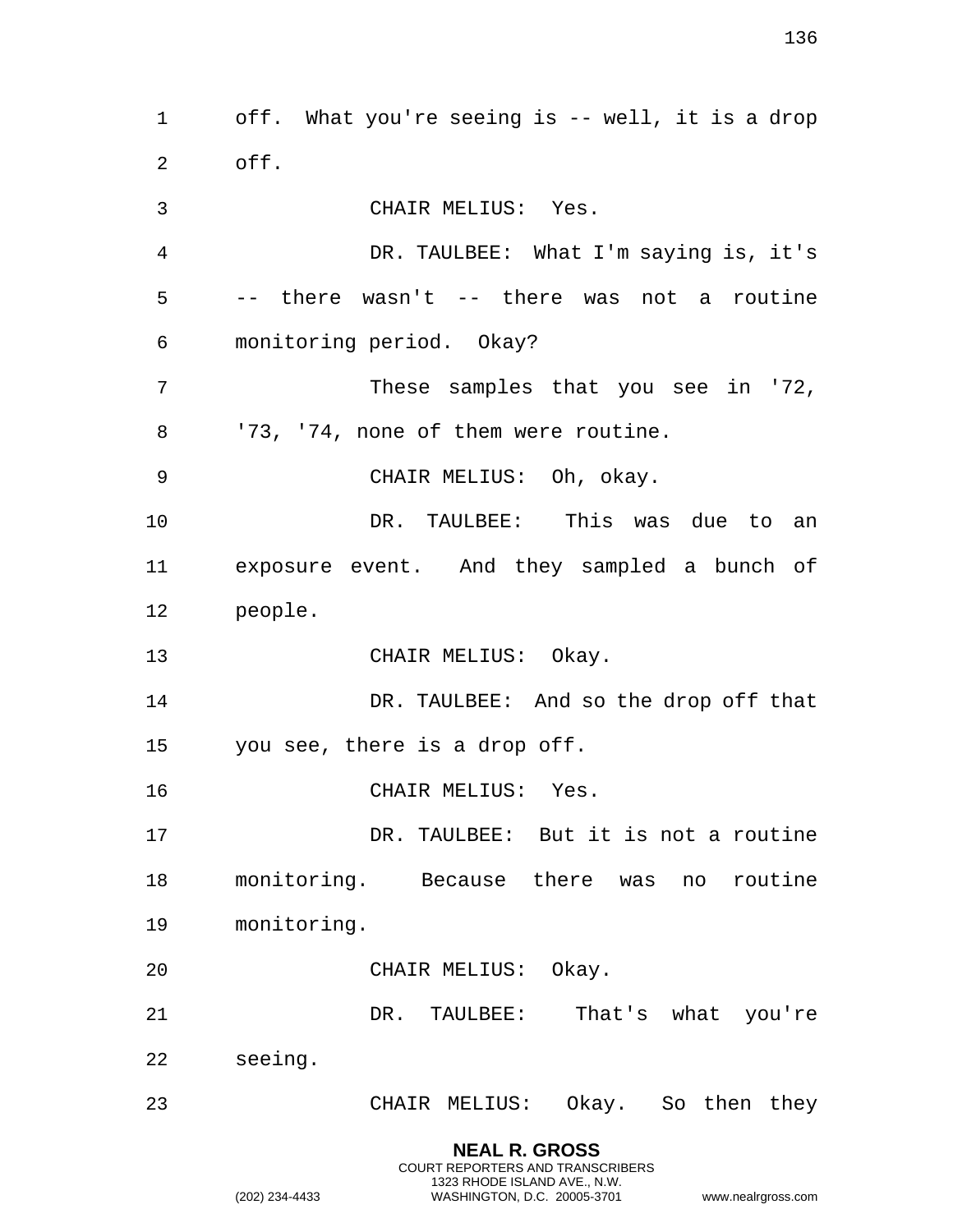just decided to start in essentially '80 to '81 is when they geared up and -- DR. TAULBEE: Exactly. CHAIR MELIUS: And -- DR. TAULBEE: Exactly. CHAIR MELIUS: Okay. Okay. DR. TAULBEE: Remember in 1972 they had that very large intake. CHAIR MELIUS: Yes. DR. TAULBEE: And they discovered people didn't -- were exposed not during that intake, but a previous one that went unaccounted for. CHAIR MELIUS: Yes. Okay. Yes, I'm sorry. Go ahead Josie. MEMBER BEACH: So I just want to be clear. So we set aside the Work Group's -- or the Board set aside the 1963 to 1970 based on needing what? Was it one TLD or one film badge? 20 DR. TAULBEE: Film badge. MEMBER BEACH: Okay. So that's set aside, we're still working on that. And then this, '75 to '80 is kind of the same parameter

> **NEAL R. GROSS** COURT REPORTERS AND TRANSCRIBERS 1323 RHODE ISLAND AVE., N.W.

(202) 234-4433 WASHINGTON, D.C. 20005-3701 www.nealrgross.com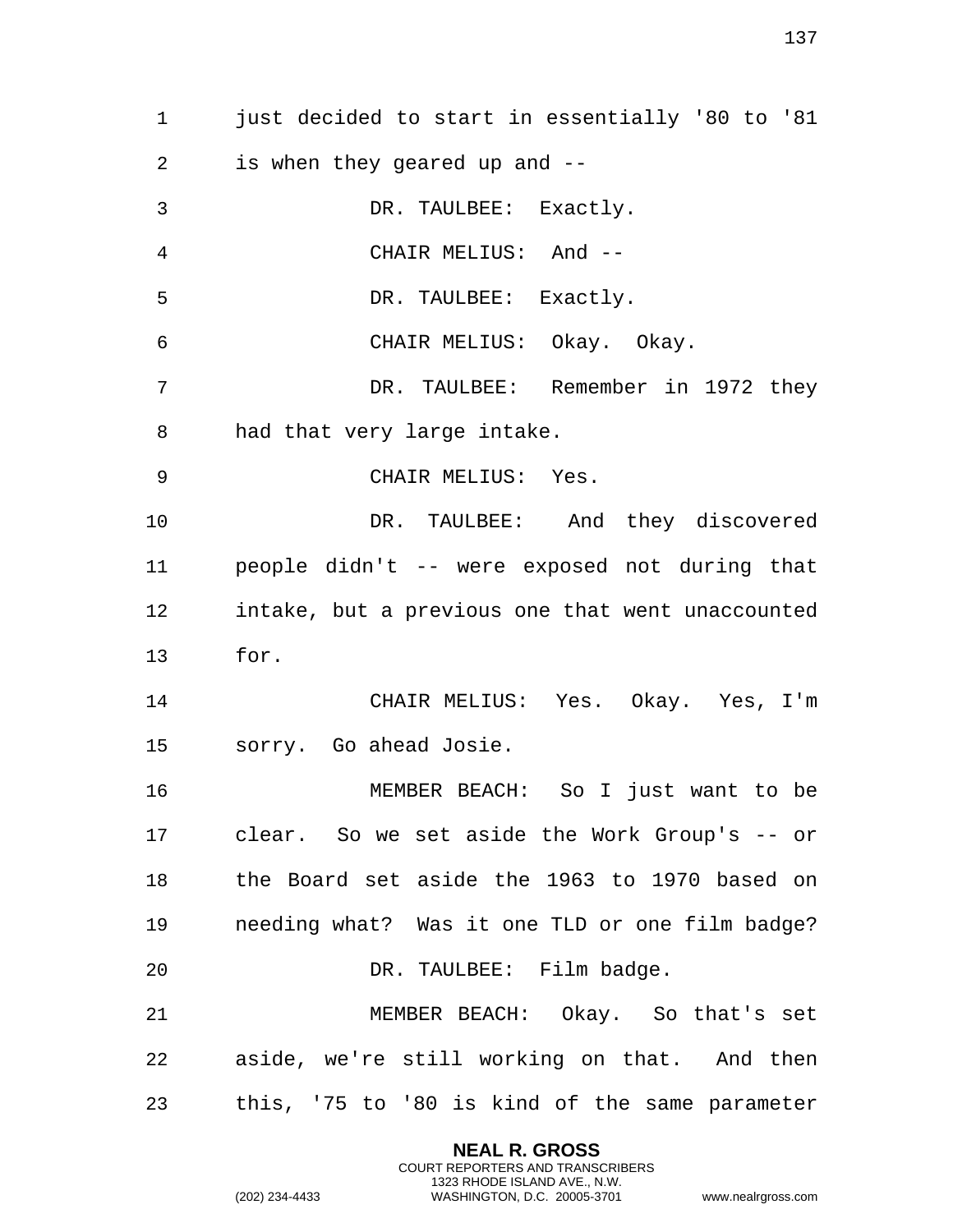needing one film badge.

 We're still grappling with that as a Work Group, validating and making sure that we can -- we can verify and validate that we won't miss anybody. How is this any different, I guess? I'm asking that question. Throwing it out. This time period? I'm asking anybody in general that can might answer that. Or just give you something to think about before the vote. CHAIR MELIUS: Maybe Tim can update us on the progress -- 14 DR. TAULBEE: Okay. 15 CHAIR MELIUS: -- on the verification issue. DR. TAULBEE: Last week we had a Work Group meeting. And following that Work Group meeting Bob Barton sent me the list of, I think, 31 people. And I forwarded that onto our claims folks. And they are making the request from the site.

> **NEAL R. GROSS** COURT REPORTERS AND TRANSCRIBERS 1323 RHODE ISLAND AVE., N.W.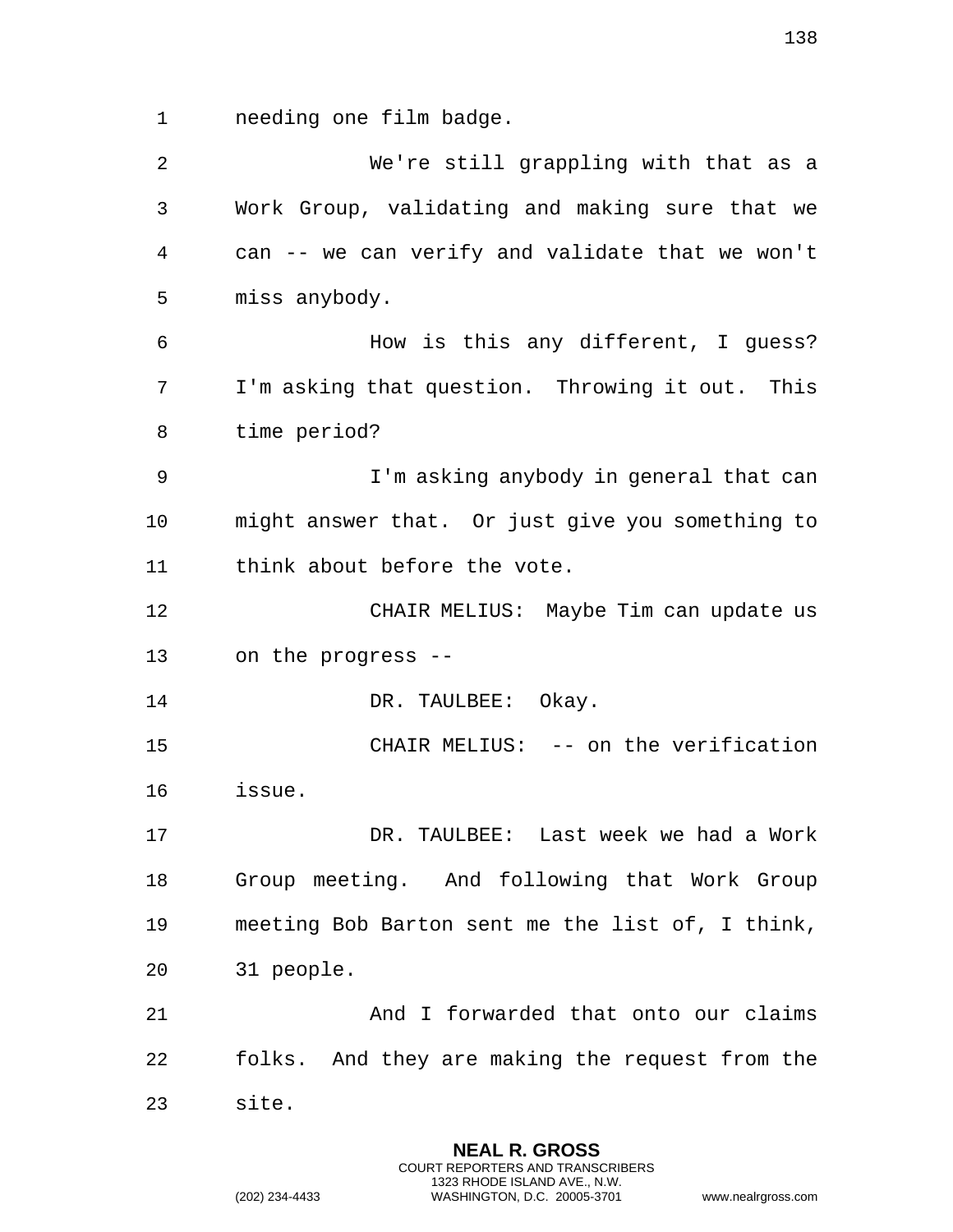And so once we get those response then you will be able to do that validation that you all were looking for.

 CHAIR MELIUS: And I guess my question, and I don't know if SC&A can answer it here. But as I recall from the Work Group meeting, there was some question as to what years were covered among those.

 And whether those would cover this later time period. The ones they were choosing. And because we were trying to figure out which years were -- these people were employed. And would we be looking at and to what sort of level.

 And I don't know if that ever got answered or --

 DR. TAULBEE: If Bob Barton is on the phone. But I believe it's only prior to Feb -- or March 1970.

 I don't believe that any of those folks that he sent me were in this latter time period.

CHAIR MELIUS: Yes.

**NEAL R. GROSS** COURT REPORTERS AND TRANSCRIBERS 1323 RHODE ISLAND AVE., N.W. (202) 234-4433 WASHINGTON, D.C. 20005-3701 www.nealrgross.com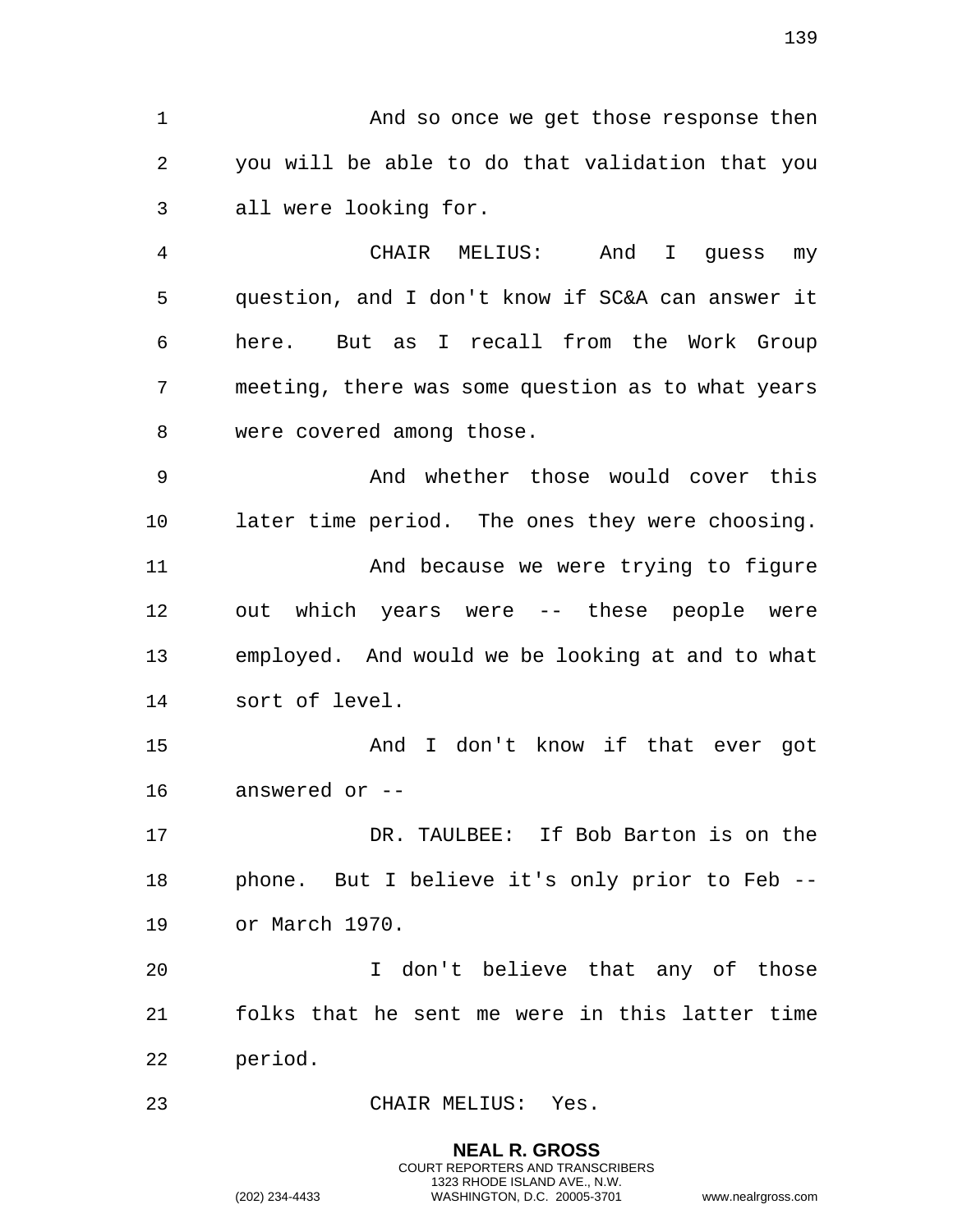1 DR. TAULBEE: Again, this is an 83.14. So, what we tend to do is, we identified an infeasibility. And we've got claims that are sitting, waiting to be processed here. And so we did a limited review here is what we did. And this is a Class that we defined. CHAIR MELIUS: I'm not faulting you. I think the issue is how to get to this Class Definition issue, which I mean, is there any reason to think that's different than the earlier period? MEMBER BEACH: That's my -- CHAIR MELIUS: Other than optimism or whatever we want to call it. 15 DR. TAULBEE: No. CHAIR MELIUS: Yes. And it maybe, I mean, we don't know. We don't know the reason what really went on in the earlier period. MEMBER BEACH: Well, and it's not -- I'm not trying to hold it up. I just want to make sure we're not missing anybody because of that have to have one badge. So. DR. MELIUS: Well, I think it's the -

> **NEAL R. GROSS** COURT REPORTERS AND TRANSCRIBERS 1323 RHODE ISLAND AVE., N.W.

(202) 234-4433 WASHINGTON, D.C. 20005-3701 www.nealrgross.com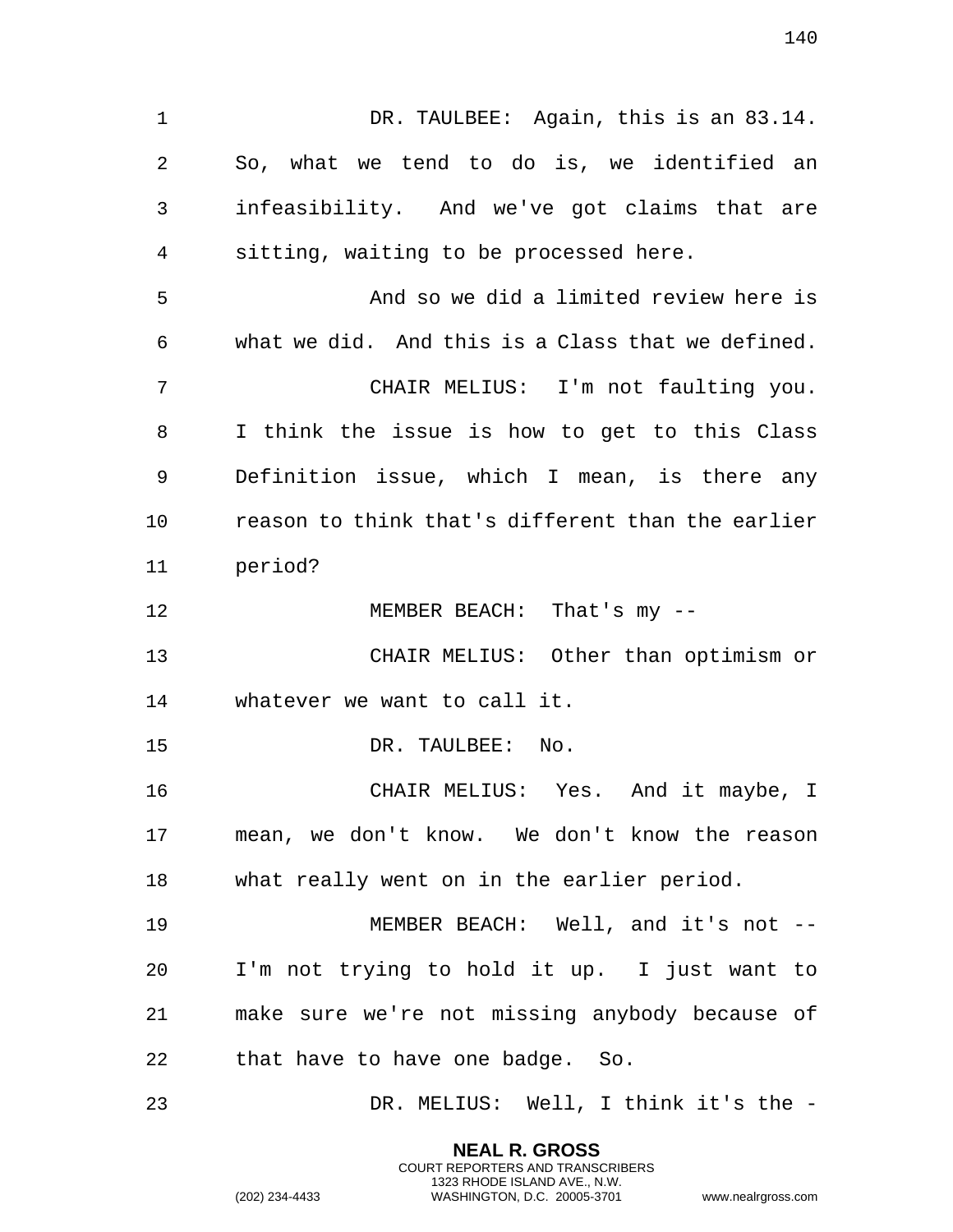- DR. TAULBEE: One of the things -- CHAIR MELIUS: Go ahead, Tim. I don't want to -- DR. TAULBEE: One of the things the 83.14 allows us to do is that we can -- it states there in the regulation that this is identifying a claim that we cannot process. And it allows us to amend the Class at a later date. To expand it if necessary. So that's one of the points with an 83.14 that's a little different than the 83.13. CHAIR MELIUS: Yes. But we can also change the 83.13, given that -- the period that's covered -- 16 DR. TAULBEE: Absolutely. CHAIR MELIUS: By the 83.13 petition. 18 DR. TAULBEE: You can. CHAIR MELIUS: So I don't think it -- I'm not sure that's relevant. DR. TAULBEE: It's just one of the caveats under the 83.14 rule. CHAIR MELIUS: Yes, yes. No, I --

> **NEAL R. GROSS** COURT REPORTERS AND TRANSCRIBERS 1323 RHODE ISLAND AVE., N.W.

(202) 234-4433 WASHINGTON, D.C. 20005-3701 www.nealrgross.com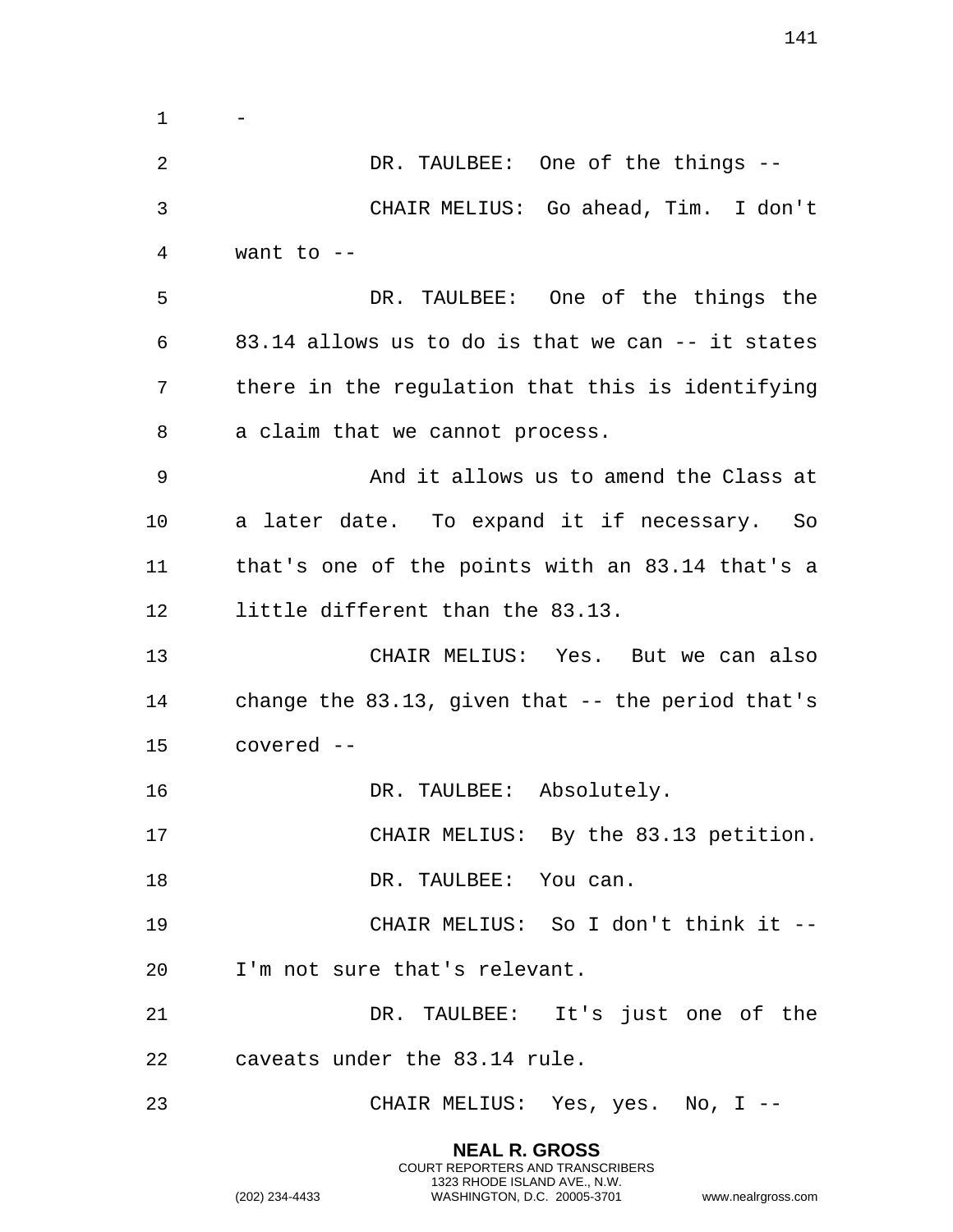| $\mathbf 1$ | DR. TAULBEE: That says we can add                  |
|-------------|----------------------------------------------------|
| 2           | later.                                             |
| 3           | CHAIR MELIUS: And it can be helpful.               |
| 4           | DR. TAULBEE: Yes.                                  |
| 5           | CHAIR MELIUS: Well, and you actually               |
| 6           | have the same purview in some extent on the 83.13. |
| 7           | Yes.                                               |
| 8           | Anybody else with questions? Or I                  |
| 9           | don't want to --                                   |
| 10          | DR. TAULBEE: Is Bob Barton on the                  |
| 11          | phone?                                             |
| 12          | (No response)                                      |
| 13          | DR. TAULBEE: I guess not.                          |
| 14          | CHAIR MELIUS: Hey, I don't know if we              |
| 15          | can get -- since we know it wasn't -- we don't     |
| 16          | think it was covered -- excuse me, is that Bob?    |
| 17          | MR. BARTON: Yes. I'm here. This is                 |
| 18          | Bob Barton.                                        |
| 19          | CHAIR MELIUS: Okay.                                |
| 20          | DR. TAULBEE: The claims that you sent              |
| 21          | to me, those were just evaluating the earlier      |
| 22          | time period up through February 1970. Is that      |
| 23          | correct?                                           |

**NEAL R. GROSS** COURT REPORTERS AND TRANSCRIBERS 1323 RHODE ISLAND AVE., N.W.

(202) 234-4433 WASHINGTON, D.C. 20005-3701 www.nealrgross.com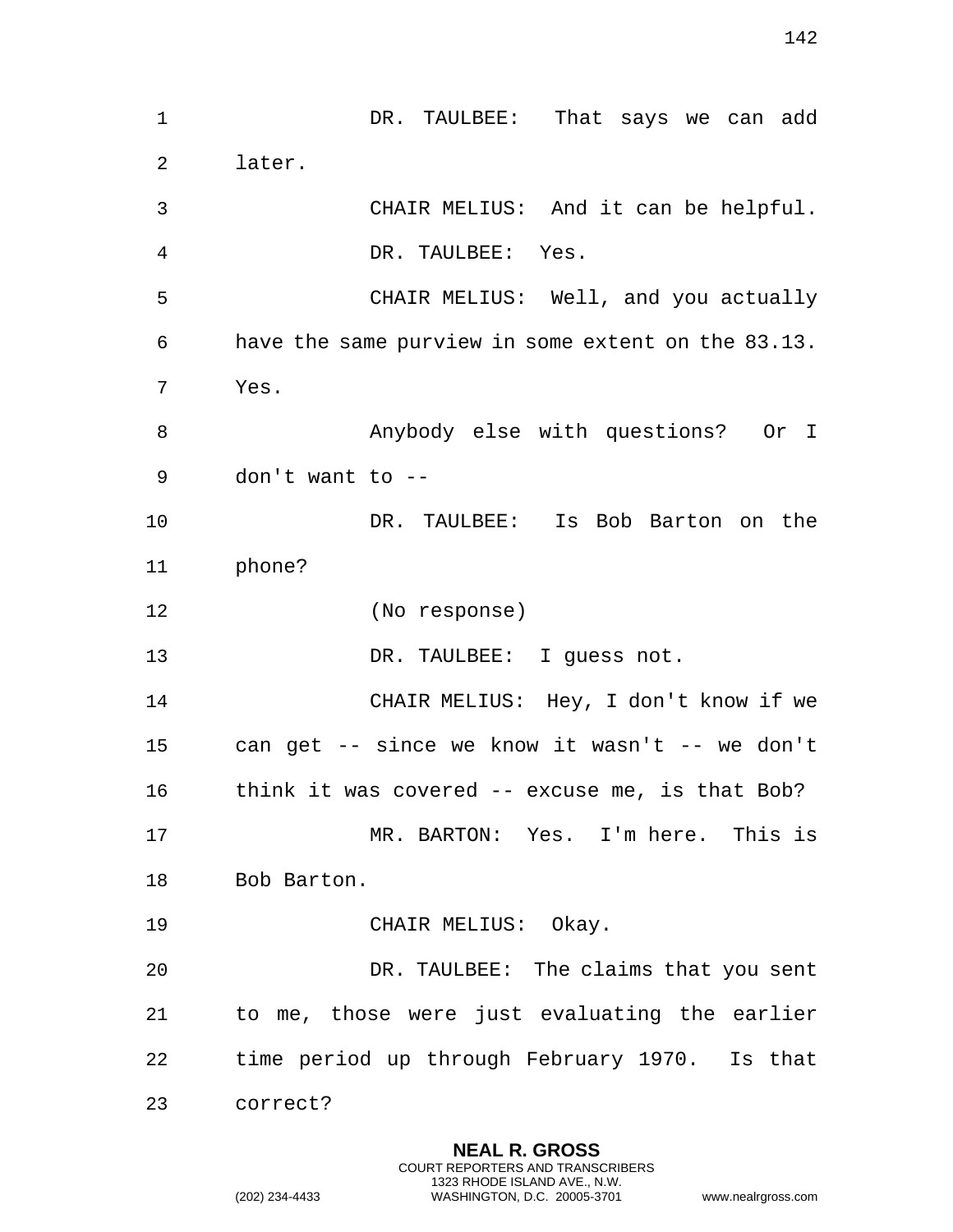MR. BARTON: They are all employed in that earlier period. I can't speak to whether they had employment in the later period as well. DR. TAULBEE: Okay. Thank you. In other words, we targeted people in that early time period. And if they continued on, then they'll be there. And if they're not, then they're not. CHAIR MELIUS: But they may be. DR. TAULBEE: That is correct. CHAIR MELIUS: Yes. And I guess the -- I think the question is, numerically what is that, you know, if 20 of them are then that tells us something. If two of them -- only two are, then that tells a lot less. DR. TAULBEE: That is correct. 18 CHAIR MELIUS: Yes. And I think where we left it in the Work Group, again, someone remind me. Refresh me. 21 15 Is that we would, you know, sort of try to keep this process going as quickly as feasible in the terms of adding additional -- I

> **NEAL R. GROSS** COURT REPORTERS AND TRANSCRIBERS 1323 RHODE ISLAND AVE., N.W.

(202) 234-4433 WASHINGTON, D.C. 20005-3701 www.nealrgross.com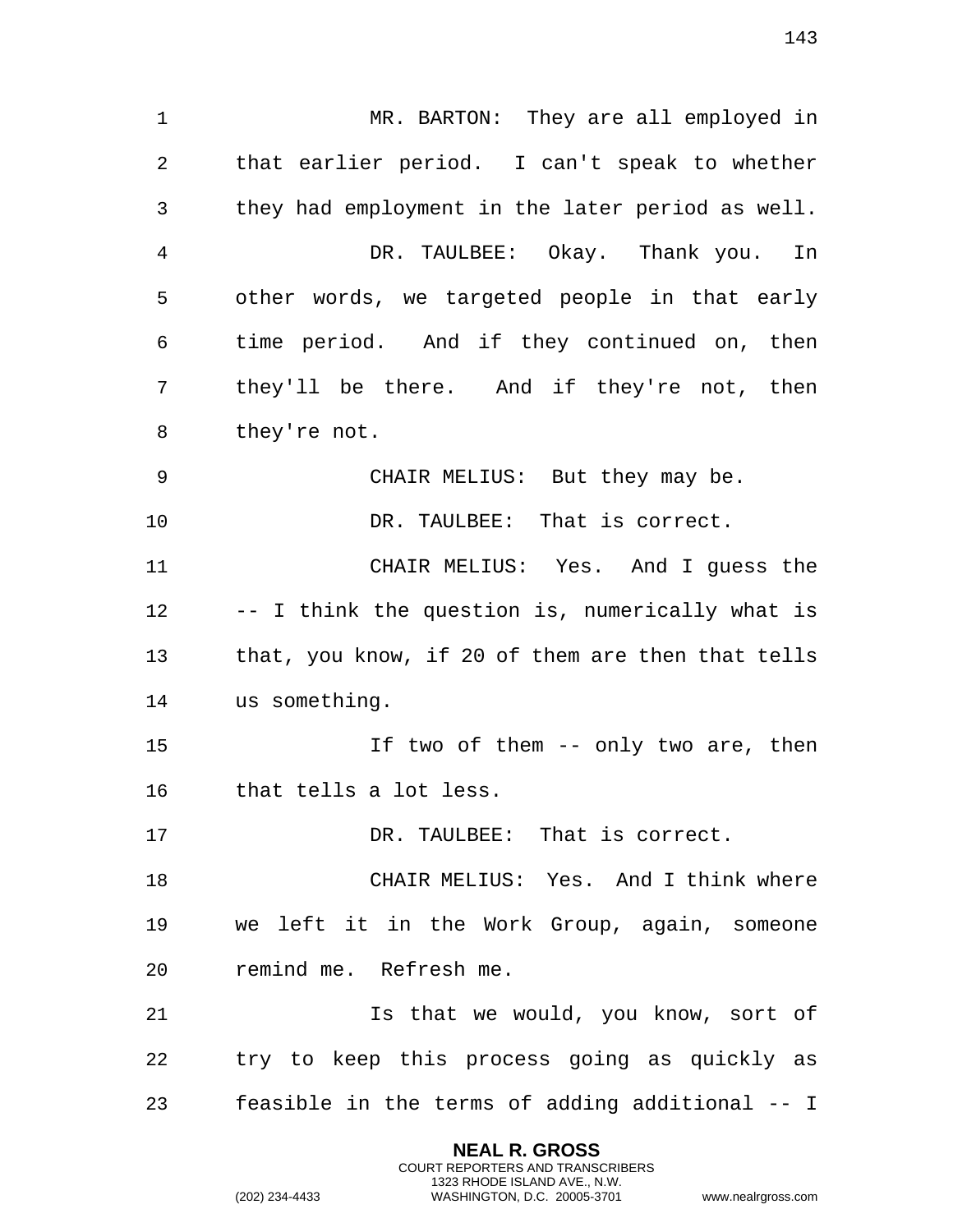mean, because there's additional people that could be added.

 We don't think they'll be as informative, but they could be helpful. And now that I've confused everybody that's not involved in this.

 MR. KATZ: Jim, do we want to go ahead and give a thumbs up if Bob looks and sees that there's not much coverage, do we want them to supplement this with some more claims?

 Because this would be a good time to decide that. And then it wouldn't wait.

 CHAIR MELIUS: Well, that would be my suggestion.

MR. KATZ: Yes.

 CHAIR MELIUS: I think the Board has to decide how they want to handle this 83.14. But, okay.

 Any further -- Dr. Ziemer or Gen, do you have any comments? Or questions?

 MEMBER ROESSLER: Hi, this is Gen. I could not hear what you were saying Jim. You kept cutting out.

> **NEAL R. GROSS** COURT REPORTERS AND TRANSCRIBERS 1323 RHODE ISLAND AVE., N.W.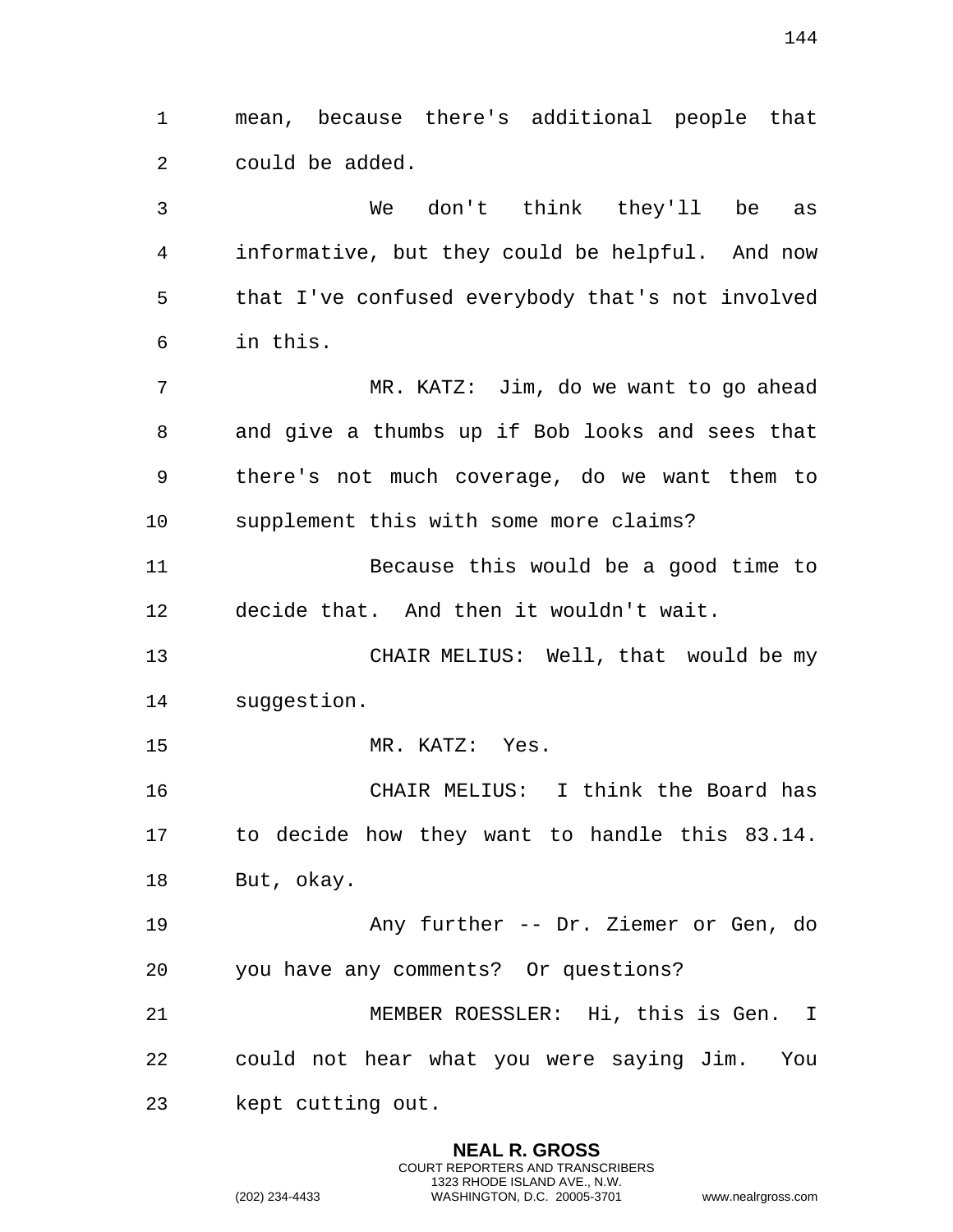MEMBER ZIEMER: No. I'm comfortable with the information method. I think we need to go ahead with it.

 MR. KATZ: Paul said that he was comfortable with the information. And that he thought they needed to go ahead with it.

 CHAIR MELIUS: Any other comments? I don't know if the petitioners are on the line or if they were going to be. Do they wish to make comments?

11 1000 I don't believe so, but.

(No response)

 CHAIR MELIUS: So if not we can -- we can continue discussion or get a motion or some action. I think again, not to make a motion, but the choices -- excuse me, let me get this switch to work.

 So the choices are either to move ahead with -- accept this 83.14 petition with the proviso that we don't know that it provides complete coverage.

 We don't know if the earlier one provides complete -- for construction worker

> **NEAL R. GROSS** COURT REPORTERS AND TRANSCRIBERS 1323 RHODE ISLAND AVE., N.W.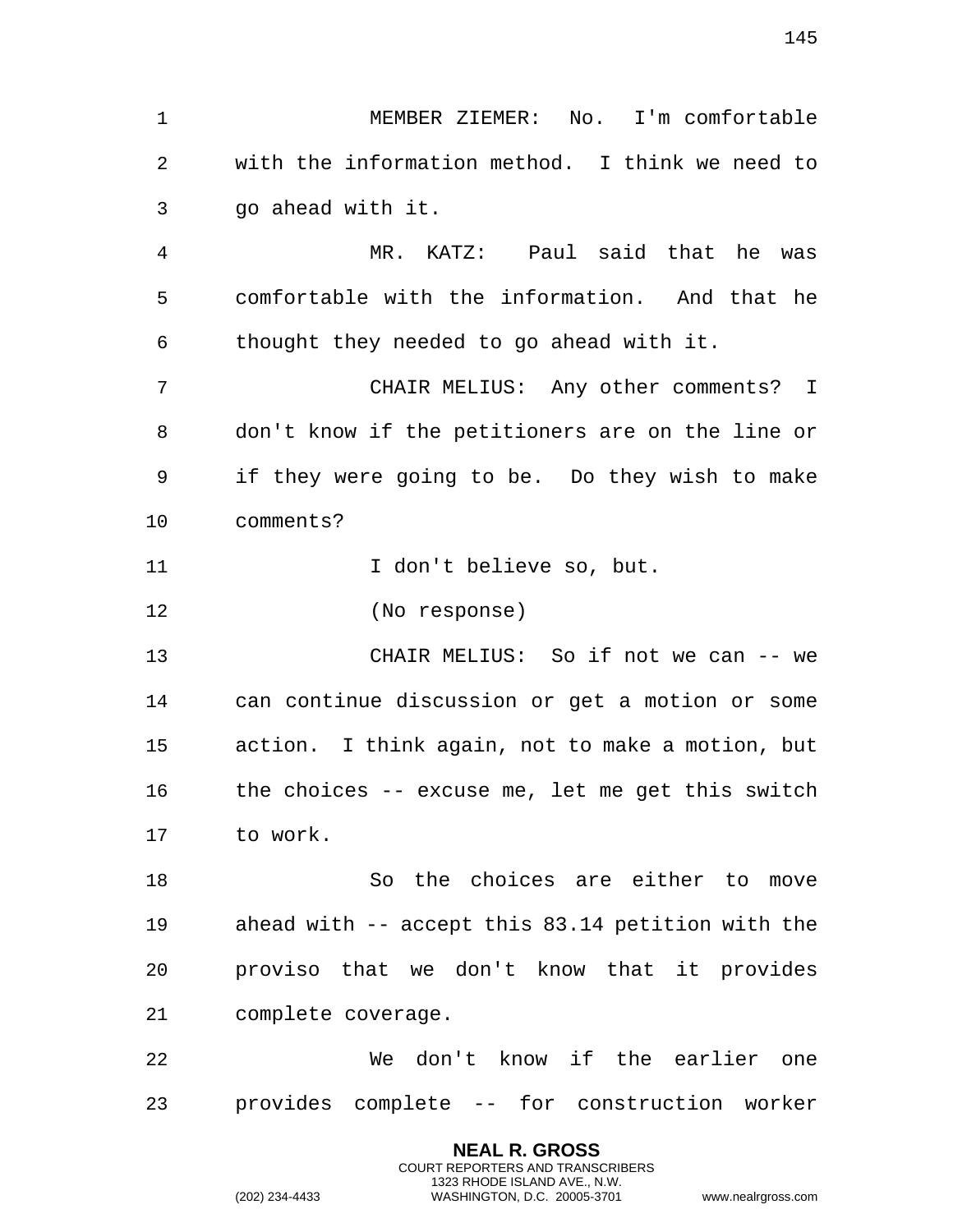people or other people -- workers that might be intermittently in the CPP area.

 We have some indications there might be problems earlier. But until DOE was done doing all the data entry and getting a full database together, we really couldn't evaluate that.

 We're in the process of evaluating that. We don't think it will take long. It depends on some of the turnaround times from the site and so forth.

 And what was the estimate, Tim? Do you remember from the meeting?

 DR. TAULBEE: Well, we're submitting them as if they were regular claims. So there's typically a 60-day turnaround --

DR. MELIUS: That sounds right.

 DR. TAULBEE: For each group. And so the first group was, like I said, being submitted now. And so about 60 days from now we should have that.

 And then once we get -- start getting those, we're going to submit the next group that Bob had indicated.

> **NEAL R. GROSS** COURT REPORTERS AND TRANSCRIBERS 1323 RHODE ISLAND AVE., N.W.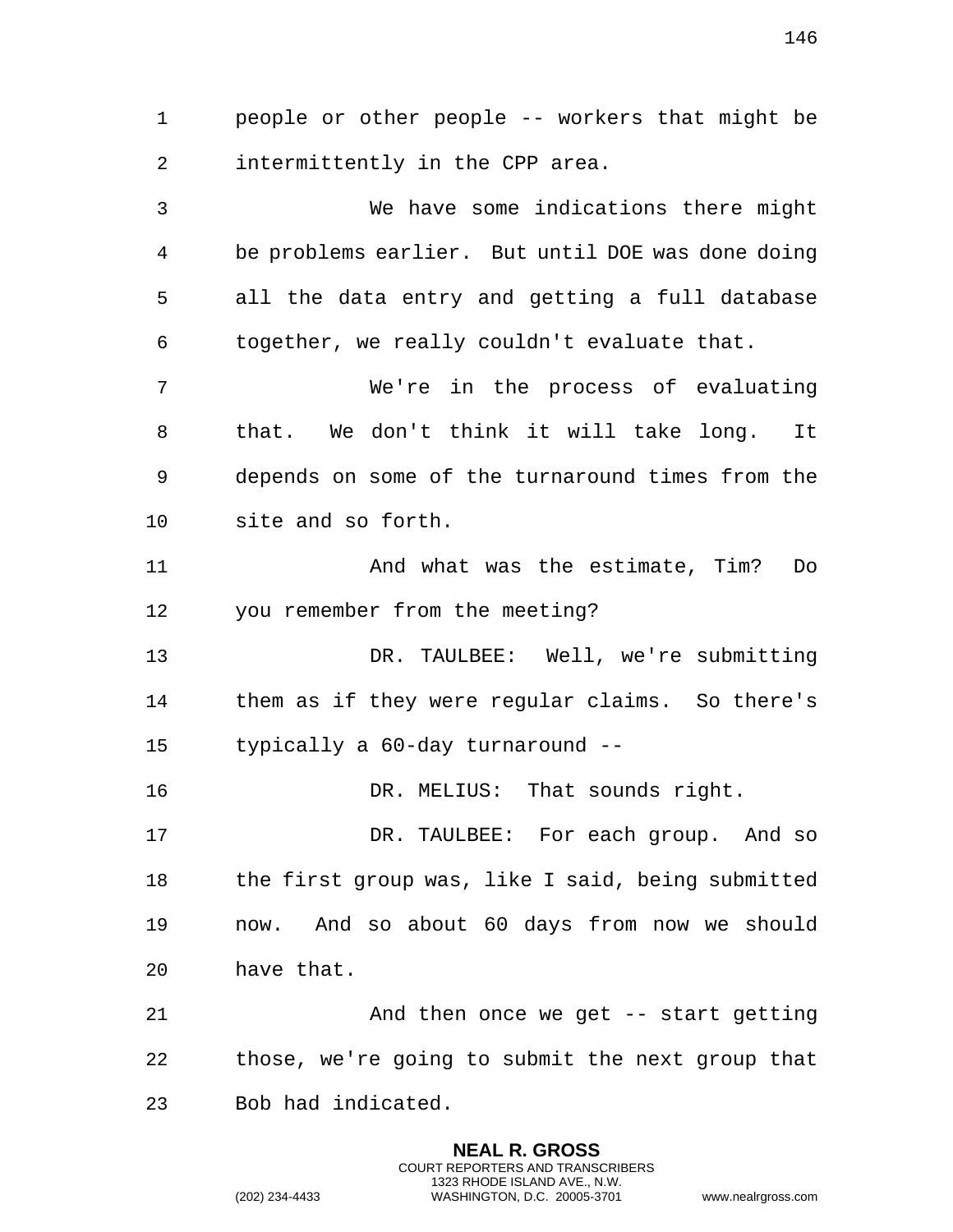| $\mathbf{1}$   | DR. MELIUS: Yes.                                 |
|----------------|--------------------------------------------------|
| $\overline{2}$ | DR. TAULBEE: So, I would think                   |
| 3              | somewhere, 120 days or so you might have the     |
| 4              | answer.                                          |
| 5              | DR. MELIUS: Mm-hmm.                              |
| 6              | MEMBER ROESSLER: Well, I think I                 |
| 7              | understand what's going on now. This is Gen.     |
| 8              | I'd recommend we move ahead.                     |
| 9              | Am I off of mute?                                |
| 10             | CHAIR MELIUS: Well, if someone makes             |
| 11             | a motion. I --                                   |
| 12             | MEMBER SCHOFIELD: We're going to go              |
| 13             | ahead and make a motion to go ahead and move     |
| 14             | forward at this time with the caveat that we may |
| 15             | have to revisit this.                            |
| 16             | MEMBER KOTELCHUCK: Second.                       |
| 17             | CHAIR MELIUS: Any further discussion?            |
| 18             | (No response)                                    |
| 19             | CHAIR MELIUS: If not do we have to               |
| 20             | do the roll call?                                |
| 21             | (Laughter)                                       |
| 22             | CHAIR MELIUS: If you go to slide --              |
| 23             | page 13, slide 13. We're not engendering a lot   |

**NEAL R. GROSS** COURT REPORTERS AND TRANSCRIBERS 1323 RHODE ISLAND AVE., N.W.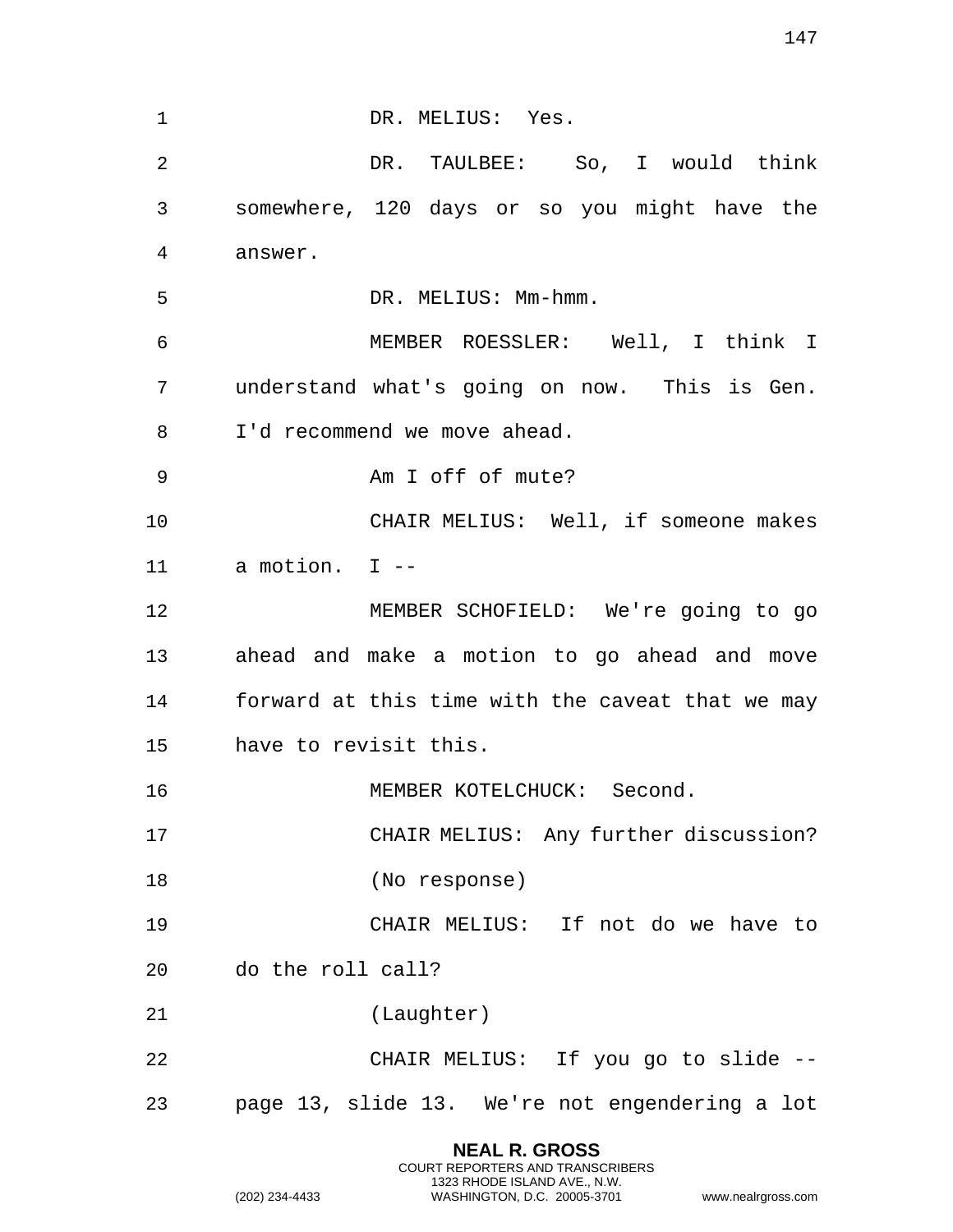of confidence here. I know. I know. I'm sorry. So slide 13 is the proposed SEC Class. So the motion is to accept the Class as proposed here.

 We've not -- just again for context, for the earlier time period, we have not accepted a similar Class. That pending verification or validation of whether everybody was actually badged and covered and can be identified that worked in the CPP area.

 The issue is whether -- we know that people came in from other areas of the plant to work there. And that they were badged at those areas.

 But the question is whether they were all identified and recorded. And there's some record keeping issues.

**In order to validate that and verify**  what was going on, we've chosen some examples. And we're seeing what happens with the -- the data has now all been entered, so we have a, what we believe to be a complete, you know, actually for quite a lot of the site.

> **NEAL R. GROSS** COURT REPORTERS AND TRANSCRIBERS 1323 RHODE ISLAND AVE., N.W.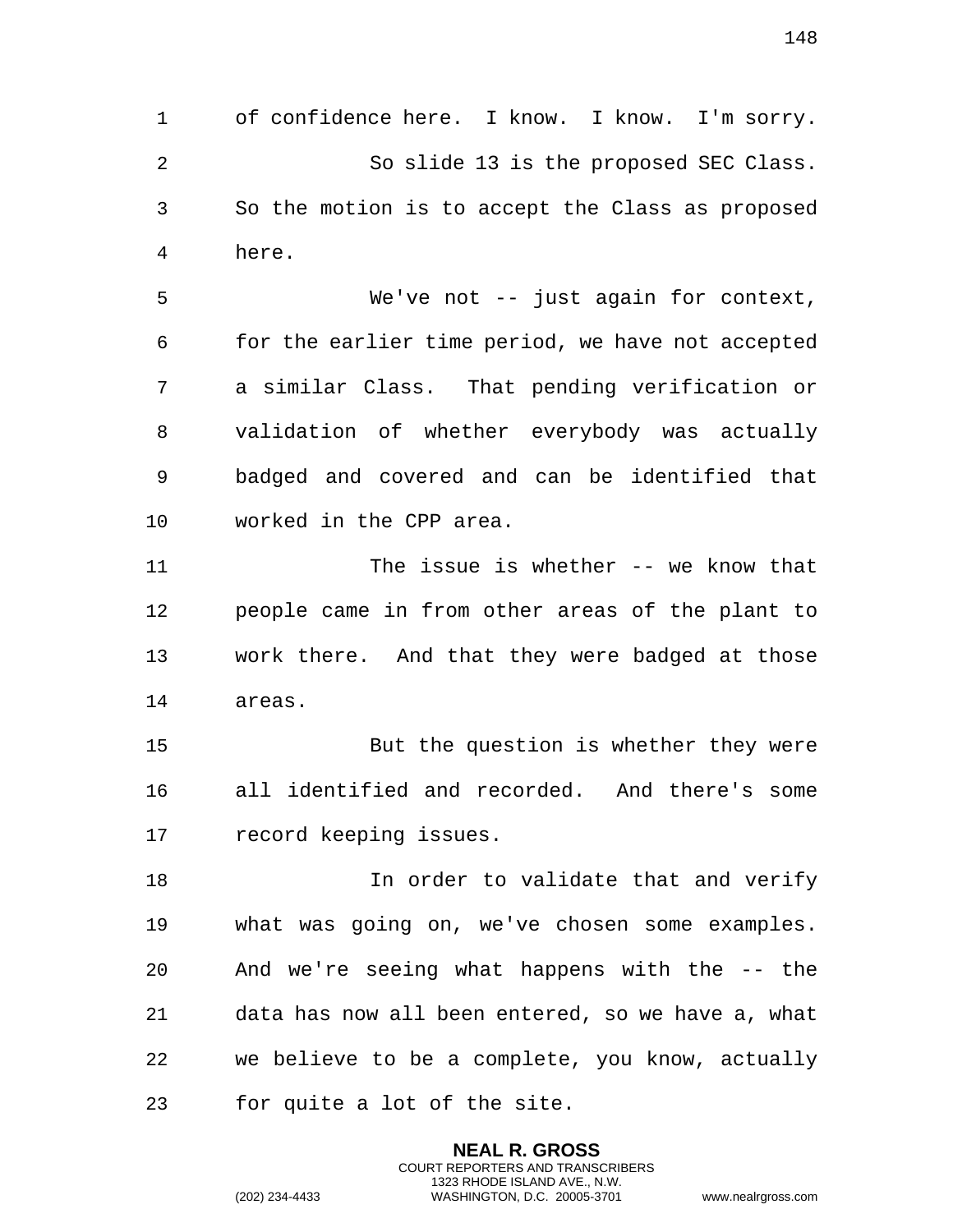**NEAL R. GROSS** Right? I'm not sure of what years are entirely covered. But -- DR. TAULBEE: If I could clarify just a little bit more. CHAIR MELIUS: You're welcome to. DR. TAULBEE: Okay. The issue involved temporary badges. This would be people who worked at Materials Test Reactor coming into CPP, they would be issued a temporary badge. At the time that we recommended that Class, we knew of these temporary badges. What we didn't realize is that if a person didn't have a positive badge, that badge was not entered into that person's dose of record. So, the site for the past year has been coding, going back to all of those temporary badges. Not just at CPP but at MTR and Test Area North, and entering them so that now we would get a complete record and we'd be able to see it. Okay. MEMBER KOTELCHUCK: What -- Dave Kotelchuck. Whatever we find in the research, it's not going to change the proposed SEC Class.

> COURT REPORTERS AND TRANSCRIBERS 1323 RHODE ISLAND AVE., N.W.

(202) 234-4433 WASHINGTON, D.C. 20005-3701 www.nealrgross.com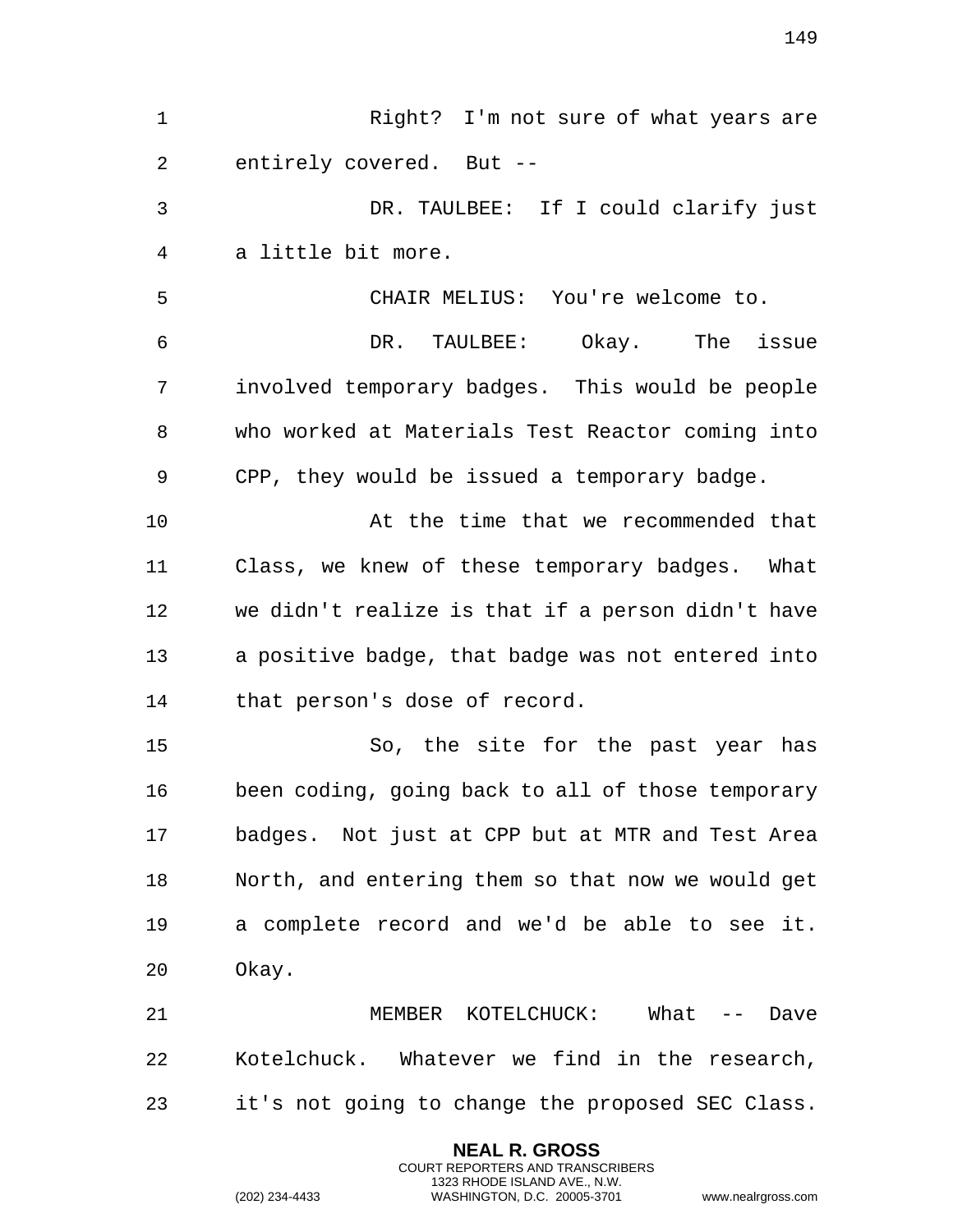That proviso is something we may do in the future based on future information. So I'm perfectly comfortable approving the proposed SEC Class. Because that's not going to change based on that research. So, I would just say, let's go ahead and vote on it. DR. TAULBEE: Well, the Class Definition, if you approve it would not change. But we could amend to add to it from that standpoint. And the rule -- the 83.14 rule allows us that ability to kind of expand the Class if we find that this -- the temporary badges didn't make it into DOE's database. But the claims that are currently being held up for this Class Definition that we have pending would be able to go forward. CHAIR MELIUS: Do we know how many there are? DR. TAULBEE: Currently we have 15 claims that are pended due to this SEC.

CHAIR MELIUS: Okay.

**NEAL R. GROSS** COURT REPORTERS AND TRANSCRIBERS 1323 RHODE ISLAND AVE., N.W. (202) 234-4433 WASHINGTON, D.C. 20005-3701 www.nealrgross.com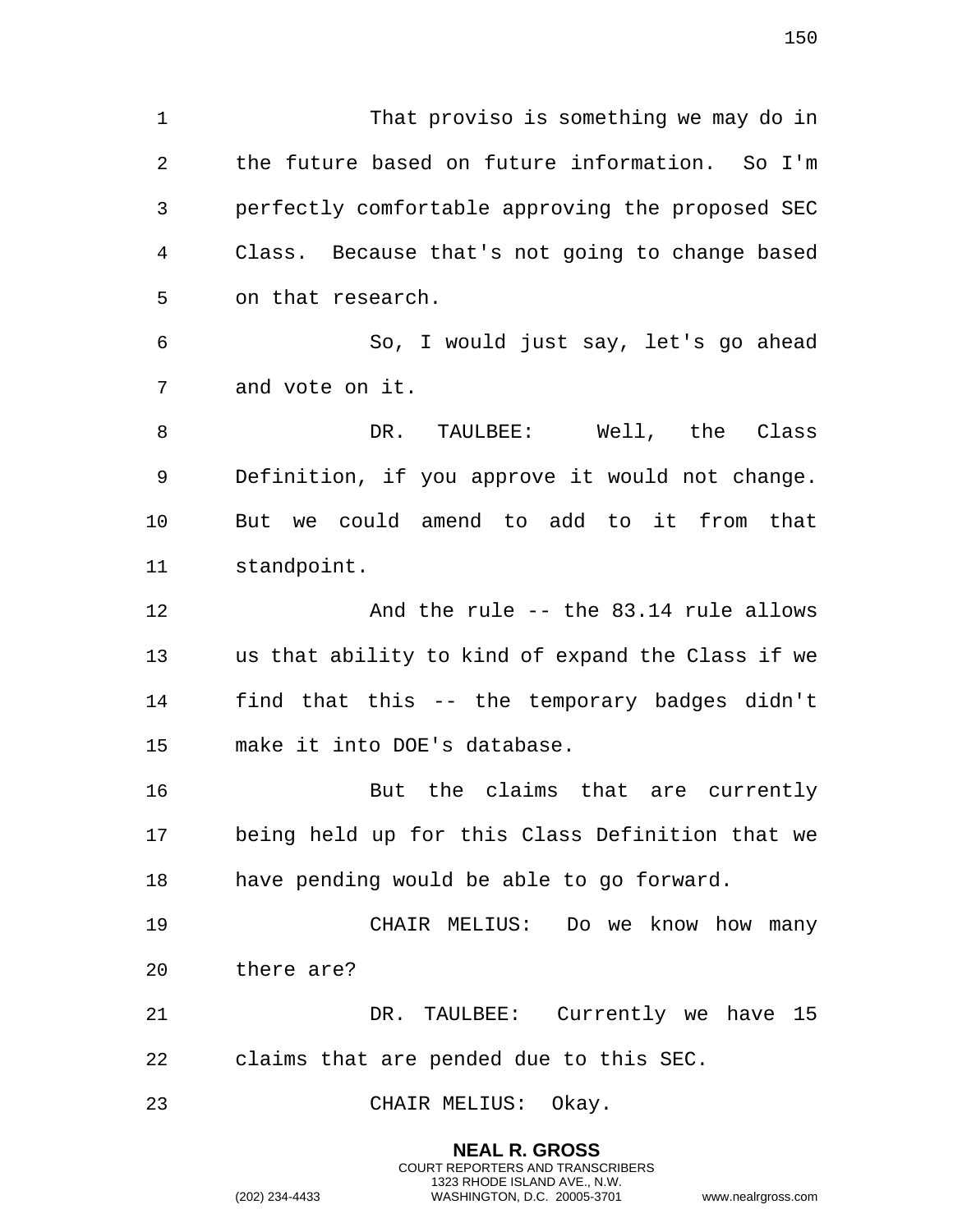1 DR. TAULBEE: Or due to this 83.14. CHAIR MELIUS: Do I hear 19? (Laughter) CHAIR MELIUS: Are you clear now? I'm sorry. MEMBER BEACH: Okay. I have one more question. 8 CHAIR MELIUS: Okay. 9 MEMBER BEACH: So if you have -- and I'm not opposed to this moving forward. I just want that understood. I just don't want anybody left out or left behind. So if you have one indication or somebody is not added to this Class because they don't have a TLD or a film badge, how will you know about that? And how will that move this forward for that particular individual? DR. TAULBEE: My impression is that based upon the evaluation that SC&A is doing on the temporary badges that if we find that this, you know, the Definition doesn't work and it needs to be -- the initial one needs to be

> **NEAL R. GROSS** COURT REPORTERS AND TRANSCRIBERS 1323 RHODE ISLAND AVE., N.W.

(202) 234-4433 WASHINGTON, D.C. 20005-3701 www.nealrgross.com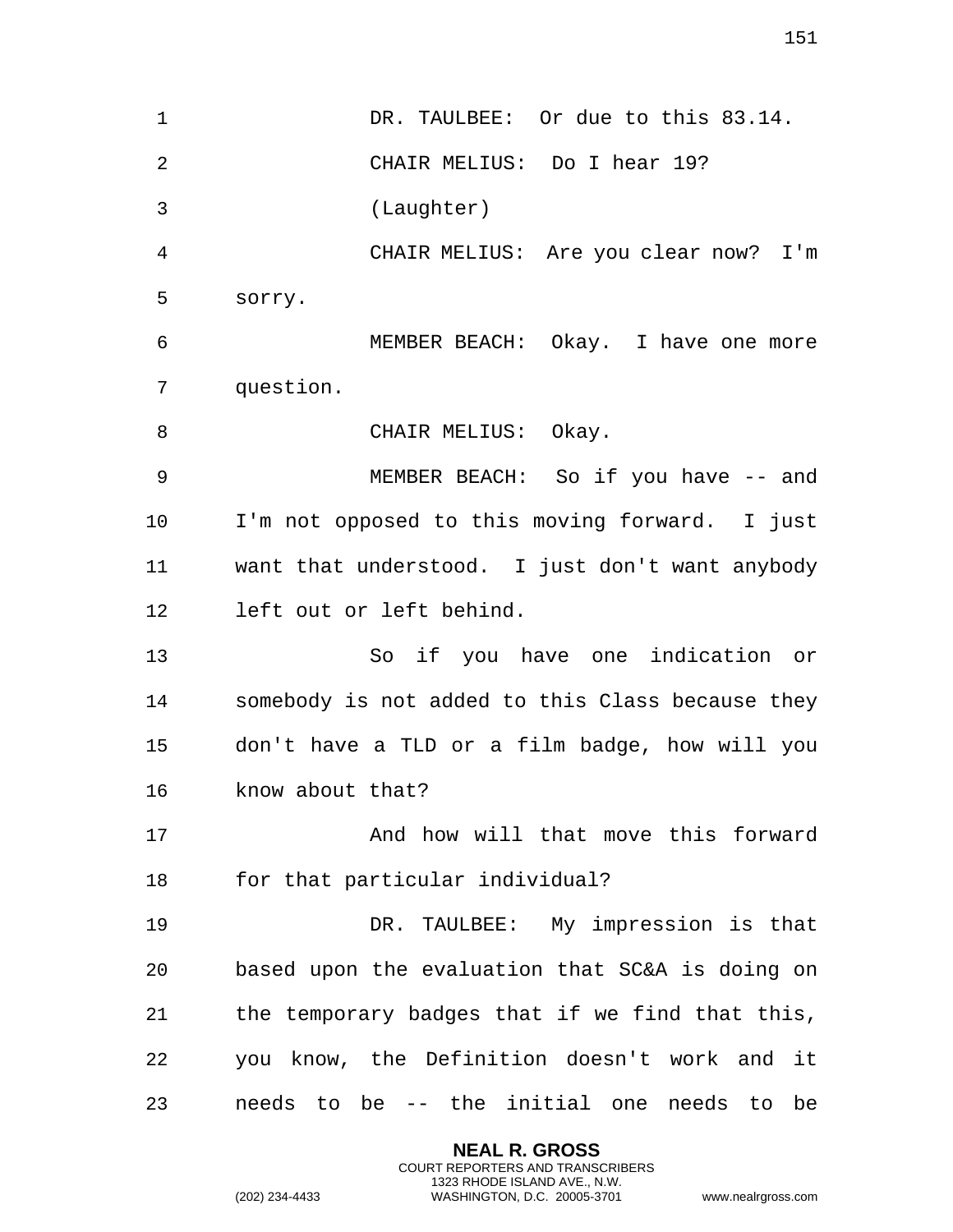expanded, then we could do the same thing here from this standpoint. But while that determination is being made, that evaluation is being made, these claims could then go ahead and go forward. And we could then amend this. CHAIR MELIUS: And that will probably be three or four months from now. Yes. MEMBER BEACH: As long as it's going to be taken up. DR. TAULBEE: It is definitely being taken up. MR. KATZ: Any more questions? Are we ready? Okay. Anderson? MEMBER ANDERSON: Yes. MR. KATZ: Beach? 17 MEMBER BEACH: Yes. MR. KATZ: Clawson is recused. Field? MEMBER FIELD: Yes. MR. KATZ: Kotelchuck? MEMBER KOTELCHUCK: Yes. MR. KATZ: Lemen, we'll obtain his vote afterwards. Lockey?

> **NEAL R. GROSS** COURT REPORTERS AND TRANSCRIBERS 1323 RHODE ISLAND AVE., N.W.

(202) 234-4433 WASHINGTON, D.C. 20005-3701 www.nealrgross.com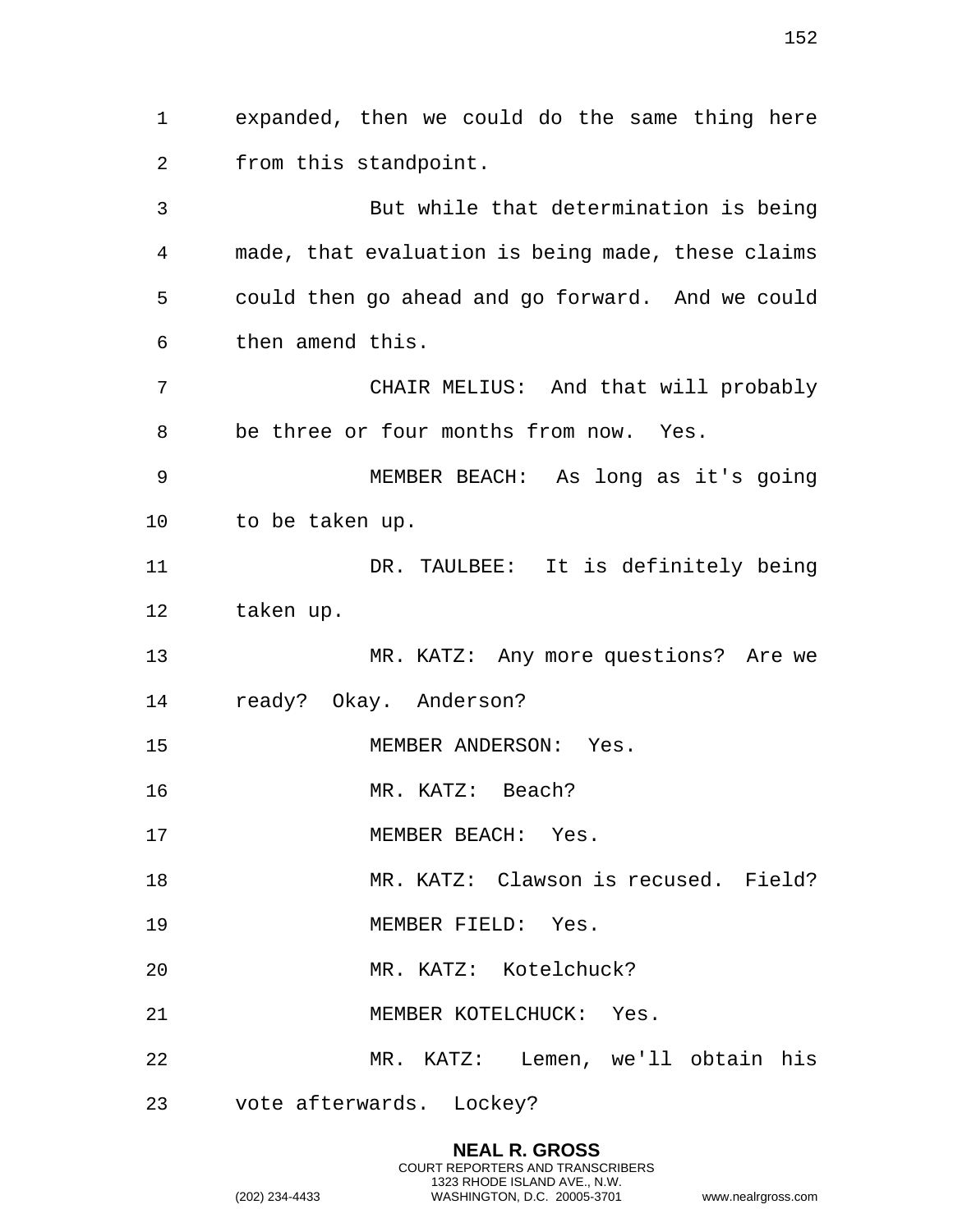| 1               | MEMBER LOCKEY: Yes.                           |
|-----------------|-----------------------------------------------|
| $\overline{2}$  | MR. KATZ: Melius?                             |
| 3               | CHAIR MELIUS: No.                             |
| 4               | MR. KATZ: Munn?                               |
| 5               | MEMBER MUNN: Yes.                             |
| 6               | MR. KATZ: Poston, we'll obtain his            |
| 7               | vote afterwards and the same with Richardson. |
| 8               | Roessler? Gen?                                |
| 9               | MEMBER ROESSLER: Yes.                         |
| 10              | MR. KATZ: Yes. Schofield?                     |
| 11              | MEMBER SCHOFIELD: Yes.                        |
| 12              | MR. KATZ: Valerio is recused. And             |
| 13              | Ziemer? Paul? You may be on mute.             |
| 14              | MEMBER ROESSLER: Or maybe he can't            |
| 15 <sub>1</sub> | hear. Sometimes it's difficult.               |
| 16              | MR. KATZ: Paul?                               |
| 17              | MEMBER ZIEMER: Okay. Now I'm off              |
| 18              | mute.                                         |
| 19              | MR. KATZ: There you are.                      |
| 20              | MEMBER ZIEMER: Yeah. I have now.              |
| 21              | Yes.                                          |
| 22              | MR. KATZ: Yes. Okay. And the motion           |
| 23              | passes. Thank you.                            |
|                 |                                               |

**NEAL R. GROSS** COURT REPORTERS AND TRANSCRIBERS 1323 RHODE ISLAND AVE., N.W.

(202) 234-4433 WASHINGTON, D.C. 20005-3701 www.nealrgross.com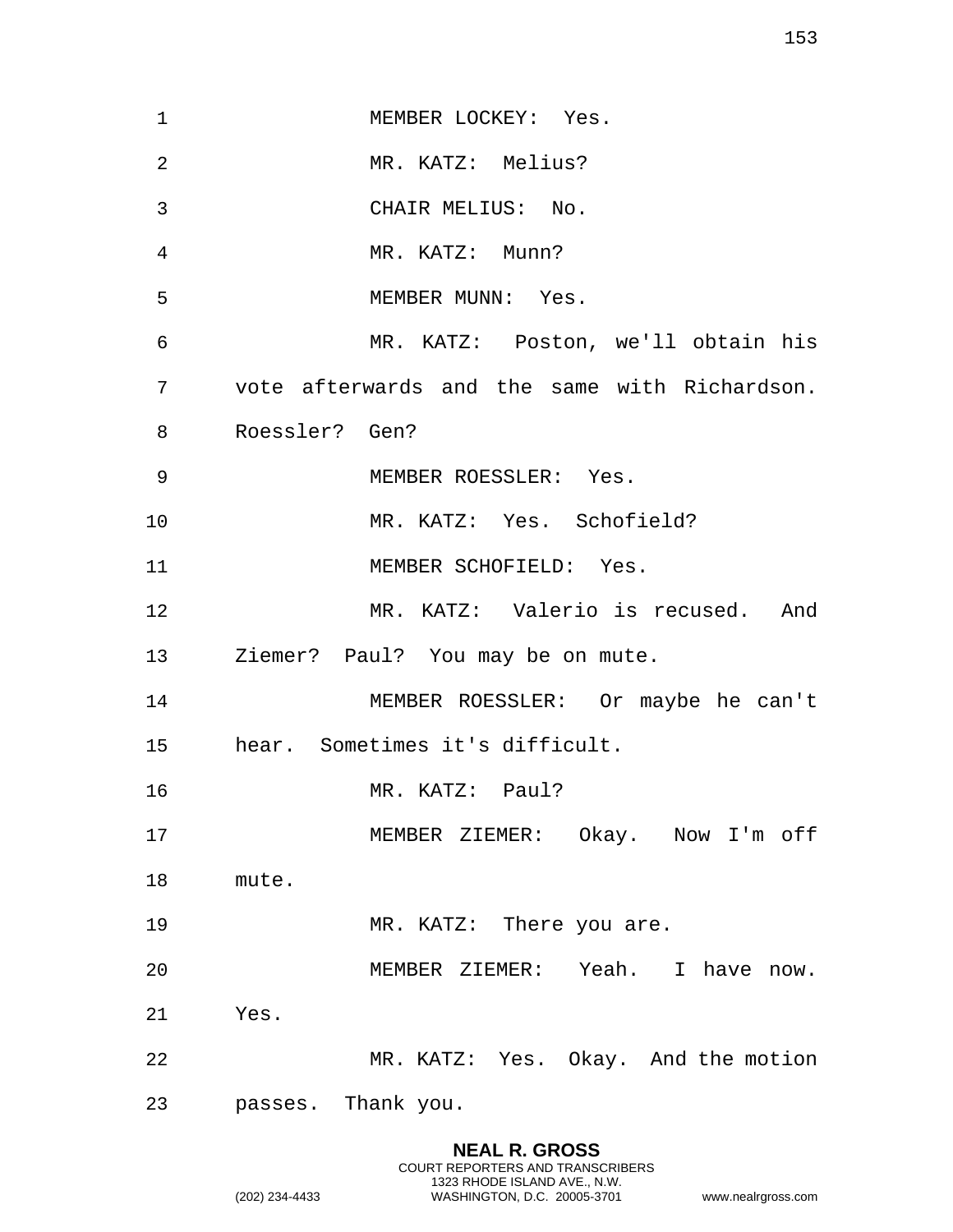CHAIR MELIUS: So, Tim move on. DR. TAULBEE: Okay. Thank you. And just to give you a little updated, a one slide

update of our current activities.

 As I indicated in our March -- during the March meeting when we presented the addendum to SEC 2019 for Idaho, which involved the burial grounds and a couple of other areas, we pointed out that in the 1970s there were large retrieval operations of waste. Which we felt were much different than when the waste was being buried.

 And so we decided we'd look at this under the 83.14 process as well. So to give a brief update, Mitch and his team went out to the site in late-June of this past year and did a data collection and capture out there for the burial grounds.

18 And so we are waiting receipt of that information. So that is moving forward for us to look at that and determine whether or not we need to recommend another 83.14 for those burial grounds.

> **NEAL R. GROSS** COURT REPORTERS AND TRANSCRIBERS 1323 RHODE ISLAND AVE., N.W.

The other major activities that we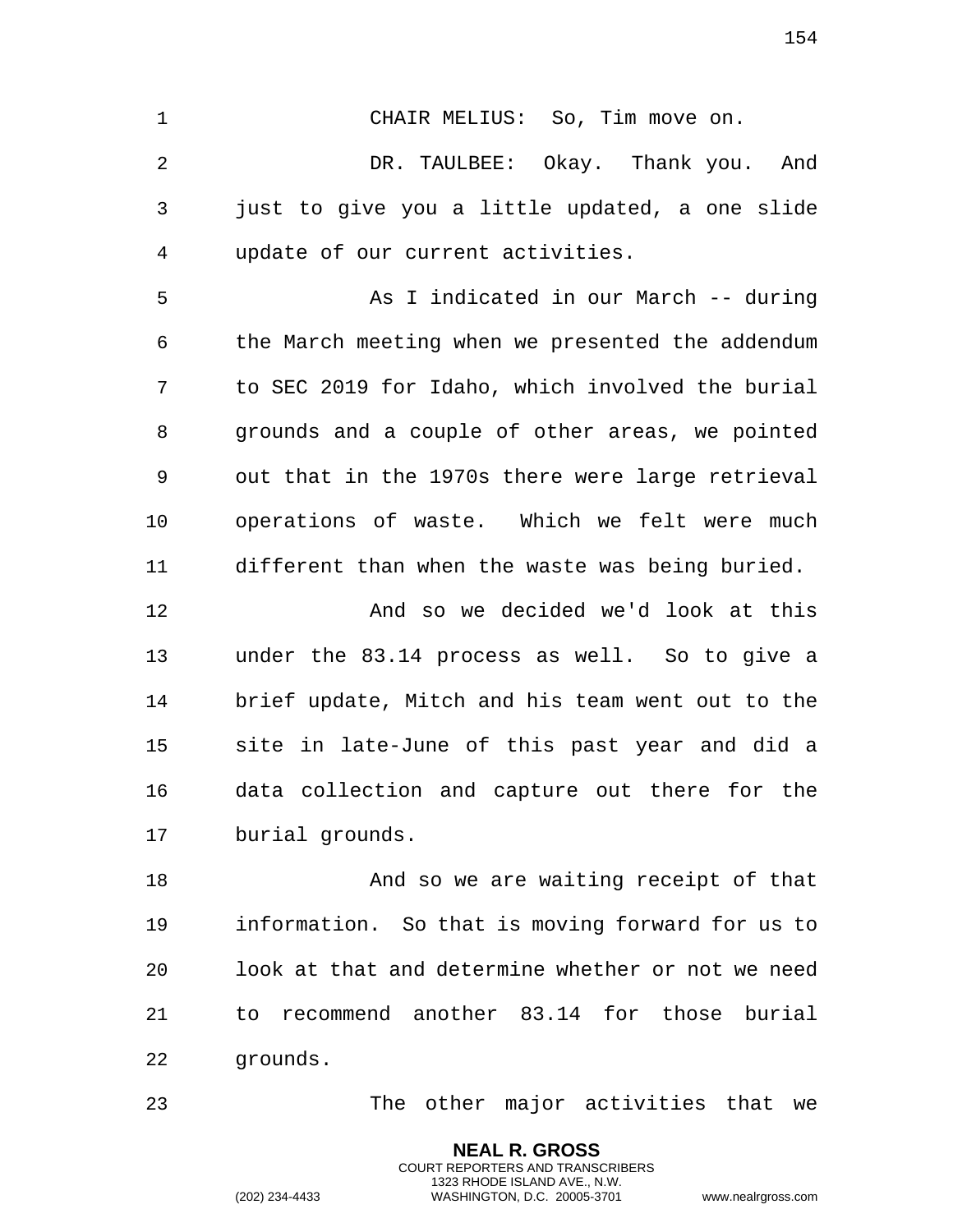have going on that we indicated we would report back to the Work Group on where the response to the Advisory Board, SC&A observations and findings with regards to SEC 219 and SEC 224. And so I've listed here in four bullets kind of the main topical items. The first one is an SC&A review of the early years at CPP for alpha exposures. And this covers the time period from start up in the 19 -- I believe 1953 up through 1960 -- up through '62. 1963 is the current period where we're recommending a Class. And so we need to develop responses to that SC&A review. The next item is the ANL-West air monitoring evaluation. This was regarding our dose reconstruction methods for estimating people who are working with the cold fuel, not irradiated fuel at the Fuel Cycle Facility. And SC&A raised some issues with regards to the air monitoring at that time. The next one appears to be like a

duplicate of the evaluation of the burial

**NEAL R. GROSS** COURT REPORTERS AND TRANSCRIBERS 1323 RHODE ISLAND AVE., N.W.

(202) 234-4433 WASHINGTON, D.C. 20005-3701 www.nealrgross.com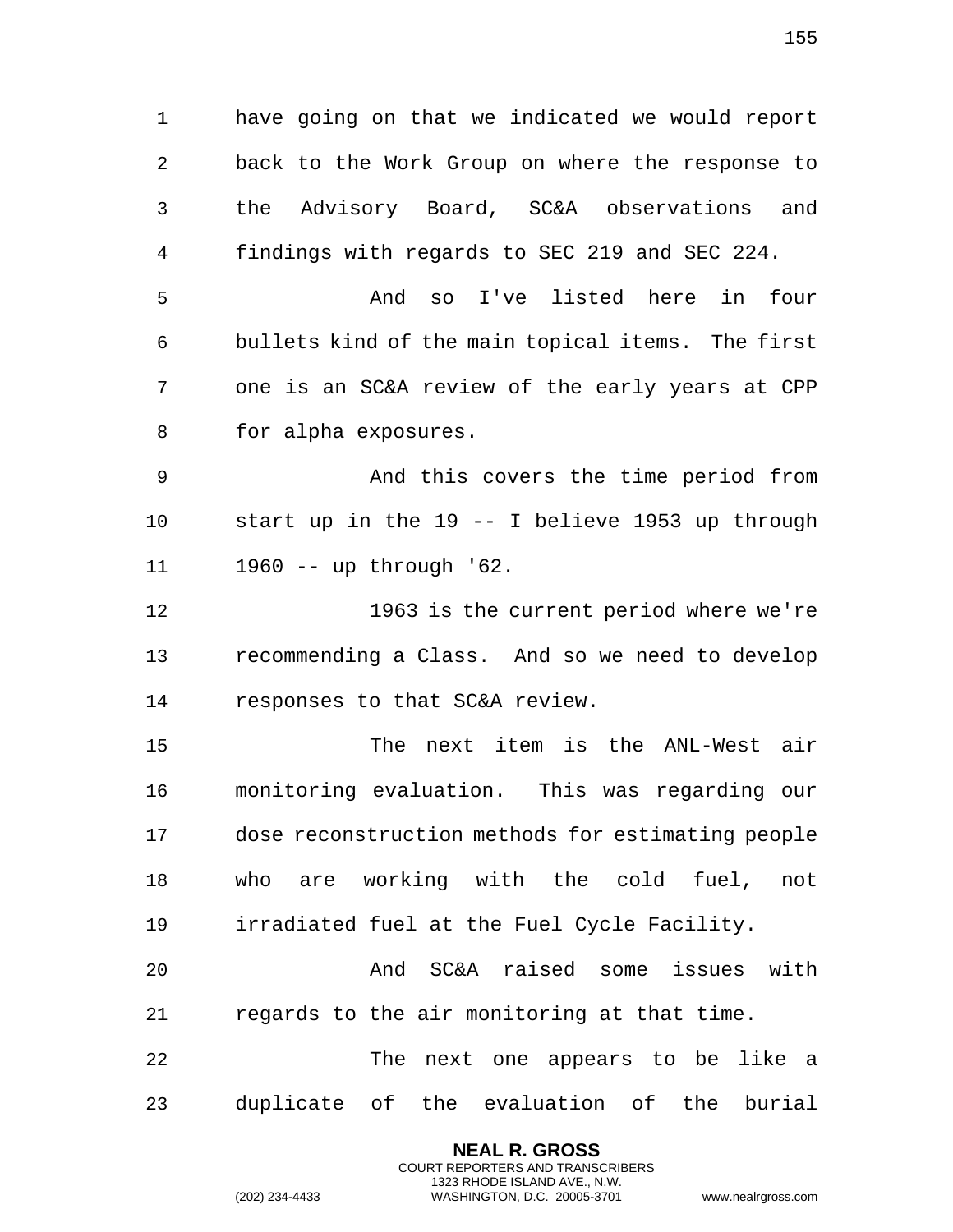grounds. But it's actually not.

 This would be an evaluation of the burial grounds up through 1970. And our current 83.14 that we are working on is post-1970, during those large retrieval operations. And SC&A raised a number of issues and observations and findings that we will be developing responses to. The last issue that we'll be working on is the mixed fission product evaluation. And this is kind of two-fold. There's one area where Ron Buchanan had raised some issues with regards to the cesium and strontium variability. And the other issue is using OTIB-54 to estimate the mixed fission product inventory for the various research reactors. So these are the four items that we talked about with the Work Group. And the Work Group wanted to kind of see them listed in order to give us some priorities of which order they want us to work on from this standpoint.

And I know I had intended to get this

**NEAL R. GROSS** COURT REPORTERS AND TRANSCRIBERS 1323 RHODE ISLAND AVE., N.W.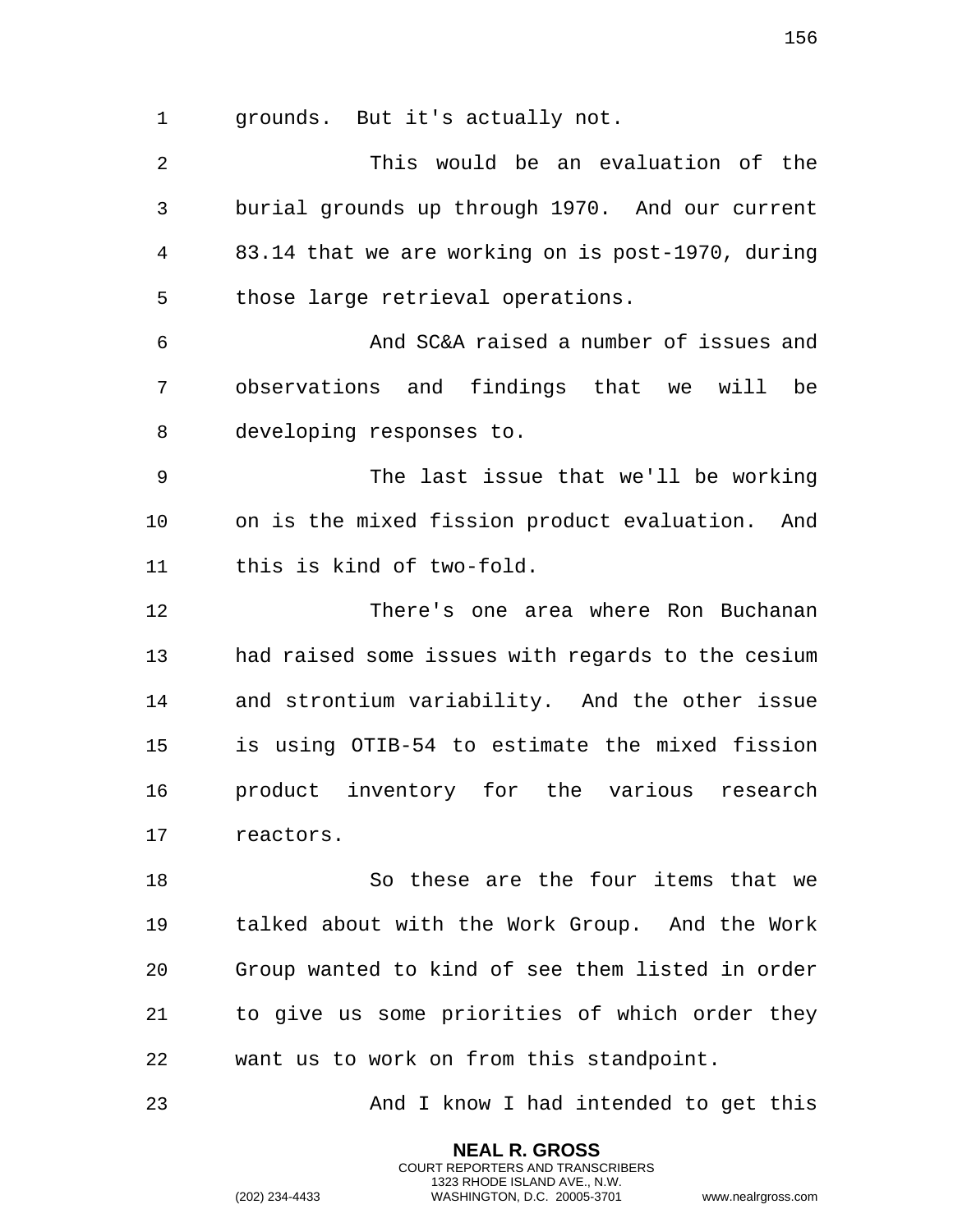out to the Work Group last Friday. And failed to do so. But here you have it.

 So, these are the items. And hopefully in future discussions then with the Work Group, we'll get a little more priorities. Right now we're moving forward on the burial grounds and the CPP evaluation until we hear back from the Work Group. Because those seem to be the two most critical at least -- from at least my standpoint. But the Work Group might reprioritize. And that's fine too. CHAIR MELIUS: Speaking as a Member of the Work Group, as I recall, those -- I think that fits the priorities. Am I missing something? Phil or -- 17 MEMBER SCHOFIELD: No. DR. TAULBEE: No. I said I did not send them. CHAIR MELIUS: I know. I know. But, I just -- okay. MR. STIVER: And then there's just one other thing was Steve Ostrow's reactor

> **NEAL R. GROSS** COURT REPORTERS AND TRANSCRIBERS 1323 RHODE ISLAND AVE., N.W.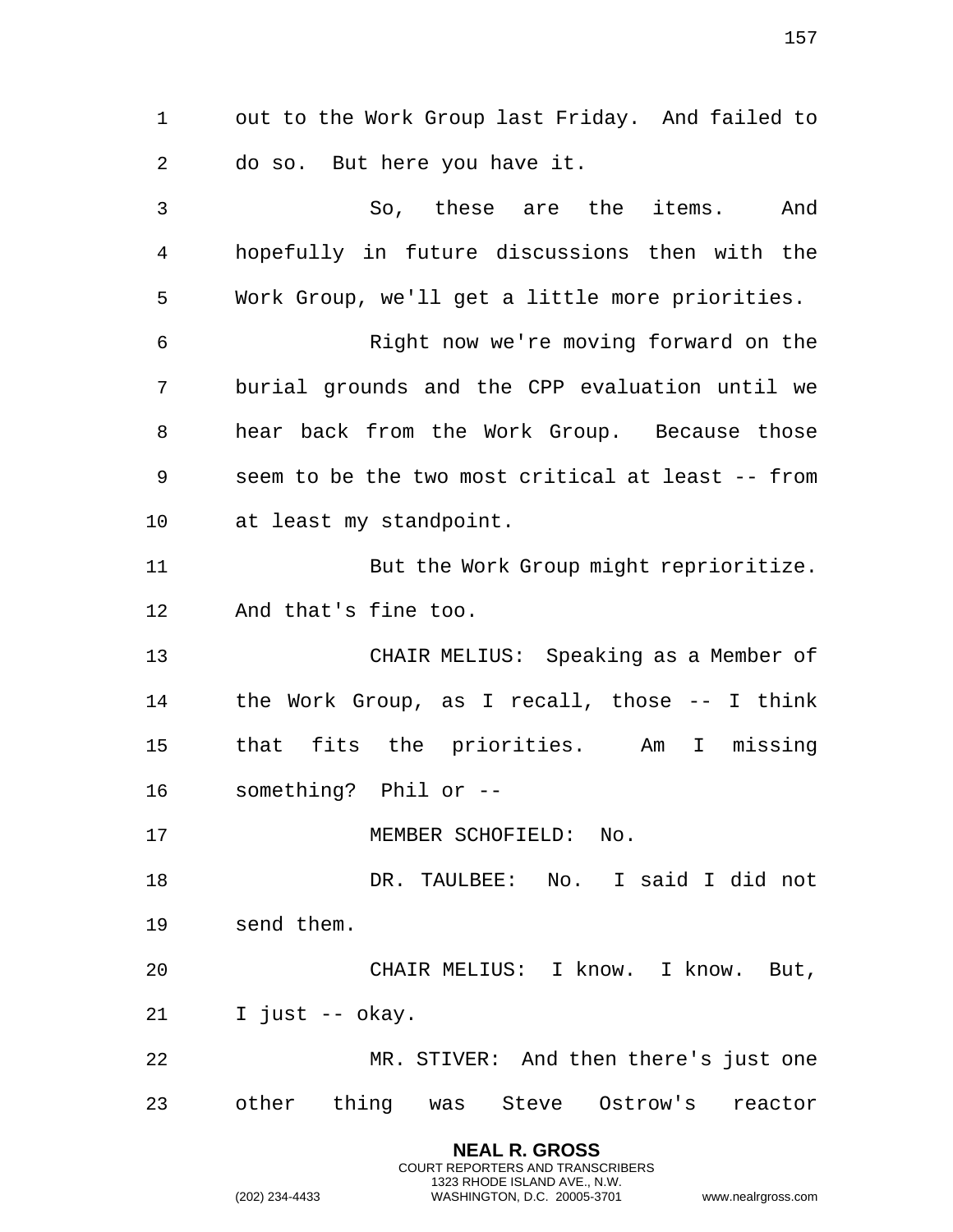prioritization.

 DR. TAULBEE: It's listed on that last bullet.

 MR. STIVER: Okay. You kind of combined them together because -- DR. TAULBEE: I did in one. MR. STIVER: Oh, okay. I wasn't quite sure of that.

 DR. TAULBEE: Just in one bullet. But there are two separate issues there going on.

11 MR. STIVER: Oh, qreat.

 DR. TAULBEE: The reactors have actually already been prioritized. And it's when we start working on them.

 CHAIR MELIUS: And I think the Work Group felt that those were a lot lower priority then some of these others. Which means that 18 they're going to be a while before we get to them. I mean, this is not a short list of

quick assignments, so.

DR. TAULBEE: No. It's not.

CHAIR MELIUS: Yes.

MR. KATZ: Just to clarify though, are

**NEAL R. GROSS** COURT REPORTERS AND TRANSCRIBERS 1323 RHODE ISLAND AVE., N.W.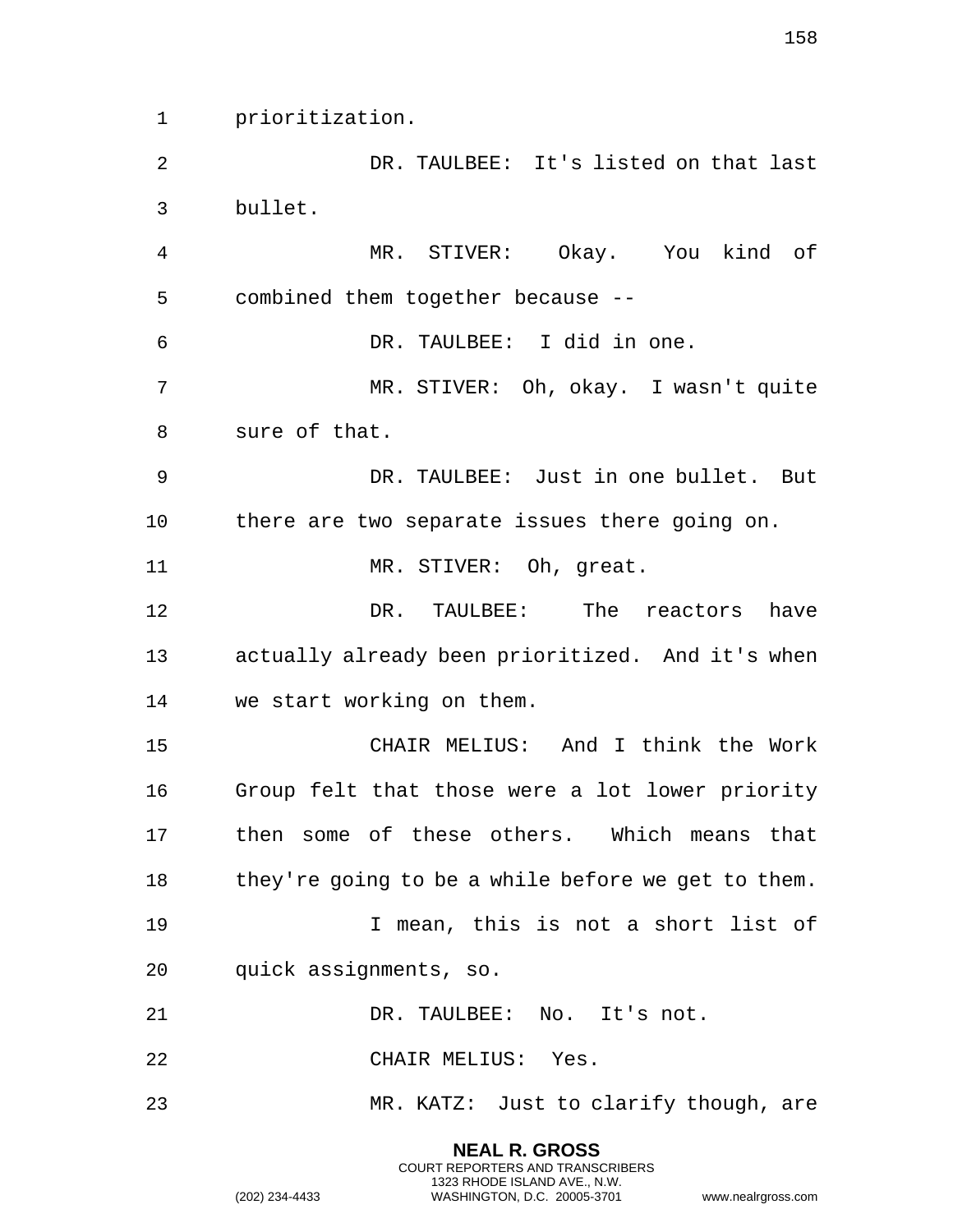**NEAL R. GROSS** we okay with SC&A supplementing the sample that they're looking at to cover the later period? This 83.14 period, in terms of verifying that that Class Definition can be -- is complete enough? That it covers everybody? Is that okay with the Work Group? CHAIR MELIUS: Yes. 8 MR. KATZ: Okay. CHAIR MELIUS: I think we should. MR. KATZ: You got that John? Okay. Thanks. CHAIR MELIUS: Any other questions for Tim? While we've got him up there. (No response) CHAIR MELIUS: Okay. Thank you very much Tim. 17 DR. TAULBEE: Thank you. CHAIR MELIUS: And I would join you in thanking your ORAU colleagues also. For their hard work. Now the usual high point of our meetings. MR. KATZ: Short and sweet.

COURT REPORTERS AND TRANSCRIBERS 1323 RHODE ISLAND AVE., N.W.

(202) 234-4433 WASHINGTON, D.C. 20005-3701 www.nealrgross.com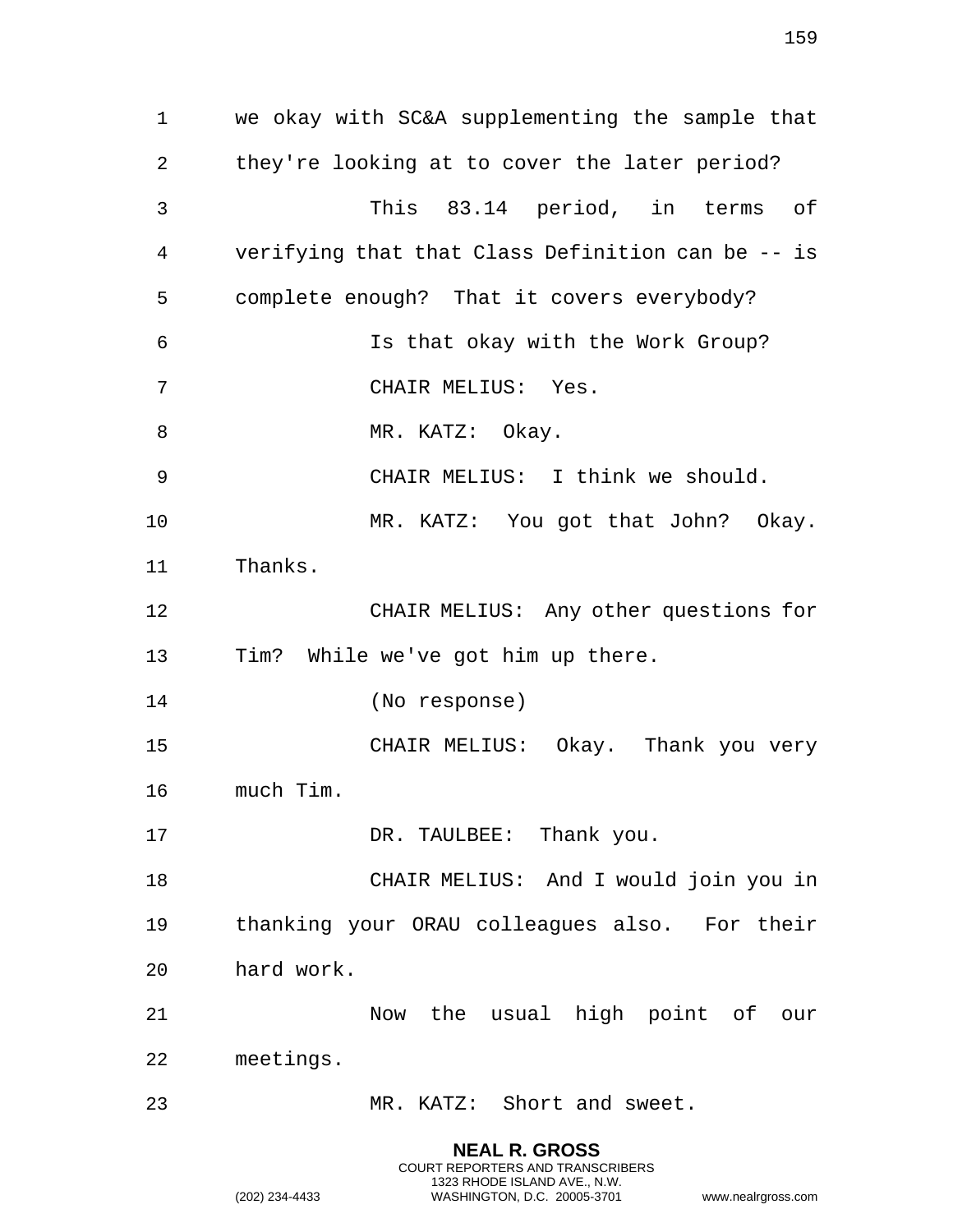1 CHAIR MELIUS: That's next. I'm 2 sorry. Someone want to retrieve our missing -- 3 oh there he is. Okay. Come back to work now. 4 **SEC Petitions Status Update**  5 MR. RUTHERFORD: Okay. Are we ready? 6 Alright. I'm LaVon Rutherford. I'm the Special 7 Exposure Cohort Health Physics Team Leader for 8 NIOSH. And I'm going to give the SEC update. 9 I provide this update to the Advisory 10 Board in preparation for future Board meetings, 11 Work Group meetings. We're going to identify 12 petitions and qualifications under evaluation, 13 currently under Board review and SEC petition, 14 potentially 83.14s. 15 To date we have 243 petitions. The 16 petitions -- we have five petitions in 17 qualification. We have one evaluation in 18 progress. And we have 12 petitions with the 19 Advisory Board. 20 The five petitions in qualification 21 are Wah Chang, Mound Plant, Y-12 Plant, Pinellas 22 Plant, and Argonne National Lab-West. I forgot 23 -- omitted that slide somehow, so.

> **NEAL R. GROSS** COURT REPORTERS AND TRANSCRIBERS 1323 RHODE ISLAND AVE., N.W.

(202) 234-4433 WASHINGTON, D.C. 20005-3701 www.nealrgross.com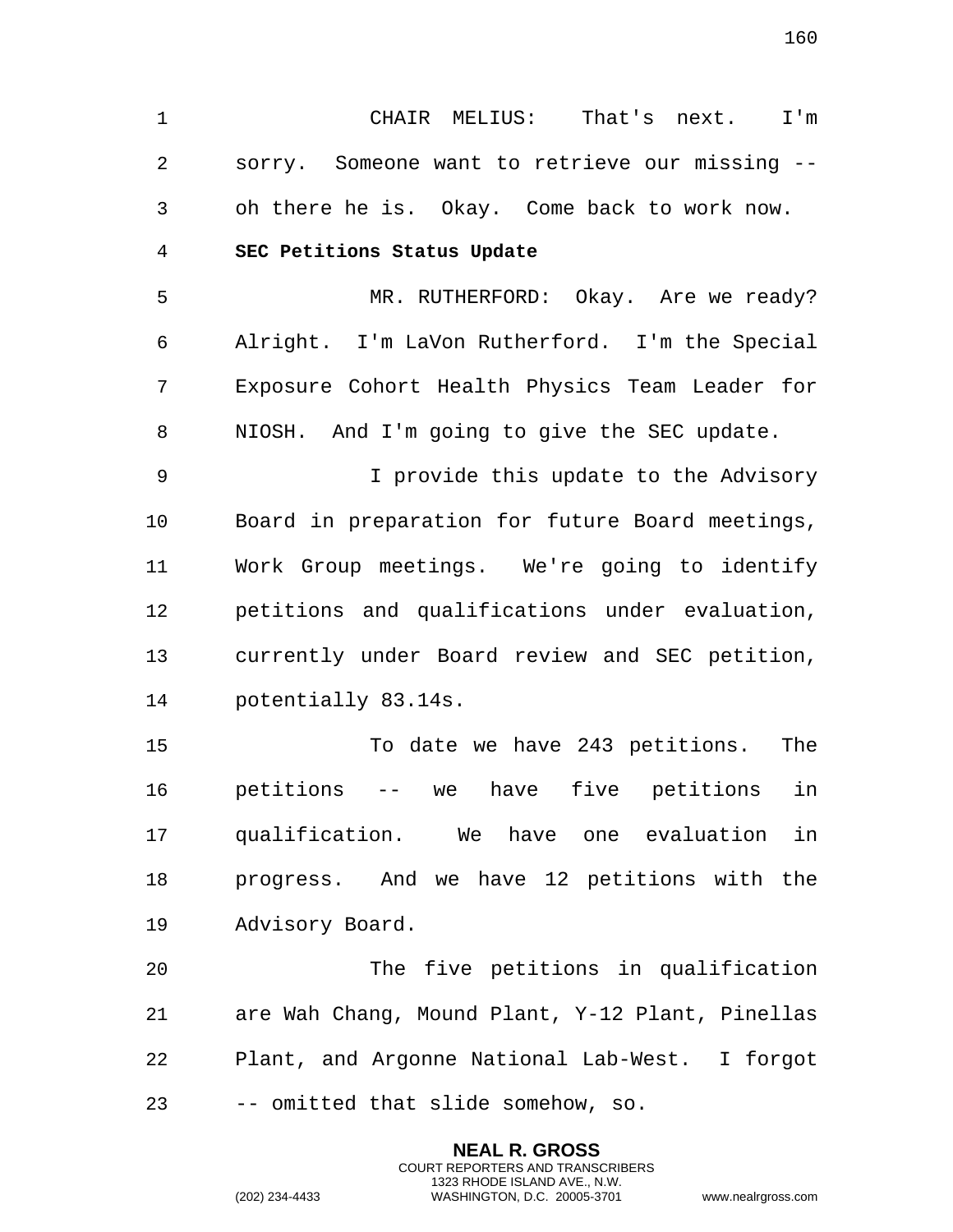Tim just -- Dr. Taulbee just presented the INL CPP 83.14. And the Board took action on that.

 Tomorrow we will be presenting an Evaluation Report for Santa Susana Field Lab from 1991 to 1993. It's all employees. Again, that will be presented tomorrow.

 We also have a Metals and Controls petition evaluation. This is for the residual period, January 1, 1968, through 1997. That will be presented tomorrow as well.

 Los Alamos National Lab addendum. This is a continuation of an existing petition, SEC 109. This will address the years 1996 through 2005. And I will be presenting that one shortly this afternoon.

 Sandia National Lab, again, this is another continuation of SEC 188. This is the 1995-2005. And it is covering the -- virtually this -- one of the main issues -- this is the 10 CFR 835 era. And it is following Los Alamos National Lab. Currently our expected completion date is November of this year.

> **NEAL R. GROSS** COURT REPORTERS AND TRANSCRIBERS 1323 RHODE ISLAND AVE., N.W.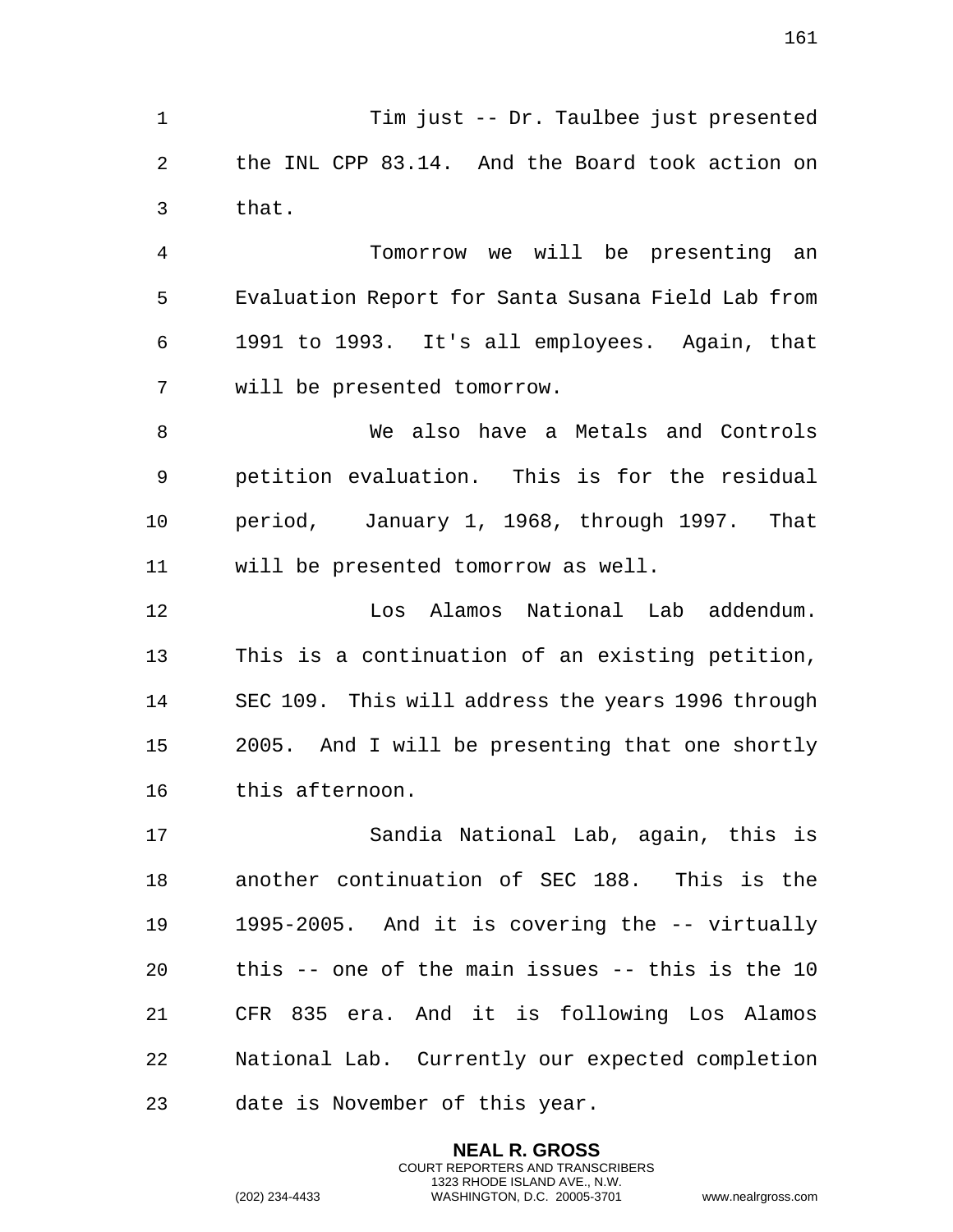Lawrence Livermore National Lab. Again, this is a continuation of an existing petition. It addresses the remaining years.

 It also largely encompasses the 10 CFR 835 era. And expected completion is February of next year.

 The last few, Sandia, Lawrence Livermore, have slipped a little bit as Los Alamos has slipped. Some of the same resources are involved.

 Currently petitions under Board review, I don't know why this says continuation. But, Feed Materials Production Center, that was addressed earlier. And I believe that petition was closed out with some Site Profile issues to resolve.

 Hanford, this petition, current period ends in 1990. We have taken action to add a Class up through 1990. However, that was a limited Class.

 And we are still evaluating the prime contractors during that period. So there is still some activities going on there.

> **NEAL R. GROSS** COURT REPORTERS AND TRANSCRIBERS 1323 RHODE ISLAND AVE., N.W.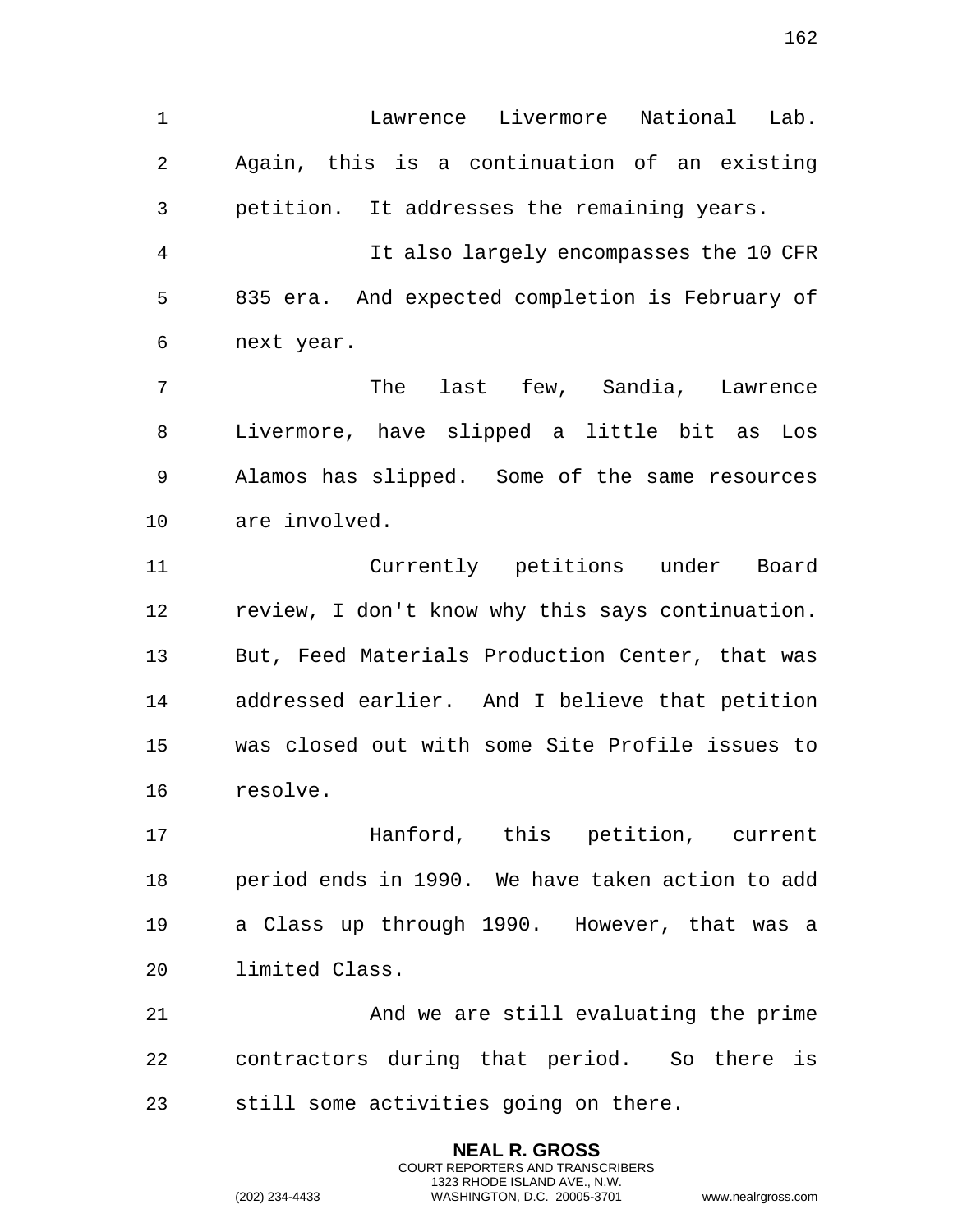Savannah River Site, I believe we have an update schedule for tomorrow. And so you'll get -- the Advisory Board will get that update then. Grand Junction facilities, I believe the Work Group is going to report out on that

tomorrow as well.

 Idaho National Lab, I don't think I need to say much here. I think Tim covered everything. Including the 83.14 and the current activities. As well as Argonne-West.

 So again, these are the petitions that were with the Board for review. A number of these, Fernald, from an SEC perspective will come off.

 There's still a few activities. And then there's some other Work Group updates scheduled for a few of these other ones later on during the Board meeting.

 Again, the petitions in qualification, Wah Chang, this is actually a site that we'd actually taken action on. And this actually is a petition for a couple of years that

> **NEAL R. GROSS** COURT REPORTERS AND TRANSCRIBERS 1323 RHODE ISLAND AVE., N.W.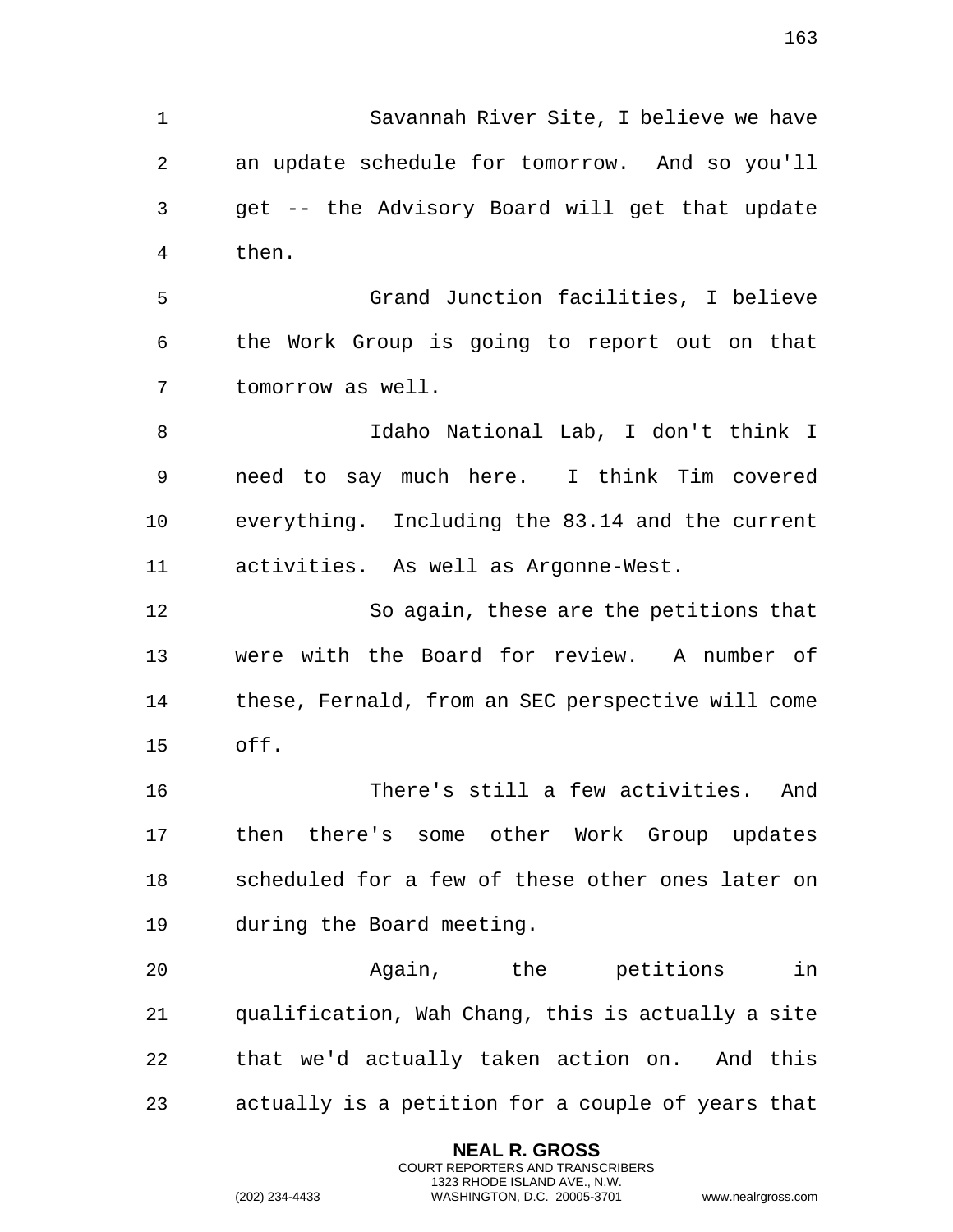were added to the residual contamination. Based on the Residual Contamination Report is put out with a set date. And then when that report is updated that date shifts in time. And so ultimately residual contamination years can be added. The Mound plan is for a 1959 through 1969. Y-12, 1981 through present. Pinellas Plant is 1956 through 1997. And Argonne National Lab-West is 1969 through 1982. These five petitions are in qualification. I missed -- I don't know where I missed that slide. But somehow I did, so. 14 And that's all I got. Questions -- on, wait a minute. 83.14s. I thought I was done. The INL, Tim just presented. That one's done. Ames Laboratory, this is one that we've had on our plate. We have identified an infeasibility that -- well, their challenge is, is putting our arms around what the end dates are for this infeasibility. And we did receive some additional

> **NEAL R. GROSS** COURT REPORTERS AND TRANSCRIBERS 1323 RHODE ISLAND AVE., N.W.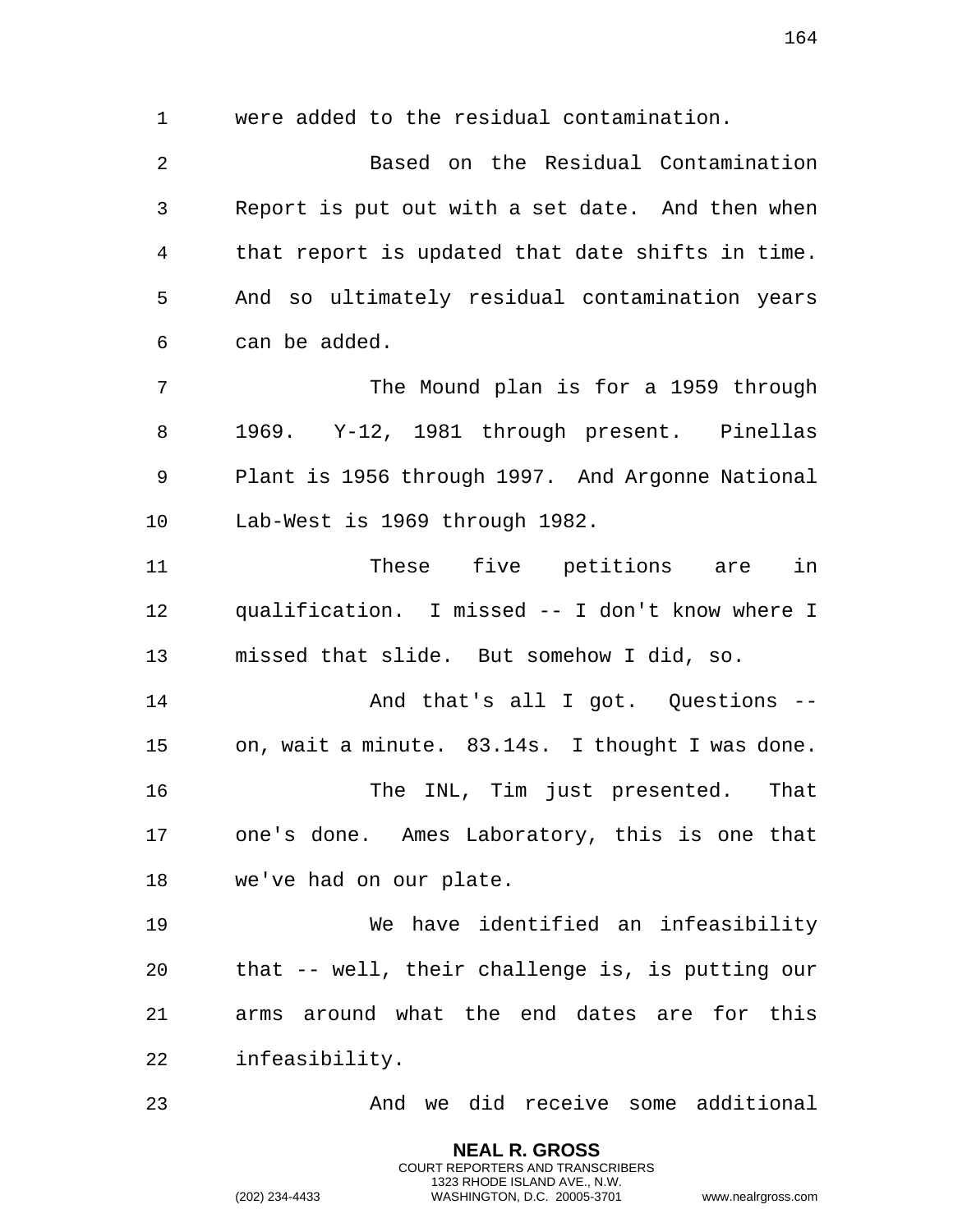documentation. And we're working that issue. Sandia National Lab Albuquerque, 1945 through '48. That's the Z Division from LANL. Again, if we ever receive a petition that -- or a claim, we'll move forward with that. Now the Dayton project, now actually this one should be updated. The Mound and the Dayton project itself now overlap from a facility designation standpoint. So we won't be getting a litmus claim for that one. We won't be moving forward. There is a potential for another area with that one on Monsanto, but not at this time. And that's it. Questions? CHAIR MELIUS: Questions for LaVon? John and Joe. MR. RUTHERFORD: Wow. I'm used to getting questions from the Advisory Board. But not from SC&A. CHAIR MELIUS: It looks like we've planted some from SC&A. They're getting back at you. MR. STIVER: I was just noticing that

> **NEAL R. GROSS** COURT REPORTERS AND TRANSCRIBERS 1323 RHODE ISLAND AVE., N.W.

(202) 234-4433 WASHINGTON, D.C. 20005-3701 www.nealrgross.com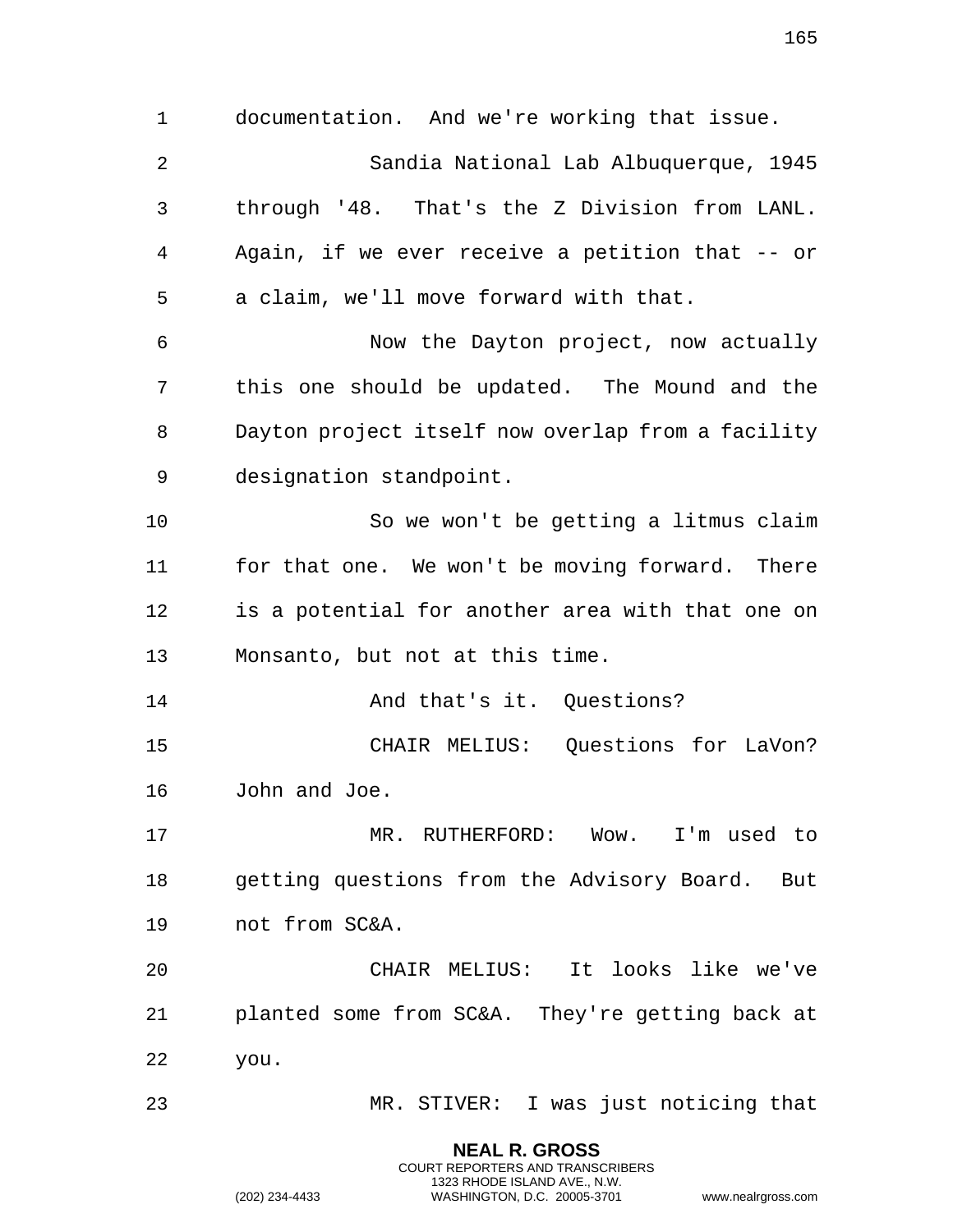Oak Ridge wasn't on the list. Isn't there a petition that's been qualified for Oak Ridge? MR. RUTHERFORD: For Oak Ridge National Lab? MR. STIVER: Yes. MR. RUTHERFORD: There is a potential 83.14 that we -- and it's not on here right now for -- but that actual activity was conducted at Y-12. And so that there is the -- a lot of people may remember back in the early years at Y- 12 with the calutrons and the cyclotrons, the work was conducted by -- or in support of Oak Ridge National Lab. However, it was conducted at Y-12. So, we're putting our arms around that one right now. MR. FITZGERALD: Okay. I was going to say, I think this was a broader petition -- oh, this was a broader petition for Oak Ridge National Lab as a whole. And it was being held up -- the ER was being held up because there was a lot of work being done on the internal

> **NEAL R. GROSS** COURT REPORTERS AND TRANSCRIBERS 1323 RHODE ISLAND AVE., N.W.

(202) 234-4433 WASHINGTON, D.C. 20005-3701 www.nealrgross.com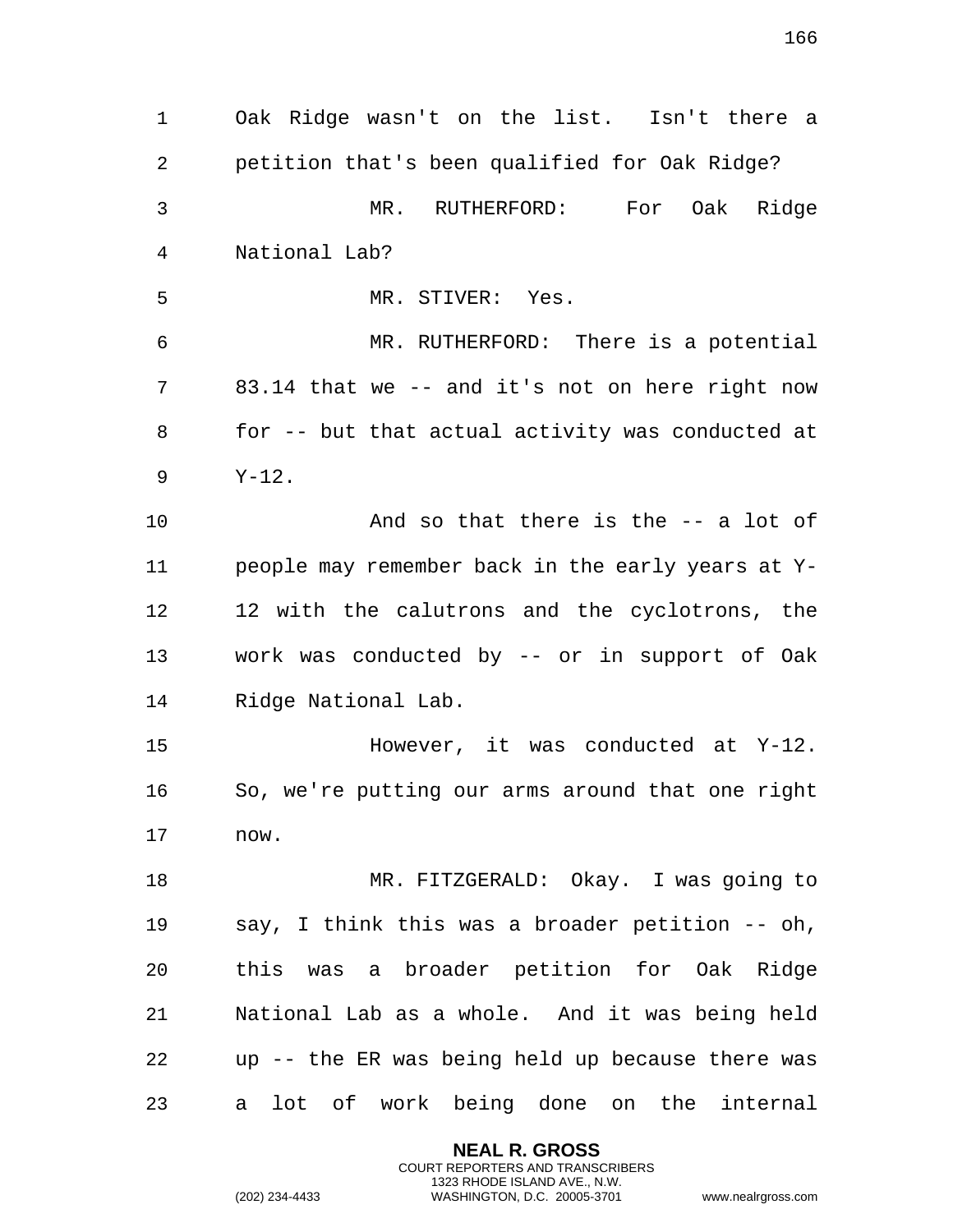radionuclides.

| 2  | MR. RUTHERFORD: Oh, that's -- I                 |
|----|-------------------------------------------------|
| 3  | mean, that is a petition. Yeah, that petition - |
| 4  | - the petition itself was closed.               |
| 5  | We continued on with a number of                |
| 6  | activities on that one. And we are continuing   |
| 7  | activities on that.                             |
| 8  | And actually where the infeasibility            |
| 9  | I just talked about came out of that additional |
| 10 | work that was going on there with Oak Ridge     |
| 11 | National Lab.                                   |
| 12 | CHAIR MELIUS: Yeah. I think we have             |
| 13 | a Work Group that's monitoring it. I think they |
| 14 | have been waiting for a period of time.         |
| 15 | MR. RUTHERFORD: Yeah. And I believe             |
| 16 | Dr. Hughes provided an update to the Work Group |
| 17 | Chair as well.                                  |
| 18 | CHAIR MELIUS: Yes. No, I -- Ted                 |
| 19 | want -- I'm asking for Ted now. I don't know    |
| 20 | what to $-$                                     |
| 21 | (Laughter)                                      |
| 22 | CHAIR MELIUS: So is Ames going to be            |
| 23 | ready for the next Board meeting?               |
|    | <b>NEAL R. GROSS</b>                            |

COURT REPORTERS AND TRANSCRIBERS 1323 RHODE ISLAND AVE., N.W.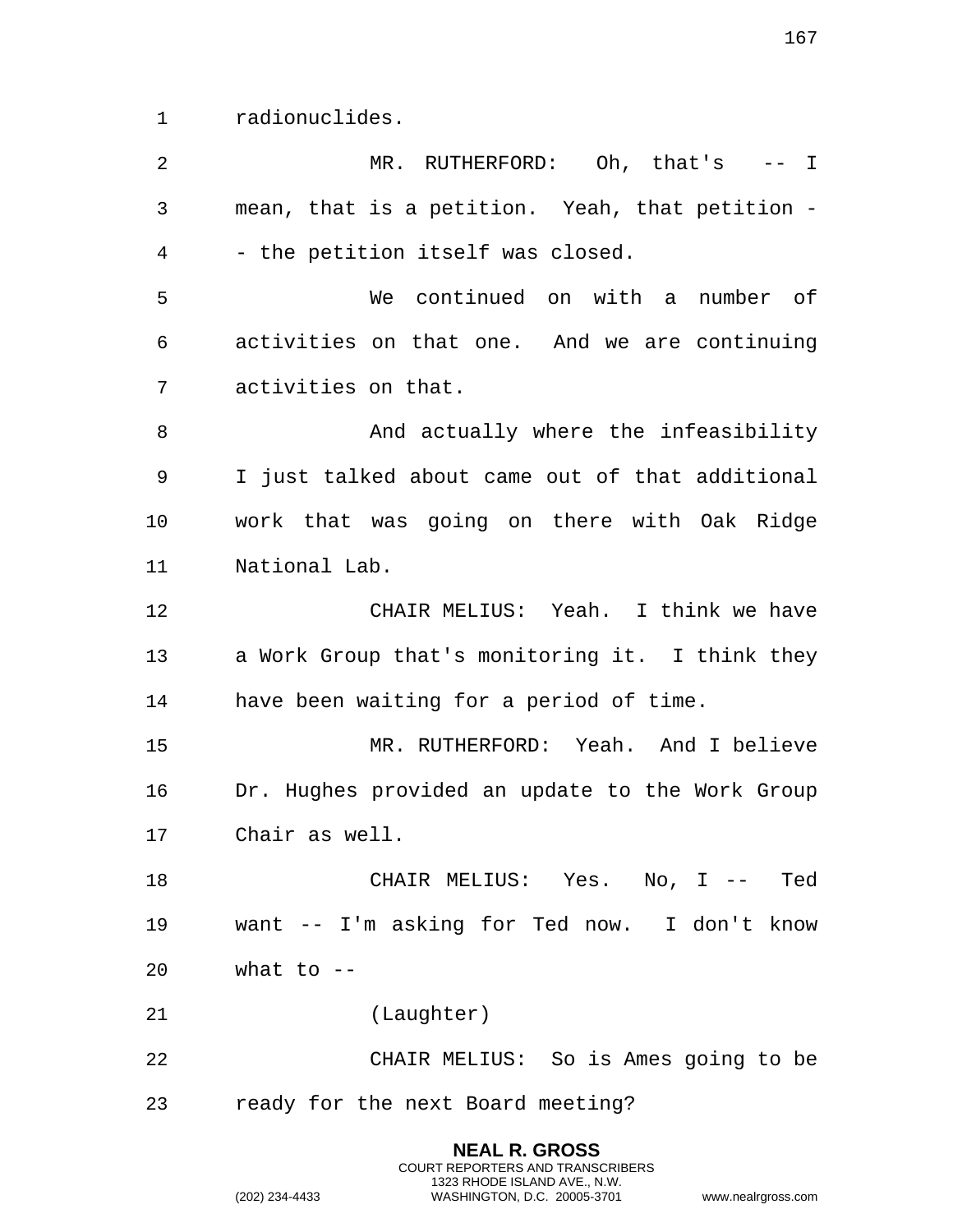1 MR. RUTHERFORD: You know, I believe 2 it may. Actually Stu had just asked me of any. 3 And I think Ames will probably be ready for the 4 next Board meeting. I had forgotten about that 5 one. 6 CHAIR MELIUS: Okay. Any Board 7 Members now like to -- 8 (No response) 9 CHAIR MELIUS: SC&A, you're done also? 10 (No response) 11 CHAIR MELIUS: Okay. LaVon, thank you 12 for confusing us. As always. Okay. 13 **Board Work Session**  14 So, anyway, we're at a point where 15 we'll take a break and reconvene at 3:00 p.m. for 16 the Board work session. 17 At 4:00 will be the Los Alamos 18 Laboratory petition presentation. And that's 19 scheduled from 4:00 to 5:30. 20 However if we do finish the discussion 21 of that earlier then 5:30, we will start the 22 public comment period for people here that, you 23 know. So we can move that along.

> **NEAL R. GROSS** COURT REPORTERS AND TRANSCRIBERS 1323 RHODE ISLAND AVE., N.W.

(202) 234-4433 WASHINGTON, D.C. 20005-3701 www.nealrgross.com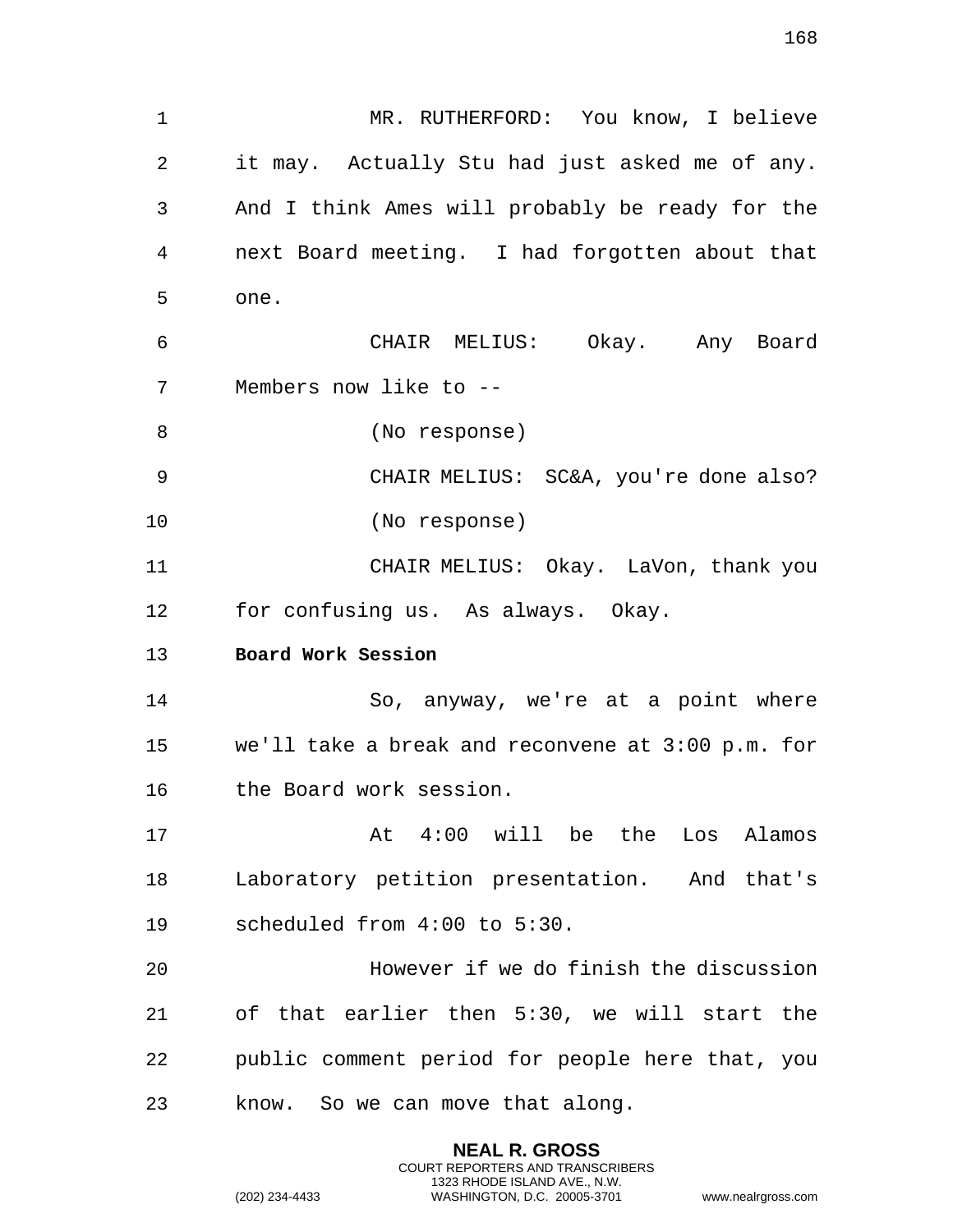obviously. So, also. So reconvene at 3:00 p.m. (Whereupon, the above-entitled matter went off the record at 2:25 p.m. and resumed at 3:02 p.m.) CHAIR MELIUS: So let's first start with some of the scheduling issues. So we have a meeting scheduled for December 13th and 14th without a location? MR. KATZ: Correct. So in terms of what little talking around I have done so far -- in terms of what possibly -- depending on other matters -- what possibly could be ready -- the only site where something might be ready is if - 15 - and it's very conditional at this point, would be possibly a Sandia presentation for the latter period of Sandia. So that would mean, perhaps, 18 for example an Albuquerque location. We have -- I mean, Savannah River Site is a busy business for the Work Group right now and the Board. So Augusta is another location -- we don't have to worry about the weather.

So, but we'll continue it past 5:30

CHAIR MELIUS: Famous last words.

**NEAL R. GROSS** COURT REPORTERS AND TRANSCRIBERS 1323 RHODE ISLAND AVE., N.W.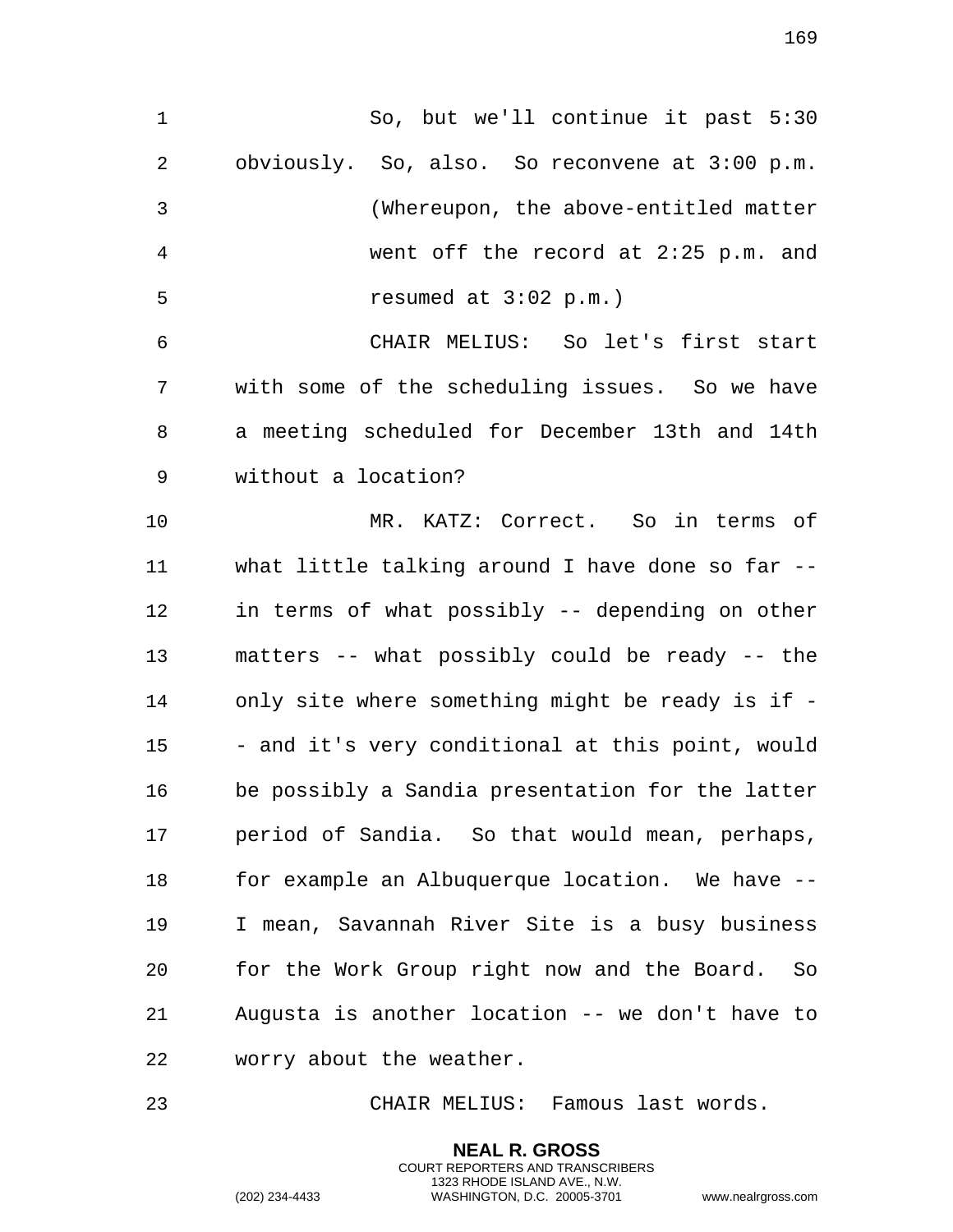MR. KATS: Less worry about the weather. CHAIR MELIUS: Hurricane -- you know  $4 \qquad -$  MR. KATZ: And other than those two - - CHAIR MELIUS: It would be the drive from Atlanta, you have to worry. MR. KATZ: And other than those two locations, I think we are just thinking about a fair weather port for the next meeting. Sort of irrespective of -- unless other Board Members have recognized something that I do not in terms of what might be ready or ripe for public participation or what have you. CHAIR MELIUS: Anybody? MEMBER BEACH: I was just asking Brad about Argonne-East. I know we have an SC&A report and we haven't had a Work Group yet. And we haven't met in that area. CHAIR MELIUS: Yes, we have. Last year. MEMBER BEACH: Did we?

> **NEAL R. GROSS** COURT REPORTERS AND TRANSCRIBERS 1323 RHODE ISLAND AVE., N.W.

(202) 234-4433 WASHINGTON, D.C. 20005-3701 www.nealrgross.com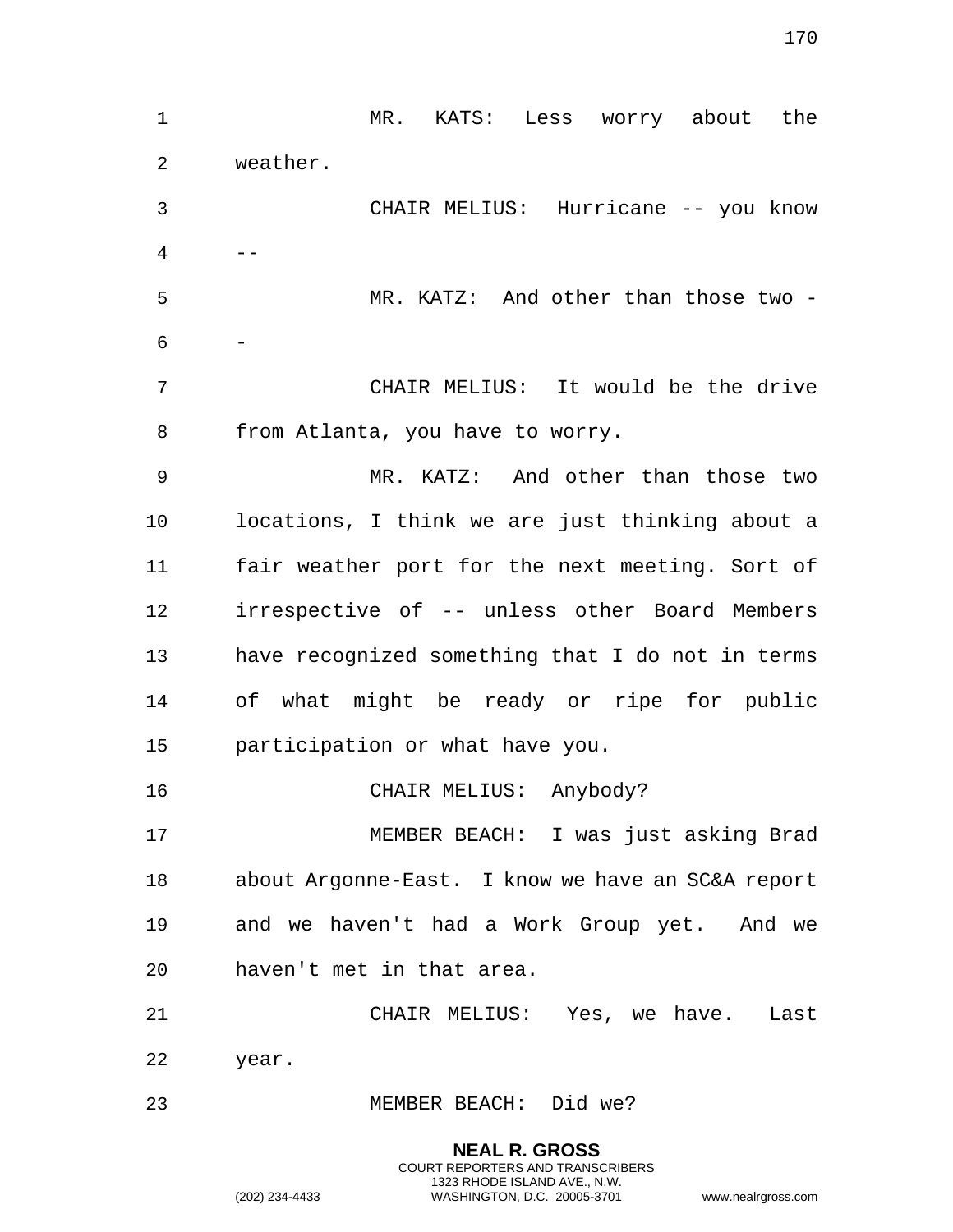CHAIR MELIUS: We had our first meeting. MEMBER BEACH: Oh, that's right. It was. MR. KATZ: And that - CHAIR MELIUS: Chicago. Do you remember? MEMBER BEACH: It was so last year, sorry. MR. KATZ: And Chicago, although it has had -- it had a mild winter this past winter, 12 I am not sure how many winters we can promise for that. MEMBER BEACH: I am concerned that we won't be ready for Santa Susana. I know we have two ER reports, the Work Group hasn't met. And between now and December, the time is short. I am going to be gone most of it. I just -- anyway, that might be problematic. MR. KATZ: Right, that is what I am saying. If there isn't work to do at a location with a public interaction, then we are just -- really just talking about a fair weather port

> **NEAL R. GROSS** COURT REPORTERS AND TRANSCRIBERS 1323 RHODE ISLAND AVE., N.W.

(202) 234-4433 WASHINGTON, D.C. 20005-3701 www.nealrgross.com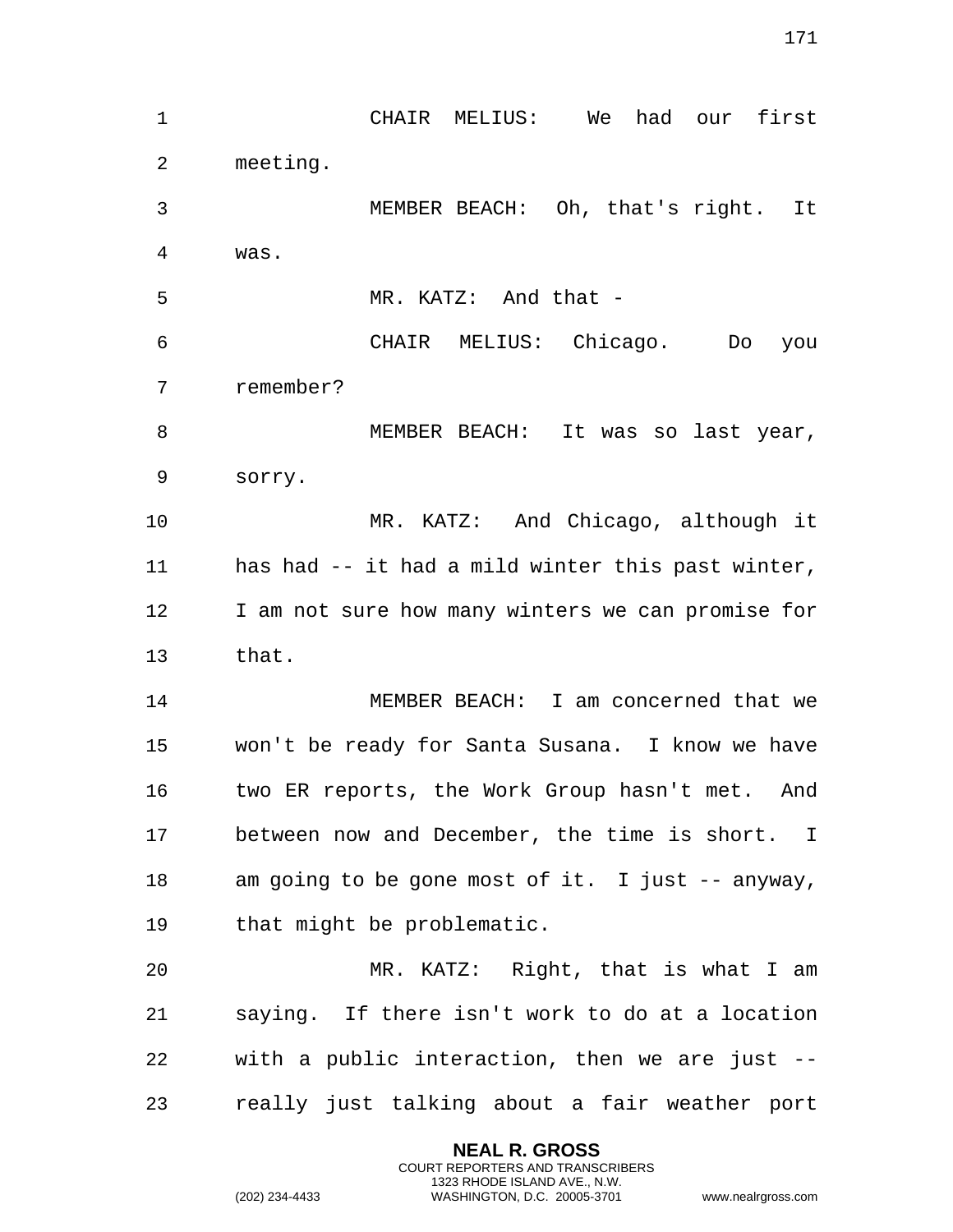irrespective of the rest. MEMBER BEACH: Right. MEMBER CLAWSON: Idaho. MEMBER BEACH: No, that's not fair weather. MR. KATZ: Nice try, Bread. CHAIR MELIUS: When was it snowing? When I called you in what, the end of May? MEMBER BEACH: Yes. 10 CHAIR MELIUS: Of last year. 11 MEMBER CLAWSON: Yes. CHAIR MELIUS: Telling me all the snow that was on the ground. (Laughter.) CHAIR MELIUS: Okay, so we are getting silly here, right? So we will -- anyway, think it over. Some of this depends on those -- Savannah River presentation as well as the LANL presentation and discussion. And so we will come back to it. But I just want you to think -- and if you have good ideas, let us know. So scheduling? MR. KATZ: So, beyond that, then -- we

> **NEAL R. GROSS** COURT REPORTERS AND TRANSCRIBERS 1323 RHODE ISLAND AVE., N.W.

(202) 234-4433 WASHINGTON, D.C. 20005-3701 www.nealrgross.com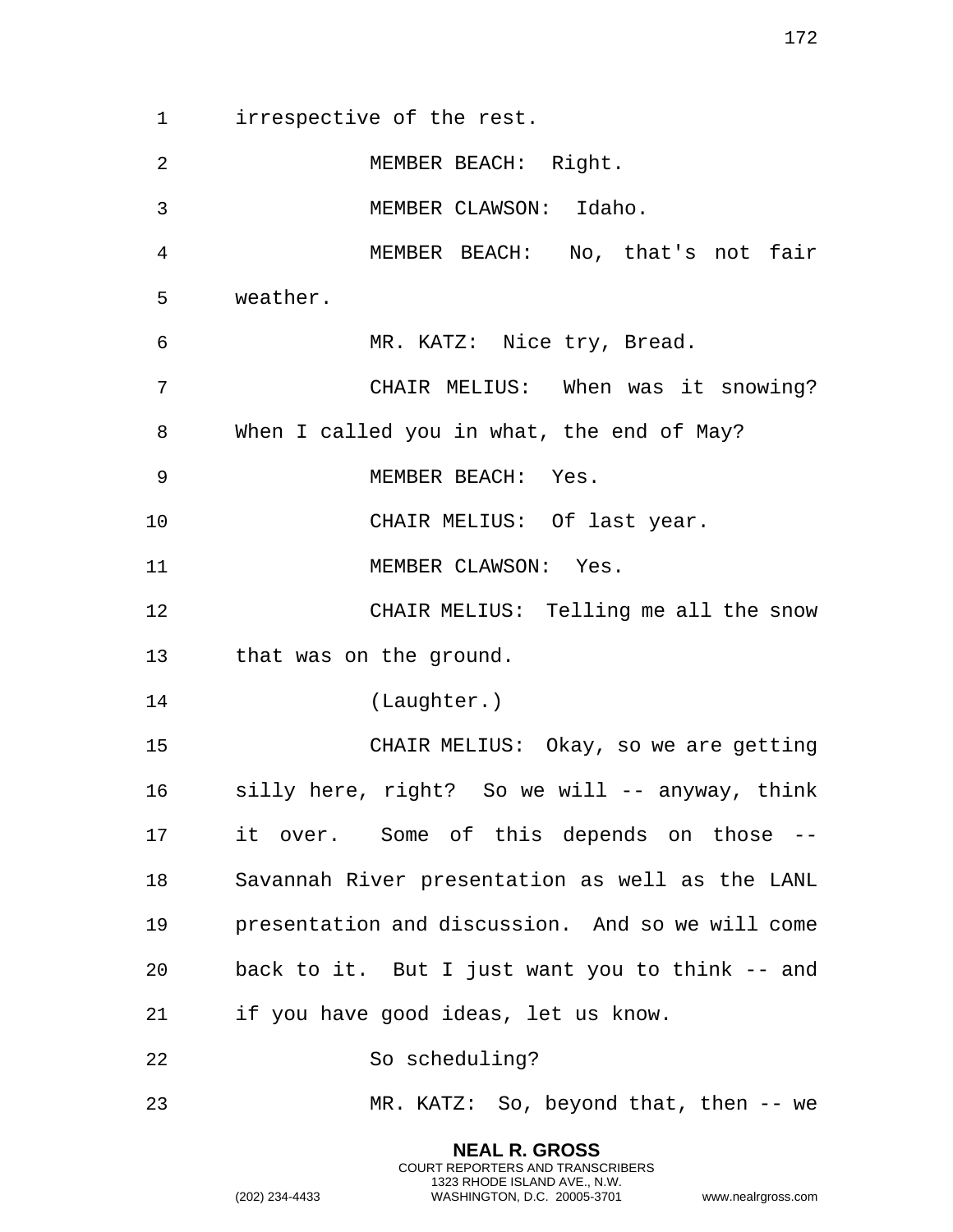have a -- the next meeting that's scheduled is for the June time frame of 2018. And I have -- the week of June 25th is right in the ballpark. But it doesn't have to be that week. So why don't you check your calendars and see how that week looks. The 25th should be a Monday. So then we would be talking about -- Does anybody -- and Paul and Gen? Are you back on the line? MEMBER ROESSLER: Can you hear me? 11 MR. KATZ: Yes. MEMBER ROESSLER: Yes, I am on. MR. KATZ: How does -- so does that - 14 - and that week? How does that look for you? That's just a teleconference. So that's just a midday. MEMBER ROESSLER: Looks clear to me. 18 MR. KATZ: Everybody's good here? (No audible response.) MR. KATZ: Okay. (Pause.) MR. KATZ: Okay, so do you want to do it the midweek? June 27th?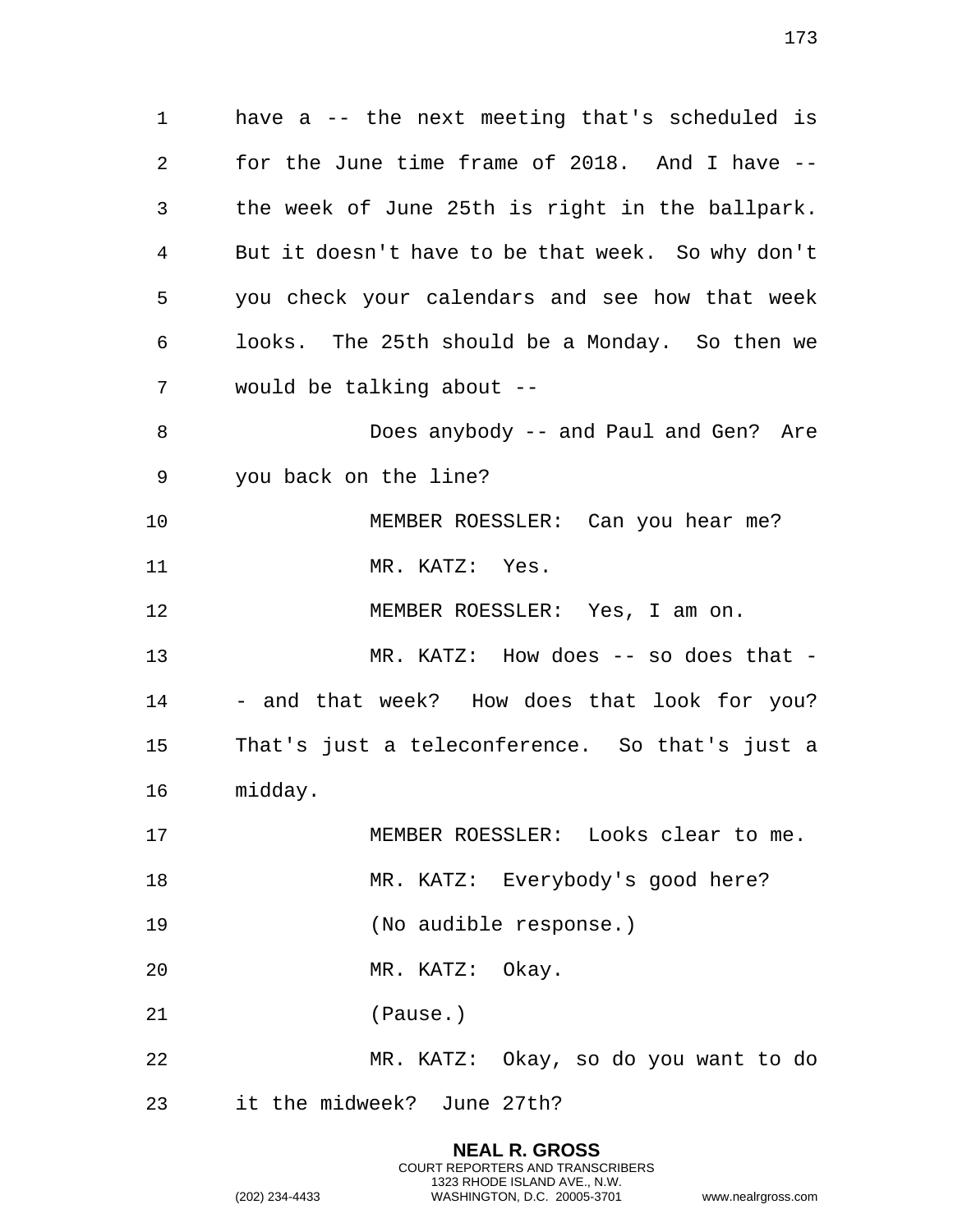| $\mathbf 1$ | (No audible response.)                            |
|-------------|---------------------------------------------------|
| 2           | MR. KATZ: Okay, June 27th, 2018.                  |
| 3           | (Pause.)                                          |
| 4           | MR. KATZ: Yes. So how about let's                 |
| 5           | make it the 26th, then. That's a Tuesday.         |
| 6           | Thanks, Wanda. And then for a full meeting the    |
| 7           | ballpark is about August -- the week of August    |
| 8           | 13th. But -- anywhere around there.               |
| 9           | MEMBER KOTELCHUCK: That's kind of not             |
| 10          | great, August 13th, in terms of vacation season.  |
| 11          | MR. KATZ: That week in particular,                |
| 12          | you are saying? Because --                        |
| 13          | MEMBER KOTELCHUCK: Yes, family -- I               |
| 14          | mean, family vacations. That's the week before    |
| 15          | school starts for many kids. So, family at least. |
| 16          | And then that week is probably not good -- for us |
| 17          | -- for me. Earlier?                               |
| 18          | MR. KATZ: So how about the previous               |
| 19          | week? That would be the week of the 6th? How is   |
| 20          | the week of the 6th? Oh, that's better. Well,     |
| 21          | what about the week that the kids start school?   |
| 22          | The following week? The week of the 20th? How's   |
| 23          | that? Similar to this week.                       |
|             |                                                   |

**NEAL R. GROSS** COURT REPORTERS AND TRANSCRIBERS 1323 RHODE ISLAND AVE., N.W.

(202) 234-4433 WASHINGTON, D.C. 20005-3701 www.nealrgross.com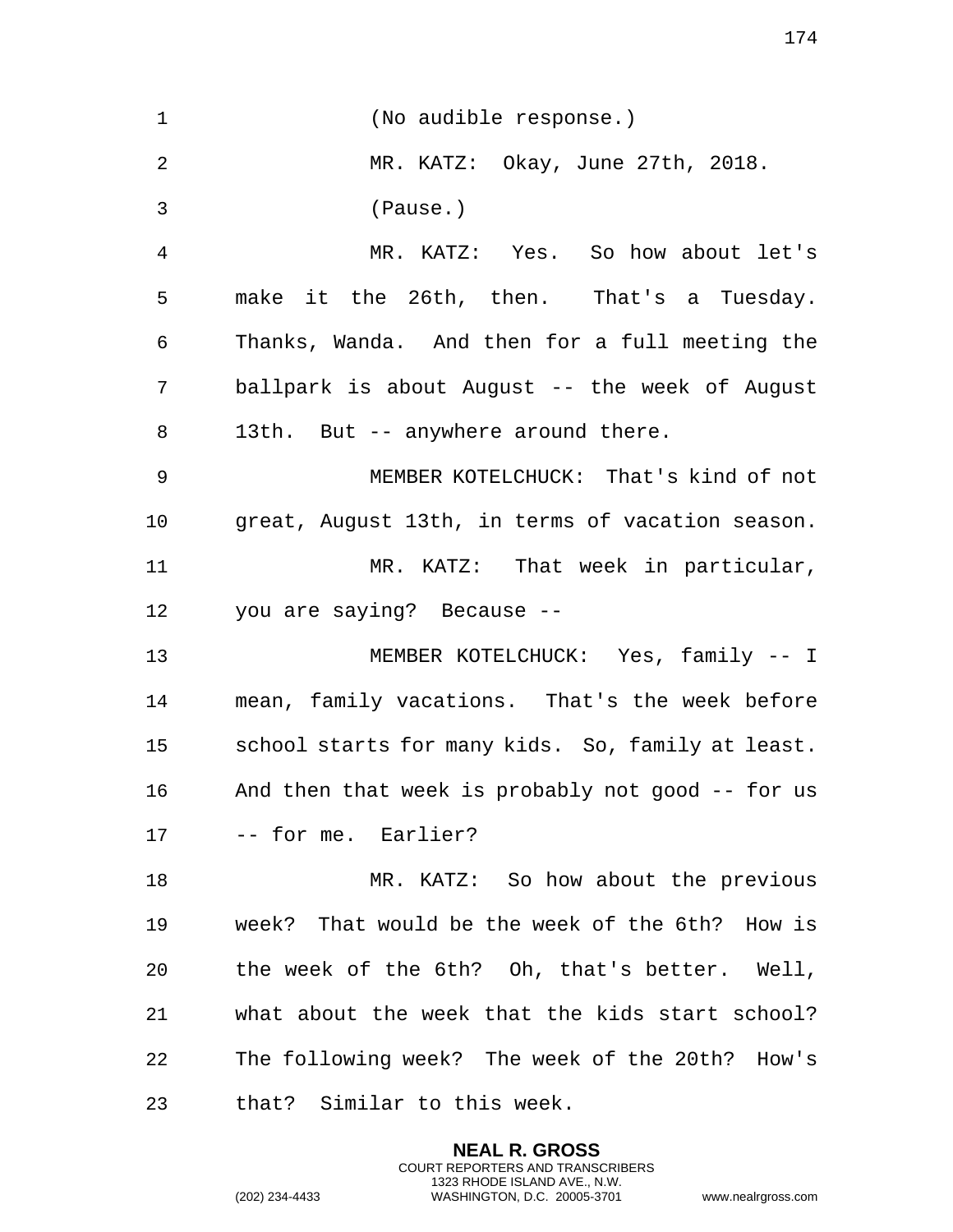**NEAL R. GROSS** COURT REPORTERS AND TRANSCRIBERS MEMBER KOTELCHUCK: That's better. (Pause.) MR. KATZ: Any problems with the week of the 20th? For Paul and Gen? MEMBER ROESSLER: None here. MR. KATZ: Okay, so the 20th is Monday. The 22nd and 23rd? 8 CHAIR MELIUS: August 22rd and 23rd. Yes. MR. KATZ: Okay. Okay, very good. That was quick. MEMBER BEACH: Just to recap, in April I have down the 11th and 12th and 18th and 19th. Did you settle on a week that week in April? MR. KATZ: I'm sure -- yes, I am sure I settled. I have the April 11th. (Pause.) 18 MR. KATZ: We are talking about already scheduled meetings. CHAIR MELIUS: So, April 11th I have down. (Pause.) MR. KATZ: So, it's April 11th and

1323 RHODE ISLAND AVE., N.W.

(202) 234-4433 WASHINGTON, D.C. 20005-3701 www.nealrgross.com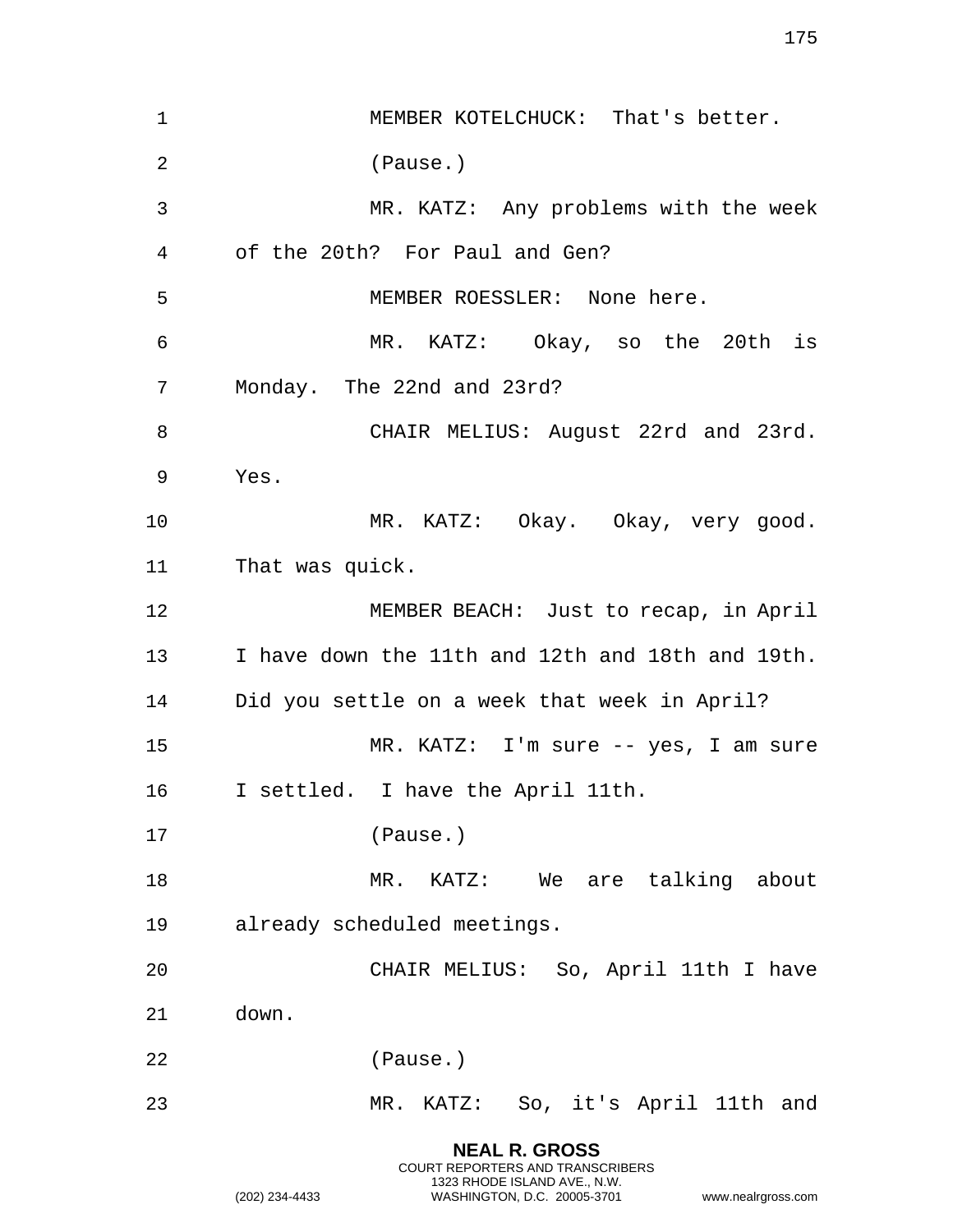12th, right? That's face-to-face, yes. Any -- any other questions? (No audible response.) MR. KATZ: Okay. No other questions, then? I just -- let me just note, someone on the line has their line open. Can you mute your line, please? Thanks. (Pause.) MR. KATZ: There's still someone with a -- there is still someone else with the line open and conversation going on. Press \*6 to mute your line if you don't have a mute button, please? Thanks. CHAIR MELIUS: Okay. I will remind you, if you could look -- take a chance to look over your -- the public comments from the last meeting. We will go over those in the work session tomorrow. Do that for us. Usually is fairly quick. Okay, and we will do Work Group and Subcommittee reports. And I will proceed alphabetically by Ted's list. Dave, you are up first for Ames Laboratory. MEMBER KOTELCHUCK: Well, we were just

> **NEAL R. GROSS** COURT REPORTERS AND TRANSCRIBERS 1323 RHODE ISLAND AVE., N.W.

(202) 234-4433 WASHINGTON, D.C. 20005-3701 www.nealrgross.com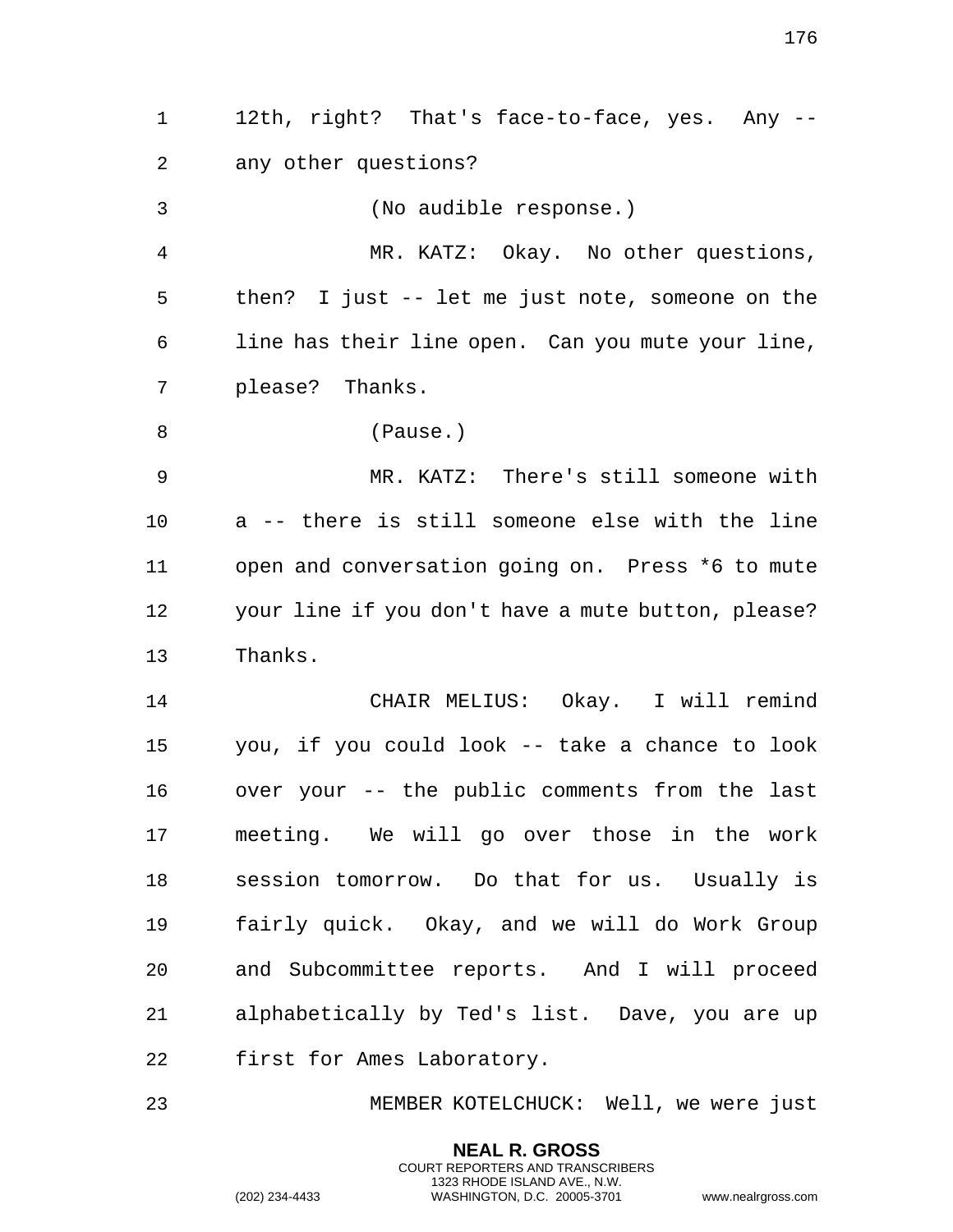hearing about Ames. That they're working on trying to find out whether their incompatibilities -- or, inabilities to assess exposure and working on dates on that.

 So the group hasn't met. And they're also -- they're also looking up data for some exposures that they can assess. And as soon as we get word we will meet. But the group has not met. And the folks will remember who they are, or I will remind them when we are ready to have a meeting. And we should, I hope, have something fairly soon. Maybe before the next Board meeting.

 CHAIR MELIUS: Who is responsible for the report that you are waiting on?

16 MEMBER KOTELCHUCK: Oh, Tom Tomes.

 CHAIR MELIUS: Okay. And do we have a date on Tom?

 MEMBER KOTELCHUCK: No, but LaVon said that -- earlier this afternoon that he hopes and they hope that they will have some report before the next Board meeting. So we will arrange a meeting -- we will arrange a Working Group

> **NEAL R. GROSS** COURT REPORTERS AND TRANSCRIBERS 1323 RHODE ISLAND AVE., N.W.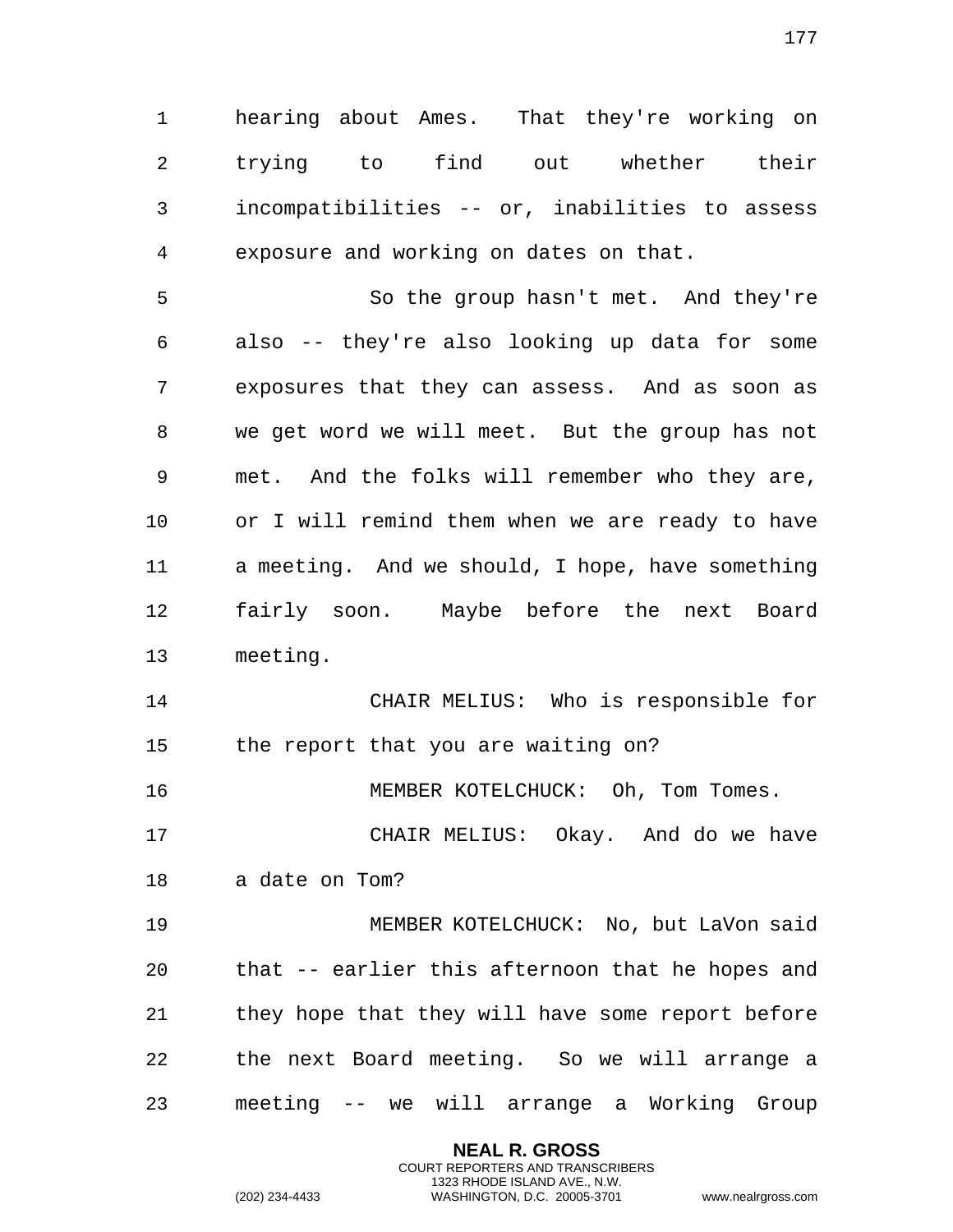meeting soon after.

 MR. RUTHERFORD: We will keep the Work Group Chair and the rest of the Work Group updated over the next few weeks as we define -- get that schedule finalized. So - CHAIR MELIUS: Thank you. So, Argonne-East, Brad. MEMBER CLAWSON: Well, that's where we were at the last Board meeting. I believe what CHAIR MELIUS: Do you have your mic on? MEMBER CLAWSON: I don't have too much to report right now. I believe that it is in SC&A's hands at this time, isn't it? MR. STIVER: We already submitted our review and test findings. 18 MEMBER CLAWSON: Okay. And so it's - - it's to NIOSH, then? MEMBER MELIUS: And I think we have some help coming to the mic, before you dig too deep a hole here. MEMBER CLAWSON: Okay.

> **NEAL R. GROSS** COURT REPORTERS AND TRANSCRIBERS 1323 RHODE ISLAND AVE., N.W.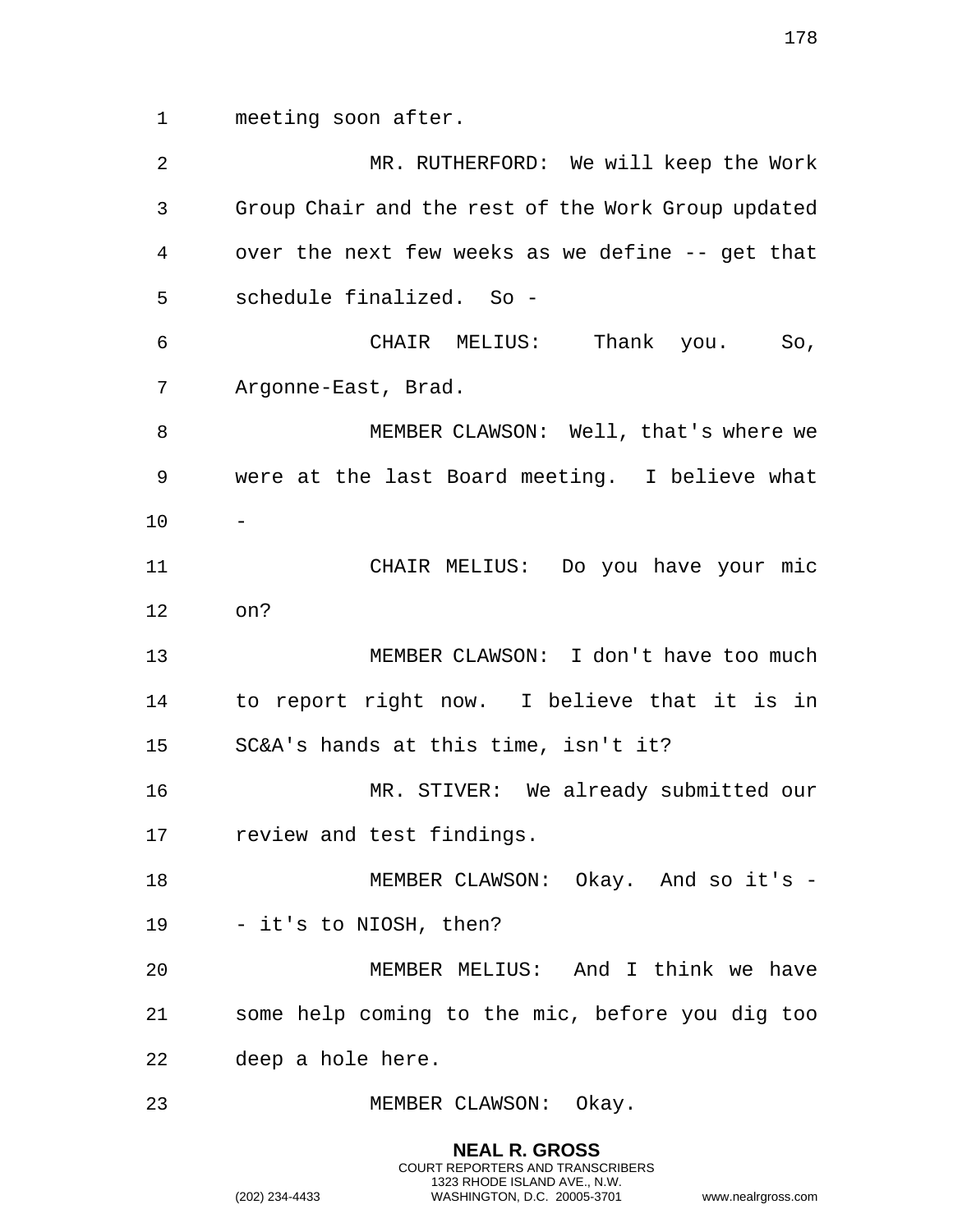1 DR. HUGHES: Yes, it's progressing. But it's relatively slowly based on work priorities. Currently we completed the interview stage. We were able to interview four individuals. Unfortunately it is very hard to find four more workers from the very early period.

 We are also working on ongoing evaluation of the documents in the database and addressing the remaining issues -- or, really all the issues that are there. The timeline is, I want to say in the order of months. It's still some time away before we will issue a report.

 CHAIR MELIUS: Thank you, Lara. And I think I owe you a older worker -- I was going to refer you some -- I will follow up on that. Blockson Chemical?

18 MEMBER MUNN: Nothing happened.

 CHAIR MELIUS: Nothing expected, I believe, right? I should know him I am the -- (laughter.)

Brookhaven?

MEMBER BEACH: Brookhaven, we are

**NEAL R. GROSS** COURT REPORTERS AND TRANSCRIBERS 1323 RHODE ISLAND AVE., N.W.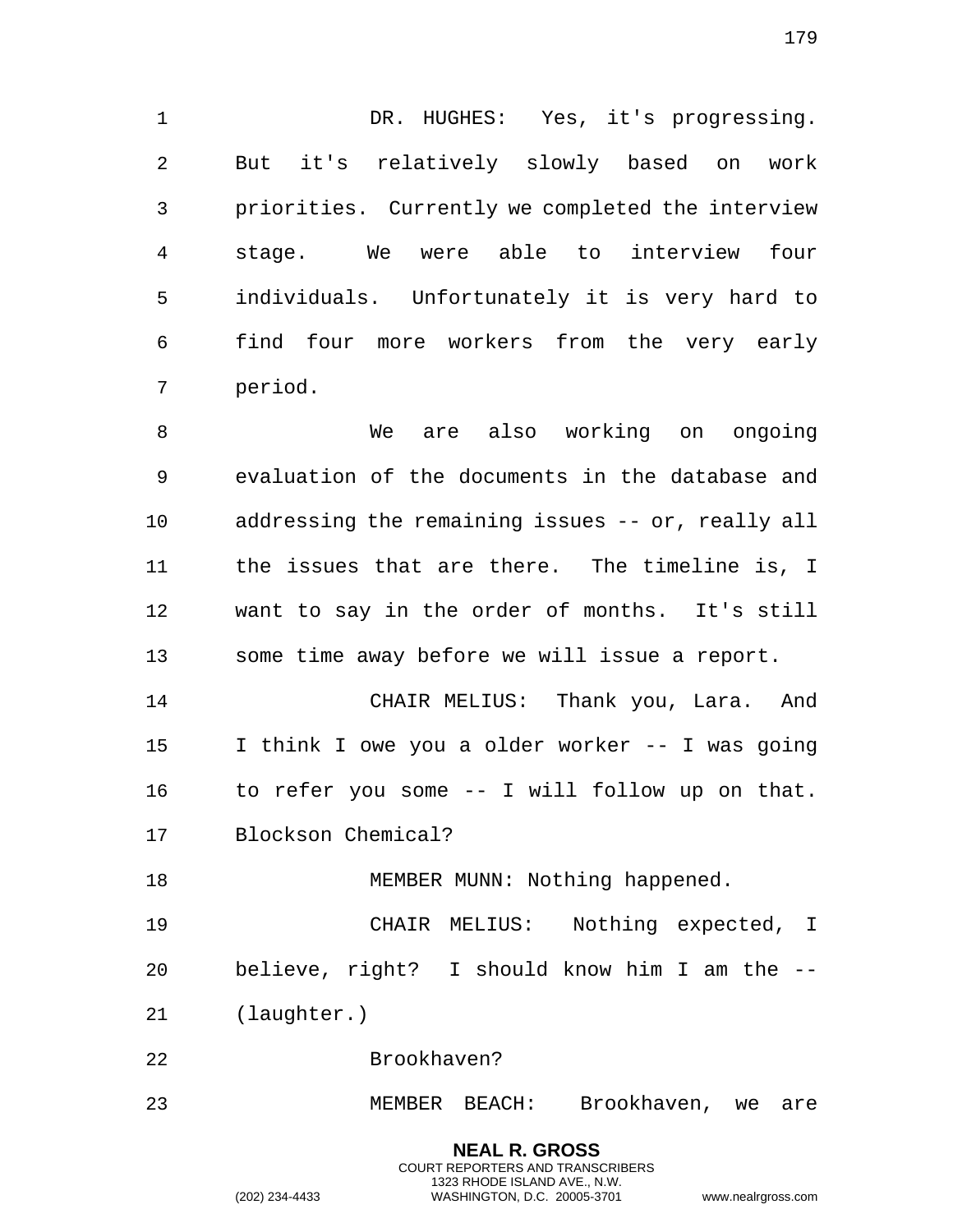waiting for TBD revisions and they are expected out early next year, according to the DCAS work schedule that was just posted. 4 CHAIR MELIUS: Gen, if -- excuse me - - Gen, if you're on the line. Carborundum? MEMBER ROESSLER: I just un-muted. What did you just say? 8 CHAIR MELIUS: It's Carborundum update. MEMBER ROESSLER: I think we finished that. CHAIR MELIUS: And is there any other activity? MEMBER ROESSLER: No, I don't think we have anything else scheduled right now. CHAIR MELIUS: Okay. Jim Neton? 17 DR. NETON: I think there is a couple -- NIOSH showed some responses, I think, on some Site Profile-type issues on the example dose reconstructions. So that's in our court. It should be soon. It's a fairly limited number of issues. CHAIR MELIUS: Okay. So, stay tuned,

> **NEAL R. GROSS** COURT REPORTERS AND TRANSCRIBERS 1323 RHODE ISLAND AVE., N.W.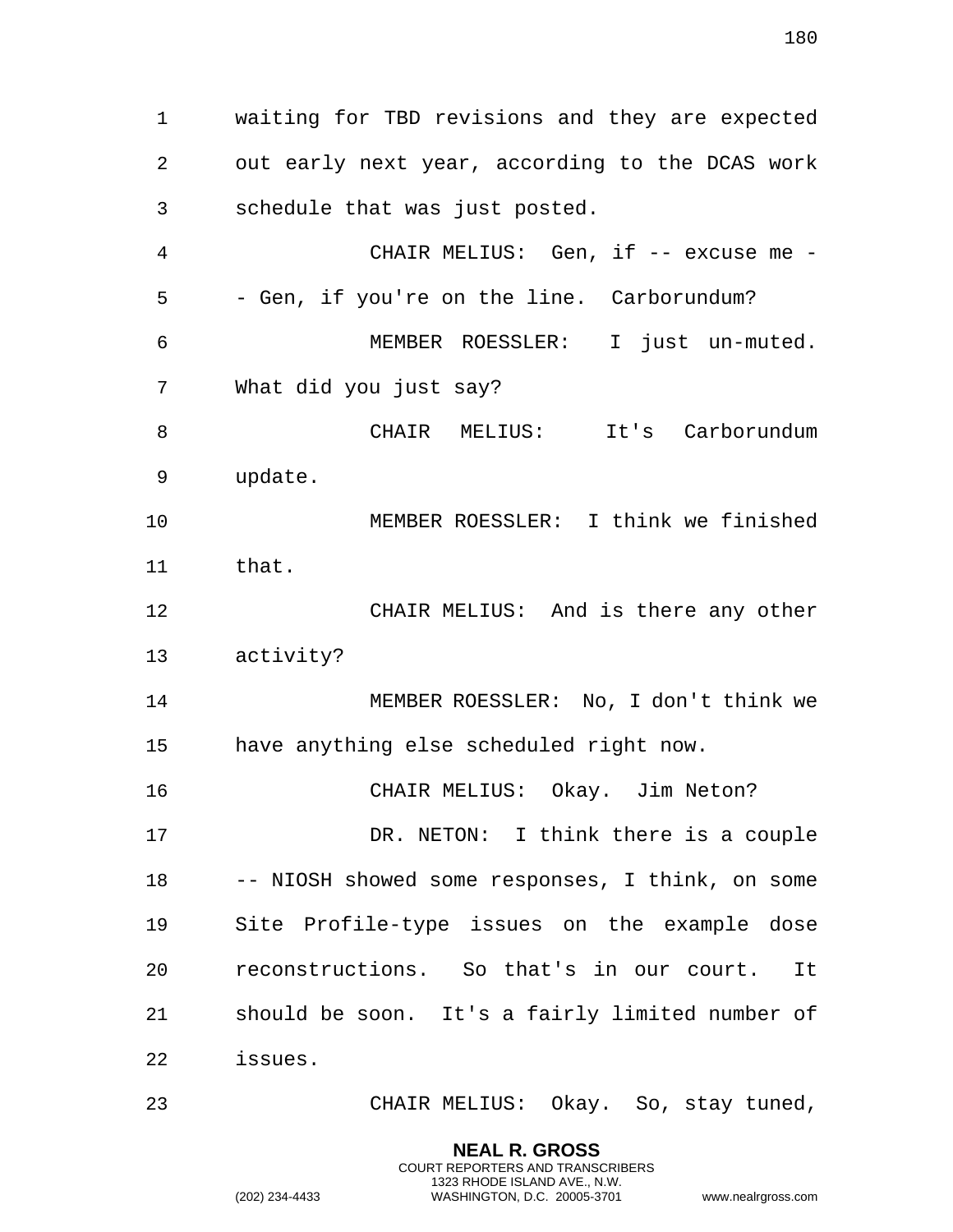Gen.

**NEAL R. GROSS** MEMBER ROESSLER: Okay. And I would like to recommend everybody use the mic like Josie does. I could hear Josie really well, but most of the rest of you I cannot. MEMBER ZIEMER: I second that, too. CHAIR MELIUS: Well, we can't all sit with Josie is the problem. This is mine. Dose Reconstruction Review Methods, we are waiting from a report from NIOSH. I think it's fairly far along. Like, in second draft. And so we should be scheduling a meeting for that between now and the -- before the next Board meeting. So probably either September or October time period. Fernald we have heard about Grand Junction. We will be hearing about Hanford. We have -- I don't know if Joe, you were on that call that I didn't hear about until today. So - (Laughter.) CHAIR MELIUS: So, we are moving along. I don't know if you want to just update

> COURT REPORTERS AND TRANSCRIBERS 1323 RHODE ISLAND AVE., N.W.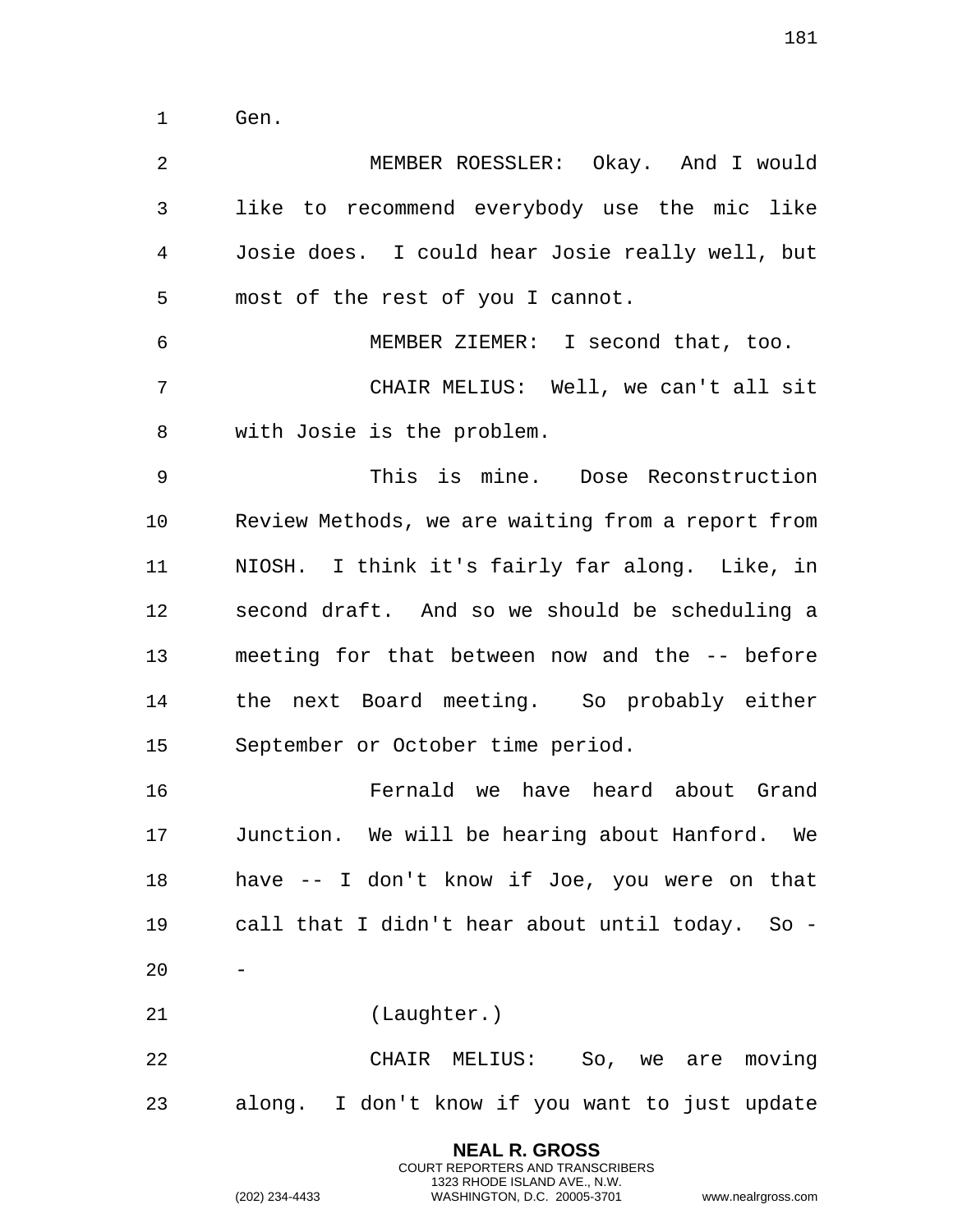on the technical call where we have -- didn't you  $2 \rightarrow -yes$ , okay.

 MR. FITZGERALD: Working? Yes. CHAIR MELIUS: Yes, fantastic. MR. FITZGERALD: Yes, we had a -- essentially a coordination call, it wasn't a technical call, on Thursday last week. No, I'm sorry, Friday last week, on Hanford. And the notion was to take the issue's matrix that has lied fallow for quite a while and to get the principles together -- had Arjun on that call and Chuck and, I think, LaVon, I think you were on that call.

 So really, to compare notes -- make sure that the status was up-to-date and that we coordinated. And I think it worked pretty well. There was a couple actions on the part of NIOSH to go back and run to ground. You know, some of this is going back to transcripts of a few years ago to make sure we get this pinned down properly. And same thing for us. There was a couple of issues that we had to clarify. But what is happening at this point is Chuck is

> **NEAL R. GROSS** COURT REPORTERS AND TRANSCRIBERS 1323 RHODE ISLAND AVE., N.W.

(202) 234-4433 WASHINGTON, D.C. 20005-3701 www.nealrgross.com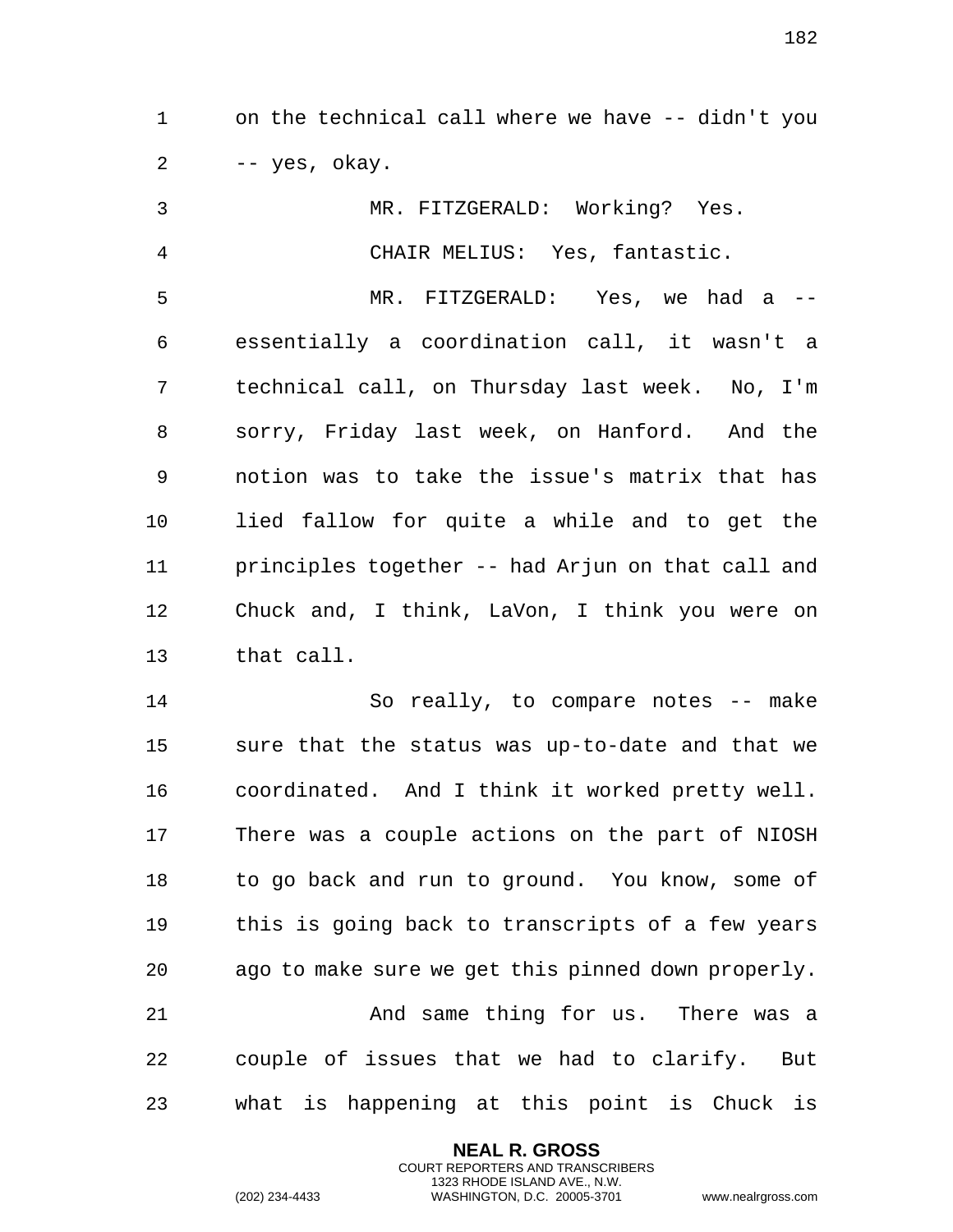basically crafting a first cut at a updated matrix for the Work Group which he will then deliver to us for comment and for any potential changes, edits, whatever. So we will get to the point where everybody is on the same page. And that will be forwarded to the Work Group for review and go from there.

 I think at that point, really, the issue is going to be what would the -- you know, in terms of the status being what it is, is there any sense of priorities, any issues that the Work Group would like particular focus given? And we should have all that ready, I would suspect, some time in September.

 CHAIR MELIUS: So for fellow Members of the Work Group, plan for a Work Group call sometime September, October time period. Again, reminder to the -- since Sam Glover left, there's a little time sort of getting caught up. There's been interviews. There's been activity.

 But we now just need to get it coordinated. And I think we -- the main priority was, I think, what LaVon presented earlier -- was

> **NEAL R. GROSS** COURT REPORTERS AND TRANSCRIBERS 1323 RHODE ISLAND AVE., N.W.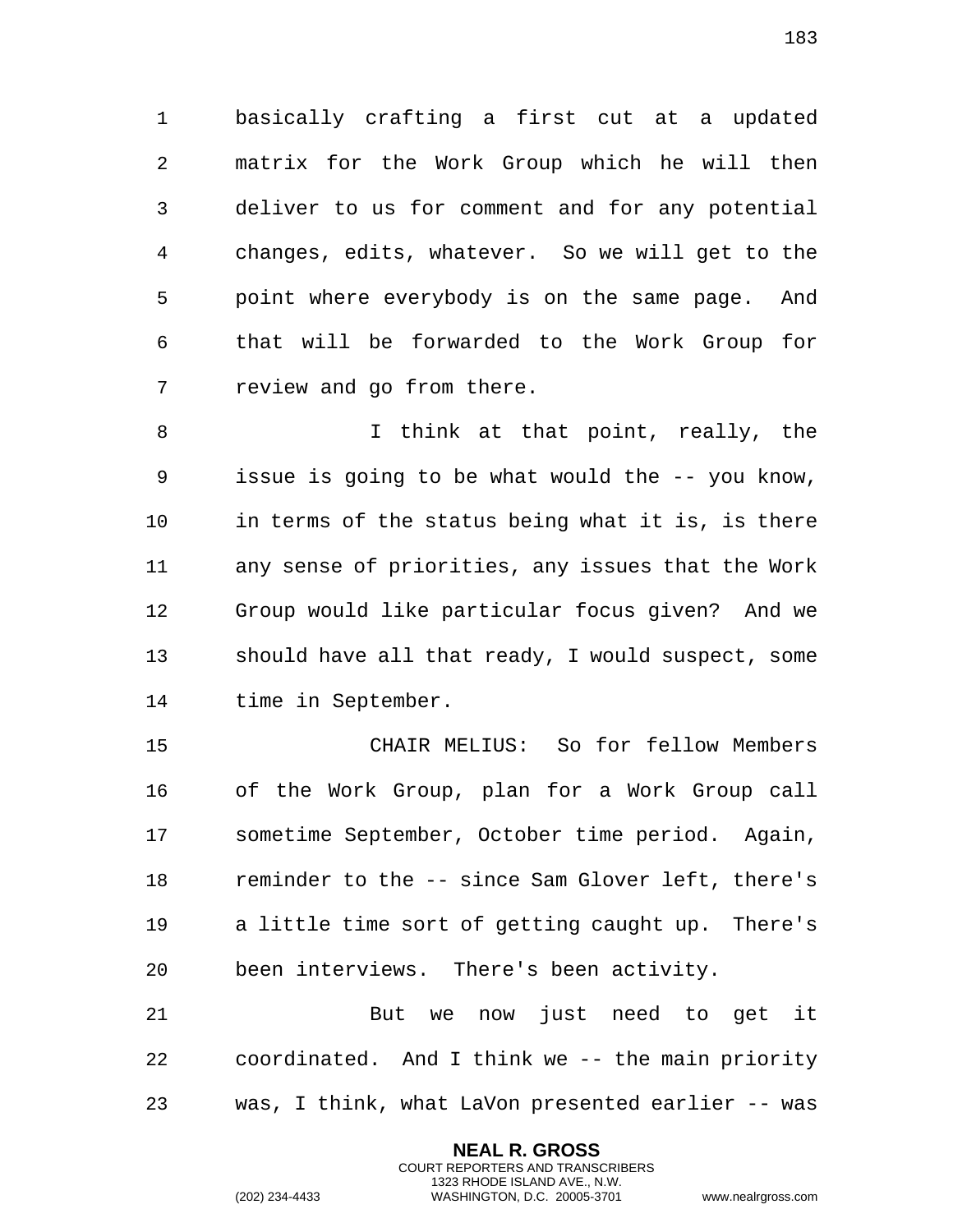getting the issue with whether the SEC, latest SEC applied to workers other than subcontractors and so forth. To that. Idaho we have heard about. Dr. Ziemer, Lawrence Berkeley? DR. ZIEMER: Yes, nothing to report on Lawrence Berkeley. Same as last time. CHAIR MELIUS: Thank you, Paul. Josie, Kansas City? MEMBER BEACH: Kansas City's work is complete. We completed all the TBD issues, SEC issues. So unless something new comes up, that Work Group is done. CHAIR MELIUS: So, why don't we put it to bed and just retire it? Yes. But we can always call you back from retirement. Los Alamos we will hear about. Mound? Anything to be -- MEMBER BEACH: So Mound -- the internal TBDs, we took care of those. We are waiting for the external TBD. And I understand that should be out in late 2017, unless there is an update on that which I did not see. CHAIR MELIUS: Yes. Nevada Test Site,

> **NEAL R. GROSS** COURT REPORTERS AND TRANSCRIBERS 1323 RHODE ISLAND AVE., N.W.

Brad?

(202) 234-4433 WASHINGTON, D.C. 20005-3701 www.nealrgross.com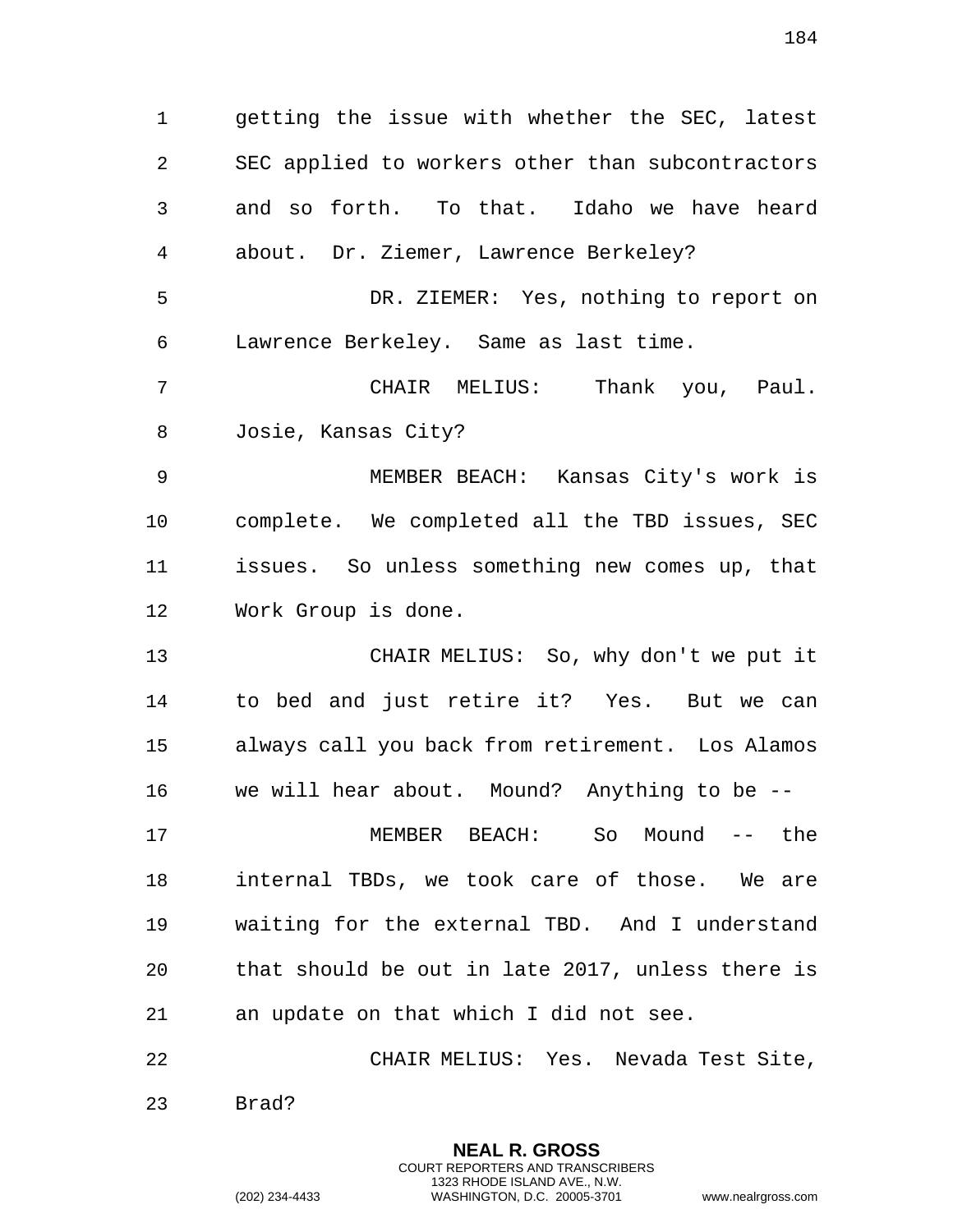MEMBER CLAWSON: I believe that that one -- I just got a letter from John Stiver. SC&A has got that one. NIOSH had a White Paper that they sent out and that should be bringing it pretty close to an end. Do you have anything to add to that, John? Or ---

 MR. STIVER: Yes, we actually delivered everything that we were tasked to do at the January meeting. We are waiting for responses on those -- the items. That was issue 11 about the beta-gamma ratios in the comment 26. Then I think in June we have the call with Lynn Anspaugh and the NIOSH people. And we kind of resolved some of the issues that he had. So we are kind of waiting on responses from NIOSH at this point.

 MEMBER CLAWSON: Okay. NIOSH had some responses to that Work Group meeting that we are still waiting for.

 CHAIR MELIUS: So, NIOSH, an update? We are playing ping pong here, so I am trying to  $22 - -$ 

DR. NETON: John Stiver is right, we

**NEAL R. GROSS** COURT REPORTERS AND TRANSCRIBERS 1323 RHODE ISLAND AVE., N.W.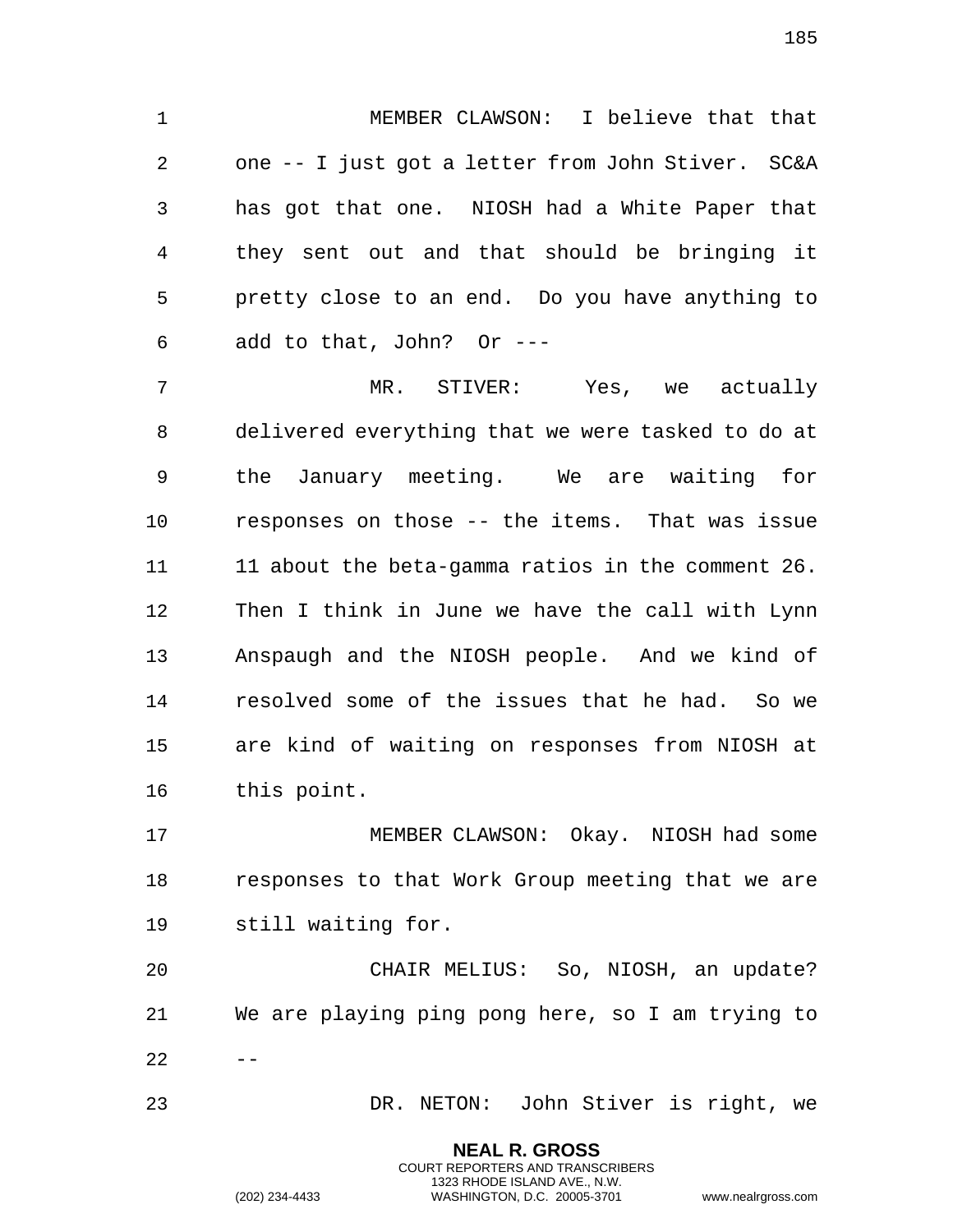do owe a response to their review. And it is -- I think we are down to like one issue. Maybe one and a -- two issues. And it is a beta-gamma ratio that we are applying. And we are working on it, ORAU is preparing our response. It should be done soon.

CHAIR MELIUS: Okay.

8 DR. NETON: It is almost done.

 CHAIR MELIUS: I don't think it is a high priority issue, but keep track of it. Oak Ridge National Laboratory, Gen?

 MEMBER ROESSLER: Yes, the Work Group has been waiting to hear from NIOSH. And we got a little hint from LaVon's report today that there may be some information coming up. I called Lara Hughes, who is the lead health physicist for that work. I think I heard Lara on the phone before. Lara, if you are on, maybe you want to update us?

 DR. HUGHES: Yes. With ORNL, we are working on remaining issues that were left over after the Evaluation Report was completed. I think that went up to 1956. The issues mainly

> **NEAL R. GROSS** COURT REPORTERS AND TRANSCRIBERS 1323 RHODE ISLAND AVE., N.W.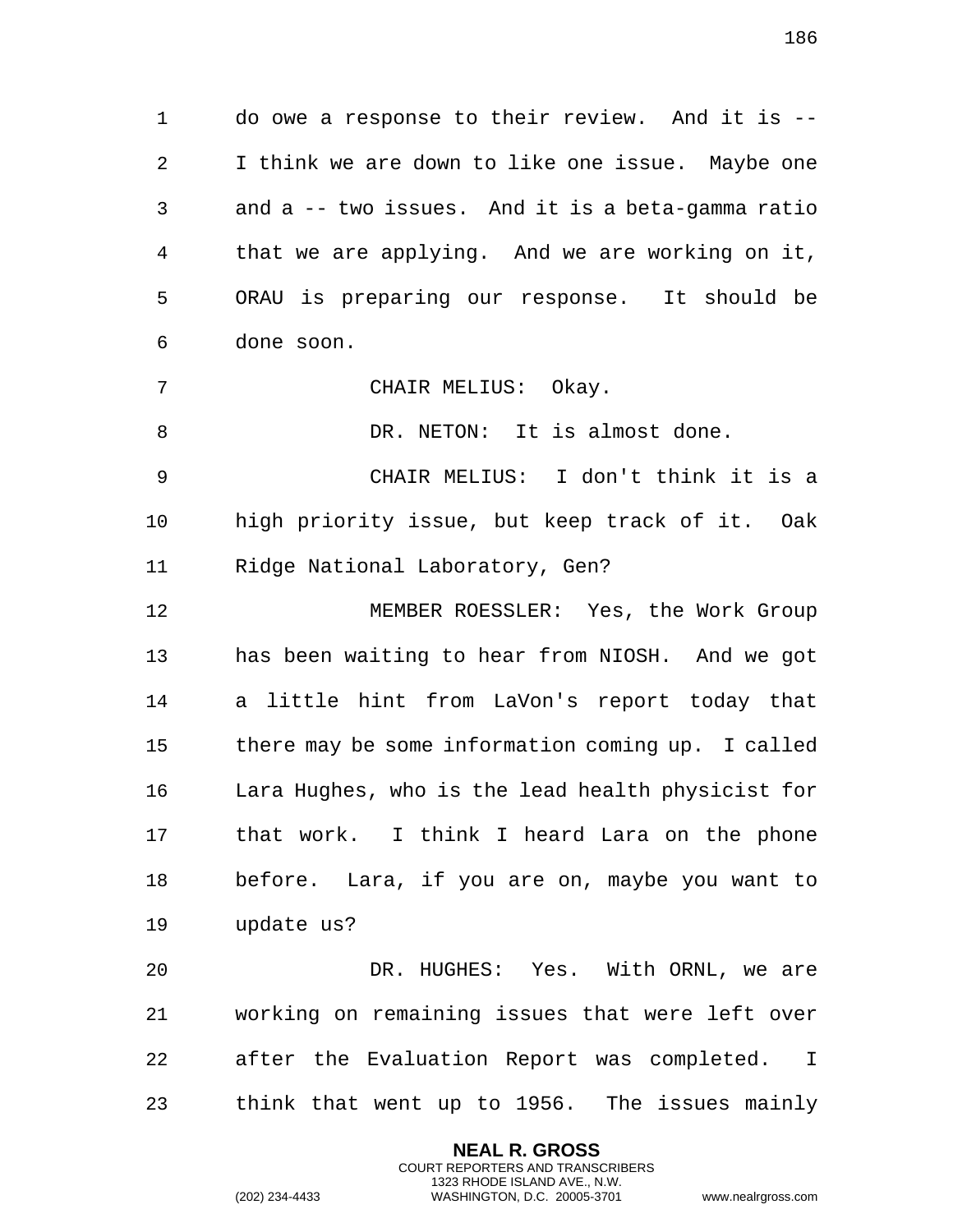concerning the internal monitoring. So we have identified an issue that is internal monitoring for plutonium 241 that was produced at the Y-12 site. So we will most likely move forward on that at some point. But we have some additional issues that we are evaluating first to make sure we have -- if we identify an infeasibility that we can do an all in one go, we have prepared a draft report that deals with the monitoring gap for iodine.

 And we are -- have a rather lengthy draft report to assess all exotic nuclides and monitoring methods for those. We are currently at about 110 pages and counting. This is a draft. And it will be issued soon, but it has to go through all the formal review process within DCAS, so I want to say we are still looking at a month or two before that is out. And I am not making any promises at this point because Dr. Neton hasn't read it -- or, he has read a draft maybe, but we are hoping to have something relatively soon.

CHAIR MELIUS: Okay.

MEMBER ROESSLER: Thank you, Lara.

**NEAL R. GROSS** COURT REPORTERS AND TRANSCRIBERS 1323 RHODE ISLAND AVE., N.W.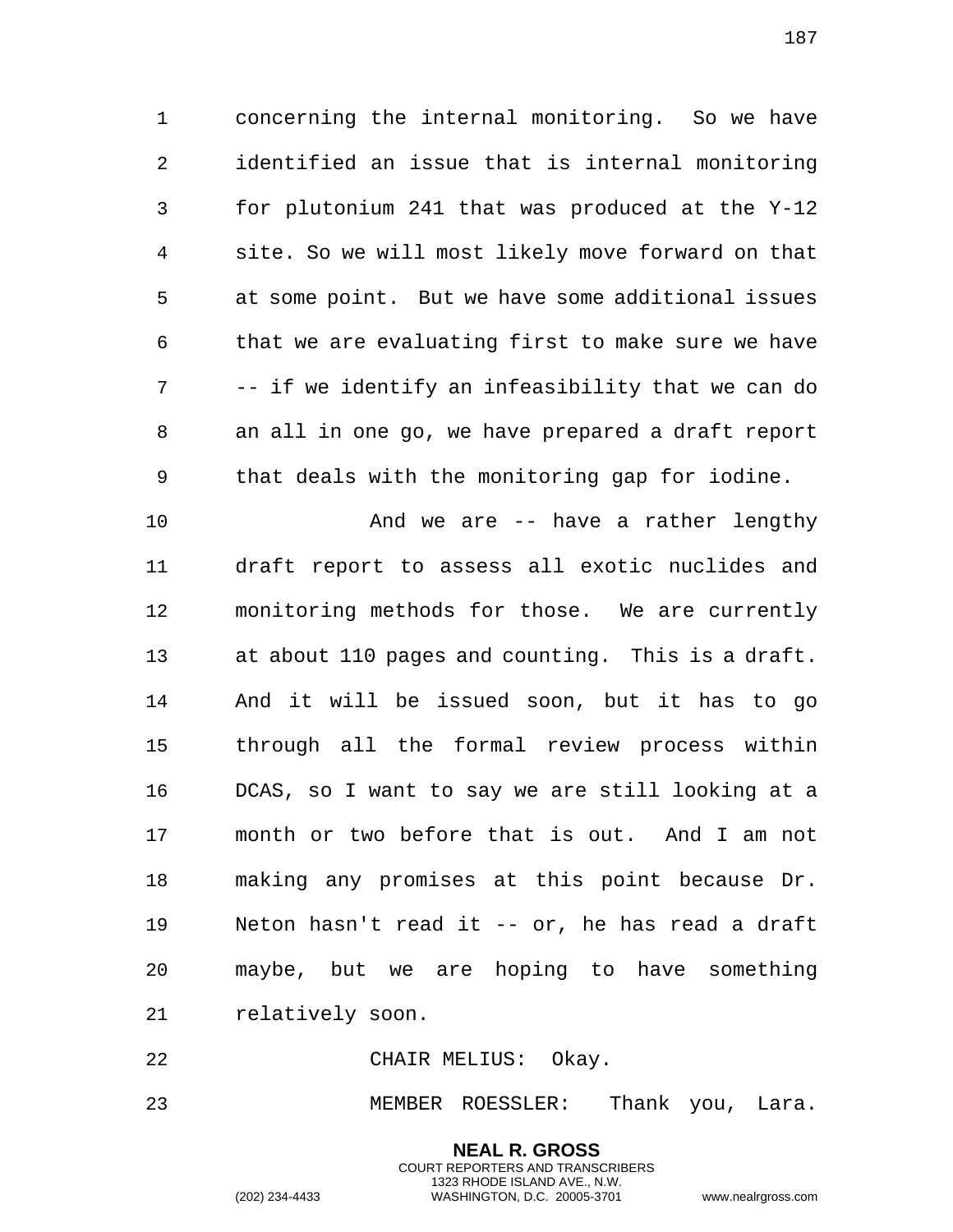And I think -- so the Work Group may hear something soon. I want to remind Field, Lemen, and Valerio are on the Work Group. So we will keep our ears open. CHAIR MELIUS: Okay. MEMBER ROESSLER: That's it, Jim. CHAIR MELIUS: Okay, thank you. I like the way the hint got fleshed out there. The 110 pages. (Laughter.) CHAIR MELIUS: Next, I think, we haven't covered Pinellas. MEMBER SCHOFIELD: We closed that out last meeting. CHAIR MELIUS: So is there anything left over? Can we retire that Work Group for now? MEMBER SCHOFIELD: I think we can retire that Work Group. CHAIR MELIUS: Okay. Nothing personal. Okay. And while you've got your mic there, Portsmouth/Paducah, K-25. MEMBER SCHOFIELD: We are just waiting

> **NEAL R. GROSS** COURT REPORTERS AND TRANSCRIBERS 1323 RHODE ISLAND AVE., N.W.

(202) 234-4433 WASHINGTON, D.C. 20005-3701 www.nealrgross.com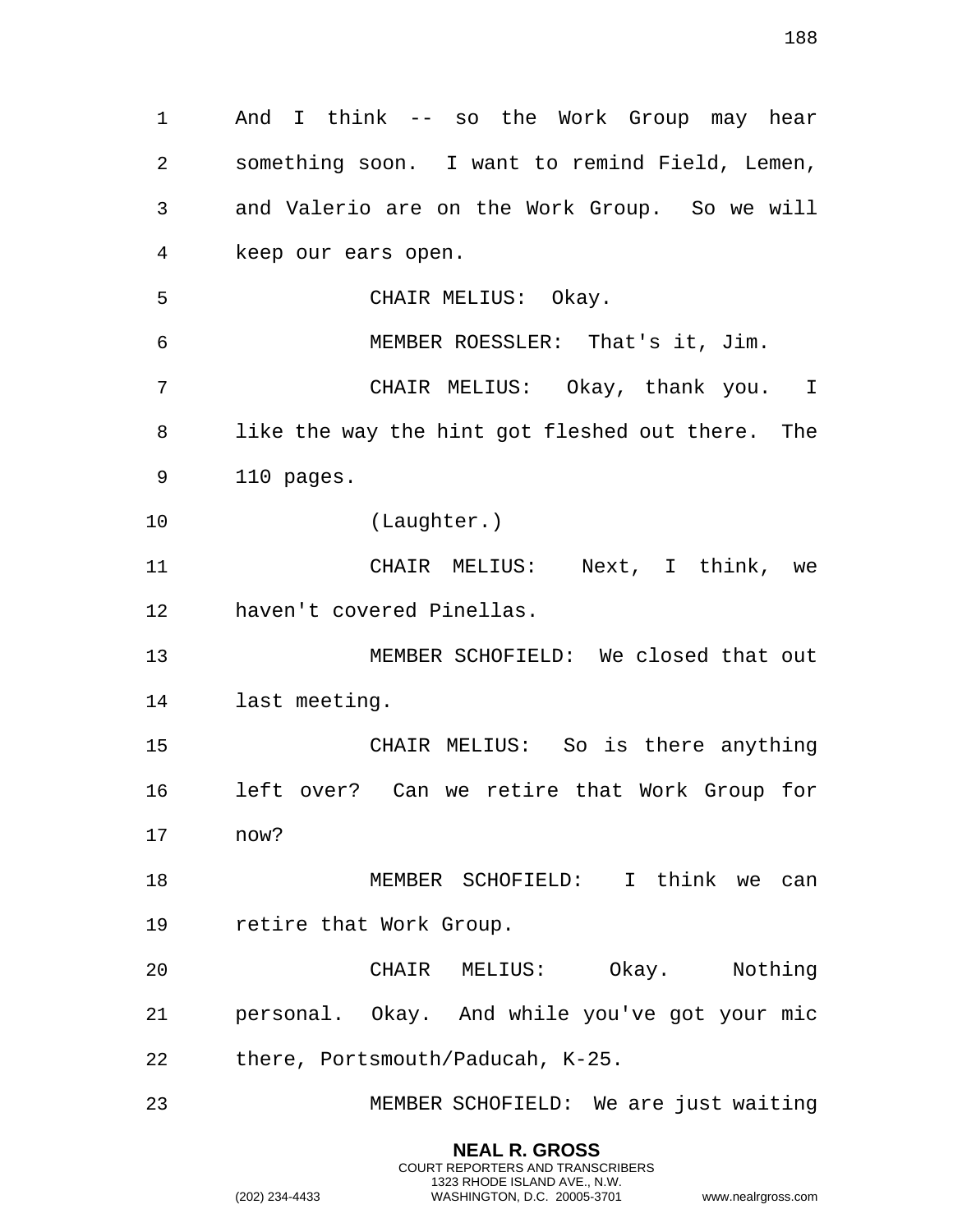on a couple other factors and then we will have that one retired out, too. CHAIR MELIUS: Who is responsible for the factors? NIOSH, I know. MEMBER BEACH: That will be after our Work Group call, though, right? CHAIR MELIUS: Okay. Rocky Flats, Dave? MEMBER KOTELCHUCK: Yes. Well, we made a decision earlier -- the Board -- that individual dose reconstruction could be made at Rocky Flats. But since then there was real concern on the Board, by a number of people, about the magnesium thorium at LANL. So the folks at NIOSH -- and LaVon told us about this -- the folks at NIOSH will continue to be taking a look and perhaps sampling some of the boxes. And if there is any new -- people from the Subcommittee know about this, but it's worth mentioning to the rest of the Board. So we should say that the Work Group will continue to exist as long as they're taking a look at that. And if there is anything that

> **NEAL R. GROSS** COURT REPORTERS AND TRANSCRIBERS 1323 RHODE ISLAND AVE., N.W.

(202) 234-4433 WASHINGTON, D.C. 20005-3701 www.nealrgross.com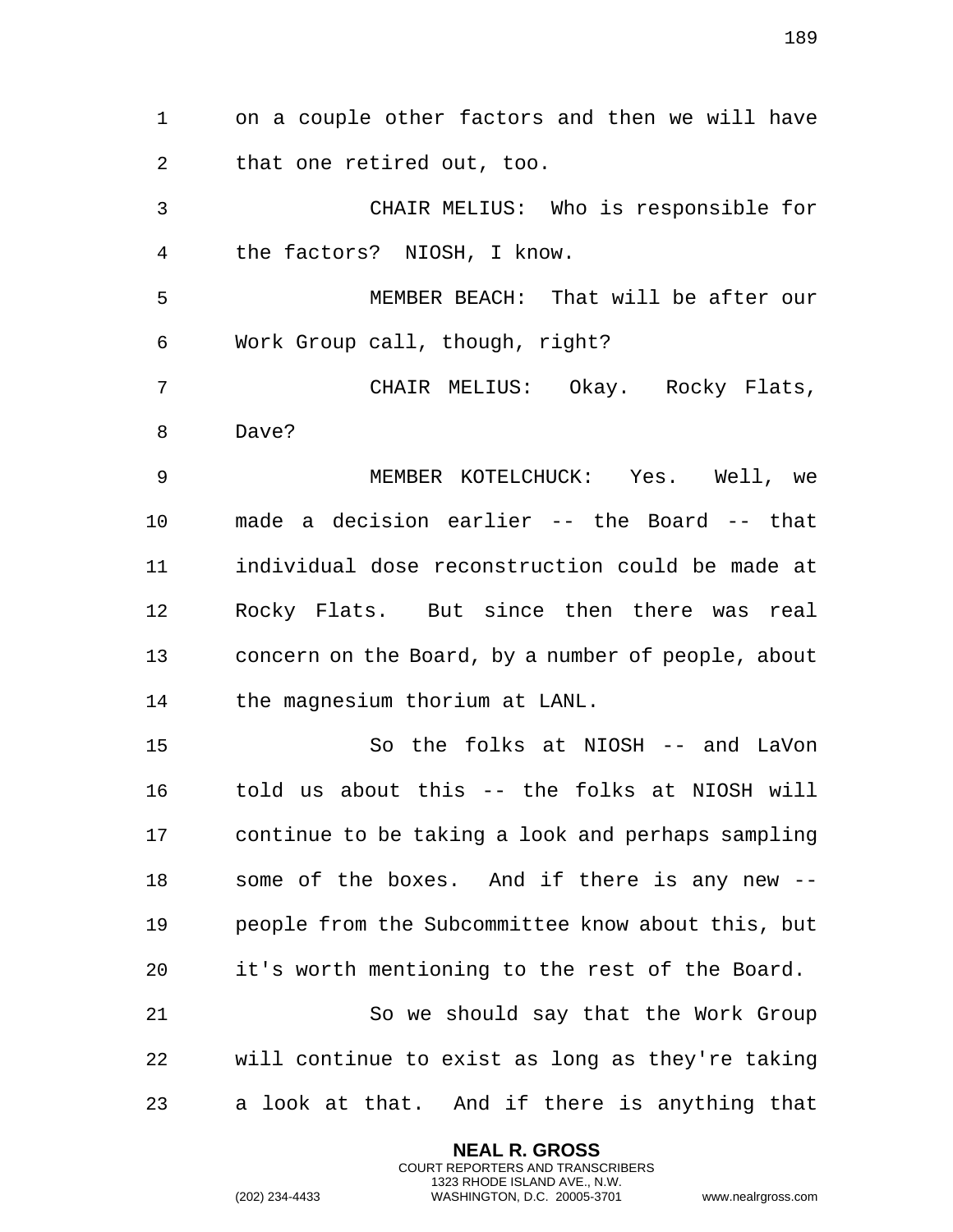190

1 comes up that would make us reconsider our 2 earlier decision, then obviously we will meet and 3 talk about that.

4 **Los Alamos National Laboratory SEC Petition** 

5 **(1996-2005; Los Alamos, NM)** 

6 MR. RUTHERFORD: Yeah, that's correct. 7 We've -- actually, the site, Los Alamos National 8 Lab, put together indices for us. We reviewed 9 the indices of the -- basically a description of 10 the documents that they had. It was general at 11 first. They actually came back with a better, 12 more detailed. We provided that to the Work 13 Group. We provided it at SC&A.

14 We all reviewed those, both secure 15 indices and non-classified indices. And we've 16 identified roughly about 40 boxes of documents at 17 Los Alamos National Lab we want to look at. We 18 had hoped to be able to look at those in the first 19 -- or, actually around September 11th. However, 20 DOE funding is limited right now. It's probably 21 going to be pushed out until the October -- to 22 the start of the next fiscal year.

23 But we have identified them. We are

**NEAL R. GROSS** COURT REPORTERS AND TRANSCRIBERS 1323 RHODE ISLAND AVE., N.W.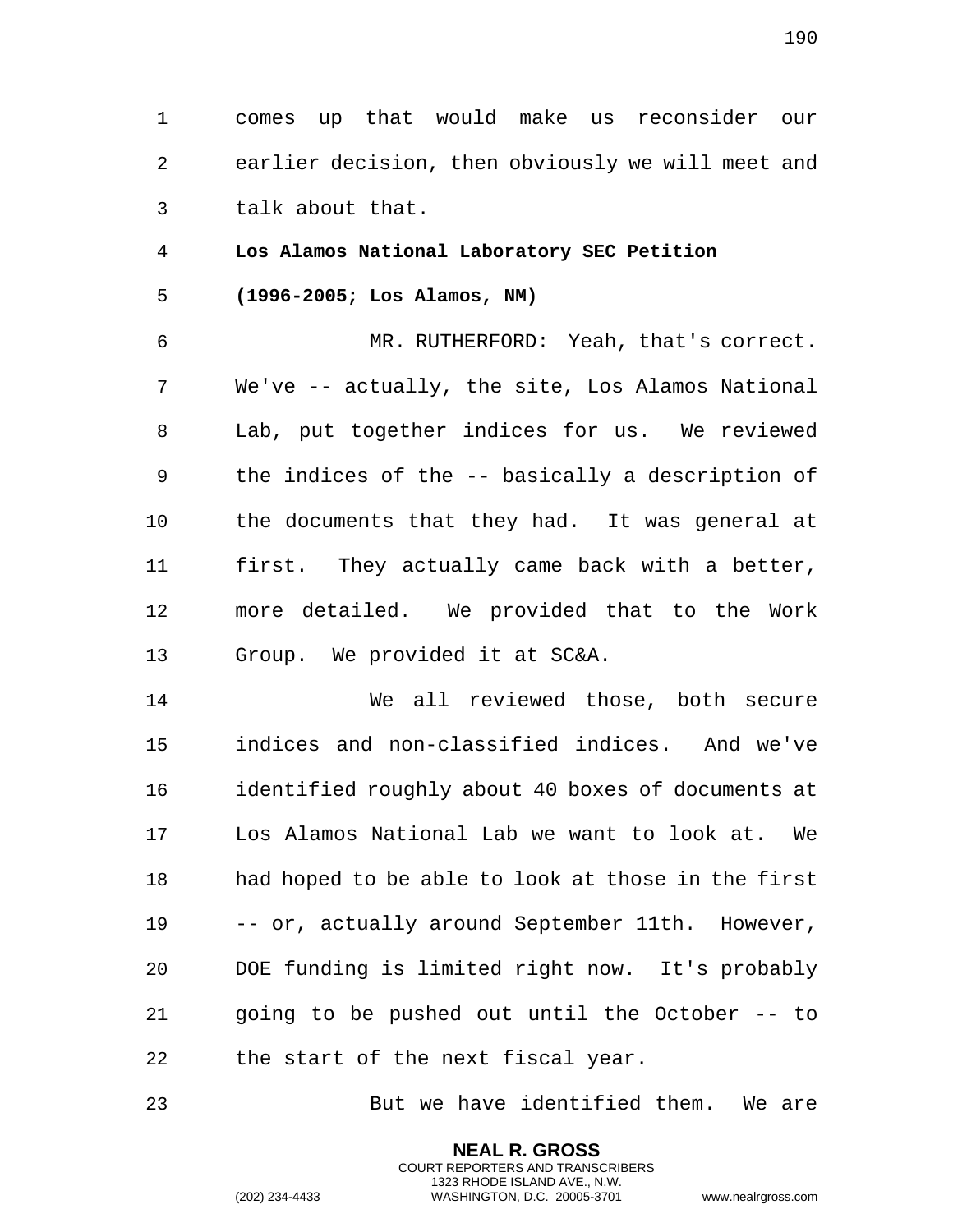going to review them. SC&A is on board. They are going to be present when we review them, as well. So, there you go.

 CHAIR MELIUS: Thank you. Good. Thank you, Greg, for keeping this moving, I hope. Can't change the fiscal year issue, right? No. Sandia. Dr. Lemen isn't here. I 8 think LaVon sort of brought us up to date earlier. Santa Susana we'll hear about. Savannah River we will hear about.

 Science Issues, David Richardson is not on the phone. And they did not gather -- okay. We did distribute the one report. So we'll follow up with David on that.

 SEC Issues, the only activity has been in conjunction with the Savannah River coworker models for now. So we will have some -- we're planning a joint meeting of the SRS and the Special Exposure Cohort Issues Work Groups probably coming up hopefully in September or October. Try to work the calendar and so forth to make that work, to go over some of the coworker issues regarding Savannah River. And there are

> **NEAL R. GROSS** COURT REPORTERS AND TRANSCRIBERS 1323 RHODE ISLAND AVE., N.W.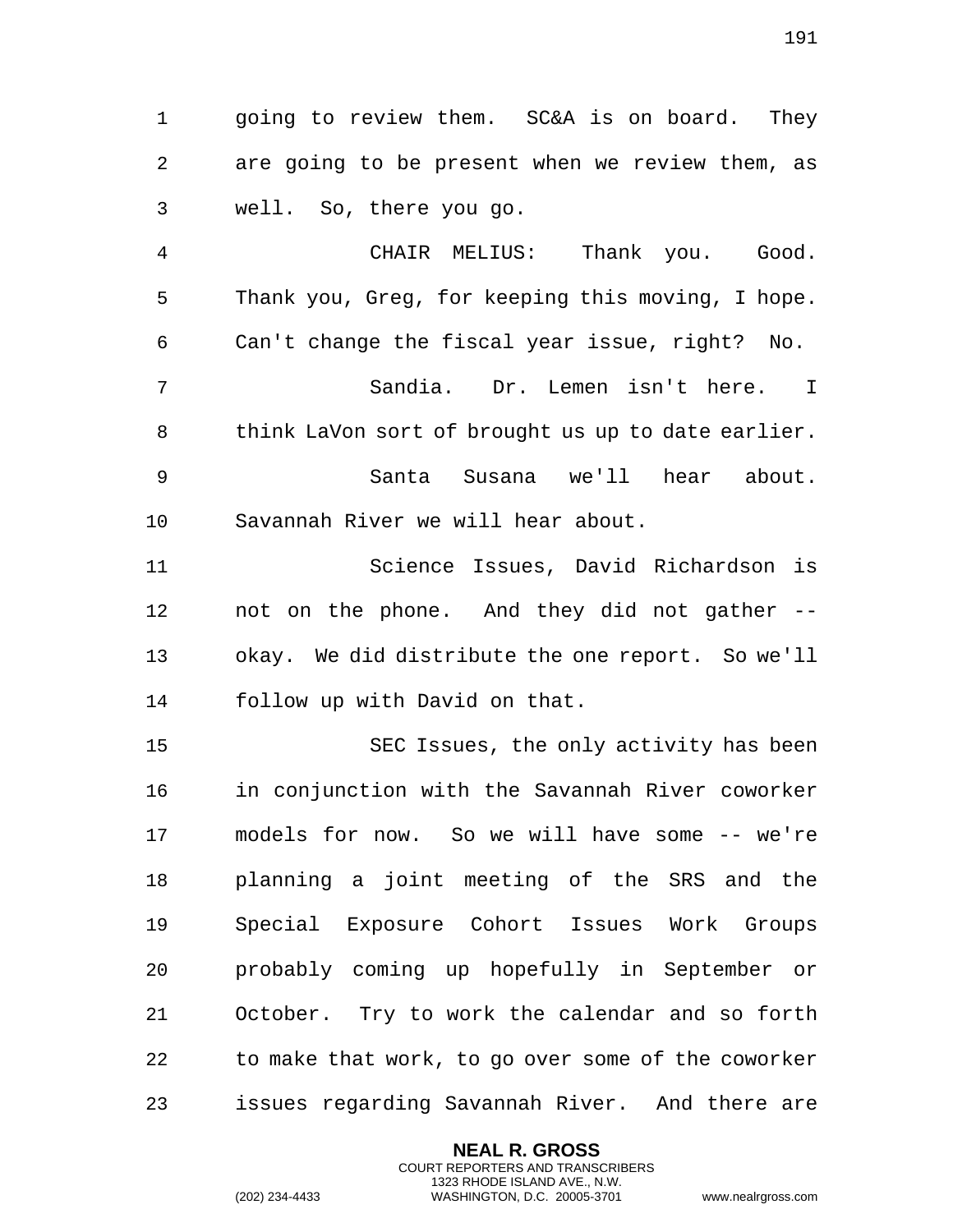several coworker and big reports and lots to do there, so we will do that.

 Subcommittee on Dose Reconstruction? MEMBER KOTELCHUCK: Yes. The Committee last met on the June 27th. We basically closed out Sets 14 through 18, with the exception of three or four cases that are in progress. So we're waiting for reports from others on that. And we started full bore with Sets 19 through 21. We continued to find that the categorization of cases where SC&A and I and DCAS agree into Category 1 and Category 2, that this really helps speed up our reviews. So we're moving ahead on sets 19 through 21. We are getting ready soon -- and perhaps at the next meeting, at our next meeting -- to start looking at the blinds in Set 23, which the groups are working on. And we will meet on September 28th for our next meeting.

 CHAIR MELIUS: Okay, thank you, Dave. Questions? Comments?

(No response.)

CHAIR MELIUS: Okay. So how many sets

**NEAL R. GROSS** COURT REPORTERS AND TRANSCRIBERS 1323 RHODE ISLAND AVE., N.W.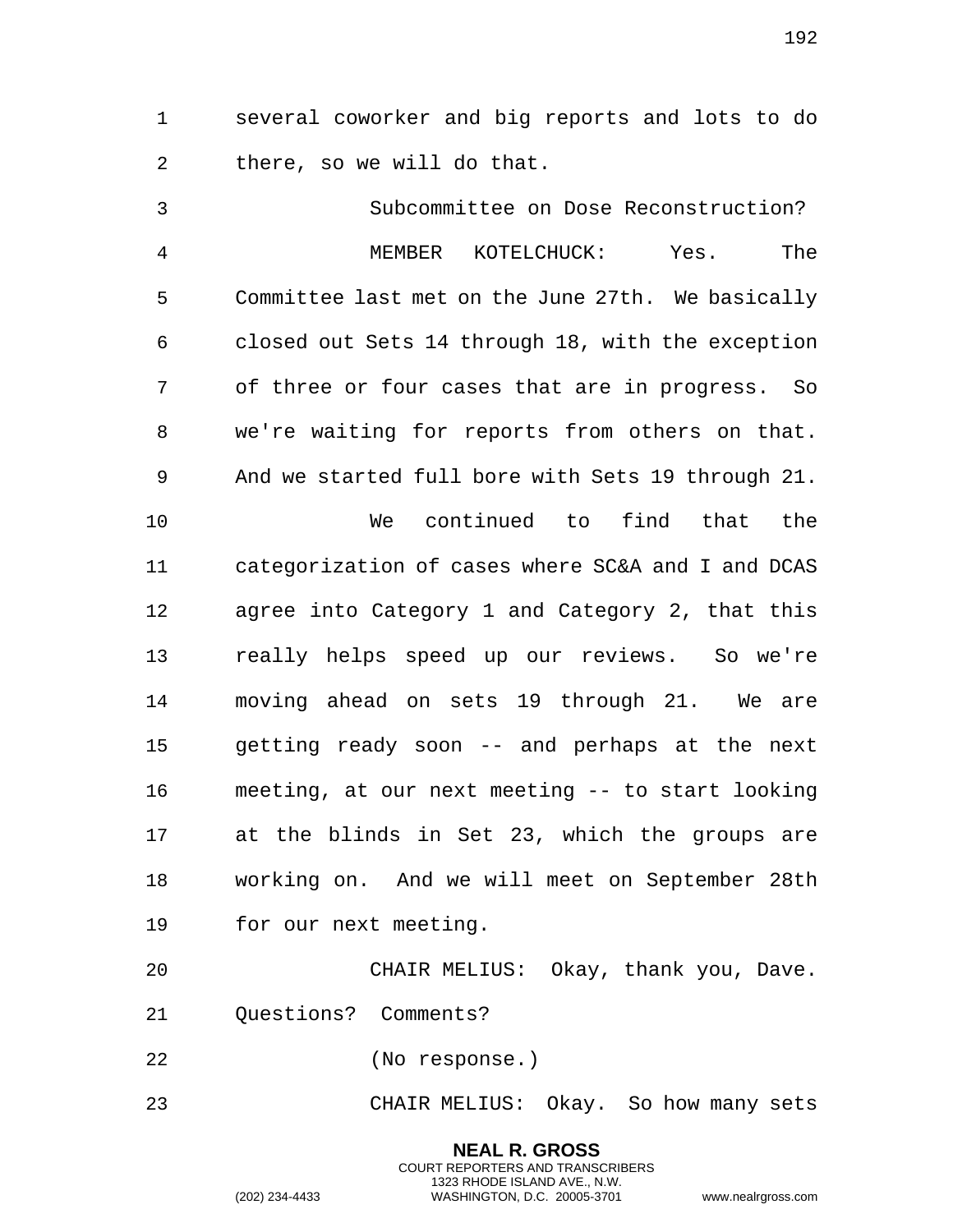**NEAL R. GROSS** to go? Dave? I forget with this numbering scheme. MR. KATZ: Well, there are a total of 24 sets. It's a mixture of blinds and ordinary DR reviews. CHAIR MELIUS: So we are close to being caught up? Or what's the --- 8 MR. KATZ: Well, we are getting there. I think early next year we will be about caught up. CHAIR MELIUS: Okay. MR. KATZ: The first DR meeting next year should probably bring us pretty close to wrapping it up. I mean, there may be some odds and ends. CHAIR MELIUS: So at what point do we need to start the -- MR. KATZ: I think later this fall we need to start turning the crank and have a -- so, I think it would be helpful to wait for your DR Methods Work Group meeting. CHAIR MELIUS: Yes. MR. KATZ: And then develop a sample

> COURT REPORTERS AND TRANSCRIBERS 1323 RHODE ISLAND AVE., N.W.

(202) 234-4433 WASHINGTON, D.C. 20005-3701 www.nealrgross.com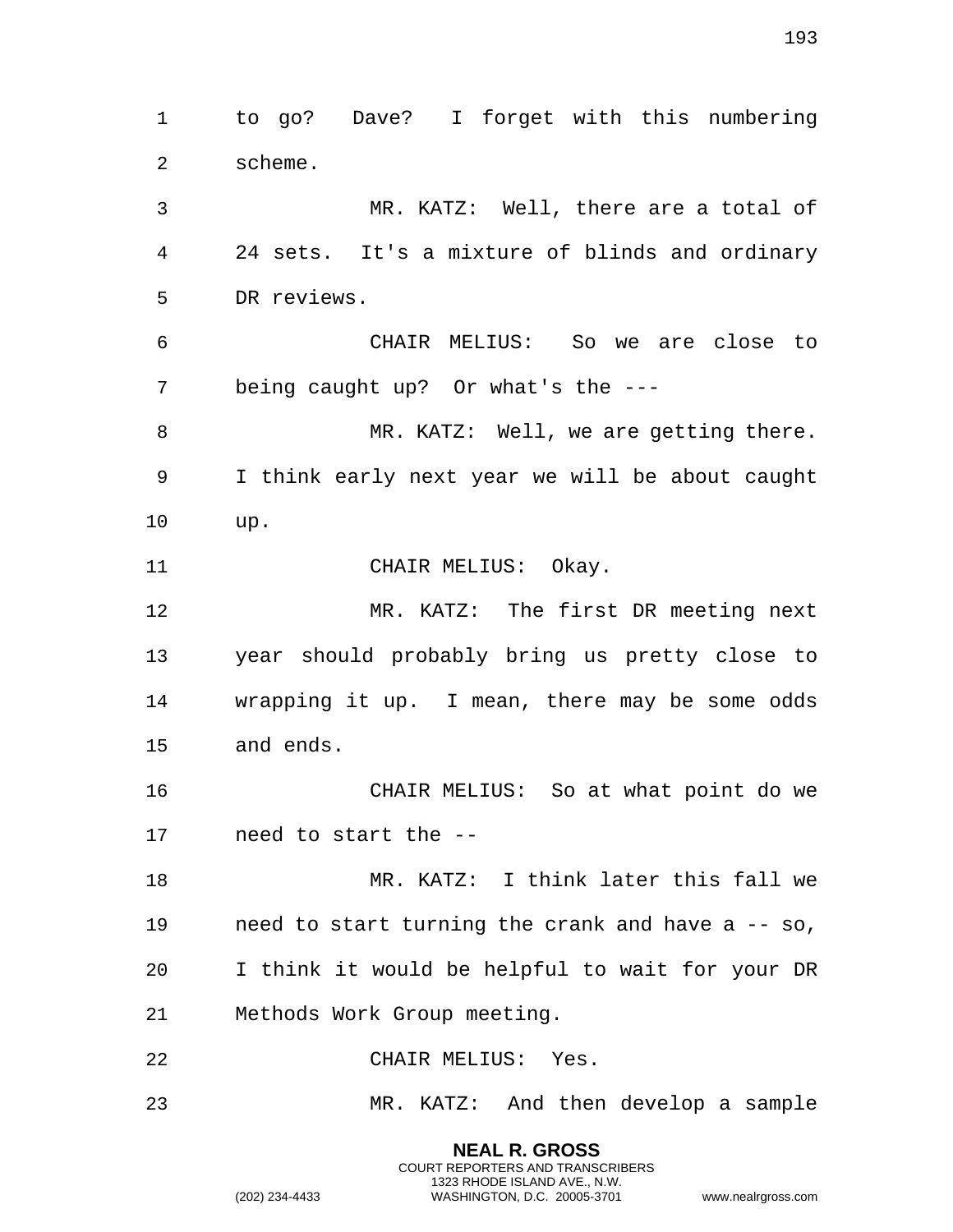based on what you guys decide to do. CHAIR MELIUS: I guess my question. is December meeting too late? Is December Board meeting too late? Or we could do it on a call, I suppose, but -- tricky. MR. KATZ: We could do it with a -- yes, we could do it at the December Board meeting, or we could do it -- yeah. CHAIR MELIUS: Yes, that works. MR. KATZ: That would work. CHAIR MELIUS: Okay. We just like to keep your Subcommittee busy, Dave. That's what the plan is. MEMBER KOTELCHUCK: You are doing a fine job. (Laughter.) 17 CHAIR MELIUS: Okay. MEMBER KOTELCHUCK: Or we are doing a fine job. CHAIR MELIUS: Yeah, we. Subcommittee on Procedure Review? Wanda? (Pause.)

MEMBER MUNN: Okay, I'm close. We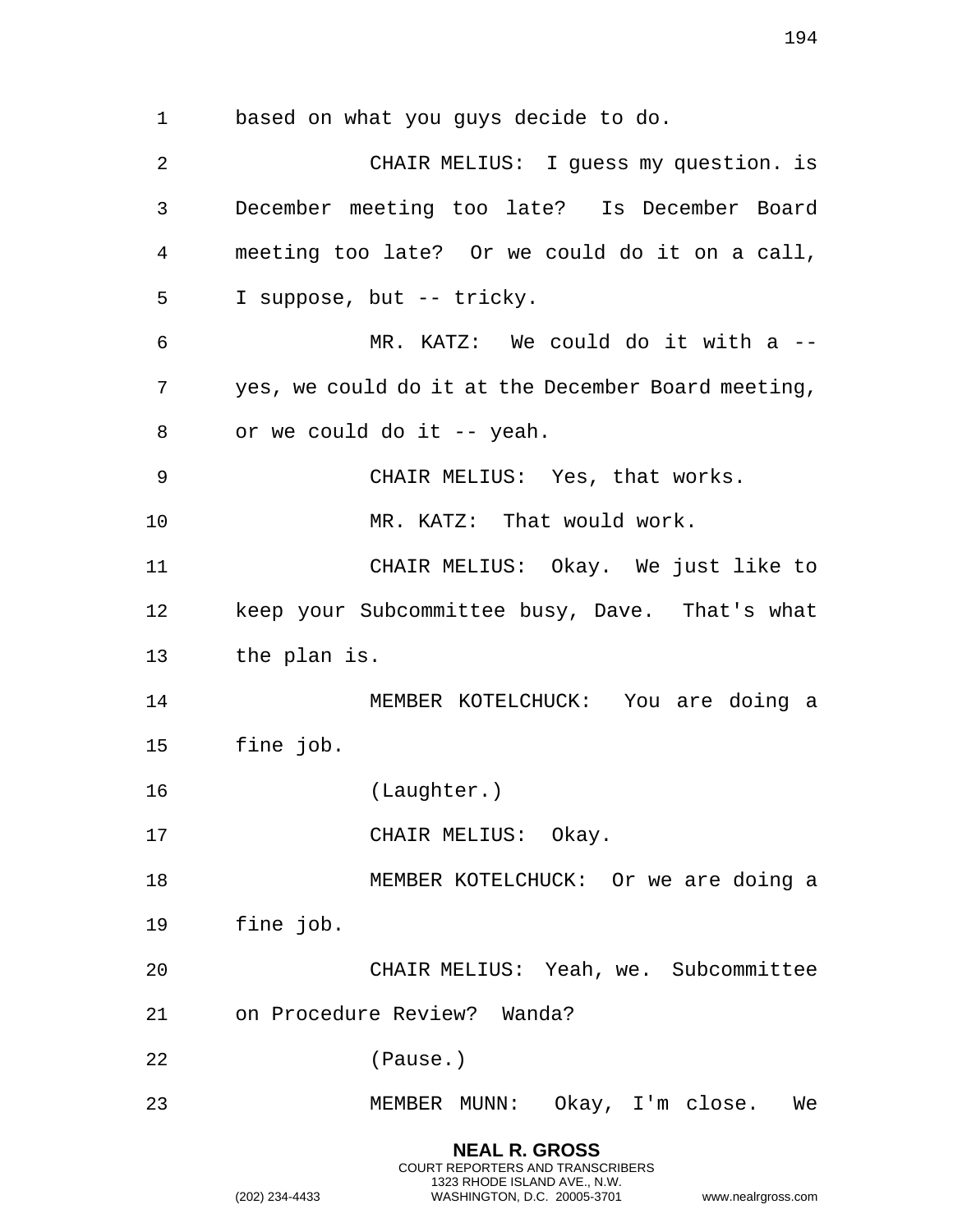continue to focus pretty much on the work that we are doing with the PERs. We have several that are ready for us to take a look at now that have been -- that is, we have reports back ready to do our final evaluations, I think, on three from the Y-12 badge issues that we had. That was a different -- there was a different PER for three different types of badging issues.

 And have waiting to go Alcoa, Norton, we have a finance report from SC&A on Grand Junction. We have insoluble plutonium. And I believe that we have just been gifted two findings from Fernald that we have not yet addressed.

 So, at the current moment we are looking at potential dates. Our kind DFO has suggested toward the end of November, the early part of December. I anticipate we will have a date firm in the next week or so.

 CHAIR MELIUS: Questions? Comments? Ted, do you?

 MR. KATZ: I was just going to say, Paul, if you are on the line, I just -- I need

> **NEAL R. GROSS** COURT REPORTERS AND TRANSCRIBERS 1323 RHODE ISLAND AVE., N.W.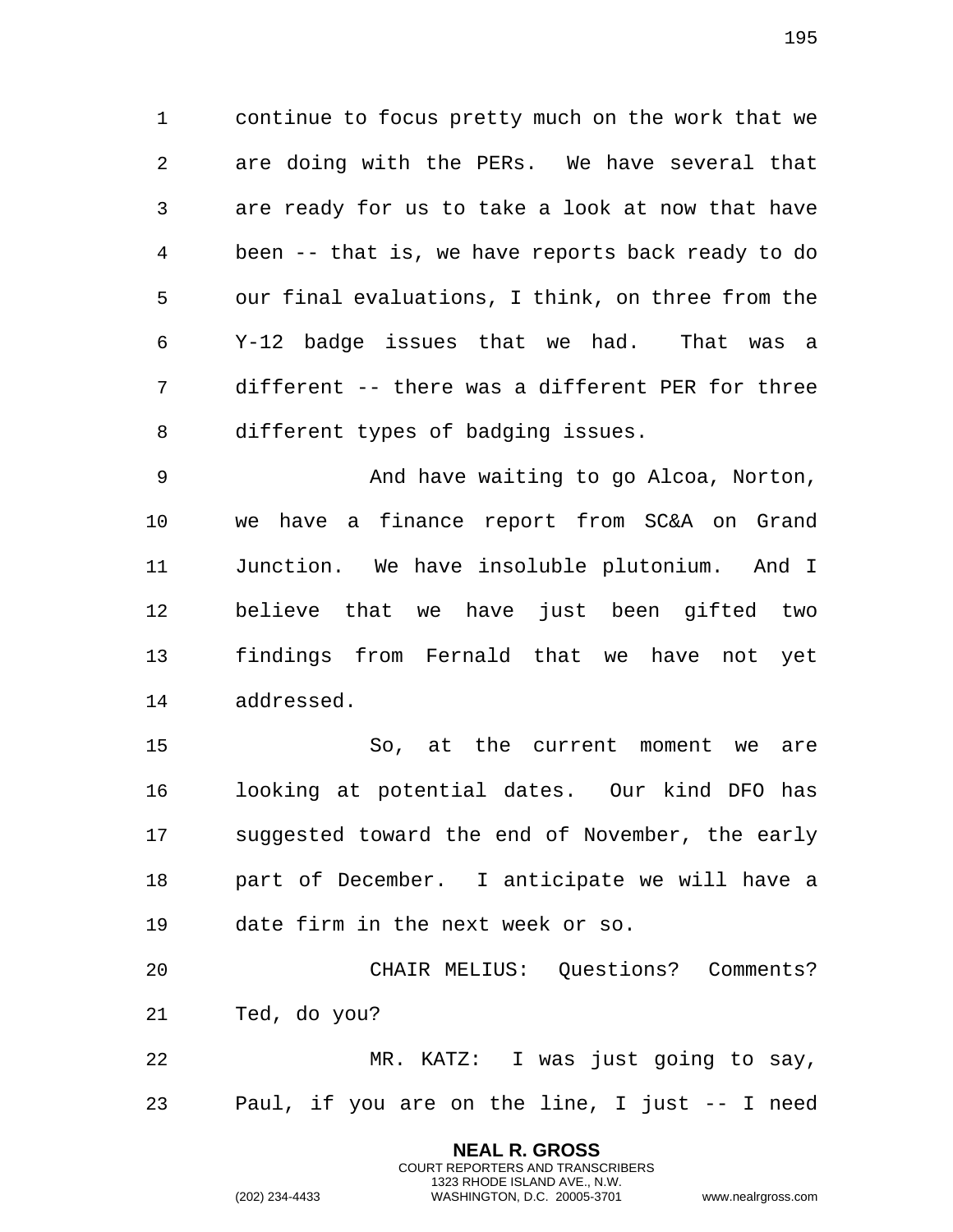good dates for you to wrap that up and schedule that.

 CHAIR MELIUS: And speaking of Paul, TBD-6000?

 MEMBER ZIEMER: Yes, we have two PERs that are ripe are are ready for the Subcommittees to review. Don't actually remember which ones they are off the top of my head, but we have already scheduled the meeting in September, late September, to do those two. So that is the status of what we are doing right now.

 CHAIR MELIUS: Okay, thank you. Questions for Paul? If not, Henry, 6001, which has been renamed, but -

 MEMBER ANDERSON: We have a couple of sites that we are waiting for reports and some updated things. But we have not met.

 COURT REPORTER: Can you speak into the mic? MEMBER ANDERSON: I'm sorry. We are waiting -- there are several sites that we are waiting to look at. I think NIOSH is working on those. Is that correct? I don't think that has changed from the last time. No one? Then we

> **NEAL R. GROSS** COURT REPORTERS AND TRANSCRIBERS 1323 RHODE ISLAND AVE., N.W.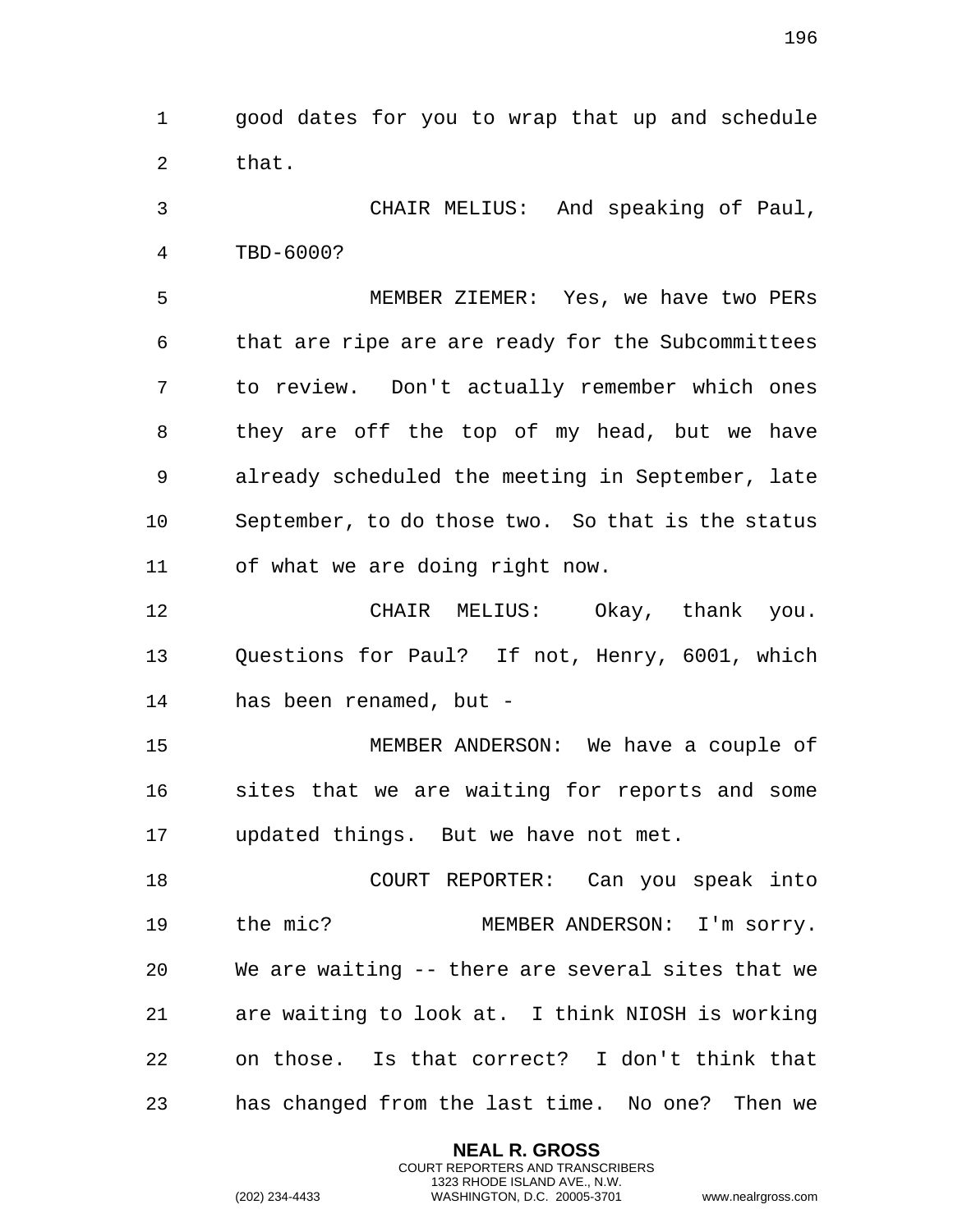just have -- we have a few issues that advance on sites that -- we are waiting for updates and that's it.

 MR. RUTHERFORD: I know General Atomics, one is a coworker model that has been pushed off based on the coworker implementation. And the fact that the site is in SEC for the entire operational period. Other than that, I know we're working -- I think we completed our issues with NUMEC. Am I correct, Lori? Yes. So I think that is the main one. Well, actually, W.R. Grace. There is a -- yeah, and we expect to have that completed by late this year.

 CHAIR MELIUS: I knew if we kept pressing we would get more from you.

(Laughter.)

 MR. STIVER: I just wanted to say that we still have 20 outstanding findings from our review of the General Atomics Site Profile that had been on the docket for several years now. So it might be good to, at some point, maybe when W.R. Grace is done, then we could kind of knock all that stuff down.

> **NEAL R. GROSS** COURT REPORTERS AND TRANSCRIBERS 1323 RHODE ISLAND AVE., N.W.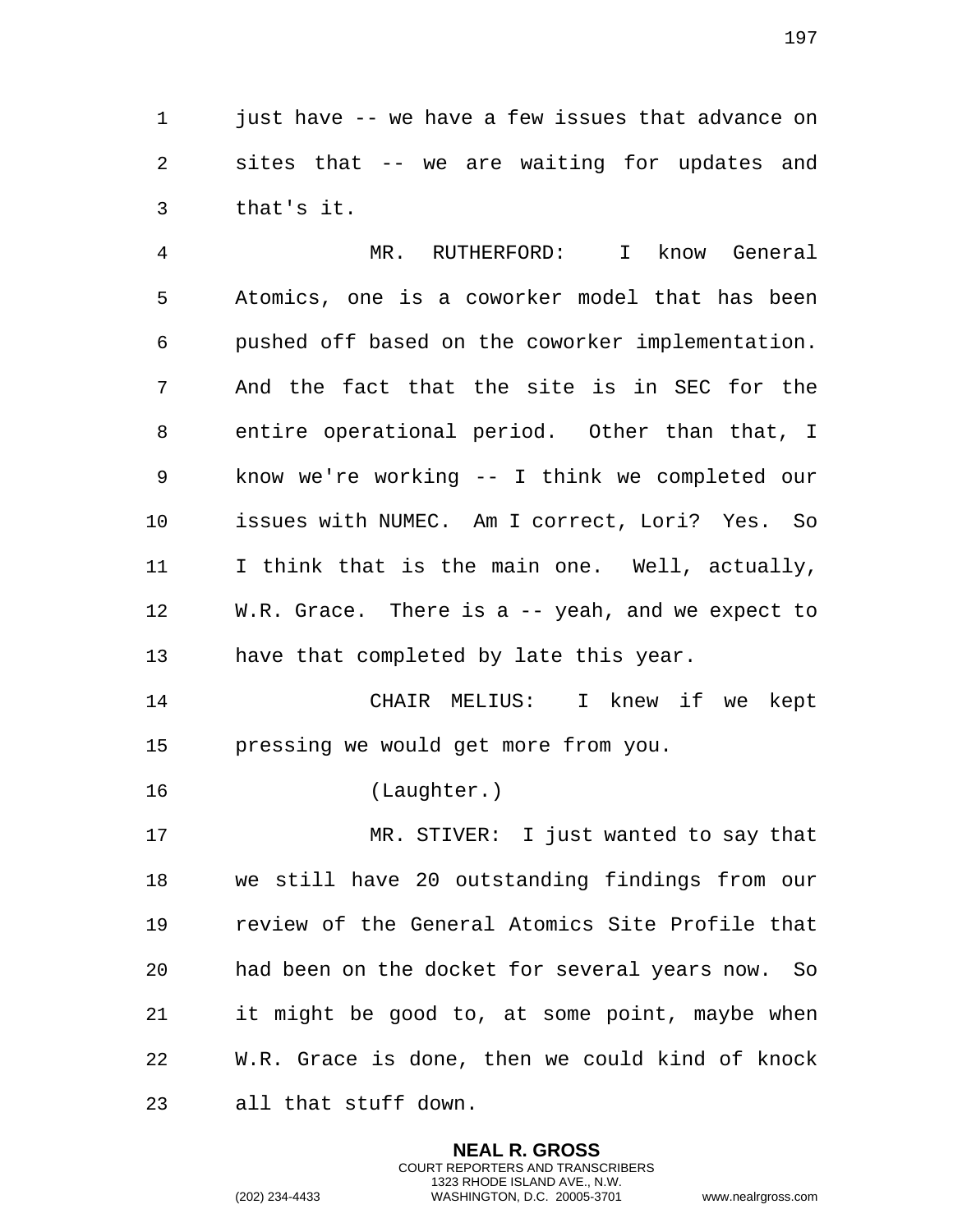CHAIR MELIUS: Do we have any activity at Weldon Springs? No. I think that pretty much finishes us up for that report. MEMBER BEACH: Work Groups done? CHAIR MELIUS: Yeah. MEMBER BEACH: Worker Outreach, can we agree to put that one -- CHAIR MELIUS: We will retire it. MEMBER BEACH: Retire it? Yes. CHAIR MELIUS: Yeah. Okay. MEMBER BEACH: Okay. Because it is still being reported out. Thanks. CHAIR MELIUS: That's why I skipped it. It was on the list. I was unilaterally retiring you. CHAIR MELIUS: Yes. Okay, so, we have 15 minutes. I don't think I've got any other Board business that can't wait for tomorrow. Okay, so we will take another 15- minute break. I don't want to go into LANL until the timing. So we will start again -- start directly at 4:00, we'll start up with the LANL presentation.

> **NEAL R. GROSS** COURT REPORTERS AND TRANSCRIBERS 1323 RHODE ISLAND AVE., N.W.

(202) 234-4433 WASHINGTON, D.C. 20005-3701 www.nealrgross.com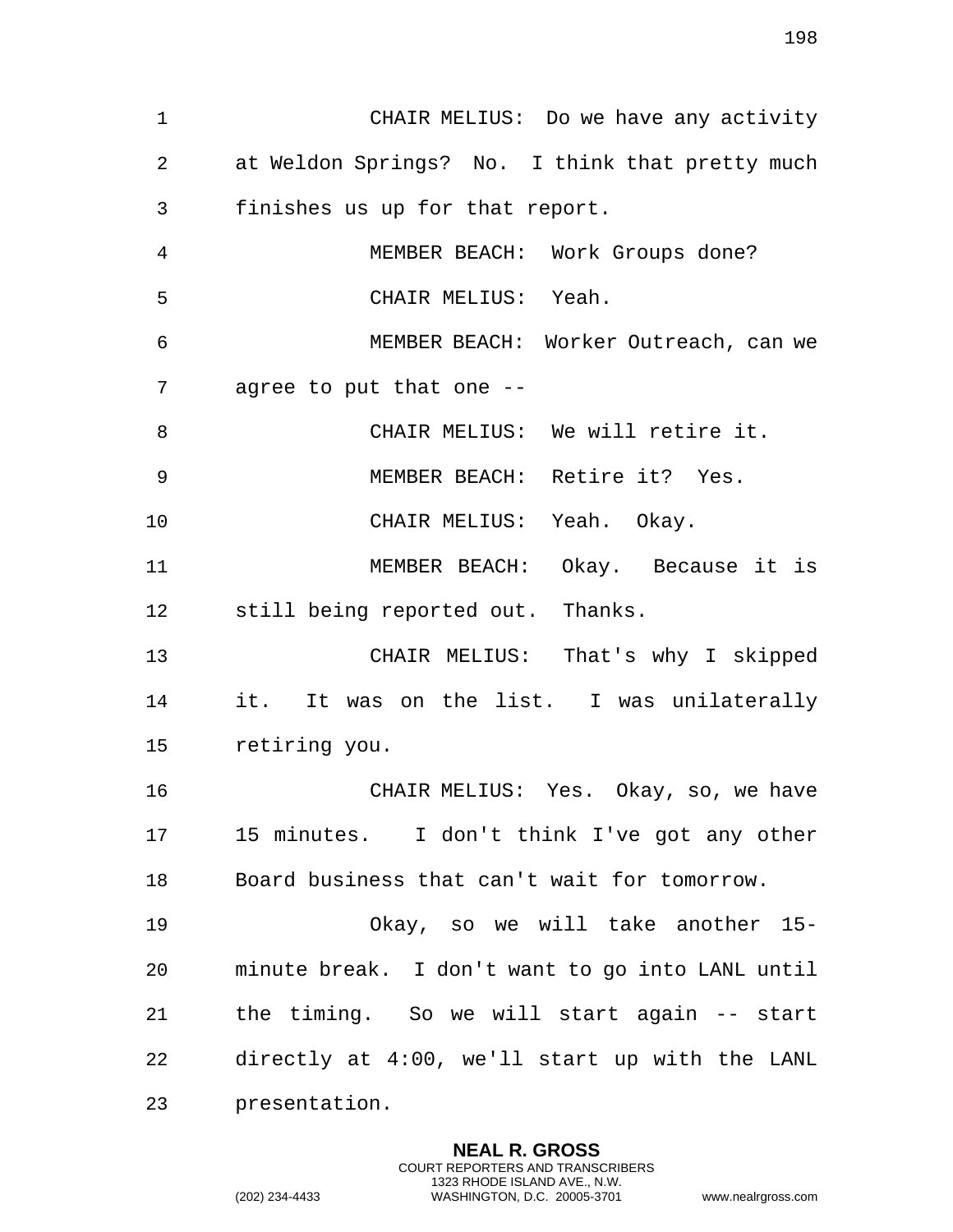MR. KATZ: Yeah, and for folks that are here from LANL, if you want to make public comments would you please sign up in the -- there's a book outside on the desk. Please sign your name there. That will be helpful, thanks. (Whereupon, the above-entitled matter went off the record at 3:41 p.m. and resumed at

4:02 p.m.)

 CHAIR MELIUS: We'll first start with a presentation, an update on the SEC petition for LANL. Then that will be LaVon Rutherford from NIOSH will present. There'll be some discussion of that among the Board Members and questions about that. Then we'll also have time for the petitioner, if he wishes to make comments, to make comments at that time, further deliberation on what to do.

 When we're done with that session, which may last until 5:30, may finish before then, we will open it up for public comment. We have some rules on how that takes about, so we'll explain those, but we'll start that as soon as that -- as soon as we're ready, so we may start

> **NEAL R. GROSS** COURT REPORTERS AND TRANSCRIBERS 1323 RHODE ISLAND AVE., N.W.

(202) 234-4433 WASHINGTON, D.C. 20005-3701 www.nealrgross.com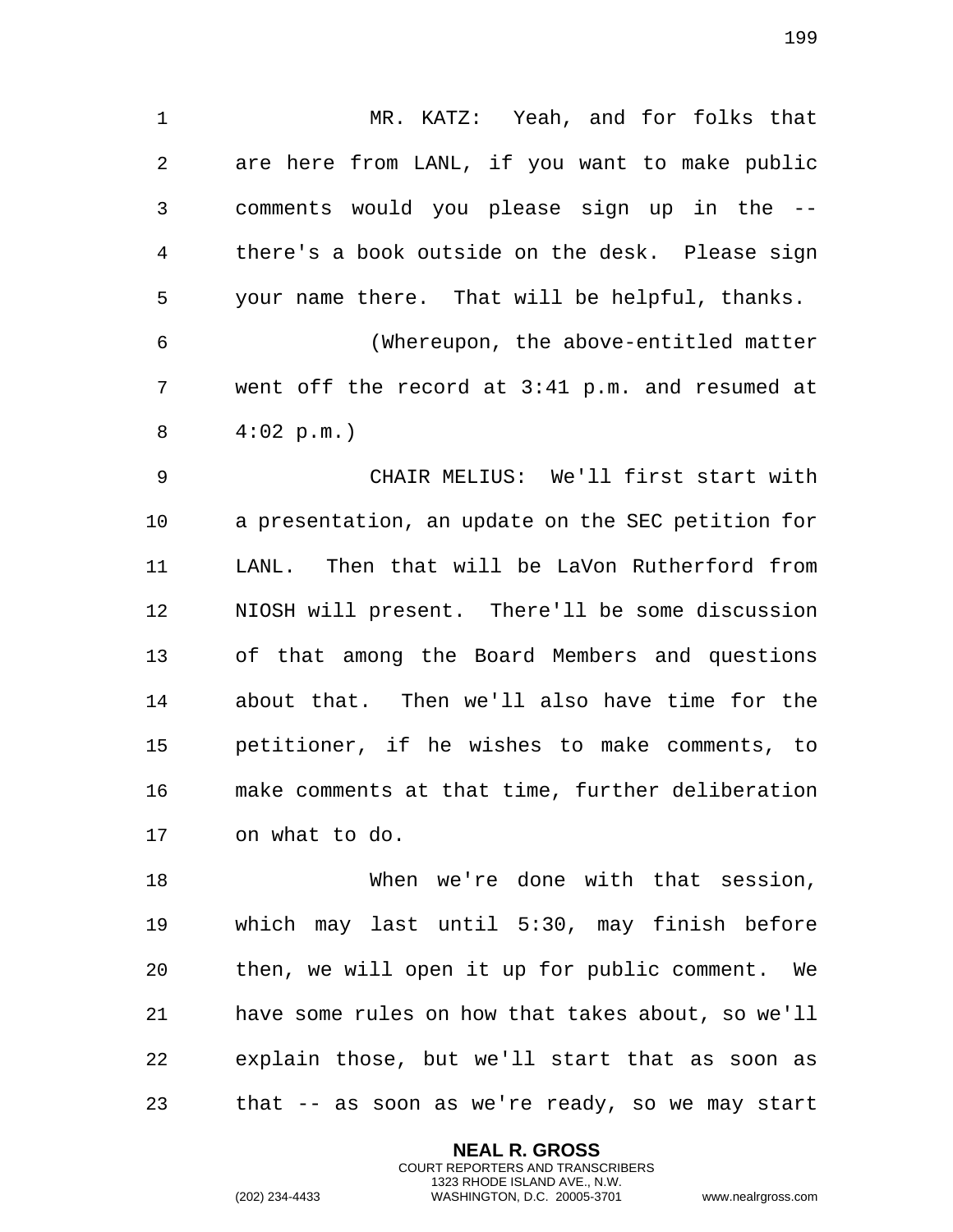it a little bit early.

| $\overline{a}$ | We always start the public comment                |
|----------------|---------------------------------------------------|
| 3              | period with people commenting relative to this    |
| 4              | site, so it'll be to the LANL people, and then    |
| 5              | we'll do other people that might wish to comment  |
| 6              | about other sites will have to follow them and so |
| 7              | forth. We'll explain the public comment period    |
| 8              | just before we start. There are some rules about  |
| 9              | that. Ted, anything else?                         |
| 10             | MR. KATZ: Yes, just a note, for the               |
| 11             | record. There are four Board Members who are      |
| 12             | recusing from this session. That includes Phil    |
| 13             | Schofield and Loretta Valerio and Paul Ziemer and |
| 14             | John Poston, who's absent today anyway, but just  |
| 15             | for the record, thanks.                           |
| 16             | CHAIR MELIUS: Joe, too? Okay.                     |
| 17             | LaVon, go ahead.                                  |
| 18             | Thank you, Dr.<br>MR. RUTHERFORD:                 |
| 19             | Ziemer -- boy, I keep reverting back to<br>Dr.    |
| 20             | Ziemer. Dr. Melius. I think I've done that three  |
| 21             | or four times now. I was so practiced before at   |
| 22             | Dr. Ziemer.                                       |
| 23             | (Simultaneous<br>MELIUS:<br>CHAIR                 |

**NEAL R. GROSS** COURT REPORTERS AND TRANSCRIBERS 1323 RHODE ISLAND AVE., N.W.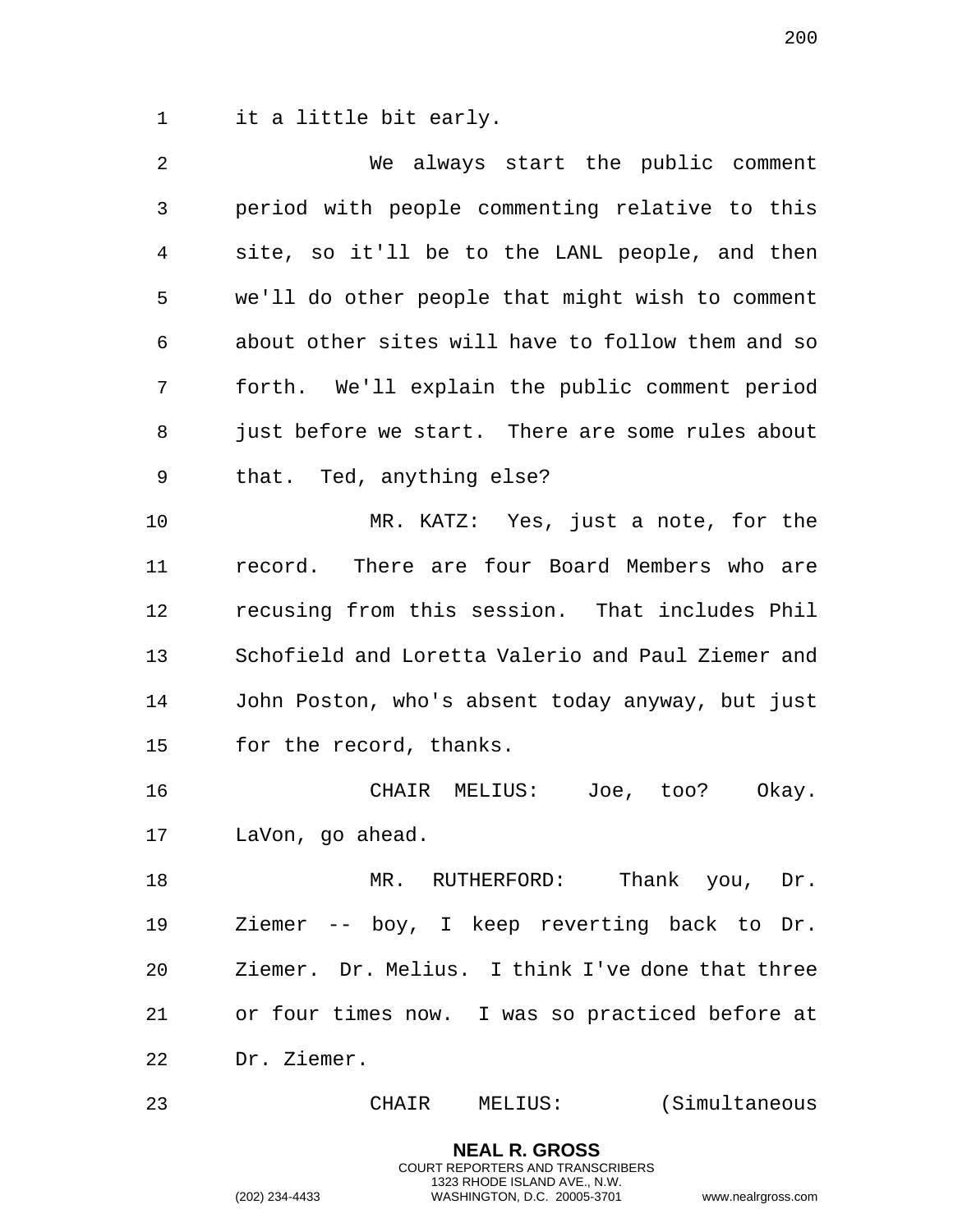speaking) three or four times (Simultaneous speaking). Dr. Ziemer, by the way, for you (Simultaneous speaking).

 MR. RUTHERFORD: Was the former chair. CHAIR MELIUS: He's still on the Board. He's not here today. He will be on the phone. I'm not insulted by (Simultaneous speaking).

 MR. RUTHERFORD: I had a flashback there. I had a minor flashback. I'm LaVon Rutherford. I'm a Special Exposure Cohort health physics team leader for NIOSH, and I will present the Los Alamos National Lab Addendum. A little background. The petition was received in April of 2008. It was qualified in May of 2008. The Class evaluated was all service support workers from January 1, 1976 through December 31, 2005. The Evaluation Report was approved initially in January of 2009.

 It was revised in August of 2012, recommending addition of a Class. This addendum, which addresses the remaining years, was issued in April of this year. The Class recommendation

> **NEAL R. GROSS** COURT REPORTERS AND TRANSCRIBERS 1323 RHODE ISLAND AVE., N.W.

(202) 234-4433 WASHINGTON, D.C. 20005-3701 www.nealrgross.com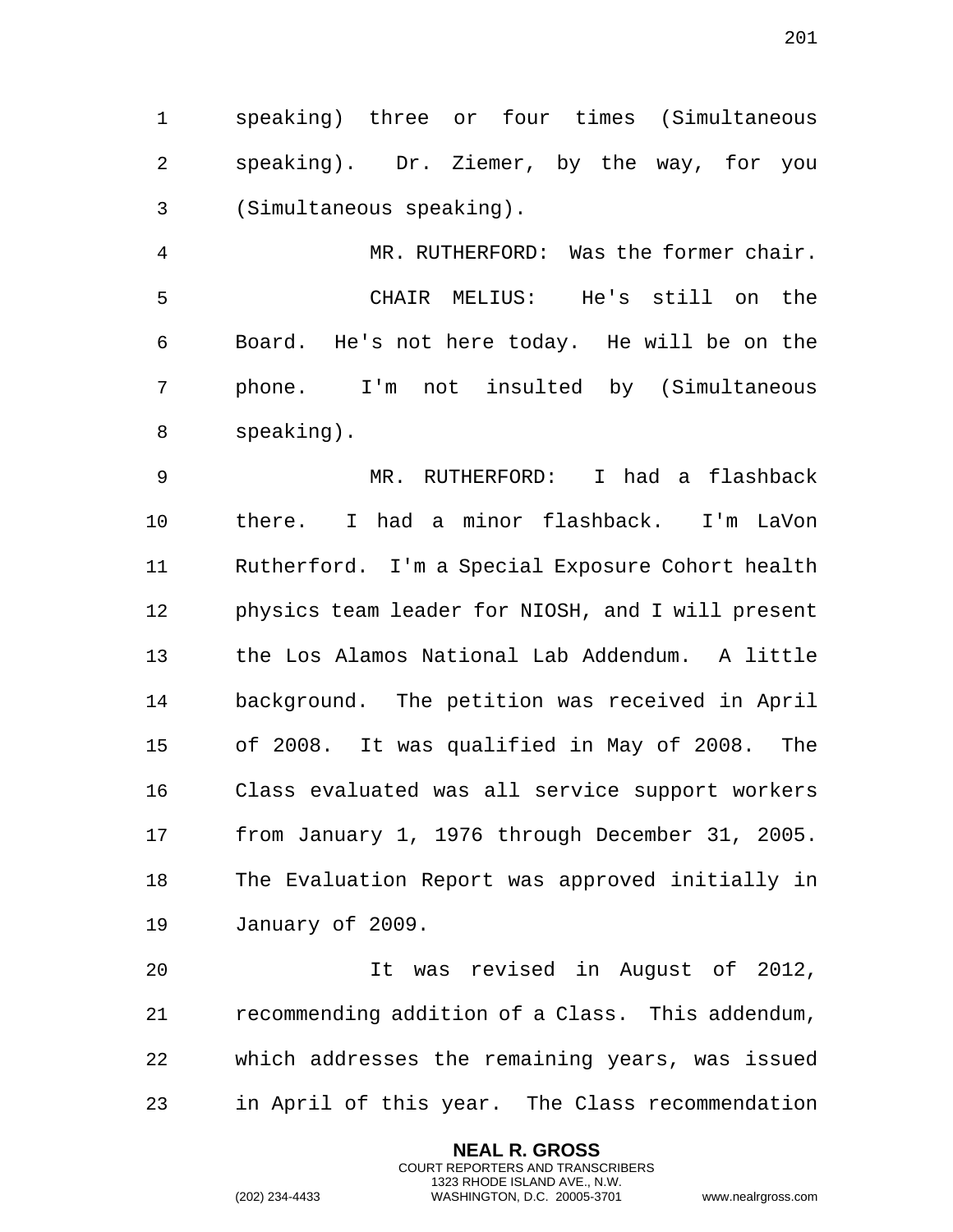on Rev 1 was for all employees, from January 1, 1976 through December 31, 1995. The Board took action on that and agreed with NIOSH, and the recommendation moved forward to the secretary, and a Class was added.

 Additional background. The identified infeasibility included the inability to bound unmonitored intakes of exotic alpha emitters, fission products, activation products, special tritium compounds, strontium-90 and thorium-230 and thorium-232. As part of the revision, we committed to continue to evaluate these issues for the post-1995 period. The end date of December 31, 1995 of the Class is based on the presumption that LANL would be in full compliance with 10 CFR 835 by then. 10 CFR 835 requires internal dosimetry programs, including routine bioassay programs, for radiological workers who, under typical conditions, are likely to receive a committed effective dose equivalent of .1 rem or 100 millirem or more from all occupational radionuclide intakes in a year.

Given this requirement, in the absence

**NEAL R. GROSS** COURT REPORTERS AND TRANSCRIBERS 1323 RHODE ISLAND AVE., N.W.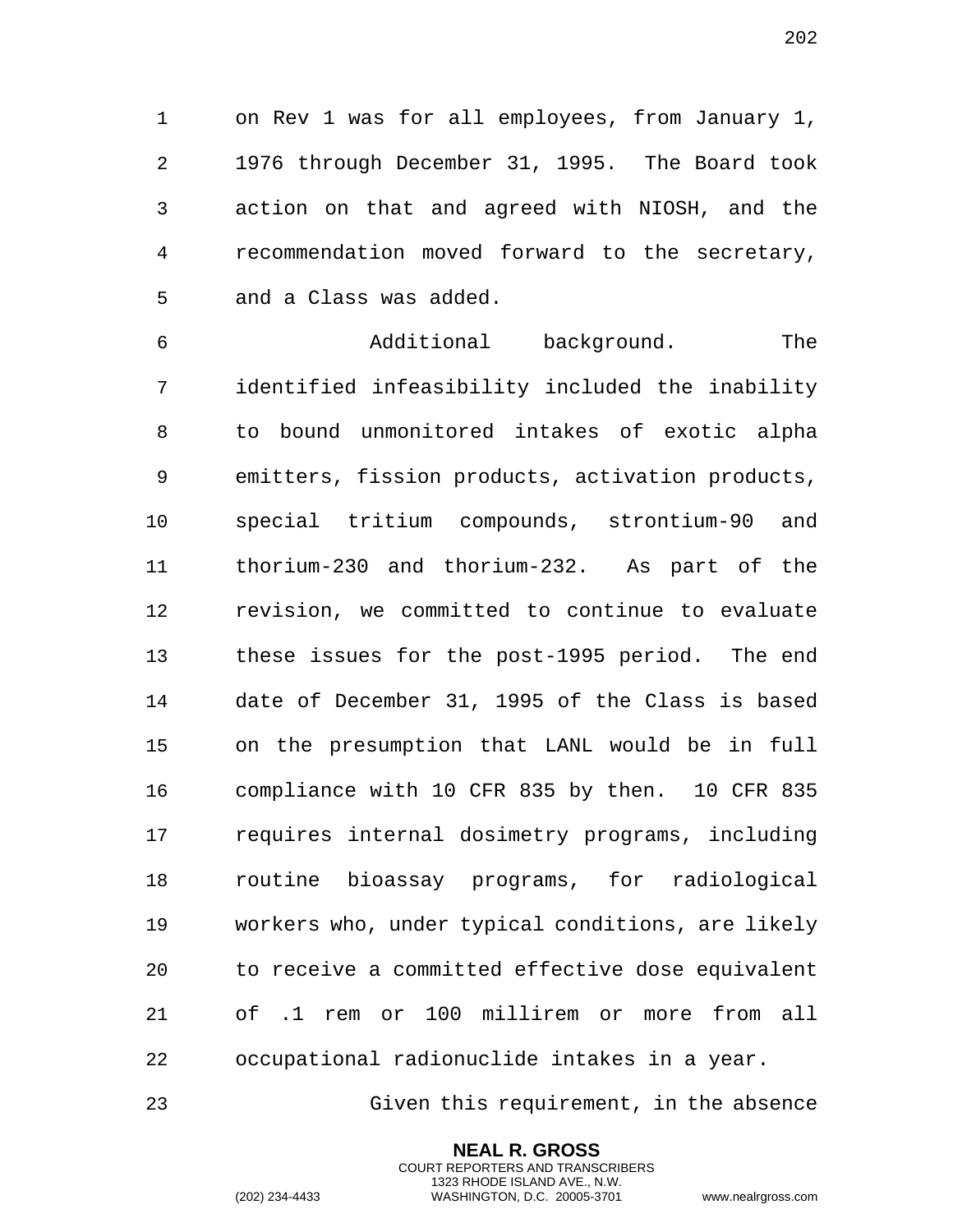of individual internal dosimetry data, intakes would be unlikely to have resulted in greater than .1 rem CEDE, and the infeasibility to reconstruct dose would not exist. Basically, what we're saying is if the site's in full compliance, then individuals that were not monitored would not exceed 100 millirems CEDE.

 Since the issuance of Rev. 1 of SEC-109, NIOSH has sought and received additional information, documents, and procedures relating to the post-1995 use of exotic radionuclides. Work with these radionuclides, especially after 1995, has been sporadic, and there are corresponding few bioassay data. In November 2015, we took a trip to LANL. That trip included SC&A, the ORAU Team, and myself. Meetings were held with the LANL health physics staff, including managers, dosimetrists, and field personnel, to better understand how compliance with 10 CFR 835 was achieved.

 During this data capture, as well as interviews, we looked at new documents that were captured, including RWPs, respirator use, air

> **NEAL R. GROSS** COURT REPORTERS AND TRANSCRIBERS 1323 RHODE ISLAND AVE., N.W.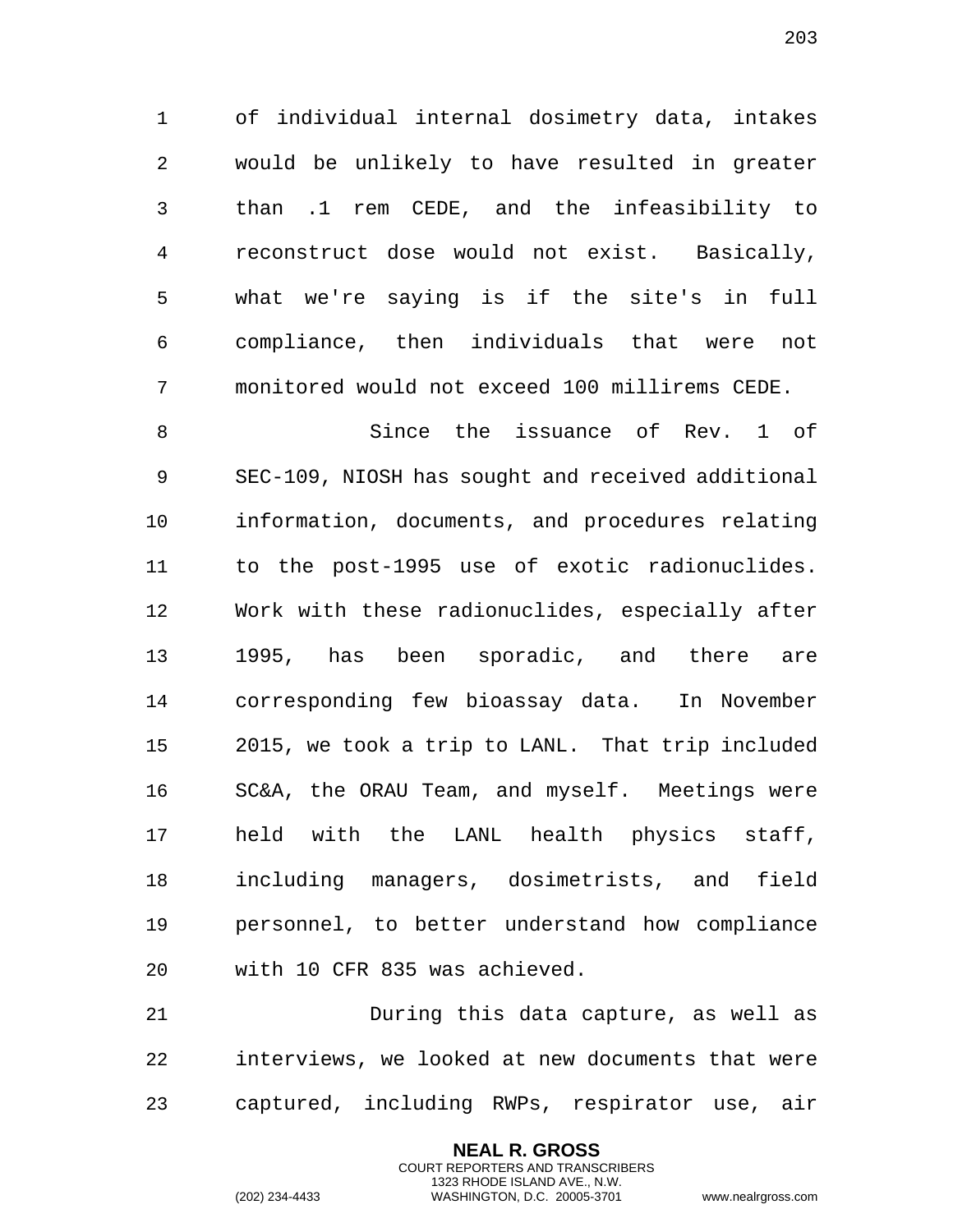sampling, radiation surveys, HP checklists, routine monitoring instructions, and external exposure data.

 LANL also provided us radiological policy and procedure documents, background information on 835 implementation, organizational charts, non-routine radionuclides handled by waste management, and a summary of their dosimetry monitoring program. LANL also provided us information documents specific to special tritium compounds.

 So if a site assesses an operation and determines that workers are unlikely to receive 100 millirem per year CEDE, dosimetry would not be required. If you take that into consideration, each job activity and different things, if the dosimetry department, the radiological department does their job and assesses it appropriately, then personal monitoring and bioassay would not be required. Our position is during the 835 era, if a site has a radiation protection program approved by DOE, NIOSH will assume compliance, unless

> **NEAL R. GROSS** COURT REPORTERS AND TRANSCRIBERS 1323 RHODE ISLAND AVE., N.W.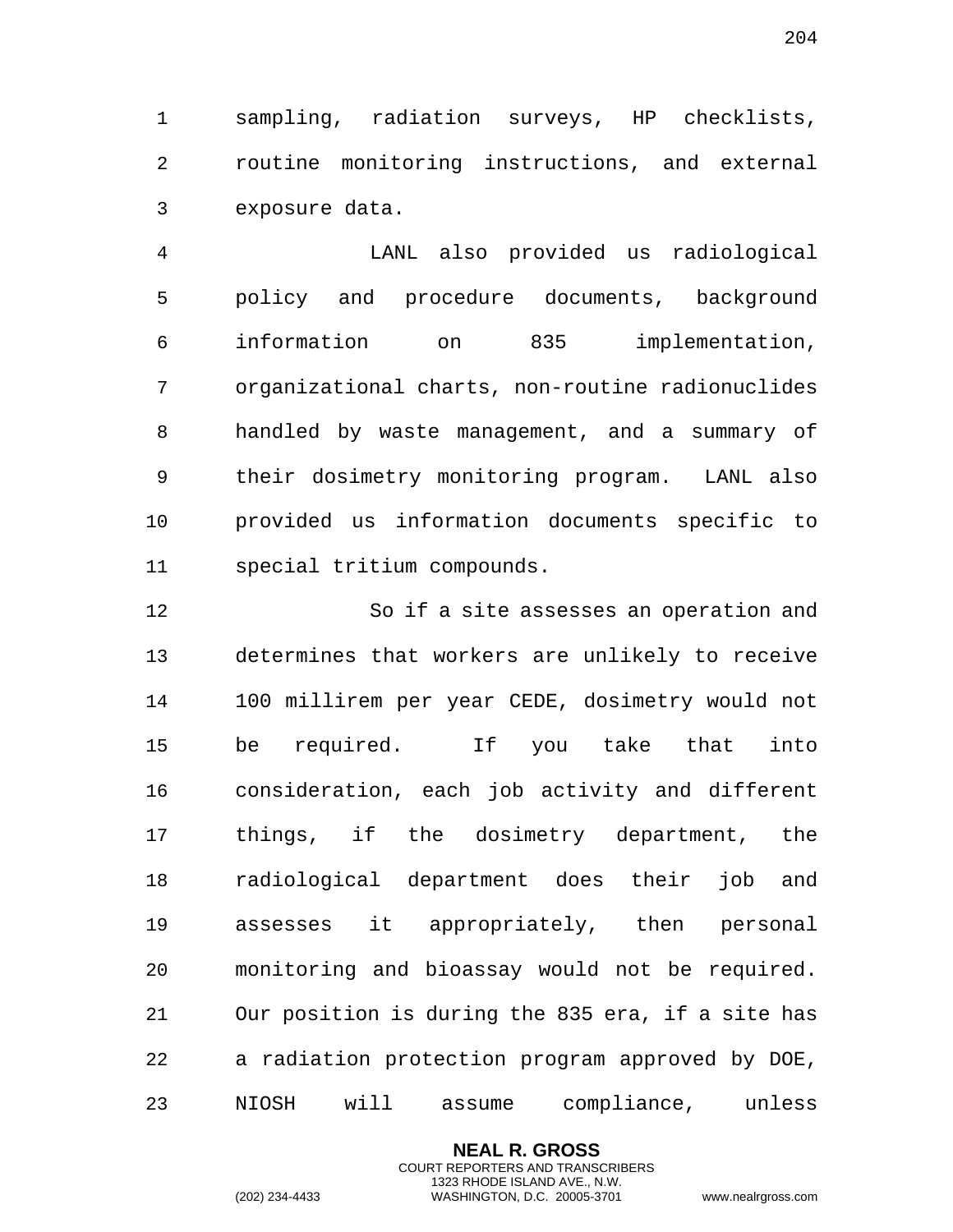documentation supports otherwise.

 NIOSH will focus their evaluations during this period on internal and external assessments and incidence reports associated with 10 CFR 835. How do we do that? We look at this in two perspectives. An SEC perspective is do the findings identify unmonitored exposures that may prevent reconstructing exposures to a defined Class of workers.

 From a DR perspective, do the findings identify a programmatic flaw that would suggest the unmonitored workers could have received exposures in excess of 100 millirem CEDE. Therefore, our evaluation in this addendum, we looked at assessments. We focused on findings, responses, and corrective actions. We looked at the non-conformance tracking system for 10 CFR 835 violations. We looked at the site response and corrective actions. We did the same for the occurrence reporting system. Did I jump a slide, or is that correct? I don't know if I did or not. I don't believe I did. Assessments. In May 1995, LANL internal assessment of the

> **NEAL R. GROSS** COURT REPORTERS AND TRANSCRIBERS 1323 RHODE ISLAND AVE., N.W.

(202) 234-4433 WASHINGTON, D.C. 20005-3701 www.nealrgross.com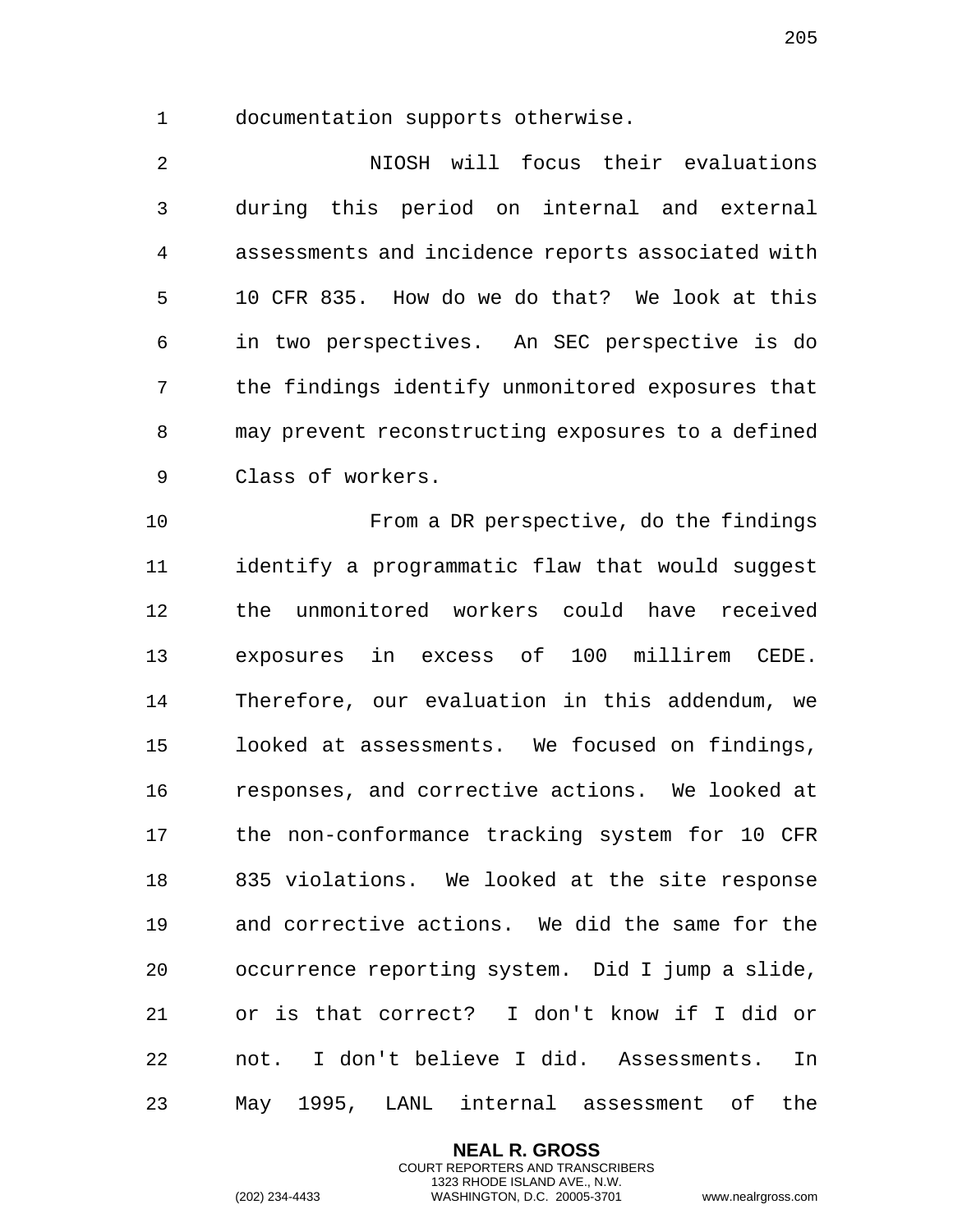Radiation Protection Program was conducted. They had one finding associated with administrative controls for sealed sources and five observations.

 Of those, one was relevant to internal dosimetry, and that was in Observation 4. It stated that the Radiation Protection Program Office has not coordinated with support organizations to implement site-specific document control and records management programs. Problems were identified with document control and distribution of updated procedures.

 The one finding in the five observations do not prevent us from doing dose reconstruction, nor do we consider them as likely to raise the issue of unmonitored individuals exceeding 100 millirems per year CEDE. DOE and NSA conducted an independent review of the internal dosimetry program at LANL in July of 2004. The stated performance requirements for the assessment included evaluation of compliance with 835.702(a), which is actually records management of personnel monitoring. No findings

> **NEAL R. GROSS** COURT REPORTERS AND TRANSCRIBERS 1323 RHODE ISLAND AVE., N.W.

(202) 234-4433 WASHINGTON, D.C. 20005-3701 www.nealrgross.com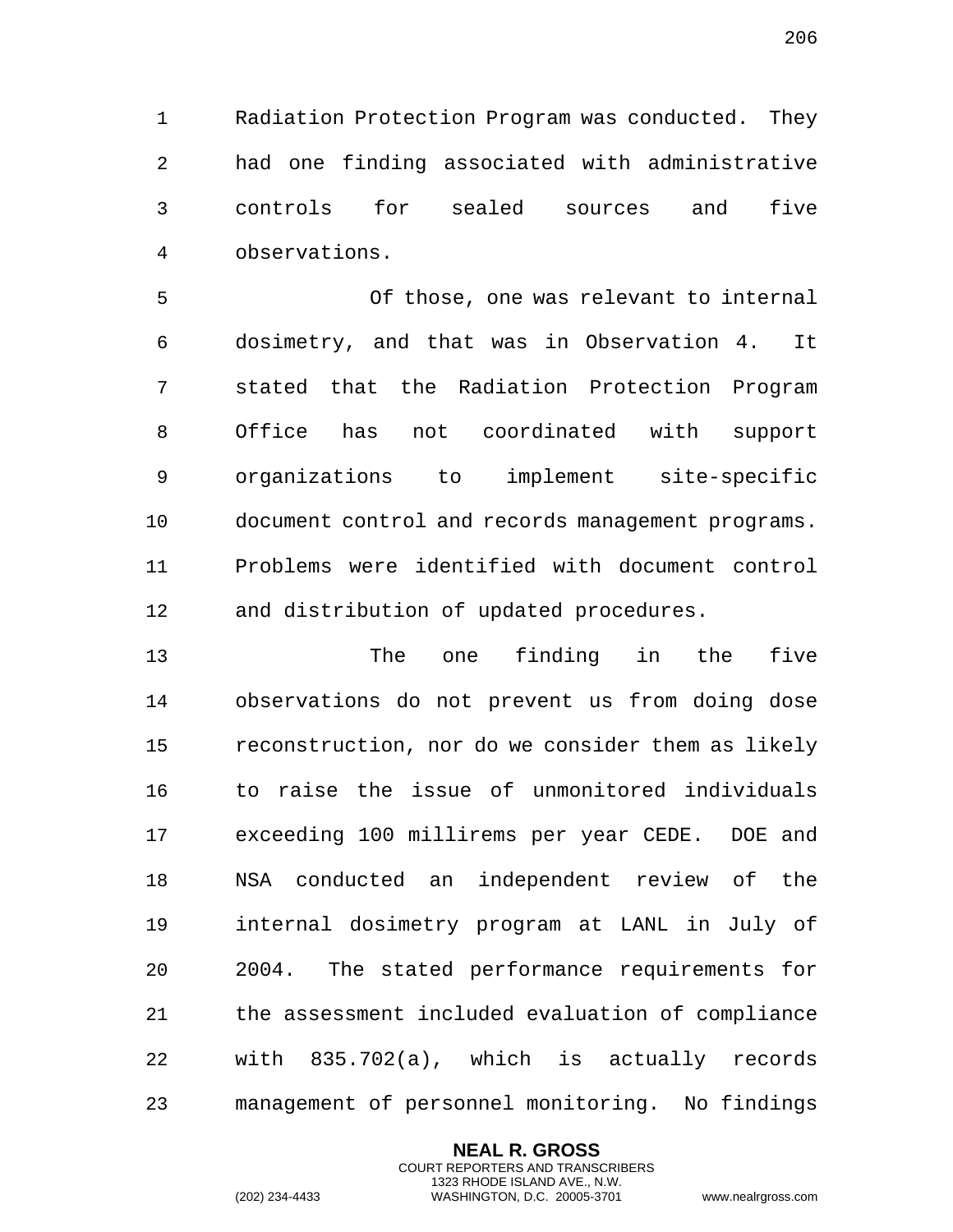or observations associated with 835.702(a), but there were three non-compliances noted in the assessment. However, none of these non-compliances would like affect our ability to perform individual dose reconstructions, nor would they have likelihood of individuals exceeding the 100 millirem and not being monitored.

 We looked at the non-conformance tracking system. We reviewed the NTS system for LANL 835 violations, site response, and corrective actions. Three hundred and eighty-four reports were captured; ninety-one were considered potentially relevant. Of those 91, two were considered pertinent to compliance with 10 CFR 835.702(a). Again, that is records management of personnel monitoring.

18 NC ID: 652, records non-laboratory exposure data, was not included in all employee records for current year lifetime dose. In some cases, when an employee's previous employer provided dose information, it was not included in the employee's current year or lifetime dose. NC

> **NEAL R. GROSS** COURT REPORTERS AND TRANSCRIBERS 1323 RHODE ISLAND AVE., N.W.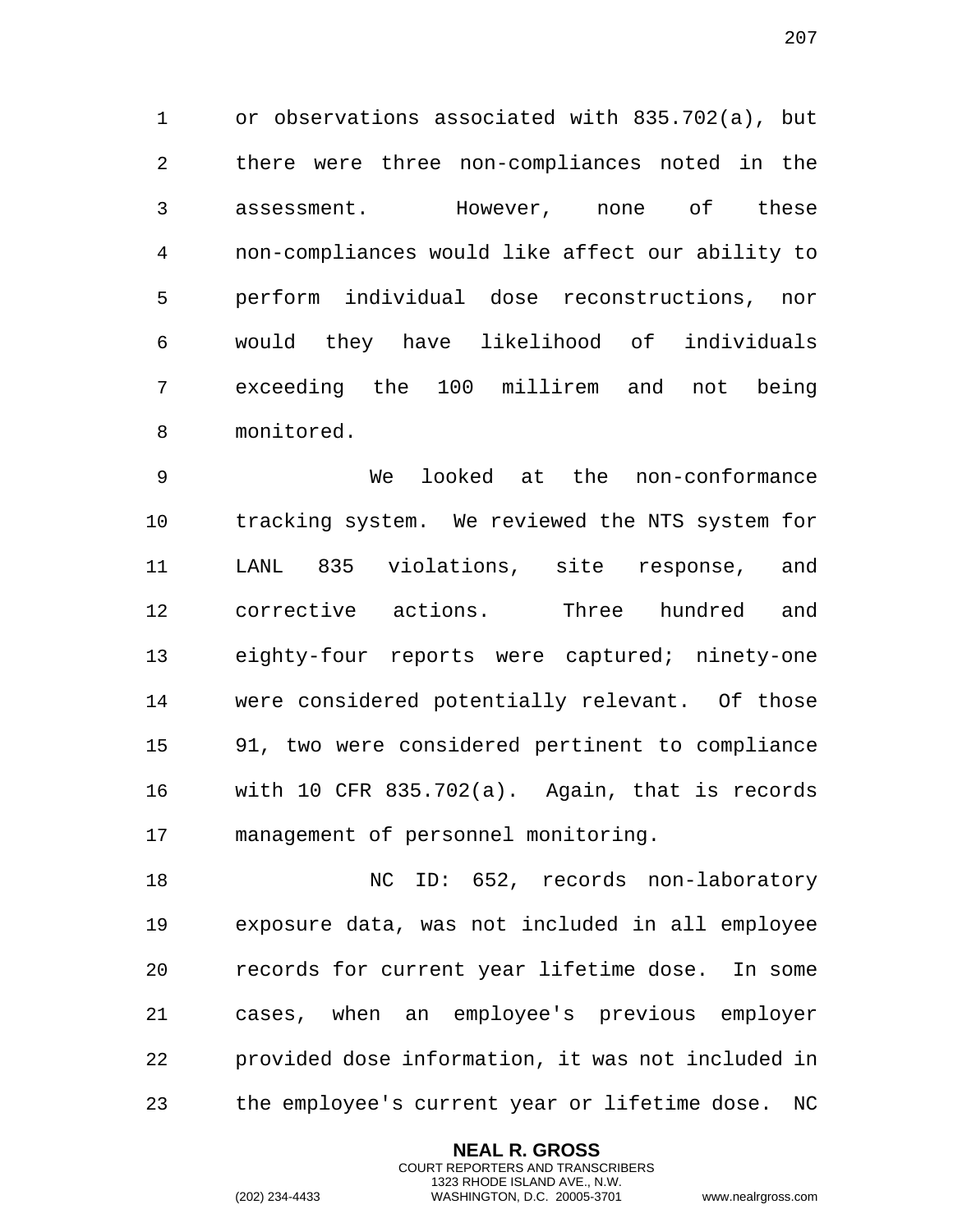ID: 1377, the cumulative total effective dose equivalent received by each individual, as recorded and reported by LANL, does not include doses at other locations, as required by 10 CFR 835. Basically, if you have an individual that worked at another DOE site or another location, they weren't including it at that time. The findings for the two NTS reports will not likely affect NIOSH's ability to perform individual dose reconstructions.

 NIOSH considers all relevant data from all sites for a claimant when performing dose reconstruction. If a person has covered employment at two separate sites, we request the data from both sites. SC&A identified an NTS report that NIOSH overlooked in reviewing the reports.

18 I have no idea why we missed this one. We actually had retrieved it, and it was in there, but we overlooked it. The report was NC ID: 484. After we got SC&A's review and we looked at that, we went back again and we actually identified an additional one that we wanted to look at, which

> **NEAL R. GROSS** COURT REPORTERS AND TRANSCRIBERS 1323 RHODE ISLAND AVE., N.W.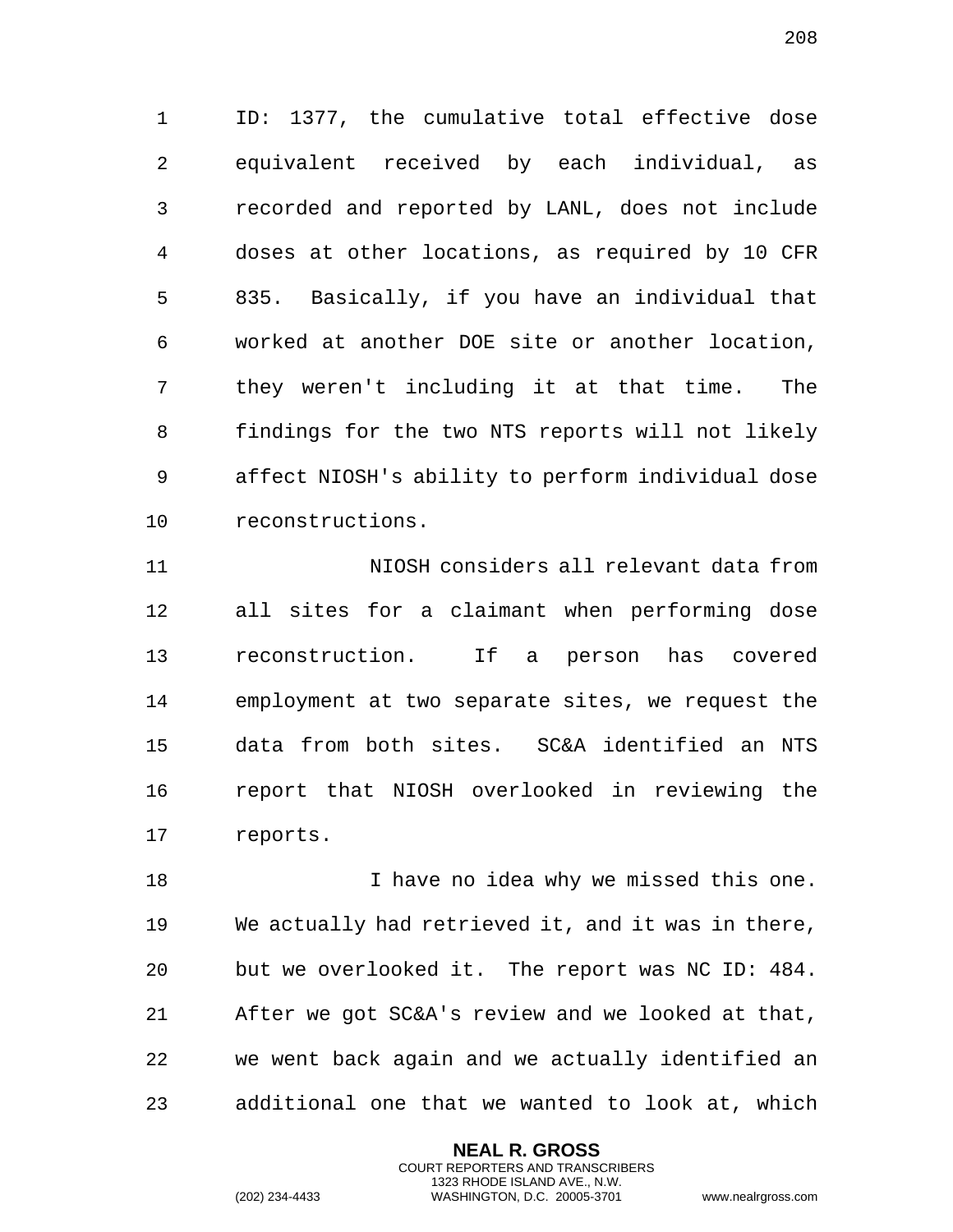was NC ID: 1219. We looked at both 484 and 1219 under the criteria I previously mentioned. NC ID: 484 identified a number of deficiencies which would affect LANL's ability to ensure personnel with the potential of receiving doses greater than 100 millirem per year CEDE were monitored appropriately. The site implemented a number of programs to ensure this would not happen in the future.

 Their corrective actions were complete in October of 2000, and the PAAA coordinator for DOE signed off in January of 2001. However, the question came up what about the individuals during the time period before -- while the issue was identified, prior 16 to and up to the point of the corrective actions, how did LANL address those individuals? We've requested additional information from LANL as to what the site concluded concerning the potential exposures to personnel who were not monitored.

 We have actually identified -- LANL has come back and identified they do have that data. Actually, they know where that data is.

> **NEAL R. GROSS** COURT REPORTERS AND TRANSCRIBERS 1323 RHODE ISLAND AVE., N.W.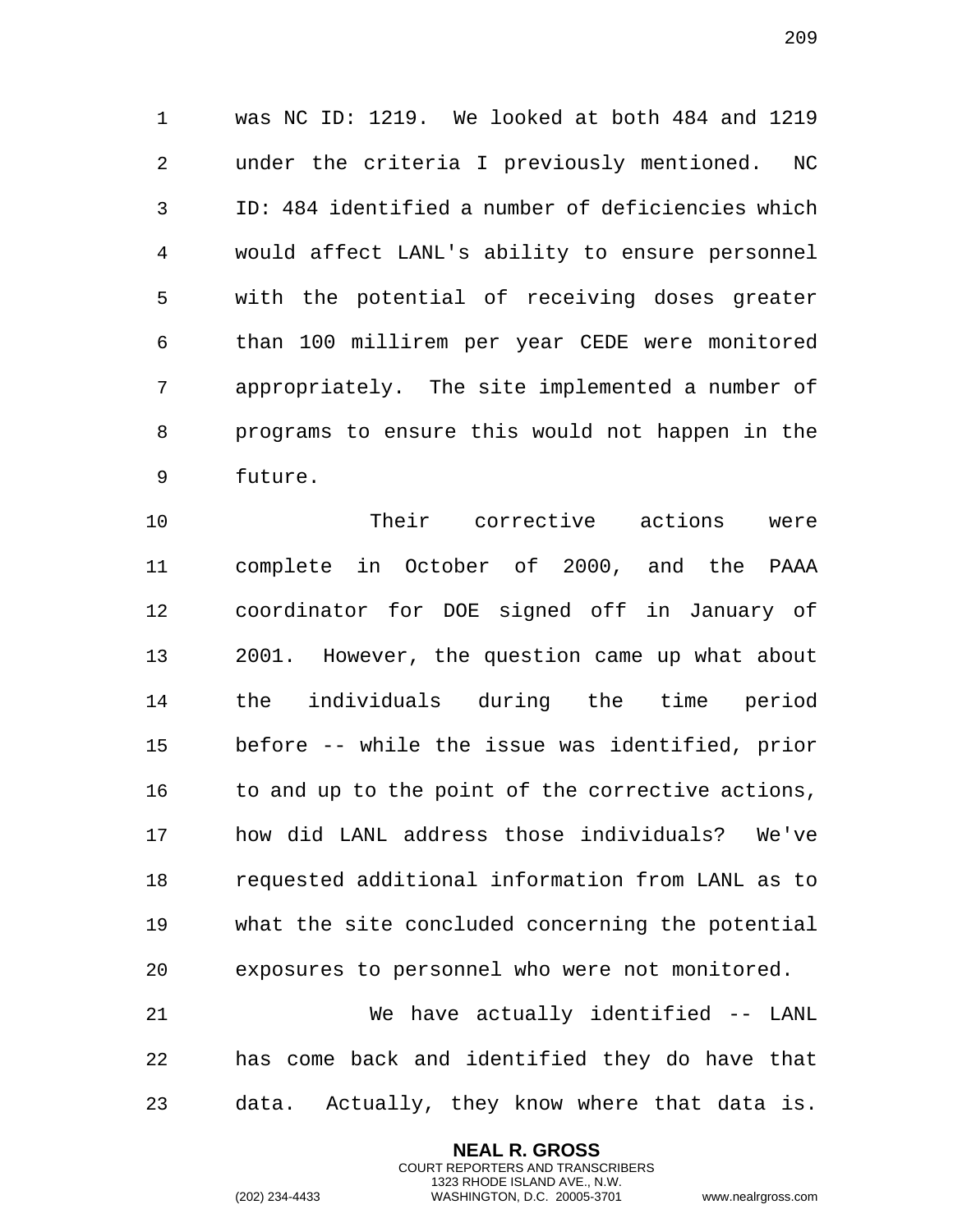It's at the Denver Federal Records Center, and we're working to retrieve that information. That is one of our commitments to the Work Group, to provide that update. NC ID: 1219 identified a deficiency where some workers at TA-55 were not on the appropriate bioassay program. Some personnel were on less conservative bioassay program than required. You can see 23 of the 93. Believe it or not, this was caused by a computer software glitch. The corrective actions for NC ID: 1219 included computer problems were corrected and tested.

 Workers were placed on the appropriate bioassay program, and line managers were reminded of the requirements to review dosimetry requirements for their employees. NIOSH concludes that although the non-compliance occurred, corrective actions ensuring personnel were on the appropriate bioassay and bioassay occurring, no personnel with the potential to receive -- no unmonitored personnel with the potential to receive 100 millirem CEDE.

We looked at the Occurrence Reporting

**NEAL R. GROSS** COURT REPORTERS AND TRANSCRIBERS 1323 RHODE ISLAND AVE., N.W.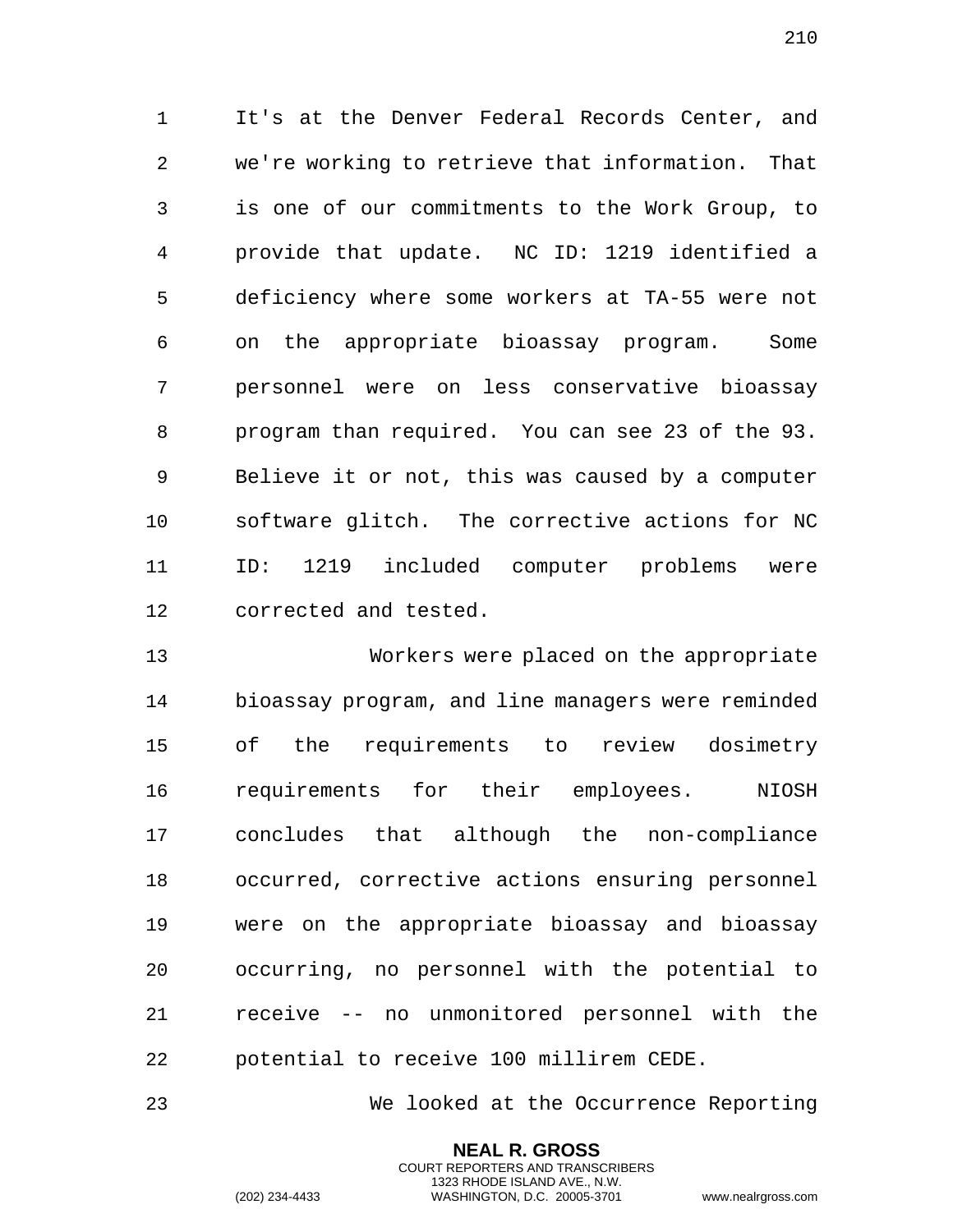System. We reviewed DOE ORPS or LANL 835 violations. We identified a total of 159 reports in our initial search. Of the 159 reports, 64 were deemed potentially relevant. NIOSH reviewed the 64 in detail and found no findings pertinent to 10 CFR 835. After we did that initial search -- you would think when you're looking -- doing a search, if you do the search by site, you would get all the reports. However, that's not true for the current reporting system. We actually -- if you search by area, such as TA-55, or by contractor name, you can get additional reports, or the number of reports can be greater. After issuing the addendum, we continued to search ORPS for more occurrence reports.

 However, after further investigation, we concluded that if there is an 835 violation, there would be an NTS report. Based on NIOSH's review for dose reconstruction of unmonitored workers, based on NIOSH's review of the LANL approved Radiation Protection Program, internal and external assessments, the NTS reporting

> **NEAL R. GROSS** COURT REPORTERS AND TRANSCRIBERS 1323 RHODE ISLAND AVE., N.W.

(202) 234-4433 WASHINGTON, D.C. 20005-3701 www.nealrgross.com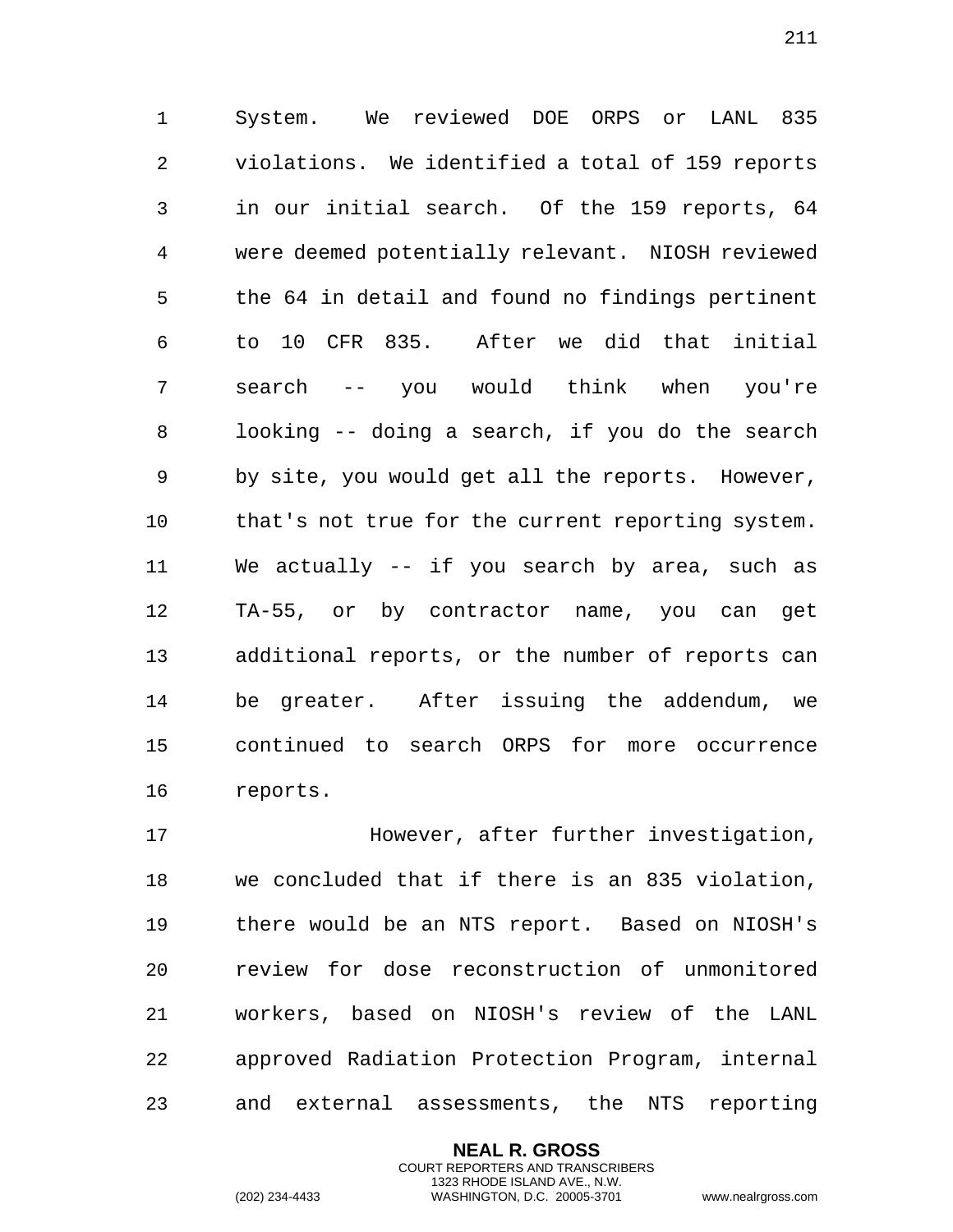findings and occurrence reporting, NIOSH concludes that intakes for unmonitored workers with access to controlled areas were unlikely to have resulted in a CEDE of 100 millirem per year. Bounding intakes -- our dose reconstruction methodology. Bounding intake quantities corresponding to 100 millirems CEDE may define as 2 percent of Stochastic ALI or annual limit on intake. An unmonitored worker can be assumed exposed to 2 percent of the Stochastic ALI per year, with potential -- year from potential radionuclides. For the purpose of dose reconstruction, the radionuclide and lung clearance Class selected for each year's intake would be the one resulting in the highest dose to the organ of interest.

17 Again, the specific 2 percent SALI nuclide mixture resulting in the highest dose to the organ of interest at the time of cancer diagnosis would be the selected intake. So we take the 100 millirem CEDE; we figure out the intake that would give that CEDE; we use that to define, to determine what the dose to the organ

> **NEAL R. GROSS** COURT REPORTERS AND TRANSCRIBERS 1323 RHODE ISLAND AVE., N.W.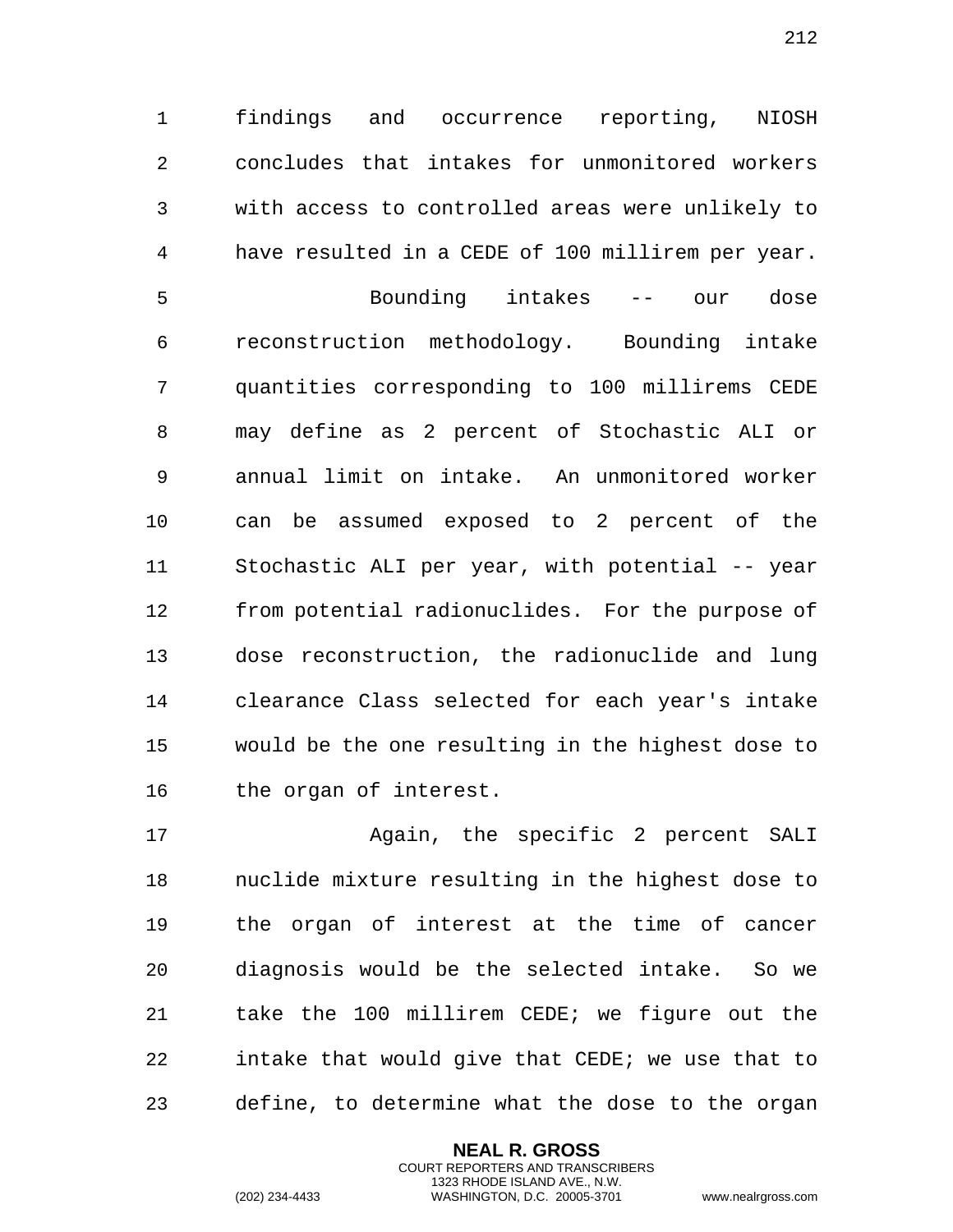of concern would be.

 Our example DR, White, non-Hispanic male, born in 1965, starts employment at LANL in January 1, '96, ends in 12/31 of 2016, and he's diagnosed with cancer on 12/31, his final day of employment. We must have adjusted the sensitivity on that.

 You can look at this table. It's really hard to read. I put this together, and I showed it to the Work Group, as well. Everybody looks at 100 millirems CEDE and they think wow, that's not much dose, but again, that's a distribution -- whole body. We're looking at a specific organ of concern. If you look at using that 100 millirems CEDE and take the bone surface -- you'll also notice that the year is 1996 to 2009. 2010, we have a separation. That's because the DACs changed for 10 CFR 835, which changed some of the results that we had.

 But again, bone surface, you can see 20.012 rem, with a 22 percent PoC. Lung, as well, you can get as high as 31 percent PoC for an individual that never smoked. We also looked at

> **NEAL R. GROSS** COURT REPORTERS AND TRANSCRIBERS 1323 RHODE ISLAND AVE., N.W.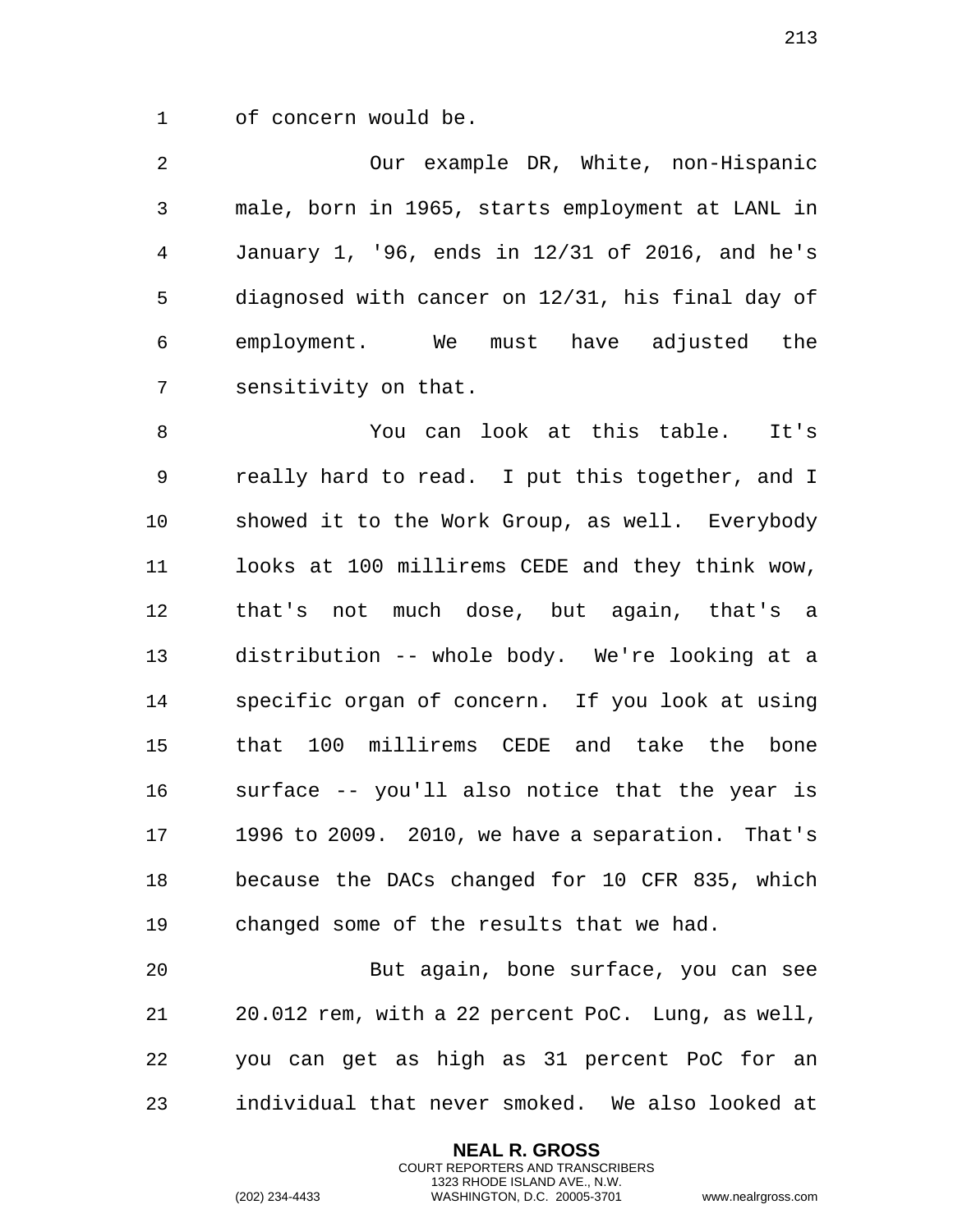special tritium compounds. This was another area of concern. Potential dosimetric issues associated with STCs, including stable metal tritides and organically bound tritium, were not formally recognized or addressed by LANL or DOE until the late 1990s.

 In 1998, LANL issued a dose assessment for tritium internal dosimetry and bioassay programs, which specifically addressed bioassay for special tritium compounds. The potential for significant exposures to special tritium compounds were small, and dose assessments were rarely deemed necessary. Bioassay data specific to special tritium compounds are rare for the entire period of the evaluation. NIOSH can bound unmonitored intakes of STCs in the same manner as the intakes of other rare nuclides for which internal dosimetry data is lacking. By assuming intakes to unmonitored workers do not exceed 2 percent of the Stochastic ALI, which is equivalent to 2 percent of the Stochastic ALI for tritiated water vapor, then when you use the methods outlined in OTIB-66.

> **NEAL R. GROSS** COURT REPORTERS AND TRANSCRIBERS 1323 RHODE ISLAND AVE., N.W.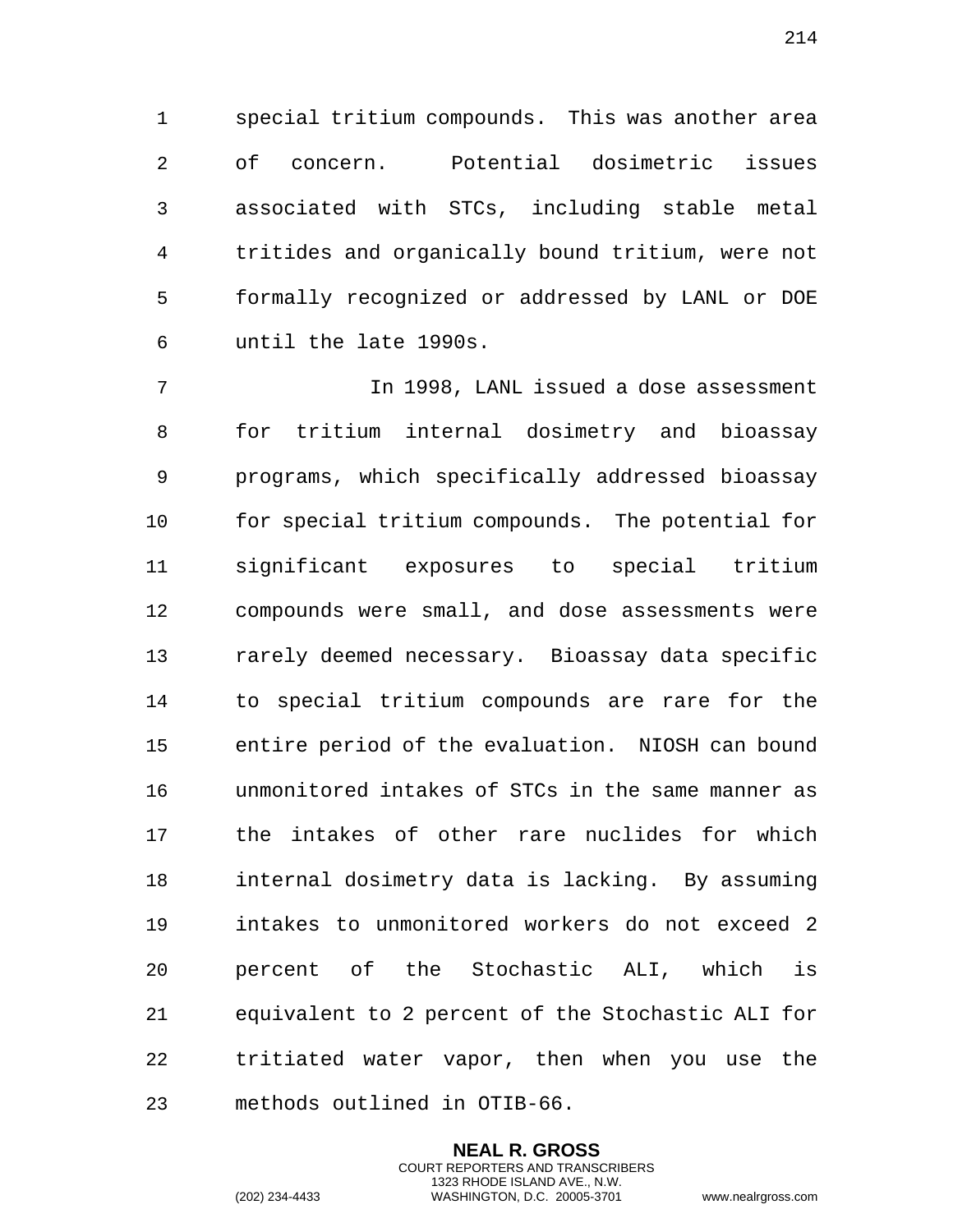We also looked at petitioner concerns, one of those associated with 10 CFR 835. A preliminary notice of violation was issued on February 16, 2007, by DOE. The PNOV included radiological protection violations for monitoring. The PNOV noted that the Office of Independent Oversight, in 2005 inspection, found that LANL failed to adequately establish personnel and area monitoring for TA-55 for hazards of neptunium and radium nuclides, other than uranium, plutonium, americium and tritium.

 NIOSH reviewed LANL's response and corrective actions. We also looked at the NTS reports related to this. NIOSH also asked LANL for information on potential neptunium exposure -- on this potential neptunium exposure. LANL indicated the 100 gram quantities fell below their monitoring threshold, as documented in their internal dosimetry Technical Basis Document. Therefore, they have come up with a specific quantity where they deem it necessary that individuals could exceed the 100 millirem CEDE, so activities above that specific quantity,

> **NEAL R. GROSS** COURT REPORTERS AND TRANSCRIBERS 1323 RHODE ISLAND AVE., N.W.

(202) 234-4433 WASHINGTON, D.C. 20005-3701 www.nealrgross.com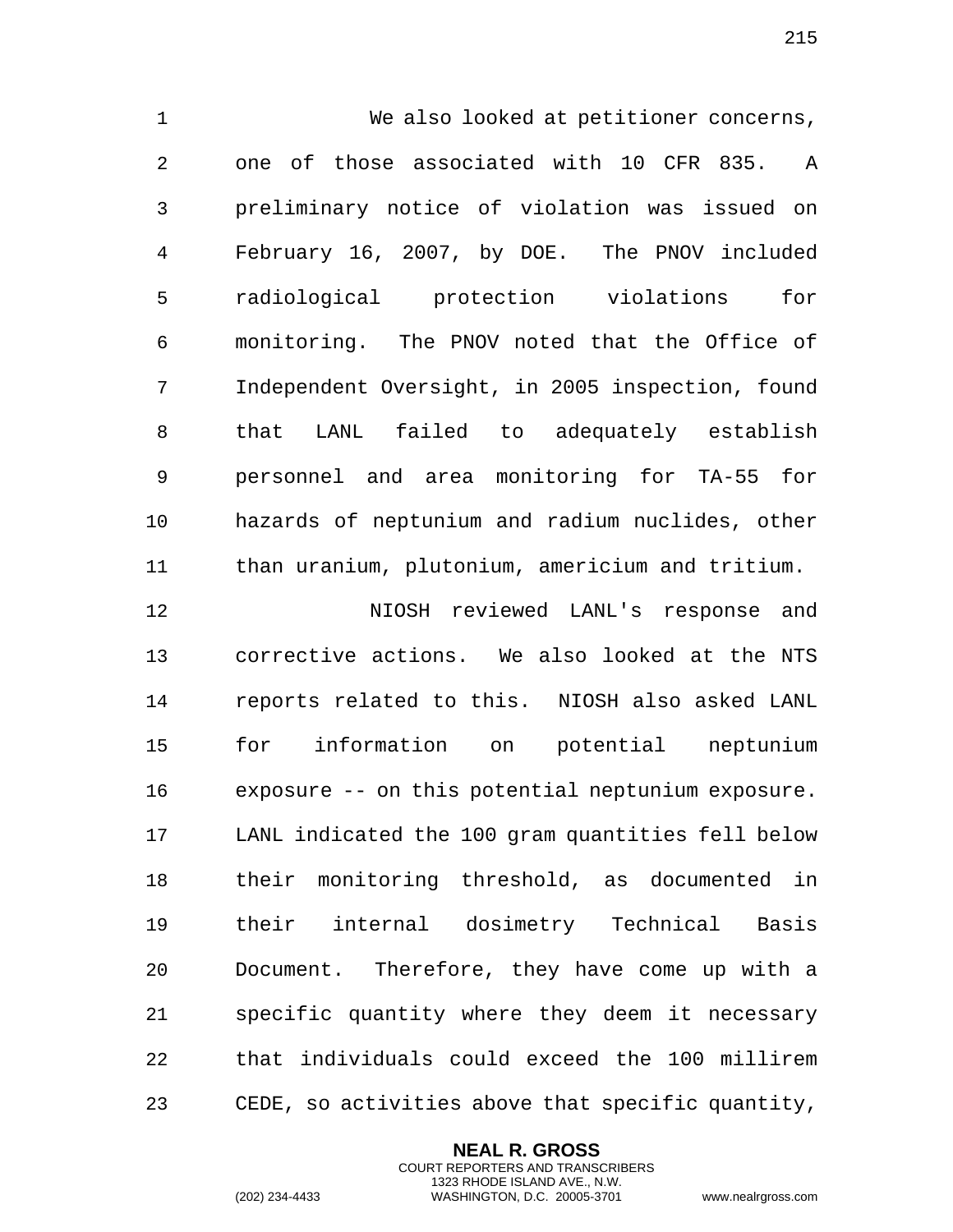individuals would be put on the bioassay program, below that specific quantity, they would not.

 After reviewing all available information, NIOSH finds that unmonitored workers involved in these operations were unlikely to have received intakes that would have resulted in 100 millirem CEDE. Therefore, our methodology described earlier would bound intakes for unmonitored workers associated with this activity.

 For the period of January 1, 1996 through December 31, 2005, NIOSH finds that it has access to sufficient information to estimate the maximum radiation dose for every type of cancer for which radiation doses are reconstructed and could have been incurred in plausible circumstances by any member of the Class, or we can estimate radiation doses for members of the Class more precisely than an estimate of maximum dose. Oops. Sorry. Summary slide. Again, what I just stated, dose reconstruction is feasible for the entire period of January 1, 1996 through December 31, 2005.

> **NEAL R. GROSS** COURT REPORTERS AND TRANSCRIBERS 1323 RHODE ISLAND AVE., N.W.

(202) 234-4433 WASHINGTON, D.C. 20005-3701 www.nealrgross.com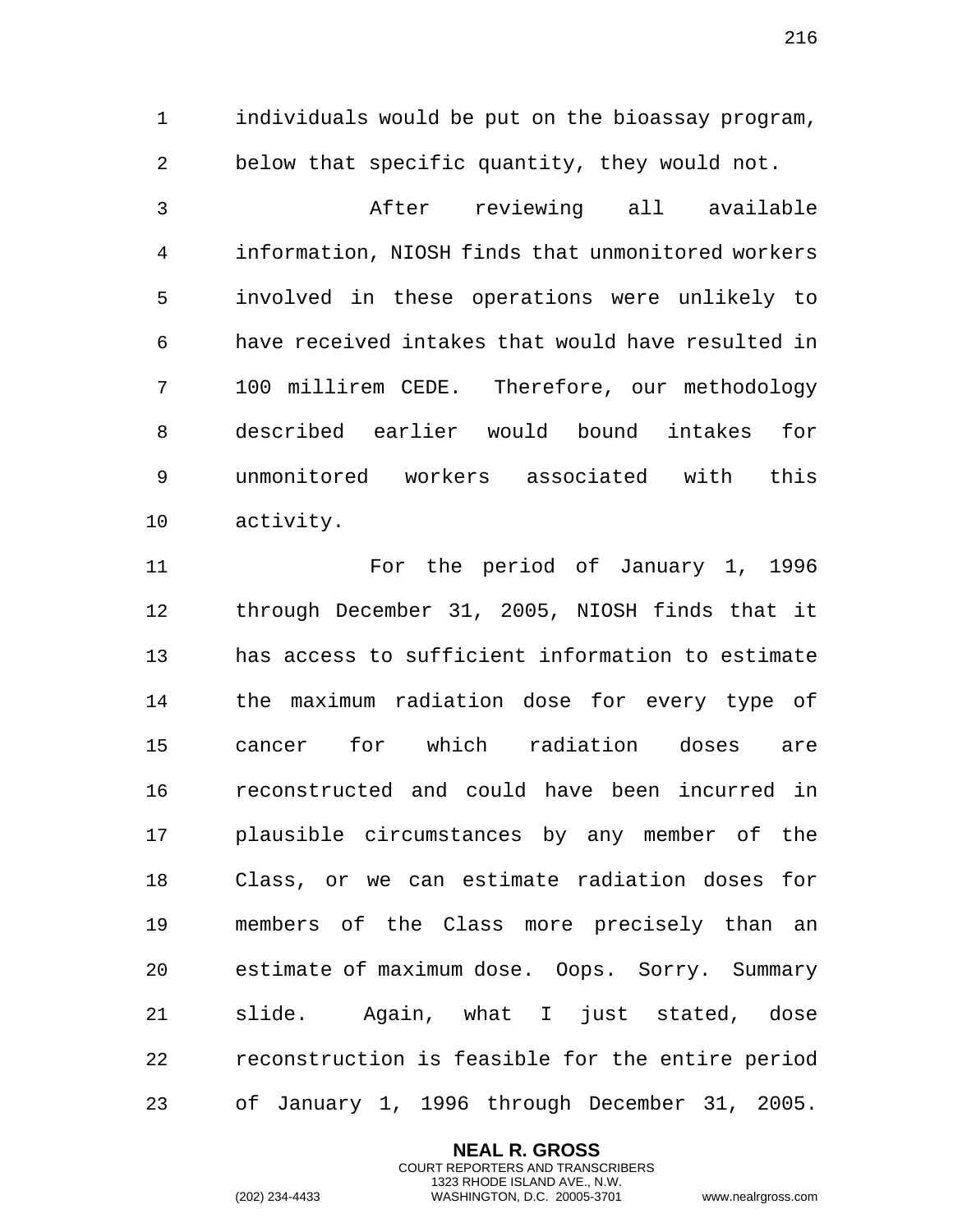Questions?

 CHAIR MELIUS: Board Members with questions for LaVon? Brad. MEMBER CLAWSON: Yes, LaVon, you were saying that it's feasible for you to be able to do this. This is using -- CHAIR MELIUS: Brad, can you talk directly into the mic? I know that's awkward, but -- face us. Face me. MEMBER CLAWSON: Okay. Here's the thing. You're saying that you guys can do that because the implementation of 835, and you're taking for it that nobody went over that 100 millirem, that you -- that has been put out there. Even if they don't, you're saying that if there's no data for them, they couldn't have gone over the 100 millirem, is that correct? 18 MR. RUTHERFORD: What we're saying is if the site was in compliance with 10 CFR 835, not counting NC ID: 484, which we have not

 reviewed yet, that we've already mentioned needs further review, but if the site's in compliance, which we've seen so far, then individuals that

> **NEAL R. GROSS** COURT REPORTERS AND TRANSCRIBERS 1323 RHODE ISLAND AVE., N.W.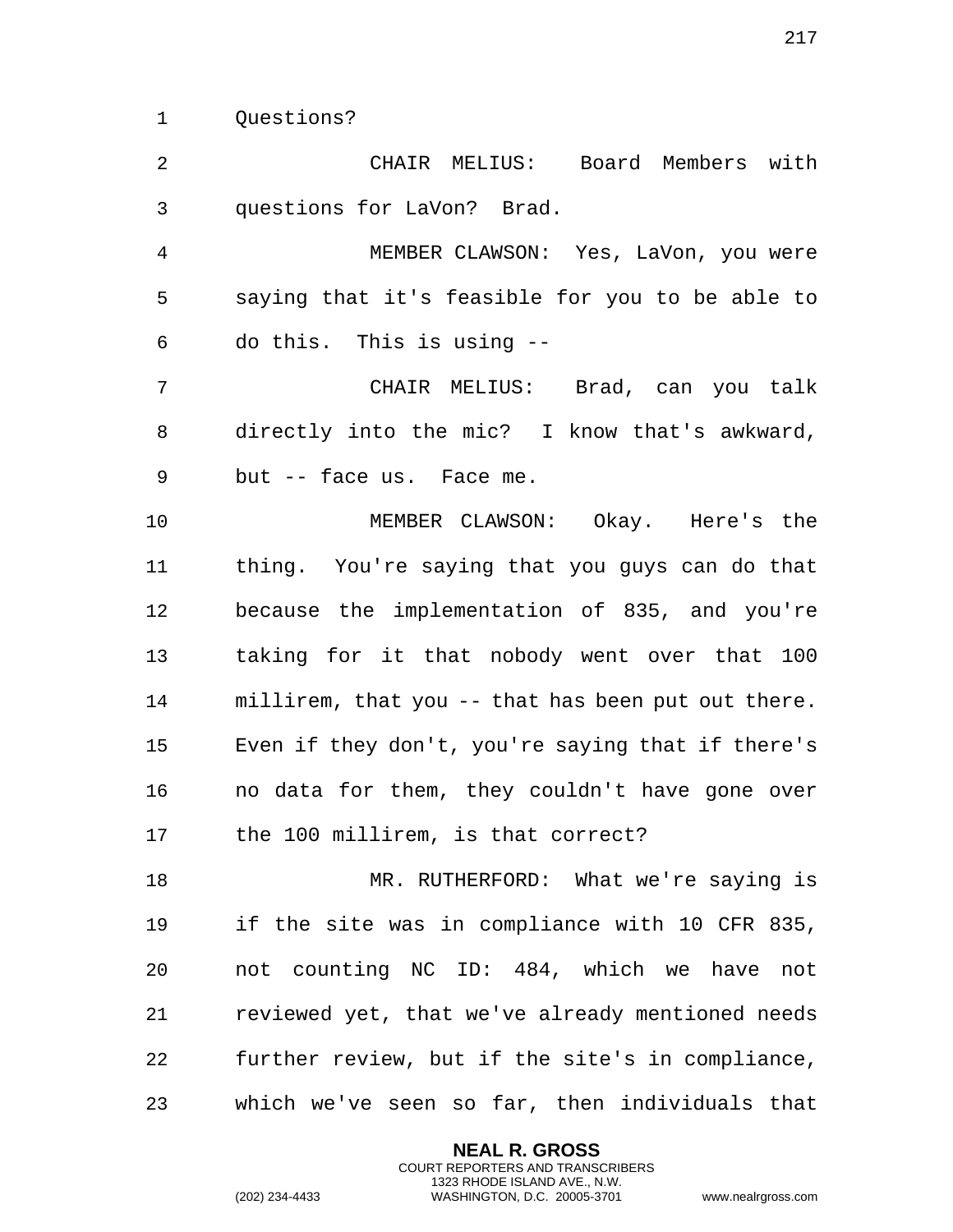were not monitored would not exceed the 100 millirem per year CEDE.

 MEMBER CLAWSON: Okay, and along with that  $-$ 

 MR. RUTHERFORD: I want to point out, though -- because I know where you're going with that, but I want to point out if information is presented to us, we will look at that information to see if that did not occur, or if that occurred.

 MEMBER CLAWSON: Granted, but you're also looking at internal audits from the people that are monitoring that, that is saying yes, we're all good. The only way that you're going to find this out is an external comes in and audits them, as we have seen at LANL, Mound, and Savannah River. I don't see how you can use this. I really don't. Because there's no way for us to be able to take and positively verify that they were in compliance. You can't do it.

 MR. RUTHERFORD: Okay, one of those was an external assessment by DOE and NNSA that we've identified. The other one, which SC&A identified, was an internal assessment, but it

> **NEAL R. GROSS** COURT REPORTERS AND TRANSCRIBERS 1323 RHODE ISLAND AVE., N.W.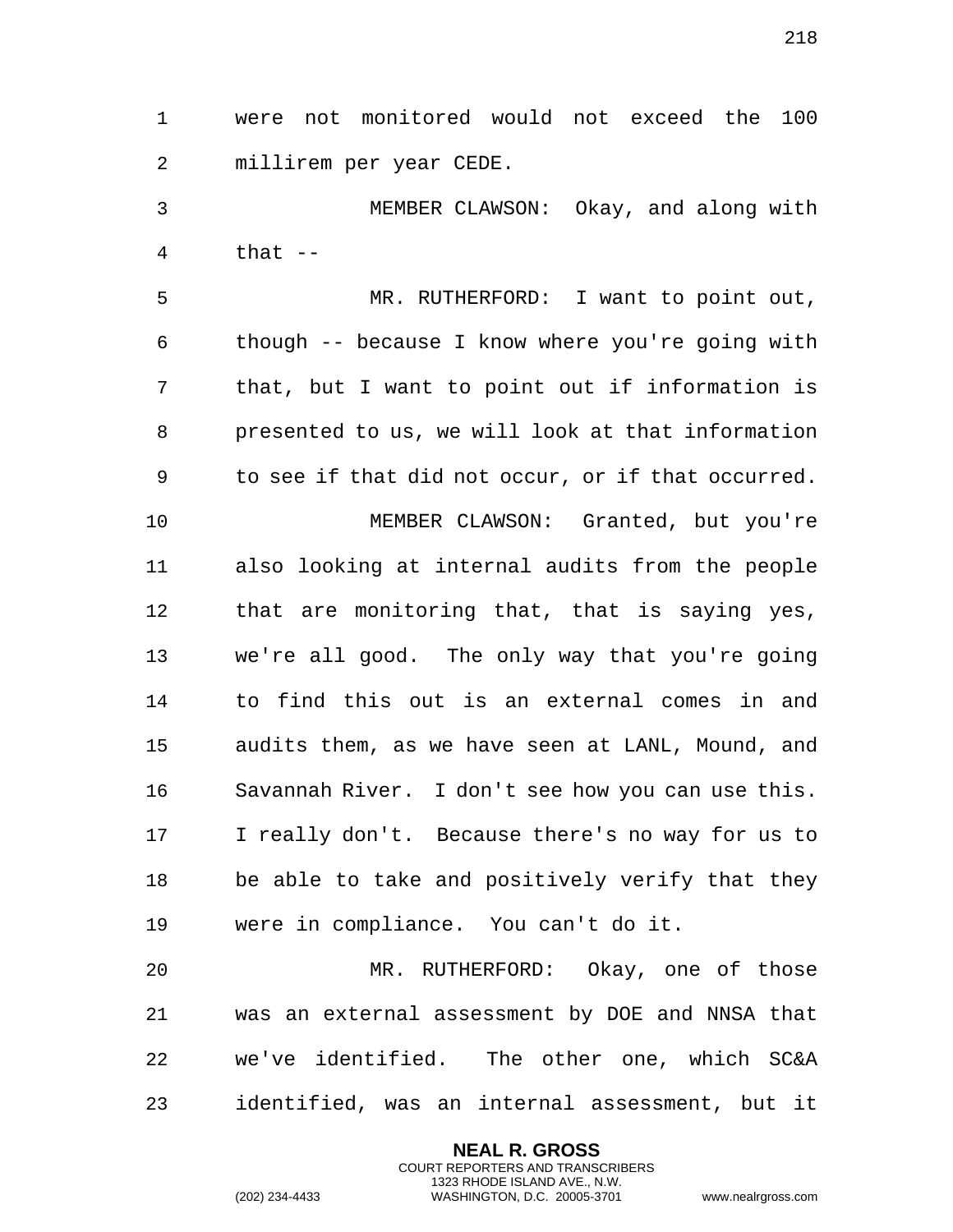**NEAL R. GROSS** was done by external individuals. That's the one we have to review, as I had mentioned. CHAIR MELIUS: Other Board Member questions? I have one question. Is this the first time this issue has come before the Board? MR. RUTHERFORD: Yes, it is. CHAIR MELIUS: You believe it has. MR. RUTHERFORD: I want to point out this is not only the -- Sandia National Lab, as I mentioned earlier in my presentation, Lawrence Livermore National Lab -- there are a number of sites coming down the road that the 10 CFR 835 period is under evaluation. The fact of the matter is that in a lot of circumstances, you are not going to have the personal monitoring data if the site determined that they would not exceed the 100 millirem CEDE. You have to take that into consideration. CHAIR MELIUS: But it's a site by site evaluation? 21 MR. RUTHERFORD: Exactly. CHAIR MELIUS: Any other Board Member questions at this point? We'll open it up again.

> COURT REPORTERS AND TRANSCRIBERS 1323 RHODE ISLAND AVE., N.W.

(202) 234-4433 WASHINGTON, D.C. 20005-3701 www.nealrgross.com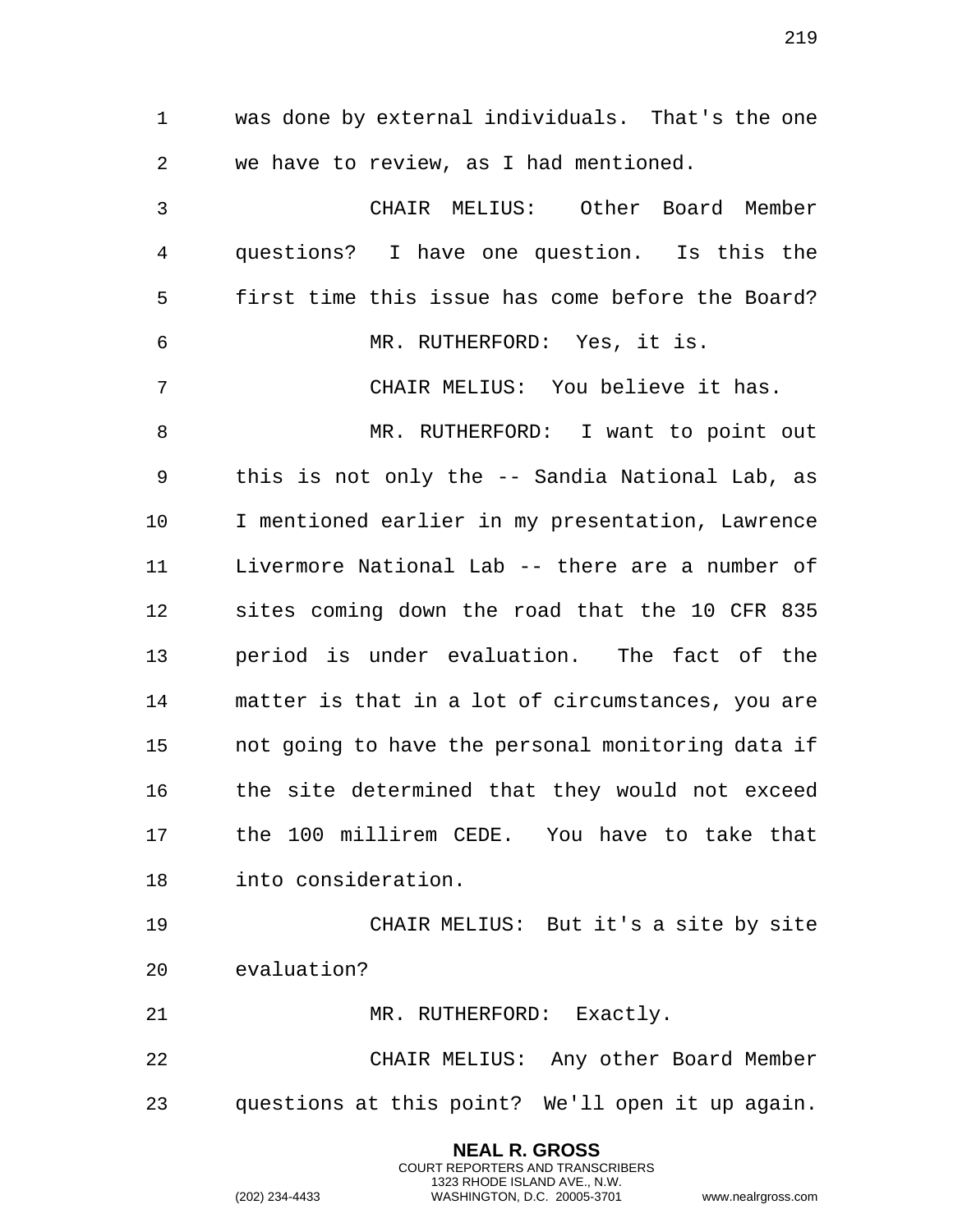We have the Work Group and the SC&A presentations to hear first, so don't go too far away, LaVon. MEMBER BEACH: Actually, can Joe go ahead and go, and then I'll go after Joe? I think that's -- does that work? MR. FITZGERALD: That's fine. CHAIR MELIUS: So just for the record, Josie Beach is the head of the Work Group that's been reviewing this. Joe is from the Board's external technical contractor. MR. FITZGERALD: Good afternoon, Joe Fitzgerald. As Dr. Melius indicated, I am with SC&A. I support the Work Group on Los Alamos. We reviewed the ER addendum, provided a memorandum that the full Board has a copy of, which I believe is also available on the back tables for anyone that wants to review that. I'm not going to go through -- there's

 some preliminaries about the addendum, which LaVon has already covered, so I'm not going to go through that, really, and just get to what we did. This is certainly a different review. This is not so much of a technical review or technical

> **NEAL R. GROSS** COURT REPORTERS AND TRANSCRIBERS 1323 RHODE ISLAND AVE., N.W.

(202) 234-4433 WASHINGTON, D.C. 20005-3701 www.nealrgross.com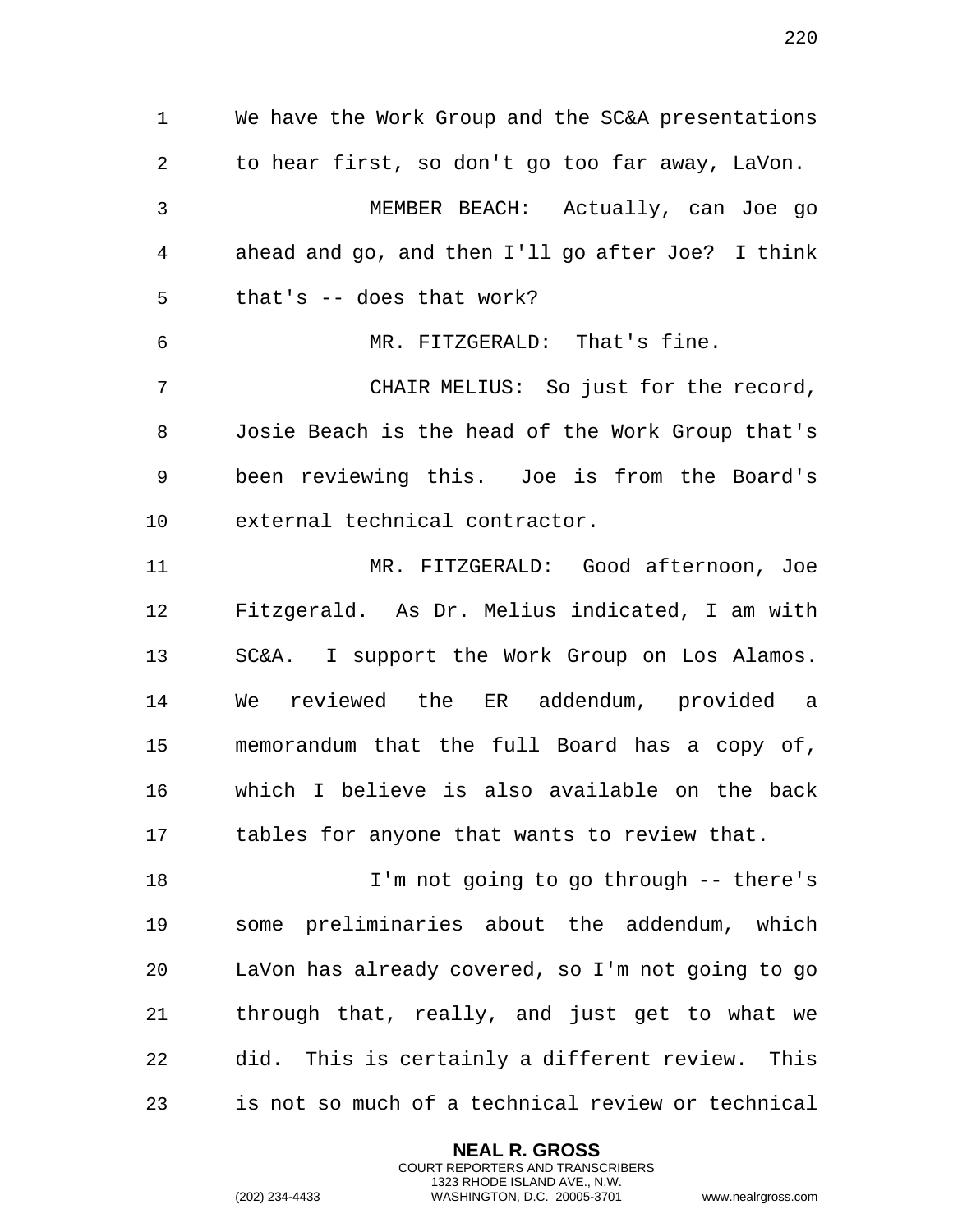issues, per se. It's really looking at sort of the adoption of a fundamental policy. So to some extent, we were wary about getting into what would be a Board deliberation on the merits of the policy, but wanted to provide -- and did so in the memorandum -- some considerations that go into, maybe, the background and the history of how these policies were developed and some of the implementation questions that arose.

 I don't think we have a real problem with the concept of using full compliance with 835 and all the elements of that as being a basis for applying the 100 millirem as, I think, NIOSH has proposed. But the issue that we come into is this question of the site certifying, essentially certifying full compliance, as of January 1, 1986.

 They had some QA provided by the field office and some program office representatives, but essentially, it was the site certifying against the elements of 835 that they met those elements and were in full compliance as of that date. The issue I think we raised in our memo to

> **NEAL R. GROSS** COURT REPORTERS AND TRANSCRIBERS 1323 RHODE ISLAND AVE., N.W.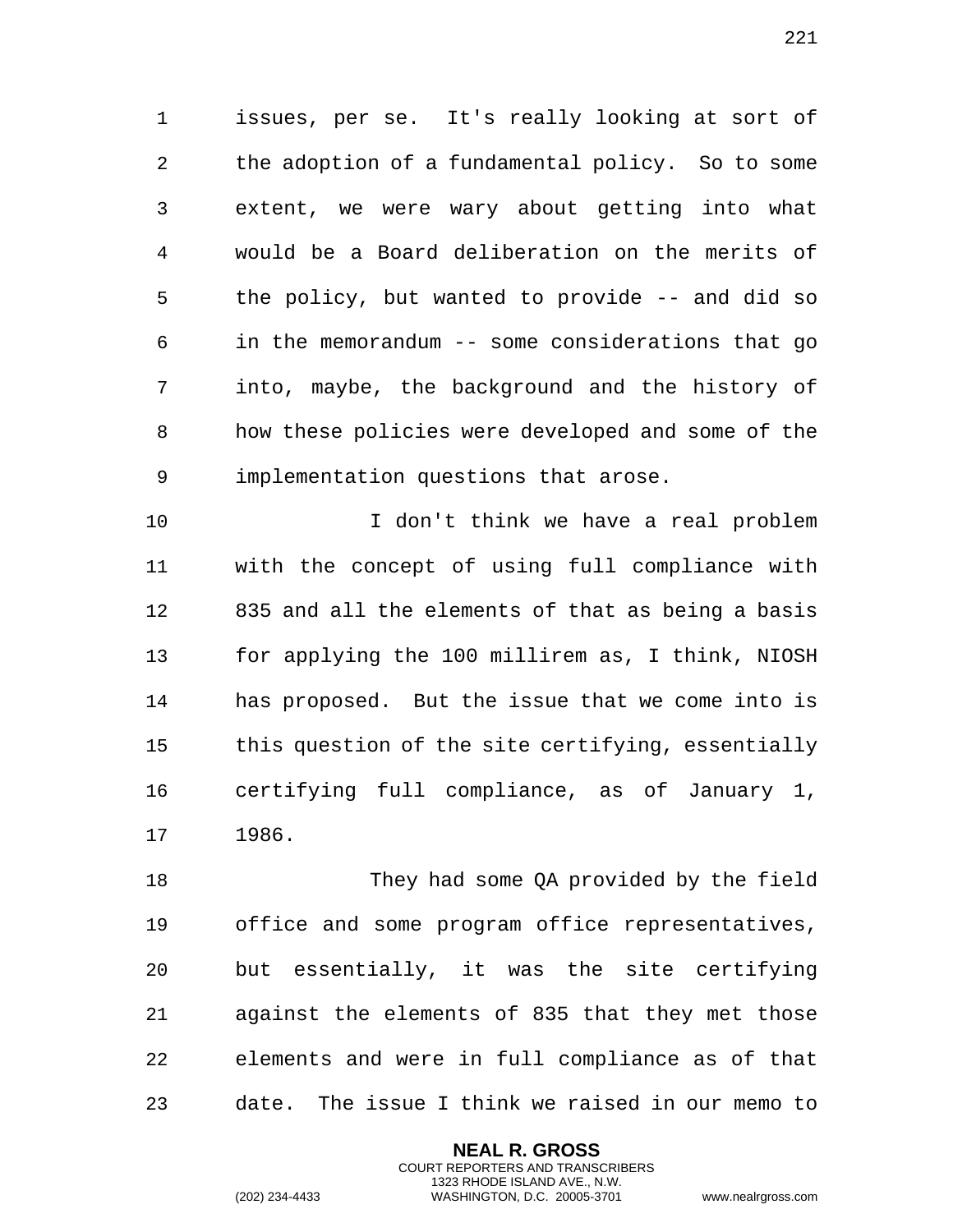the Board is that it's clear from that history -- and we can look back at it. Actually, I kind of lived it. I had a firsthand, front-row seat. The implementation against these policies, whether it was 548011, 1989, RadCon manual later, or 835, when it was promulgated, I think the history is that the implementation, the actual putting these actual requirements into place, not simply a paper certification, but actually changing the way you do business at some of the sites took time.

 These practices were embedded deeply into how, in this case, Rad Programs were implemented. They didn't change on a dime, even with the onus of Price-Anderson enforcement. It took time. Not all sites, but some sites, the implementation did take some years, several years to actually put in place.

 Certainly, the enforcement actions, the compliance self-assessments, the field representatives of the Defense Board, there was a lot of leverage being applied for the sites to actually change practices to meet expectations,

> **NEAL R. GROSS** COURT REPORTERS AND TRANSCRIBERS 1323 RHODE ISLAND AVE., N.W.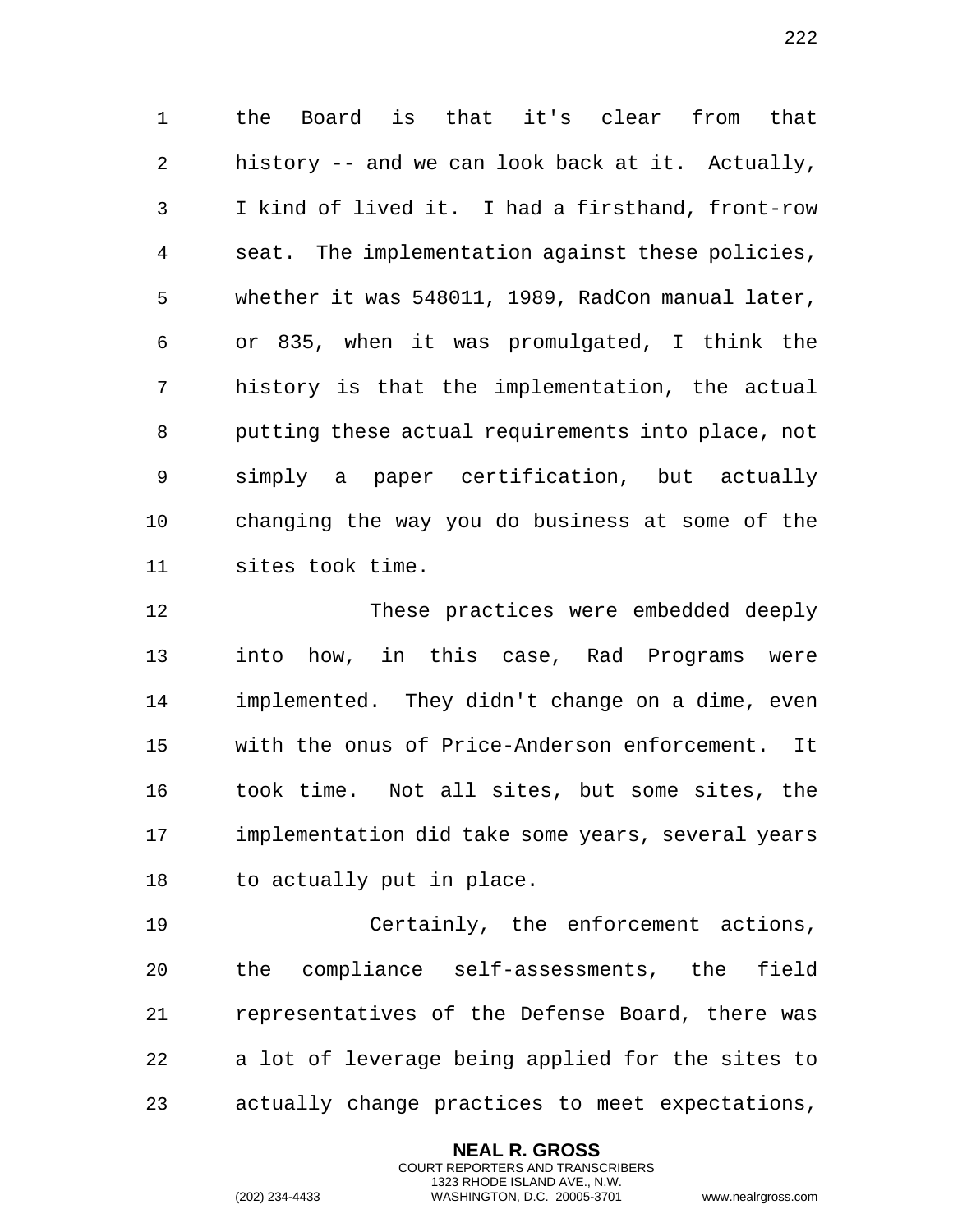not simply the interpretation of a site of what those expectations are, but actually what the Department, as a whole, felt 835 needed to be implemented. The reason I raise this is because there was a number of milestones in DOE's history where it wasn't the standards, it wasn't the policies. Heck, DOE had some very good policies early on. It was the actual execution against those policies and the accountability of the managers and the workers to implementing the expectations fully that turned out to be the issue.

 I know Paul Ziemer's on the phone. We both went through the Tiger Team era. I led two Tiger Teams. The Tiger Teams were -- this is 1989 and '90, so it actually does fall in that time frame. They were designed as a bit of a shock treatment throughout the complex to look at the accountability of sites to meeting the compliance requirements across the board, environment safety and health.

 The concern was -- and this was born out of the Rocky Flats raids and the West Valley

> **NEAL R. GROSS** COURT REPORTERS AND TRANSCRIBERS 1323 RHODE ISLAND AVE., N.W.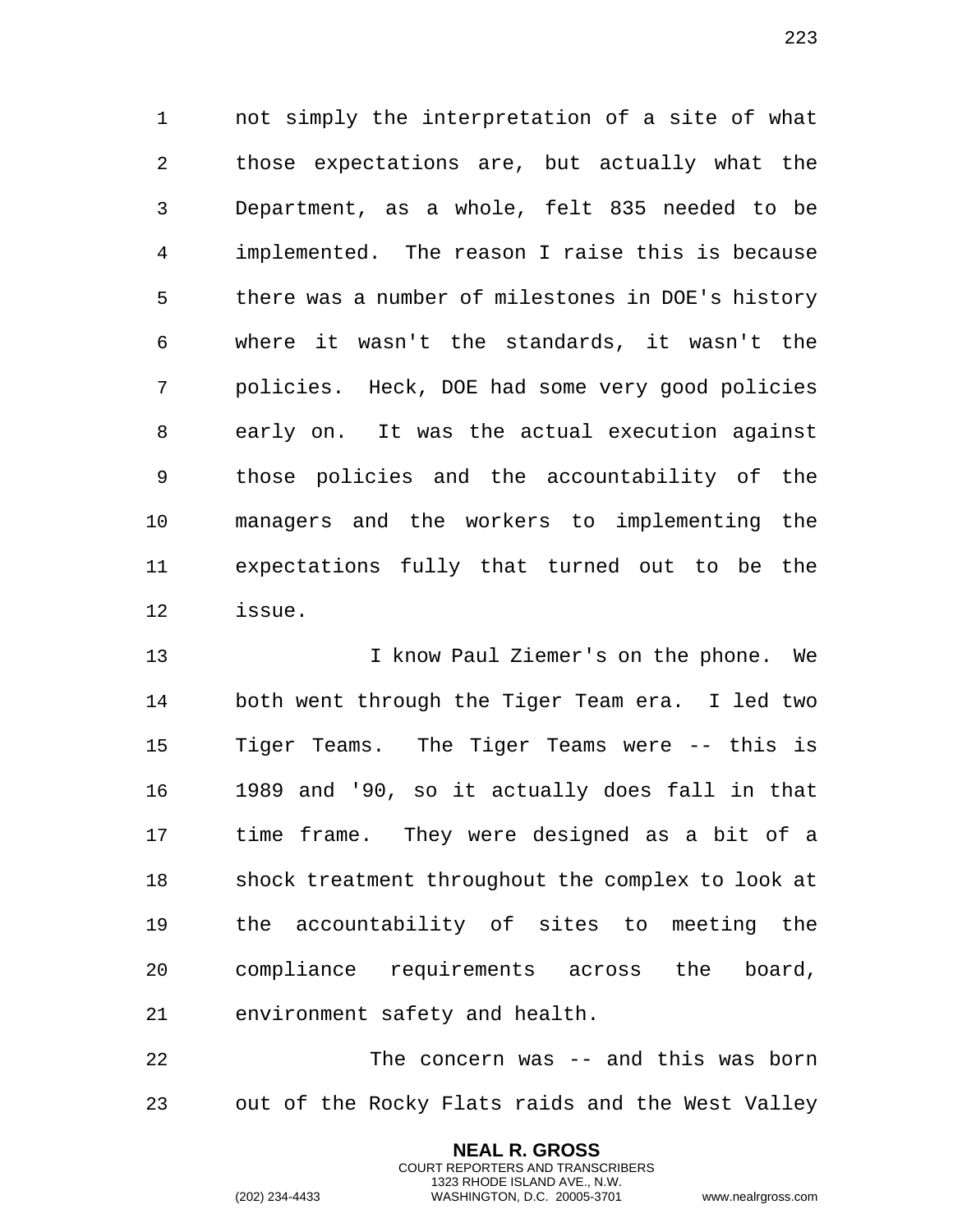raids -- was that we had the requirements, but the sites were not implementing them fully. They weren't actually carrying them out, and there were gaps in performance. There was gaps in compliance. These weren't being recognized and acted upon. Our concern relative to this issue is yes, there was a certification of full compliance as of that date, but foregoing an active review of whether or not, in this case, dosimetry programs important for dose reconstruction were being fully implemented, or implemented effectively, that one could base dose reconstruction on them, and presuming that this is all resolved by that compliance certification on January 1, 1996 is one that we think is quite a leap.

 Actually, looking at the -- we only have several data points. We didn't look further than the Savannah River and Los Alamos, but we're finding instances of fairly significant gaps -- what appear to be gaps in how bioassay participation was being run, how enrollments were being done, how RWPs were being satisfied.

> **NEAL R. GROSS** COURT REPORTERS AND TRANSCRIBERS 1323 RHODE ISLAND AVE., N.W.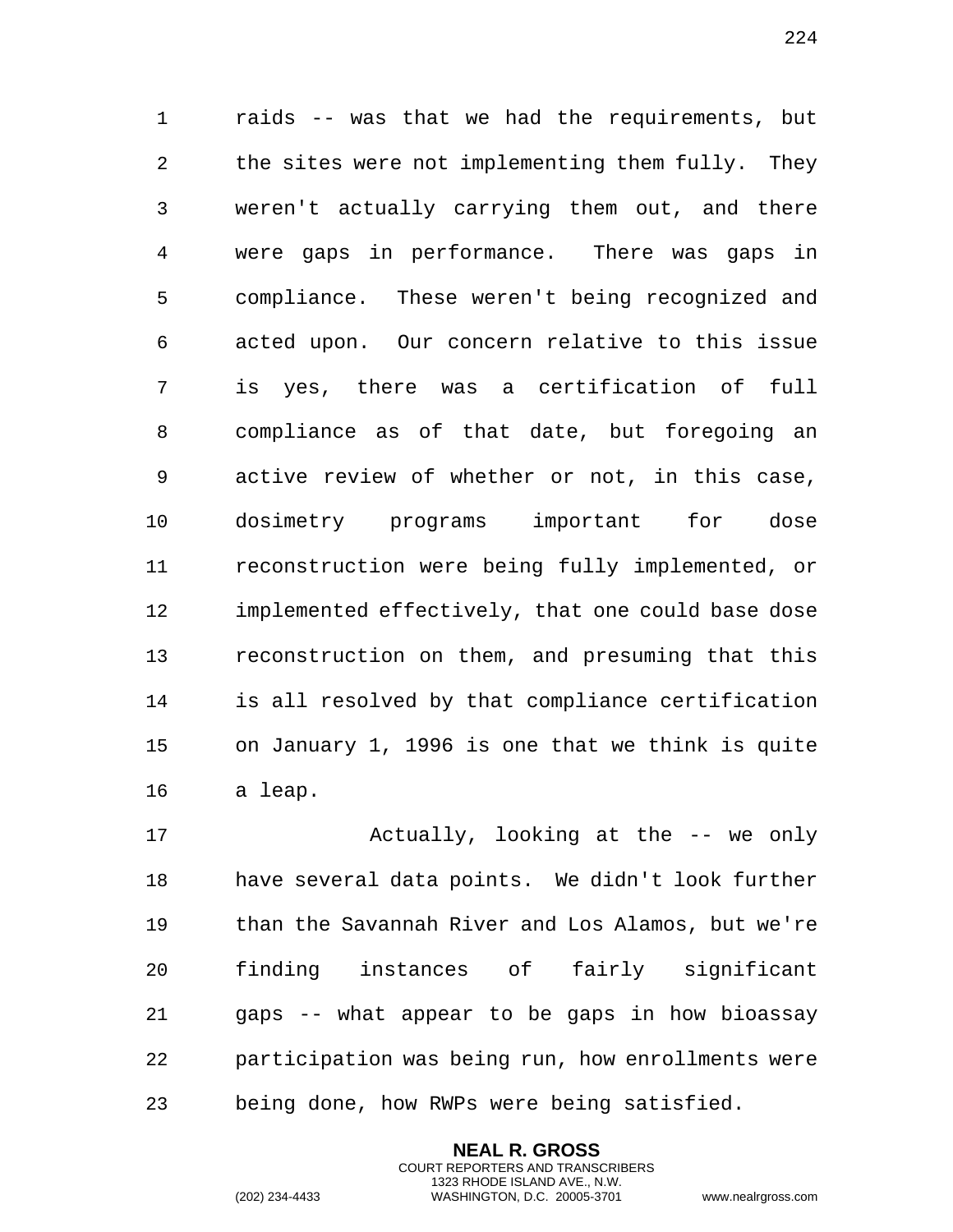There certainly appears to be missing bioassays in those instances. The question to ask is if implementation against 835 is falling short significantly in those cases, then how does one have confidence that implementation against the other tenets of 835, including the 100 millirem, were also being satisfied, as well? I think the question of is there enough confidence in that milestone that you have, in fact, full compliance and implementation on that date, or did that happen further down the pike, as experience was gained with 835, and as actions to hold sites accountable, which happened, certainly, throughout the '90s, is that milestone of confidence of full compliance, did that come later, actually, than the very first date, which is that -- when they put the paper out, when the 835 Rule became effective.

 It was that context we actually went through and provided some of the considerations. Reviewing the oversight findings, I think we had discussion of looking at non-compliances. I think that turns out to be a fairly blunt

> **NEAL R. GROSS** COURT REPORTERS AND TRANSCRIBERS 1323 RHODE ISLAND AVE., N.W.

(202) 234-4433 WASHINGTON, D.C. 20005-3701 www.nealrgross.com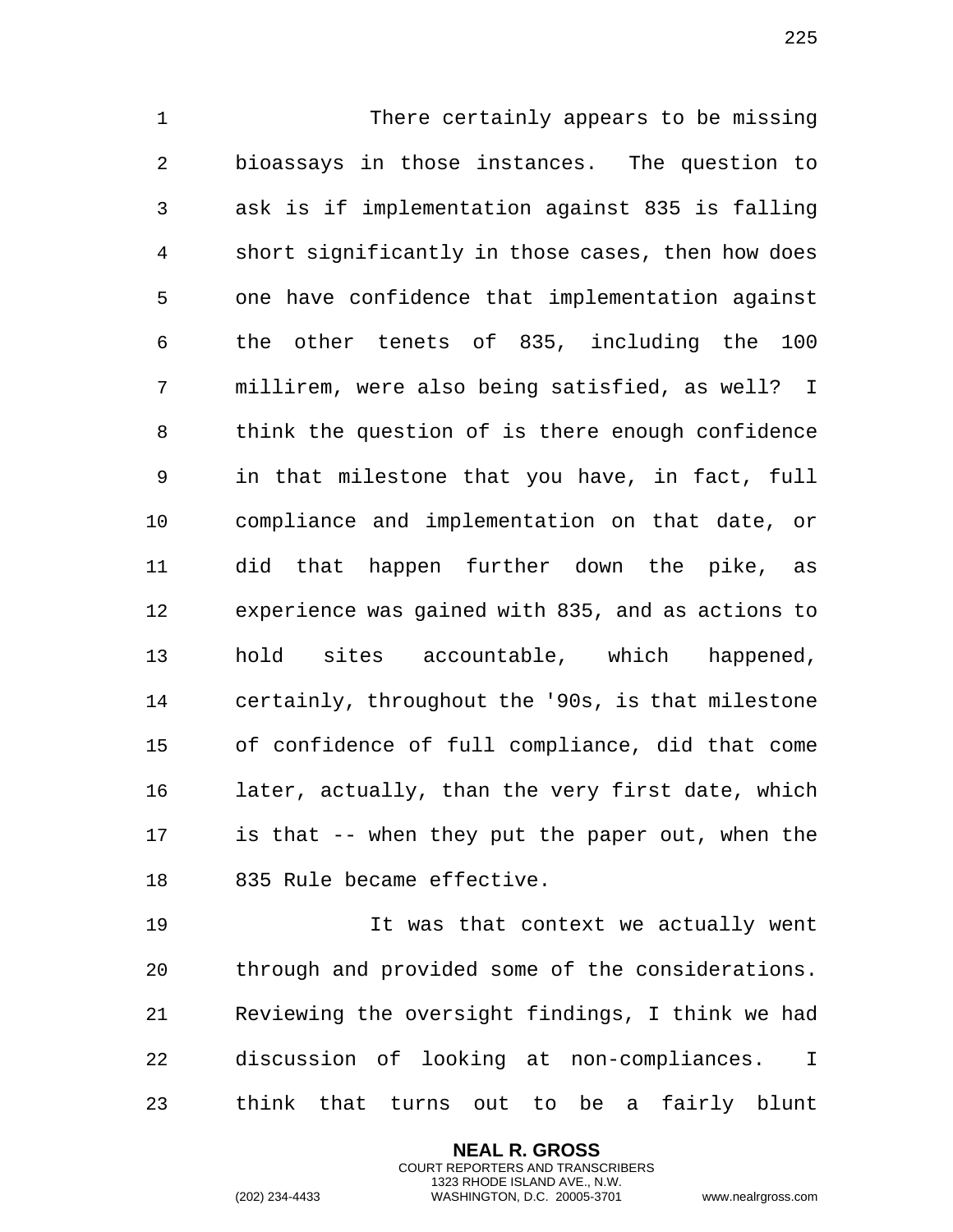instrument, particularly when you're talking about bringing outsiders in to look at your bioassay program.

 A lot of what you're doing in those dosimetry programs may not be something that could be -- where you have non-conformances identified within a couple, two, three days of an on-site review. I think a lot of cases, when you're talking about oversight reviews, even Price-Anderson reviews, relying on the site self-assessments to frankly divulge where they have issues and to bring those issues to DOE's attention, that's not necessarily going to be even. You're not going to have all the sites responding uniformly. I think you had some very good examples in Savannah River, based on their concerns on their internal dose assessment program.

 That was basically borrowed from the Mound experience. They did, in fact, identify issues and brought that to DOE's attention, but you're not going to necessarily have that across all the DOE sites, where you're going to have a

> **NEAL R. GROSS** COURT REPORTERS AND TRANSCRIBERS 1323 RHODE ISLAND AVE., N.W.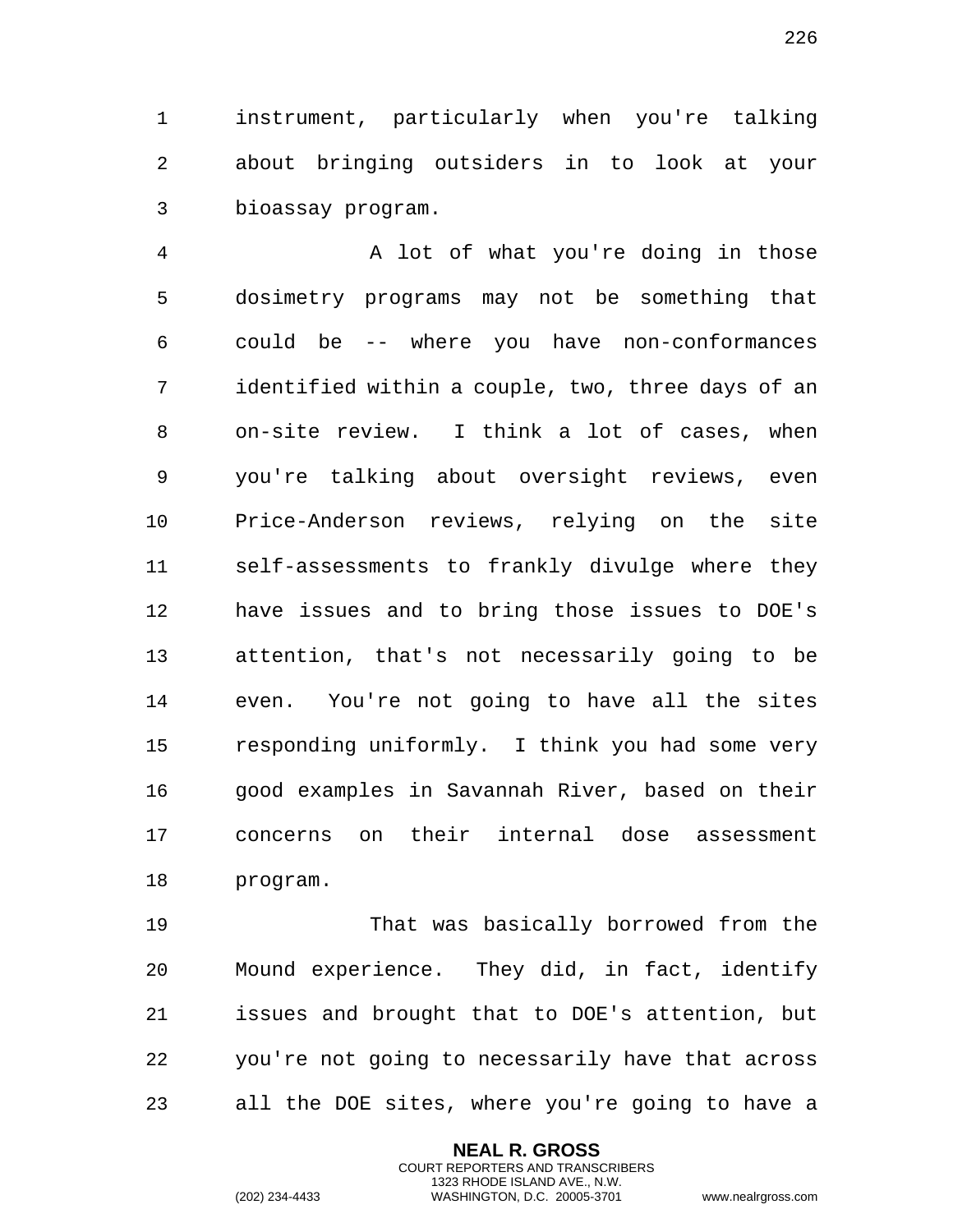self-awareness of what's wrong with your program and the ability to actually identify those issues.

 Using non-compliance reviews, using non-compliance findings as the instrument to know whether or not there's issues at sites after 1995, I think, is an issue that needs to be discussed by the Board. I think that's a pretty significant move. What we did, basically, is we did a review of the certification process. I think the process was pretty thorough. I think, as NIOSH pointed out, they did bring a team in. They did look at the site, in terms of where things stood, and they did make some findings that were corrected before that date. On the various and sundry tracking systems, we pretty much followed the same scope as NIOSH did and looked at -- we looked at the NTS. We looked at ORPS. We looked at the Defense Board reviews.

 There's an extensive scope of Defense Board reviews of Los Alamos. They have a site representative at Los Alamos. Generally, we didn't find anything other than this one NC ID:

> **NEAL R. GROSS** COURT REPORTERS AND TRANSCRIBERS 1323 RHODE ISLAND AVE., N.W.

(202) 234-4433 WASHINGTON, D.C. 20005-3701 www.nealrgross.com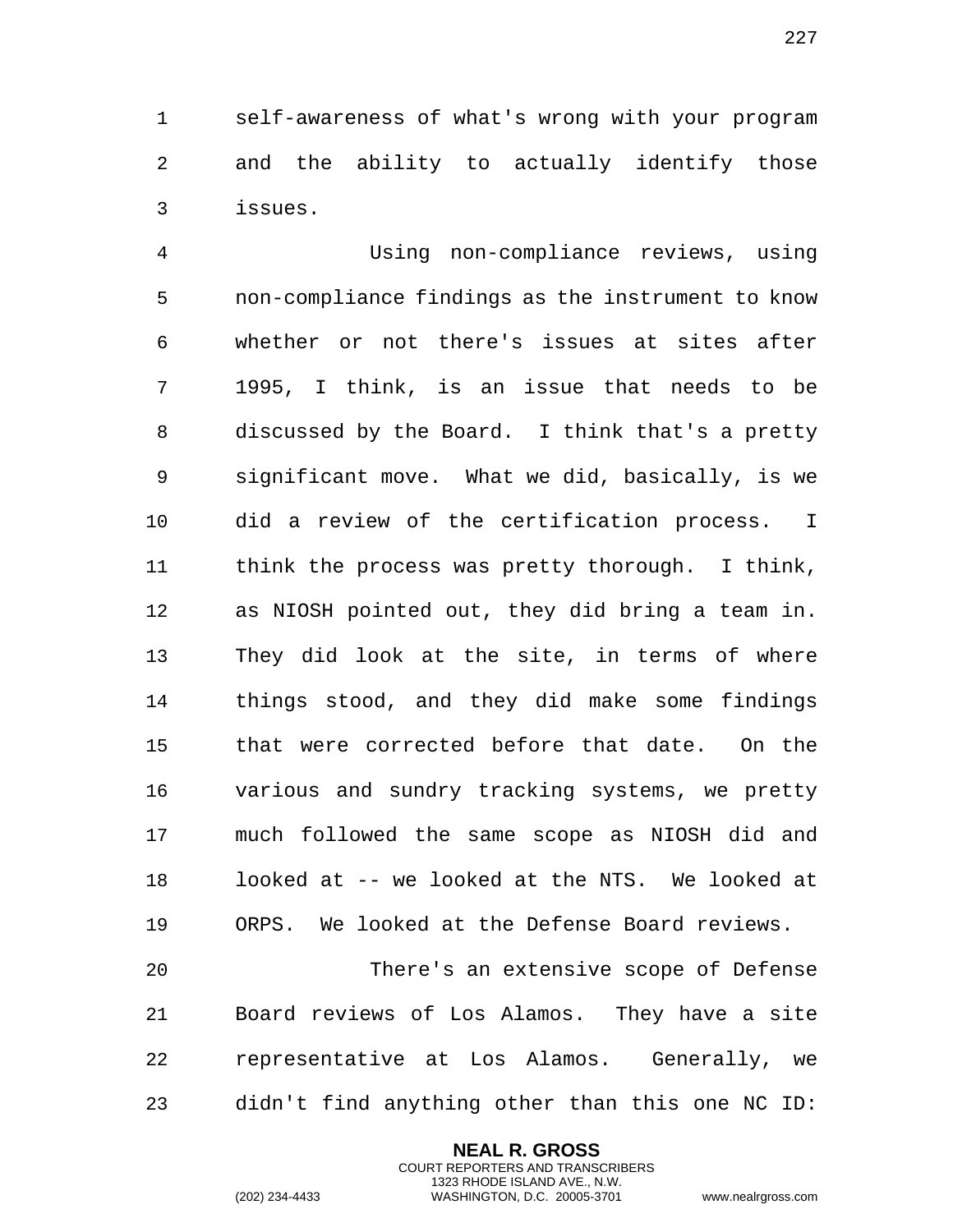484, which really focused on a non-conformist that had implications that were substantive to -- that would be substantive to dose reconstruction. It's unclear, and I think it's really good that NIOSH is looking at that -- it's unclear what the full significance of that is.

 But the one thing I would point out to the Board, and I think LaVon was mentioning that they're looking for whatever sampling results that Los Alamos might have that would shed some light on whether these people were resampled, or whether there's any additional information. I think the implications are much broader than that. I think this was a snapshot of a non-compliance that took place at this particular point in time. They looked at one RWP, for example, and found a number of these support workers did not need bioassays. But the real question is how long did that persist? To what extent do you have a history of incomplete bioassays that date going back in time before that point? This was 1999.

The broader question is if the program

**NEAL R. GROSS** COURT REPORTERS AND TRANSCRIBERS 1323 RHODE ISLAND AVE., N.W.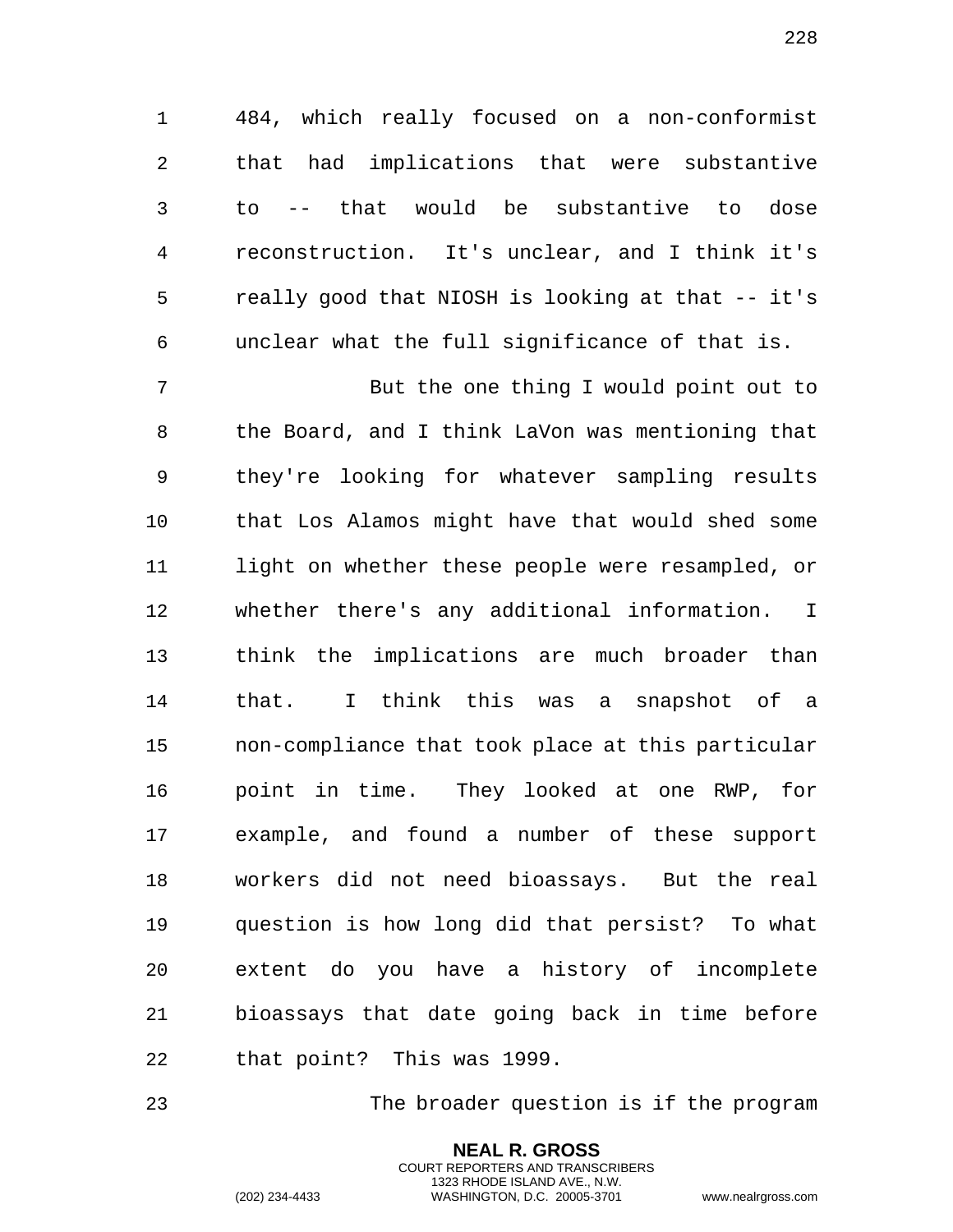was dysfunctional, as identified in 1999, on this non-compliance, the fact that there might be some sampling data that they did for that particular RWP that was identified in the non-compliance, to me, is just the tip of the iceberg.

 The real question is going back in time, what does that say about the completeness of that bioassay program, and can you rely on that bioassay program if you had to, in terms of dose reconstruction, or not, and does that undercut the premise of assuming that you had full compliance and you wouldn't have to look at any particular issues of completeness beyond the fact that they should have monitored at 100 millirem? I think it's a broader question than just whether or not there's samples for that particular time period. I think LaVon went through the scope of that review. It's a pretty extensive scope. They made ten findings, covering everything from improper enrollment of the key subcontractor site, the non-adherence to participation in job-specific bioassays, and the improper filling out the checklist.

> **NEAL R. GROSS** COURT REPORTERS AND TRANSCRIBERS 1323 RHODE ISLAND AVE., N.W.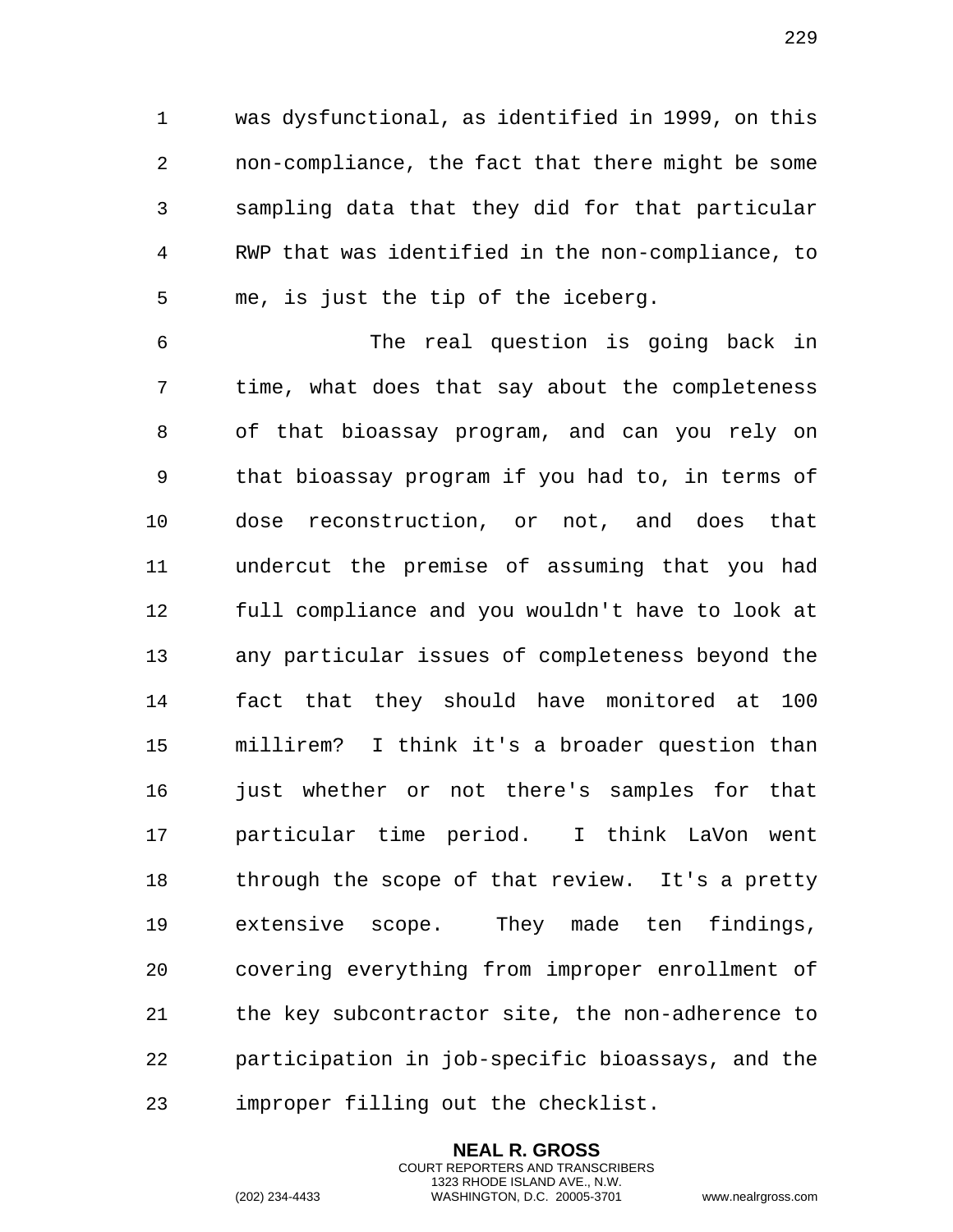This was a three-day review, as I recall, so this was a very specific, not too extensive sampling, but the sampling found these issues during that one-week review. The other thing we looked at were -- I think Josie can get into this to some extent. The Work Group and the series -- this is several years' review of various issues that were pertinent to the preceding SEC period.

 This is the one from 1970 -- is it '75? I think it's '75 to '95 or '72 to '95, there was a number of issues revolving around mixed activation products, mixed fission products, exotics, and certainly a number of questions about whether there was sufficient monitoring data, sufficient record keeping to support dose reconstruction. The conclusion was no, there was not. The issue that I think the Work Group certainly has, at this point, is this presumption basically preempts any further review of those issues into -- except the Site Profile issues, perhaps -- into the post-'95 period, even though they certainly were significant before '96. I

> **NEAL R. GROSS** COURT REPORTERS AND TRANSCRIBERS 1323 RHODE ISLAND AVE., N.W.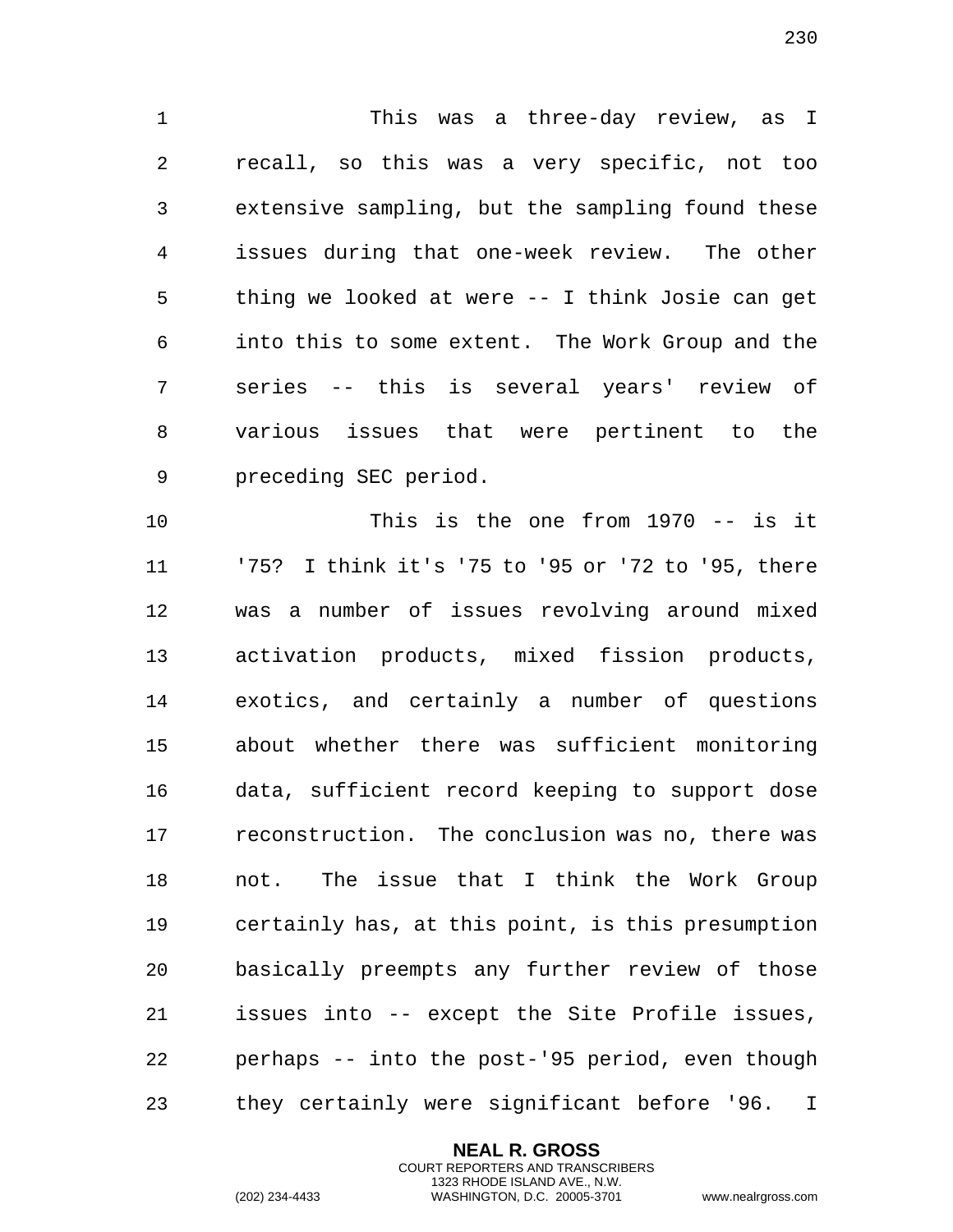highlight one set of issues involving MAPs, mixed activation products.

 These were ones that certainly were of significance for the previous SEC discussion. So what do we do with those issues? How are they addressed, and are they still pertinent? They were sort of hanging there since 2013-14. For continuity's sake, I think that's another implication that the Board needs to look at, as well. Finally, on neptunium, there, I think, is a question of clarification, in terms of the operation that involved neptunium.

 It's not clear that the operations that figured in the conclusion that NIOSH had were all the operations. I think it would be useful for the secure inventory that DOE maintains to be consulted just to provide that assurance that you have all the operations that were important for neptunium covered, and that the conclusion reached about the less than 100 millirem and whatnot are all applicable there. I think that's pretty much it. In terms of considerations and conclusions, again, I think we

> **NEAL R. GROSS** COURT REPORTERS AND TRANSCRIBERS 1323 RHODE ISLAND AVE., N.W.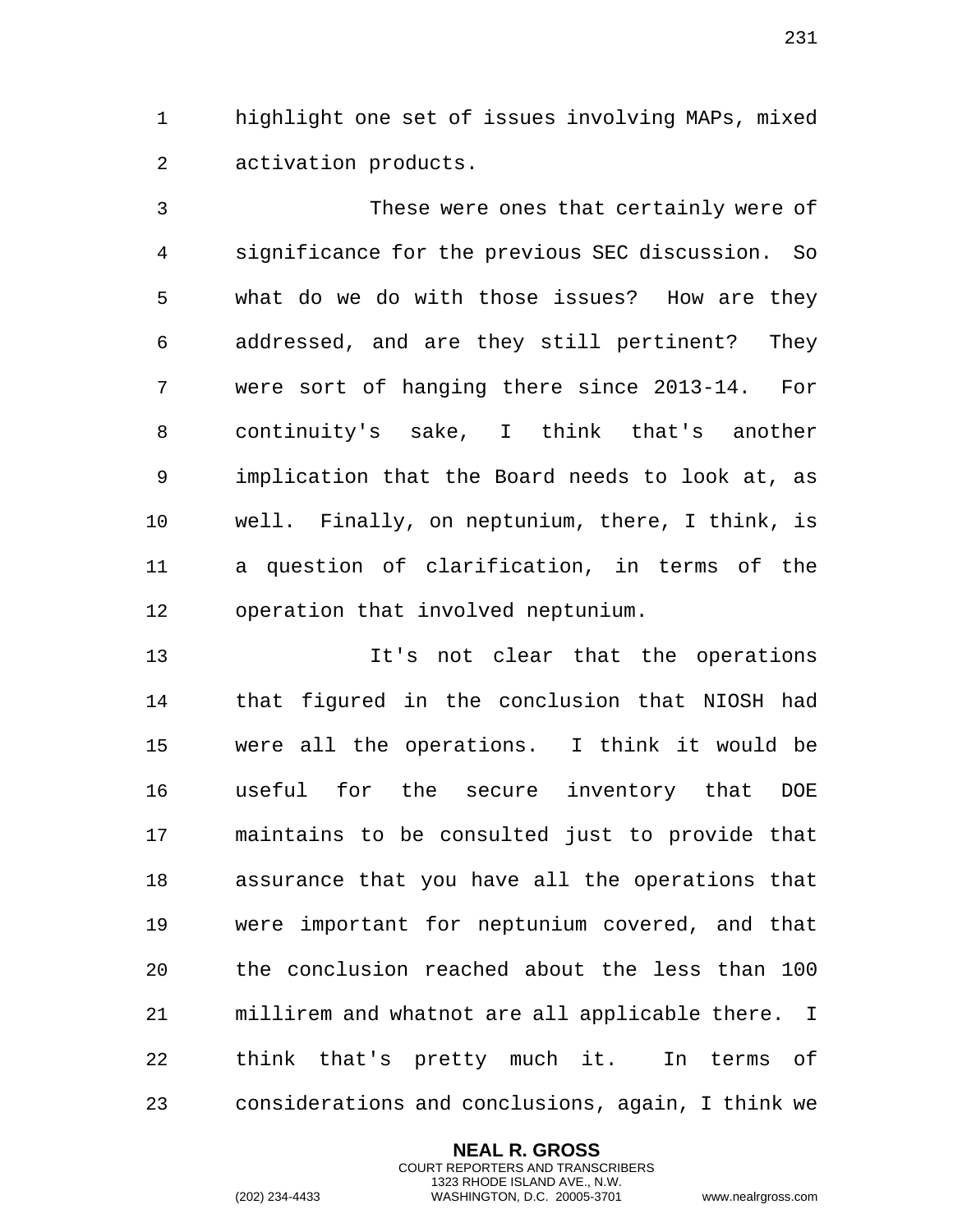point out, and I think NIOSH fully agrees, it's an important precedent for all of these sites that are reviewed under EEOICPA. I think, again, the considerations that we discussed in the review are ones that this Board will have to address.

 I think the significance non-compliances -- and these are only for ones that we're familiar with on LANL, Mound, and Savannah River in the late '90s -- illustrate that implementation took time. This did not -- this wasn't full compliance from Day 1. There are issues. I know NIOSH has pointed out that these are considerations that they're going to tackle, in terms of determining whether 1996 applies or not.

17 By the same token, if you have enough of those exceptions, doesn't that argue that maybe 1996 is not the milestone that it is purported to be? Maybe that milestone's further up in time. I'm just saying that if there's enough exceptions, a presumption, by itself, doesn't carry a whole lot of weight anymore. The

> **NEAL R. GROSS** COURT REPORTERS AND TRANSCRIBERS 1323 RHODE ISLAND AVE., N.W.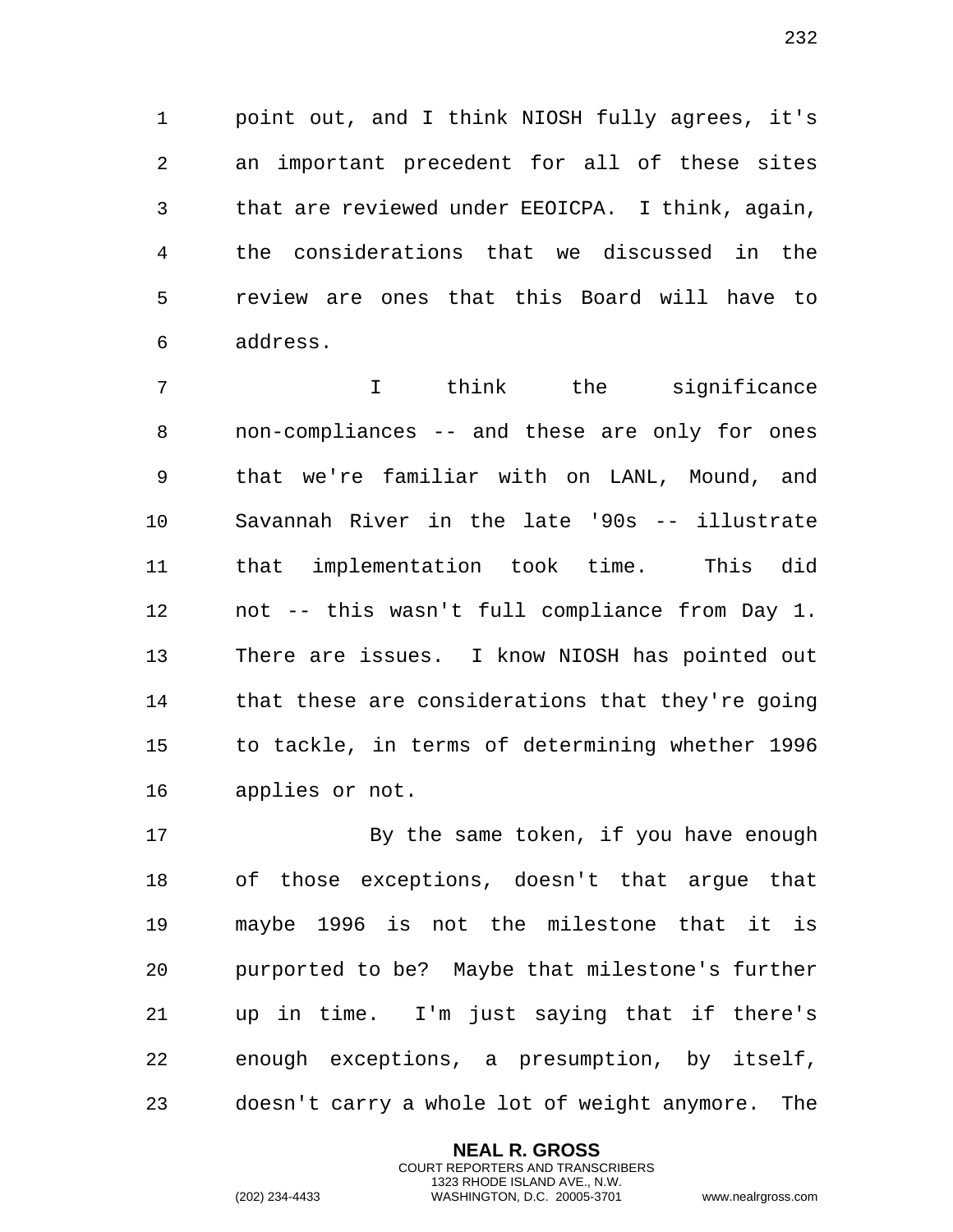whole concept of a presumption is that there's confidence that you have full compliance, and that's supported. But if there's enough exceptions, one would argue maybe it's not a valid presumption to make at that particular time.

 I think that's something that, on balance, needs to be reviewed. We didn't look across DOE, but just the three examples we looked at, I think, were pretty bracing, in terms of those considerations. That's pretty much it. I think this last one I already talked about. Any questions on that before I leave?

 CHAIR MELIUS: Board Members, questions? Wanda.

 MEMBER MUNN: Joe, you've implied that there's no evidence of implementation when we talk about compliance, or at least you've inferred -- at least, I have inferred, from what you've said, that you have no knowledge, and there is no indication of when full implementation was achieved here. You've talked about the DOE program, as a whole, and I can

> **NEAL R. GROSS** COURT REPORTERS AND TRANSCRIBERS 1323 RHODE ISLAND AVE., N.W.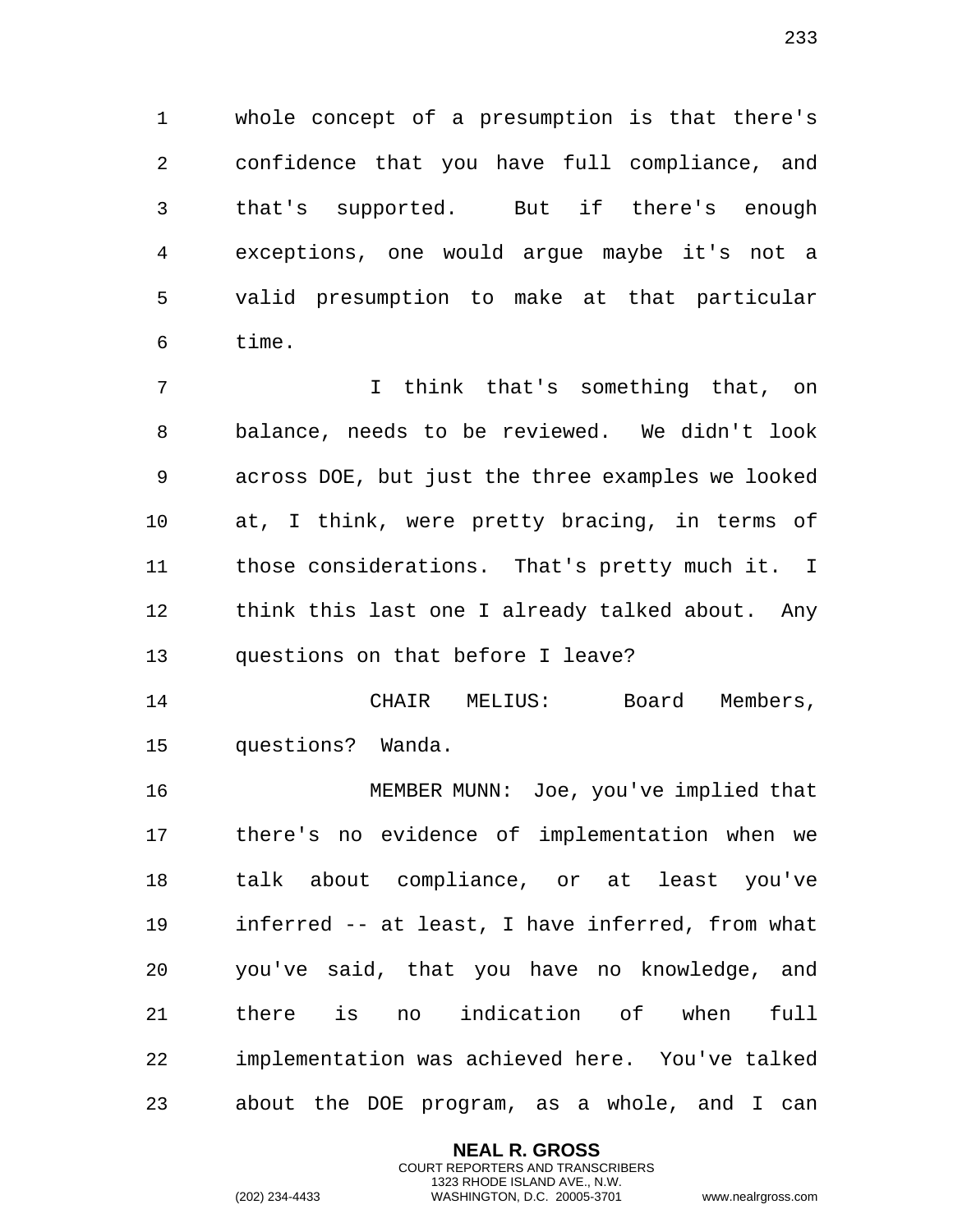understand that there are variations in site accomplishment of implementation. But what I hear is you cannot provide any evidence that there was not implementation in a timely manner. You can point to one or two issues which have been raised by the agency, but I also hear the implication that you can't rely on internal audits for anything, and you can't rely on external audits for anything because they're not here long enough to know what they're doing, and they're outside and don't know.

 That leaves me with a question that is the converse of those, which is what would a reasonable person assume to be a valid audit? When did such a thing occur? How does one identify when an implementation that was adequate for our purposes here took place?

 MR. FITZGERALD: I think I would answer that to say that the site rad program is -- that's where the knowledge resides, as far as how business is being done. When you bring outside experts in, I think that provides an outside perspective to balance against what may

> **NEAL R. GROSS** COURT REPORTERS AND TRANSCRIBERS 1323 RHODE ISLAND AVE., N.W.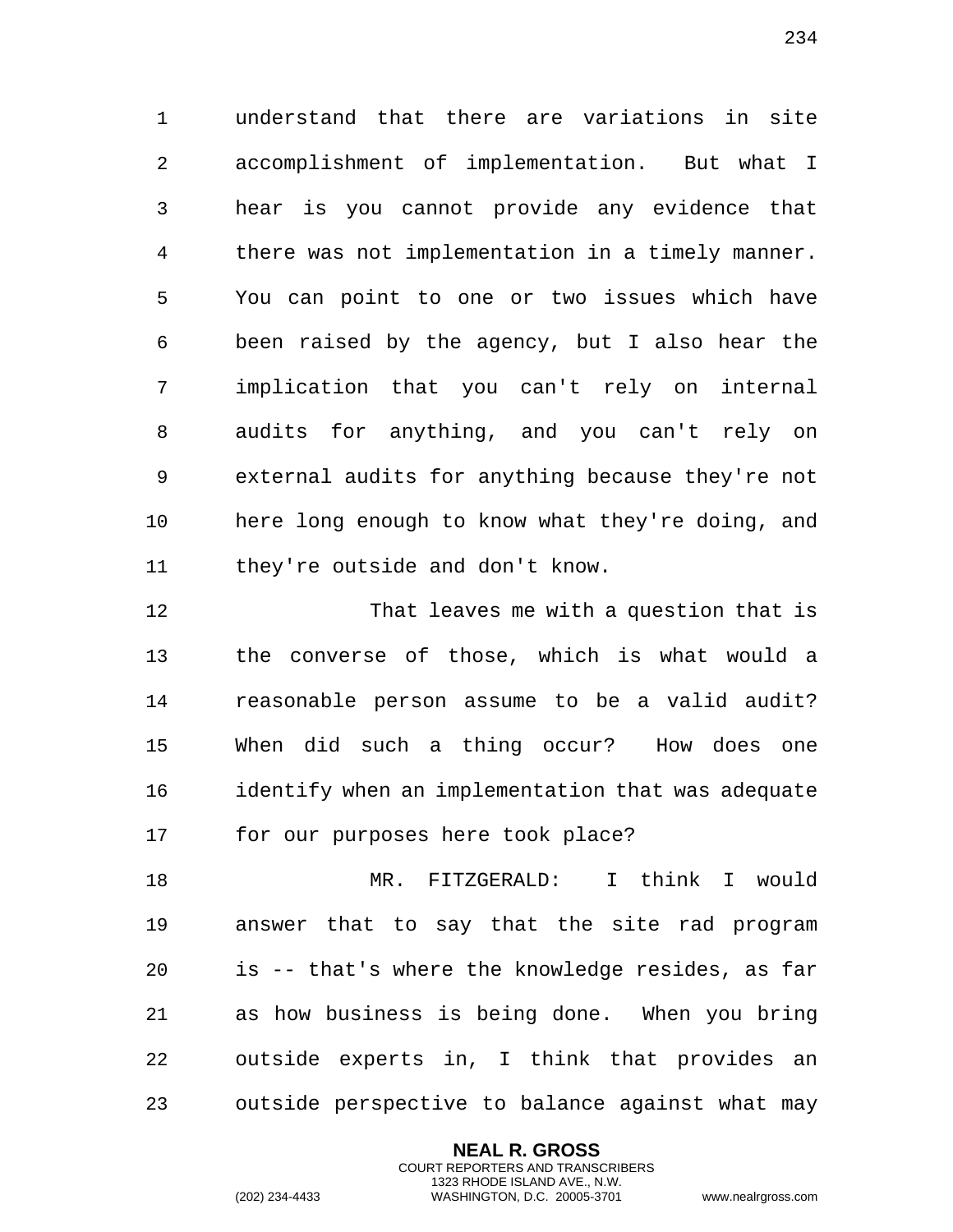be some inbred or safety culture issues that you think you're doing everything right, but you need an outside perspective to help you understand. I think that's what Los Alamos did when they brought in Savannah River and MJW from Mound, because those two sites had gone through a Price-Anderson review just previously, '98 and '97, where gaps were found in their job-specific bioassay program. I think LANL did the right thing bringing that outside perspective in.

 My only point was writ large, across all the DOE sites, to expect that there would be a self-awareness that each site would be tracking the experience at other sites and to be self-aware enough to know if their program may actually -- even though they believe in their program as being, in their own view, implemented effectively and in compliance with 835, to invite in an outside perspective, that might actually show otherwise.

 I think the concern there would be perhaps at Los Alamos, and maybe another site, would have that self-awareness and that

> **NEAL R. GROSS** COURT REPORTERS AND TRANSCRIBERS 1323 RHODE ISLAND AVE., N.W.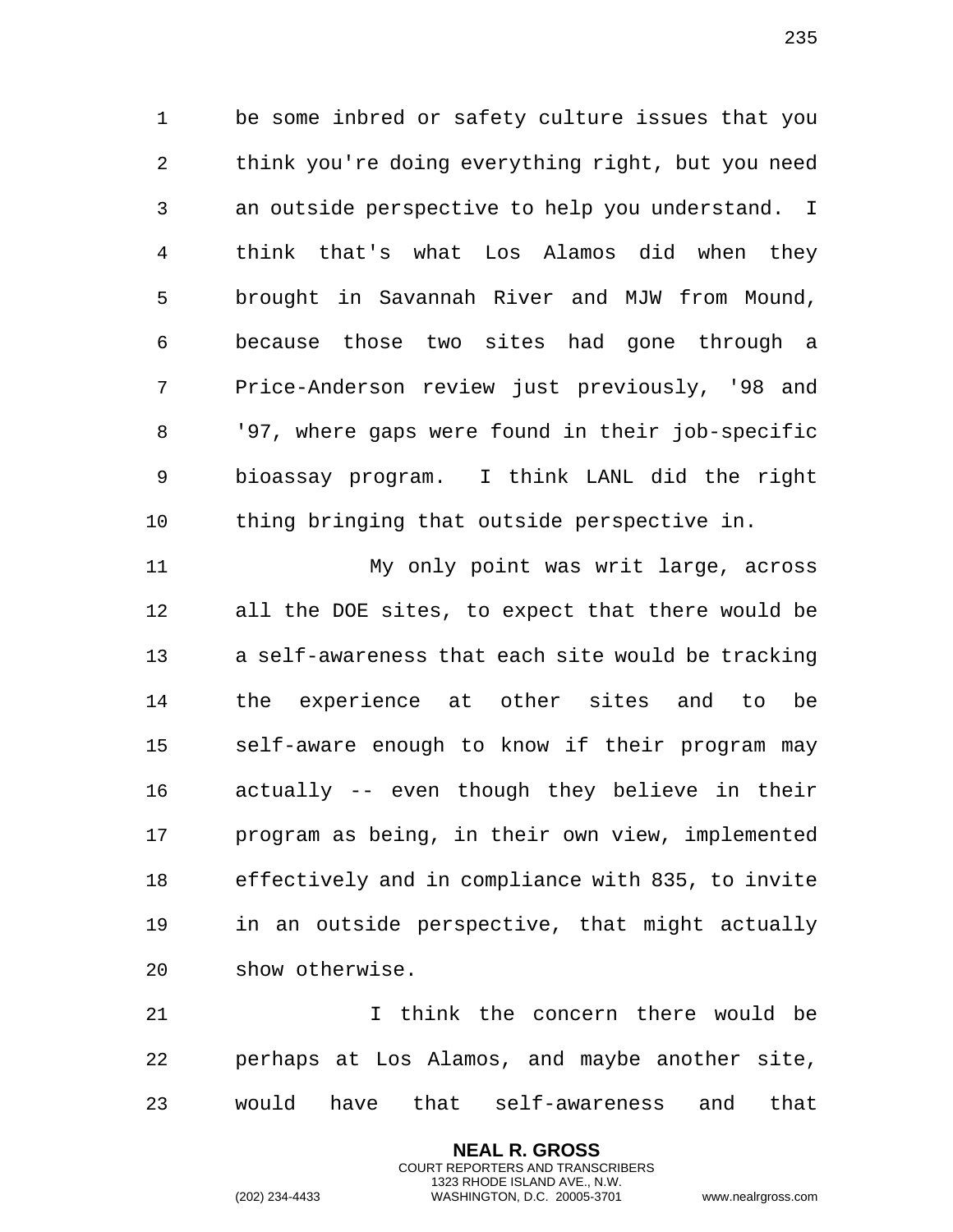motivation to do so. Some of this motivation is you don't want to be in the shoes of a site that 3 just got a Level 1 violation for bioassay deficiency. You certainly want to get ahead of that curve and bring in that perspective and self-report as soon as possible. But nonetheless, looking across all the DOE sites that we're looking at under this program, I don't know if that expectation that all the sites would do that, and by adopting a presumption, you may be missing instances or programs where the gaps were perhaps very similar, but weren't picked up because the programs involved would not have done that kind of review.

 The issue I'm getting to is that relying on strictly non-compliances, Price-Anderson or that kind over oversight scheme, to identify gaps that might be pertinent to dose reconstruction, under this program, I think you may fall short. You may not, in fact, catch the kind of issues that would be important to catch.

Los Alamos, if it did not invite in

**NEAL R. GROSS** COURT REPORTERS AND TRANSCRIBERS 1323 RHODE ISLAND AVE., N.W.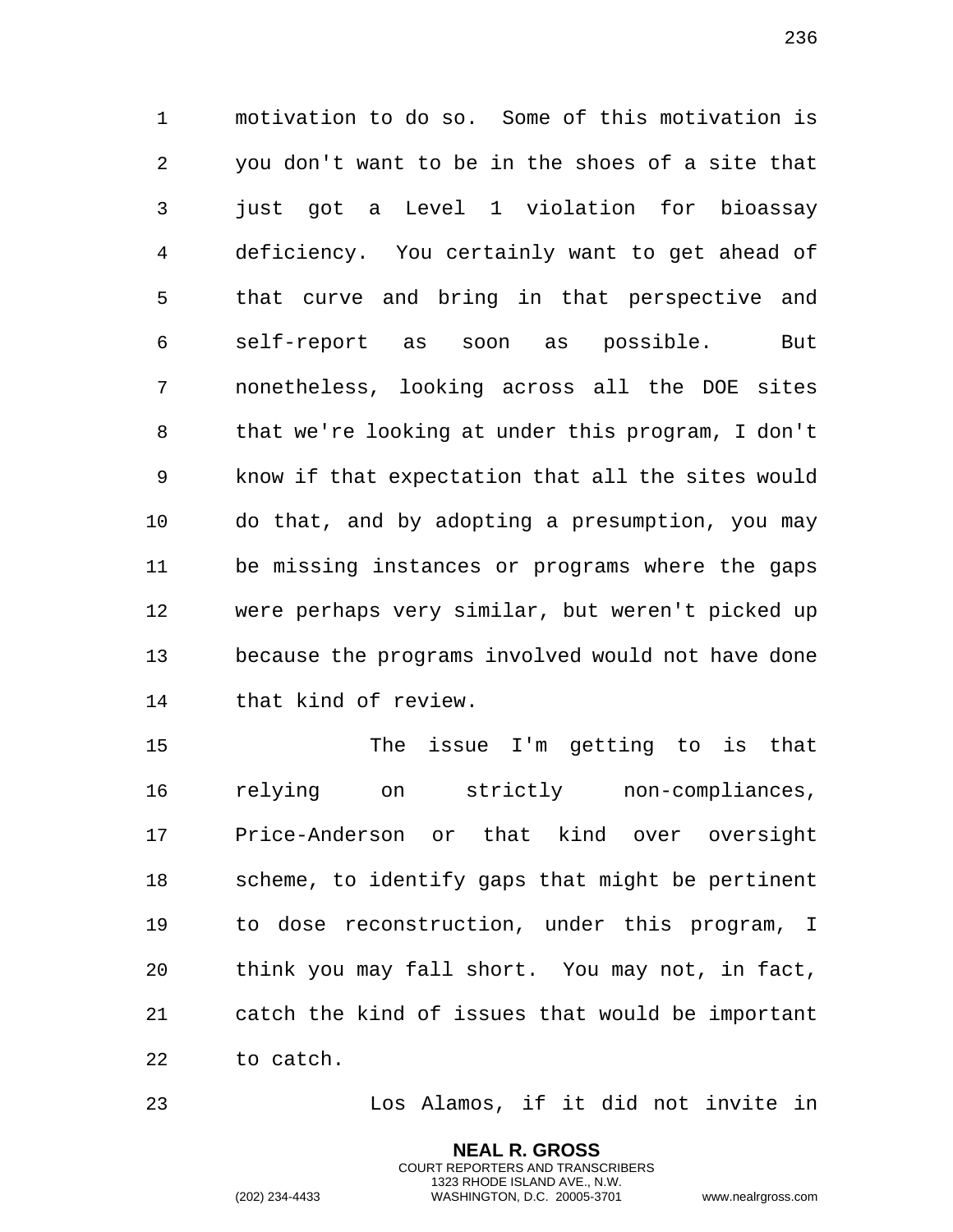Savannah River and MJW, may not have understood the scope of the gaps that they had in their job-specific bioassay program. I don't want to get ahead of this. All I have seen is the NTS summary. What I think LaVon is doing, appropriately, is getting all the details from the lab that would fill in a lot of the history on this thing. That's one element. My other concern is if you get into a regulatory context, you're going to say if I can find -- if I find out that the lab did some sampling right after this NOV and was able to establish that these CTWs, construction trade workers, who did not leave a bioassay, but they are, in fact, resampled and found to have no intakes -- my concern is that success could be declared not just by Los Alamos, in that instance, but by this program.

 When, in fact, the implication is that program wasn't working. Even if that one RWP was resolved by resampling of those workers, it doesn't answer the question about all the workers and the RWPs that preceded it, from 19 whatever

> **NEAL R. GROSS** COURT REPORTERS AND TRANSCRIBERS 1323 RHODE ISLAND AVE., N.W.

(202) 234-4433 WASHINGTON, D.C. 20005-3701 www.nealrgross.com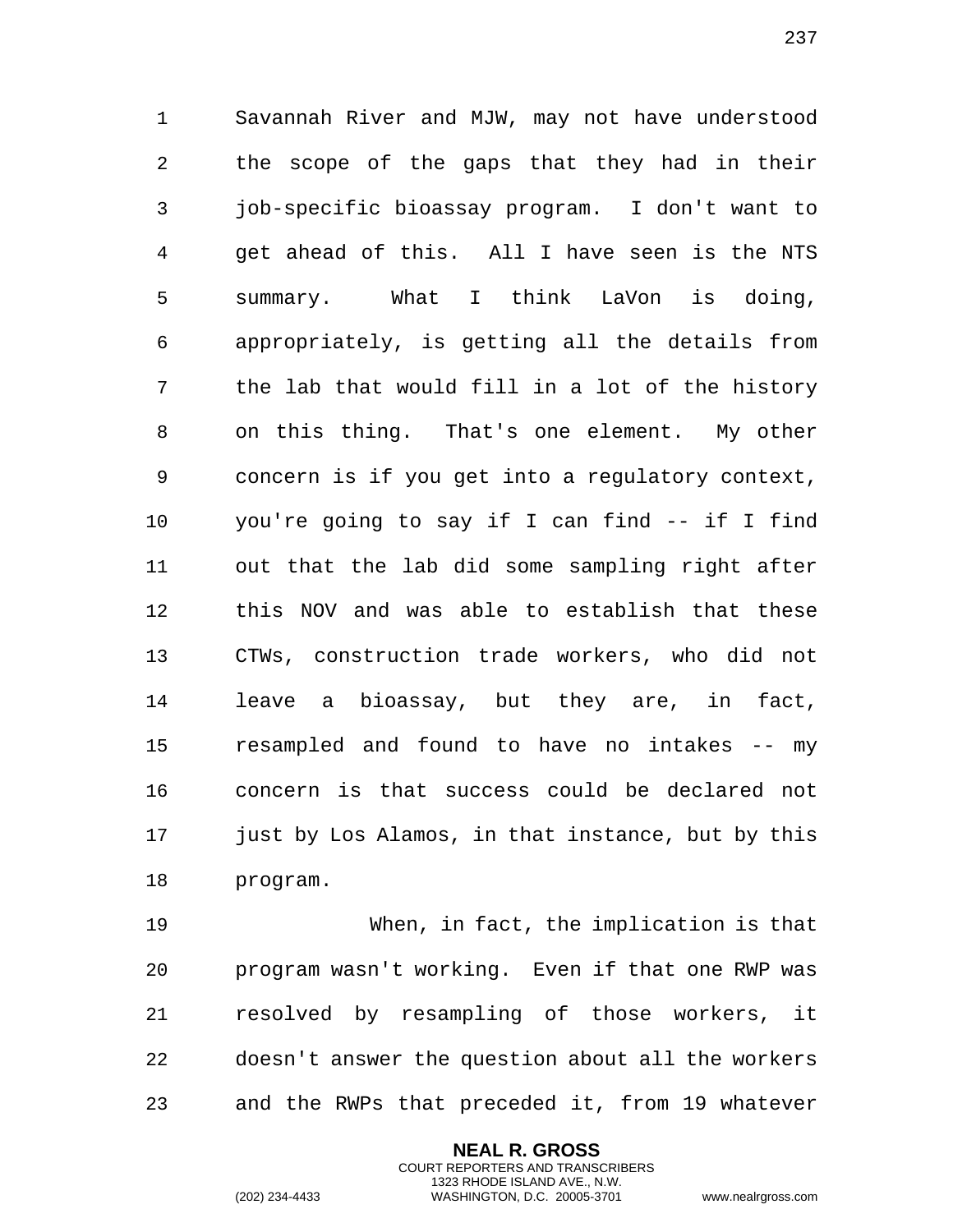up to 1999. What about all those bioassays? How would one establish the completeness of those?

 Those are the kinds of things that would concern me. If you think about it, you're relying on an NOV that was based on Los Alamos taking the initiative, in order to establish whether or not full compliance was in place at Los Alamos. If that one initiative wasn't taken, the presumption would have pretty much been there everything was fine. That's kind of where I'm coming from on the regulatory front. If you go that way, you're making a lot of assumptions about how things work. I think in reality, a lot of this is driven by the sites, and not all the sites would do it the same way. That was my only perspective. This hard question is what you all have to wrestle with.

18 I want to point out again, this is kind of a policy call. I think what we're all trying to provide is grist for the mill. These are considerations. Firstly, if it's full compliance, and the site, in fact, is adhering to requirements of 835 in totality, I don't have any

> **NEAL R. GROSS** COURT REPORTERS AND TRANSCRIBERS 1323 RHODE ISLAND AVE., N.W.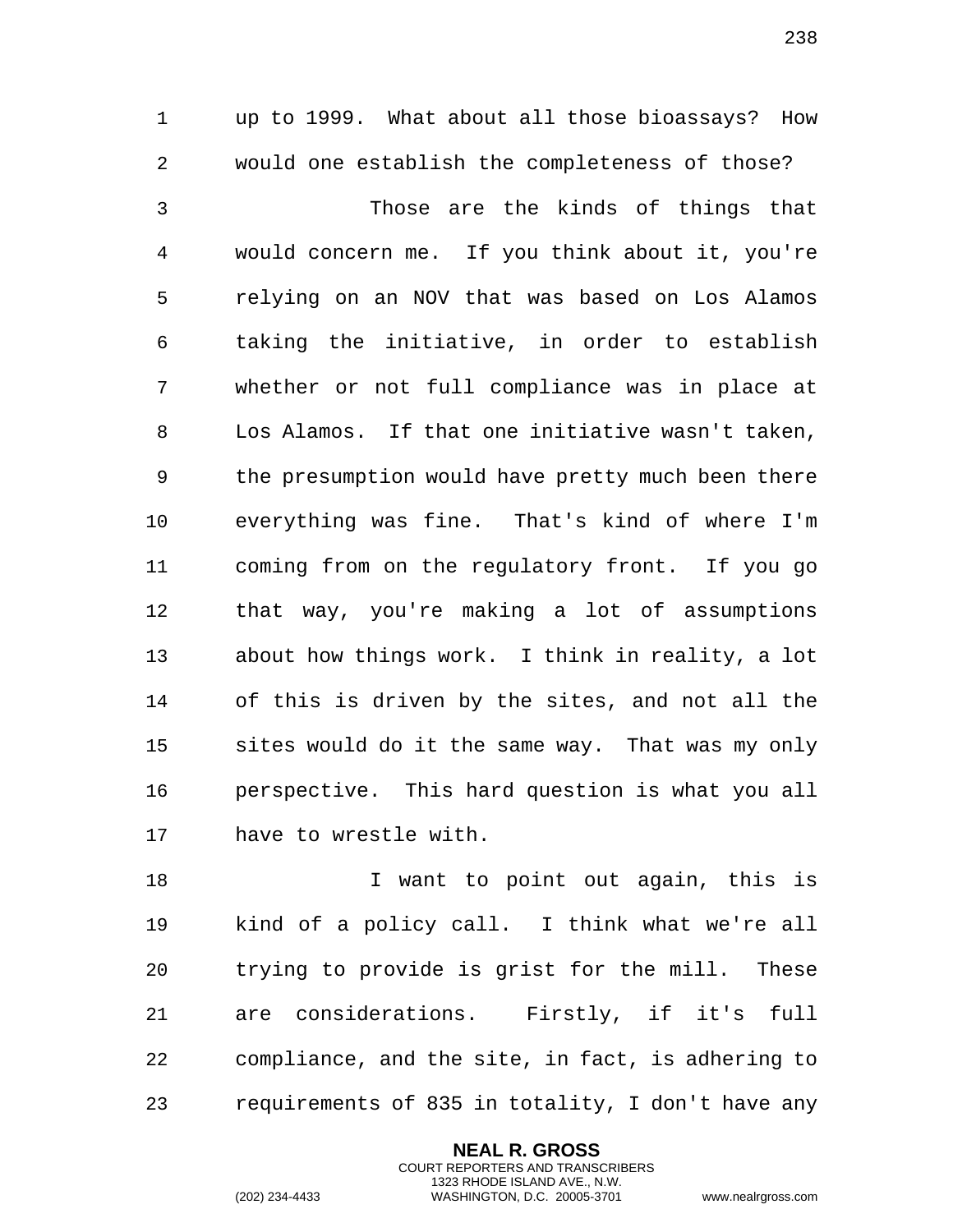problem with that particular premise. I don't have a particular problem with that particular premise, that you can rely on the 100 millirem.

 But I think the experience at the sites, particularly in the '90s and '80s, is that just isn't the way things went in a very practical way. This is sort of looking at the concept versus the empirical. Is there a way to look at the actual reality of performance and what happened versus the concept of applying this process? Again, I think there's some disparity there. That's all I would point out.

 MEMBER MUNN: Joe, you're well spoken, and you make your points well, but I did not hear any more facts in that than I heard beforehand. What I heard were more if, might have, may have. MR. FITZGERALD: Let me point out, too, that we're a creature of the Board. Quite frankly, we weren't tasked to do a DOE-wide canvassing of implementation against 835 and whether there's a history of non-compliances or self-assessment findings across the sites.

MEMBER MUNN: Exactly my point.

**NEAL R. GROSS** COURT REPORTERS AND TRANSCRIBERS 1323 RHODE ISLAND AVE., N.W.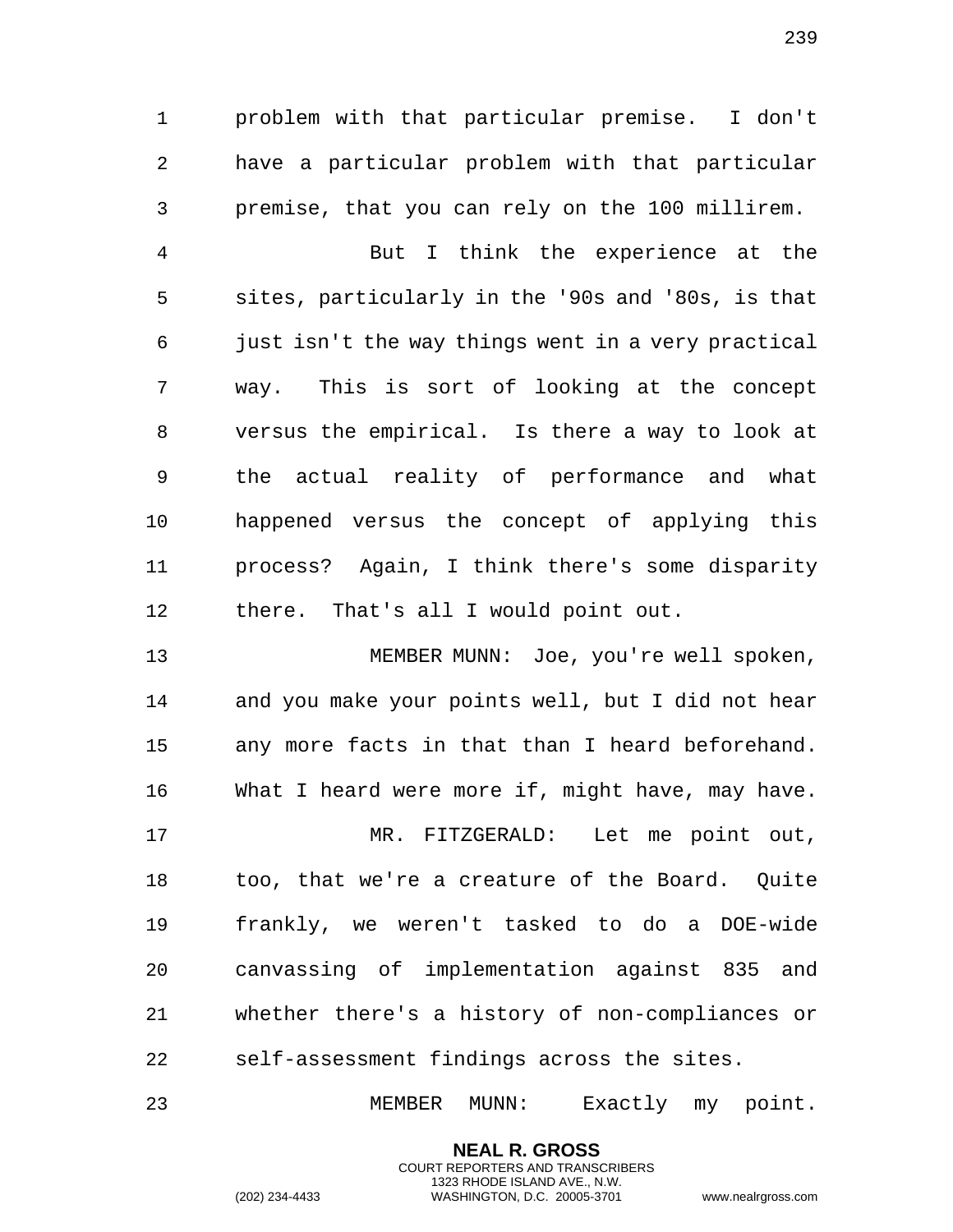There's no --

| MR. FITZGERALD:<br>We were asked to               |
|---------------------------------------------------|
| review what NIOSH had proposed. Based on what we  |
| could look at -- again, we had Savannah River.    |
| By way of Savannah River, we had Mound.<br>We     |
| certainly had the Los Alamos, in terms of the     |
| ORPS and everything else.                         |
| In all the cases that we've looked                |
| at -- and I agree; it's a sample size of three,   |
| at this point, but in those three cases we found  |
| instances of what I would consider pretty         |
| prominent non-conformances against 835, or in the |
| case of Savannah River, 820, but again, 835 was   |
| deferred on that one, that involved the bioassay  |
| program. I think that's pretty relevant. Even     |
| though the sample size is three, that's pretty    |
| much three out of three. I think that raises      |
| some concerns. You could broaden that scope, but  |
| that's up to the Board. I think the real question |
| you're raising is the concept of doing this       |
|                                                   |

22 Am I right? The empirical evidence -- I'm just saying the empirical

versus the empirical evidence.

**NEAL R. GROSS** COURT REPORTERS AND TRANSCRIBERS 1323 RHODE ISLAND AVE., N.W.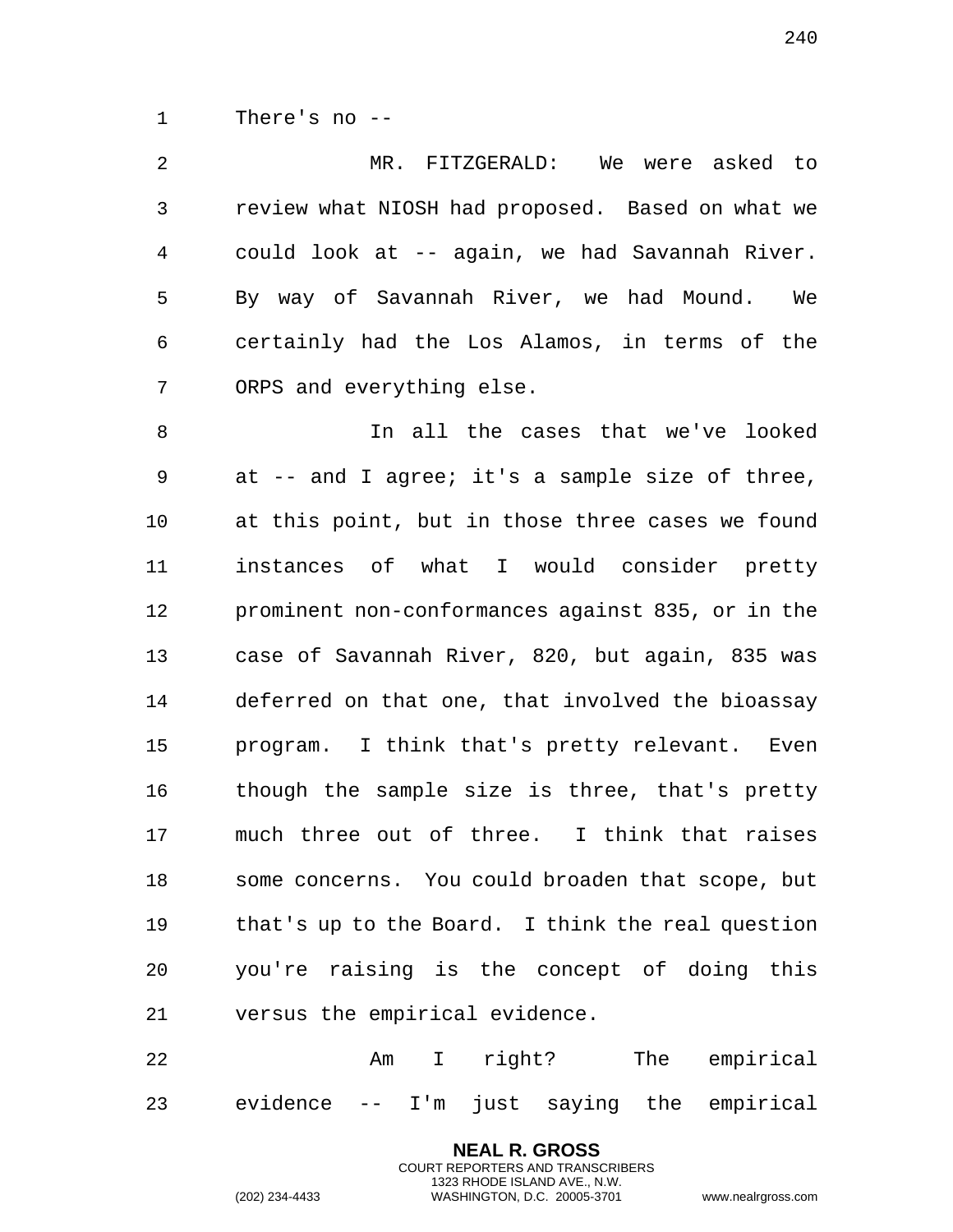evidence is, frankly, what we could look at in these particular sites, where you have experience past 1995. The other sites that we've done under the program, we have not really gone that far in time, as it turns out.

 MEMBER MUNN: What I'm saying -- and this is the last time I'll probe you on this. As a matter of fact, I don't expect any further answer. The point that I'm trying to make is the information that we've seen from the presentation here was based on the facts of the information that we have, and we have considerable information. What I am hearing is many questions about what ifs and, as I said before, might have, may have, but I have not heard any empirical evidence -- your words -- to tell me when this implementation could have been assumed. Because we don't assume here unless we absolutely have no --

 MR. FITZGERALD: We're talking about a  $-$ 22 MEMBER MUNN: -- empirical evidence. MR. FITZGERALD: We're talking about

> **NEAL R. GROSS** COURT REPORTERS AND TRANSCRIBERS 1323 RHODE ISLAND AVE., N.W. (202) 234-4433 WASHINGTON, D.C. 20005-3701 www.nealrgross.com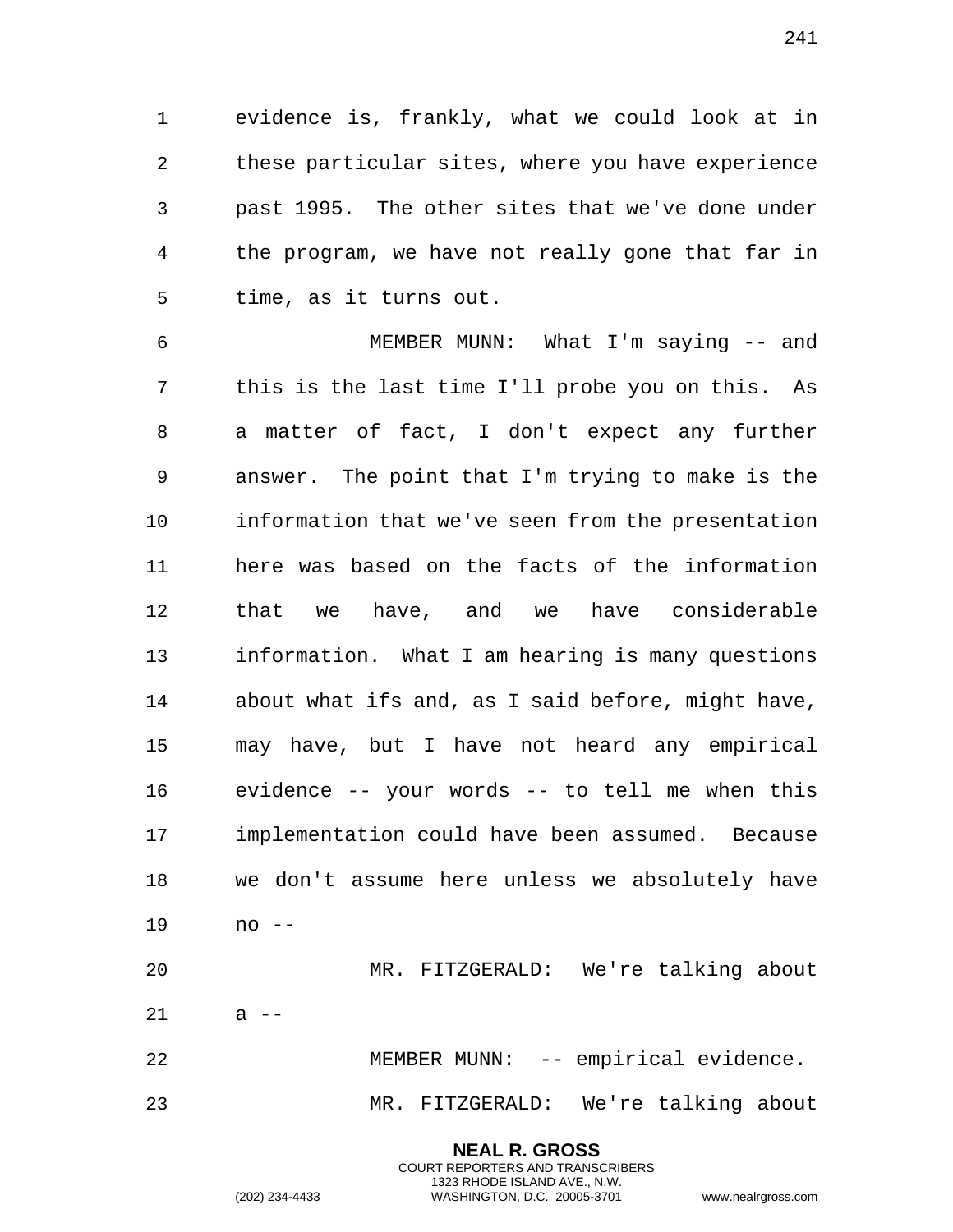a presumption of compliance. That is an assumption, by itself. MEMBER MUNN: Based on the evidence at hand. I don't see -- we're going around in circles here. CHAIR MELIUS: Wanda, you've made your point. MEMBER MUNN: That's enough. I've made my point. Thank you, Joe. CHAIR MELIUS: You both have made your points. I think we all understand them on that. Anybody else have questions from the Board? MEMBER BEACH: No, I didn't put together a slide presentation because I knew we had two. This will just stand as my Work Group report. If you recall -- first, I'll point out the Work Group Members are myself, Brad Clawson, Dr. Lockey, and Wanda Munn. Our last Work Group meeting was in 2012. We met on August 15th to review the Evaluation Report. It is SEC-00109, that was issued on April 24, 2017. The Work Group's discussion centered around the Evaluation Report and the SEC cutoff date of December 31,

> **NEAL R. GROSS** COURT REPORTERS AND TRANSCRIBERS 1323 RHODE ISLAND AVE., N.W.

(202) 234-4433 WASHINGTON, D.C. 20005-3701 www.nealrgross.com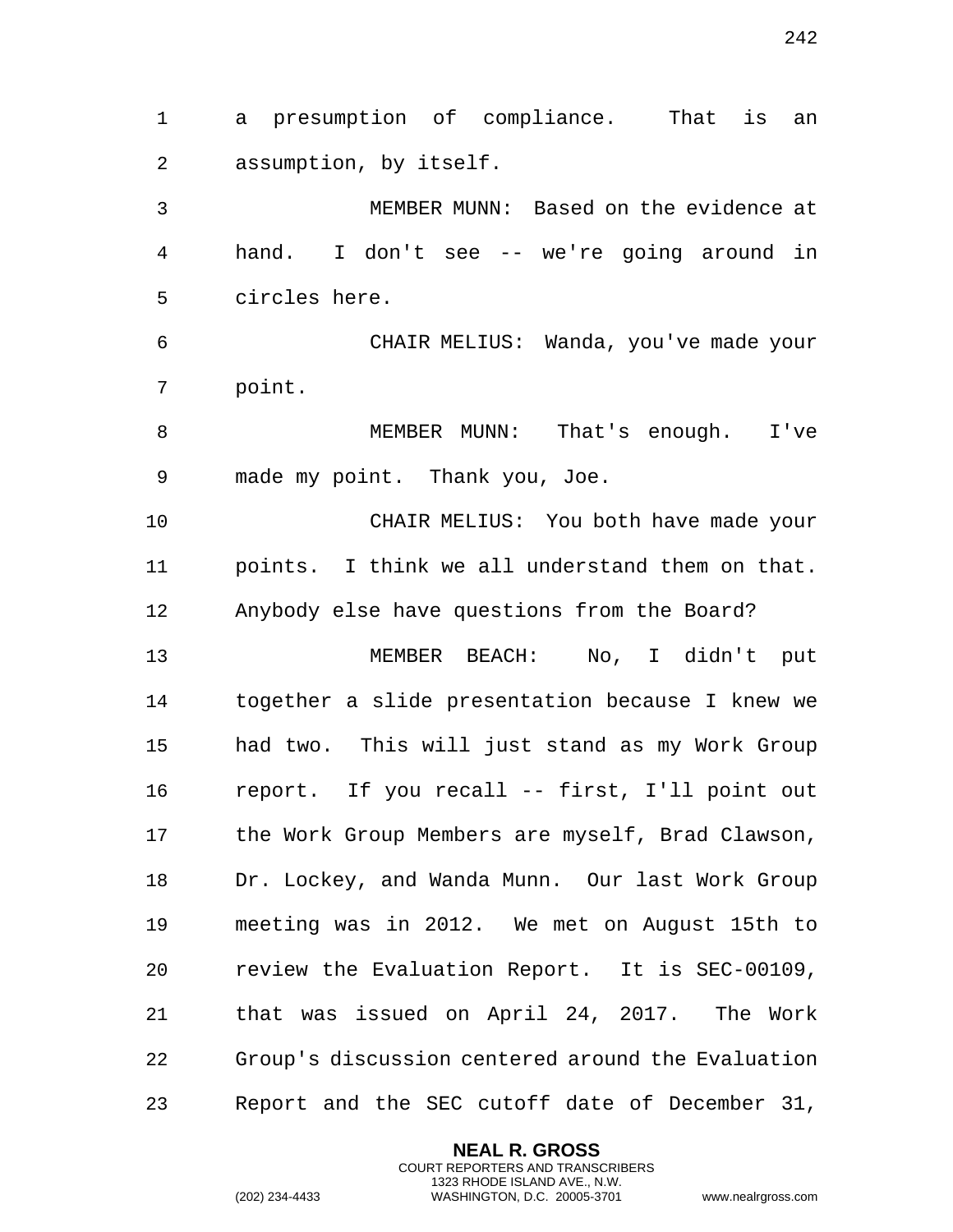1995.

 I'm not going to give you any new information that you didn't hear from Joe and from LaVon. I'm just going to key on some points that the Work Group keyed in on. First of all, we questioned bioassay data and the data gaps. The Non-Compliance Report 484, based on the LANL internal dose assessment that was conducted by representatives from Savannah River, MJW Corporation, LANL Rad Protection Service Group, and the Quality Assurance Group, that report was -- it was a three-day look, on March 22nd through the 25th.

 That was in 1999. I will go back to this evaluation is from '96 to 2005, with that cutoff date of 1995. I just want that in your mind. This report was done in 1999. It was a very small scale survey conducted over those three days. They found serious issues, ten non-compliance issues, three of which -- and I know you heard this earlier -- three impaired LANL's ability to monitor individuals. We've been told that in '95, the cutoff date, or

> **NEAL R. GROSS** COURT REPORTERS AND TRANSCRIBERS 1323 RHODE ISLAND AVE., N.W.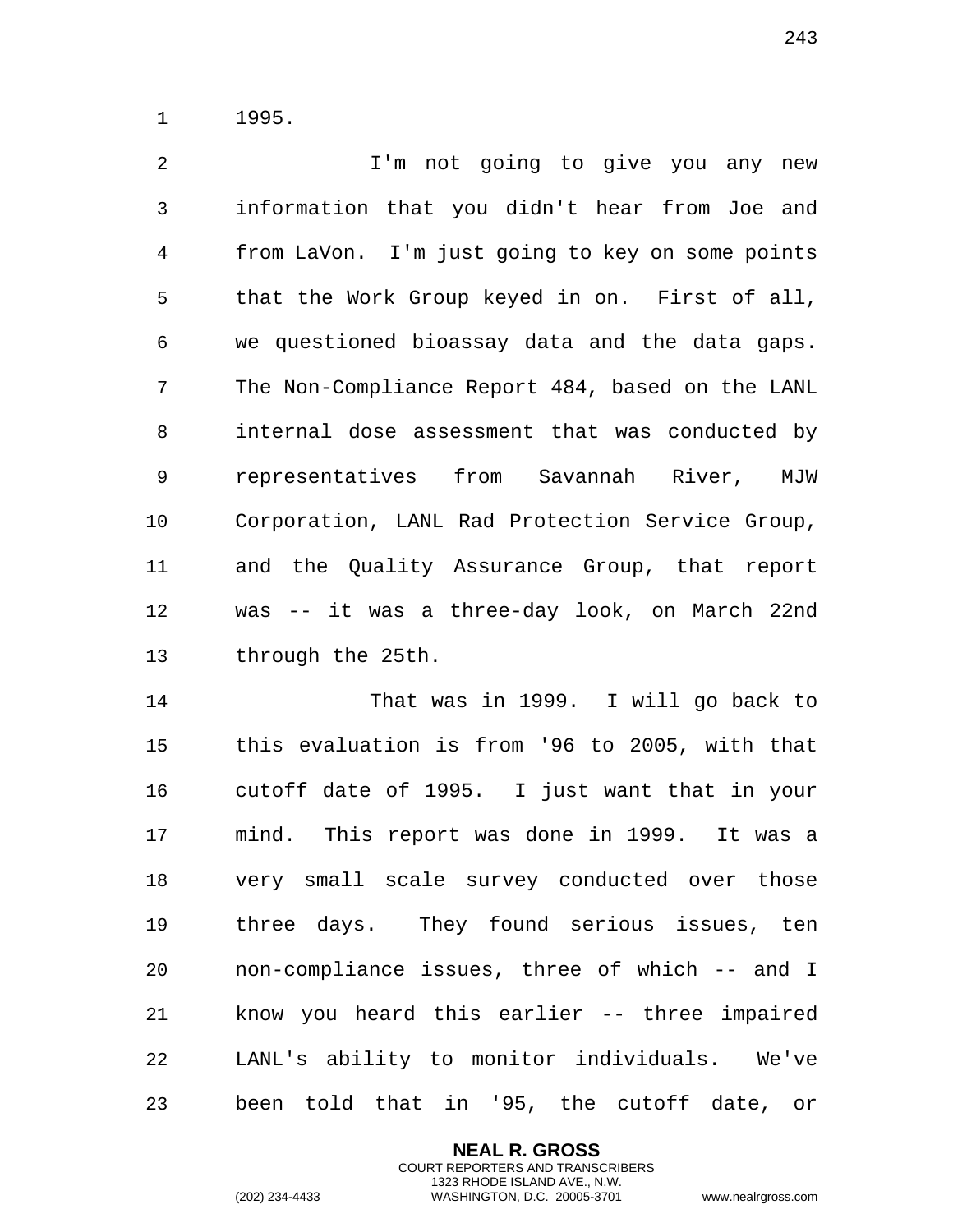starting in '96, that monitoring for those individuals could be done. So in '99, we had serious issues.

 Corrective actions for those issues were closed in 2000. Some of the examples included issuing new or revising eight of the rad practice procedures. Those are the procedures that, it was quoted earlier, is what, in 1996, were up to snuff, so that everybody was covered. They re-issued those and rewrote them.

 Some of those included development of LANL-wide dosimetry enrollment criteria, web-based dosimetry participation notification program to ensure better management of worker bioassay participation, facility-specific dosimetry matrices. This brings into question the compliance and implementation of 835 in 1995 and LANL's ability to ensure personnel were monitored appropriately. It's unlikely, and can't be verified, the 100 millirem criterion under 835 for individual monitoring. I realize NIOSH is going to do some more work. They're going to come back to the Work Group. We're not

> **NEAL R. GROSS** COURT REPORTERS AND TRANSCRIBERS 1323 RHODE ISLAND AVE., N.W.

(202) 234-4433 WASHINGTON, D.C. 20005-3701 www.nealrgross.com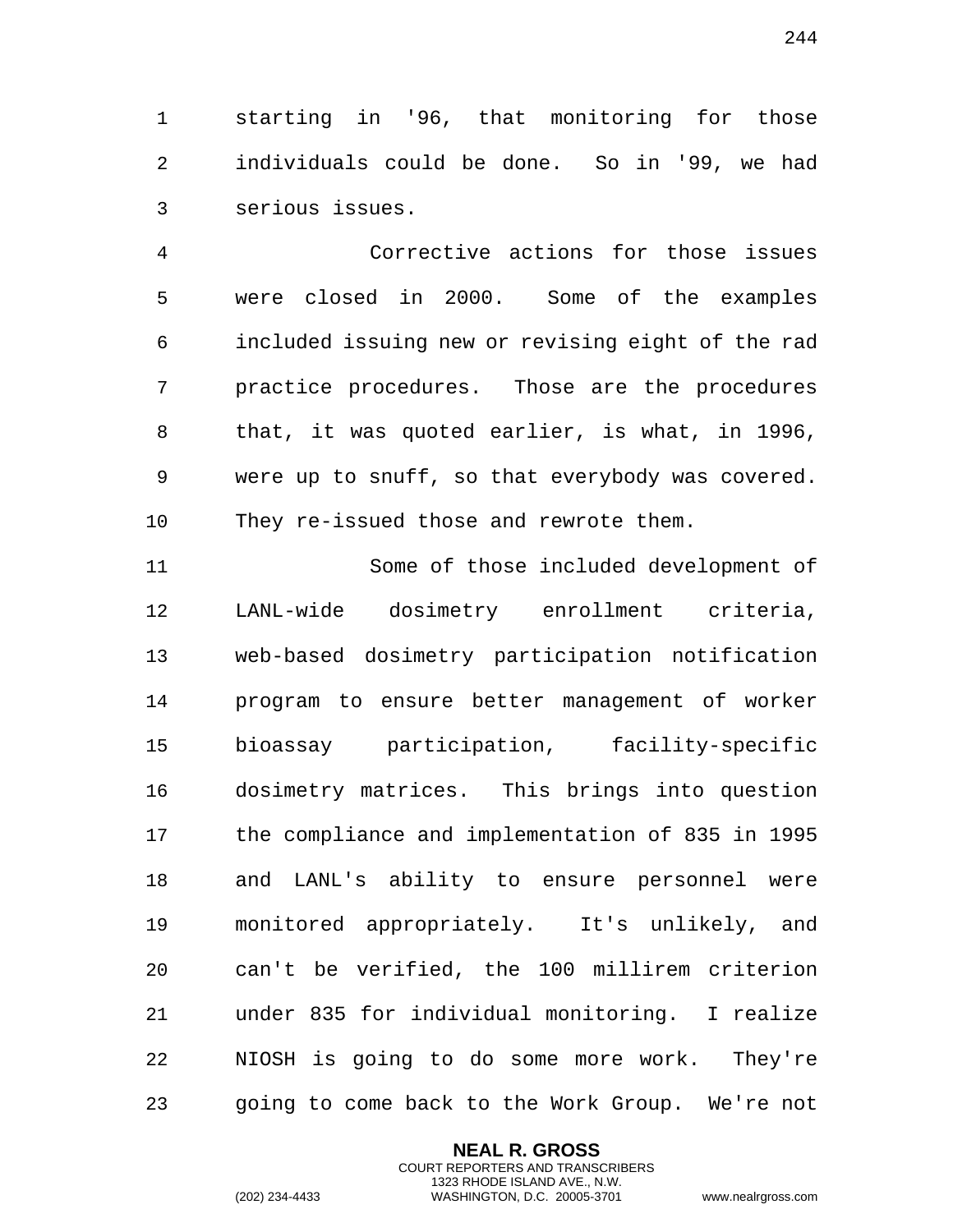finished with that. Those are the issues that need to be addressed. Neptunium is also a monitoring question that remains unanswered. Of course, we had a Site Profile White Paper that came out prior to our Work Group meeting.

 That is on hold until after the SEC completion. Then Joe brought up the mixed fission, which was the last SEC that ended in '95. There are some questions remaining. I know we do have some petitioner concerns that we're going to look at and address. That's my report. Thank you.

 CHAIR MELIUS: Thank you, Josie. I'd like to now hear from the petitioner, if they wish to speak.

 MR. EVASKOVICH: Good afternoon. My name is Andrew Evaskovich. I'm the petitioner for SEC-00109. I just want to hit on some issues that came up during the Work Group meeting and some other issues to argue against the presumption. One of the issues was phoswich detectors and germanium detectors. The Tiger Team reports indicate that there were two

> **NEAL R. GROSS** COURT REPORTERS AND TRANSCRIBERS 1323 RHODE ISLAND AVE., N.W.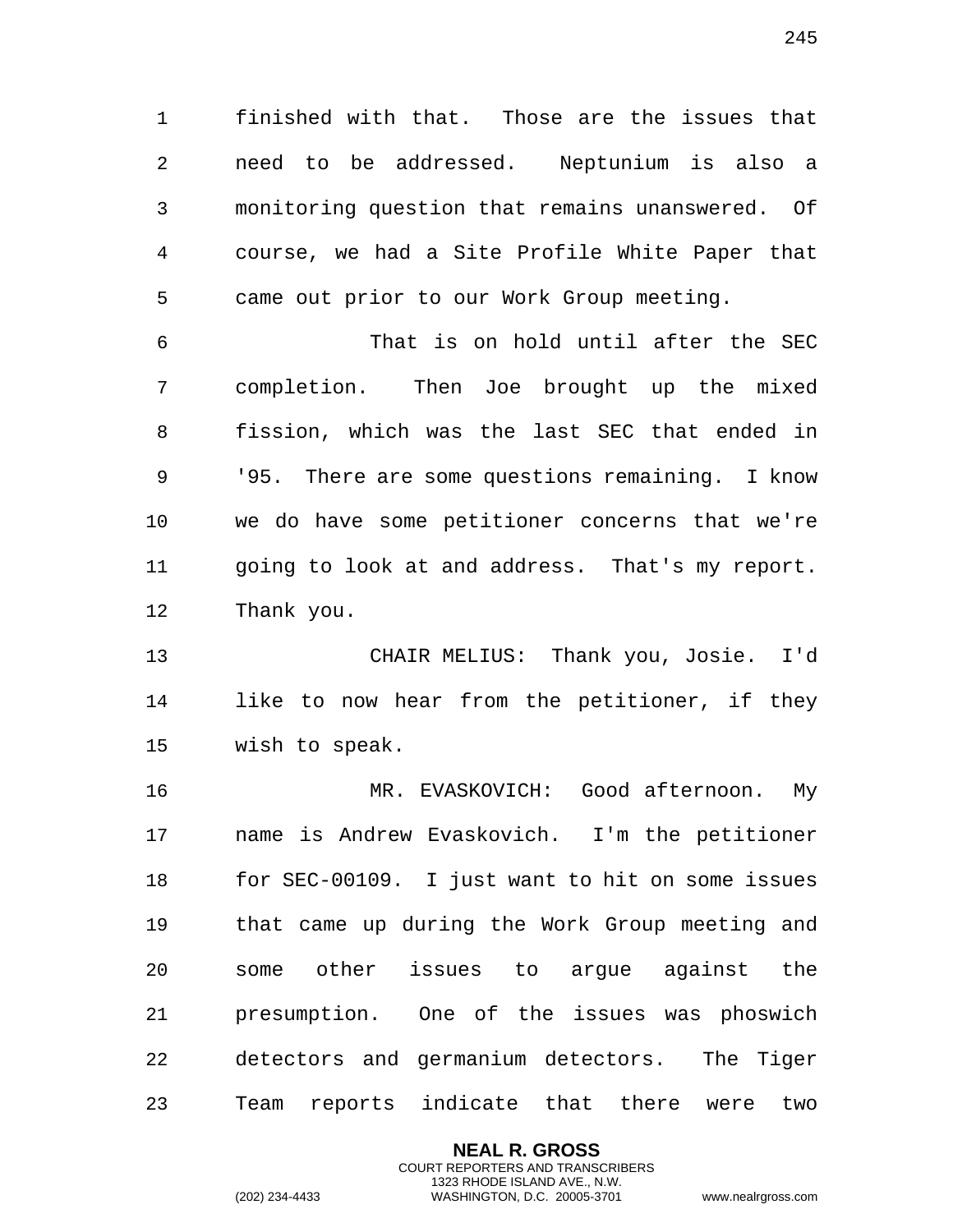phoswich detectors for measuring plutonium and americium in the lungs. They weren't state of the art. This is on Page 4-785. Further, the Division is hindered in conducting its programs and supplying technical support as a result of lack of facilities and equipment and other resources.

8 An example of the difficulty experienced by the Health Physics Measurement Group is obtaining a germanium detector array for lung measurement on personnel working with plutonium. That was on 4-773. The key concern that I have is the symptoms here. Given the presumption of compliance, the absence of internal dosimetry records indicates that unmonitored workers were deemed unlikely to have received intakes resulting in CEDE 0.1 rem or more from occupational radionuclide intakes in a year.

 Standing by itself, it sounds like that's begging the question, that statement, but prior to that, there is an indication of why they're just going with the unmonitored personnel

> **NEAL R. GROSS** COURT REPORTERS AND TRANSCRIBERS 1323 RHODE ISLAND AVE., N.W.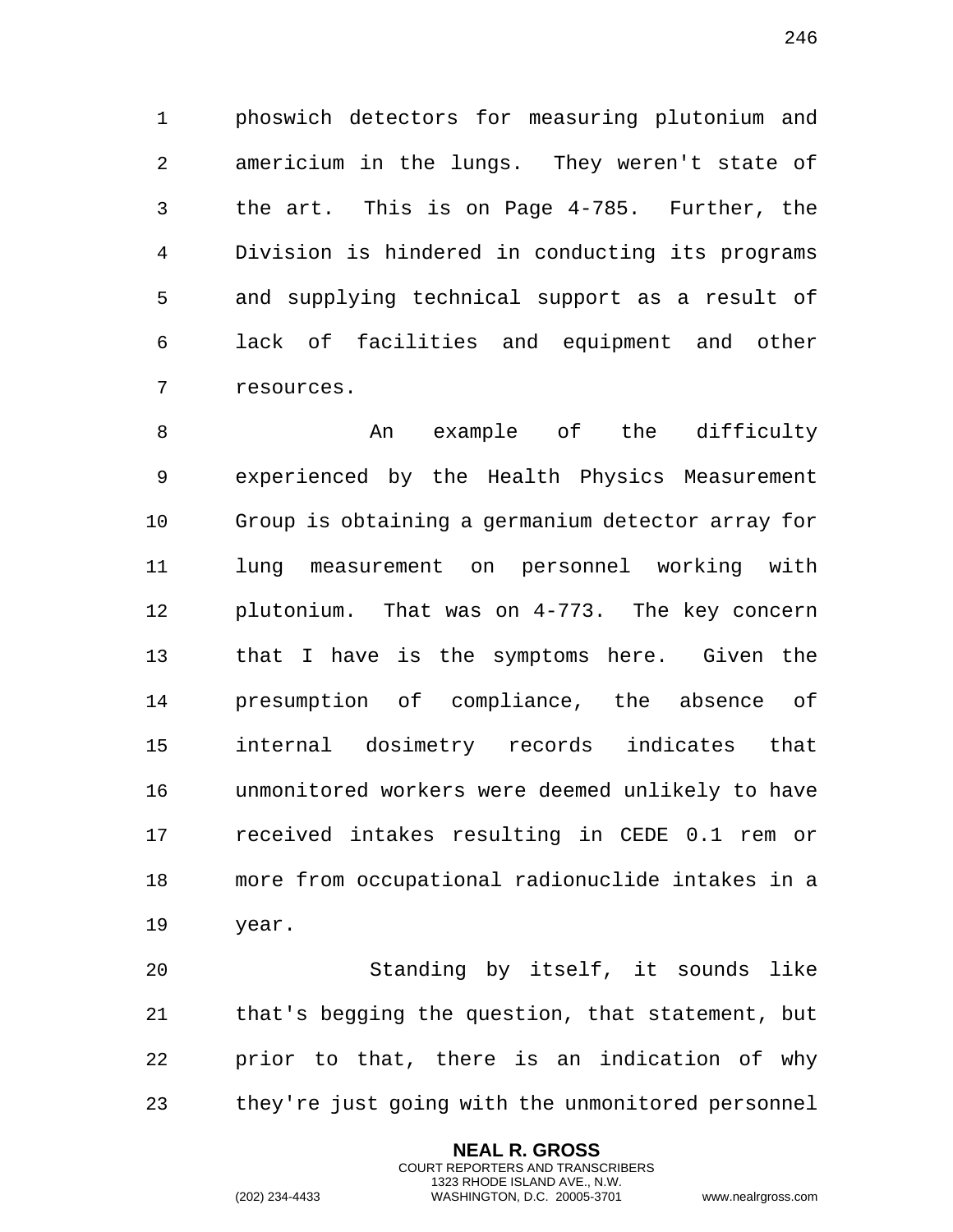and how they're going to do the dose reconstruction for other personnel. I talked to LaVon about that earlier, so that issue is, I think, taken care of. NIOSH has not located specifics regarding quantities of neptunium used, only that use was rare. The controls employed appear to be those in place for plutonium-related work. In a 2005 DOE inspection report, 11 workers are discussed using 100 gram quantities.

 That's one of the issues that NIOSH is using as far as determining how much neptunium is used, but the inspection team in that report said that 10 to 20 gram quantities will require bioassay, and I don't believe that issue was resolved.

 Additionally, there was a project that worked with neptunium -- it lasted a number of years -- in which a neptunium sphere was made, and the sphere weighed six kilograms, which exceeds the 1700 gram amount that LANL believed would be the precursor or what would start bioassay. In the case of neptunium, the need for monitoring was formally evaluated in 2006, which

> **NEAL R. GROSS** COURT REPORTERS AND TRANSCRIBERS 1323 RHODE ISLAND AVE., N.W.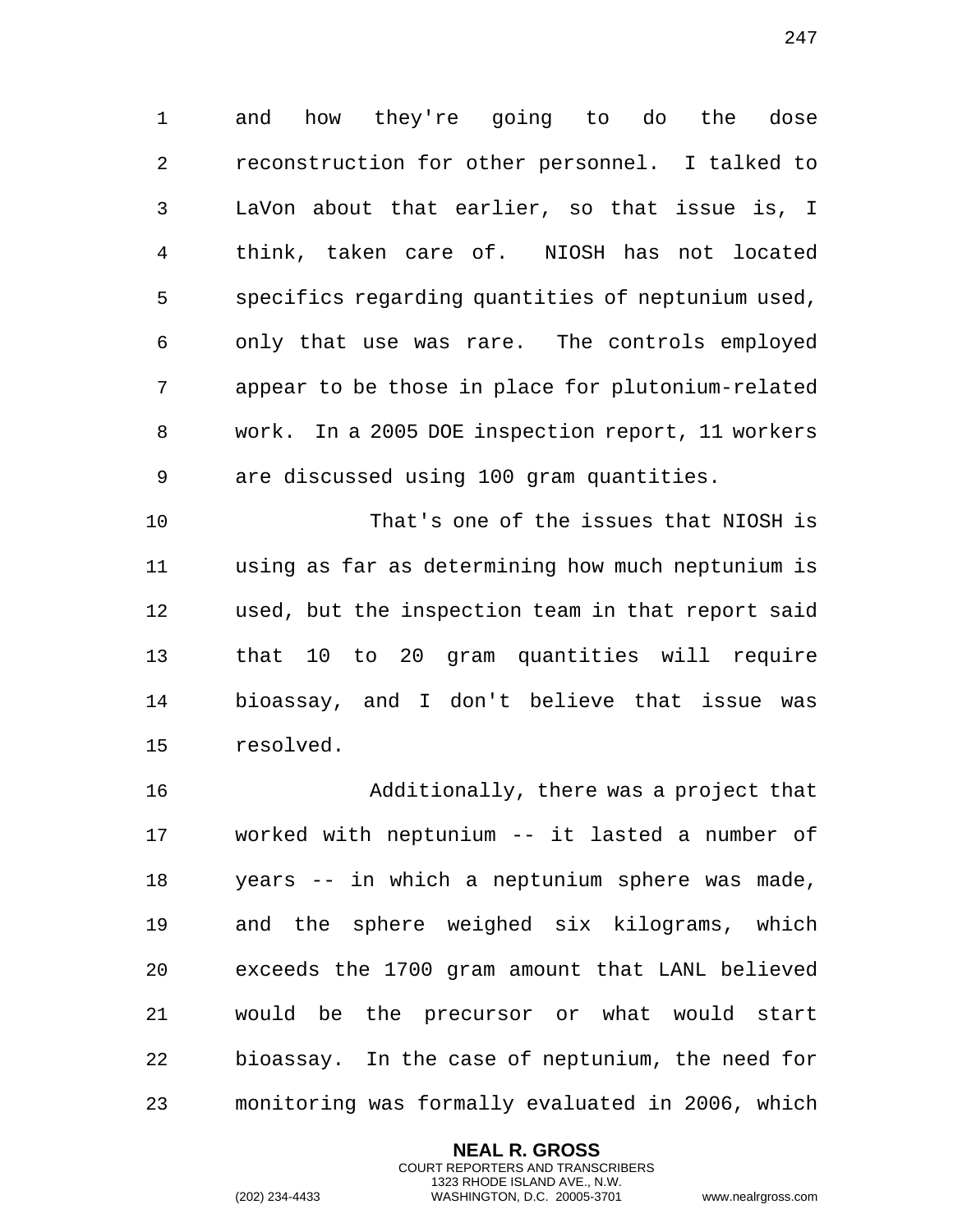is outside the petition years. Further, NIOSH refers to the robust field monitoring program described in a section in the report that it's highly unlikely that such released material could have occurred without eventual detection. But in the report, it says in addition to bioassay concerns, there are potential inadequacies in the assessment of neptunium airborne contamination from instruments designed and calibrated for plutonium.

 Another finding, at the institutional level, methods used to enroll workers in the bioassay program have not been adequate to ensure that workers are monitored for the correct isotopes and the required frequencies. I believe that argues against presumption.

 Further, NIOSH refers to a manual, ESH-1 TA-55 Radiation Monitoring Instructions, as an example that field monitoring and contamination control programs were well established and formalized by January 1, 1996, but the document is dated January 4, 2000.

How can that be an example that these

**NEAL R. GROSS** COURT REPORTERS AND TRANSCRIBERS 1323 RHODE ISLAND AVE., N.W.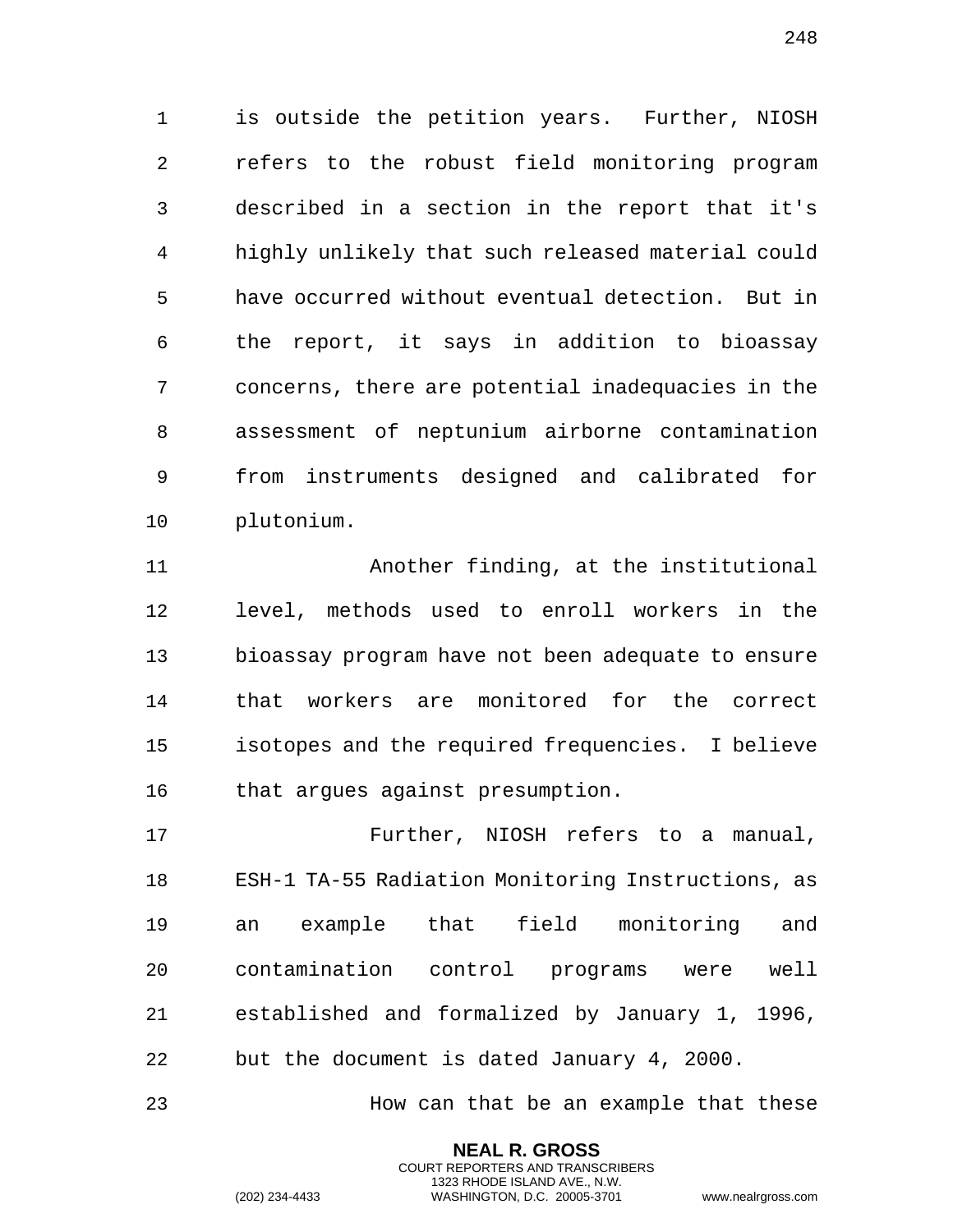requirements are in place? LANL has a history of being not in compliance. They had a number of Clean Air Act violations prior to this. In 1989, LANL had to start complying with the Clean Air Act. In the years 1991 to '93, the EPA found that LANL was in violation. Further, LANL lost a lawsuit concerning Clean Air Act violations in 1994. The court ordered that LANL had to submit to three audits, in order to get into compliance. The last audit was completed in 1999, and it still had findings that LANL needed to address.

 Given the record of other programs, which are similar, because this dealt with the release of radioactive materials into the air, and given the fact that they were in violation post-1995, I think it's indicative that they didn't follow the rules. I think there's another presumption to be made that they did not comply with 10 CFR 835. Thank you.

 CHAIR MELIUS: Thank you. If I understand this correctly, NIOSH is still evaluating this. Is that --

MR. RUTHERFORD: Yes, NIOSH is

**NEAL R. GROSS** COURT REPORTERS AND TRANSCRIBERS 1323 RHODE ISLAND AVE., N.W.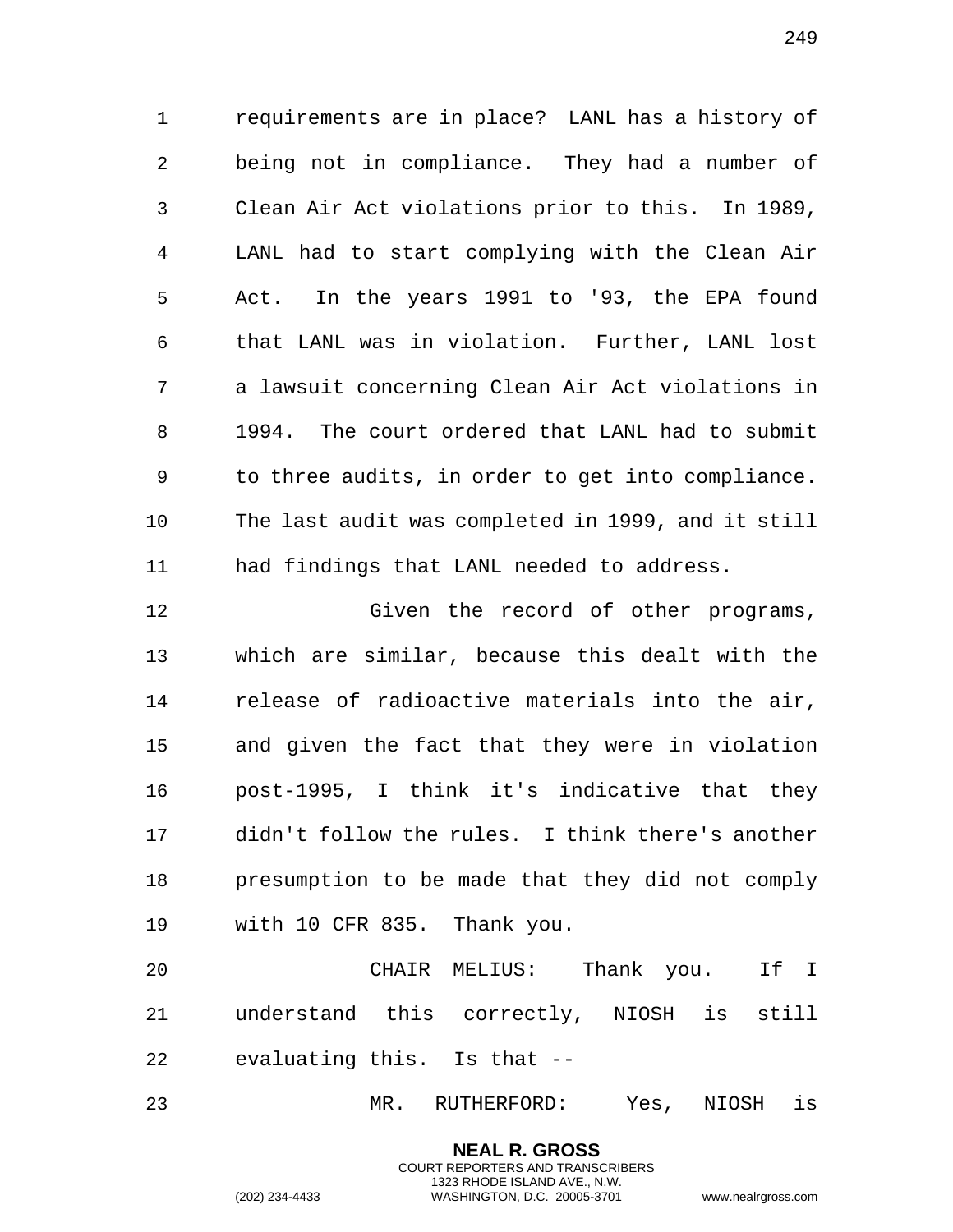reviewing the NC ID: 484, which we're pulling that specific information. We're also in the process of drafting a White Paper in response to SC&A's review. This was one of the actions as part of the Work Group meeting. In addition, we are also -- the Work Group has asked us to pull together a specific list of all the petitioner concerns and the responses to those concerns, so we are working on all of those. As soon as we get the information from NC ID 484 from the site and we've had a chance, we will make that available to the Work Group and SC&A.

 CHAIR MELIUS: So the plan would then be to --

 MR. RUTHERFORD: I would suspect that depending on the outcome of that review, we would either provide an update to the Work Group -- to our position, based on that review, and then we will -- with our response to SC&A's review -- both of those items will support another Work Group meeting, I'm sure.

 CHAIR MELIUS: Assume it's okay with the Board that we take no action. There's

> **NEAL R. GROSS** COURT REPORTERS AND TRANSCRIBERS 1323 RHODE ISLAND AVE., N.W.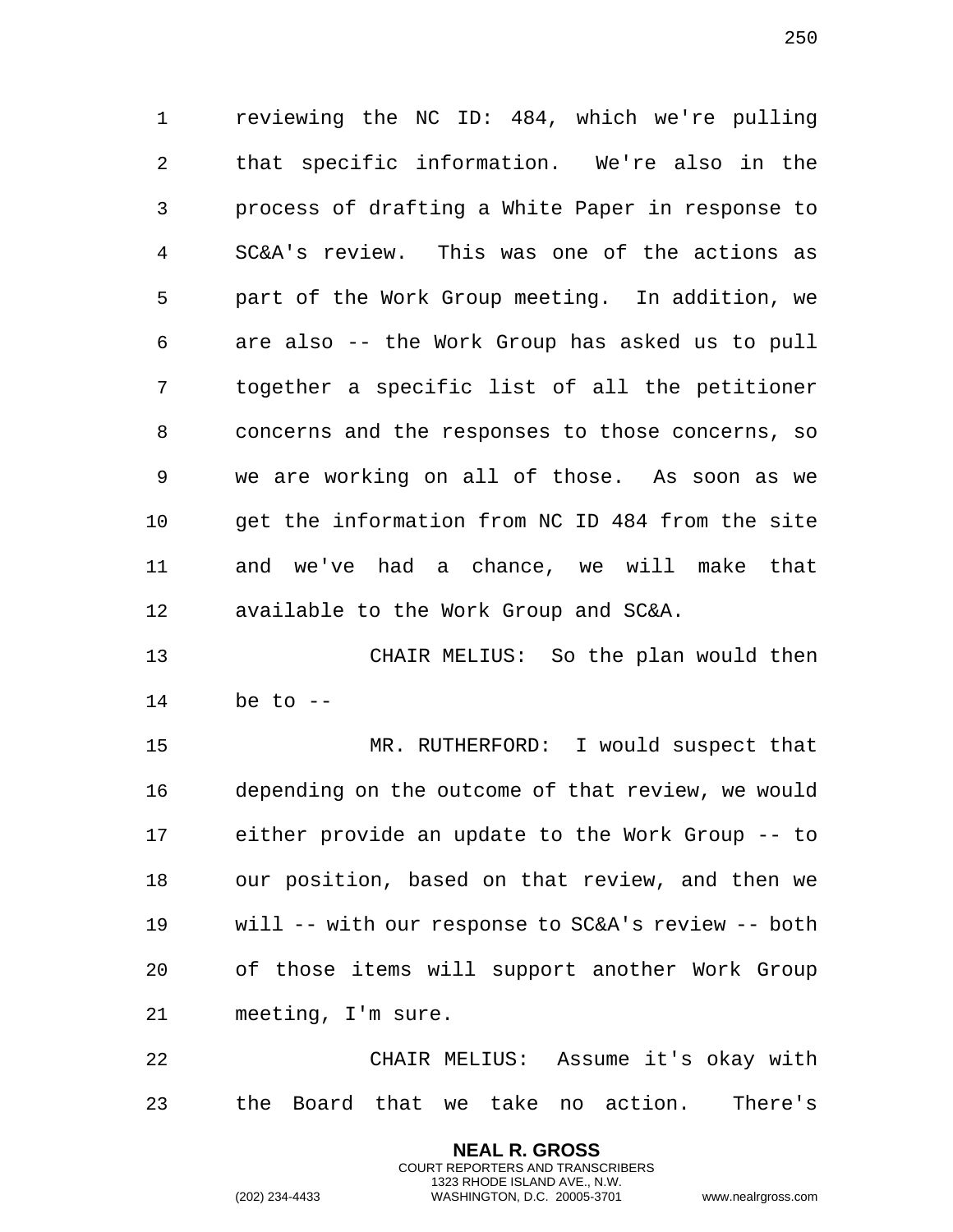1 continued follow up going on of this SEC 2 recommendation from NIOSH, so we'll be coming 3 back to it. That concludes our -- you don't have 4 to listen to us too much anymore. It's our turn 5 to listen to you. Ted, do you want to go through 6 the instructions?

## 7 **Public Comments**

8 MR. KATZ: Hi, everybody. This is 9 pretty simple. As Jim said earlier in the day, 10 public comments will start with folks in the room 11 and with folks who are addressing LANL. Anyone 12 else in the room who signed up, but doesn't intend 13 to address LANL, should wait until we're done 14 with the LANL folks. Also, if there are folks on 15 the line that want to address LANL -- so LANL 16 comes first. Just for you to know, with your 17 public comments, a lot of people comment about 18 personal stories, family member stories, and so 19 on.

20 Everything the Board does is 21 transcribed and published on the NIOSH website 22 for all the public to read. You're welcome to be 23 as open as you want about yourself or other

> **NEAL R. GROSS** COURT REPORTERS AND TRANSCRIBERS 1323 RHODE ISLAND AVE., N.W.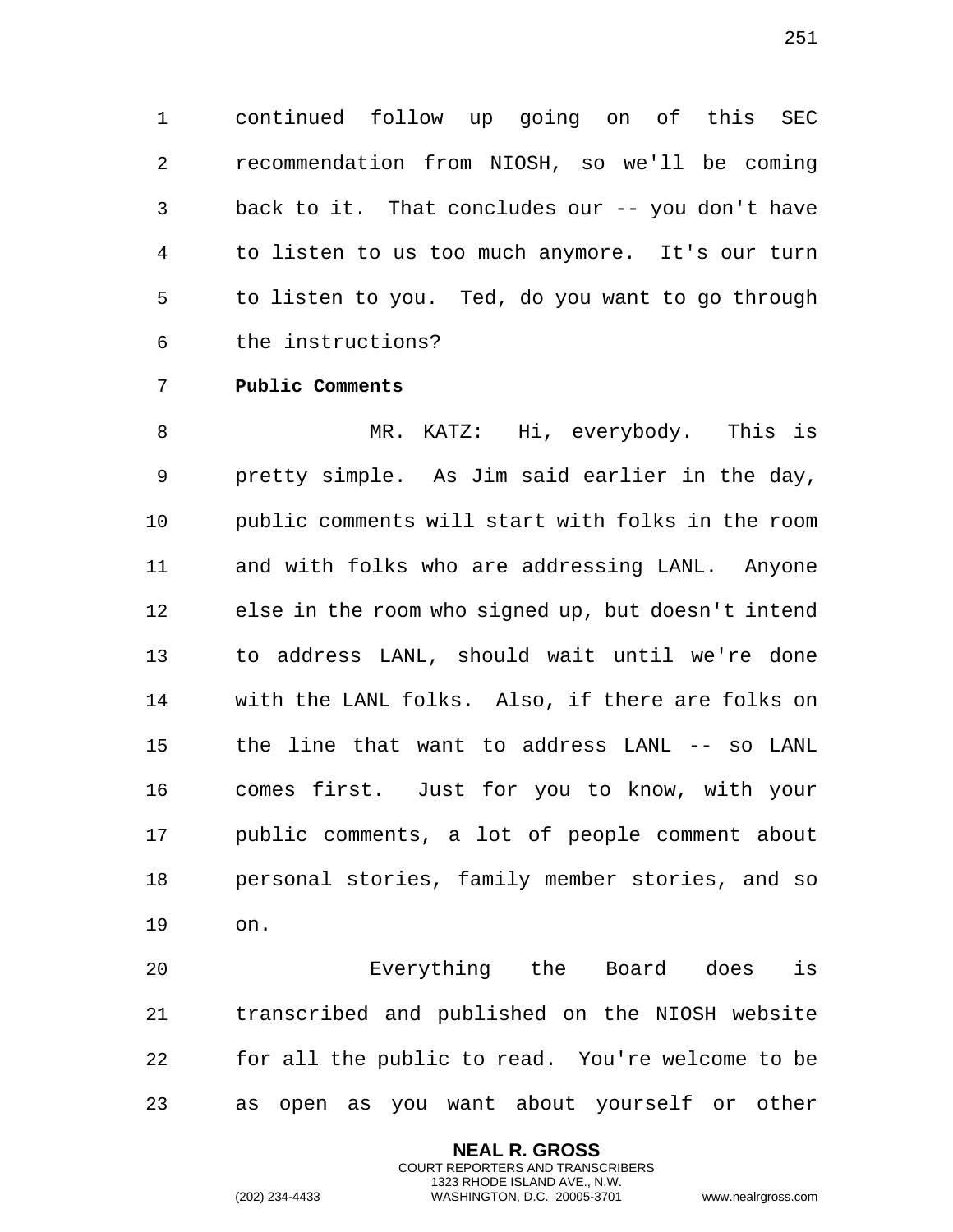parties, but just understand that when you're discussing other parties than yourself, that information, we will redact it, meaning we will cut out parts of it to protect the privacy of those individuals because they're not here speaking for themselves.

 Hence, we have to protect their privacy. That's something we have to do under law. That's the only point. I just want you to understand that context for giving your comments. CHAIR MELIUS: I would just add to that if there's something private, that you don't want to say in the public comment period, sort of let us know at the end or text one of the NIOSH people or so forth to talk to them directly. We're not trying to force people to tell all their medical information or anything like that if they don't wish to be identified as making public comments.

 PARTICIPANT: If we haven't signed up already, can we still --

 CHAIR MELIUS: Yes, I will --- no, I will go through -- I'm assuming you're here to

> **NEAL R. GROSS** COURT REPORTERS AND TRANSCRIBERS 1323 RHODE ISLAND AVE., N.W.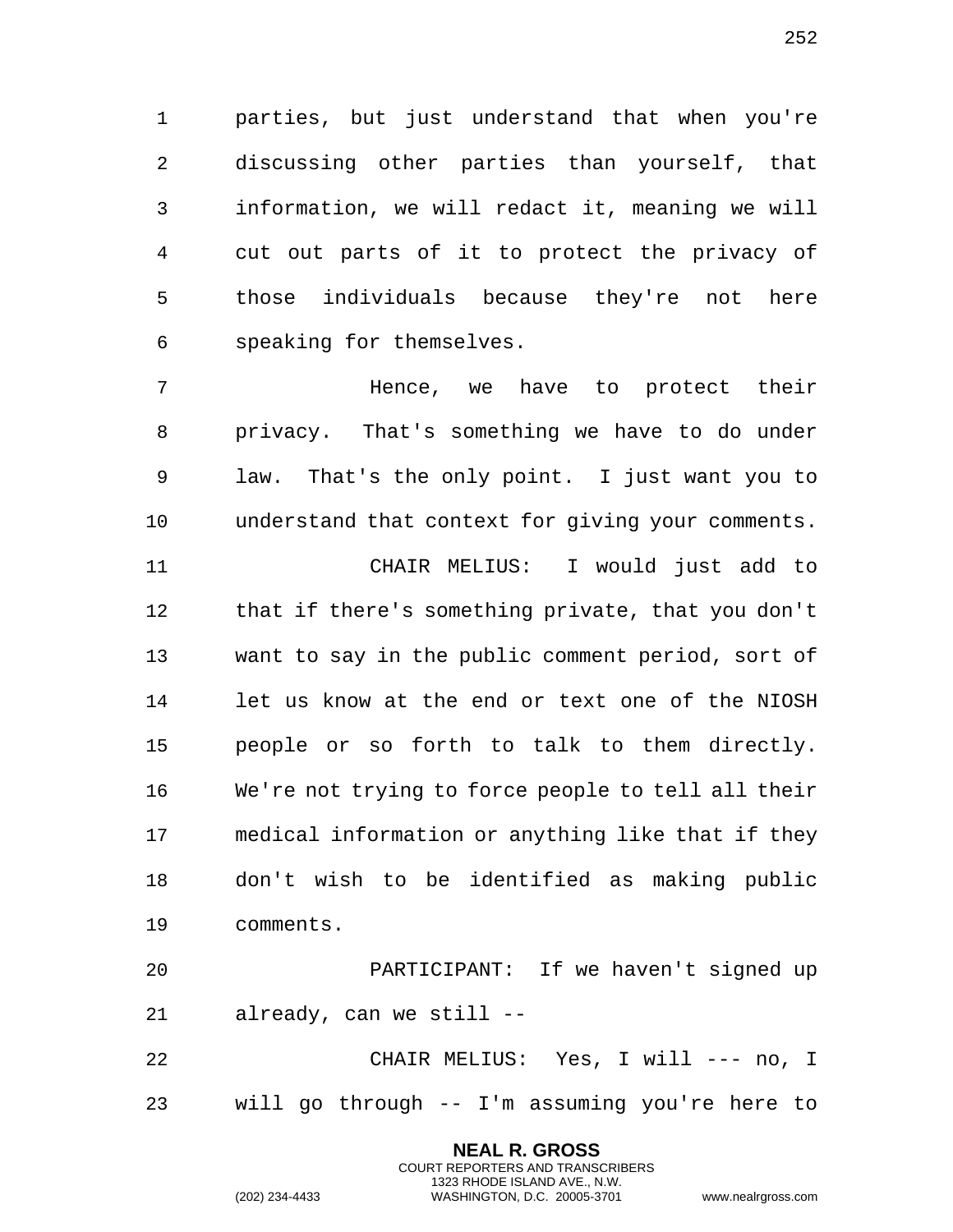comment on LANL. What I'll do is we go through who I believe to be the LANL people that have signed up. Then I will open it up to -- I'll ask whether there are other people from LANL here that wish to make comments today. The list is not controlling. I will try to sort of go through and identify those, and then we'll do the best we can. I'll tell you now, I'll probably mispronounce people's names and the usual stuff. Mispronounce mine, also, probably. First, we have a representative from Senator Udall's office here. We usually look to congressional people. Michele. Yes, I think that's the one working. You'll be the test on the new microphone. I will just add that --

 MS. JACQUEZ-ORTIZ: Thank you, Dr. Melius. Good afternoon, Chairman Melius and Members of the Advisory Board. On behalf of Senator Udall, thank you for allowing me to speak today, and also for coming to Santa Fe to hear directly from New Mexico claimants.

 Much, much appreciated that you all came out here for this. As you know, Senator

> **NEAL R. GROSS** COURT REPORTERS AND TRANSCRIBERS 1323 RHODE ISLAND AVE., N.W.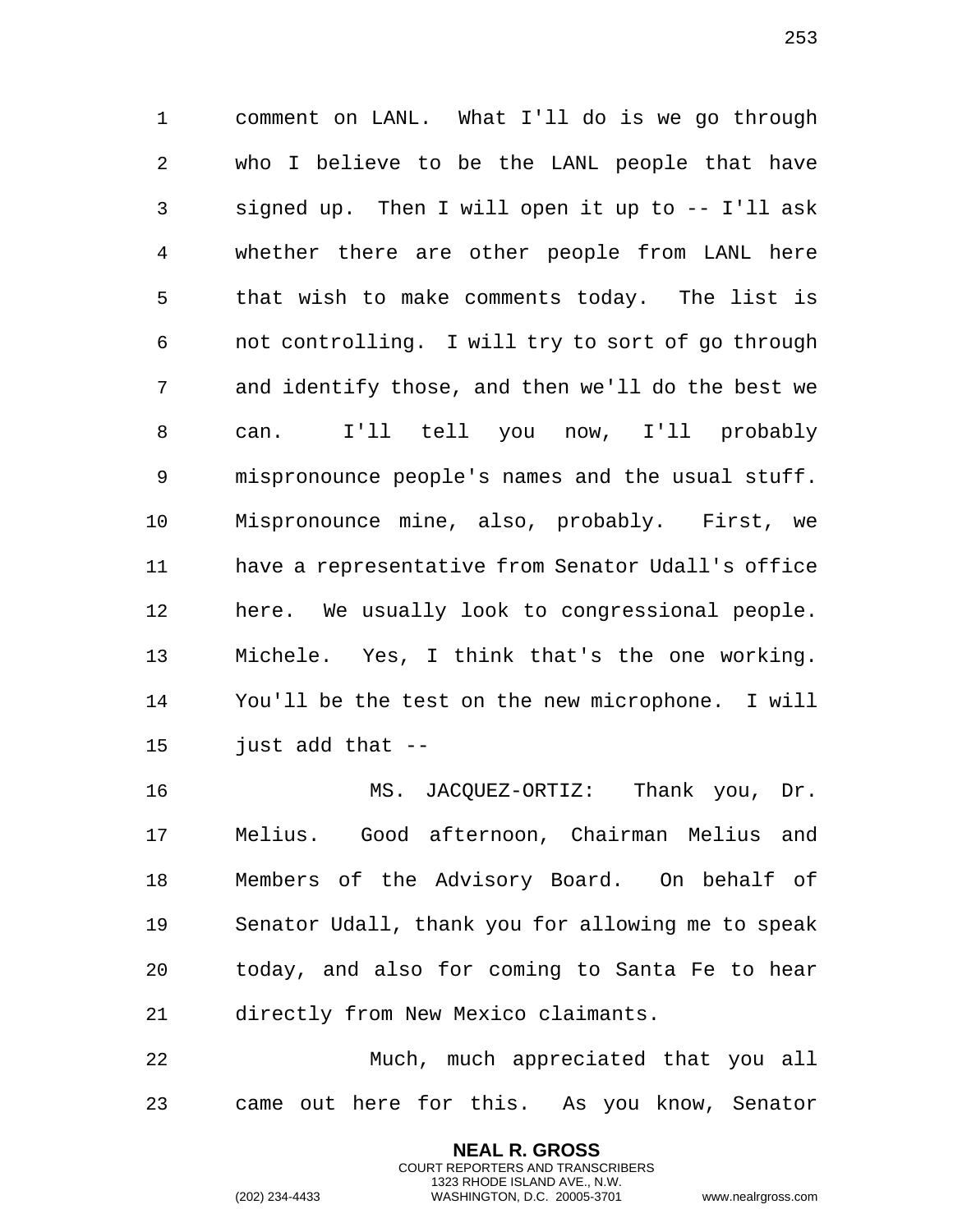Udall has closely followed LANL's SEC petitions, and the senator commends LANL petitioners [identifying information redacted] and [identifying information redacted] for their tireless efforts in support of the two major LANL petitions that have been approved.

 The senator is especially grateful to the Advisory Boards, its SEC Work Groups, its Chair, Josie Beach, and the Board's contractor, SC&A. You all have been thoughtful and conscientious in your review of these petitions and have navigated through the complicated issues unique to LANL with just the right mix of scientific scrutiny and adherence to the law, while also exercising fairness and good common sense. The senator is grateful to the Advisory Board for its approval of these previous petitions and understands the challenges involved in the continued evaluation of the years 1996 through 2005.

 It appears that there remains important questions that deserve further investigation. The senator hopes for approval of

> **NEAL R. GROSS** COURT REPORTERS AND TRANSCRIBERS 1323 RHODE ISLAND AVE., N.W.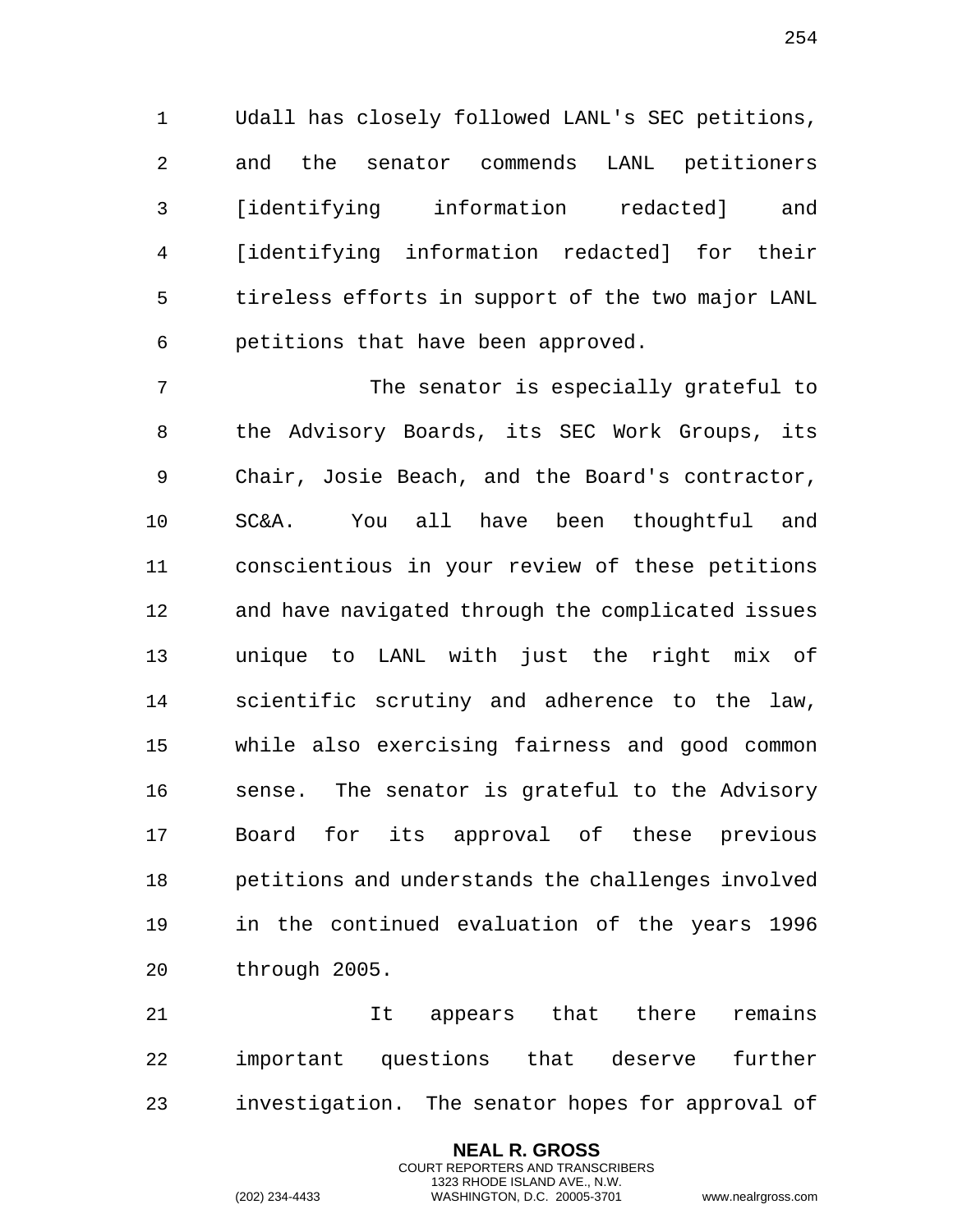additional years to bring closure for many of his constituents who are sick and dying while awaiting the determination on their claim. He urges the Board to recognize the need to compensate these Cold War heroes for their efforts on behalf of our nation.

 Thank you for allowing me to speak on Senator Udall's behalf and for your work to ensure fairness and compassion in your decisions that affect so many of these courageous Cold War veterans. Thank you.

 CHAIR MELIUS: Thank you. Thank you for coming down. As Michele said, we've heard many times from the senator and other representatives about these issues. The next person I have identified as related to LANL is Danny [identifying information redacted] Salazar. Are you still here? Okay. I don't know if you're both commenting or just you.

MR. SALAZAR: Just me.

CHAIR MELIUS: Okay, fine.

MR. SALAZAR: My name is Danny

Salazar.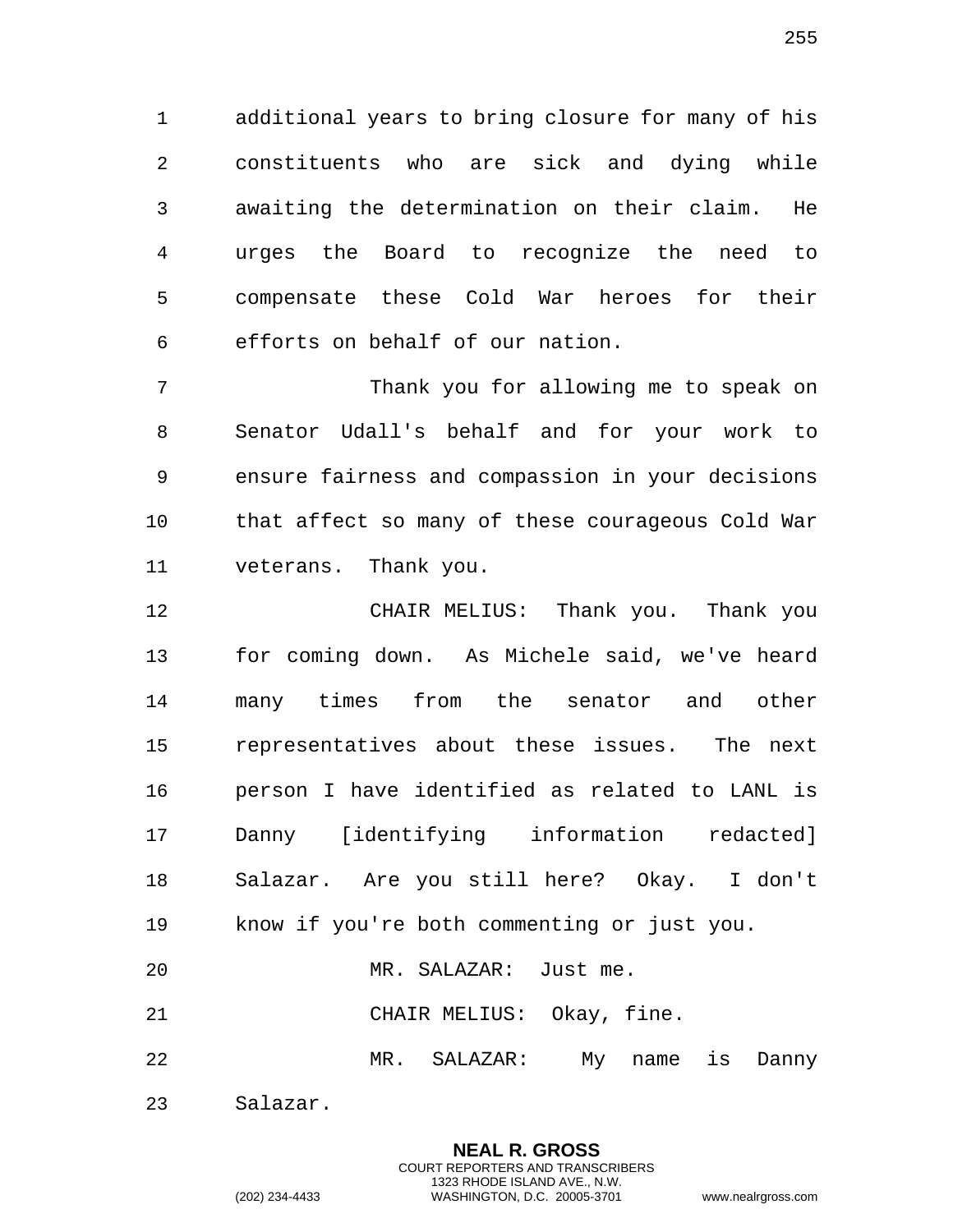CHAIR MELIUS: Get real close to the mic.

 MR. SALAZAR: Danny Salazar. I'm a former worker at LANL. I don't think they were compliant when I was there, between 1999 and 2010. I don't believe they were compliant between 1999 and 2010 because I got sick up there from working with this business. I have stuff going on with my lungs and everything. I have a claim open. They keep on denying my claim, and I don't know why because I was doing all the PPE. Whatever they told me to do, I was doing right. I had trainings and all that stuff. We weren't monitored at all times. CHAIR MELIUS: Is your claim with NIOSH or with the Department of Labor? MR. SALAZAR: Department of Labor. CHAIR MELIUS: You might want to talk

 to somebody from NIOSH to see if they're covering it or not. I'm not sure if they would be, but if not, they can refer you to where -- Department of Labor to check with on that. Go over there right now. Stu's in the front row, standing up, so

> **NEAL R. GROSS** COURT REPORTERS AND TRANSCRIBERS 1323 RHODE ISLAND AVE., N.W.

(202) 234-4433 WASHINGTON, D.C. 20005-3701 www.nealrgross.com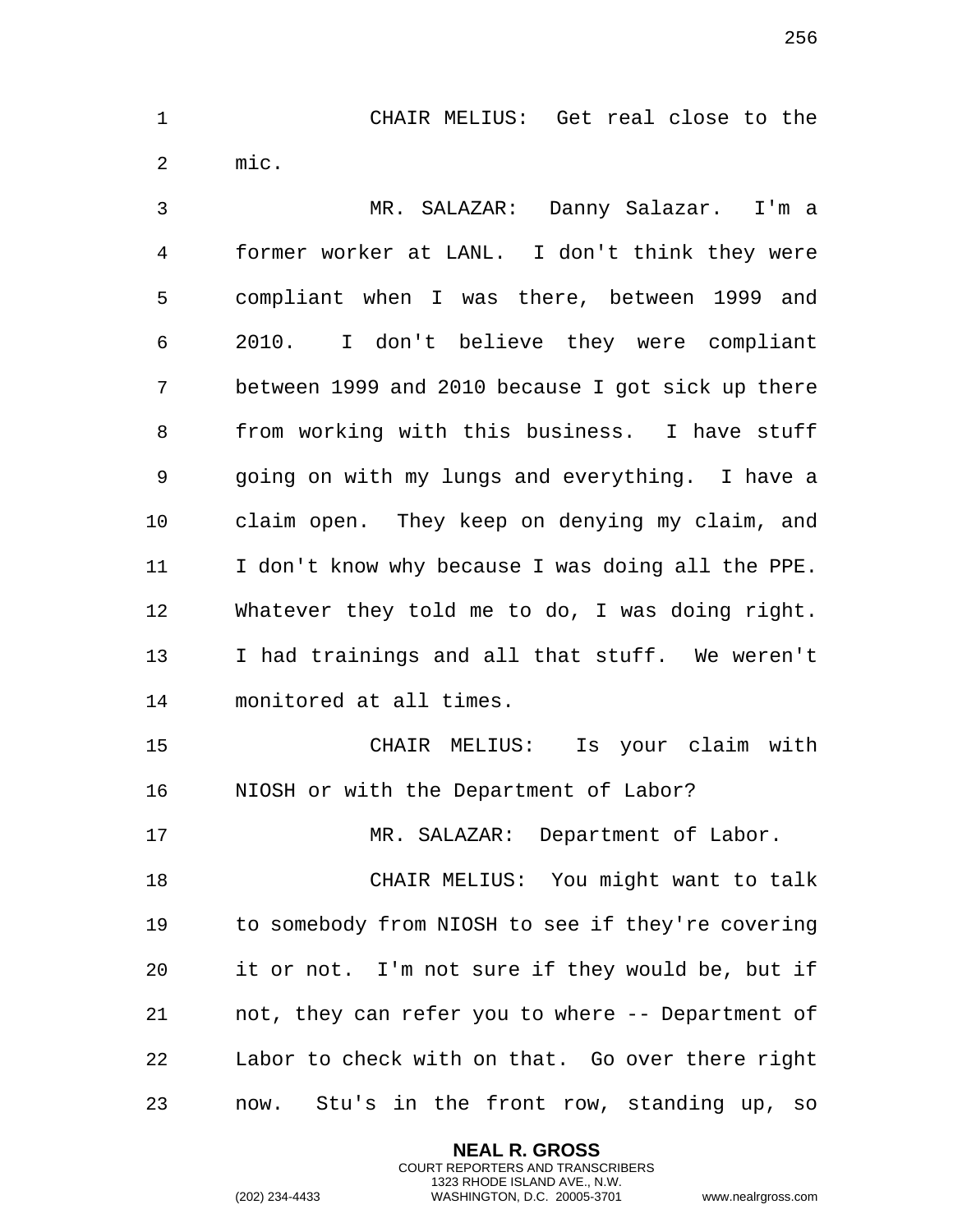he'll be able to help you.

| $\overline{2}$ | MR. SALAZAR: Thank you.                          |
|----------------|--------------------------------------------------|
| 3              | CHAIR MELIUS: Thank you. Tony                    |
| 4              | Sandoval. You look familiar.                     |
| 5              | MR. SANDOVAL: I hope so. Maybe the               |
| 6              | name.                                            |
| 7              | CHAIR MELIUS: No, I don't remember               |
| 8              | names; I remember faces.                         |
| 9              | MR. SANDOVAL: Good afternoon, Dr.                |
| 10             | Melius and Board Members. Thank you for coming   |
| 11             | to New Mexico and listening to our concerns. I   |
| 12             | a former Los Alamos National Laboratory<br>am    |
| 13             | employee, and I have been denied, based on dose  |
| 14             | reconstruction. My main concern is that I worked |
| 15             | from 1973 to 1997 for the County of Los Alamos.  |
| 16             | I was employed with the county as a pipefitter,  |
| 17             | and eventually became a supervisor. During my    |
| 18             | employment with the county, I was issued a Z     |
| 19             | number. That's an ID number specific to Los      |
| 20             | Alamos National Laboratory. This is the first    |
| 21             | indication that I was actually on site more than |
| 22             | as a visitor. During my career at the county, I  |
| 23             | was involved in the repair, maintenance, and     |

**NEAL R. GROSS** COURT REPORTERS AND TRANSCRIBERS 1323 RHODE ISLAND AVE., N.W.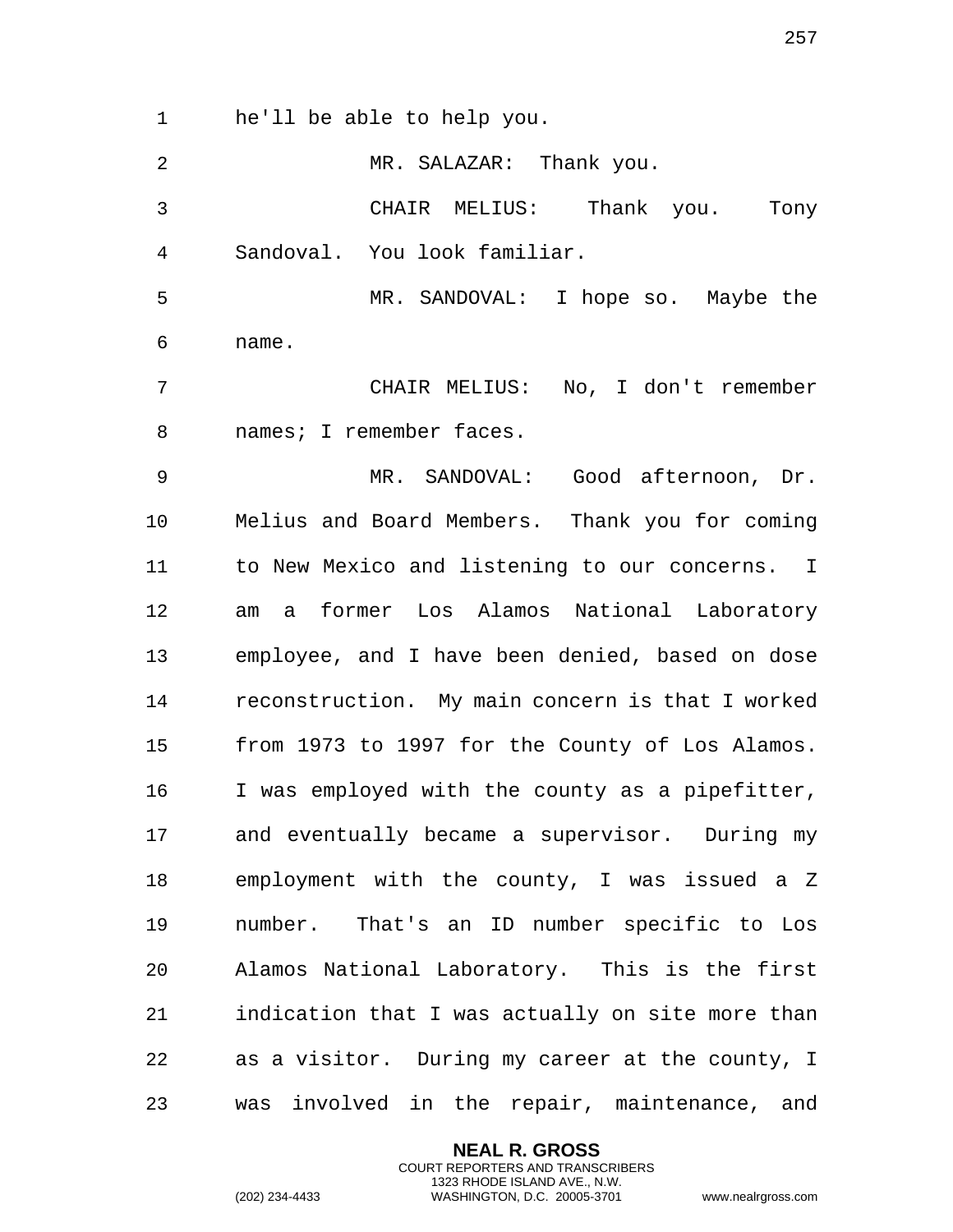installation of overall operations with the water, gas, and wastewater systems.

 It is important to know that even today, the water distribution lines cross boundaries between the County of Los Alamos and LANL property. I was constantly on lab property, working with LANL contractors and subcontractors or water line issues. I was even issued a LANL badge, uncleared, but nonetheless, I had a badge. I know at least two other county workers, one who provided electrical, and the other pipefitting services.

 The pipefitter was directly under my supervision. Both filed under the program, and both were awarded benefits. I supervised and was denied. In addition, I obtained some affidavits from LANL employees and county co-workers attesting to the fact that I was on site continuously while employed in the county. Their affidavits were dismissed by DOL. After retiring from Los Alamos County, I went to work for the maintenance contractor to LANL, which was KSL. However, this was after the 1995 cutoff date to

> **NEAL R. GROSS** COURT REPORTERS AND TRANSCRIBERS 1323 RHODE ISLAND AVE., N.W.

(202) 234-4433 WASHINGTON, D.C. 20005-3701 www.nealrgross.com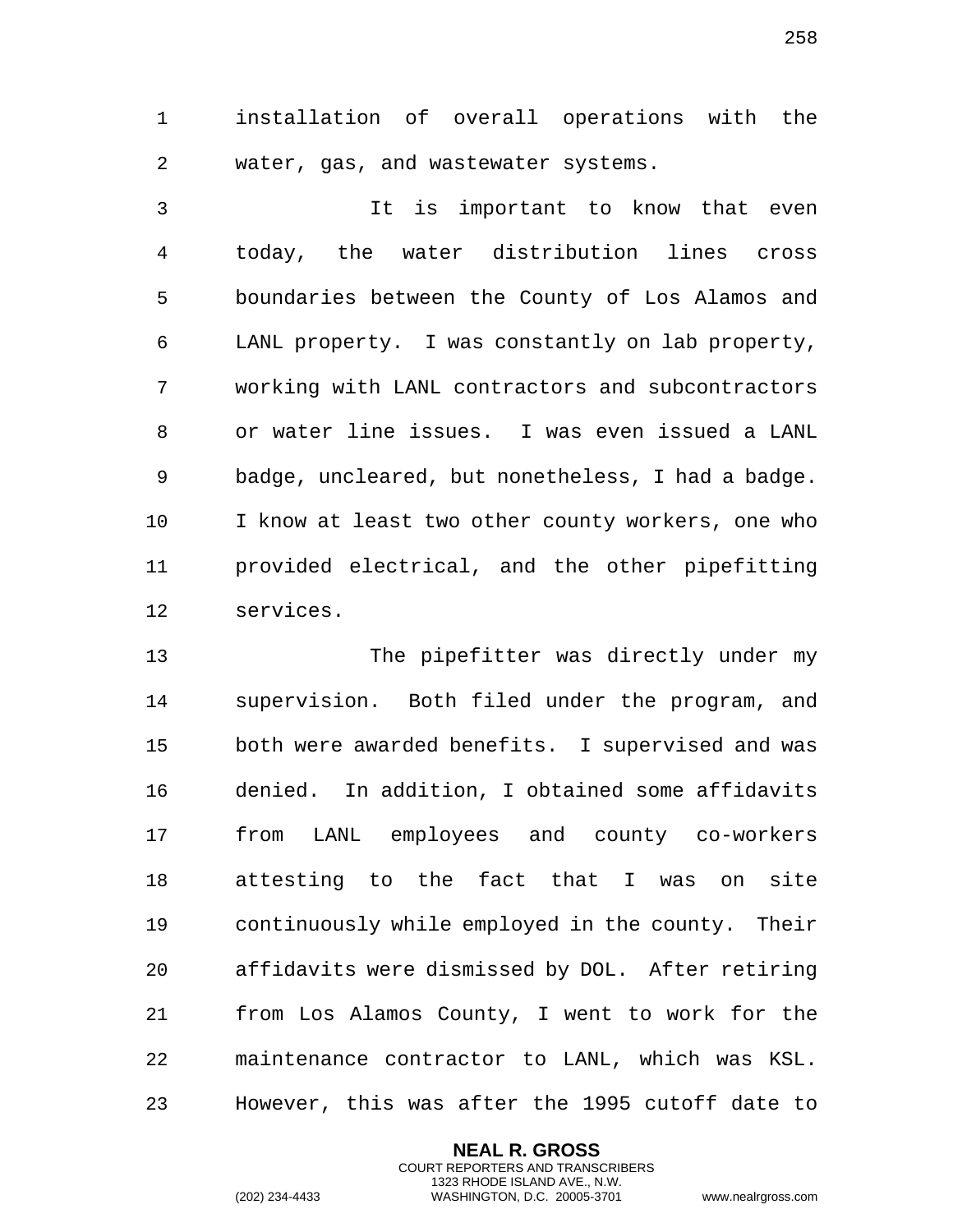the current cohort. While employed with the county, myself and the employees at numerous other county utility employees worked on site and were exposed to the same radiation hazards as LANL employees.

 We were not monitored the same as LANL workers, and we are now suffering from the same cancers as LANL workers. There is substantial information to verify that the county employees, specifically water and electrical utility workers, were under contract or under an agreement to provide support and service to LANL. This, too, was dismissed.

 In addition, I have an Evaluation Report from the county that states that I worked closely with the fire department to maintain fire hydrants, testing and repairing of the hydrants. Fire fighters are covered, but utility workers are not. I respectfully ask the Board seriously to consider adding additional years to the cohort to cover those workers who started after the 1995 cutoff date. Secondly, I respectfully request that the DOE and DOL include county utility

> **NEAL R. GROSS** COURT REPORTERS AND TRANSCRIBERS 1323 RHODE ISLAND AVE., N.W.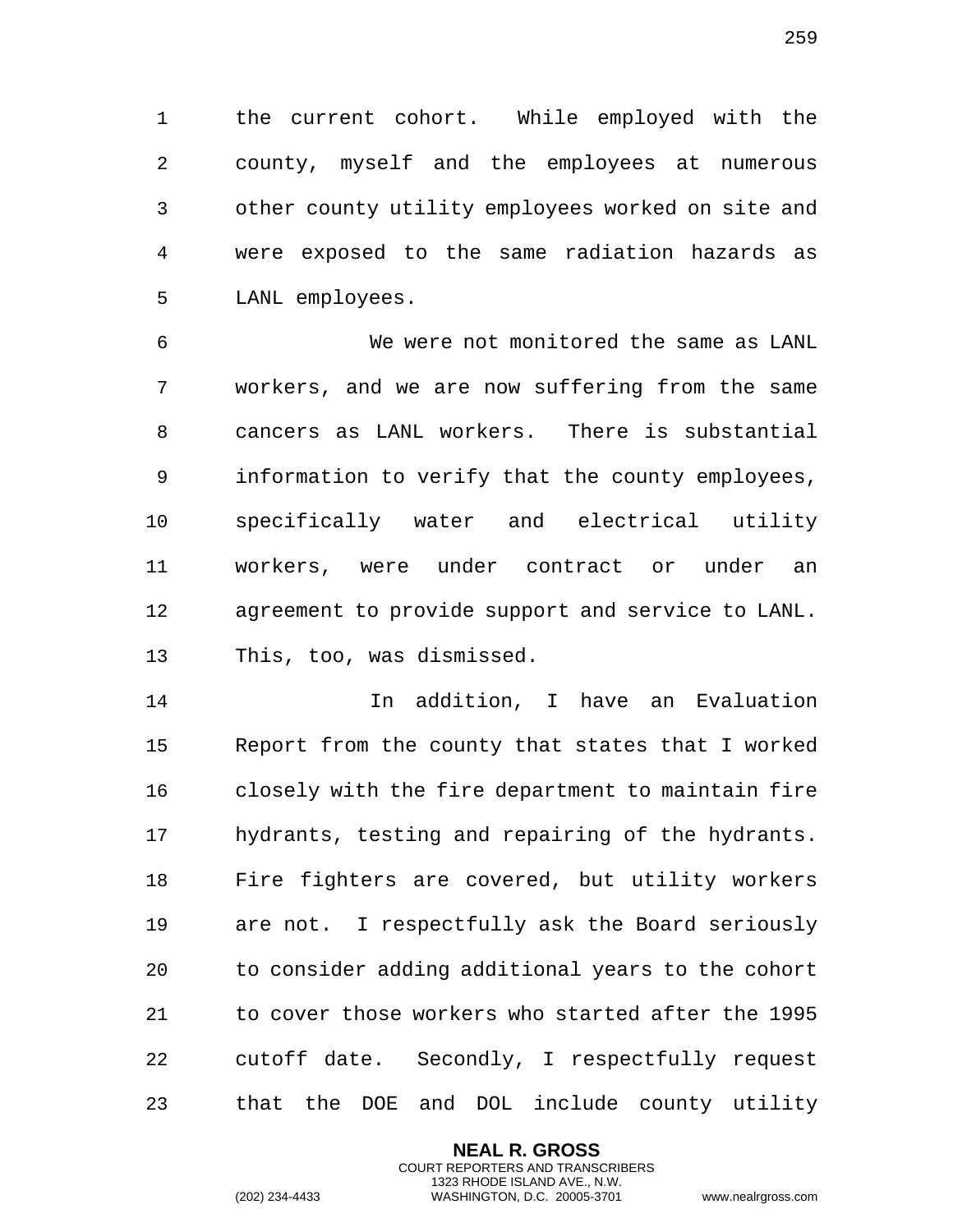workers, in addition to the firefighters covered for this department. Thank you so much. CHAIR MELIUS: Thank you. Jim or LaVon, do you know anything about the county coverage? I don't think we encountered that before and what the different arrangement was with the fire department. Follow up. Mike Brown.

Mr. Brown.

 MR. BROWN: Good evening. My name is Curtis Michael Brown, but I'm known as Mike Brown. Medically, I've been diagnosed or have experienced squamous cell carcinoma. I've also experienced a pleomorphic adenoma of the parotid gland. Those are my two medical conditions. I've been a rad worker, qualified rad worker, for over 25 years. I have a real brief point to make to 17 the Board, by the way.

18 CHAIR MELIUS: That's fine.

 MR. BROWN: About ten of those at Los Alamos National Laboratory. I'm primarily addressing the principle behind dose reconstruction. My primary comment is that dose reconstruction for a cohort, something a larger

> **NEAL R. GROSS** COURT REPORTERS AND TRANSCRIBERS 1323 RHODE ISLAND AVE., N.W.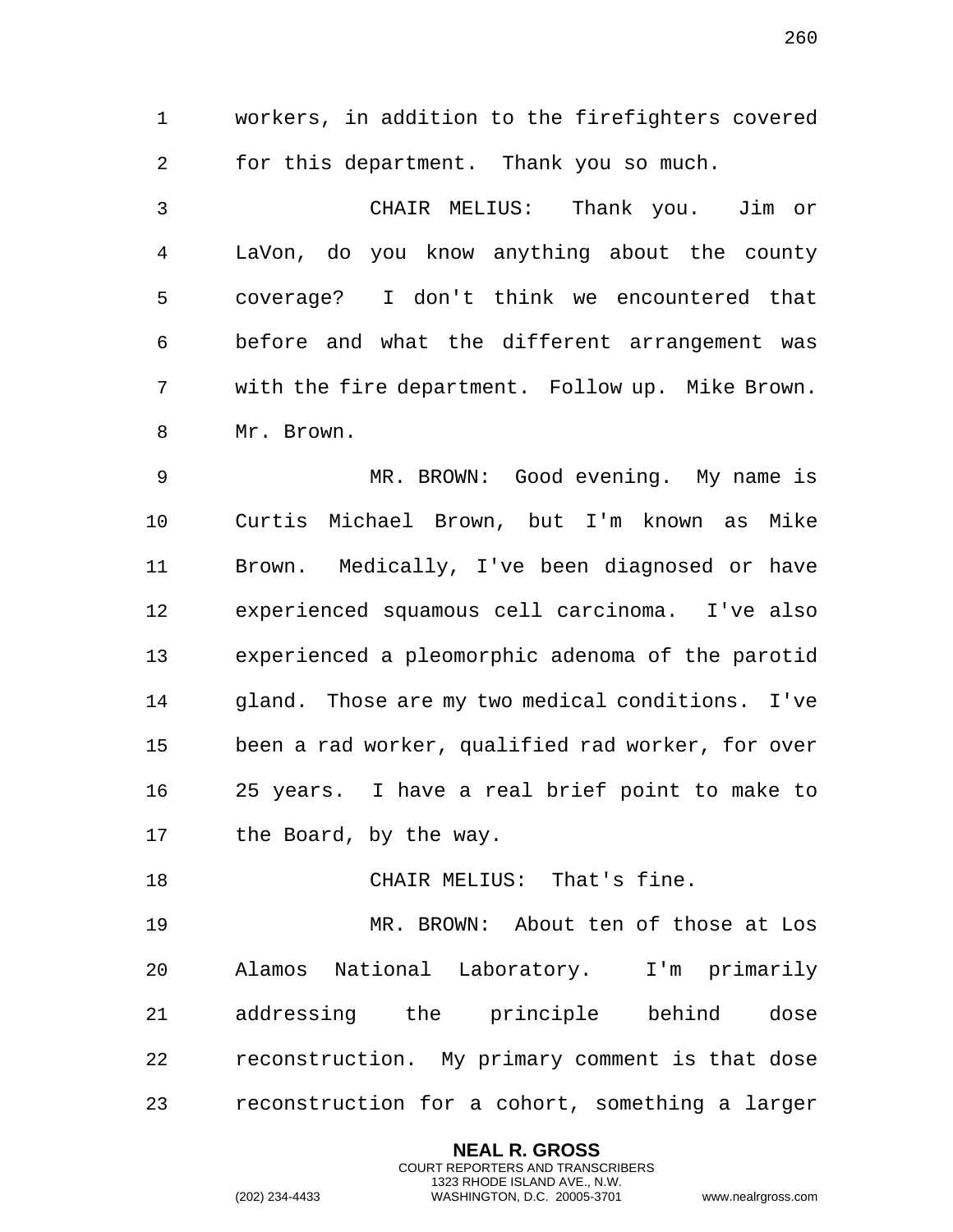population is a cohort, as LANL is a large cohort, which is performed using complex algorithms, is not time sensitive, cannot be time sensitive to the mission at hand for those particular people within the cohort, for those individual populations within the cohort. For example, high intensity periods, such as Cold War production and that, represent periods of high exposure, obviously.

 Those can't be compensated for adequately with the current algorithms that we use. I would suggest to the Board that even the most conservative algorithms cannot reasonable reconstruct our doses. I would also suggest that prior to DOELAP certification and the implementation of thermoluminescent dosimeters, our dosimetry was fundamentally an action of dosimetry and, by its very nature, grossly inaccurate as the kind of exposures that we're talking about within regulations today. That's my comment. Thank you for your time.

 CHAIR MELIUS: Thank you. I have a name that I cannot read the last name, so Lana

> **NEAL R. GROSS** COURT REPORTERS AND TRANSCRIBERS 1323 RHODE ISLAND AVE., N.W.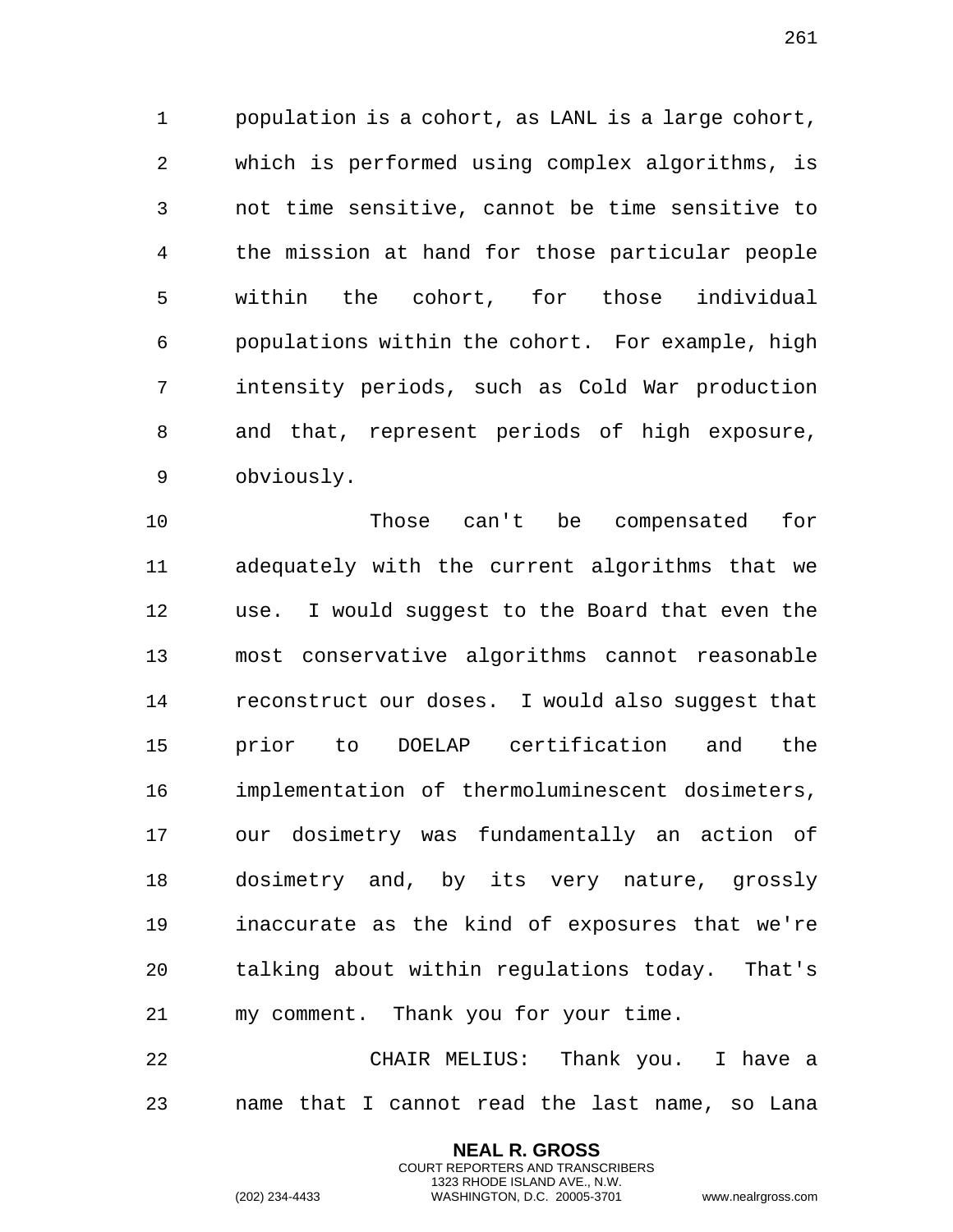Carver. Okay, I'll come back to you. We'll have time. We're going to be here until we're done. Miguel Virgil.

 MR. VIRGIL: Miguel Virgil. CHAIR MELIUS: Yes, Virgil, okay. MR. VIRGIL: Good afternoon. I, myself, as well, worked for Los Alamos County from 1978 until my retirement in 2003, and then after that, I also worked for Camp Dresser & McKee on the burnt area reconstruction. I was involved with utilities, electric distribution systems throughout the county.

 We did a lot of what they called conversion from overhead to underground. We dug in a lot of areas where we came across different materials and stuff like that. Then after the digging, also, we noticed that LANL went back in there with their equipment and removed a lot of the materials and stuff, and they were putting them in tarped trucks and stuff and covering them up, basically, to try and keep contamination from spreading.

I also, when I worked as a utility

**NEAL R. GROSS** COURT REPORTERS AND TRANSCRIBERS 1323 RHODE ISLAND AVE., N.W.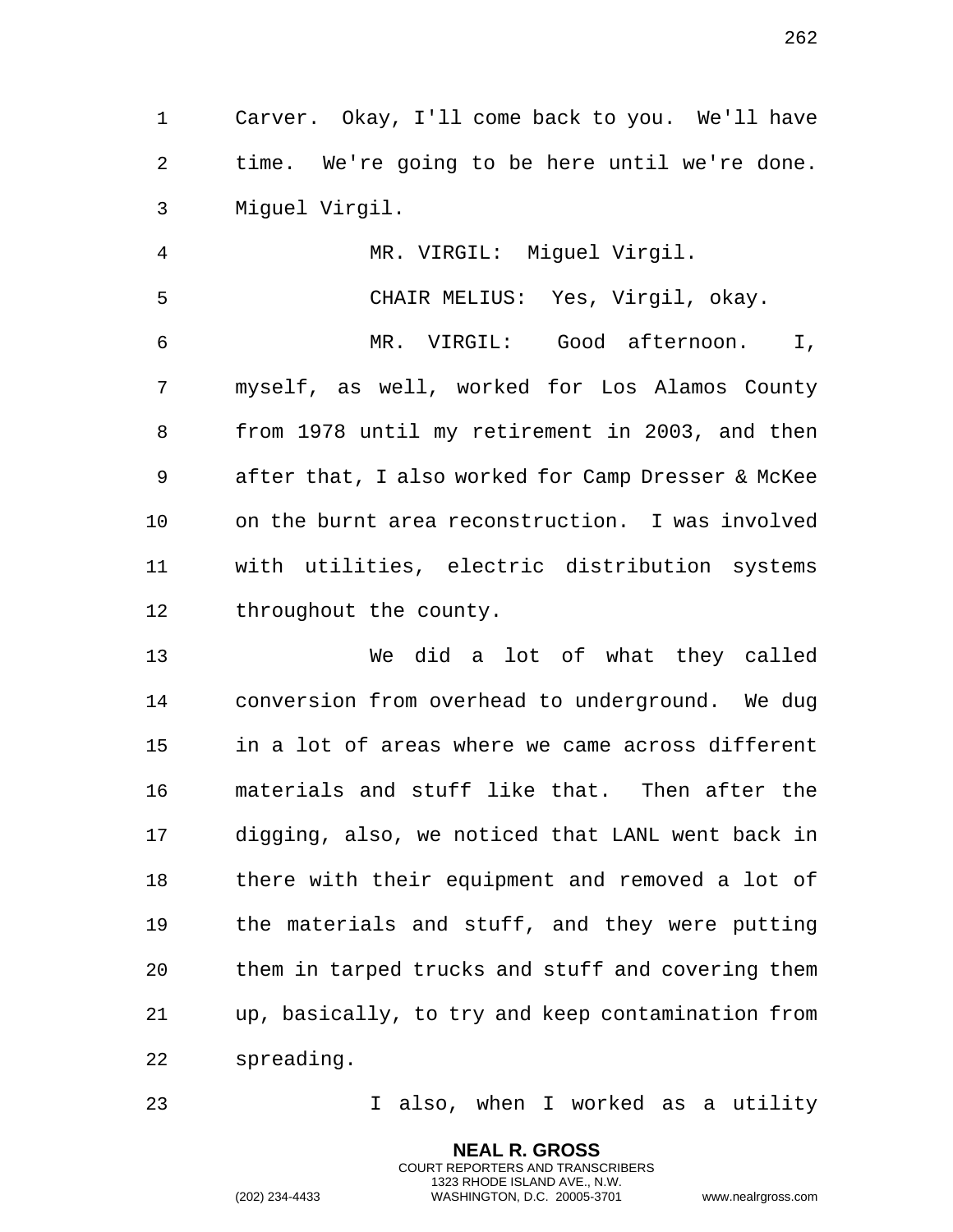worker with electric distribution, was sent out on back charges to do work within S site. We would take equipment out in there and do as we were told, and the job got done. As my co-worker, Tony Sandoval, says, a lot of us aren't like the firefighters that are being covered under these situations, but we ask that the Board does consider because during the Cerro Grande fire, we spent 11 days straight out there trying to keep the power lines operable and fired up, so that we could run the wells to protect property, home, and lives.

 We were exposed to all that smoke and everything else. We didn't have SCBAs on or anything like that. We just went out and did our jobs. As a result of that, one of my co-workers has already suffered from cancers and stuff like that and has to put a claim in. Thank God he was accepted into the Patriot Program, but maybe a lot of us will be passed up just for that reason. I don't think it's fair because, like I say, a lot of the areas that we dug within, I

noticed after the fact, while I was still

**NEAL R. GROSS** COURT REPORTERS AND TRANSCRIBERS 1323 RHODE ISLAND AVE., N.W.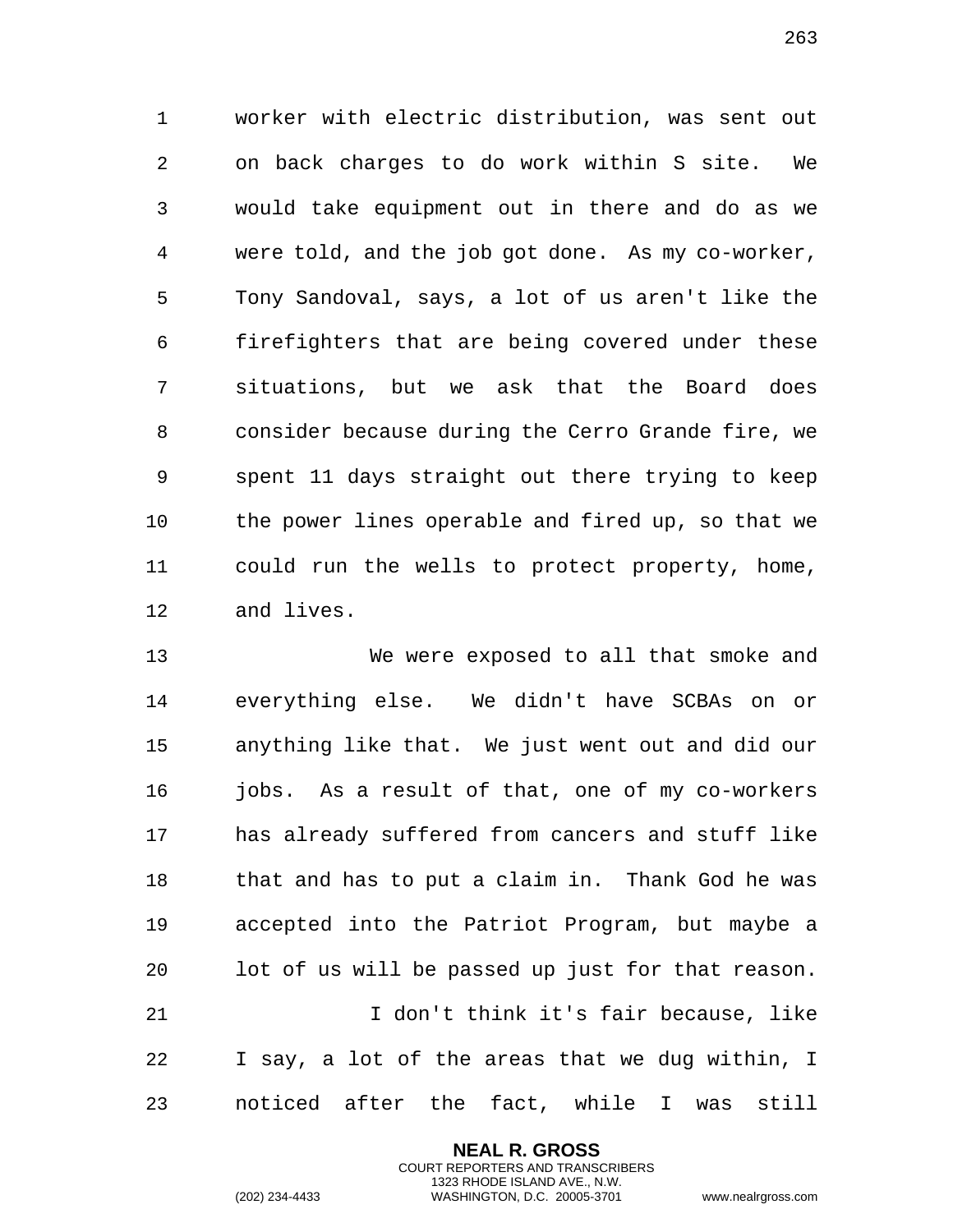employed by other companies up there, that LANL went in and removed more material. So the material was being removed for a reason, which we had already been in that area digging around. The contamination is there. Thank you so much.

 CHAIR MELIUS: Okay, thank you. Still, you can correct me if I'm wrong, but the Department of Labor and the Department of Energy decide which groups are covered, in terms of employers, but we can follow up and find -- which we do on -- all comments here we do follow up on and so forth. I actually have -- Tony, I have your email address, so we'll have somebody get back to you and find out why there's this discrepancy on coverage, and then follow up. Meanwhile, we're going to be working on the post-'95 period. Okay, thank you.

 MEMBER BEACH: You mentioned that you were badged. Can you tell me who badged you? Was it LANL, or was that through the county? MR. SANDOVAL: I was a county employee, employed by the County of Los Alamos. They issued an uncleared LANL badge, which I

> **NEAL R. GROSS** COURT REPORTERS AND TRANSCRIBERS 1323 RHODE ISLAND AVE., N.W.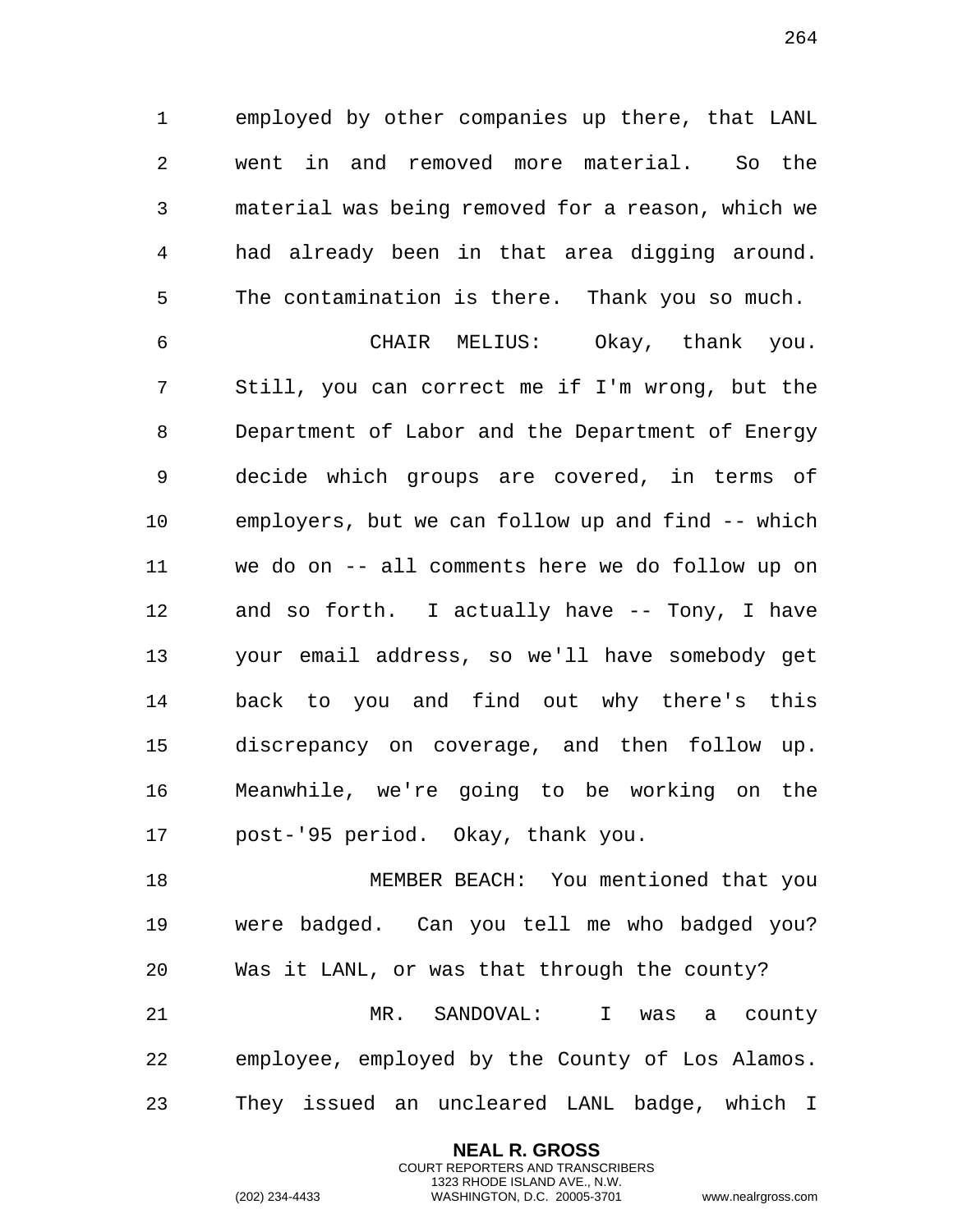still have. It has been sent with the records and files that you have all the paperwork in

 there, and I was still denied, for whatever reason, but I do have a Z number and a badge that was issued to me back then.

 CHAIR MELIUS: It is a -- you had to have some connection there, obviously to --

 MR. SANDOVAL: But I was still denied, for whatever reason. It's been denied a couple of times already. I have several witnesses and paperwork showing and stating that I was there and indicating that I was in the LANL property several times.

 CHAIR MELIUS: Let us find out and get back to you on that. Jerry Fuentes.

 MR. FUENTES: Yes, my name is Jerry Fuentes. I worked at Los Alamos National Laboratories from '74 to 1985. While I worked there, I was contaminated with 197,000 picocuries of plutonium-239, weapons grade. As we all know, special nuclear materials can migrate. They can travel.

While I was working in a non-plutonium

**NEAL R. GROSS** COURT REPORTERS AND TRANSCRIBERS 1323 RHODE ISLAND AVE., N.W.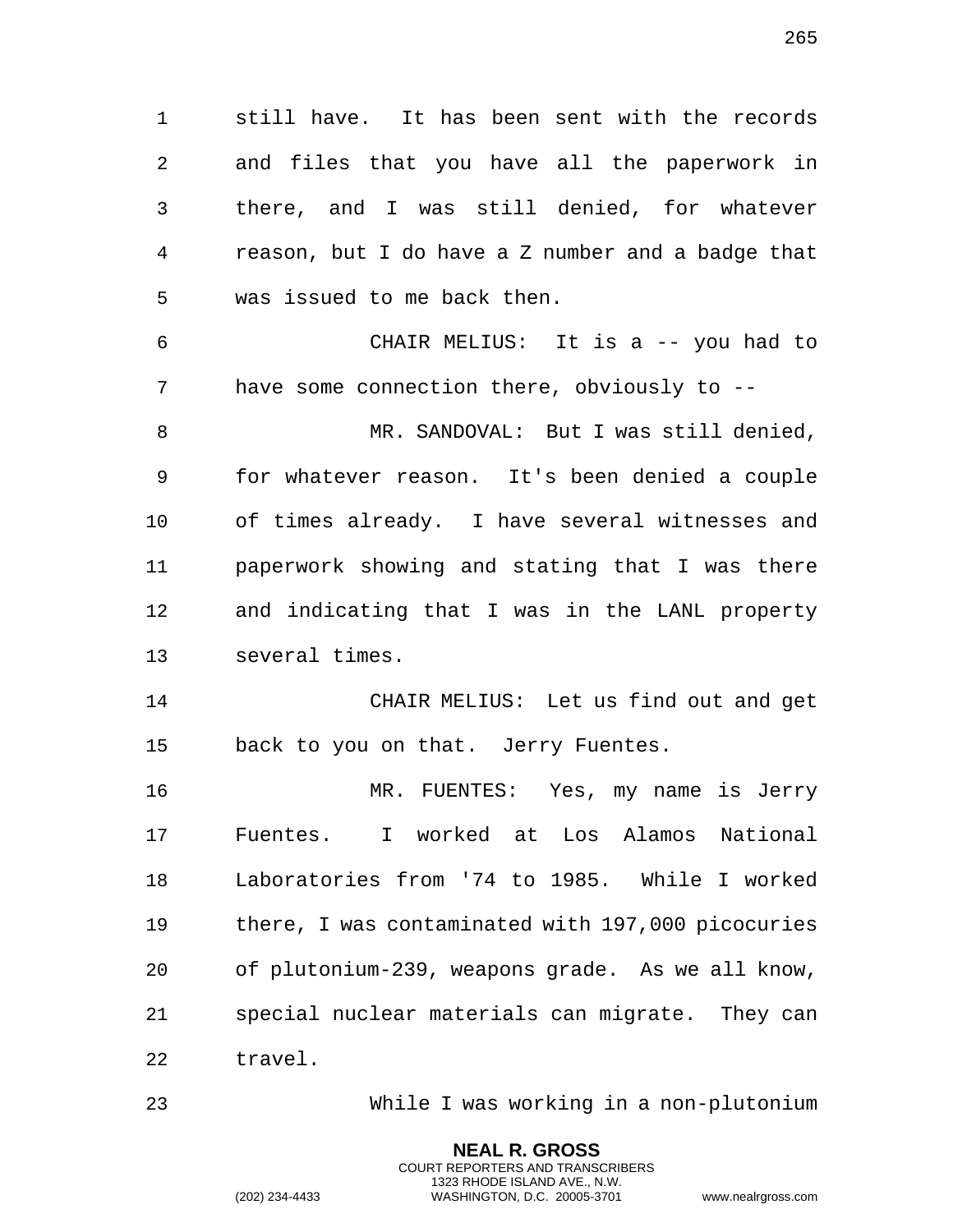analysis section, analyzing uranium fuel rods, I somehow ingested 197,000 picocuries of weapons grade plutonium-239. Again, six months before that, while working on fuel rods, the person that was next to me was working on some impact spheres for the plutonium batteries that work in outer spaces. These impact spheres had been contaminated. The supervisor brought them in. He didn't test them for contamination. I was 50 feet away. I got 50,000 counts alpha particles, millirems, on my face. I took that to the bar and the health physics professionals had to go and find me up there. They had to test the bar to see if the bar didn't have any contamination.

 It was all in my face. Then the person who was in charge, who was the supervisor, who gave us the sample to analyze, took it home, contaminated his wife, his girlfriend, the dog, the cat, the refrigerator and everything else. Plutonium and uranium can travel. It can travel humanly. In fact, just the other day, I was on airline.

The safety director was on an airline,

**NEAL R. GROSS** COURT REPORTERS AND TRANSCRIBERS 1323 RHODE ISLAND AVE., N.W.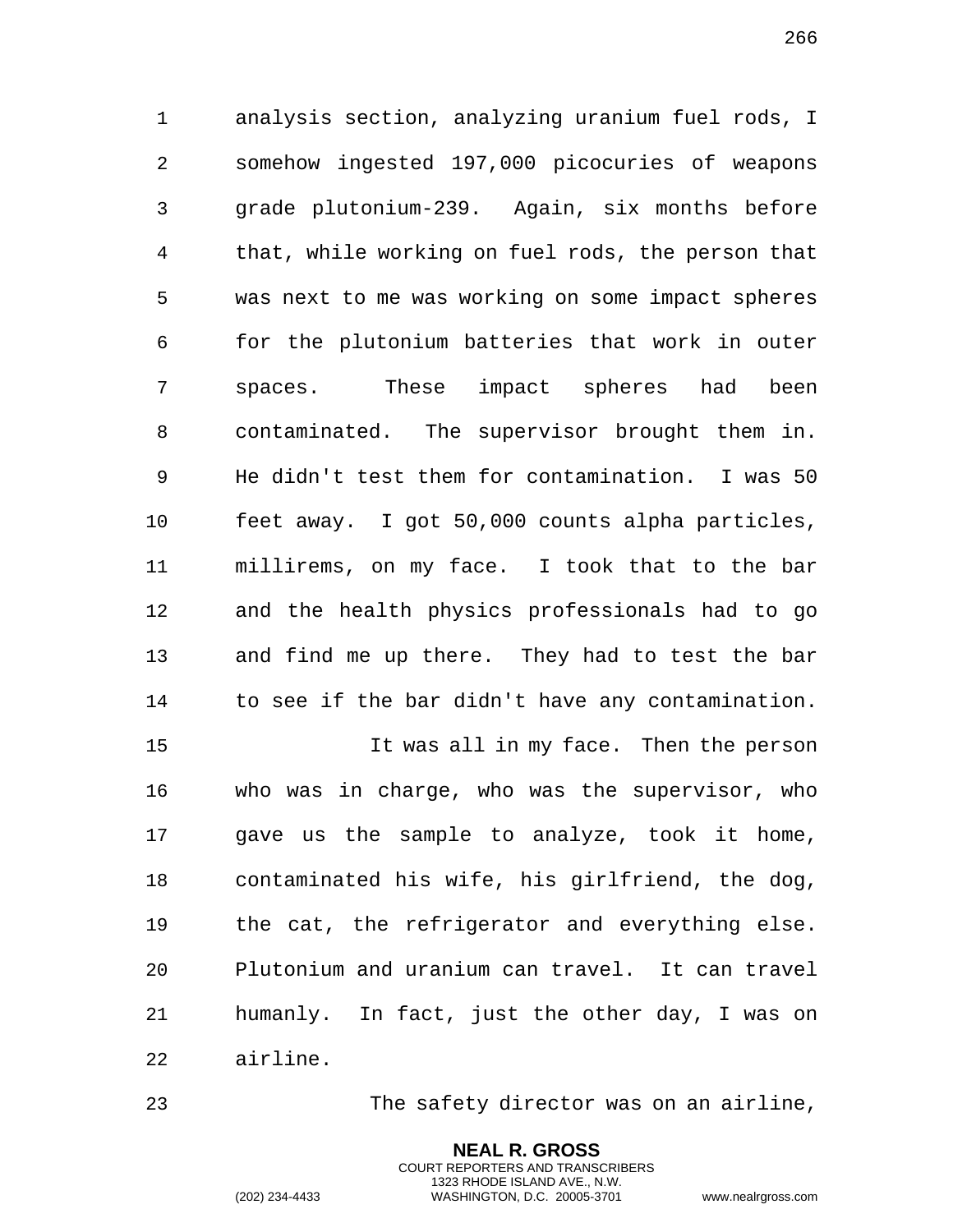on a commercial airline. He had weapons grade 239 on an airline. The other thing about Los Alamos is there's a lot of chemicals there. You have PCBs, and you have TCBs that I worked on, in the laboratory, on analyzing it. Those things can get out just as easily as the ionizing radiation and everything else. I've had three cancers. I'm glad I'm one of the lucky ones. I was accepted. But I had two primaries and a secondary cancer. You need to cover all the cancers. You need to cover the chemically induced cancers, and you need to cover all the people here who are hurting for this stuff that you've been giving us. You released into the air. I saw you. I've been working there for a long time. Thank you.

 CHAIR MELIUS: Thank you. Just to clarify, this program does not cover the chemical exposures, but the Department of Labor program does, in parallel to this program. Felicia Crull.

 MS. CRULL: My voice should carry anyways, right?

> **NEAL R. GROSS** COURT REPORTERS AND TRANSCRIBERS 1323 RHODE ISLAND AVE., N.W.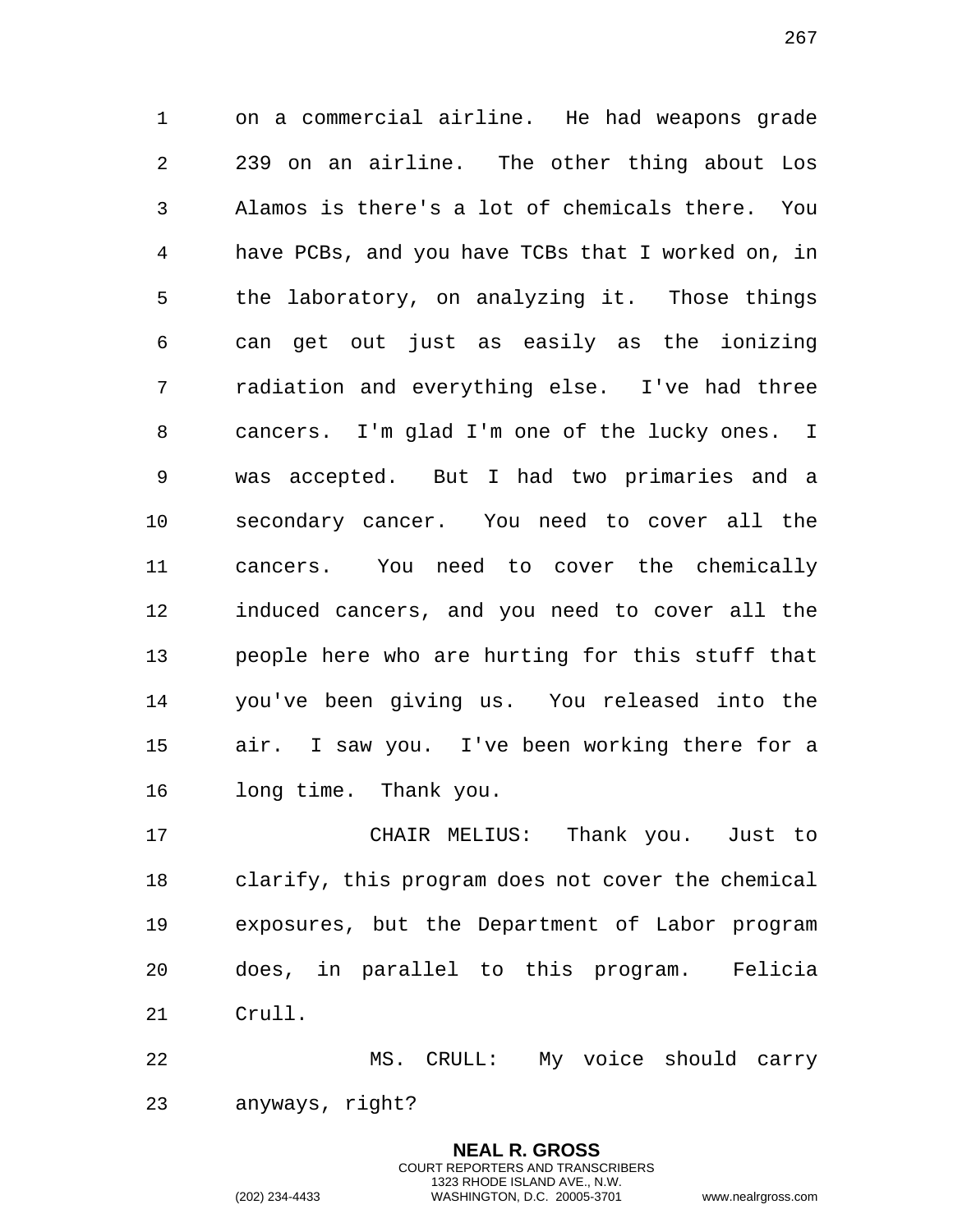CHAIR MELIUS: Well, speak in the mic, please. MS. CRULL: Is that good? CHAIR MELIUS: That's good. MS. CRULL: Dr. Melius and Board, my name is Felicia, and I'm accompanied by my brother, [identifying information redacted], and my sister, [identifying information redacted]. Our father's name was [identifying information redacted], and he passed away January 30th this year from mantle cell lymphoma. We have filed a claim that is proving difficult to satisfy the criteria of hours. He worked as a phone installer for Mountain Bell, and then AT&T. In this capacity, he was contracted to work at LANL. DOE records show that he was working as a subcontractor in June 1993. Also, those records indicate that he was only issued dosimetry badges on four occasions. Those badges shouldn't be used to establish on-site presence, as they're only

 issued when the person would be in areas identified at that time as potentially exposing

> **NEAL R. GROSS** COURT REPORTERS AND TRANSCRIBERS 1323 RHODE ISLAND AVE., N.W.

(202) 234-4433 WASHINGTON, D.C. 20005-3701 www.nealrgross.com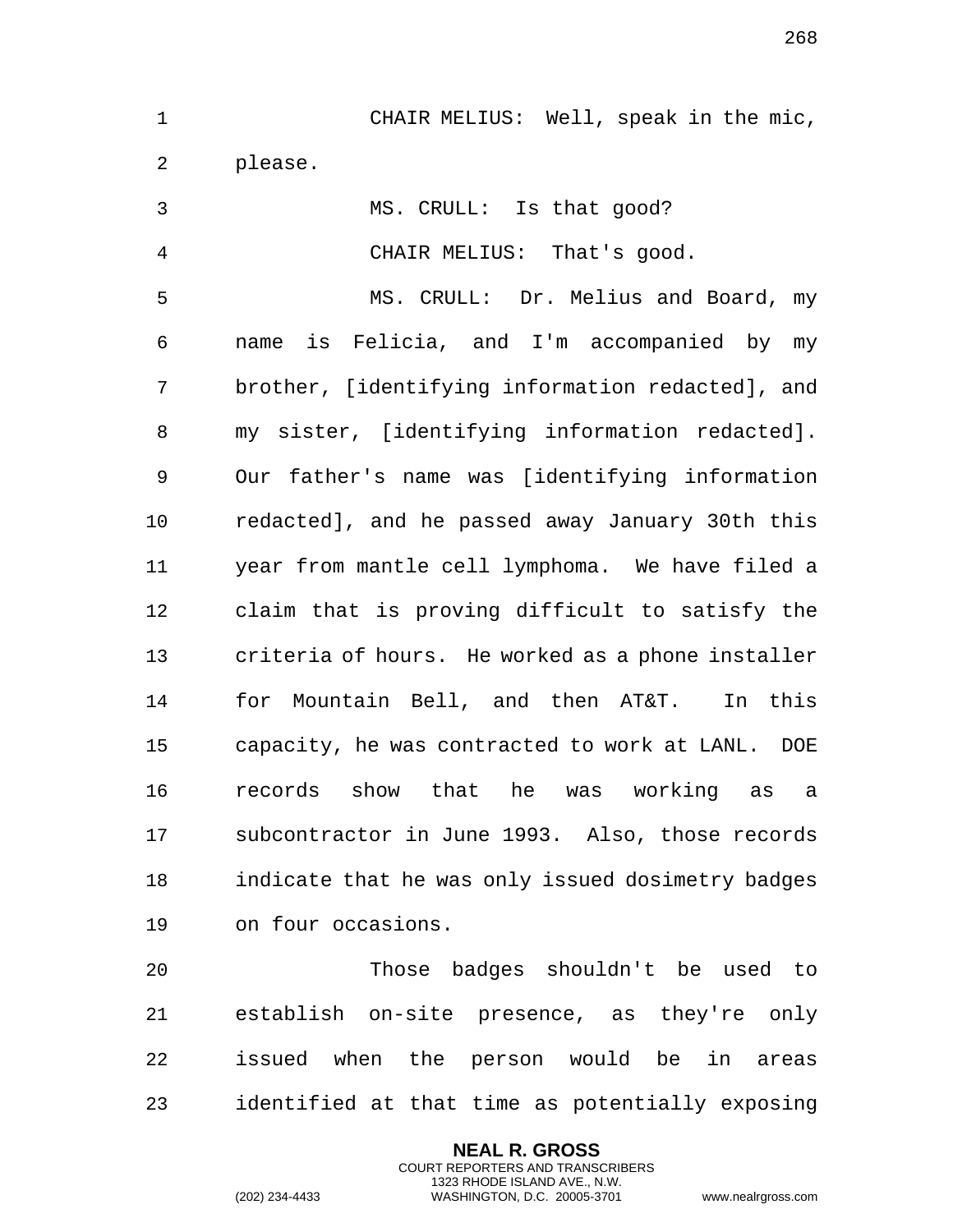people to external radiation. There are records documenting that our father submitted a technical area badge request through LANL in May 1993. This would allow him access to perform work on site in the video teleconferencing center.

 But there's also documentation that our father worked in many technical areas that were exposed to radiation. In addition to all of those records, most compelling is that our dad was granted a Q clearance as early as 1987. Then there were subsequent re-investigations in February '91 and May '96 to update and maintain his clearance status. Should our dad have separated as a person no longer requiring access to the labs, the clearance badge would have been surrendered, and his Q clearance would have been inactivated, but the clearance was active for nine years. In all that time, he was issued dosimetry badges only on four occasions.

 This tells us that perhaps the labs and the DOE were not fully aware of the concerns in all of the areas where people did actually experience impactful exposure to radiation. This

> **NEAL R. GROSS** COURT REPORTERS AND TRANSCRIBERS 1323 RHODE ISLAND AVE., N.W.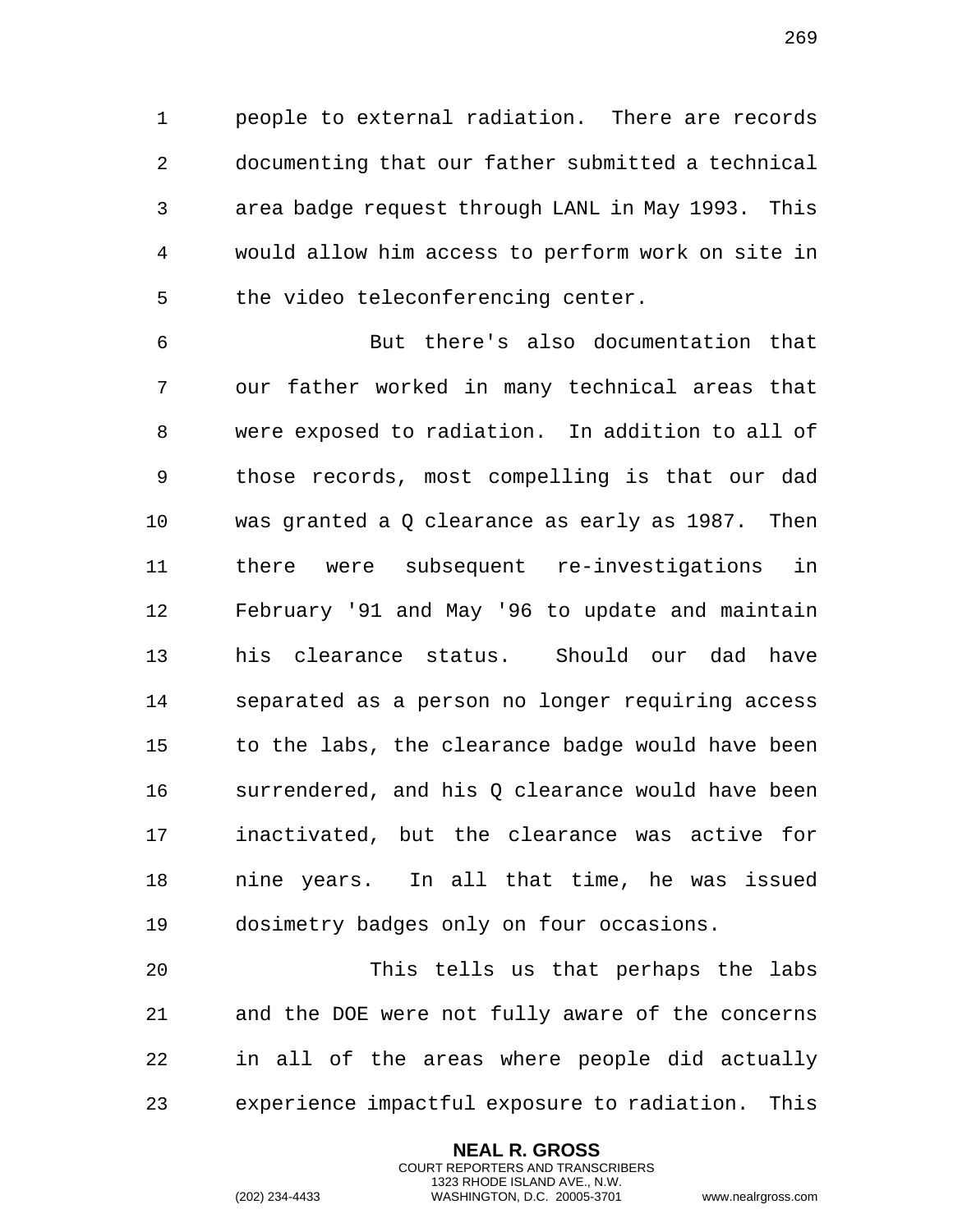lack of awareness on them resulted in not monitoring exposure in areas that may have ultimately exposed people to radiation, which may have contributed to impacting their health.

 Because the dosimetry badges may not have been used in all of these areas that may have ultimately resulted in impacting their health, we respectfully request that you review the criteria considered for establishing the causative nature of impacts to the health of people who work at the labs, who may not have been appropriately monitored. Thank you for your time.

 CHAIR MELIUS: Thank you. You might want to talk to the people from NIOSH, Stu Hinnefeld, in the first row, just to get some follow up on the individual application. There may be some other information that isn't clear or something that might help in terms of that claim. Stu or somebody from the program would be able to help you get in contact and get more. It's not just us changing things or criteria changing. There might be other things that could be done,

> **NEAL R. GROSS** COURT REPORTERS AND TRANSCRIBERS 1323 RHODE ISLAND AVE., N.W.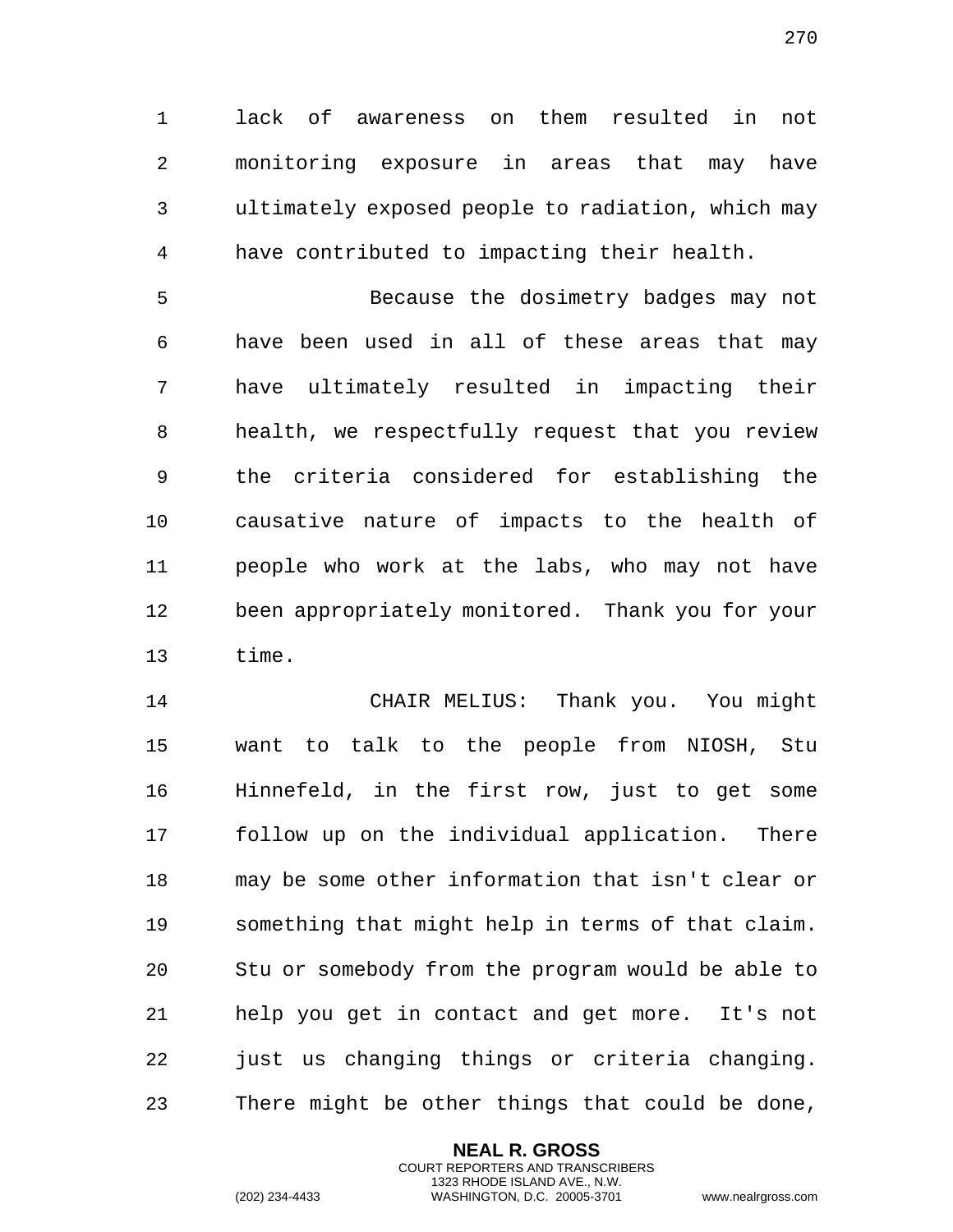also. I have a Carl Lea. Okay. Pat Valerio, J.F. Pat Valerio.

 MR. VALERIO: My hearing is really bad.

 CHAIR MELIUS: Okay. Go ahead and speak.

 MR. VALERIO: I was refused because I only had 50 percent of my prostate cancer. Johns Hopkins recommended that I put in for workmen's compensation because of my hearing loss because of my exposure to chemicals. So what can I hear from you?

 CHAIR MELIUS: If it's an individual claim, I would go over and talk to somebody from NIOSH over here. It helps to turn the microphone on. Okay. William Hardesty. You've been on the edge of your seat there. I'm glad we got to you here.

19 MR. HARDESTY: Thank you.

CHAIR MELIUS: Yes.

 MR. HARDESTY: I'm a retired chemist from Los Alamos. I have experience in the environmental restoration program, and also on

> **NEAL R. GROSS** COURT REPORTERS AND TRANSCRIBERS 1323 RHODE ISLAND AVE., N.W.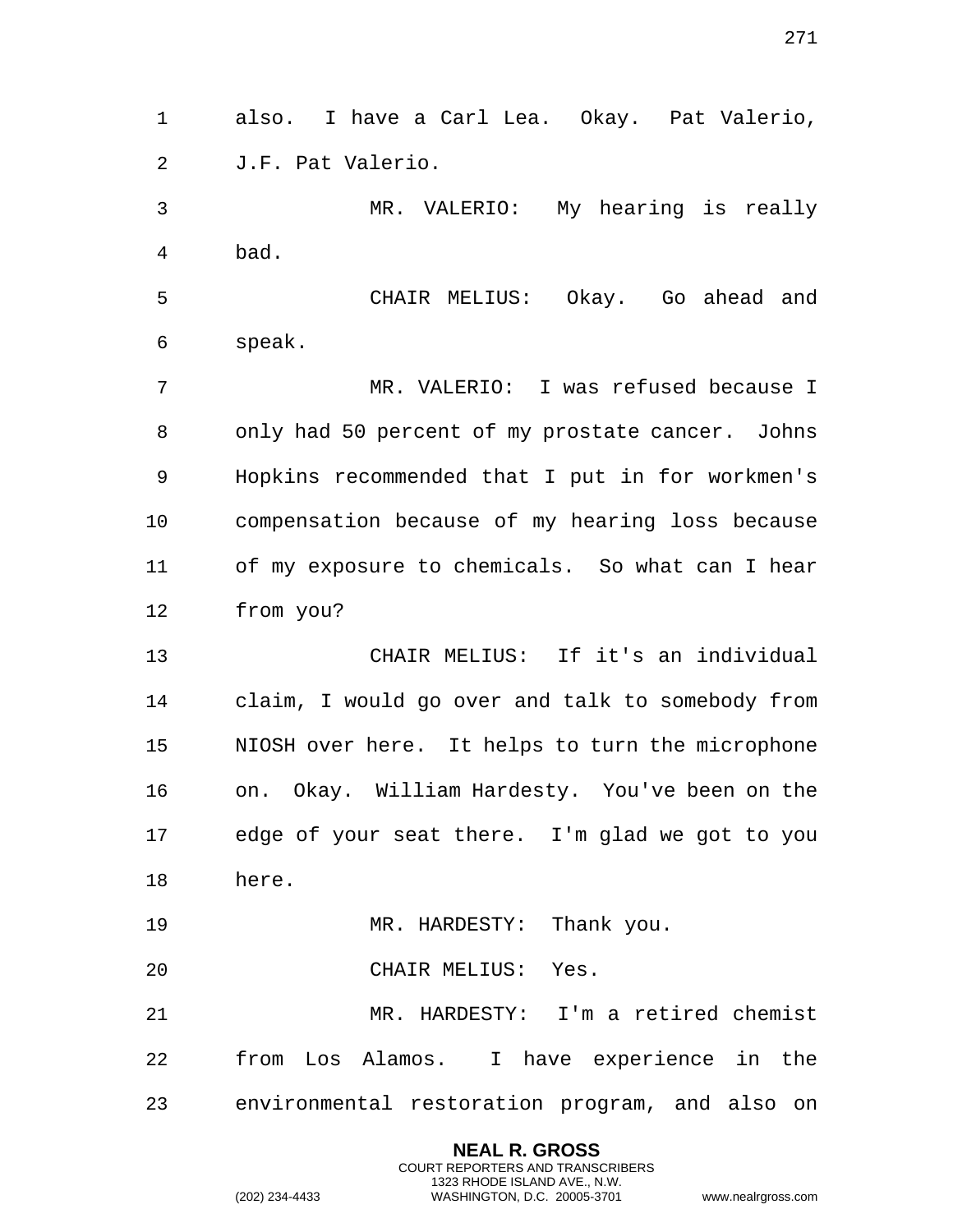TA-54, Area G, and the domes. I was a little surprised to hear that the domes were not mentioned very much tonight. TA-55 was mentioned as a possible exception to violations or misconduct after 1995, but I think I have some firsthand anecdotal evidence that things were not 7 great after 1995.

 In the interest of full disclosure, I do have lymphoma and leukemia. I've been accepted into the Part E section for my solvent exposures, but I missed the special exemption by two months in 1995. The poured gas at Area G, there's a free chemical waste dump. I know that this is a rad discussion, so I'm only bringing up the chemicals as it relates to tritium. But the free liquid waste dump at Area G, where they poured hundreds of thousands of gallons of liquid into the volcanic tuff, is loaded with tritium. I sampled that poured gas plume for many years, between '95 and into the 2000s. The Area G is loaded with tritium.

 I never had a respirator, and they're still doing the work out there without a

> **NEAL R. GROSS** COURT REPORTERS AND TRANSCRIBERS 1323 RHODE ISLAND AVE., N.W.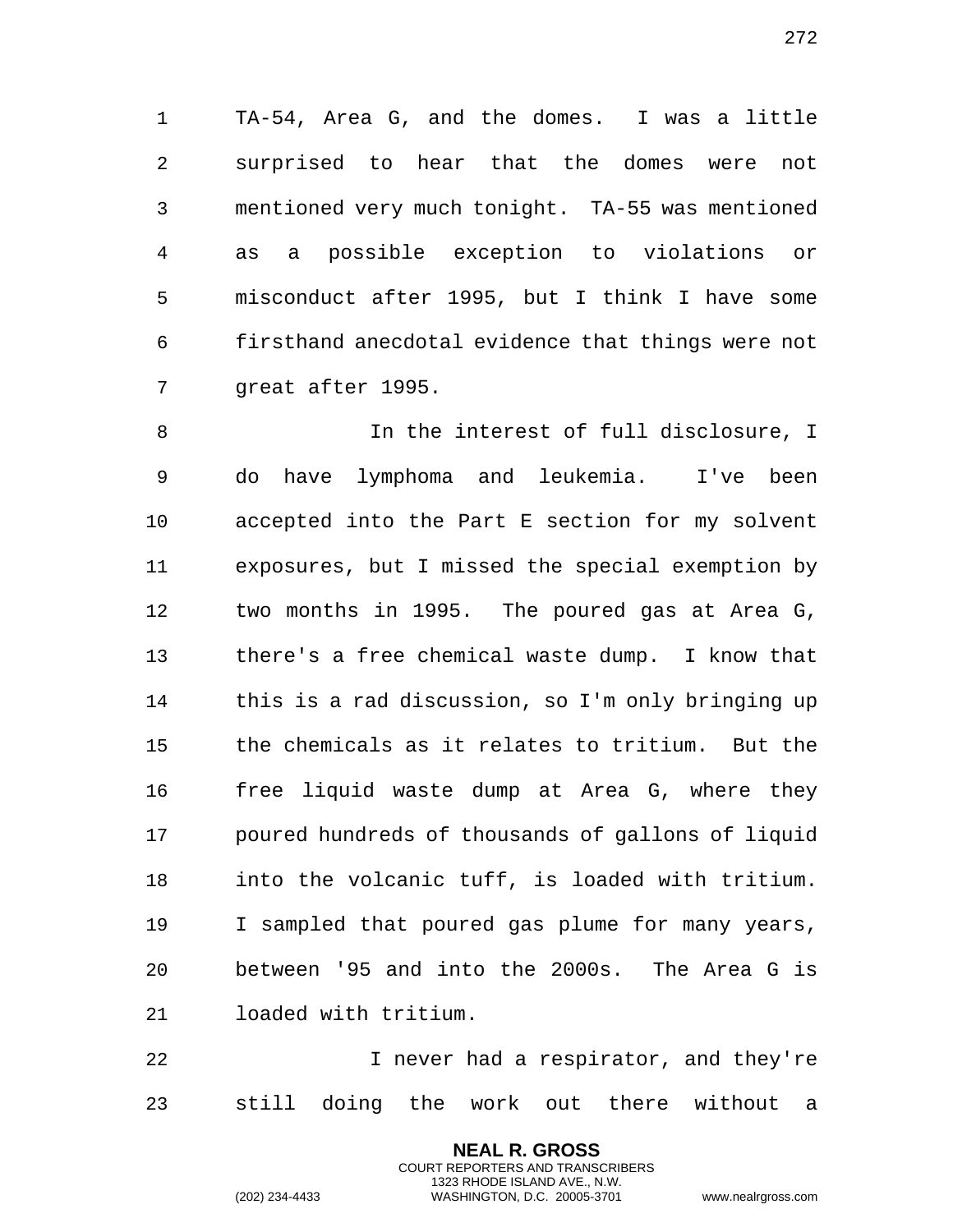respirator, so that's one thing I want to mention. The other things I want to mention is the drums at Area G were -- they started to put the septum drums in, in the early 2000s, but when I was running the headspace gas laboratory -- here, I think I need to digress a little bit because with the drum that exploded at WIPP, to say that LANL is compliant with health and safety issues after 1995 is bordering ridiculous.

 I have firsthand experience with procedures where the chemists and the physicists, their names are reviewed from the signature page on procedures because they wouldn't agree to the procedures. I have firsthand knowledge of this. When I started the headspace gas laboratory because they couldn't ship any drums in the early 2000s, we were using an instrument where we brought the drums to the instrument. The personnel had to sit with the drums for 12- and 13-hour shifts. I came up with a method, using off-the-shelf technology, so that we could use small glass-lined containers, mini summa

> **NEAL R. GROSS** COURT REPORTERS AND TRANSCRIBERS 1323 RHODE ISLAND AVE., N.W.

(202) 234-4433 WASHINGTON, D.C. 20005-3701 www.nealrgross.com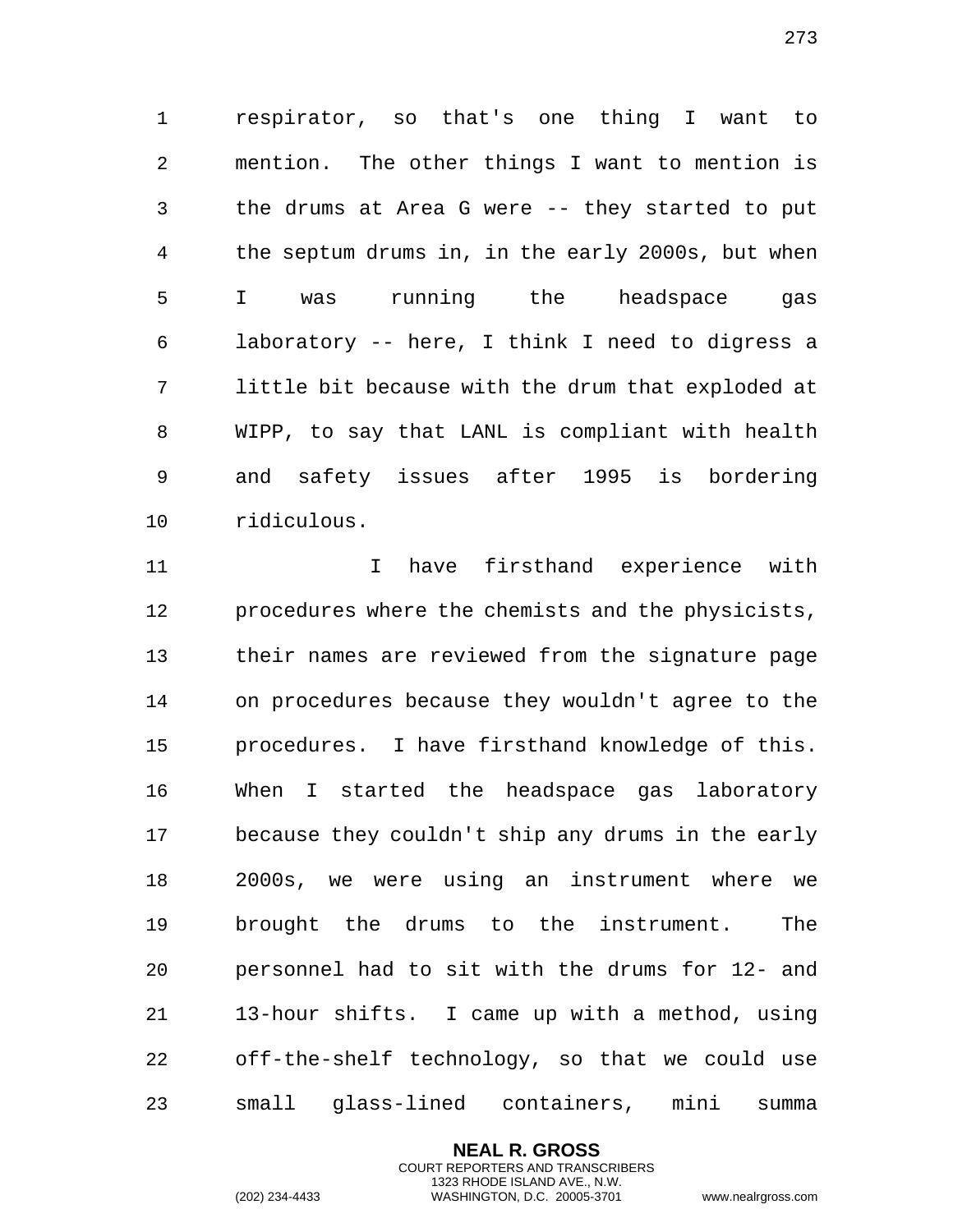canisters, if you will, and these canisters would allow us to go in and sample the drums very quickly, and then take our samples back to the mass spectrometer.

 When I brought up the ALARA concerns in my quest to purchase the new equipment, so that my personnel didn't have to sit with the drums for 12-and 13-hour shifts, I was told by the DOE -- and I have witnesses to this because there were many people at this meeting -- F ALARA. I just think it is ridiculous for anyone to say that LANL was compliant from a radiological safety point of view, starting in 1996. I just have a few other points.

CHAIR MELIUS: Go ahead.

 MR. HARDESTY: Wicker (phonetic), Vant (phonetic), the headspace gas lab in the middle of the domes, Dome 33, these all had tritium, strontium, cesium, europium, and many calibrated sources. The dosimeter is not going to pick up the alpha emitters. Also, there were areas that I worked in, the passive activation neutron counter, which was near Wicker, no one ever wore

> **NEAL R. GROSS** COURT REPORTERS AND TRANSCRIBERS 1323 RHODE ISLAND AVE., N.W.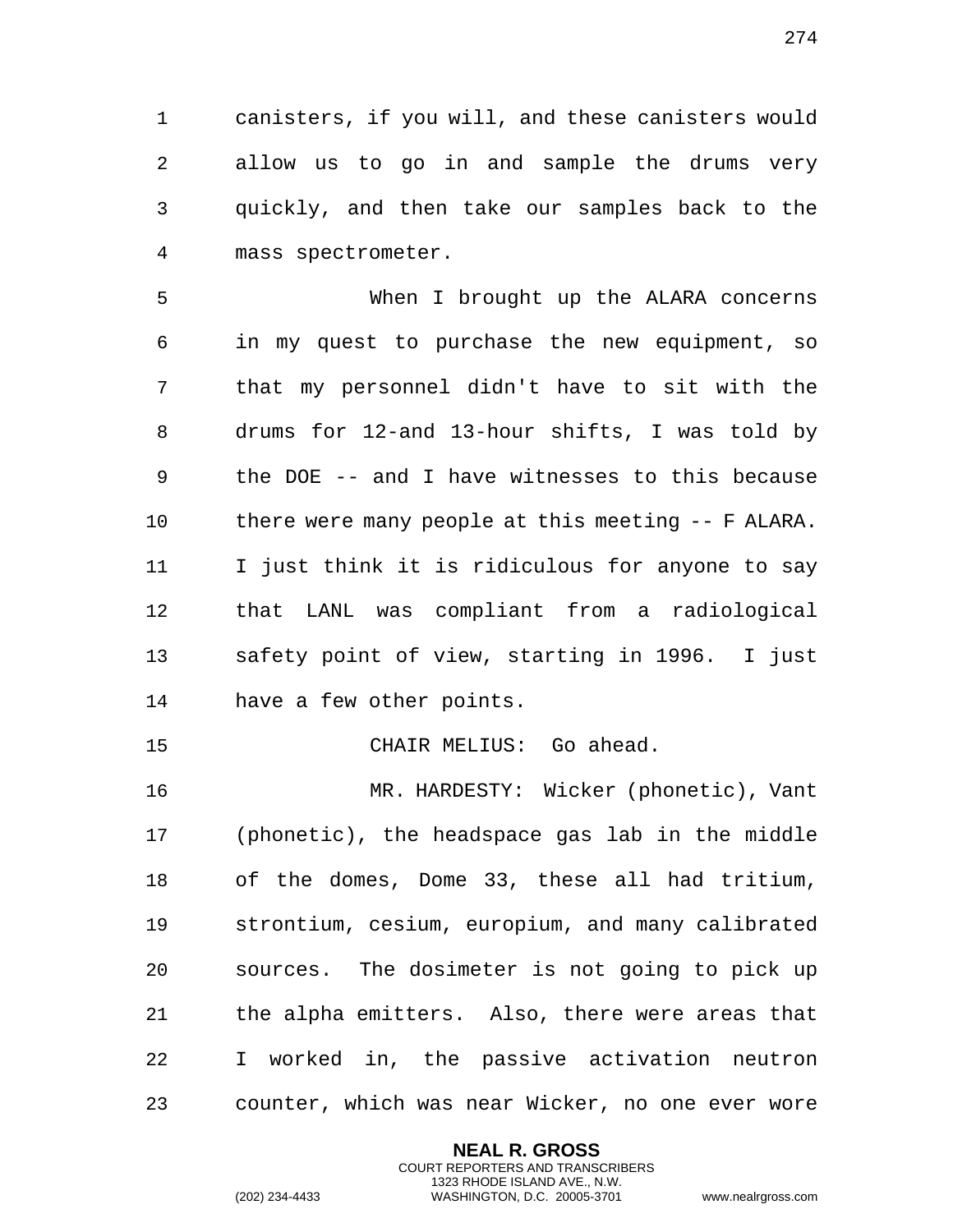PPE or rad protection in the general vicinity of that machine. That was a neutron emitter.

 The CTN counter in Area TA-54, where my headspace gas summa canister gauges were calibrated, also had sources that were emitting alpha waves. I want to stress again that the transuranic waste drums in the domes were -- up until the early 2000s used metal clips to prevent the hermetic closure of the drums and allow radiological generated hydrogen to escape, and also to allow plutonium oxide to escape.

 It wasn't until well into the 2000s when this was remedied. I probably have some other points, but I'm nervous. I'm a little bitter, and I think I've made some of my most -- most of my concerns made clear.

 CHAIR MELIUS: Thank you very much. If you're willing, you might want to talk to -- either from NIOSH or Joe Fitzgerald, who's sitting next to you -- give your contact information, and they can interview you and get more information, again, if you're willing. Okay. Joe's right there, with the blue tie on.

> **NEAL R. GROSS** COURT REPORTERS AND TRANSCRIBERS 1323 RHODE ISLAND AVE., N.W.

(202) 234-4433 WASHINGTON, D.C. 20005-3701 www.nealrgross.com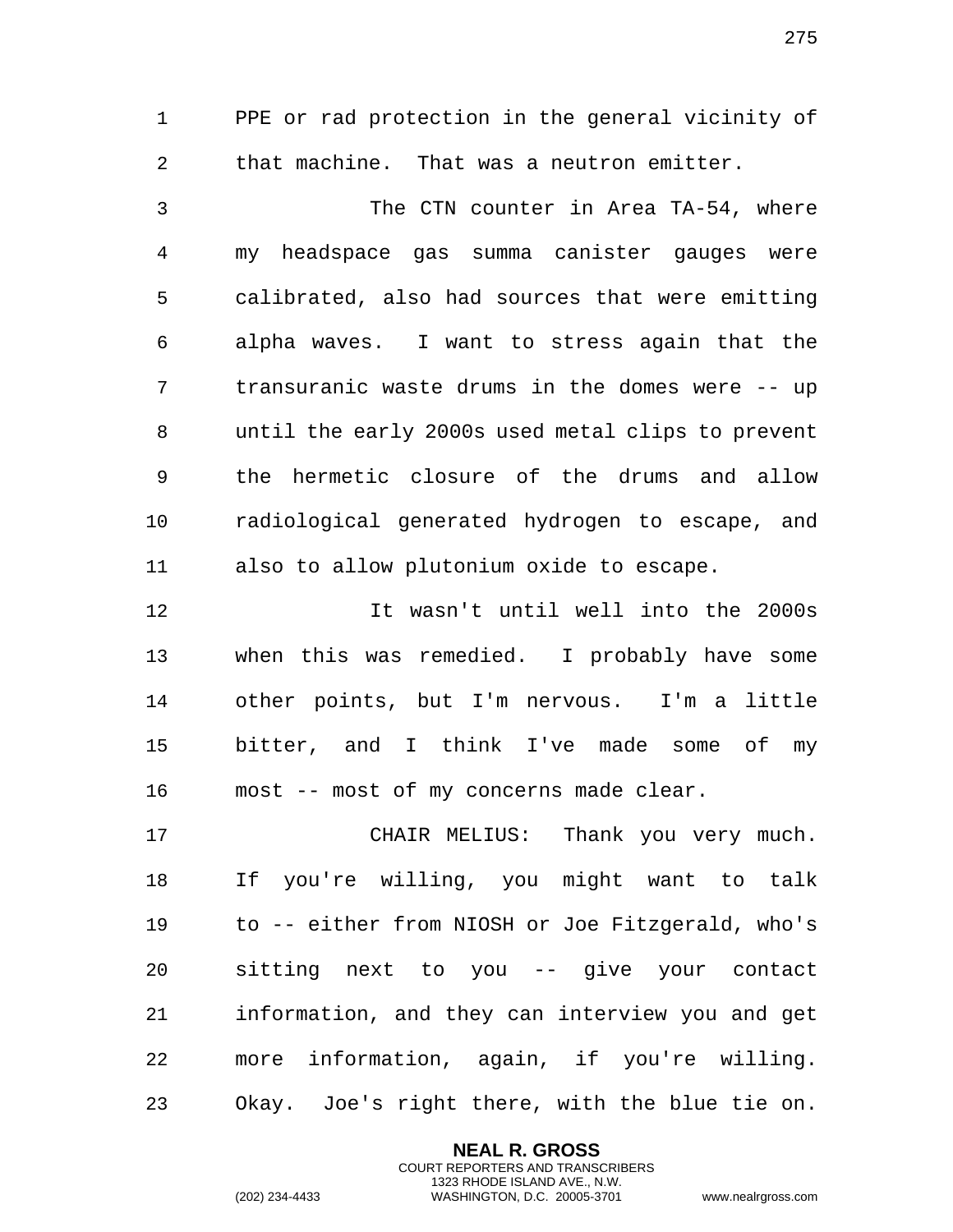Got to put him to work, also. Thank you very much. Anybody in the audience who wishes to comment on LANL that we haven't already talked to? Then you, in the back, too, go ahead, come on up.

 MS. ULIBARRI: Hi. CHAIR MELIUS: Just identify

 MS. ULIBARRI: Yes, I will. Thank you for the opportunity. I'm not going to pretend to tell you that I understand everything you're talking about because it is not of the world in which I live. But this man standing next to me has been my husband for 21 years.

 The reason we walked into the meeting late is because we've been at UNM Cancer. He's got pancreatic cancer. He worked at Los Alamos as a plumber, pipefitter. He wrote pages of things that he saw and violations he was aware of, doing terrible radiological rad drains and that sort of thing, cleaning things out. This is a man who is 110 pounds lighter than he was. He's a rancher. He's from New Mexico born and raised,

> **NEAL R. GROSS** COURT REPORTERS AND TRANSCRIBERS 1323 RHODE ISLAND AVE., N.W.

yourselves.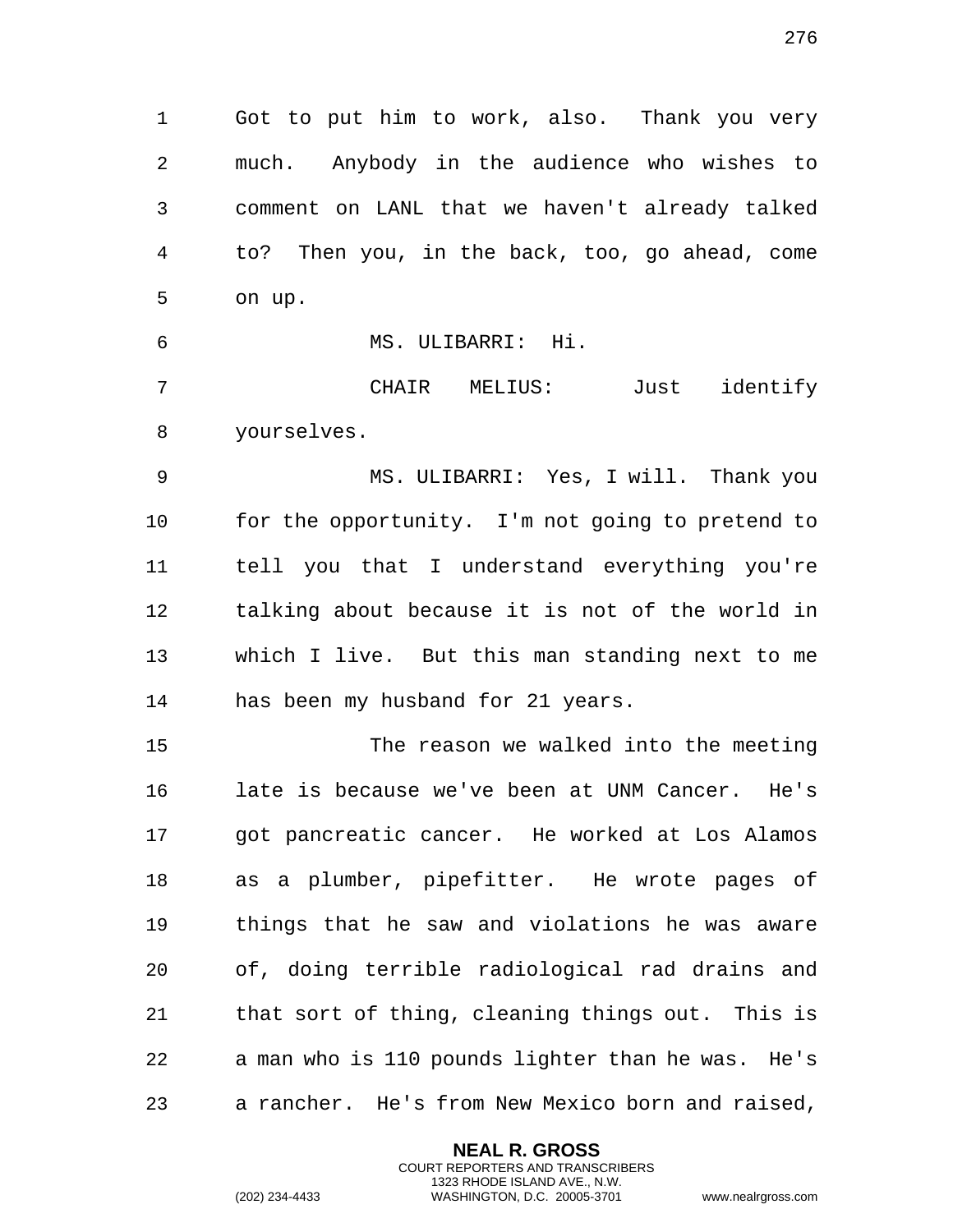virile and strong. He's standing before you now. He's a sick man. All I ask is possibly that all of you will please consider expanding the date range that you have put in place before. He falls short by a year. We've been denied. I have bigger battles to deal with than this, and I was asked to come. Because I'm proud to stand next to this man, I ask you please for your consideration. CHAIR MELIUS: Thank you, and we appreciate you coming. You have every reason to be proud. MS. ULIBARRI: Say that again. CHAIR MELIUS: I said you have every reason to be proud. 16 MS. ULIBARRI: Thank you. MR. ULIBARRI: My name is Gilbert Ulibarri, and I worked in Los Alamos for a number of years. Lo and behold, I am a plumber/pipefitter. I don't know if I stepped on anybody's toes up there or what. I did stop a couple of jobs because they were pretty dangerous. I was brought into some conferences

> **NEAL R. GROSS** COURT REPORTERS AND TRANSCRIBERS 1323 RHODE ISLAND AVE., N.W.

(202) 234-4433 WASHINGTON, D.C. 20005-3701 www.nealrgross.com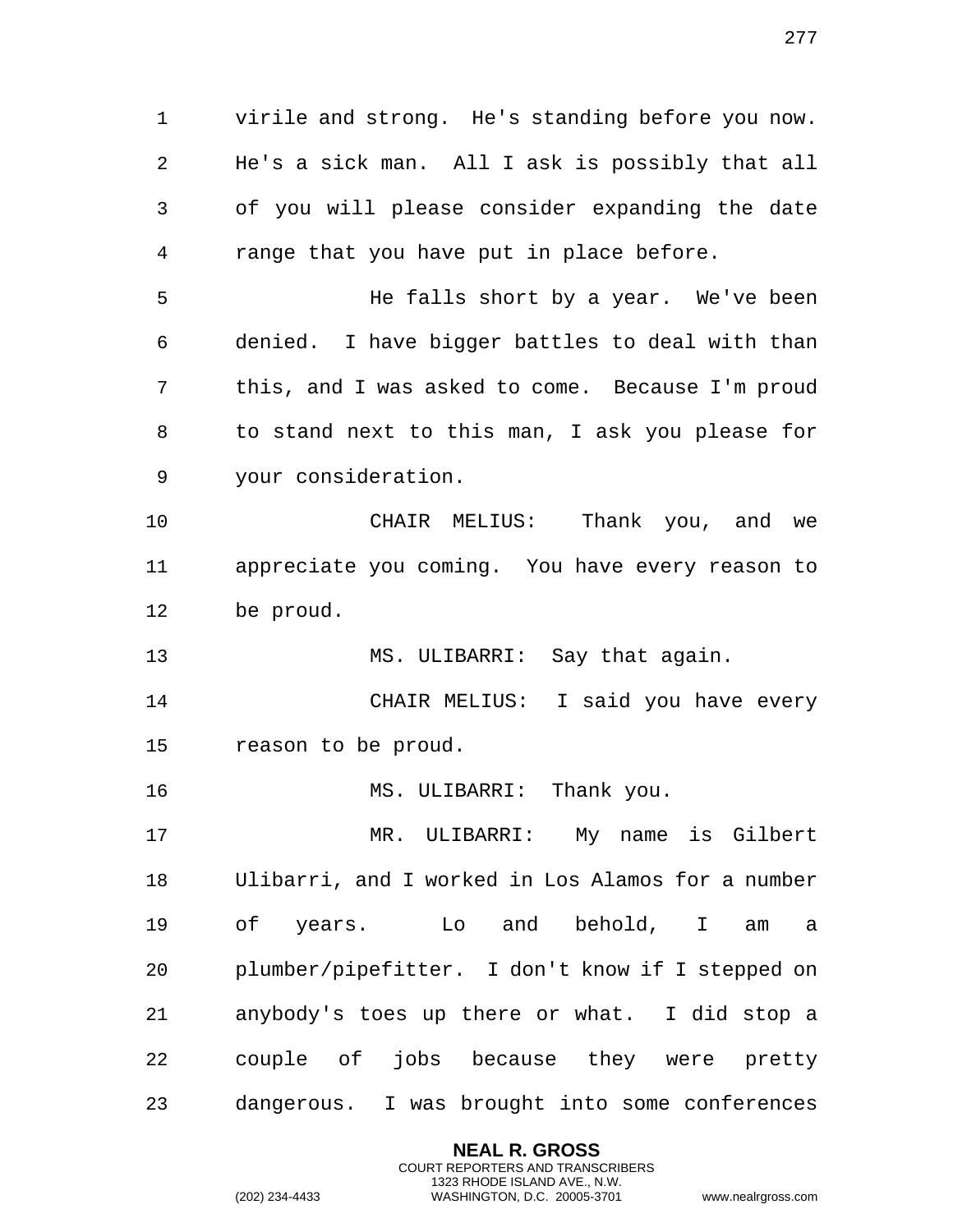as to why I'd done that. I have lost a lot of weight. I do recommend that people out there take care, and they turned me out -- and I worked on a drain line for eight months that had any and every chemical you can think of up in Los Alamos. Until I seen the vapors coming out of there like mad one day did I ask a person what was that. He said don't worry about that.

 That's just mercury vapors coming out of there, when I'm cleaning the drain for eight months right there -- unbelievable. Then I said I'll just go to the right people. Lo and behold, it took a long time, and they're still not accepting my case, although I'm having to pay for all my doctor visits and treatment and everything.

17 17 I just thought I'd mention it to you, that people on all those jobs that are going to be done pertaining, especially, to those drain lines, that they have them checked out before they send the people in there to clean them out because that is dangerous. That's all I've got to say. Thank you.

> **NEAL R. GROSS** COURT REPORTERS AND TRANSCRIBERS 1323 RHODE ISLAND AVE., N.W.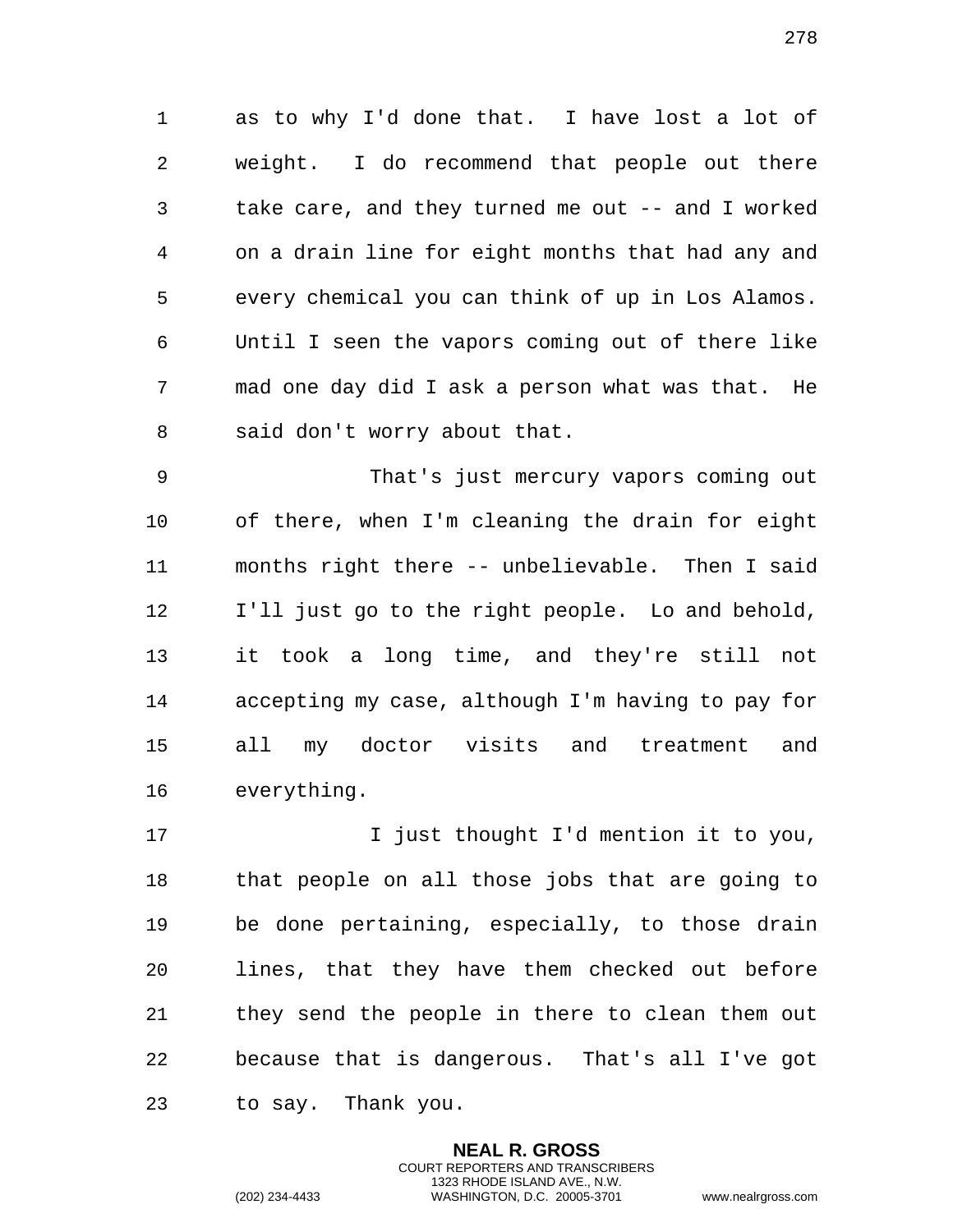CHAIR MELIUS: Thank you very much for coming. You'll be next.

 MR. MEDINA: My name is Ignacio Medina. I worked at Los Alamos for 38 years as a machinist. I worked on the Mesa, basically, when I got out of the machinist program. I worked on the beam line, making plugs. I would go into the beam line constantly. They used to make big steel plugs to put in there.

 From there, I worked in different areas of the lab. I worked at SM-40, where one time, they asked me if I can make some calibration instruments for their radiation instruments, dosimeter badges, wherever they went and dealt with radiation. In doing so, I had to lean over the radiation storage to calibrate the distance.

 I worked on this for about three to four months. This is probably in 1999 or around that 1998 to 1999 time period. In 2000, I came up with testicular cancer on my left side, and I had to have it removed. Now I have a cyst in my left kidney. But they say testicular cancer isn't covered in your brochure, but ovarian

> **NEAL R. GROSS** COURT REPORTERS AND TRANSCRIBERS 1323 RHODE ISLAND AVE., N.W.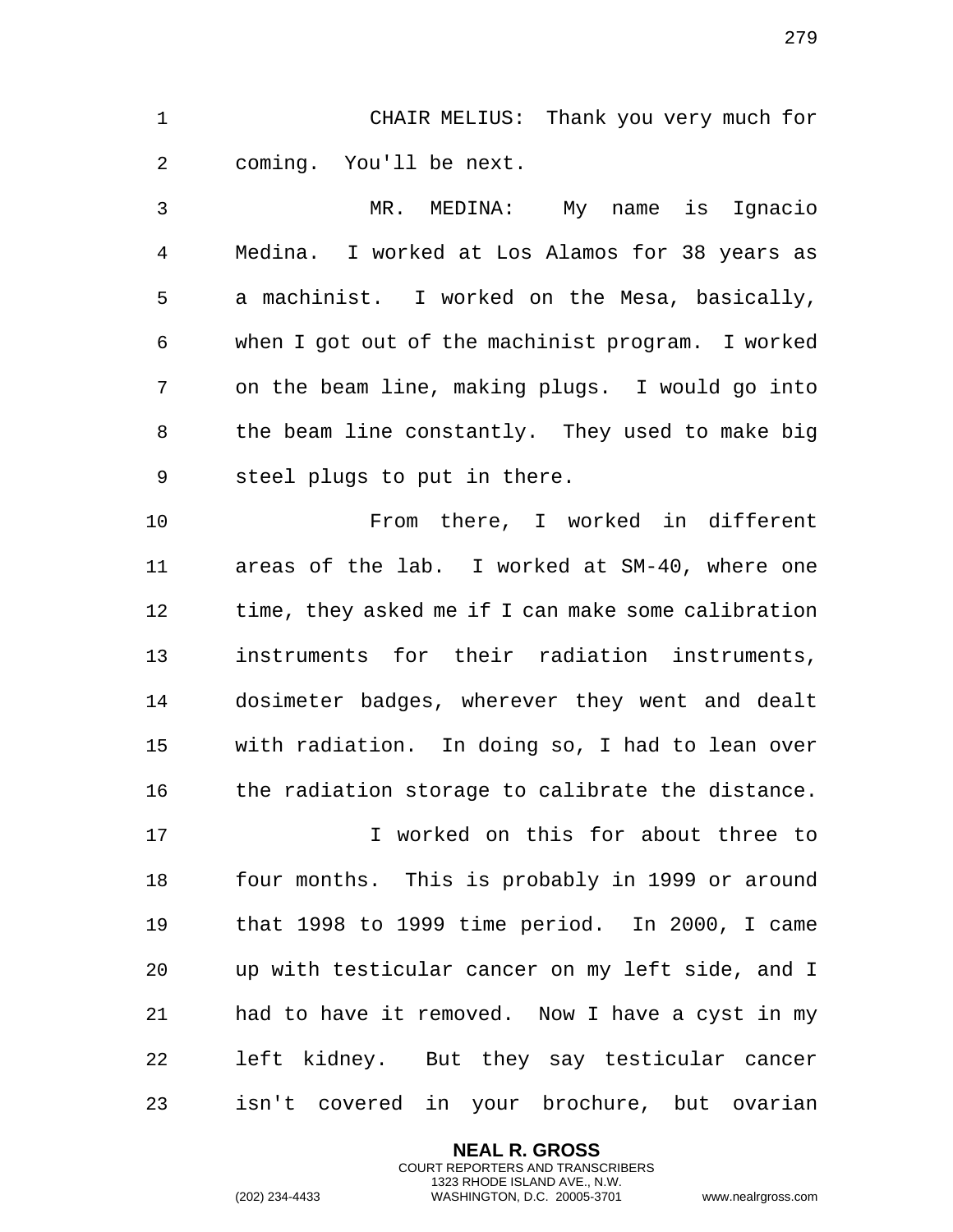cancer is. Ovarian cancer is within a woman. Testicular cancer is external. How do you explain that to me? I've had both my knees replaced standing on concrete for 38 years working in the machine shop. If you ever seen or anybody working in a machine shop, especially in the early years, since 1974, when I started working, their pads were very thin. Now, when I was ready to retire, they started getting thicker pads to help protect your legs and your knees.

 I would work from eight to ten hours a day, sometimes six days a week, on concrete. Recently, I had to go through double knee replacement. Of course, the lab's not going to cover that. Thank God Medicare did. I've had to go through -- and I lost my hearing. Sure, I'll get free hearing aids for the rest of my life, but I get no compensation for it.

 I've lost a lot of my hearing, my knees, a testicle, and I still have a cyst in my left kidney. I can't get anywhere. The lab doesn't want to cover anything. I was a loyal employee for 38 years.

> **NEAL R. GROSS** COURT REPORTERS AND TRANSCRIBERS 1323 RHODE ISLAND AVE., N.W.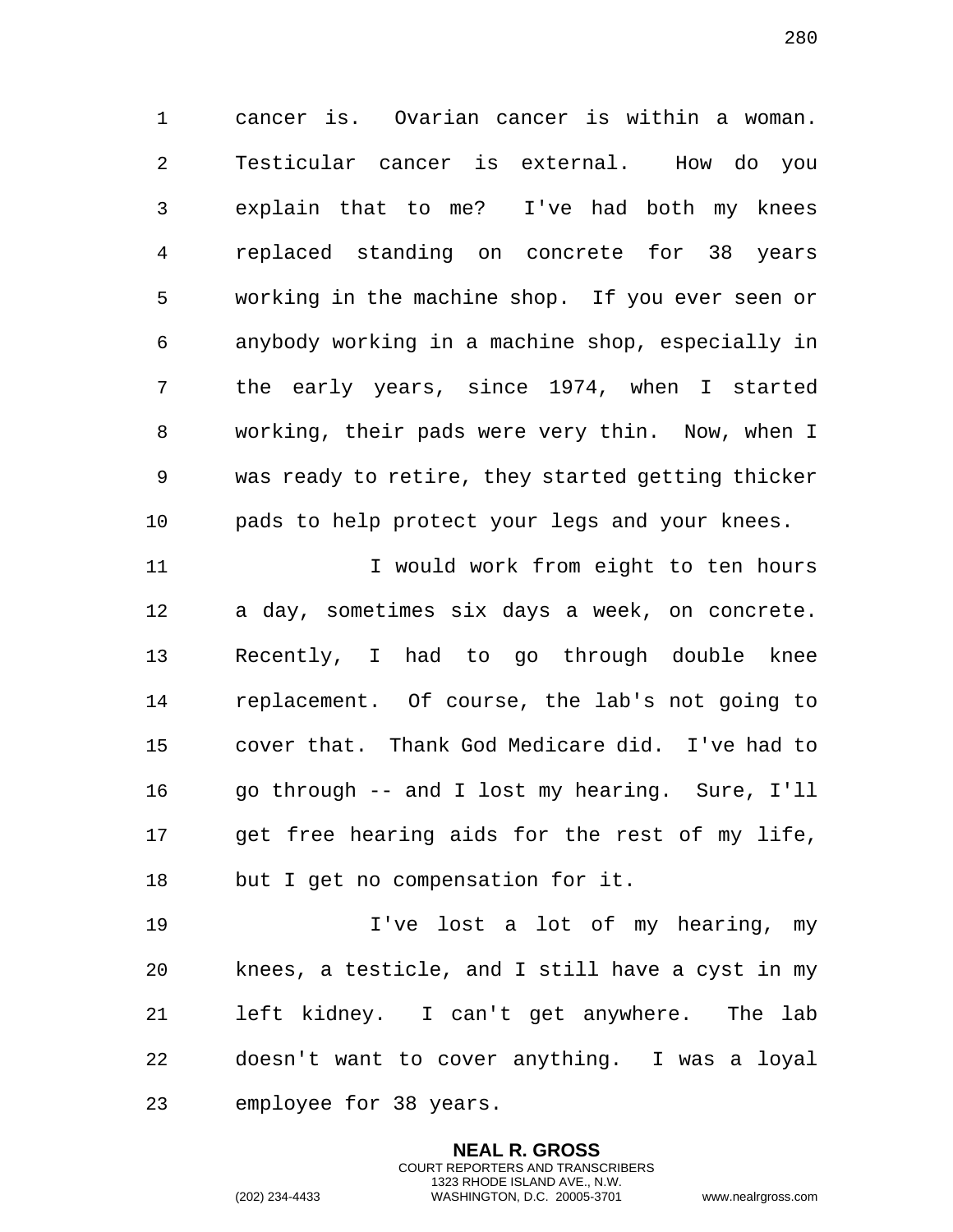CHAIR MELIUS: Thank you. This program only deals with the cancer. MR. MEDINA: Well, I had cancer. CHAIR MELIUS: I know, and I would suggest you go over to talk to the people from NIOSH and they can explain the process and so forth for applying for that -- 8 MR. MEDINA: Thank you. CHAIR MELIUS: -- in terms of coverage and so forth. MS. MARTINEZ: Good evening. My name is Gina Martinez. I'd like to thank you all for being here. I'm a local advocate for EEOICPA. I've been doing it now for about eight years. I'm also a medical radiology professional. I worked at Los Alamos from 1990, as an undergraduate student, and '94 to '99 at TA-55 and in various areas. I worked for the rad worker ESH-1 program. I'd like to start my comment today about most recent news, going back to assumptions. This came out CBS news on Friday. U.S. regulators to investigate after Los Alamos

> **NEAL R. GROSS** COURT REPORTERS AND TRANSCRIBERS 1323 RHODE ISLAND AVE., N.W.

(202) 234-4433 WASHINGTON, D.C. 20005-3701 www.nealrgross.com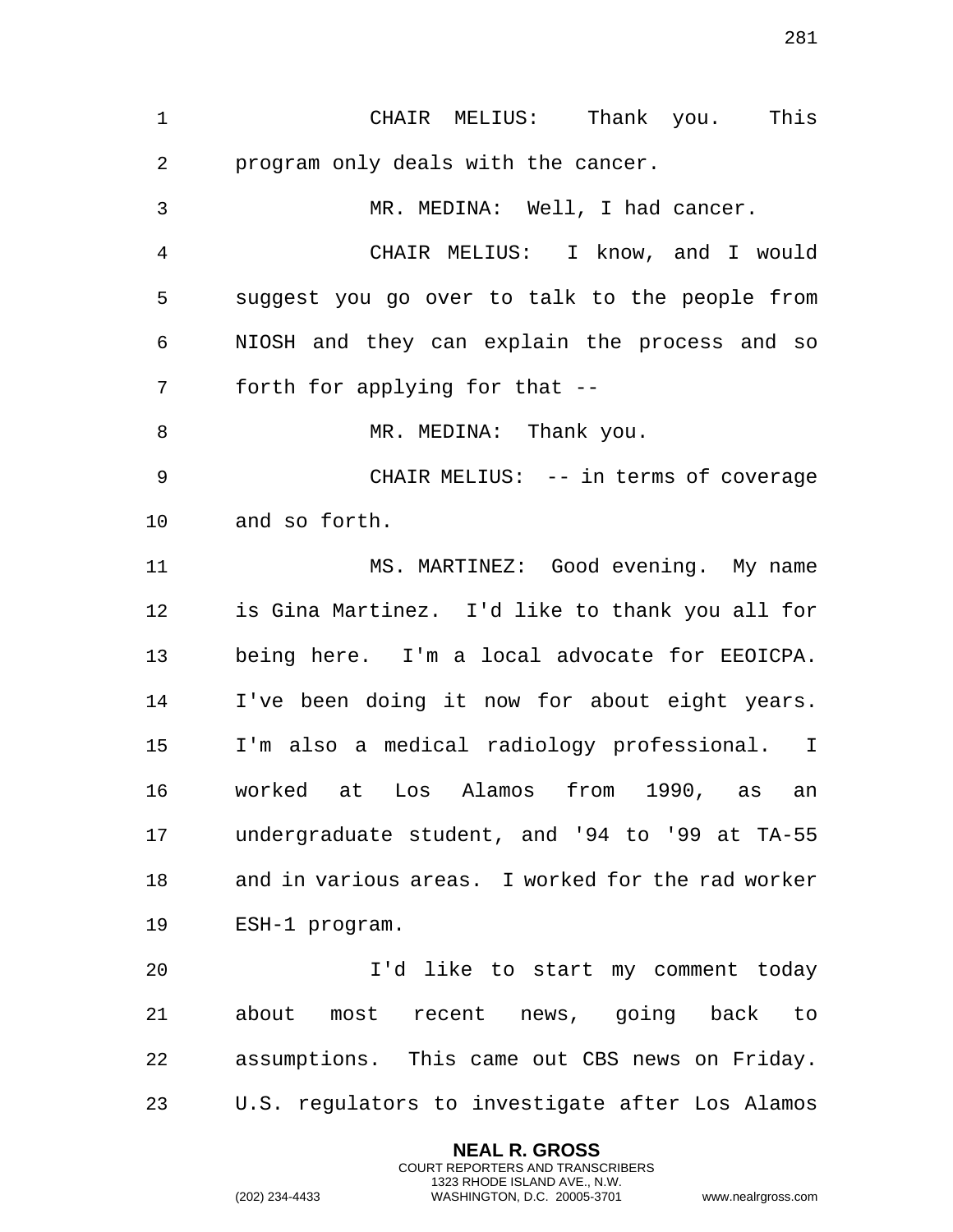lab improperly shipped nuclear material. Albuquerque, New Mexico, U.S. regulators said Friday they are launching an investigation into the improper shipment of nuclear material from the laboratory that created the atomic bomb to other federal facilities this week, marking the latest safety lapse for Los Alamos National Laboratory, as it faces growing criticism over its track record. The National Nuclear Security Administration said it was informed by the lab in New Mexico that procedures were not followed. This is 2017. These were shipping small amounts of special nuclear material to the facilities in California and South Carolina.

 The material had been packaged for ground transport, but instead, it was shipped via commercial air cargo service, which isn't allowed under U.S. regulations. Los Alamos -- this is written in red, CBS news -- Los Alamos ignores warning signs again. Tests done on the shipments once they arrived at their destinations confirmed no contamination or loss of radioactive material, officials said, thank goodness.

> **NEAL R. GROSS** COURT REPORTERS AND TRANSCRIBERS 1323 RHODE ISLAND AVE., N.W.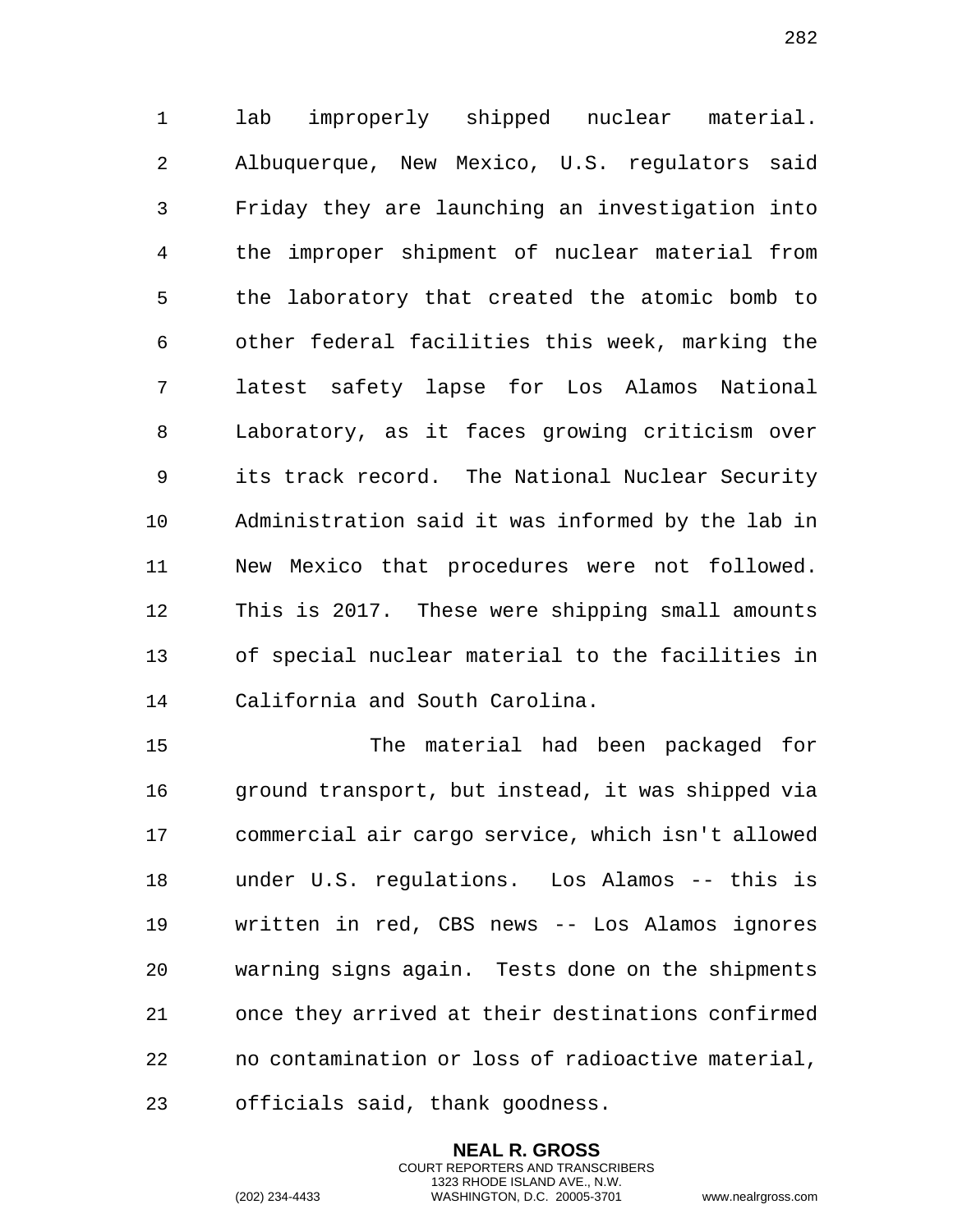But it comes as criticism has been intensifying over the history of safety lapses at Los Alamos, as work ramps up to produce key components for the nation's nuclear weapons cache. This failure to follow established procedures is absolutely unacceptable, [identifying information redacted], head of the National Nuclear Security Administration said in the statement. The agency oversees the lab and other facilities that make up the U.S. nuclear complex. Contractors who manage the labs, production plants, and waste repositories are required to rigorously adhere to what [identifying information redacted] called the highest safety and security standards as part of their national security work.

 As a local advocate, I thank you all because I have a lot of clients who have been through the program. They've been accepted. I thank you, and they thank you. However, there is the people after '95-'96 that come to me, and I try. I ask for the Department of Labor to reconsider, and they get the 46.7 points from

> **NEAL R. GROSS** COURT REPORTERS AND TRANSCRIBERS 1323 RHODE ISLAND AVE., N.W.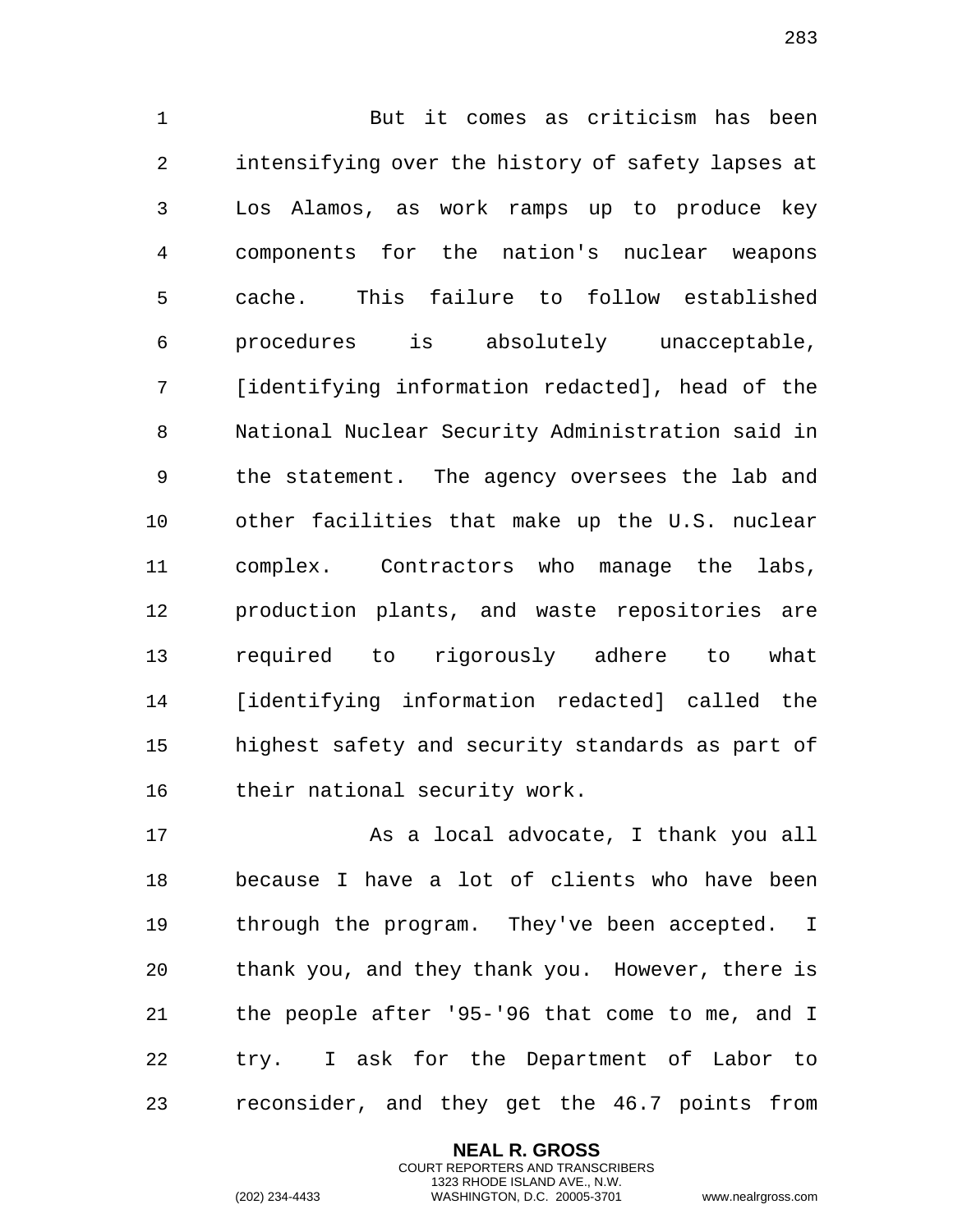NIOSH, and they don't meet the criteria. I need to know how to help these people because I worked in '96.

 I worked at TA-2, the Omega site reactor, when they were decommissioning the reactor. I was sent from TA-55, where that was the most compliant place, while I was there, in my six years. I went to TA-2. There were no monitors. CAM alarms weren't even on most of the time. They weren't even working. So the continuous air monitors, right where the fuel rods were kept, weren't working. Step off pads, when we'd leave TA-2, hadn't been changed in months. So my supervisor -- I was, at the time, one of the lead techs at 55. I got detailed to several areas. These are the areas I can recall because it's been several years.

 TA-50 was one, TA-54, Area G -- I was at Area G, too. In fact, I remember you there -- TA-18, in the kivas, TA-48, where a lot of exotic radionuclides were being used in the hot cells in the areas, TA-48, again, they were not compliant.

> **NEAL R. GROSS** COURT REPORTERS AND TRANSCRIBERS 1323 RHODE ISLAND AVE., N.W.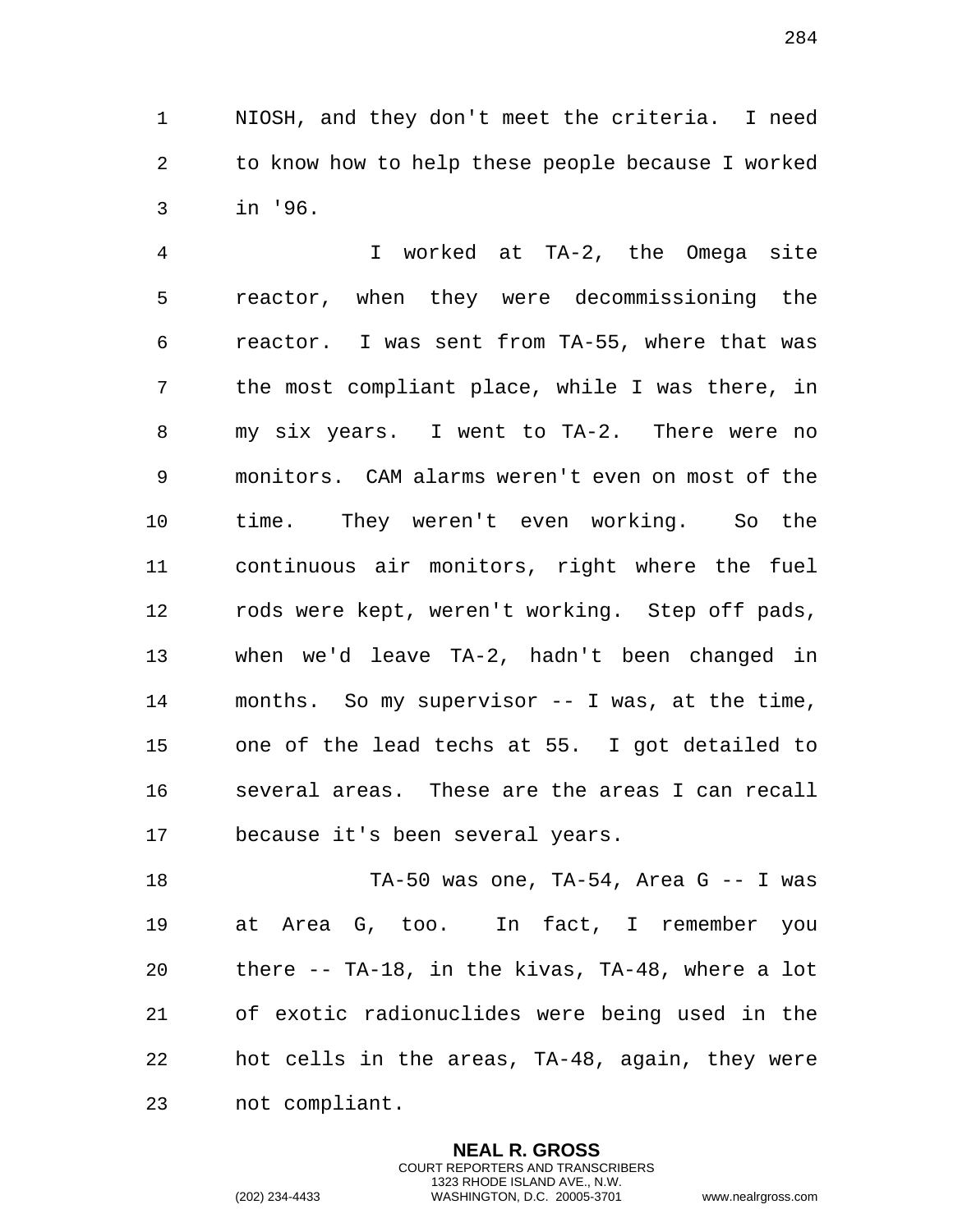I was sent out there to help establish the program, and it was in 1997 to '99 because I left LANL in 1999. I remember working at TA-21 when they were tearing down the buildings, and these were subcontractors. I don't remember, ever, as an RCT, checking them, making sure they were okay.

 I don't remember going to Area G and getting, again, subcontractors and making sure 10 the people that were working there were all being monitored. I specifically remember going to those areas and the laboratory not being in compliance. Going back to this assumption, we cannot -- not that we cannot assume, it was not being done in 1996, up until the latter part of '99, when I was there. Because I was detailed to these several areas as a radiation control technician, working with ESH-1, the rad program. I'd like for you all to reconsider -- I'm not sure what years you want to increase, but it was not done in '96. I thank you again for your hard work and for being in New Mexico. Appreciate you.

> **NEAL R. GROSS** COURT REPORTERS AND TRANSCRIBERS 1323 RHODE ISLAND AVE., N.W.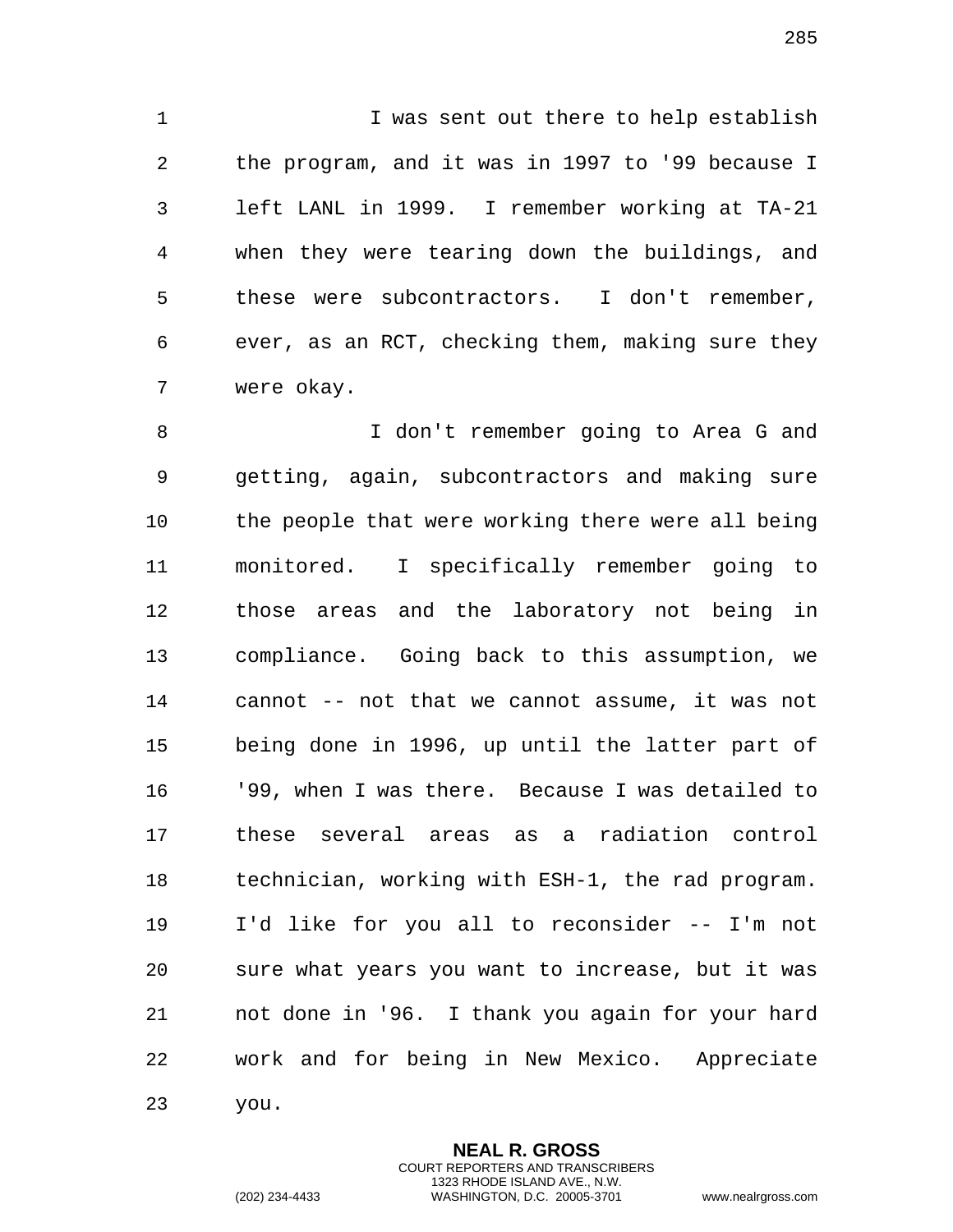CHAIR MELIUS: Okay, thank you. Anybody else that wishes to comment on Los Alamos? Yes.

 PARTICIPANT: I definitely did not intend to come up here because I tend to be a little shy, but after listening to the other people, I've got to tell you, I was a property auditor, which means I went everywhere. When I first started my claim, before Johns Hopkins checked me, I had a brain tumor, but foolish me, I always thought they're watching after me.

12 But who's going to watch after an auditor? I'm going to write them up. That's just -- I have to be funny about it because it's very depressing. One of the questions that they kept asking me, did you ever have ear plugs? Did they ever give you a gown? Did they ever give you booties? Did they ever put a mask on you? I went into some attics that were so full of dirt and crap, and heaven knows what was in there. Anyway, I did get sick. Eventually, the tumor left, but I was told by the neurologist it could come back. Again, I'm having trouble, so I filed

> **NEAL R. GROSS** COURT REPORTERS AND TRANSCRIBERS 1323 RHODE ISLAND AVE., N.W.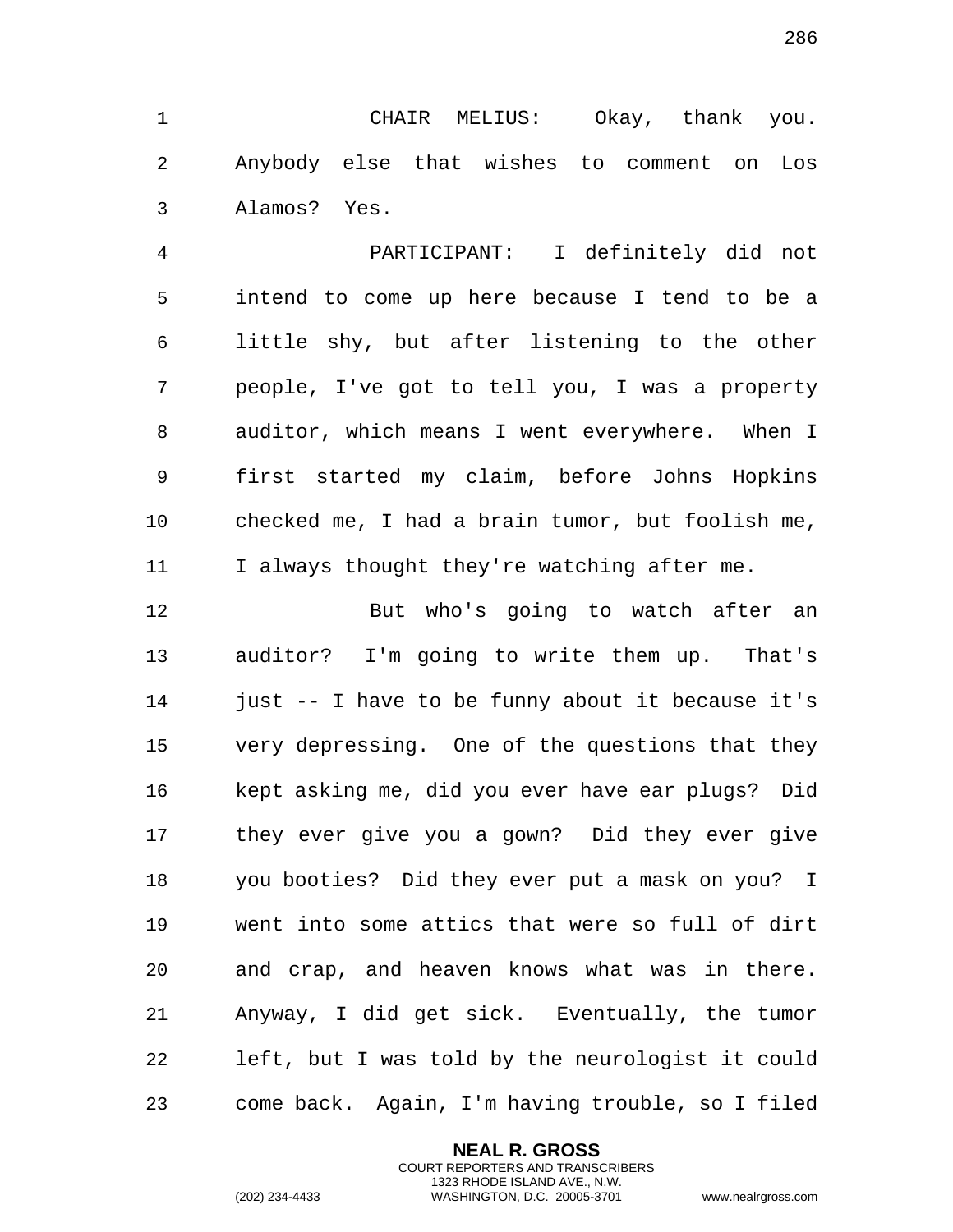again.

 I've just put the claim in with the Department of Labor. My concern is just because I look fine doesn't mean I'm okay. Doctors have said that tumor could just bust, and that's it, and then I'm gone. I had the choice of removing it and given a 50/50 chance of being blind or totally disabled. I know this is not what you want to hear, here, but I have to say it. In 1996, they had a big layoff. One of the criterias, you were not supposed to be considered if you had ever filed a grievance or was sick. The thing that was told to me, that I didn't have the number of days that most people with my years -- I worked from '76 to 1996, and I had all that. I had filed a grievance, and I was ill. I just want to -- I didn't even think of what I wanted to say, but the more I hear the other people speak, I realize I'm not alone. I'm not positive what they're doing, but all these -- I was foolish to work there without all that coverage and thought they were taking care of me. LANL does not take care of their

> **NEAL R. GROSS** COURT REPORTERS AND TRANSCRIBERS 1323 RHODE ISLAND AVE., N.W.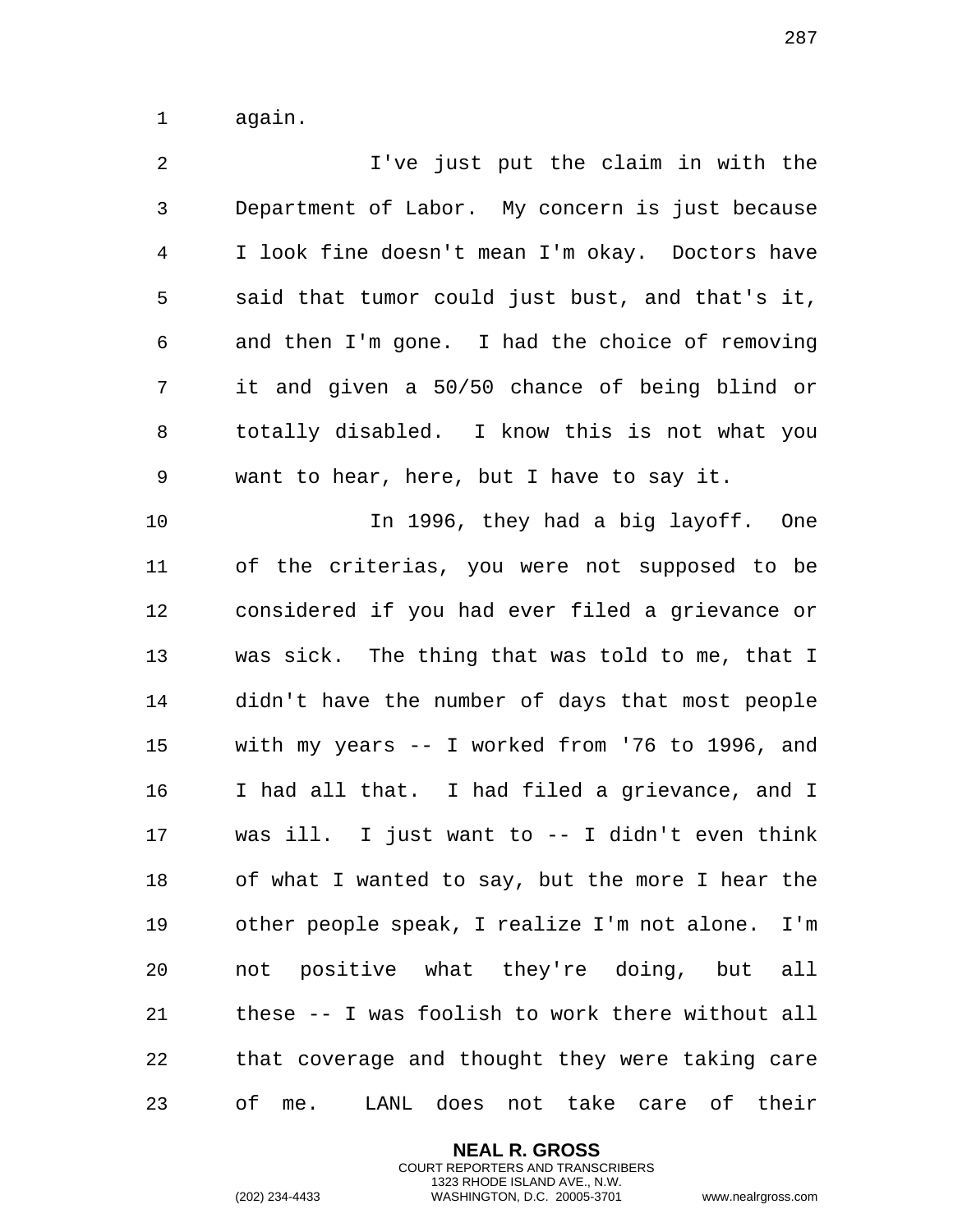employees, never has and never will.

 CHAIR MELIUS: Thank you. Thank you for your comments. Go ahead.

 MR. SANCHEZ: My name is Ivan Sanchez. I was employed for Los Alamos County from 1986 to 2006. I work in the utility department. I was a lineman. Thank God, I was accepted to the program, and I was awarded, but I had non-Hodgkin's lymphoma cancer. I had Stage 3. The thing about it is I'm able to speak for the other people because they need that help. I went through a living hell.

 My family -- my girlfriend quit her job to take care of me. I was weighing 105 pounds. I was doing five chemo treatments every two weeks. I'd go in at 8:00, come out at 5:00. I would sleep sitting down, throwing up for a full year. It just --- don't ask what it does to your family, what they have to endure when you're sick like this. Like I say, I'm very grateful to my Lord that I'm in -- I can't even speak because I get tied up. Thank God that I had a good family, supporting friends. My boss prayed for

> **NEAL R. GROSS** COURT REPORTERS AND TRANSCRIBERS 1323 RHODE ISLAND AVE., N.W.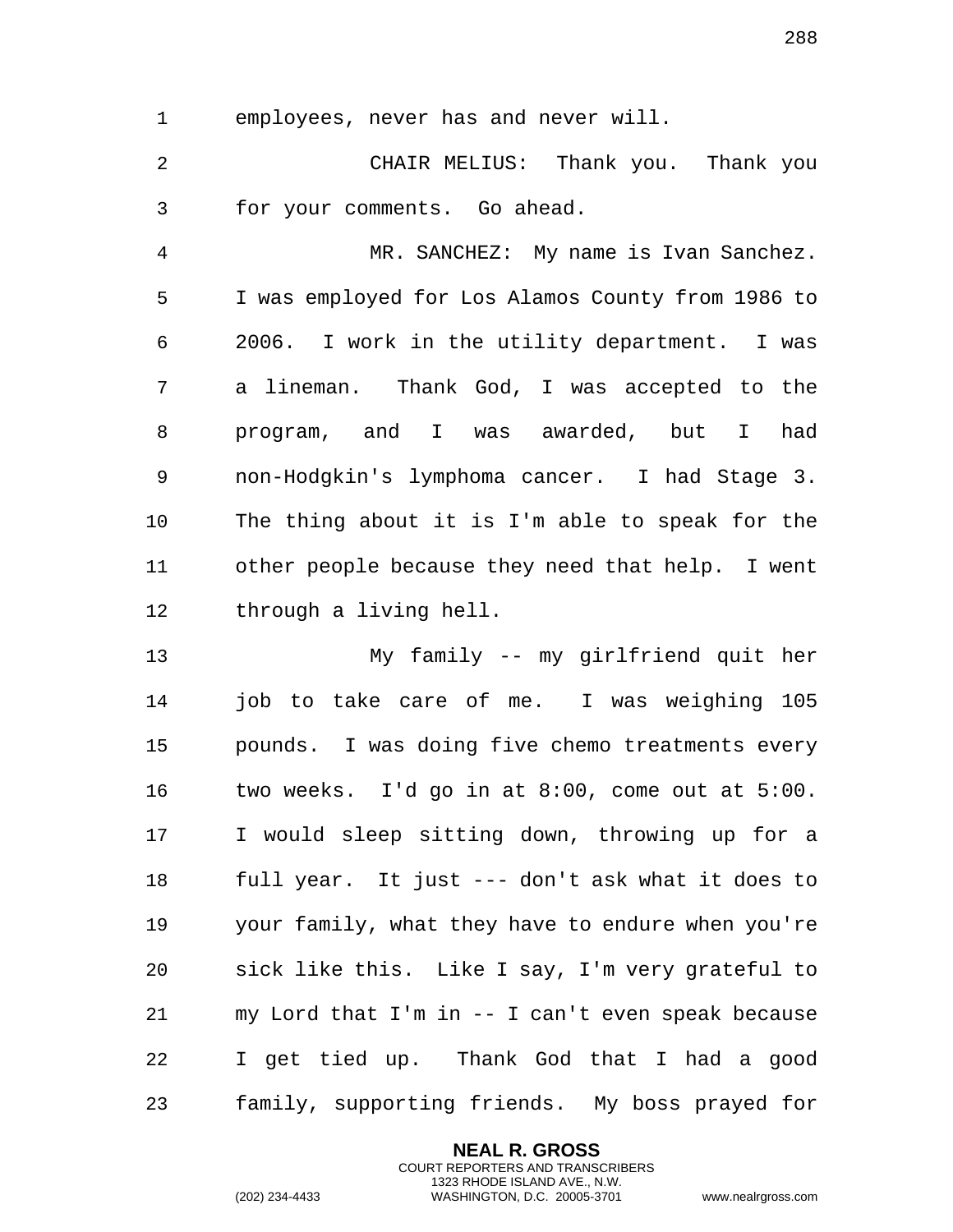me. My advocate, Loretta Valerio, [identifying information redacted]. I am so grateful to them. They have done a wonderful job for me. But like I said, I'm here to speak for Los Alamos County workers because we were part of that.

 I fought in the Cerro Grande fire, me and my boss, side by side, up in the buckets, up on hooks, rerouting lines to keep the wells going to fight the fires. We didn't have the protection like the LANL workers did, the linemen. We were working side by side in all that. We weren't properly trained. We didn't have the monitors to monitor us.

 But, like I say, I -- and the long-lasting effects that it has on you, I'm still very sick. Now I have neuropathy. It affected my senses, my eyesight. It took a lot of my eyesight, my taste, everything, the chemo part of it. What people don't understand, the chemo keeps you alive, but it kills everything good in you. It's a long lasting thing. It just doesn't go away. This is something that you live for. I'm only 51. I'm not half the man I used

> **NEAL R. GROSS** COURT REPORTERS AND TRANSCRIBERS 1323 RHODE ISLAND AVE., N.W.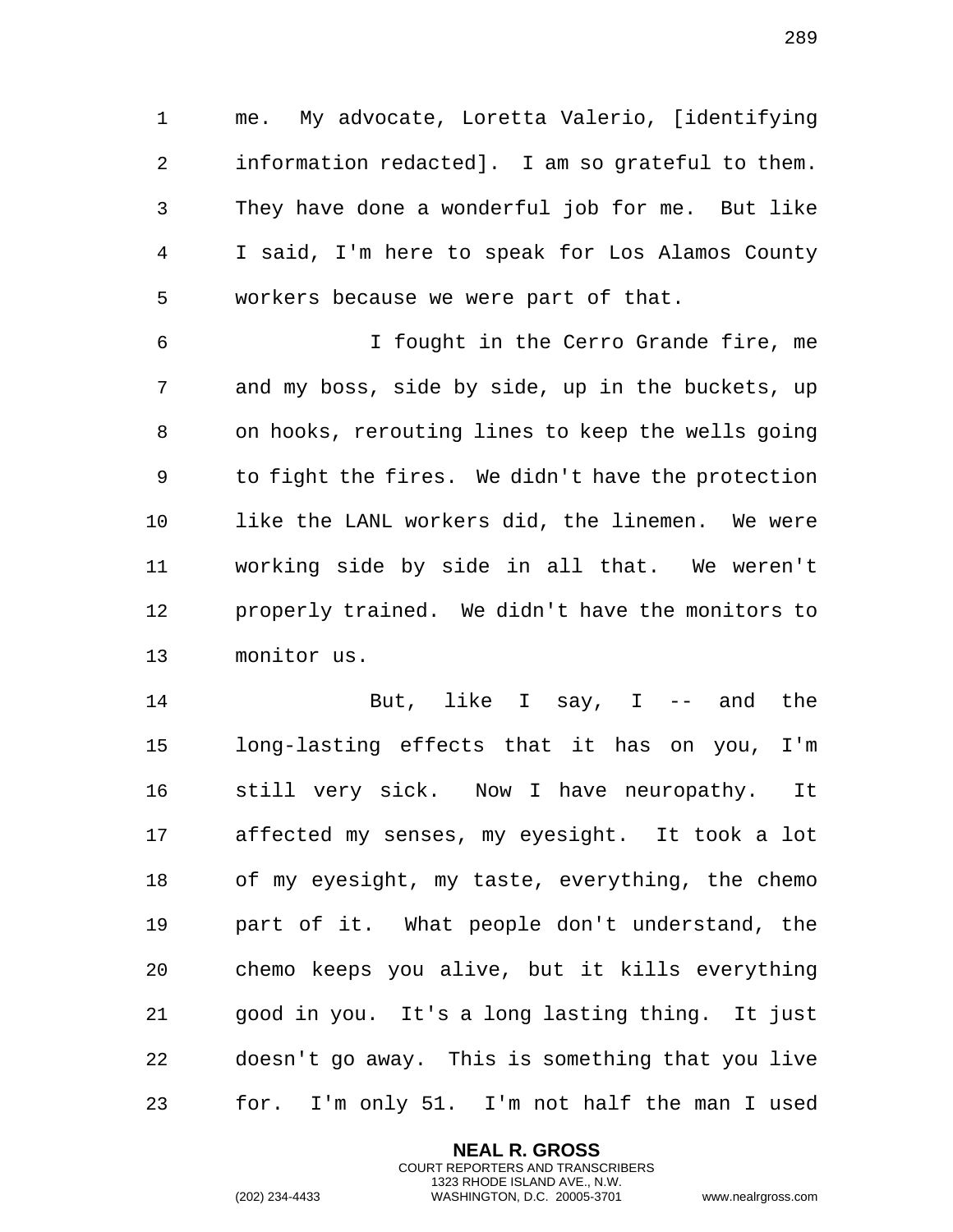to be. I was very active. I was very strong, athletic. I can't do all that anymore. Thank you for your time. Thank you so much. CHAIR MELIUS: Thank you very much. Yes, sir, come on. MR. WALSH: My name's Elton Walsh. I worked up at Los Alamos from about 1973 until 2003. I got sick. I am in the program with lung disease, but recently, I wanted to apply for hearing aids because my hearing's getting real bad. My craft is not listed on your list of crafts that are covered for hearing loss. I wanted to know why our craft is not listed. CHAIR MELIUS: That's not our list. MR. WALSH: It's not your list? CHAIR MELIUS: That's not our list. We just deal with cancer. 18 MR. WALSH: Oh, okay. CHAIR MELIUS: I don't know if this is a workers' compensation that you've applied to or Department of Labor. MR. WALSH: Department of Labor, but our craft is not listed, and it should be listed

> **NEAL R. GROSS** COURT REPORTERS AND TRANSCRIBERS 1323 RHODE ISLAND AVE., N.W.

(202) 234-4433 WASHINGTON, D.C. 20005-3701 www.nealrgross.com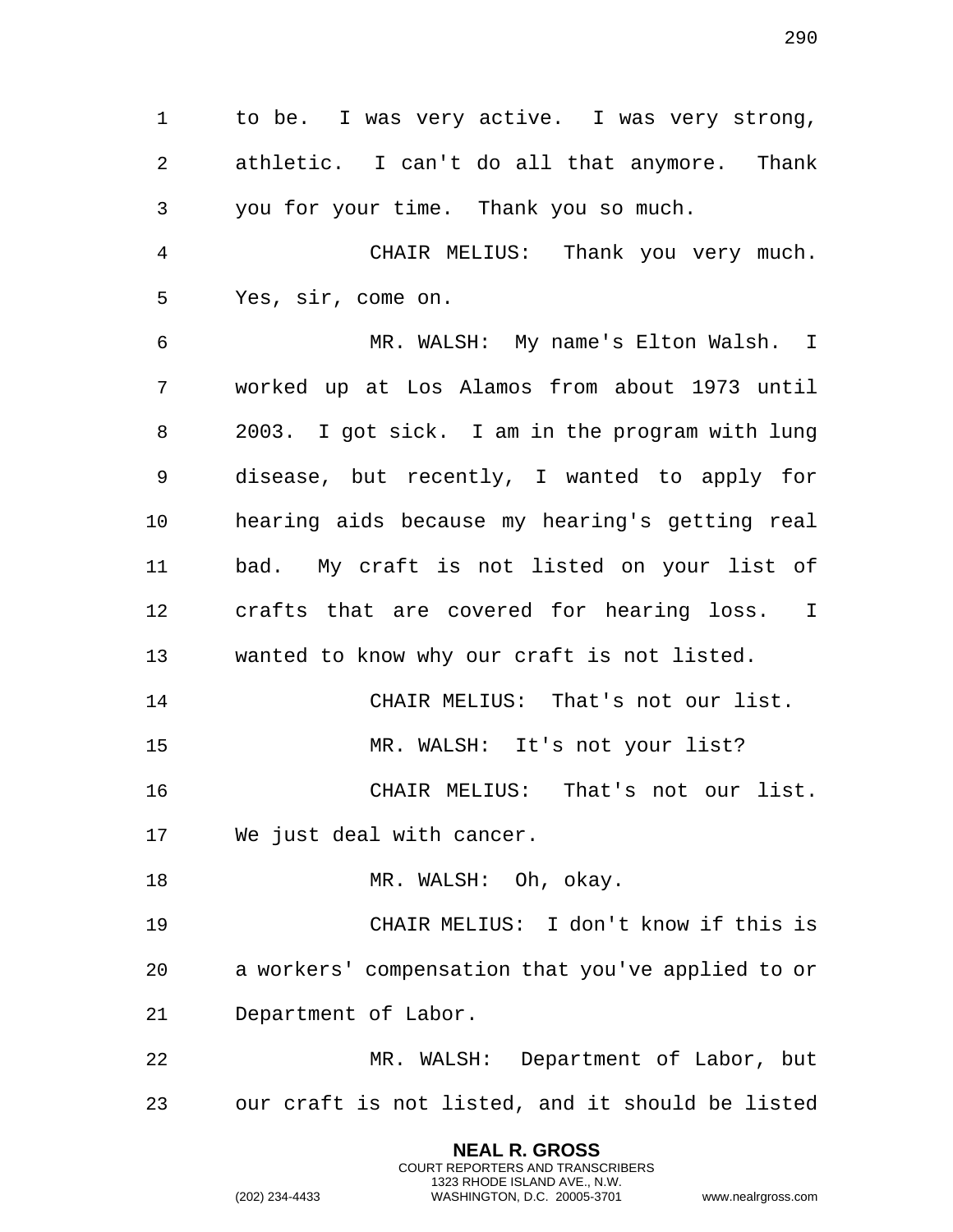because we worked up there since the '40s.

 CHAIR MELIUS: I think you need to follow up with them.

 MR. HINNEFELD: Yes, there are some chemically caused hearing loss problems, and Labor makes some determination like that. I don't know what they are, exactly, but that is a Department of Labor issue.

 MR. WALSH: They talk about the pipefitters, painters, and a lot of the crafts, but ours wasn't listed. I don't know if we had any representation when all this came down or what happened there. I would like, at least, them to look at our craft.

 CHAIR MELIUS: I know they're re-looking at those lists. There's another separate advisory for that.

18 MR. WALSH: Who is that?

 CHAIR MELIUS: For the Department of Labor's program in that.

 MEMBER BEACH: Jim, this gentleman is here to help him.

MR. WALSH: Thank you.

**NEAL R. GROSS** COURT REPORTERS AND TRANSCRIBERS 1323 RHODE ISLAND AVE., N.W. (202) 234-4433 WASHINGTON, D.C. 20005-3701 www.nealrgross.com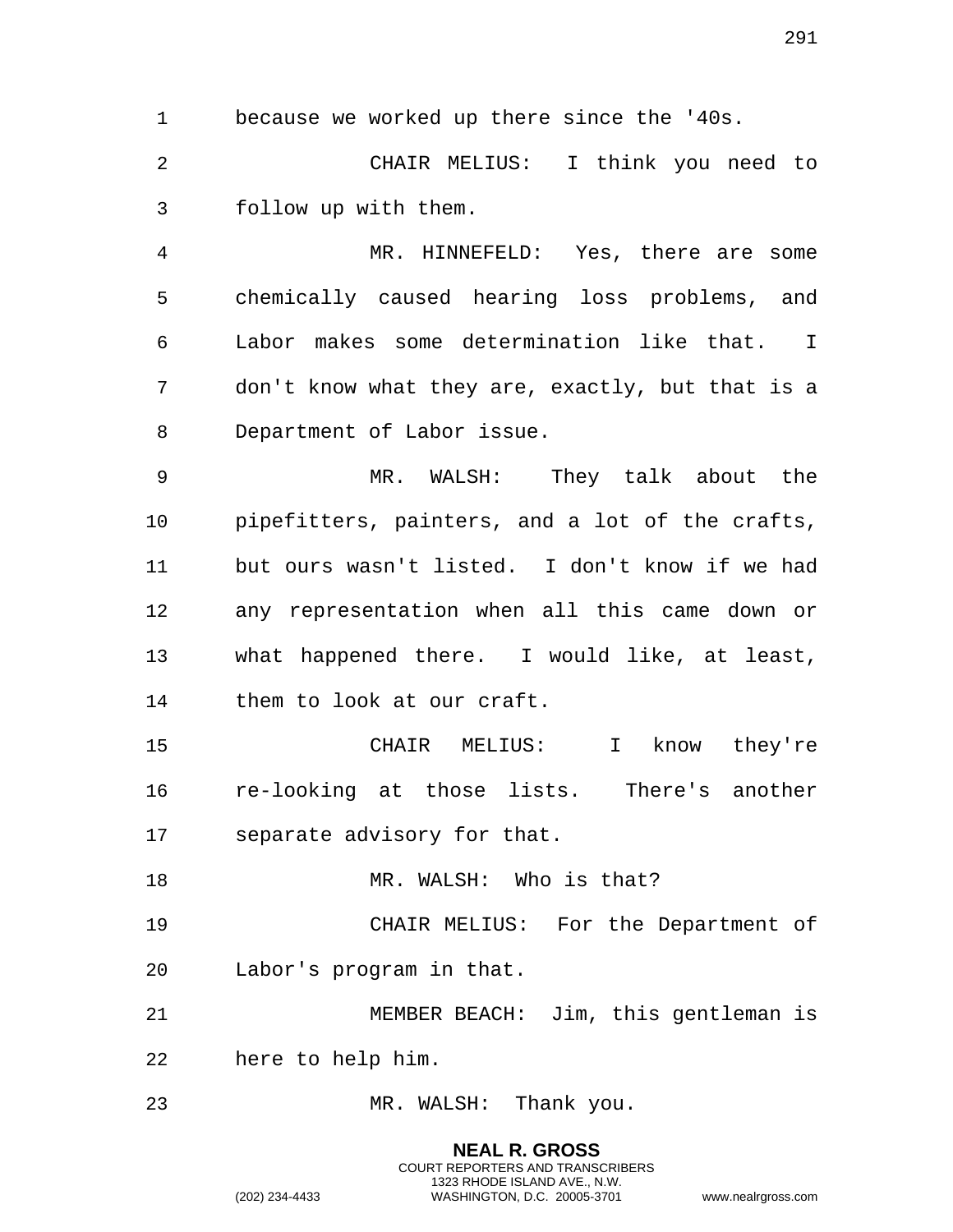CHAIR MELIUS: There's a Member of the Advisory Board in the back there.

 MR. BUSTOS: Hello. My name is Eric Bustos. I just lost my father to cancer. We're having a hard time with getting compensated for it. He also was a plumber through the lab at Los Alamos. Also, I work with these gentlemen as a county employee. While we were working there, I did snow removal.

10 We were on top of Omega Canyon. Throughout this whole time that we'd get called out, we'd see the vapors coming out through the ground. Nothing was ever told to us not to be in those areas because it was fine. We were called out at 2:00-3:00 in the morning, and we'd work 12-hour shifts, 14-hour shifts, sometimes 20-hour shifts.

 These guys would sleep on the job, right there at the place. They were on call 24/7. They'd spend the night there for a week at a time or whatever. They were there, so they were getting all those fumes into the areas where their sleeping quarters were, so I know where

> **NEAL R. GROSS** COURT REPORTERS AND TRANSCRIBERS 1323 RHODE ISLAND AVE., N.W.

(202) 234-4433 WASHINGTON, D.C. 20005-3701 www.nealrgross.com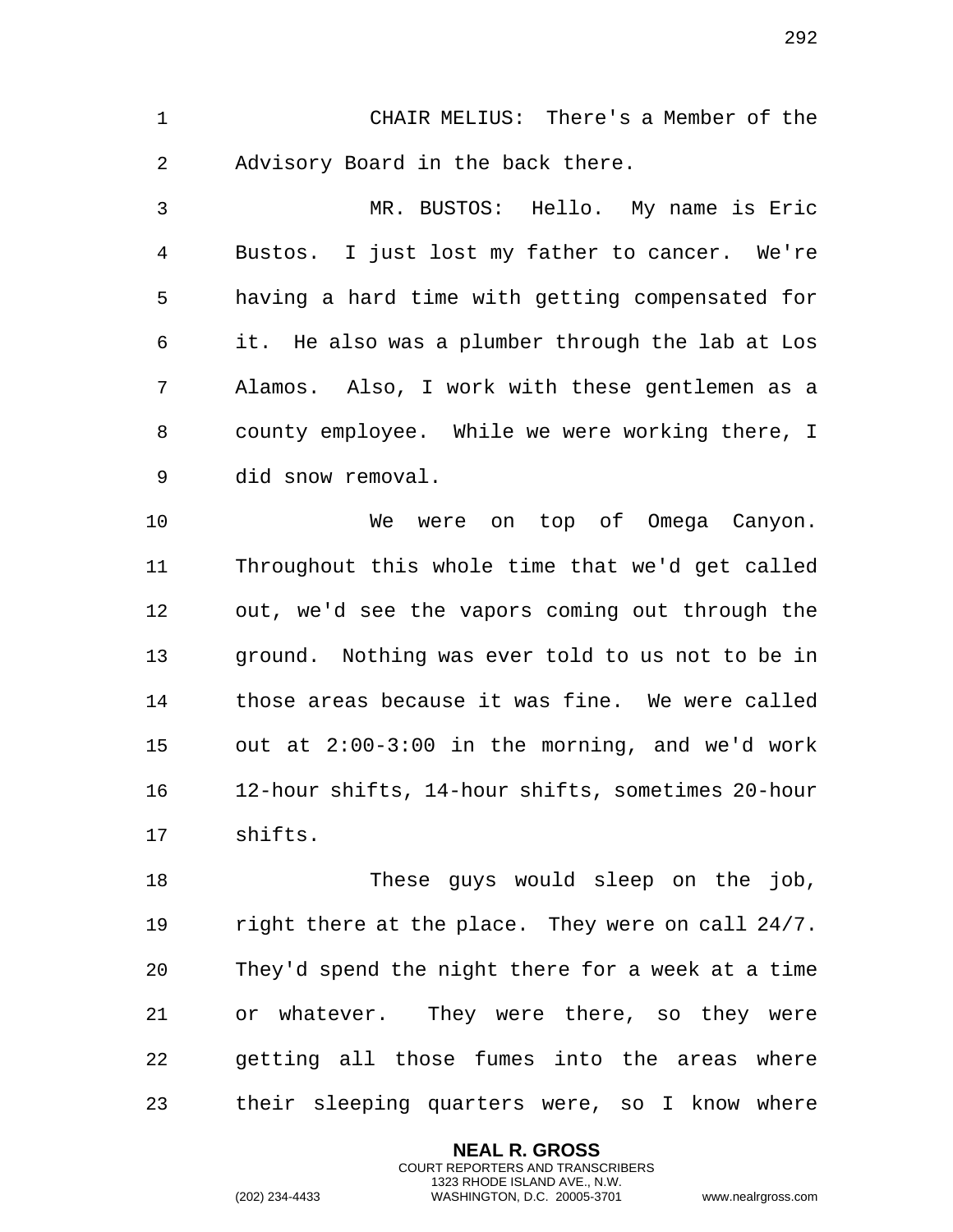they're at. We're having a hard time getting compensated for my father because he got beryllium in his system, and he had -- he's been dead almost a year now. CHAIR MELIUS: Did he work for the county or for the -- MR. BUSTOS: For the lab. CHAIR MELIUS: -- for the lab? Why don't you talk to Stu or one of the people -- Stu Hinnefeld, one of the people from NIOSH, just can follow up on the claim. I think that would be - 12 - yes, sure, come on. MR. GARCIA: I'm Robert Garcia. I work security for Los Alamos from 1980 to '86. I have skin cancer. Why is skin cancer not in the list for the -- CHAIR MELIUS: That was what was in the original legislation. So when Congress passed that list, the SEC cancers, skin cancer was not included. We can't change that. MR. GARCIA: I also had a liver transplant. Does that have to do anything with the chemicals (Simultaneous speaking).

> **NEAL R. GROSS** COURT REPORTERS AND TRANSCRIBERS 1323 RHODE ISLAND AVE., N.W.

(202) 234-4433 WASHINGTON, D.C. 20005-3701 www.nealrgross.com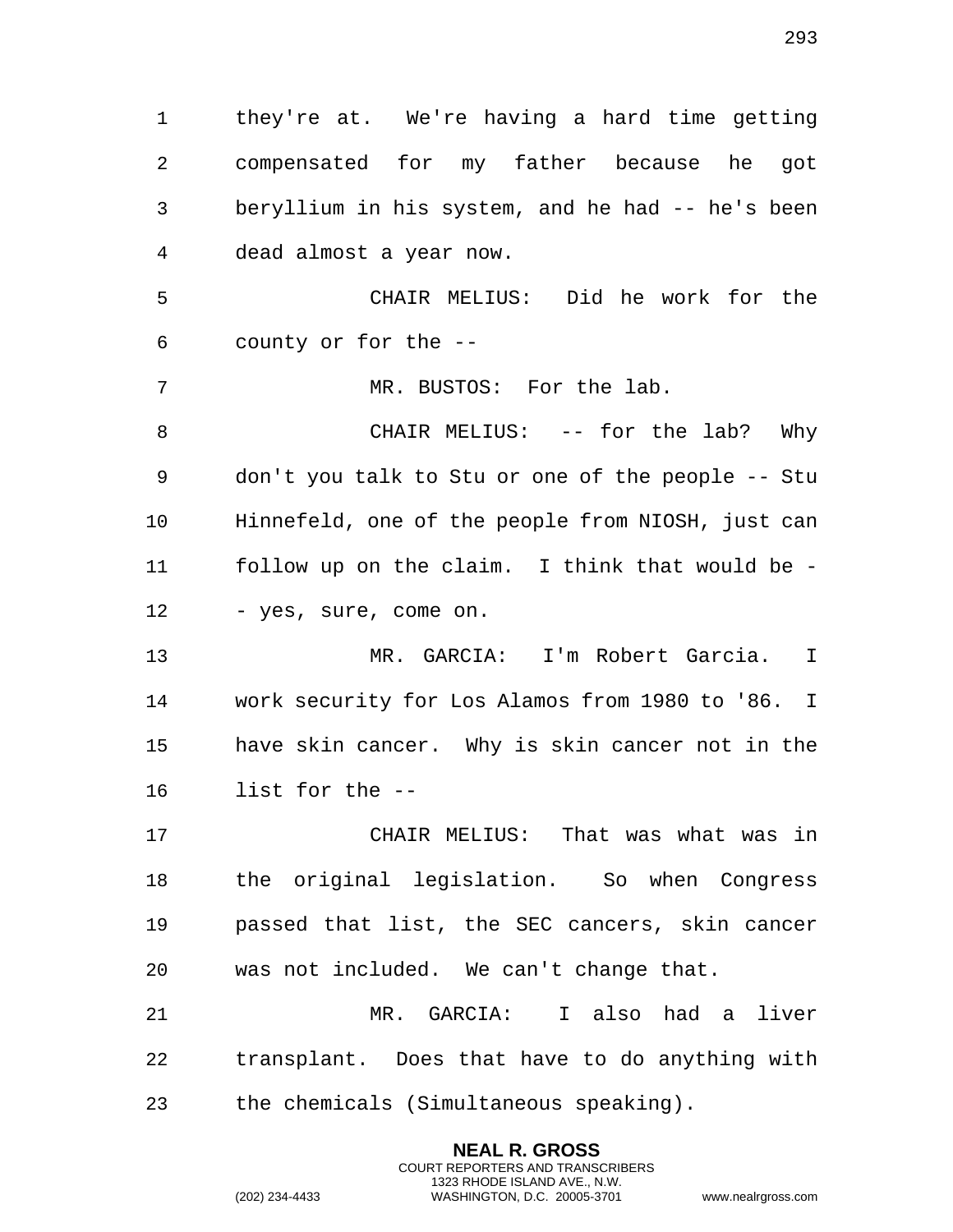CHAIR MELIUS: Not unless it was related to -- it could be related to chemicals, and that would be -- the Department of Labor's program covers the chemical ones. Skin cancer's covered under other parts of the NIOSH program. Again, if you want to talk to Stu or Jim Neton or one of the people from NIOSH, they can probably explain to you. It would depend on your amount of exposure. MR. GARCIA: I figure cancer is cancer. There's no good cancer. CHAIR MELIUS: We're not saying there is, but again, when they passed the law, they limited it to only what they thought were the most likely types of cancer from radiation.

MR. GARCIA: Right, thank you.

17 CHAIR MELIUS: Thank you.

18 MR. GARCIA: Who do I talk to?

 CHAIR MELIUS: Stu's right there. Anybody else wishing to comment relative to LANL? If not, I'll go back to the other list. People from LANL are welcome to still stay around, but don't have to. We're not insulted if you have

> **NEAL R. GROSS** COURT REPORTERS AND TRANSCRIBERS 1323 RHODE ISLAND AVE., N.W.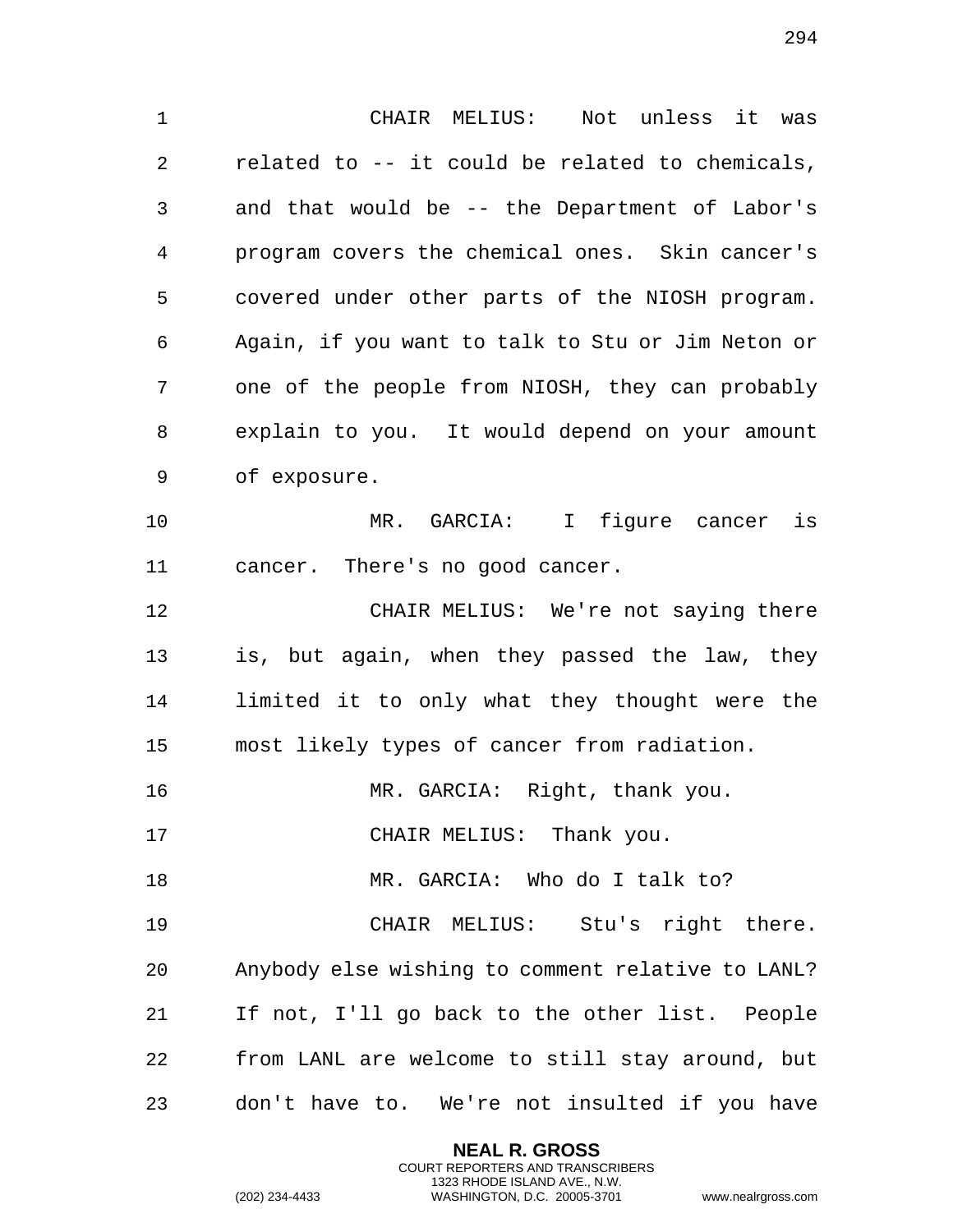other things to do. Albert Frowiss, Sr. I knew he was senior.

 MR. FROWISS: That's junior there. CHAIR MELIUS: Yes, I know. MR. FROWISS: I'll just make a very brief set of comments. First part, my name is Albert Frowiss, Senior, in Rancho Santa Fe, California. I've done 3,000 Department of Labor EEOICPA cases, 800 of them in New Mexico, so it's mostly LANL and Sandia workers, mostly cancer claims, but other claims, as well, asthma, respiratory issues, kidney, etc. The real reason I wanted to ask you some questions, or at least provide some input, I got started in this program ten years ago. My

 dad had been at Enewetak when I was in high school. He was in Operation Redwing, which was in 1955-56.

 He got sent back with open cancer lesions all over his face and head and died 40 years later of lung cancer. I discovered this law about ten years ago and did a claim for my mother, and then decided to help other people, so

> **NEAL R. GROSS** COURT REPORTERS AND TRANSCRIBERS 1323 RHODE ISLAND AVE., N.W.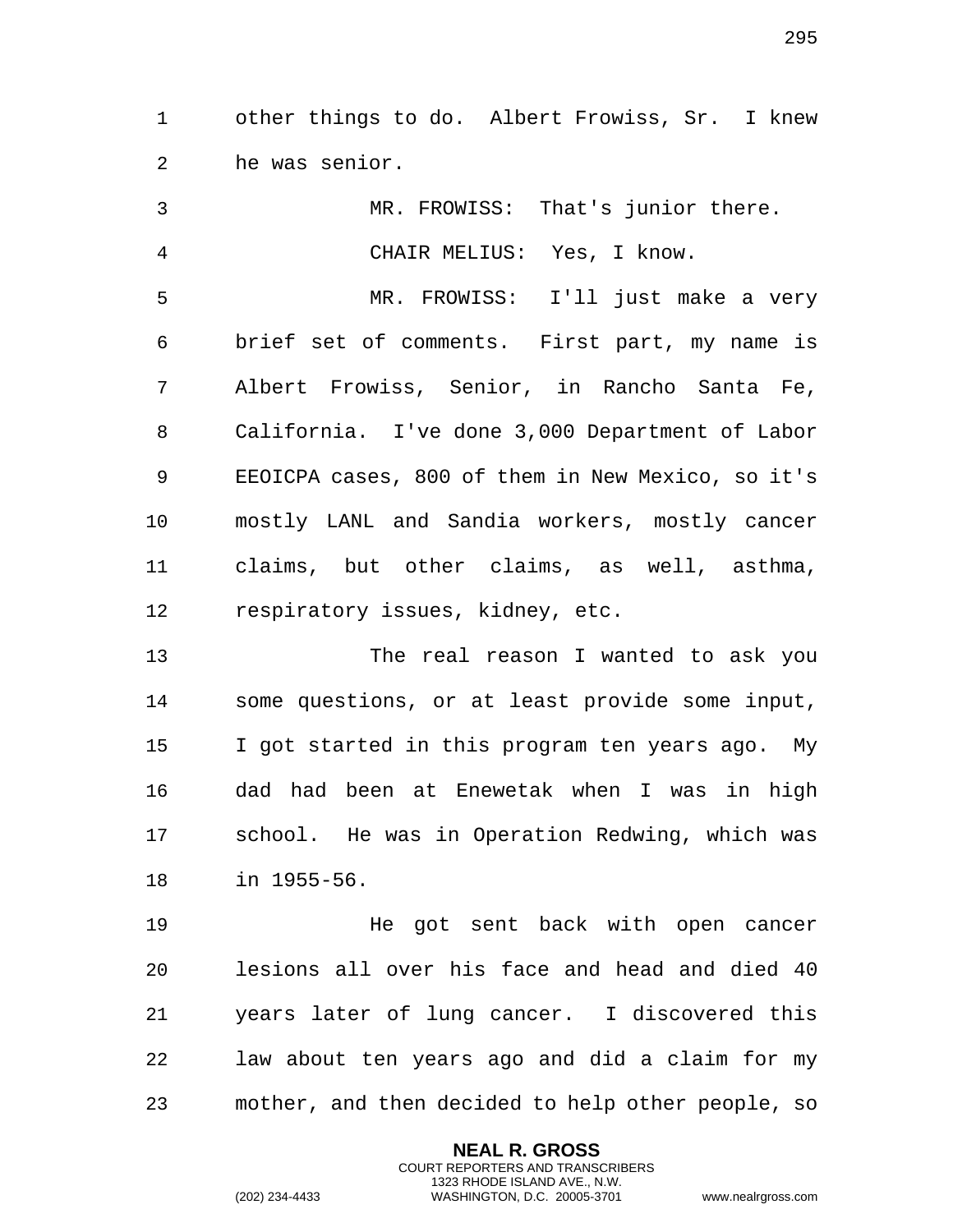I've done 3,000 cases since then. You mentioned -- the gentleman mentioned, on the Pacific Proving Grounds presentation, the four major PPG sites, but he also said other Pacific sites. I'm not aware that any other Pacific site is included in the Pacific Proving Ground SEC, so I'm baffled about that comment about other Pacific sites.

 I know there were tests in other parts of the Pacific Ocean, but they were not part of Pacific Proving Grounds. That's one of the issues I wanted to question. I've done 450 Pacific Proving Ground cases, most of them, in fact. It covers Johnson Island, Christmas Island Enewetak Atoll, and Bikini Atoll.

 One of the things that I wanted to point out is because I've done 450 cases for Pacific Proving Grounds, I've talked to 450 people that worked there, and probably more than you've talked to that worked at Pacific Proving Grounds.

 I know that from conversations with scores and scores and scores of these people,

> **NEAL R. GROSS** COURT REPORTERS AND TRANSCRIBERS 1323 RHODE ISLAND AVE., N.W.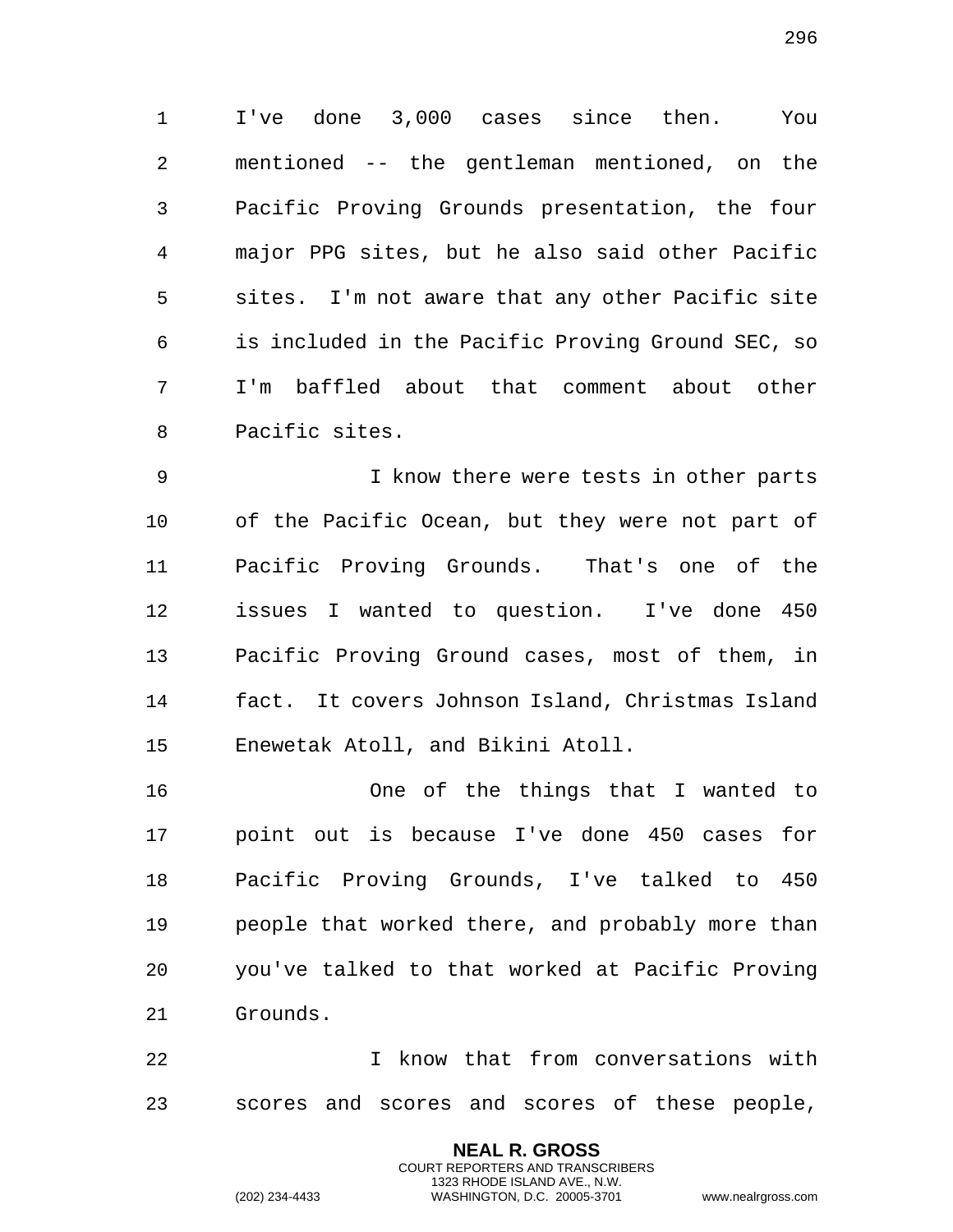they hid their dosimetry badges. They put them between lead bricks because they didn't want to go home. Because if they got too much radiation, they'd be sent home. That was a common practice. Everybody went along with it. Those were the key things I wanted to talk about. I do want to add some comment after another person speaks, but that'll be later in the day.

 CHAIR MELIUS: Why don't you finish your comments? It's easier for us.

 MR. FROWISS: All right. Well, I wanted to -- one of the other advocates is going to speak about another issue, and I just want to be able to add a comment to that later. If not, it's no problem.

 CHAIR MELIUS: Okay. Next is John Sadler. Is John still here? I can't --

18 MR. SADLER: Yes.

CHAIR MELIUS: Yes, there you are.

 MR. SADLER: My name's John Sadler. I worked at Fernald. There's a chemical engineer that was there. His name is [identifying information redacted]. Stu knows him very well.

> **NEAL R. GROSS** COURT REPORTERS AND TRANSCRIBERS 1323 RHODE ISLAND AVE., N.W.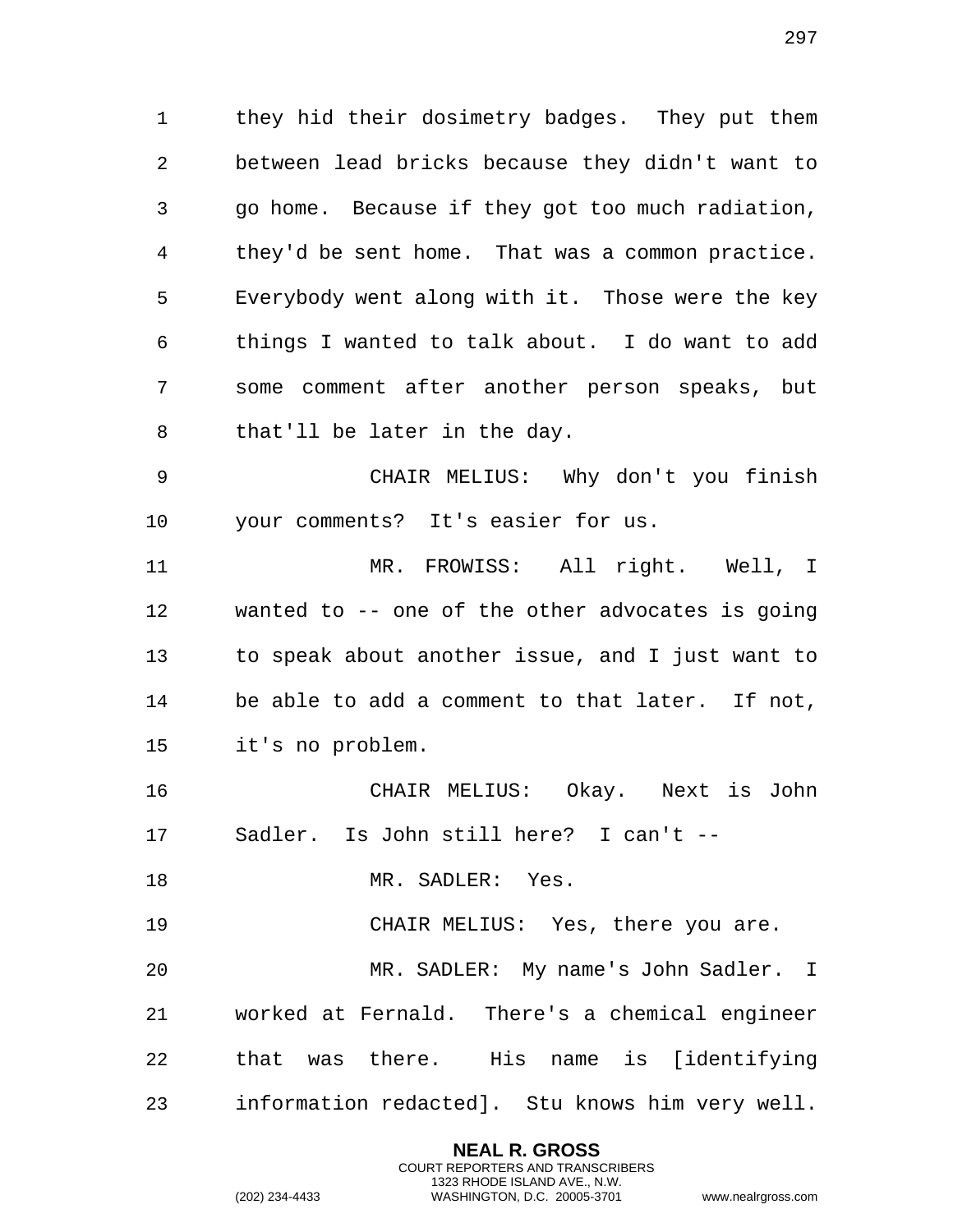He's a subject matter expert of everything that went on and came in those doors and went out those doors. He wanted me to pass this out to the Board because he's going to call in on a phone comment later, so you know what he's talking about. Is it okay to give you this? This is a study of former Fernald workers. This is a study that was done by NIOSH in 2013 about Fernald workers. I know when they do dose reconstruction, they don't use the cancer rate in the general population to do that. In this study, they did, and there was some astounding figures in that.

 Is it okay to pass that out? I don't really know how to start this because I was planning on whatever was voted on this morning didn't happen, but it did. Am I correct on that, that you all voted down the SEC petition to go to '89? Is that correct? Okay. That's correct, right? There's things in here where I would ask the Board to consider that petition, so I'll leave that out. I want to thank you for the opportunity to come here today. [identifying information redacted] will be calling you later

> **NEAL R. GROSS** COURT REPORTERS AND TRANSCRIBERS 1323 RHODE ISLAND AVE., N.W.

(202) 234-4433 WASHINGTON, D.C. 20005-3701 www.nealrgross.com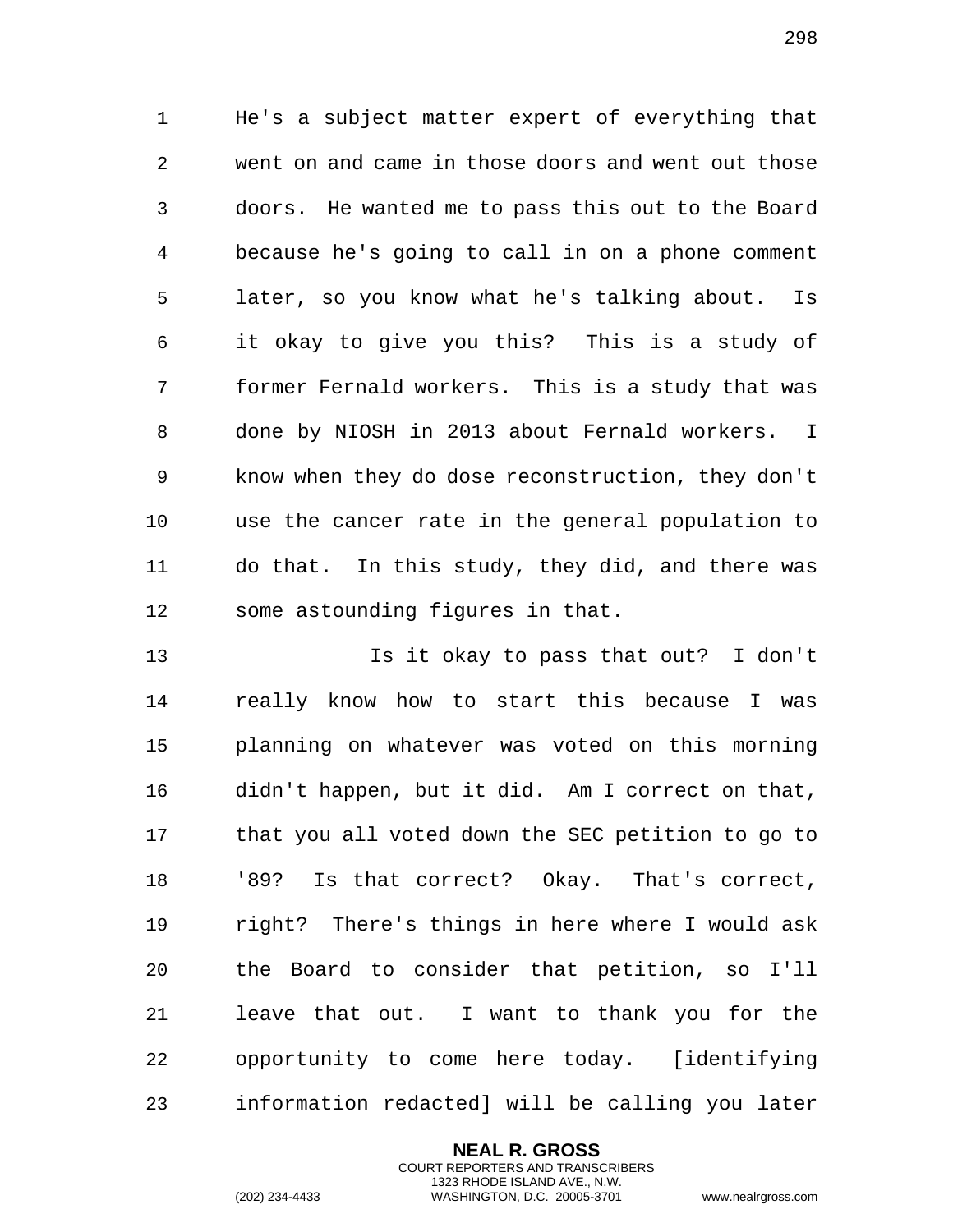and talking about the handout you received. He was a chemical engineer at Fernald. My name is Jack Sadler, and I worked at Fernald from 1982 to 2003. Half of that time was a millwright, the other half as a maintenance supervisor. My being here is to be a voice for the many Fernald workers, both past and present. There are many workers and their families that have experienced devastating illnesses that have taken a toll both emotionally and financially. Then, I've got another section about SEC years for contractors at Fernald.

**I'll leave that out, since you voted**  that down this morning. Anyway, this is a comparison of the SEC years to non-SEC years. A lady lived next to me that worked at the plant for many years, and she worked there before 1978. She had glioblastoma, cancer of the brain, and she got her claim awarded. A security guard there got the same condition and wound up dying. He was denied because he wasn't in the

 SEC years. Anyway, I'm speaking for a lot of the Fernald workers. They made a lot of sacrifices.

> **NEAL R. GROSS** COURT REPORTERS AND TRANSCRIBERS 1323 RHODE ISLAND AVE., N.W.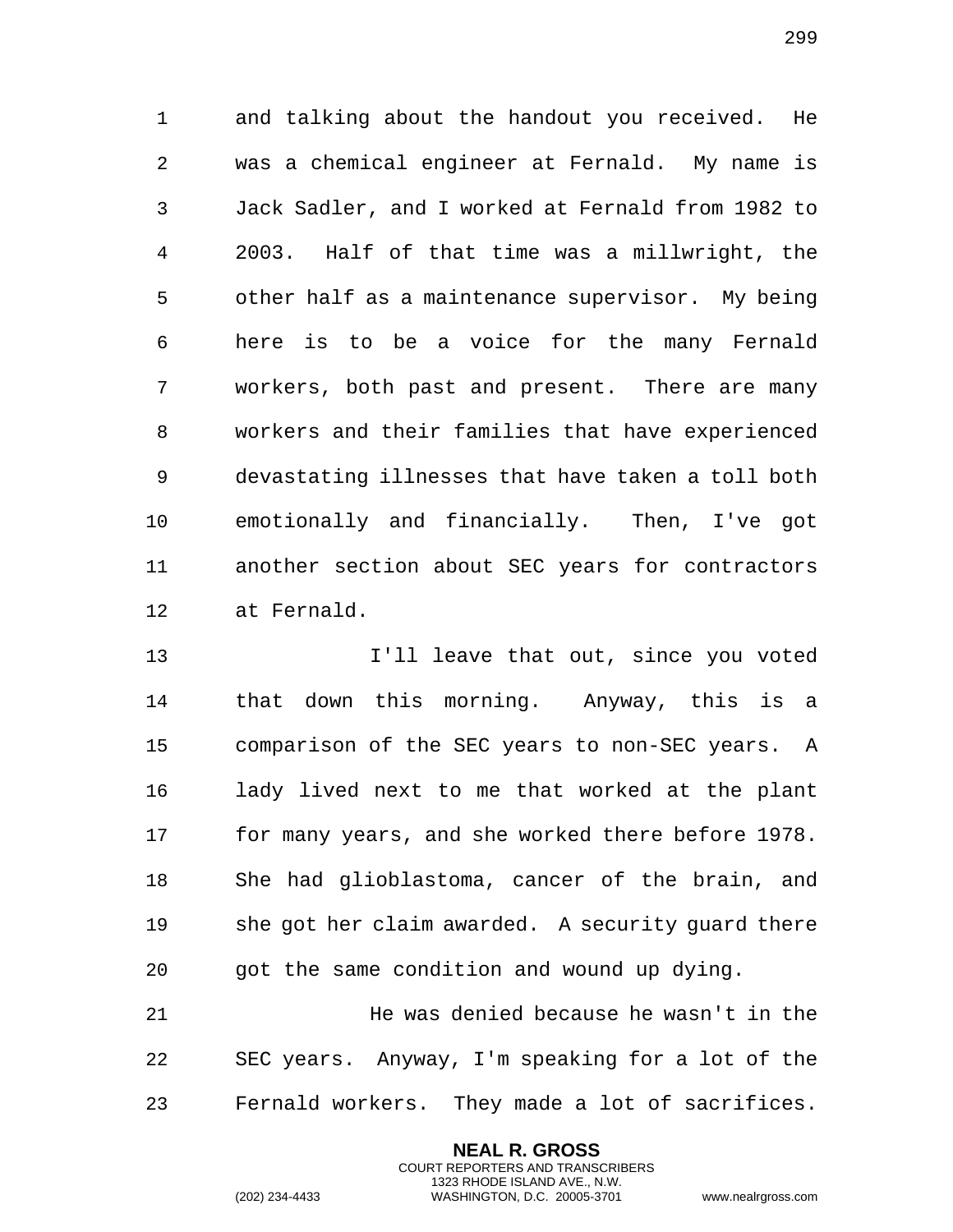These people are patriots of the highest degree, which everybody in here is, and some of them already left. They should be considered as that. All of us in this country owe our freedom to this group of people. If it wasn't for these people, we'd be speaking German or Russian. I'm currently on the Fernald Medical Monitoring Committee that oversees the program that was started by a lawsuit that was won by [identifying information redacted]. It was resolved in 1991. [identifying information redacted] is also on this committee. This lawsuit, there was some monetary payout, but most importantly, everybody that worked there before 1985 got a yearly physical for life.

 Employees that worked after that, they get a physical every year. This lawsuit was won, in part, because of [identifying information redacted] having flawed records, lost records, insufficient records, and missing records. This begs the question of how there are accurate records to do dose reconstruction in figuring claims. In a 2001 study by NIOSH of remediation

> **NEAL R. GROSS** COURT REPORTERS AND TRANSCRIBERS 1323 RHODE ISLAND AVE., N.W.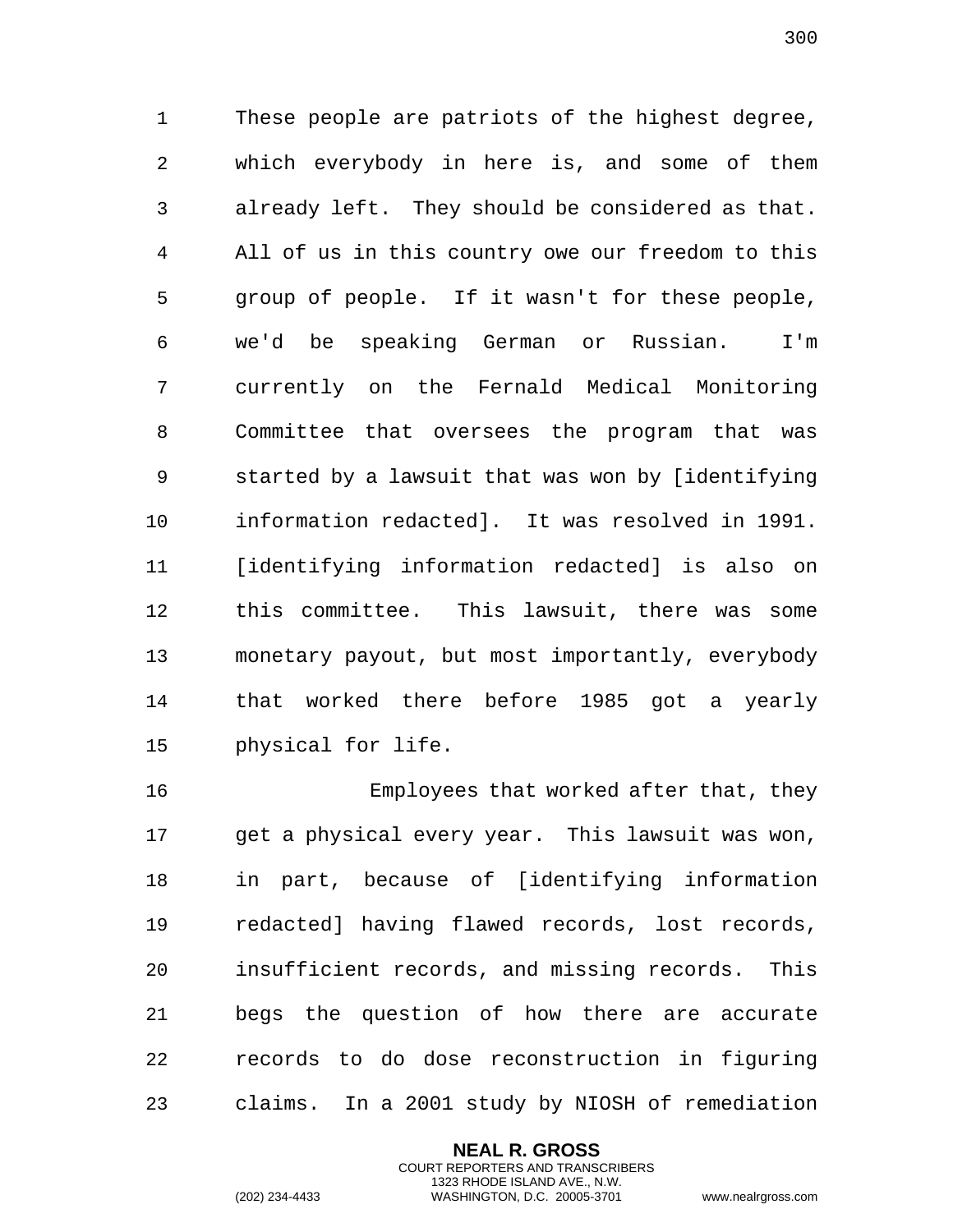workers, found in their summary of findings that workers can't be identified.

 Accurate and complete exposure work history and medical record data are not available for this population of workers. Individual workers cannot consistently be linked to their exposures and medical data. At the present time, the necessary information to conduct epidemiologic exposure assessment or hazardous surveillance studies of remediation workers is not available. NIOSH had another -- this is part of that finding that I just read. This is on Page 24 of this. It says some personnel record systems exclude subcontractors, while others cannot differentiate remediation workers from visitors or from production workers. Second, work history exposure monitoring and medical data records appear to have similar deficiencies and are not reliably available for mediation workers. A lack of codified monitoring and

 reporting requirements in the area of individual hygiene is particularly problematic. I know you mentioned stories, but I worked there for 21

> **NEAL R. GROSS** COURT REPORTERS AND TRANSCRIBERS 1323 RHODE ISLAND AVE., N.W.

(202) 234-4433 WASHINGTON, D.C. 20005-3701 www.nealrgross.com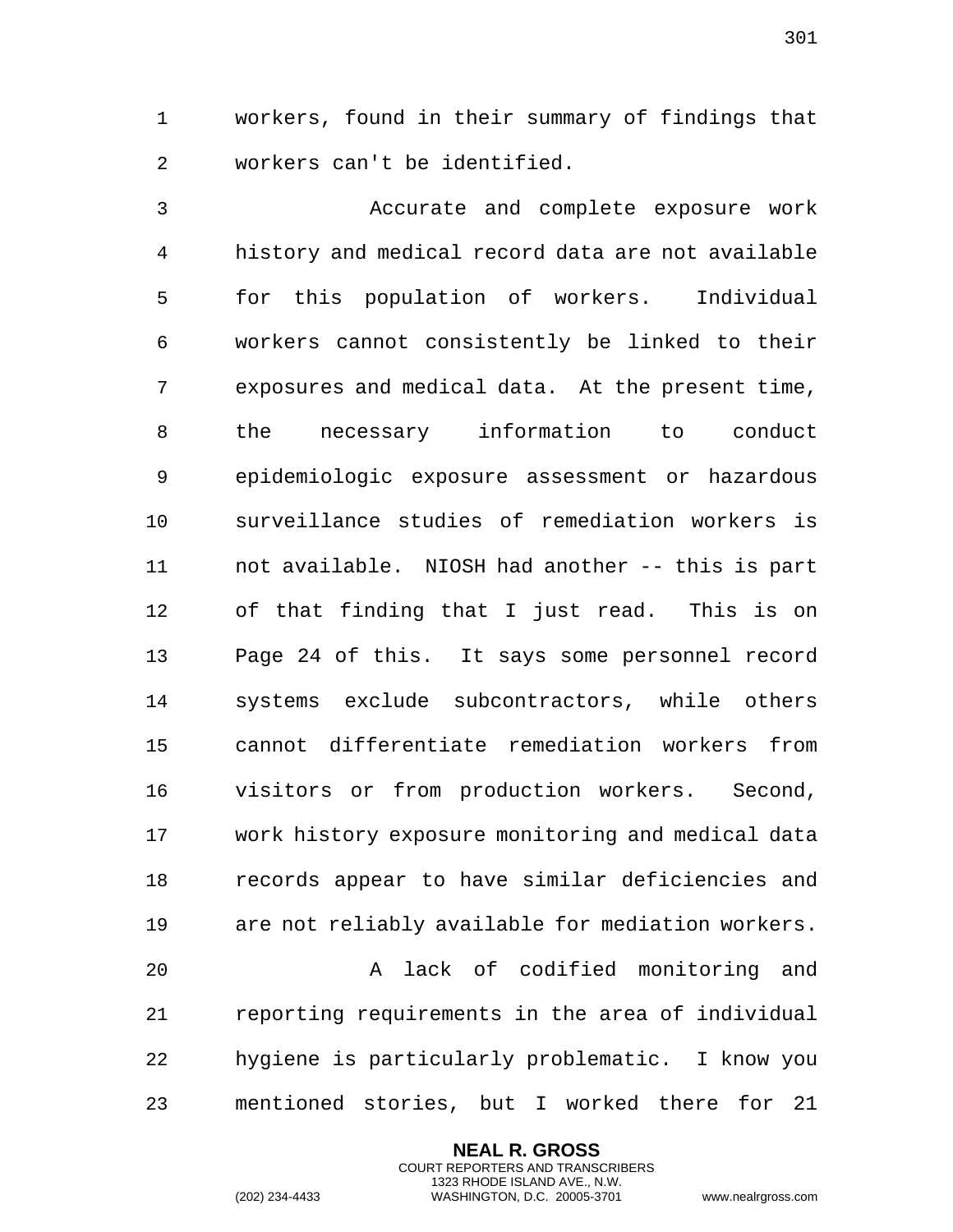years. There was a lot of them, but I'm just going to use one here. There was a time in the late 1980s where a lathe in Plant 9 had never been monitored for the workers.

 In the late '80s, it was monitored for the very first time, and it got a stay time of 15 minutes. I was involved in this incident. The people that worked on that lathe for years, sometimes seven days a week, went ballistic, as did the area superintendent, for different reasons, the workers for being over-exposed for years, and the superintendent because production would be affected. I asked the workers did they ever come up high on their dosimeter badge, and they said no. That's where I questioned the dosimetry program. I already talked about the concern about not using cancer rates in the general population for figuring claims. That's a ready number that you could choose using cancer rates in the general population.

 I listened to your teleconference over two weeks ago, and there was times when something was brought up about we had to pick a figure, but

> **NEAL R. GROSS** COURT REPORTERS AND TRANSCRIBERS 1323 RHODE ISLAND AVE., N.W.

(202) 234-4433 WASHINGTON, D.C. 20005-3701 www.nealrgross.com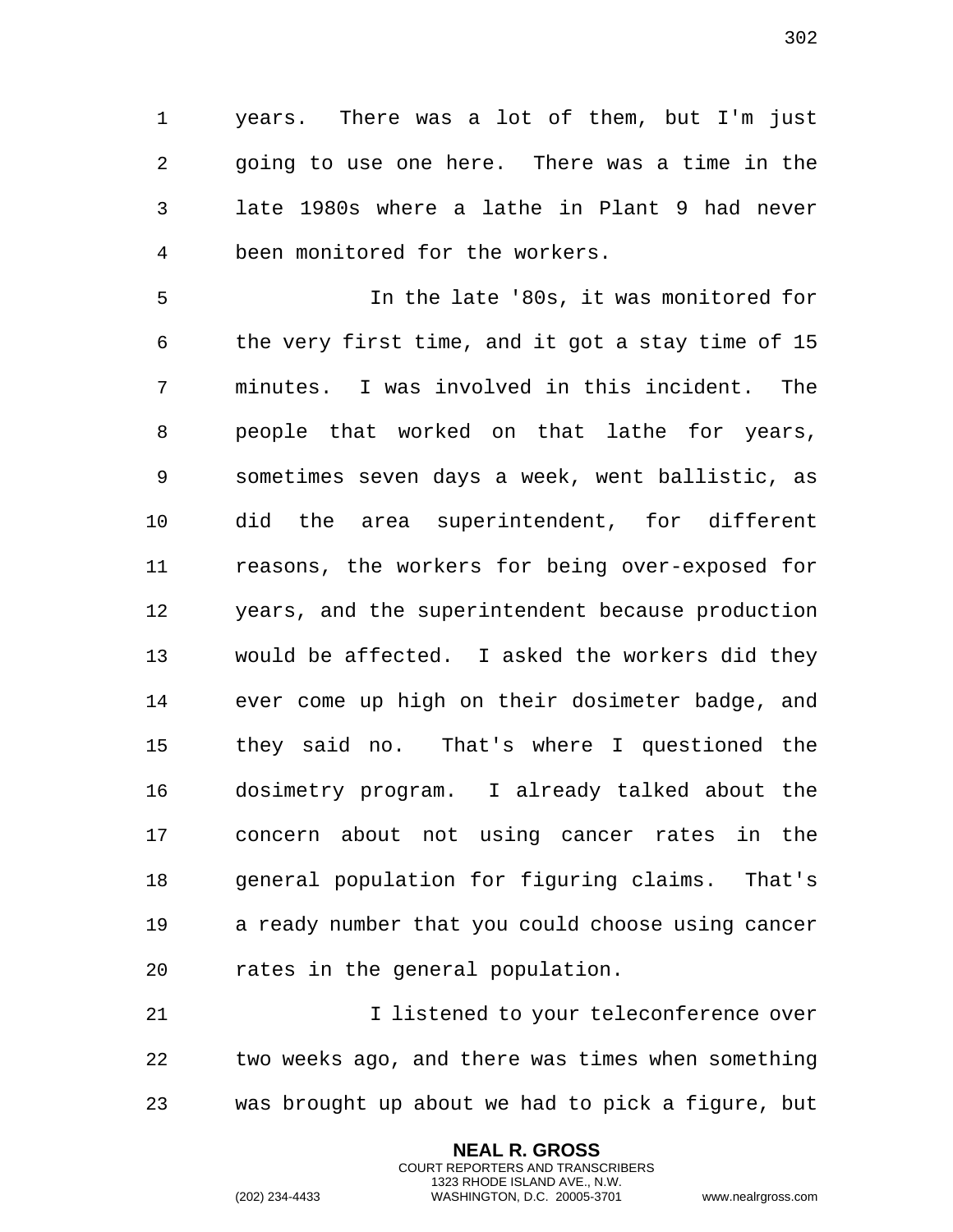every time they said that, they said they picked it in favor of the claimant, which is good. But already we have that cancer rate in the general population. The study I gave you about Fernald workers, you'll see a big impact on that.

 Some of the people in that study that you have right there were salaried workers. There was some hourly workers included in it, but if you could put an hourly worker in place of the salary worker for the cancer rates that are shown on that handout, you can imagine it would be higher for hourly workers because they're in it all the time. In the 1980s --

 CHAIR MELIUS: Can you, sir, wrap up? We've got a lot of other people waiting.

 MR. SADLER: Okay, let me see where I can do this quick. I'll just talk about -- we had a manager at the plant, when all this stuff was imploding with this dust collector, and he went on television. He was trying to cover his rear end and the government and everybody else, I guess, but he made a statement on television that nothing would hurt you at Fernald unless it

> **NEAL R. GROSS** COURT REPORTERS AND TRANSCRIBERS 1323 RHODE ISLAND AVE., N.W.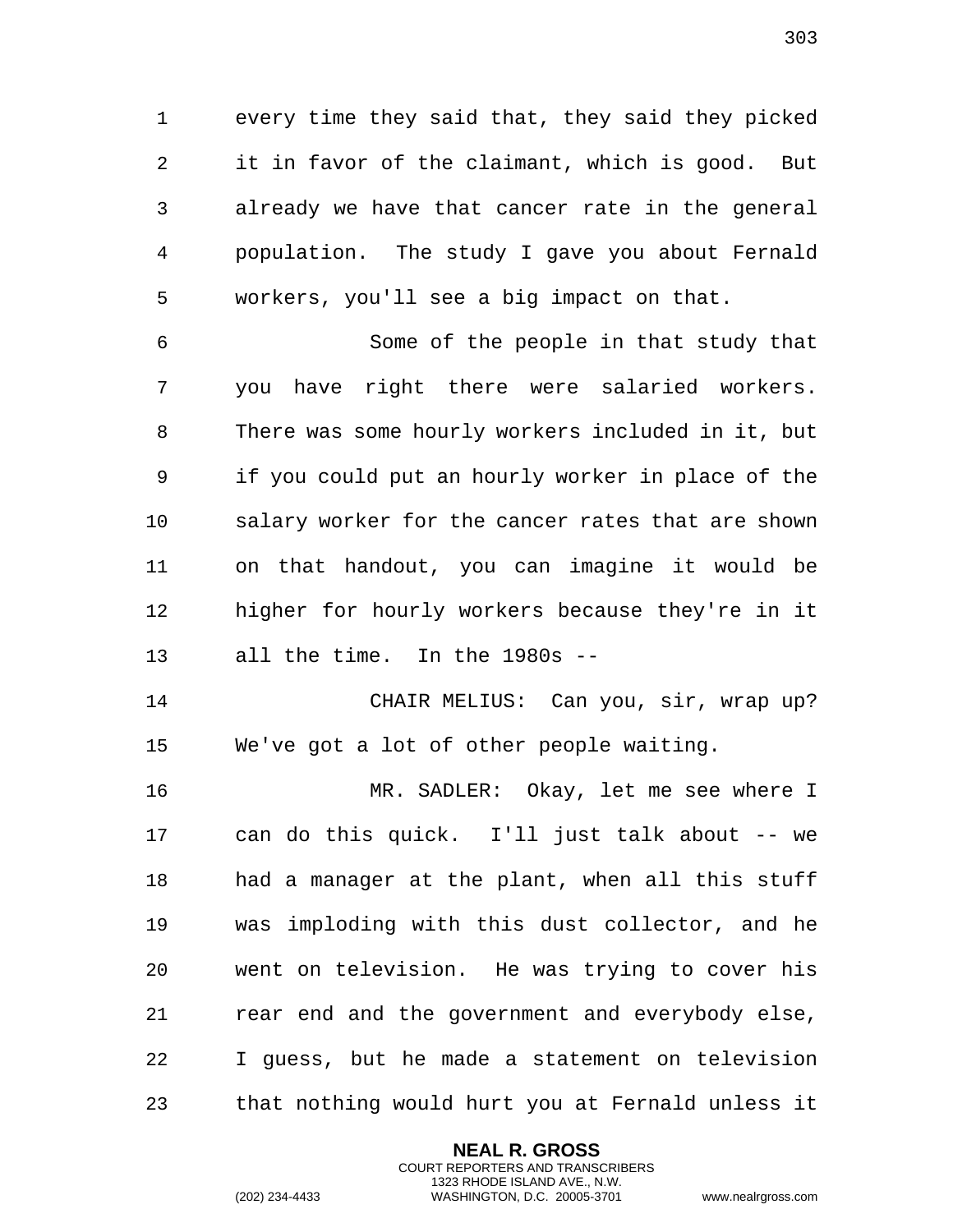fell on your head.

2 That was the safety culture there. The workers and the residents, we all knew there were a whole lot of somethings at Fernald that would hurt us. My concern is when the dose reconstruction and the monthly badges were read, that production was paramount to everything else. That's why dust collectors dumped stuff all over the place for years and years, thousands of tons. Anyway, I made my point, and you'll hear from [identifying information redacted], and he'll follow up on the handout I gave you. Thanks for letting me be here.

 CHAIR MELIUS: Okay, thank you. Terrie Barrie? I saw her leaving. Oh, there you are. I saw you heading towards the door. Okay. I would have come back to you; don't worry.

 MS. BARRIE: Okay. Thank you, Dr. Melius, and Members of the Board. I'm Terry Barrie, with the Alliance of Nuclear Worker Advocacy Groups. I have just a couple of issues to address tonight. I want to start off with LANL. In 2006, I received an email from a

> **NEAL R. GROSS** COURT REPORTERS AND TRANSCRIBERS 1323 RHODE ISLAND AVE., N.W.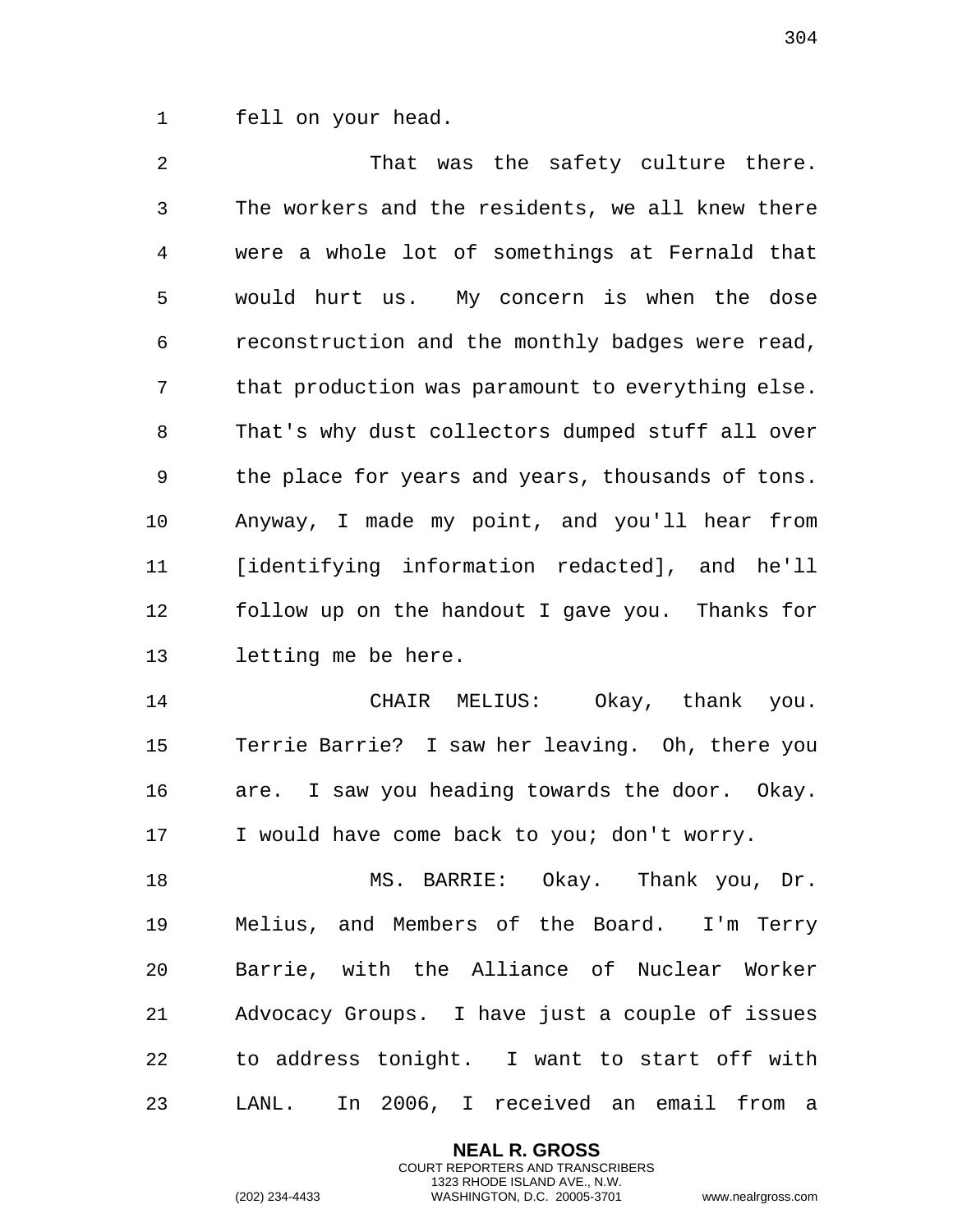now-deceased subcontractor.

 I quote, in April of 2002, I worked a two-week job for Eaton Corporation at Tech Area 55 at Los Alamos. I was doing electrical maintenance in Building PF-4 at night. There was an air monitor in the room, and when it alarmed, we all evacuated. I was called back to work for a nose swab and could not leave until the results came back negative.

 At first, I thought the problem was external radiation because of the sheer volume of waste, end of quote there. He went on to add 13 that he was, quote, not wearing a dosimeter, only a criticality badge, end quote. This worker said that the evacuation happened every other day during the two-week job, and I have his original email if you'd like to have a copy of that. So here we have a worker who LANL thought would not be exposed to enough radiation to require a dosimetry badge, but apparently he was. This email mentions that nasal -- he mentions nasal smears, but no bioassay.

This worker died in 2010, eight years

**NEAL R. GROSS** COURT REPORTERS AND TRANSCRIBERS 1323 RHODE ISLAND AVE., N.W.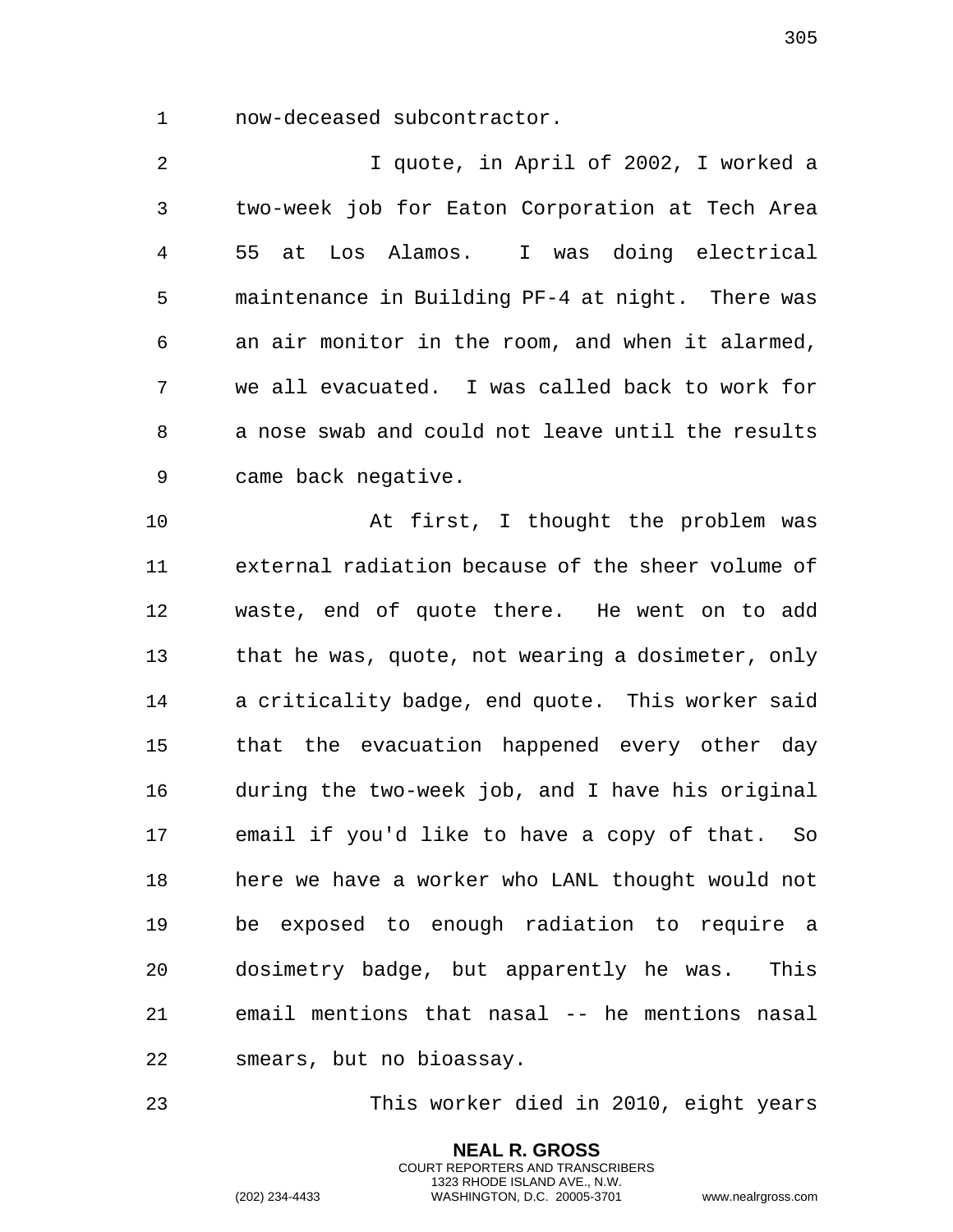after his two-week stint at LANL. NIOSH presumes that January 1, 1996 is the date that all DOE contractors not only complied, but implemented the requirements of Statute 10 CFR 835, and that they can bound dose for all those years for all workers and at all sites. This, to us, is a non-starter.

 Workers, some of whom were supposedly not in a labor category where they would have received more than 100 millirems CEDE actually did receive measurable dose. Additionally, the Advisory Board on Toxic Substances and Worker Health already weighed in on this issue. Department of Labor had a similar policy regarding the exposures after December 31, 1995. That Board recommended that DOL rescind that policy, and DOL accepted that recommendation. EEOICPA must be administered consistently. Consistency is vital to the program. I urge the Work Group and the Board not to waste any more time on whether this issue -- and reject NIOSH's premise that those can be bounded after 1995. Lastly, a brief thought on Rocky Flats, and

> **NEAL R. GROSS** COURT REPORTERS AND TRANSCRIBERS 1323 RHODE ISLAND AVE., N.W.

(202) 234-4433 WASHINGTON, D.C. 20005-3701 www.nealrgross.com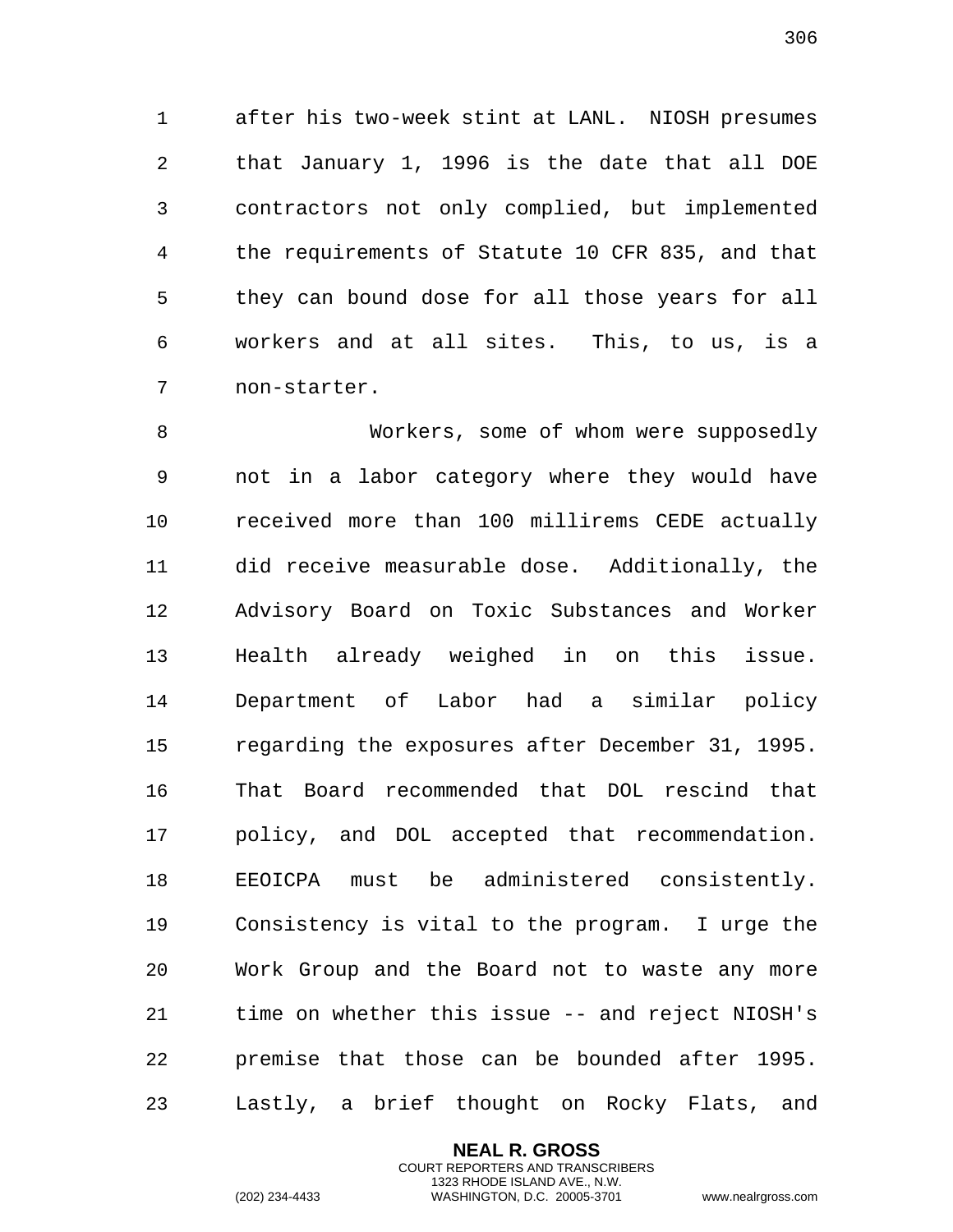you're going to love me for this one.

 You remember that the Board voted to not expand the Rocky Flats vote in March. We're talking about consistency. We have two sites that have been going on, one for over ten years, one for close to eight years or whatever, knowing that there's more information out there. The Board also knows that NIOSH has not reviewed, from what I hear now, thousands of boxes of Rocky Flats documentation.

 Also, the secretary has not made a decision on the Board's recommendation on Rocky Flats. So in order to be consistent on this, I do respectfully ask this, that you consider rescinding your letter or your recommendation to the secretary until NIOSH does review the documents that they plan on reviewing. I thank you.

 CHAIR MELIUS: Thank you, Terry. It's sort of out of our hands right now. [identifying information redacted]. You sure can. Okay.

 ([identifying information redacted] says that she will email her presentation to Mr.

> **NEAL R. GROSS** COURT REPORTERS AND TRANSCRIBERS 1323 RHODE ISLAND AVE., N.W.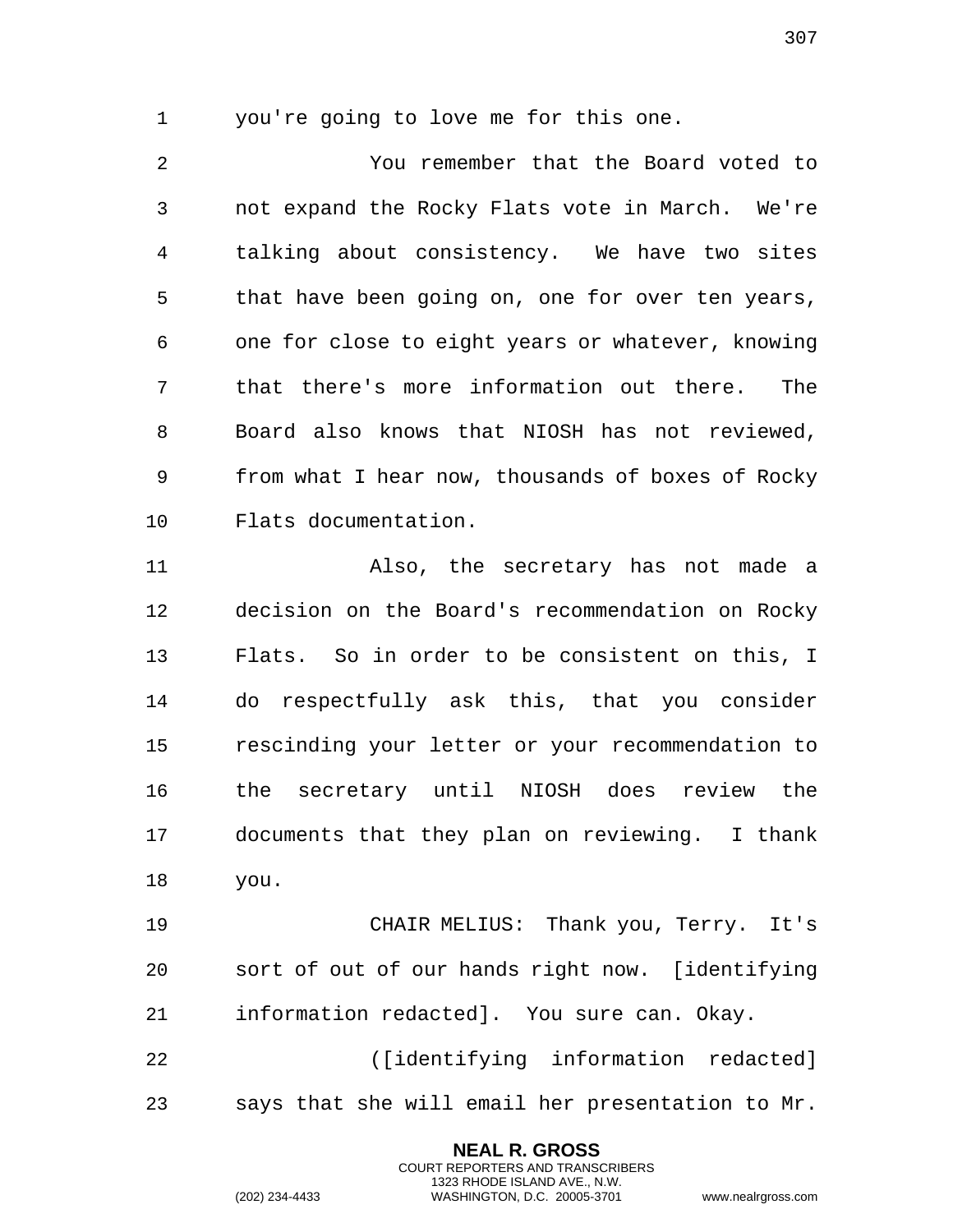Katz.)

 CHAIR MELIUS: Okay, thank you. Hugh Stephens.

 MR. STEPHENS: Thank you, Dr. Melius and Members of the Board. I'm here for the third in-person meeting to talk about the fact that radiation dose for certain workers with non-SEC cancers are not having their complete doses estimated. We talked about it last time. I've looked into it a little further, and I have some comments about it. First of all, I'd like to say I'm an attorney from Buffalo, New York. I represent lots of workers, many of whom, their claims have been denied. So I spend a lot of time defending the program. I think it's a great program. So while I'm here to complain that we should change the program, my goal here is to make a good program better, and not to complain about the way the program is run.

 The decision not to perform the certain aspect of the dose reconstruction happened many, many years ago, I believe, and I think back at that time, it probably took NIOSH

> **NEAL R. GROSS** COURT REPORTERS AND TRANSCRIBERS 1323 RHODE ISLAND AVE., N.W.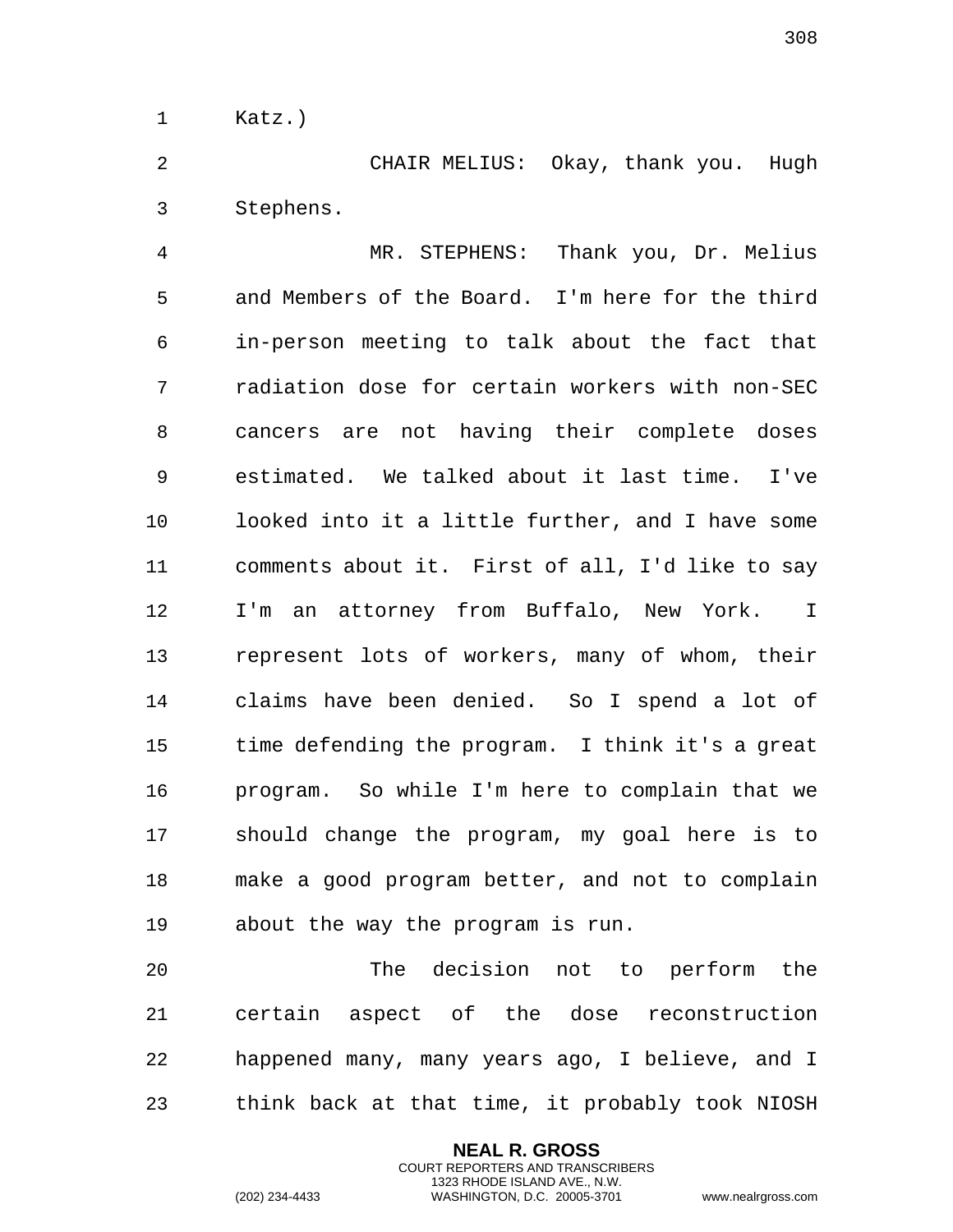as many as two or more years to do a dose reconstruction. The program has matured. It is in a position now where things are kind of closing up. We're finishing the work that needs to be done, and this is another piece of that work that needs to be done.

 What I'm talking about here are claims where you have skin cancer or prostate cancer or some other non-SEC cancer, where an SEC has been passed, there's been a decision that if you can't estimate dose with sufficient accuracy, then you can't estimate dose. I think that is not at all true. We talk about surrogate data, and we are able to estimate dose. The question for the SEC purposes is can you estimate dose with sufficient accuracy to deny a claim in a claimant-favorable program? When you're estimating dose for someone who has a non-SEC cancer, that is not the standard that should be applied. There are two sections in the statute, itself, one that addresses dose reconstructions. That's 7384(n).

 It says the president shall estimate dose, or he shall promulgate regulations with

> **NEAL R. GROSS** COURT REPORTERS AND TRANSCRIBERS 1323 RHODE ISLAND AVE., N.W.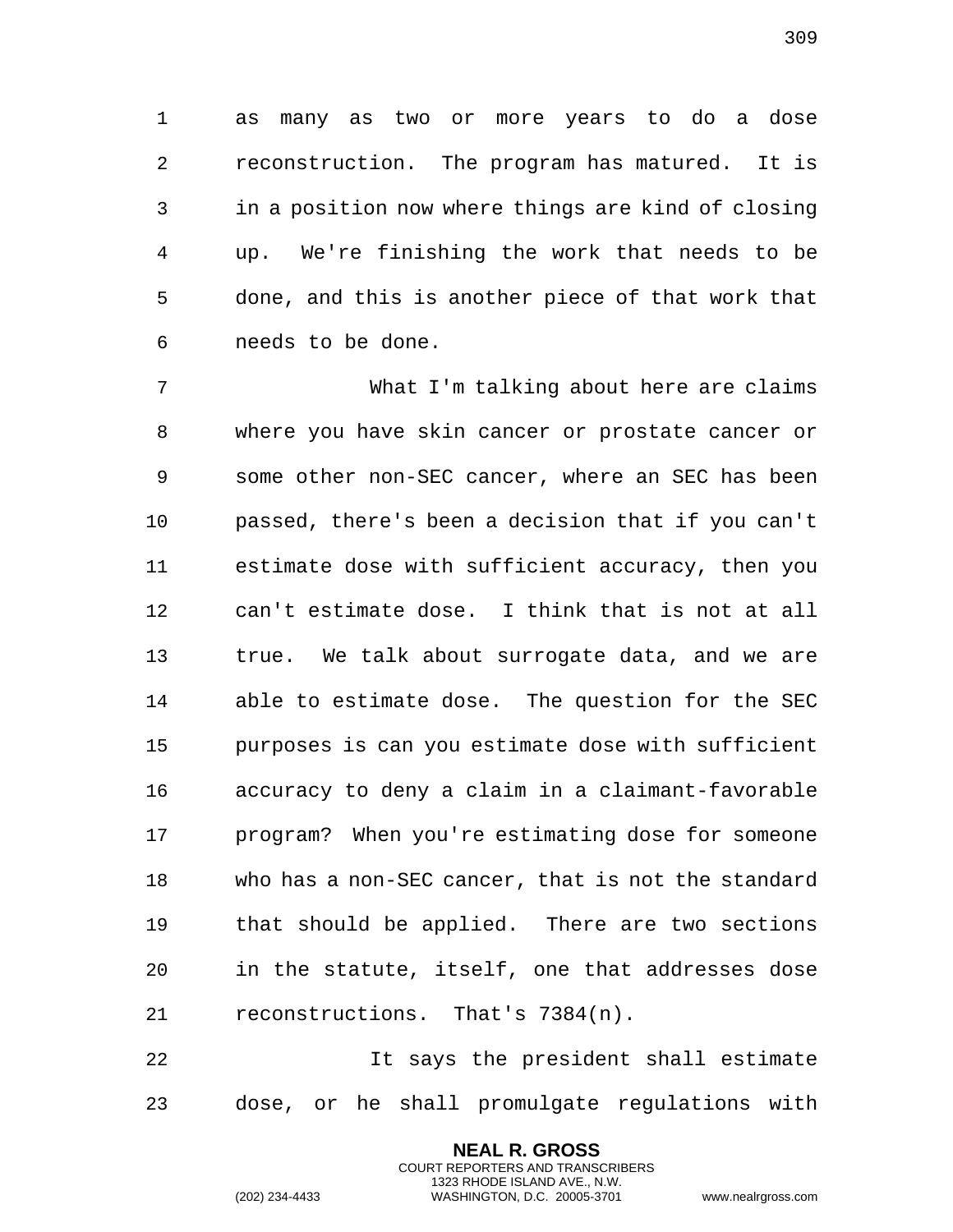respect to how dose will be estimated for workers whose monitoring -- workers who were not monitored, workers whose monitoring was inadequate, and workers whose monitoring records are missing. In effect, 7384(n) says estimate dose, and no excuse will do. You will estimate dose. That's what 7384(n) says.

 7384(n) is about dose reconstruction. 7384(q) is about Special Exposure Cohorts. It says where you cannot estimate dose with sufficient accuracy, you must establish a Special Exposure Cohort. A decision was made that if you can't estimate dose with sufficient accuracy, then those people who have non-SEC cancers will not receive a dose estimate for that dose. The problem here is this language related to not feasible to estimate with sufficient accuracy the radiation dose, that's Special Exposure Cohort language. That Special Exposure Cohort language is being used in these non-SEC cancers to deprive these workers of a full and complete dose reconstruction. Now, the dose reconstruction statute directs the president to estimate dose,

> **NEAL R. GROSS** COURT REPORTERS AND TRANSCRIBERS 1323 RHODE ISLAND AVE., N.W.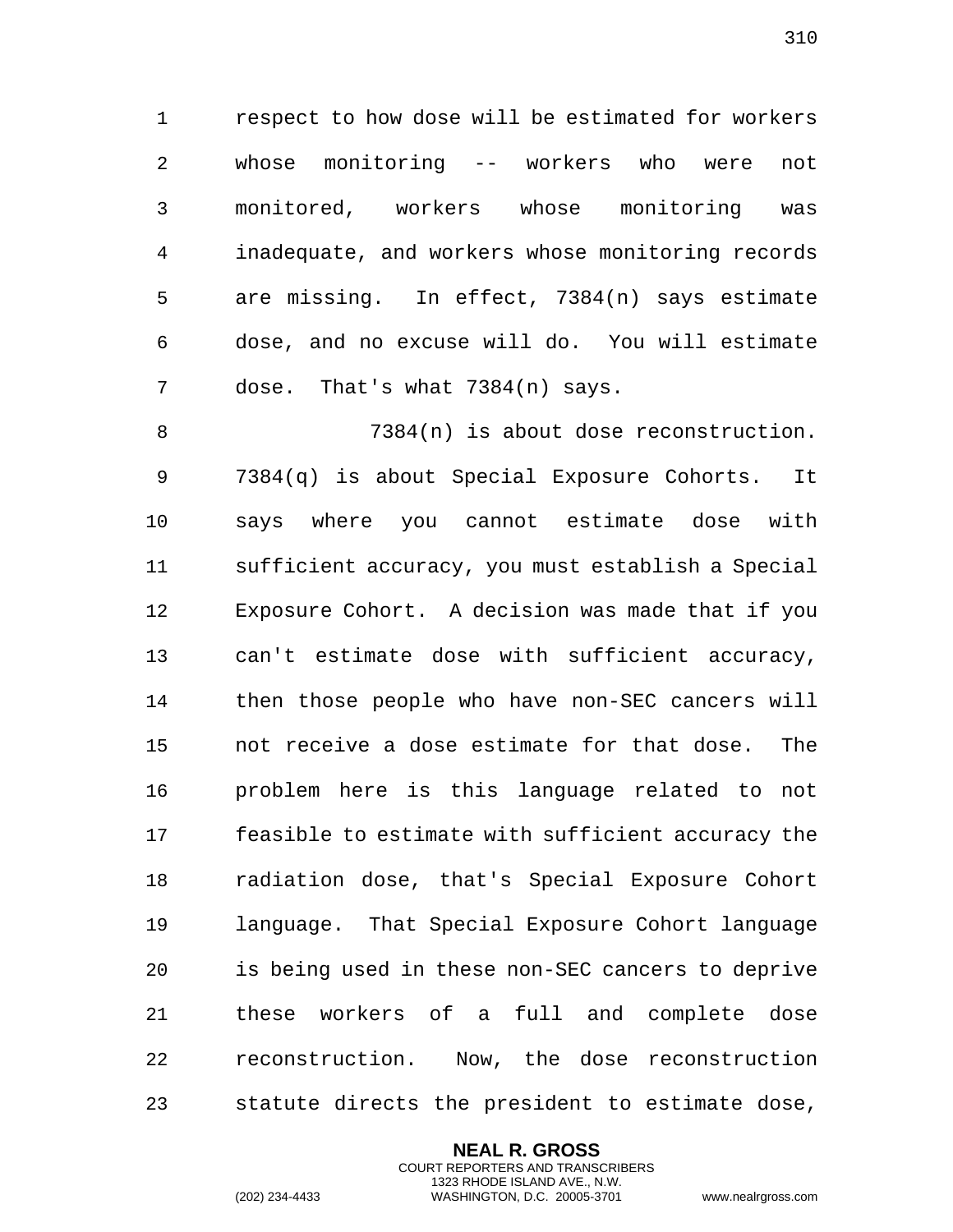and then it says -- then it defines what is a sufficient dose.

 It doesn't talk about accuracy. It says a sufficient dose is reasonable. That's all it requires, reasonable, scientific. What needs to be done in a dose reconstruction for a non-SEC cancer is a reasonable and scientific dose. It doesn't need to be terribly accurate, and just because it's not terribly accurate is not a good enough reason to substitute zero for the dose.

 Zero is not the dose. The dose is something we aren't sure what it is. I've got a client, his family -- my client's father has dose reconstruction. It's got a 49.18 percent Probability of Causation. He worked at Electromet between 1942 and 1945. During that time period, you don't get internal dose because that's the dose that caused the SEC at Electromet. But I think we can all agree that between 1942 and 1945, he got a big dose, or at least, if we were going to estimate it, we would estimate it relatively high. That would cause this family to receive the compensation they

> **NEAL R. GROSS** COURT REPORTERS AND TRANSCRIBERS 1323 RHODE ISLAND AVE., N.W.

(202) 234-4433 WASHINGTON, D.C. 20005-3701 www.nealrgross.com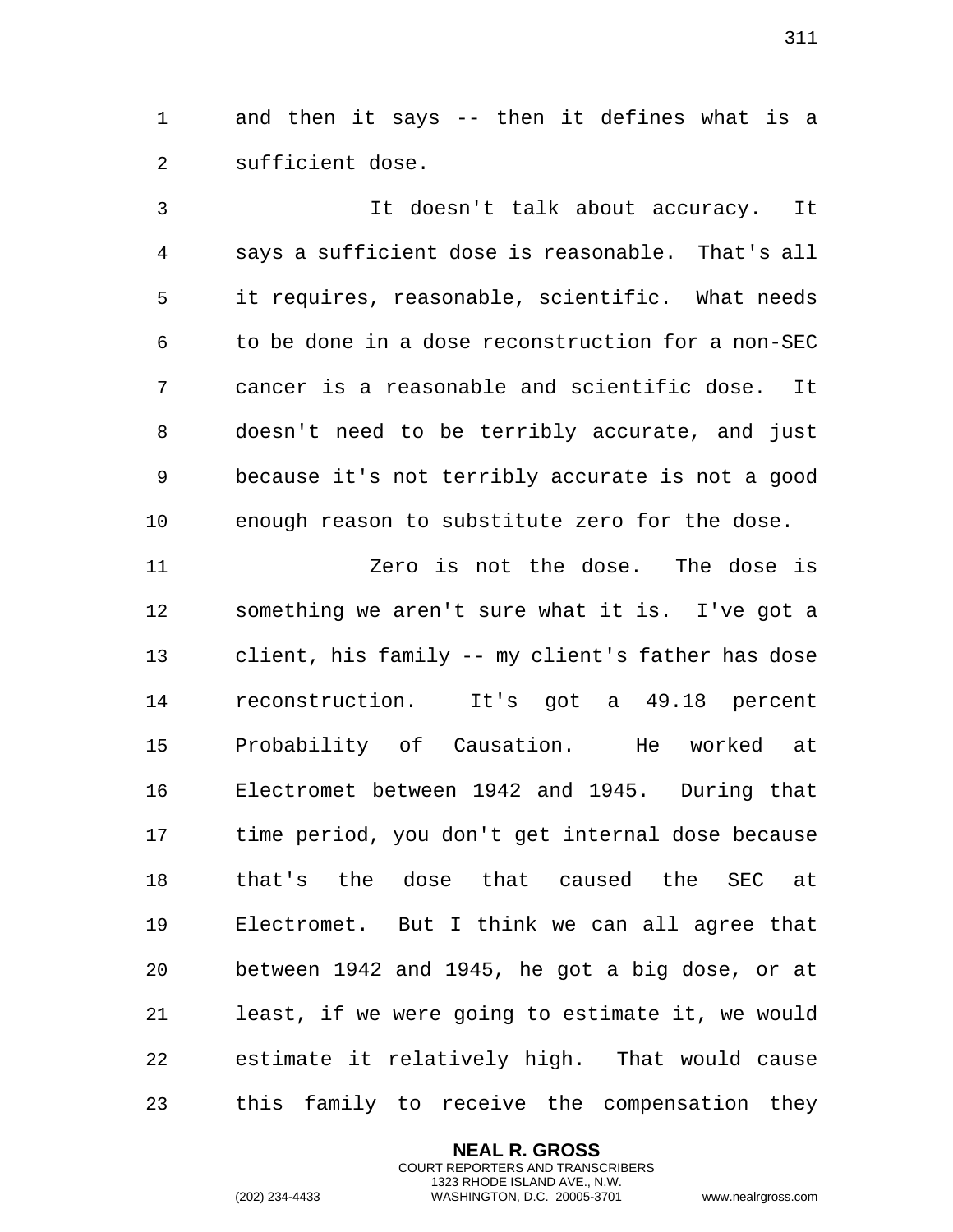deserve. Now, my client's father had a dose reconstruction done in 2016, after the SEC was passed.

 He also had a dose reconstruction performed in 2012. In 2012, they estimated that between 1942 and 1945, he received 8,159 disintegrations per minute, per day, for those three years. NIOSH did the dose reconstruction. We don't have to go searching around for a new number. We could just use the number that they used in 2012.

 In this specific instance, I don't think anybody can seriously disagree that these people deserve to get an estimate. What is the rationale? The rationale is that the dose isn't sufficiently accurate for purposes of the Special Exposure Cohort, and this claim does not fit within the Special Exposure Cohort. I've submitted my letter. Hopefully, the Members of the Board will read it. I'm here to find out -- if I'm mistaken about this, I'd be happy to hear about it, but otherwise, I'm going to have to take this to some federal judge and have

> **NEAL R. GROSS** COURT REPORTERS AND TRANSCRIBERS 1323 RHODE ISLAND AVE., N.W.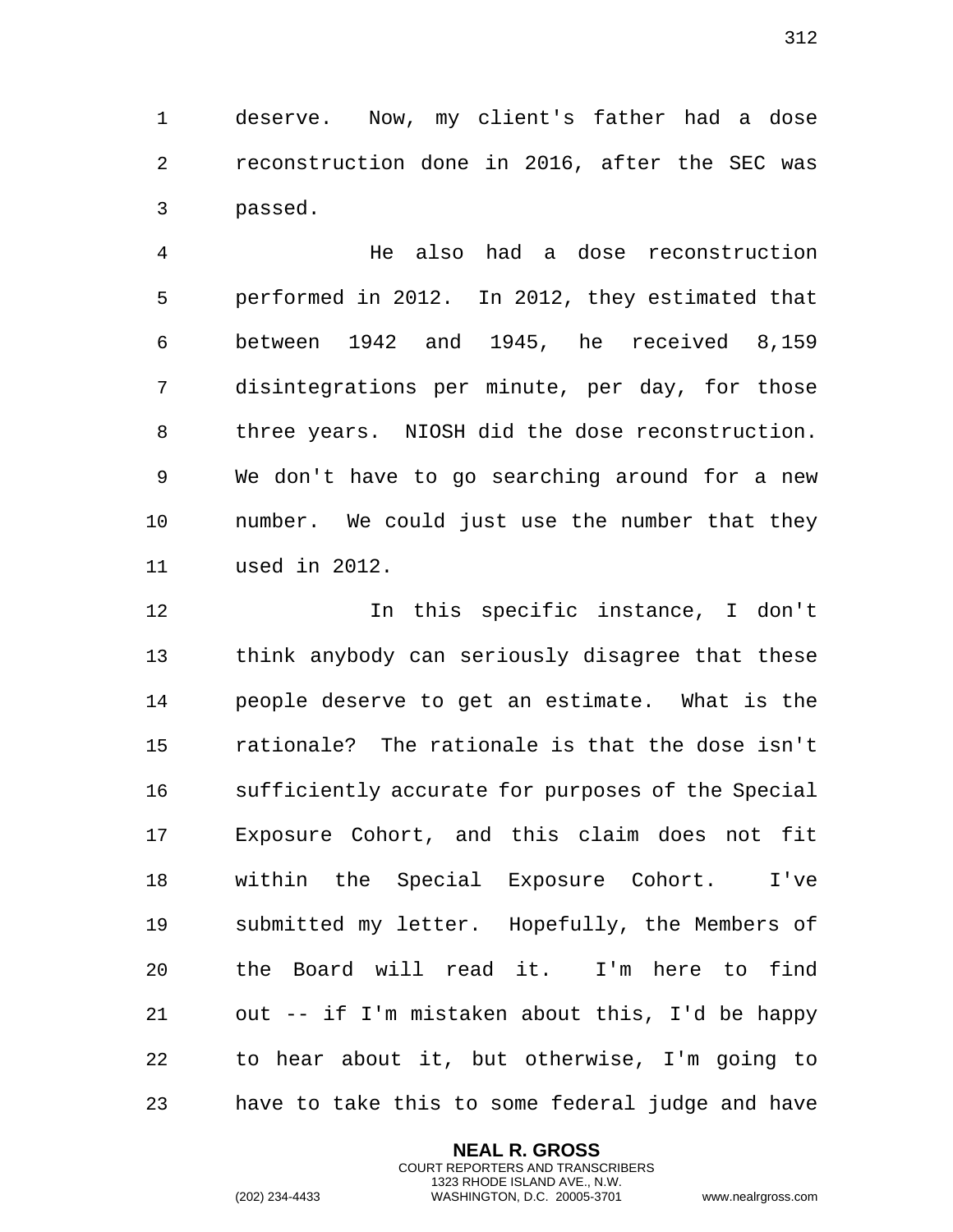him or her decide what the answer is. I think this is a pretty clear one. I think it shows that there was a mistake made a long time ago, and it can be fixed without very much effort. Well, maybe with a lot of effort, but that effort is worthwhile. Thank you.

 CHAIR MELIUS: Is anybody else here? MR. FROWISS: That was what I wanted to comment about, Dr. Melius. I fully support Hugh Stephens' letter. I read it, and the rationale looks logical to me. Thank you.

 CHAIR MELIUS: Okay. Can we go to the phone? Is anybody on the phone? I have a Ralph Stanton that, I think, called in, said he was going to comment from the phone.

 MR. STANTON: Yes, this is Ralph Stanton.

18 CHAIR MELIUS: Okay.

 MR. STANTON: Am I on? Okay. Thank you, Dr. Melius and Members of the Board. My name is Ralph Stanton. I worked at the Idaho National Laboratory, and I was involved in a radioactive release in November of 2011. My

> **NEAL R. GROSS** COURT REPORTERS AND TRANSCRIBERS 1323 RHODE ISLAND AVE., N.W.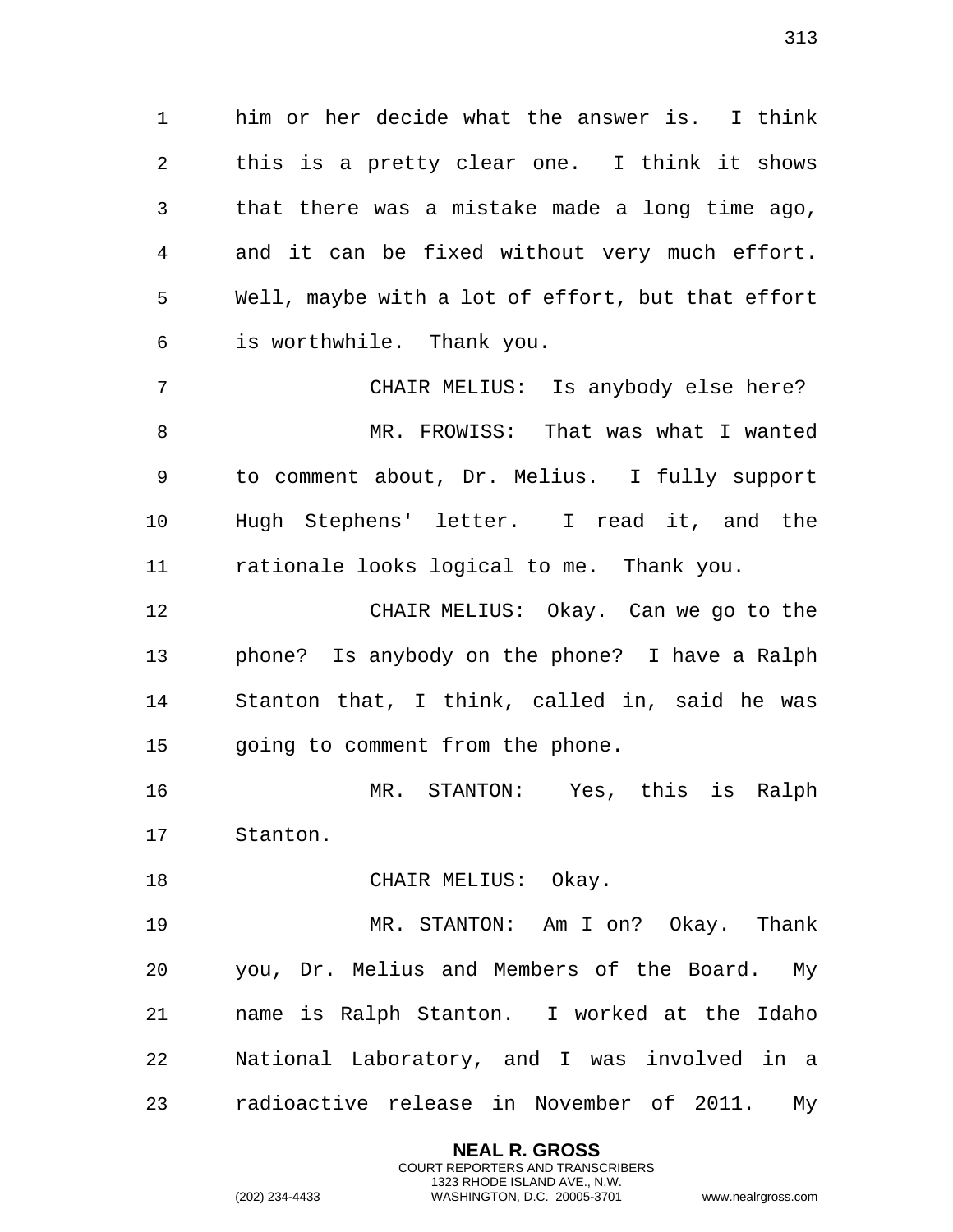experience with the aftermath of this accident has direct bearing on the LANL and other SEC petitions. I've been very frustrated in gathering dose-related information through the FOIA process.

 I put in a request for copies of the log books that were used to document the facility surveys, as well as my own radiological surveys, and the DOE FOIA officer tells me that they're now missing. This is only six years ago, so sounds like it's not only happening at LANL, but other places, as well.

 The long-time rad employee who, for a short time, had possession of one of these log books, came forward in January of 2014 and said that there was a very big difference between the survey levels that Battelle reported and the levels he saw in those log books. Battelle had a legal duty to preserve this evidence, due to the litigation over the accident, but now this very crucial dose evidence is gone, and this accident just barely happened, compared to others. I've still been able to gather a lot of

> **NEAL R. GROSS** COURT REPORTERS AND TRANSCRIBERS 1323 RHODE ISLAND AVE., N.W.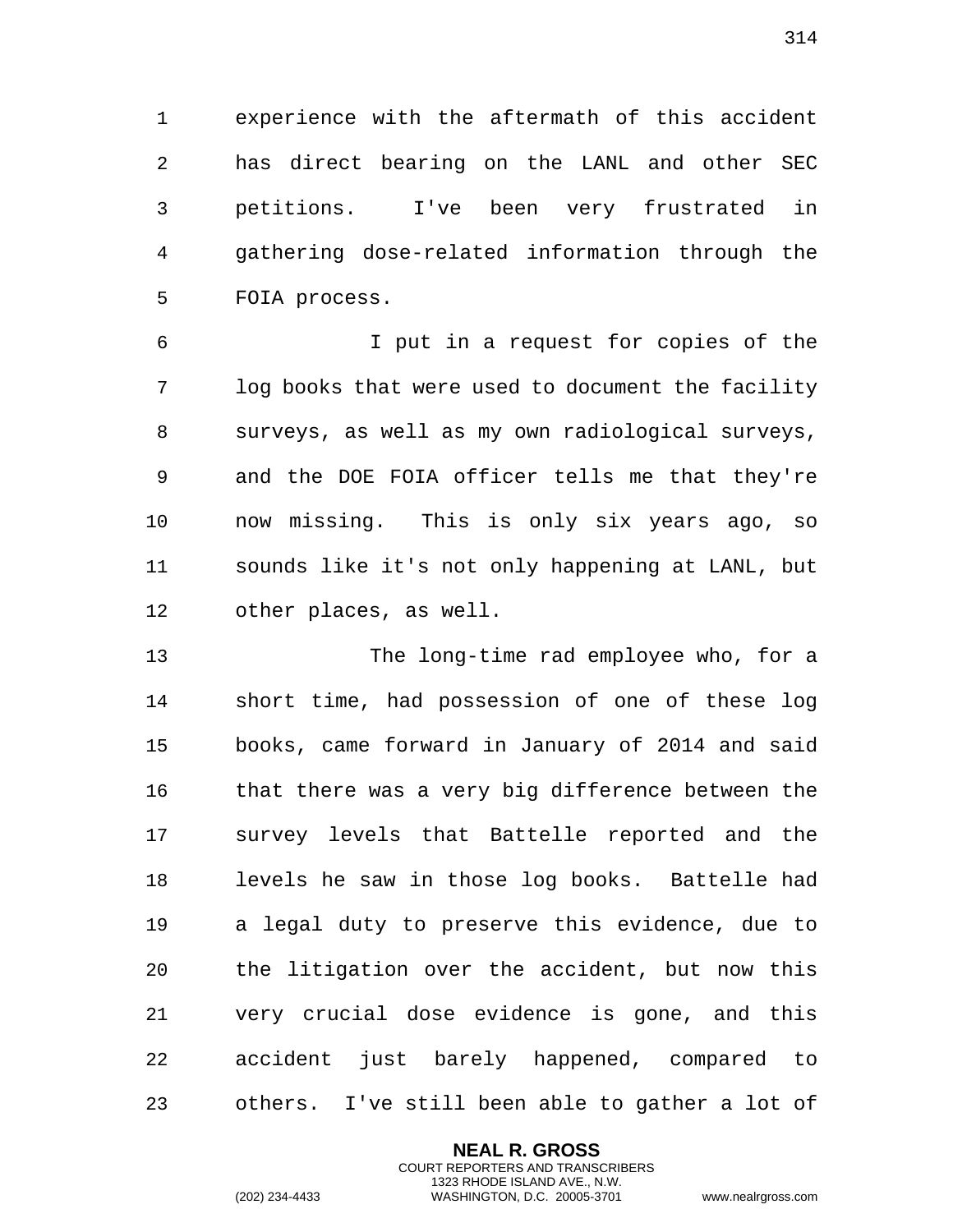evidence pertaining to my dose, and every bit of it points to falsification and manipulation of the data. Now, your dose calculations in records, they're very crucial to receiving benefits from an exposure, and it would seem to me that NIOSH would be just as concerned with the dose falsifications, especially if you can prove it, than anything because if the doses are not ethically calculated and the logs are disappearing, then sick workers have no chance of proving their sicknesses are at least 50 percent caused by working at one of these DOE facilities.

 I shared some of my dose data with NIOSH experts in November of 2014. They agreed, at that time, that my dose calculations had issues, but very strangely, they didn't document their conclusions in the report they sent me.

18 Since then, I've acquired much more evidence that overwhelmingly points towards falsification, and I would be glad to share all of this incriminating evidence with anybody who has any doubts. NIOSH is trying to tell you that everything was okay after January 1, 1996. In

> **NEAL R. GROSS** COURT REPORTERS AND TRANSCRIBERS 1323 RHODE ISLAND AVE., N.W.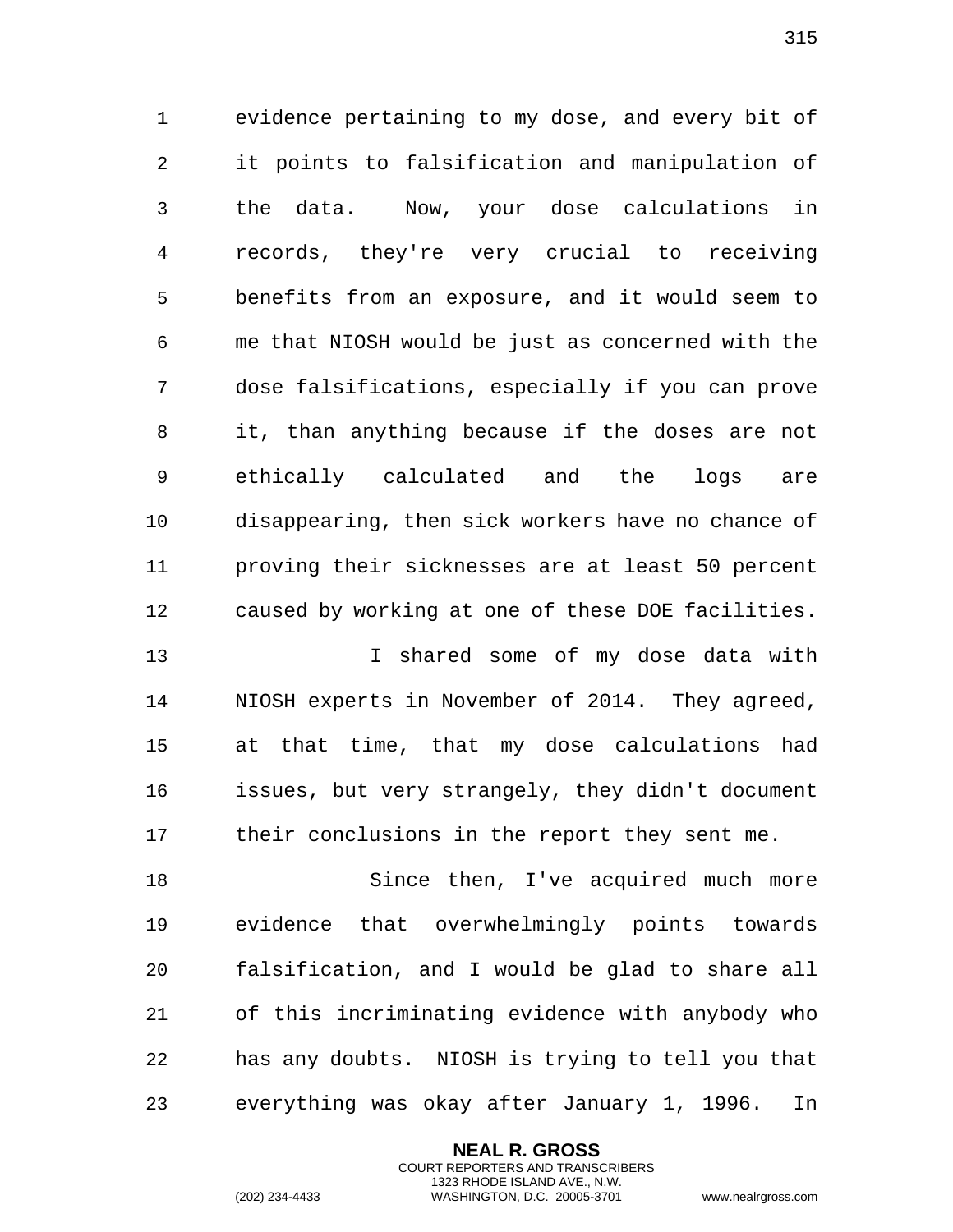light of the overwhelming evidence to the contrary, I'm telling you that this is done completely wrong, and you cannot assume that the contractors obeyed the law in every instance. I ask that you reject NIOSH's presumption. That's all I have.

CHAIR MELIUS: Okay, thank you.

8 MR. STANTON: Thank you.

 CHAIR MELIUS: Anybody else on the phone that wishes to make public comments?

11 MR. KISPERT: Yes.

 CHAIR MELIUS: Identify yourself, please.

 MR. KISPERT: Robert Kispert, Fernald. CHAIR MELIUS: Okay, go ahead.

 MR. TABOR: My name is Robert Tabor. I'm just going to be extremely brief. If Bob Kispert is still tuned in, I want him to have an opportunity to speak, also, concerning Fernald.

 MR. KISPERT: I'm here, and my concern, like many others, is with how well the sit profile adequately covers all the operational periods and the range of materials that were

> **NEAL R. GROSS** COURT REPORTERS AND TRANSCRIBERS 1323 RHODE ISLAND AVE., N.W.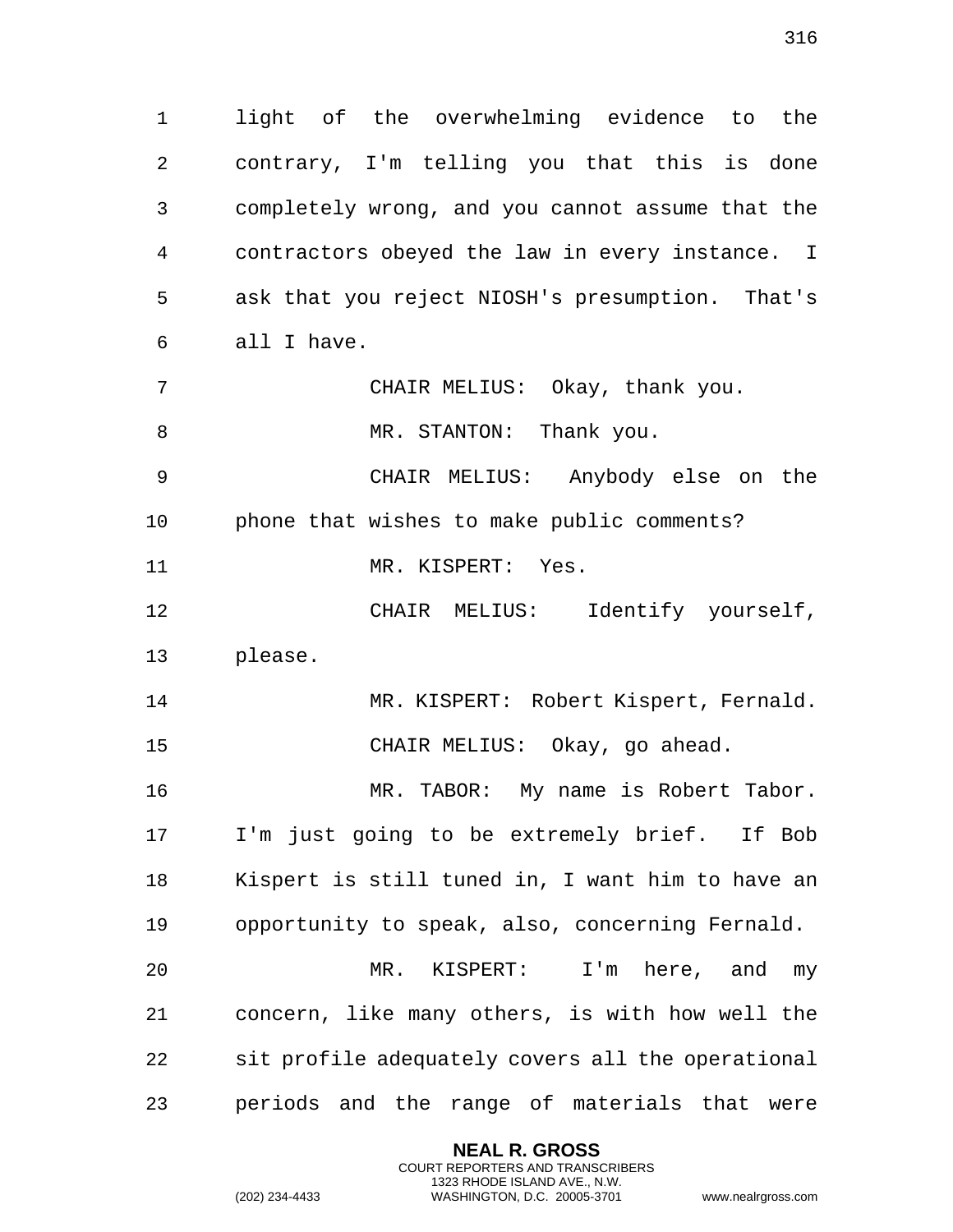processed at the site through 1989, when production stopped abruptly. Of particular concern is the recycled uranium from Hanford, reprocessing the spent rods from the N reactor. This was an enriched uranium stream that they processed to separate out uranium and plutonium together, and other transuranics came along, like plutonium, and also tech-99. What's not clear is that this material was adequately profiled, adequately known, and the recycle -- what's not really clear is how much the repeated use of recycle material over the decades built the profiles up of these materials, without them ever being monitored routinely.

 One indicator was when the recycle for the enriched stream began operating in 1968, the parts per million level of U-236 that was formed in the Hanford reactor was less than 100 parts per million. By the time the 1980s rolled around, with repeated use, this profile increased to more than 500 ppm U-236 and posed a problem to the efficient operation of the reactor.

How many other things, such as

**NEAL R. GROSS** COURT REPORTERS AND TRANSCRIBERS 1323 RHODE ISLAND AVE., N.W.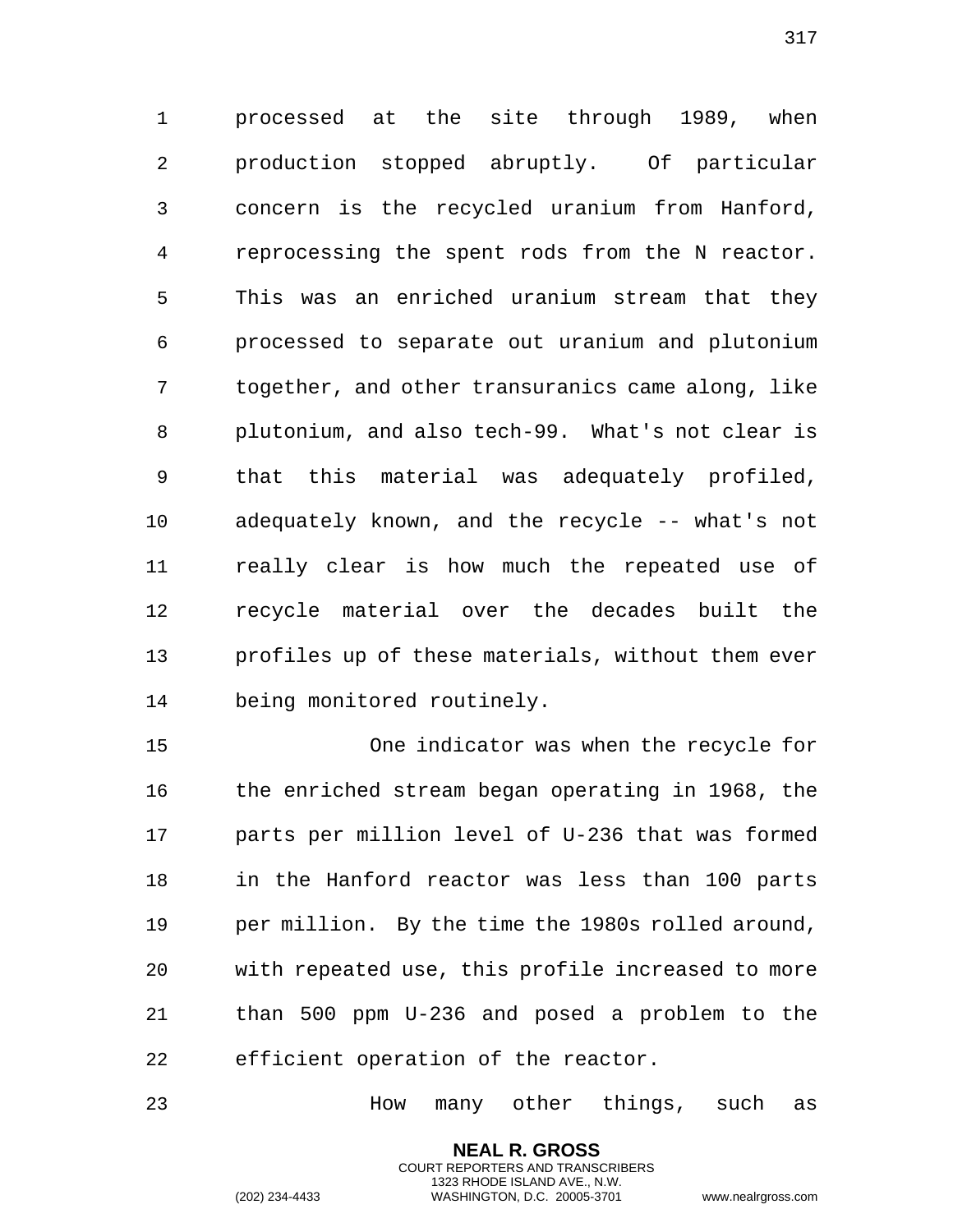plutonium, itself, neptunium, tech-99 built up in this profile? These are undefined. Along with it, we had to use sweetener material, higher enriched U-235, to blend with the tails from Hanford, in order to restore the U-235 level to product assays. The source of sweetener was widespread, both within DOE and external. We routinely received enriched UNH solutions from Savannah River and Nuclear Fuel Services, a commercial subsidiary of WR Grace, that eventually became the DOE responsibility. They were located in West Valley, New York.

 We routinely received them and used them, eventually, for blending the isotopics. There were other scraps that we got in enriched, from unused fuel enriched from the Piqua reactor in Ohio, the Hallam reactor in Nebraska that were processed to recover the U-235. The point is that these have never been characterized, and it's doubtful that the Site Profile could adequately construct a model that would permit the assessment of how likely or not a person was exposed to radiation.

> **NEAL R. GROSS** COURT REPORTERS AND TRANSCRIBERS 1323 RHODE ISLAND AVE., N.W.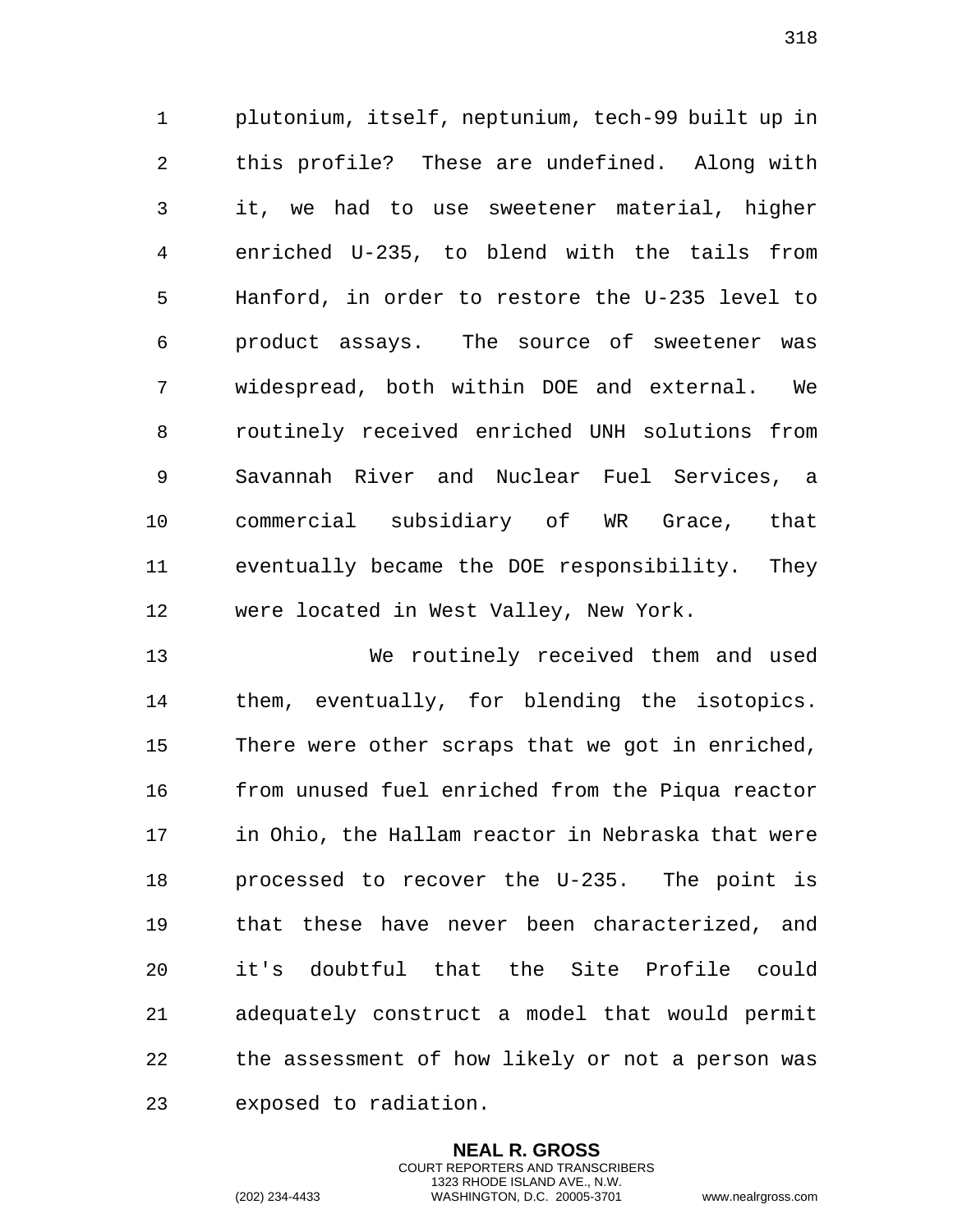I could go on. Over the years, a total of almost 60,000 metric tons of enriched uranium came in the form of recycled material from Hanford. That quantity contained 208 grams of plutonium and 19,000 grams of neptunium and 328,000 of tech-99. This is all documented in a thorough study of U recycled material completed in 2000 for the Ohio field office. I was on that team that studied it. I will defer to Bob Tabor, at this point. Bob, are you there? 11 MR. TABOR: I am. MR. KISPERT: I forgot to mention the POOS materials, another indicator, what we called at Fernald POOS, plutonium out of spec material. Our spec for getting Hanford recycle was two parts per billion. By the 1980s, there was an excursion of plutonium levels that increased the plutonium level on many lots to well above that spec, including the range of 1,530 ppm plutonium. This had to require special processing techniques that weren't really known until it was identified that the plutonium was that far above spec. It couldn't be waivered. All in all, in

> **NEAL R. GROSS** COURT REPORTERS AND TRANSCRIBERS 1323 RHODE ISLAND AVE., N.W.

(202) 234-4433 WASHINGTON, D.C. 20005-3701 www.nealrgross.com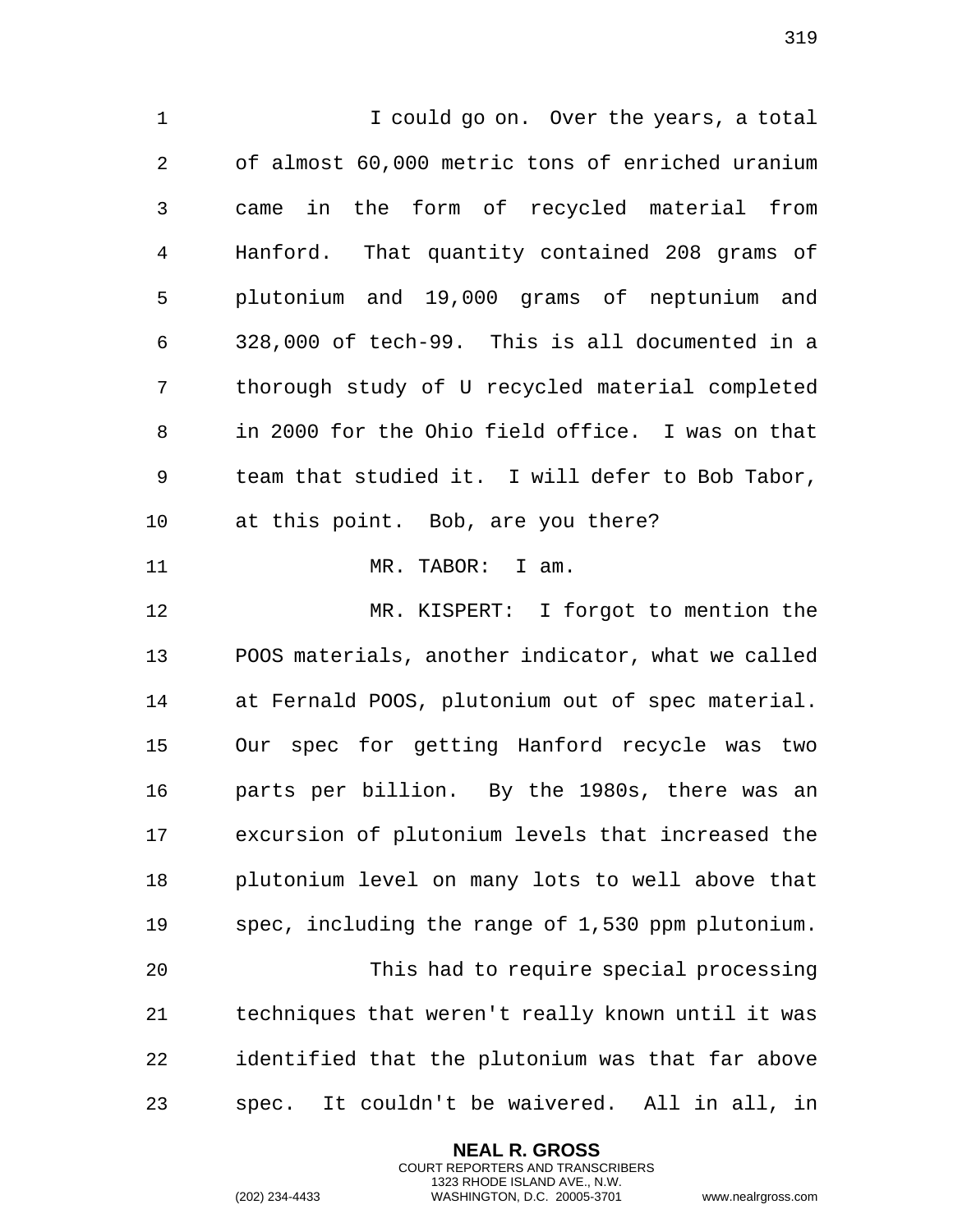the bottom line that you really come to, all in all, these kind of materials were processed in equipment that was never envisioned for processing enriched, and even containing these transuranics in trace quantities.

 All of the equipment was sized, designed for high tonnage natural uranium processing. By the time the '80s came around, most of the equipment was held together by maintenance, borrowed parts, cannibalizing other parts. The equipment was old and aged. That was a big factor in selling the modernization program that never came about. I'm in full support of -- I know it's too late.

 You already decided the vote, but I'm in full support of extending this SEC to 1989, and really beyond because the materials remained at the site until it was eventually closed in 2006. With that, I'll finish, and thanks for the opportunity to have my say. I will now turn it over to Bob Tabor from Fernald.

 MR. TABOR: Good evening, folks. It's evening here in the greater Cincinnati area. I

> **NEAL R. GROSS** COURT REPORTERS AND TRANSCRIBERS 1323 RHODE ISLAND AVE., N.W.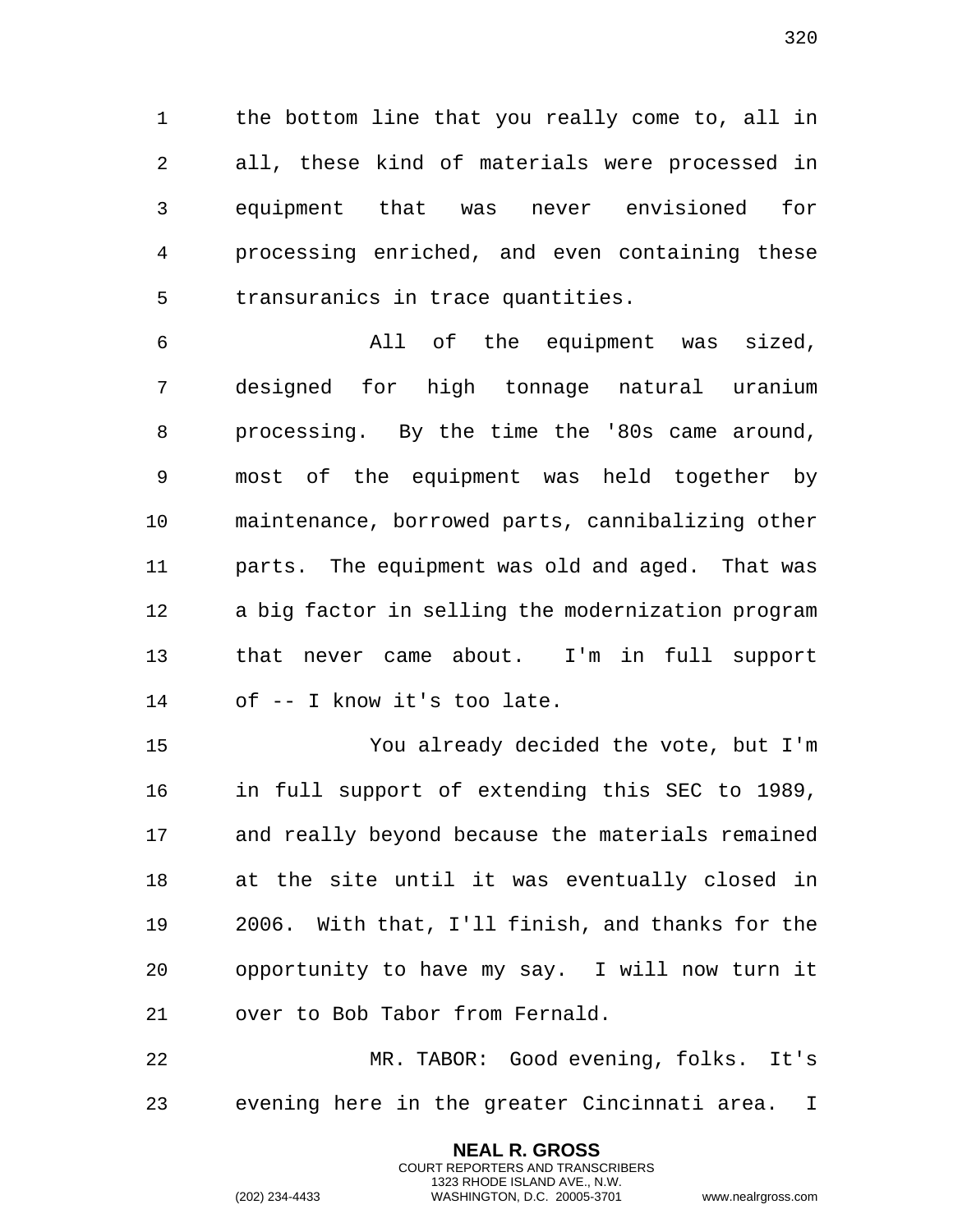appreciate the opportunity to speak briefly. What I would like to say is that the accuracy and reliability of the data to develop the Site Profile, in my opinion, is flawed because to do the most accurate dose reconstruction, you need to factor in and consider a more complete picture and understanding of the material composition and the production processes, some of which Bob Kispert has already elaborated on. With that in mind, it is my opinion that not a thorough profile has been done, in order to obtain a more complete and good Site Profile, and these things that have been mentioned by Bob Kispert concerning the type of materials that we processed, the composition of those materials, the assay of those materials, the survey of those materials, and the modeling that was done is basically -- has a lot to be desired and basically should be considered in order to do an accurate and reliable profile.

 Something we do understand -- and I listened in today and you've made a decision not to extend, is my understanding, the SEC petition for Fernald, but it appears to me that we put the

> **NEAL R. GROSS** COURT REPORTERS AND TRANSCRIBERS 1323 RHODE ISLAND AVE., N.W.

(202) 234-4433 WASHINGTON, D.C. 20005-3701 www.nealrgross.com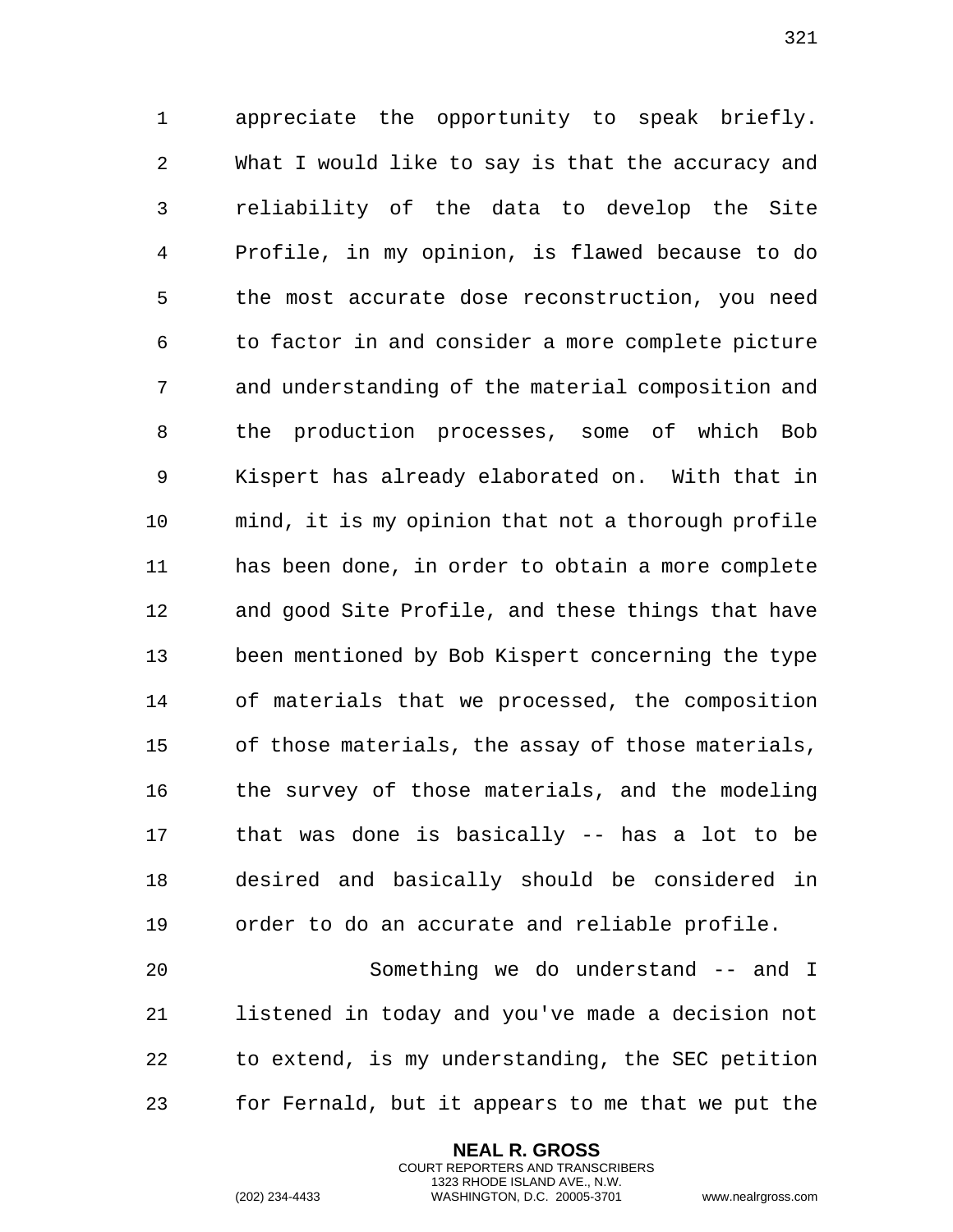cart before the horse here, in as much as there's a lot lacking relative to Site Profile.

 When you consider that still, from 1978 to 1989, we were still processing those particular constituents, as far as that material goes, then it just seems to me it would make common sense to have extended that SEC. With that said, I would really respectfully request that the Board consider rescinding their decision today until we can really investigate the things that need to be considered, and there's documentation for this, of all the things that would impact that Site Profile, which certainly, in my opinion, would impact some of the baseline decisions or the decision making, as far as dose reconstruction is concerned. That's all I have to say.

 CHAIR MELIUS: Okay, is there anybody else on Fernald, or are you the last speaker? I just want to comment that if you believe there's additional information that's not been considered, there is a process for resubmitting an SEC petition, which will be reviewed by NIOSH,

> **NEAL R. GROSS** COURT REPORTERS AND TRANSCRIBERS 1323 RHODE ISLAND AVE., N.W.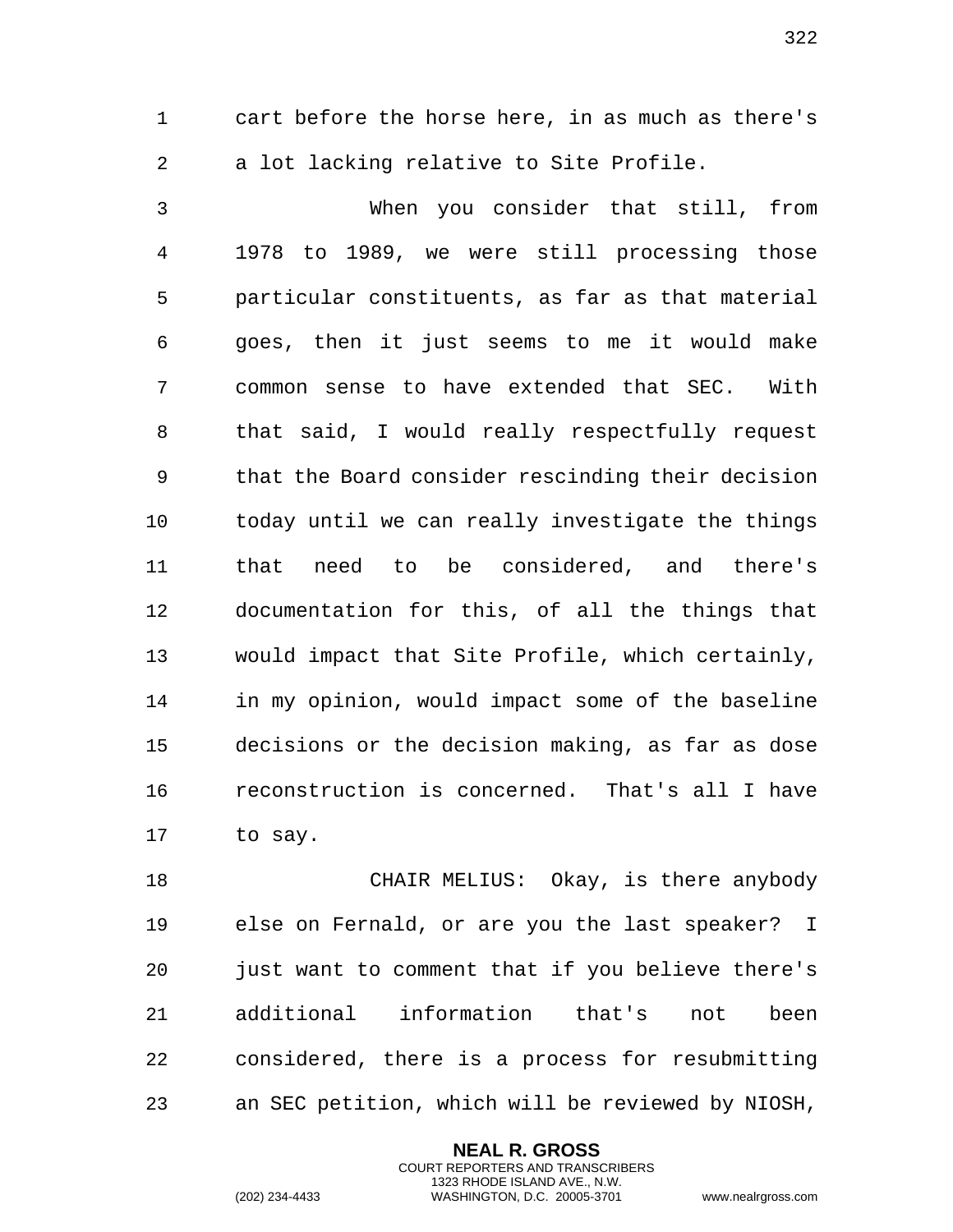and then if that has adequate information to re-open, then it will be fully evaluated. MR. TABOR: (Simultaneous speaking) knowing that. CHAIR MELIUS: Pardon? MR. TABOR: I said this is Mr. Tabor. I'm glad to hear that there's other avenues here. CHAIR MELIUS: Yes, and that's been used many times, so it's not something that -- and NIOSH will work with you, in terms if there are questions or something about -- or clarification needed and so forth, in order to be able to do that. That's another option. Then let me also mention, as the Work Group and others on the Board looks at the Site Profile, if they discover that there are inadequacies or questions where dose reconstruction can't be done, then NIOSH, themselves, can generate an SEC for it. You may want to talk to NIOSH about the process of putting in a new petition. MR. TABOR: Well, I'm quite familiar with Stu Hinnefeld and a number of his associates

> **NEAL R. GROSS** COURT REPORTERS AND TRANSCRIBERS 1323 RHODE ISLAND AVE., N.W.

(202) 234-4433 WASHINGTON, D.C. 20005-3701 www.nealrgross.com